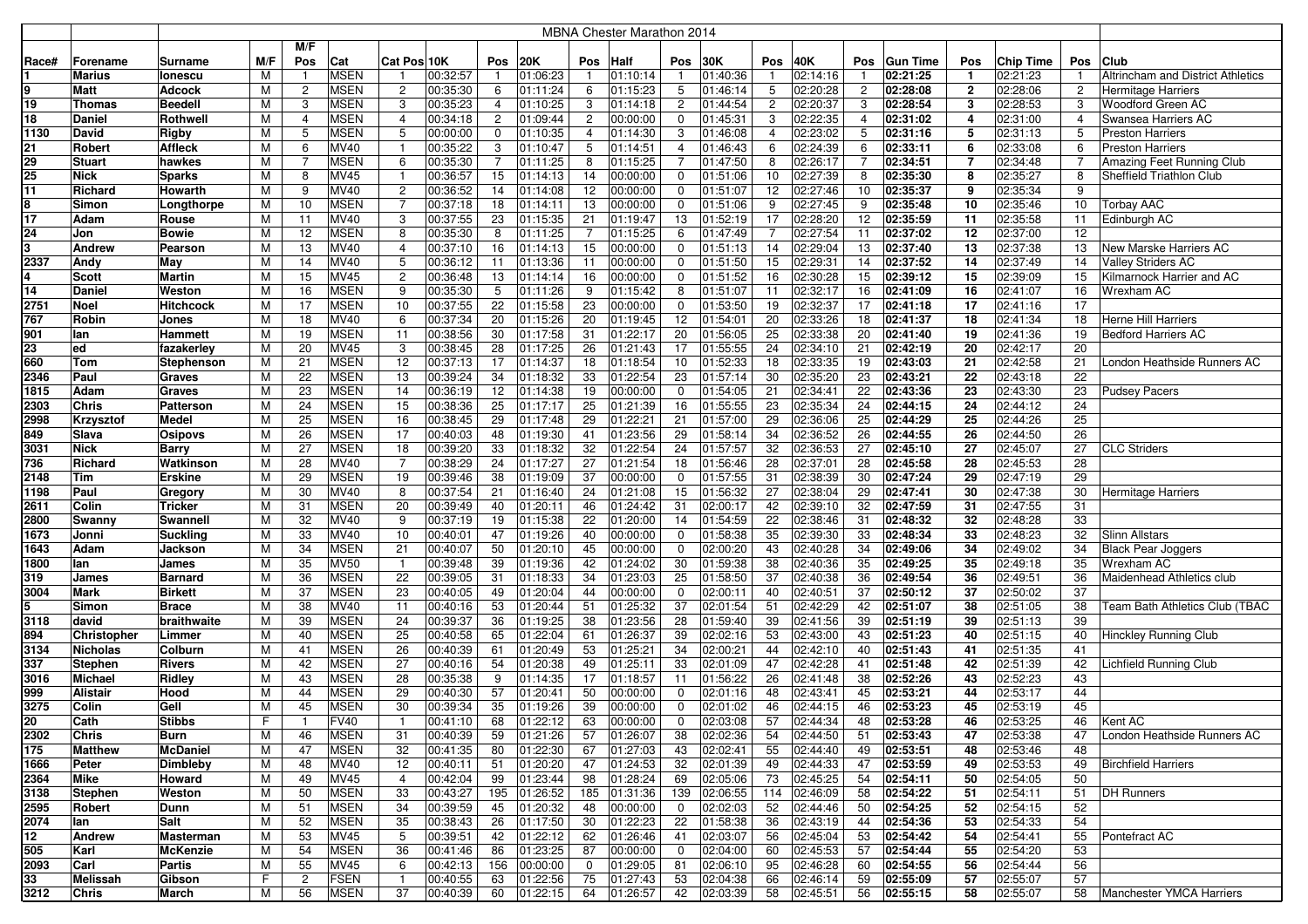|              |                      |                      |        |         |                            |                |                      |            |                      |           | MBNA Chester Marathon 2014 |                |                          |           |                           |          |                              |            |                      |          |                                     |
|--------------|----------------------|----------------------|--------|---------|----------------------------|----------------|----------------------|------------|----------------------|-----------|----------------------------|----------------|--------------------------|-----------|---------------------------|----------|------------------------------|------------|----------------------|----------|-------------------------------------|
|              |                      |                      |        | M/F     |                            |                |                      |            |                      |           |                            |                |                          |           |                           |          |                              |            |                      |          |                                     |
| Race#        | Forename             | Surname              | M/F    | Pos     | Cat                        | Cat Pos 10K    |                      | Pos        | 20K                  | Pos       | <b>Half</b>                | Pos            | 30K                      | Pos       | 40K                       | Pos      | <b>Gun Time</b>              | Pos        | <b>Chip Time</b>     | Pos      | <b>Club</b>                         |
| 57           | David                | Goodwin              | м      | 57      | <b>MV45</b>                | -7             | 00:42:16             | 160        | 01:24:16             | 111       | 01:28:58                   | 79             | 02:05:27                 | 81        | 02:46:39                  | 63       | 02:55:38                     | 59         | 02:55:33             | 60       | Sandwell Valley RC                  |
| 1367         | Damian               | Tarbuck              | М      | 58      | <b>MSEN</b>                | 38             | 00:41:19             | 71         | 01:22:50             | 69        | 01:27:31                   | 47             | 00:00:00                 | 0         | 02:46:43                  | 64       | 02:55:41                     | 60         | 02:55:33             | 59       |                                     |
| 305          | Simon                | Martin               | M      | 59      | <b>MV45</b>                | 8              | 00:42:10             | 129        | 01:23:47             | 105       | 01:28:23                   | 67             | 02:04:55                 | 69        | 02:46:46                  | 65       | 02:56:06                     | 61         | 02:55:59             | 61       | Cobra RC                            |
| 3131         | <b>Matthew</b>       | Taylor               | М      | 60      | <b>MSEN</b>                | 39             | 00:42:12             | 150        | 01:24:33             | 146       | 00:00:00                   | 0              | 02:06:06                 | 93        | 02:47:13                  | 69       | 02:56:09                     | 62         | 02:56:04             | 63       | South Cheshire Harriers             |
| 2462         | Dave                 | Edwards              | М      | 61      | <b>MV45</b>                | 9              | 00:39:20             | 32         | 01:19:07             | 36        | 01:23:51                   | 27             | 02:00:54                 | 45        | 02:46:39                  | 61       | 02:56:10                     | 63         | 02:56:04             | 62       |                                     |
| 2433         | <b>Brian</b>         | Mitchell             | М      | 62      | <b>MSEN</b>                | 40             | 00:41:27             | 76         | 01:22:52             | 70        | 00:00:00                   | 0              | 02:04:46                 | 68        | 02:47:01                  | 67       | 02:56:17                     | 64         | 02:56:08             | 64       |                                     |
| 2537         | James                | Hilton               | М      | 63      | <b>MSEN</b>                | 41             | 00:35:54             | 10         | 01:12:38             | 10        | 01:16:53                   | 9              | 01:51:10                 | 13        | 02:45:01                  | 52       | 02:56:17                     | 65         | 02:56:14             | 66       |                                     |
| 2351         | <b>Matthew</b>       | Ketteringham         | M      | 64      | MV40                       | 13             | 00:41:37             | 81         | 01:22:55             | 72        | 01:27:33                   | 48             | 02:04:22                 | 63        | 02:46:47                  | 66       | 02:56:21                     | 66         | 02:56:13             | 65       | <b>Lawley Running Club</b>          |
| 2349         | <b>Matty</b>         | Smith                | М      | 65      | <b>MSEN</b>                | 42             | 00:42:04             | 101        | 01:23:45             | 103       | 01:28:26                   | 73             | 02:05:24                 | 80        | 02:47:26                  | 71       | 02:56:27                     | 67         | 02:56:24             | 67       | Scunthorpe & District AC            |
| 1195         | <b>Catherine</b>     | Lee                  | F      |         | <b>FSEN</b>                | $\overline{c}$ | 00:42:02             | 96         | 01:23:40             | 93        | 00:00:00                   | 0              | 02:05:16                 | 76        | 02:47:07                  | 68       | 02:56:40                     | 68         | 02:56:32             | 68       | <b>Westbury Harriers</b>            |
| 2084         | Pete                 | Croall               | M      | 66      | <b>MSEN</b>                | 43             | 00:41:40             | 85         | 01:23:31             | 90        | 01:28:15                   | 65             | 02:05:05                 | 72        | 02:47:21                  | 70       | 02:56:44                     | 69         | 02:56:40             | 70       | San Domenico Running Club           |
| 1491         | James                | Willoughby           | м      | 67      | <b>MSEN</b>                | 44             | 00:42:05             | 105        | 01:24:25             | 115       | 01:29:09                   | 83             | 02:07:00                 | 116       | 02:48:18                  | 74       | 02:56:50                     | 70         | 02:56:36             | 69       | Hermitage Harriers                  |
| 2672         | <b>Steven</b>        | Hayes                | М      | 68      | <b>MSEN</b>                | 45             | 00:41:31             | 78         | 01:23:04             | 81        | 01:27:39                   | 52             | 02:04:16                 | 62        | 02:46:39                  | 62       | 02:56:50                     | 71         | 02:56:46             | 71       |                                     |
| 1879         | Robert               | <b>Burn</b>          | М      | 69      | <b>MV50</b>                | $\overline{c}$ | 00:39:51             | 41         | 01:21:27             | 58        | 01:27:47                   | 54             | 02:05:16                 | 77        | 02:48:00                  | 72       | 02:56:55                     | 72<br>73   | 02:56:53             | 72       |                                     |
| 776          | <b>Steven</b>        | Townley              | М<br>F | 70<br>4 | <b>MSEN</b><br><b>FSEN</b> | 46<br>3        | 00:38:45<br>00:42:12 | 27<br>153  | 01:17:40             | 28        | 01:22:08<br>01:29:21       | 19             | 01:58:11<br>02:06:52     | 33<br>110 | 02:45:36<br>02:48:42      | 55       | 02:57:10<br>02:57:45         | 74         | 02:57:08<br>02:57:41 | 73       | Sale Harriers Manchester            |
| 2819         | Helen                | Wright               |        | 71      | MV40                       | 14             |                      |            | 01:24:35             | 153       |                            | 116            |                          |           |                           | 78<br>77 |                              | 75         | 02:57:40             | 75<br>74 | Keighley & Craven A C               |
| 3236<br>3065 | Jason<br><b>Mark</b> | Keys                 | м<br>М | 72      | <b>MSEN</b>                | 47             | 00:42:11<br>00:42:04 | 135<br>98  | 01:24:32<br>01:23:19 | 136<br>84 | 00:00:00<br> 01:27:59      | 0<br>59        | 02:07:10<br>02:04:23     | 128<br>64 | 02:48:40<br>02:48:03      | 73       | 02:57:49<br>02:57:50         | 76         | 02:57:44             | 76       | City of Chester Triathlon Club      |
| 1999         | Oliver               | Amphlett<br>Kirkland | M      | 73      | MV40                       | 15             | 00:42:00             | 91         | 01:23:41             | 94        | 00:00:00                   | 0              | 02:05:17                 | 78        | 02:48:39                  | 76       | 02:57:59                     | 77         | 02:57:53             | 77       | <b>Bournville Harriers</b>          |
| 522          | Christopher          | Manby                | М      | 74      | <b>MSEN</b>                | 48             | 00:42:25             | 163        | 01:24:29             | 127       | 01:29:14                   | 94             | 02:07:07                 | 120       | 02:49:02                  | 82       | 02:58:08                     | 78         | 02:57:59             | 78       | colchester harriers                 |
| 2324         | Alan                 | Heron                | M      | 75      | <b>MSEN</b>                | 49             | 00:42:06             | 112        | 01:24:30             | 129       | 01:29:12                   | 86             | 02:06:35                 | 101       | 02:49:02                  | 83       | 02:58:15                     | 79         | 02:58:02             | 79       | Dumbarton AAC                       |
| 2769         | <b>Chris</b>         | Povey                | M      | 76      | <b>MV40</b>                | 16             | 00:41:57             | 88         | 01:23:21             | 86        | 01:28:10                   | 62             | 02:05:21                 | 79        | 02:48:43                  | 79       | 02:58:15                     | 80         | 02:58:06             | 81       |                                     |
| 2255         | <b>Martin</b>        | Fillingham           | м      | 77      | MV40                       | 17             | 00:39:51             | 43         | 01:21:25             | 56        | 00:00:00                   | 0              | 02:05:01                 | 71        | 02:49:10                  | 90       | 02:58:22                     | 81         | 02:58:13             | 82       | <b>Saltaire Striders</b>            |
| 3384         | <b>Neil</b>          | Robinson             | М      | 78      | <b>MSEN</b>                | 50             | 00:41:38             | 83         | 01:23:28             | 89        | 01:28:12                   | 63             | 02:05:35                 | 85        | 02:49:09                  | 89       | 02:58:24                     | 82         | 02:58:18             | 84       | Deestriders Running Club            |
| 1858         | Vitor                | Nogueira             | М      | 79      | <b>MSEN</b>                | 51             | 00:41:38             | 82         | 01:22:56             | 76        | 01:27:38                   | 51             | 02:04:43                 | 67        | 02:48:45                  | 80       | 02:58:26                     | 83         | 02:58:22             | 86       |                                     |
| 2775         | <b>Matthew</b>       | Basnett              | М      | 80      | <b>MSEN</b>                | 52             | 00:41:58             | 89         | 01:24:13             | 109       | 01:28:59                   | 80             | 02:05:52                 | 90        | 02:48:37                  | 75       | 02:58:27                     | 84         | 02:58:05             | 80       |                                     |
| 197          | Gary                 | Salmon               | м      | 81      | <b>MSEN</b>                | 53             | 00:43:48             | 206        | 01:27:04             | 194       | 01:31:55                   | 144            | 02:10:09                 | 166       | 02:49:49                  | 96       | 02:58:31                     | 85         | 02:58:20             | 85       | <b>Clapham Chasers</b>              |
| 3428         | Andrew               | Wilson               | M      | 82      | MV40                       | 18             | 00:42:04             | 100        | 01:24:25             | 117       | 00:00:00                   | 0              | 02:06:42                 | 104       | 02:48:59                  | 81       | 02:58:31                     | 86         | 02:58:16             | 83       | St Helens Sutton AC                 |
| 13           | Karen                | Murphy               | F      | 5       | <b>FV45</b>                | $\overline{1}$ | 00:42:12             | 145        | 01:24:08             | 108       | 00:00:00                   | 0              | 02:06:27                 | 99        | 02:49:15                  | 92       | 02:58:38                     | 87         | 02:58:35             | 87       | Barnet and District A/C             |
| 2806         | James                | Cassidy              | м      | 83      | <b>MSEN</b>                | 54             | 00:41:31             | 77         | 01:22:55             | 74        | 01:27:37                   | 49             | 02:04:58                 | 70        | 02:49:13                  | 91       | 02:58:44                     | 88         | 02:58:40             | 88       |                                     |
| 757          | Paul                 | Griffiths            | M      | 84      | MV40                       | 19             | 00:42:08             | 125        | 01:24:28             | 124       | 01:29:16                   | 99             | 02:06:42                 | 105       | 02:49:07                  | 86       | 02:58:51                     | 89         | 02:58:47             | 89       | <b>Chorlton Runners</b>             |
| 2911         | David                | Herdsman             | М      | 85      | <b>MSEN</b>                | 55             | 00:42:34             | 166        | 01:25:14             | 168       | 01:29:59                   | 124            | 02:08:13                 | 154       | 02:50:10                  | 104      | 02:58:56                     | 90         | 02:58:47             | 90       |                                     |
| 2947         | Nathaniel            | Winfield             | M      | 86      | <b>MSEN</b>                | 56             | 00:42:10             | 134        | 01:24:32             | 142       | 00:00:00                   | $\mathbf 0$    | 02:07:11                 | 134       | 02:49:54                  | 99       | 02:59:00                     | 91         | 02:58:53             | 93       |                                     |
| 2667         | <b>Rob</b>           | Sage                 | M      | 87      | <b>MSEN</b>                | 57             | 00:42:13             | 154        | 01:23:18             | 83        | 01:27:58                   | 58             | 02:04:36                 | 65        | 02:49:03                  | 84       | 02:59:02                     | 92         | 02:58:56             | 95       |                                     |
| 1042         | Roy                  | Tomlinson            | М      | 88      | <b>MV50</b>                | 3              | 00:41:59             | 90         | 01:23:39             | 92        | 01:28:18                   | 66             | 02:05:32                 | 84        | 02:49:08                  | 88       | 02:59:04                     | 93         | 02:58:52             | 92       | Thornton Cleveleys Running Clu      |
| 2130         | lain                 | Love                 | M      | 89      | <b>MSEN</b>                | 58             | 00:43:19             | 190        | 01:26:45             | 180       | 01:31:28                   | 134            | 02:06:50                 | 108       | 02:49:45                  | 95       | 02:59:08                     | 94         | 02:58:48             | 91       |                                     |
| 1683         | <b>Fergus</b>        | Wills                | М      | 90      | MV40                       | 20             | 00:42:12             | 146        | 01:24:32             | 135       | 00:00:00                   | $\mathbf 0$    | 02:07:11                 | 135       | 02:49:54                  | 102      | 02:59:08                     | 95         | 02:59:01             | 96       |                                     |
| 3511         | David                | Vaughan              | м      | 91      | MV40                       | 21             | 00:42:46             | 173        | 01:25:14             | 166       | 01:30:08                   | 127            | 02:07:25                 | 144       | 02:50:14                  | 107      | 02:59:14                     | 96         | 02:58:55             | 94       | City of Chester Triathlon Club      |
| 2655         | <b>Denis</b>         | Jolly                | М      | 92      | <b>MV55</b>                | $\overline{1}$ | 00:42:00             | 92         | 01:23:45             | 101       | 00:00:00                   | 0              | 02:06:12                 | 96        | 02:49:26                  | 93       | 02:59:15                     | 97         | 02:59:08             | 97       |                                     |
| 72           | John                 | Mitcalf              | м      | 93      | MV40                       | 22             | 00:41:38             | 84         | 01:23:26             | 88        | 01:28:09                   | 61             | 02:05:30                 | 83        | 02:49:43                  | 94       | 02:59:18                     | 98         | 02:59:11             | 98       | <b>Ampthill and Flitwick Flyers</b> |
| 480          | John                 | Decesare             | М      | 94      | <b>MV45</b>                | 10             | 00:42:32             | 164        | 01:24:37             | 155       | 01:29:20                   | 114            | 02:07:09                 | 126       | 02:50:10                  | 103      | 02:59:26                     | 99         | 02:59:18             | 99       | Ampthill and Flitwick Flyers        |
| 821          | David                | Kenyon               | м      | 95      | <b>MV50</b>                | 4              | 00:42:10             | 130        | 01:24:35             | 154       | 00:00:00                   | 0              | 02:07:09                 | 127       | 02:50:11                  | 105      | 02:59:28                     | 100        | 02:59:19             | 100      | <b>Halterworth Harriers</b>         |
| 1567         | Robin                | Simmons              | М      | 96      | <b>MSEN</b>                | 59             | 00:42:01             | 94         | 01:22:58             | 78        | 00:00:00                   | $\mathbf 0$    | 02:04:10                 | 61        | 02:49:04                  | 85       | 02:59:30                     | 101        | 02:59:19             | 101      |                                     |
| 3242         | Roger                | Millen               | М      | 97      | <b>MV50</b>                | 5              | 00:42:10             | 133        | 01:24:32             | 137       | 01:29:17                   | 104            | 02:07:11                 | 133       | 02:50:11                  | 106      | 02:59:35                     | 102        | 02:59:29             | 102      |                                     |
| 2542         | James                | Watt                 | М      | 98      | <b>MSEN</b>                | 60             | 00:42:20             | 162        | 01:24:39             | 159       | 00:00:00                   | $\mathbf 0$    | 02:07:18                 | 143       | 02:50:15                  | 108      | 02:59:35                     | 103        | 02:59:29             | 103      |                                     |
| 266          | Andy                 | Jones                | M      | 99      | <b>MSEN</b>                | 61             | 00:42:12             | 151        | 01:24:27             |           | 121 01:29:17               | 103            | 02:07:00                 |           | 115 02:50:17              |          | 110 02:59:36                 | 104        | 02:59:30             |          | 104   Wrexham AC                    |
| 2882         | kevin                | plummer              | М      | 100     | <b>MV50</b>                | 6              | 00:42:06             | 113        | 01:24:28             |           | 122 01:29:14               | 91             | $\sqrt{02:07:05}$        |           | 118 02:50:16              |          | 109 02:59:42                 | 105        | 02:59:34             | 106      |                                     |
| 1458         | lan                  | Perrins              | М      | 101     | <b>MSEN</b>                | 62             | 00:42:02             | 97         | 01:23:42             | 97        | 00:00:00                   | $\mathbf 0$    | 02:05:43                 | 88        | 02:49:54                  |          | 101 02:59:43                 | 106        | 02:59:36             | 107      |                                     |
| 1135         | Jodi                 | Waters               | М      | 102     | <b>MSEN</b>                | 63             | 00:42:09             | 126        | 01:24:29             |           | 128 01:29:14               | 92             | 02:07:08                 | 123       | 02:49:54                  |          | 100 02:59:44                 | 107        | 02:59:33             |          | 105 Abergele harriers               |
| 3298         | Jamie                | Pugh                 | M      | 103     | <b>MSEN</b>                | 64             | 00:42:07             | 116        | 01:23:50             |           | 106 01:28:38               | 76             | 02:06:53                 |           | 112 02:50:25              |          | 114 02:59:46                 | 108        | 02:59:41             | 109      |                                     |
| 2799         | Rob                  | <b>Furness</b>       | М      | 104     | <b>MSEN</b>                | 65             | 00:42:02             | 95         | 01:23:00             | 80        | 01:27:51                   | 55             | 02:06:03                 | 91        | 02:50:25                  |          | 115 02:59:50<br>113 02:59:54 | 109        | 02:59:44             | 110      |                                     |
| 715          | James                | Evans                | M      | 105     | MV40                       | 23             | 00:42:11             | 144        | 01:24:32             |           | 143 01:29:17               |                | 105 02:07:11             |           | 137 02:50:22              |          |                              | 110        | 02:59:48             | 111      |                                     |
| 2589         | Colin                | Smyth                | M      | 106     | <b>MV45</b>                | 11             | 00:40:33             | 58         | 01:22:16             | 65        | 01:27:07                   | 44             | 02:05:09                 | 74        | 02:49:54                  | 98       | 02:59:54                     | 111        | 02:59:41             | 108      |                                     |
| 4001         | Simon                | Beedell              | М      | 107     | <b>MSEN</b>                | 66<br>24       | 00:42:14             | 158<br>155 | 01:24:37             |           | 157 00:00:00               | $\overline{0}$ | 02:07:13                 | 140       | 02:50:21                  |          | 112 02:59:54                 | 112        | 02:59:50             |          | 113 Chiltern Harriers AC            |
| 4000         | Kelvin               | <b>Dickinson</b>     | M      | 108     | MV40                       | 67             | 00:42:13             | 55         | 01:24:33             |           | 147 01:29:18               | 35             | 113 02:07:12<br>02:01:53 |           | 138 02:50:21<br>02:49:07  |          | 111 02:59:55<br>03:00:09     | 113<br>114 | 02:59:50             | 114      | 112 Wirral AC                       |
| 2296         | Karl                 | Mclaughlin           | M      | 109     | <b>MSEN</b>                | 68             | 00:40:23             | 111        | 01:20:50             |           | 54 01:25:28                | 78             |                          | 50        | 111 02:51:01 122 03:00:12 | 87       |                              | 115        | 02:59:56             |          |                                     |
| 3333         | Dan                  | Astbury              | M      | 110     | <b>MSEN</b>                |                | 00:42:06             |            | 01:24:06             |           | 107 01:28:55               |                | 02:06:52                 |           |                           |          |                              |            | 03:00:06             | 115      |                                     |
| 3270         | Sean                 | Fenwick              | М      | 111     | MV40                       | 25             | 00:42:05             |            | 104 01:24:29         |           | 125 01:29:12               | 85             | 02:06:45                 |           | 106 02:50:48 117 03:00:23 |          |                              | 116        | 03:00:10             | 116      |                                     |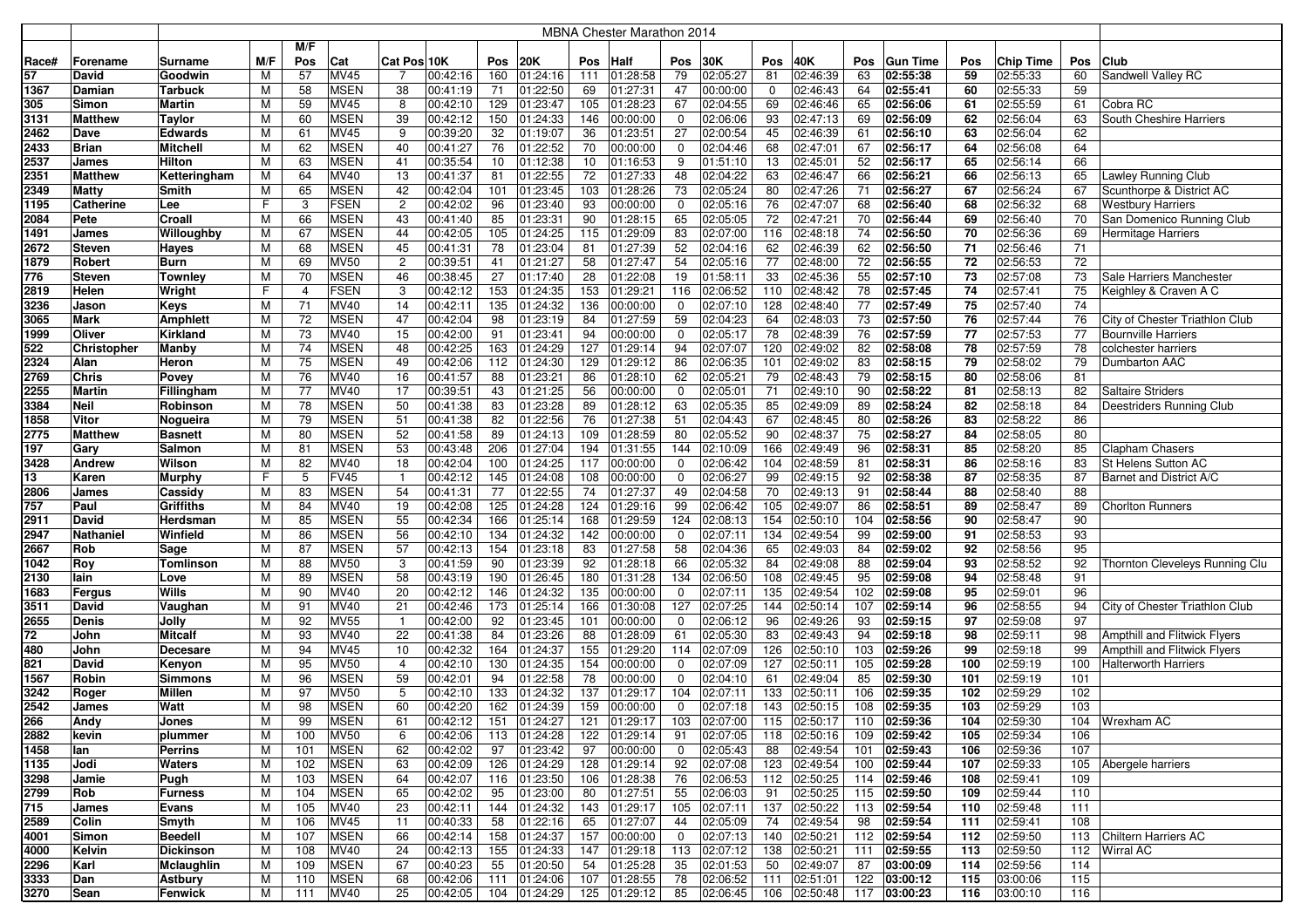|       |                |                |     |     |             |                 |          |                |              |     | <b>MBNA Chester Marathon 2014</b> |                |              |     |                           |            |                 |     |           |     |                                       |
|-------|----------------|----------------|-----|-----|-------------|-----------------|----------|----------------|--------------|-----|-----------------------------------|----------------|--------------|-----|---------------------------|------------|-----------------|-----|-----------|-----|---------------------------------------|
|       |                |                |     | M/F |             |                 |          |                |              |     |                                   |                |              |     |                           |            |                 |     |           |     |                                       |
| Race# | Forename       | Surname        | M/F | Pos | Cat         | Cat Pos 10K     |          | Pos            | <b>20K</b>   | Pos | Half                              | Pos            | 30K          | Pos | 40K                       | <b>Pos</b> | <b>Gun Time</b> | Pos | Chip Time | Pos | <b>Club</b>                           |
| 2935  | Jonathan       | Smith          | м   | 112 | <b>MSEN</b> | 69              | 00:40:01 | 46             | 01:20:59     | 55  | 00:00:00                          | 0              | 02:03:54     | 59  | 02:49:50                  | 97         | 03:00:26        | 117 | 03:00:18  | 117 | Lymm Runners                          |
| 2713  | Peter          | Auger          | М   | 113 | <b>MSEN</b> | 70              | 00:42:11 | 140            | 01:24:33     | 148 | 01:29:14                          | 93             | 02:07:02     | 117 | 02:50:59                  | 121        | 03:00:46        | 118 | 03:00:35  | 118 |                                       |
| 1768  | David          | Beasley        | M   | 114 | <b>MSEN</b> | 71              | 00:42:11 | 139            | 01:24:34     | 152 | 01:29:18                          | 110            | 02:07:10     | 130 | 02:50:52                  | 118        | 03:00:50        | 119 | 03:00:43  | 119 |                                       |
| 2178  | Gregor         | McAneny        | м   | 115 | MV40        | 26              | 00:42:07 | 118            | 01:24:26     | 119 | 00:00:00                          | 0              | 02:06:40     | 102 | 02:50:43                  | 116        | 03:00:58        | 120 | 03:00:48  | 120 |                                       |
| 1711  | Jon            | Evans          | M   | 116 | <b>MV40</b> | 27              | 00:42:12 | 148            | 01:24:37     | 156 | 00:00:00                          | 0              | 02:07:17     | 142 | 02:51:49                  | 130        | 03:01:18        | 121 | 03:01:11  | 121 |                                       |
| 1926  | <b>Kirstie</b> | Anderson       | F.  | 6   | <b>FV40</b> | $\overline{c}$  | 00:42:05 | 106            | 01:23:42     | 96  | 01:28:24                          | 68             | 02:05:51     | 89  | 02:51:13                  | 124        | 03:01:30        | 122 | 03:01:25  | 123 | <b>Tynedale Harriers</b>              |
| 2407  | Gary           | Dover          | м   | 117 | <b>MV50</b> | $\overline{7}$  | 00:42:40 | 171            | 01:25:09     | 165 | 01:29:57                          | 122            | 02:07:37     | 146 | 02:51:56                  | 132        | 03:01:34        | 123 | 03:01:19  | 122 | Glaxo Hoad Hill Harriers              |
| 6     | Cathy          | Wood           | F.  |     | <b>FV35</b> | -1              | 00:42:07 | 120            | 01:24:15     | 110 | 00:00:00                          | 0              | 02:07:11     | 136 | 02:51:40                  | 125        | 03:01:38        | 124 | 03:01:34  | 126 | <b>Bridlington Road Runners</b>       |
| 1283  | lan            | Girling        | м   | 118 | <b>MSEN</b> | $\overline{72}$ | 00:42:09 | 128            | 01:25:37     | 169 | 01:30:24                          | 128            | 02:07:33     | 145 | 02:51:45                  | 128        | 03:01:41        | 125 | 03:01:34  | 125 | Mornington Chasers                    |
| 1848  | <b>Neal</b>    | Edmondson      | M   | 119 | <b>MSEN</b> | 73              | 00:42:06 | 110            | 01:24:26     | 118 | 01:29:13                          | 89             | 02:07:06     | 119 | 02:51:10                  | 123        | 03:01:42        | 126 | 03:01:28  | 124 | <b>Horsforth Harriers</b>             |
| 1859  | Matt           | Leigh          | M   | 120 | <b>MSEN</b> | 74              | 00:41:35 | 79             | 01:23:38     | 91  | 01:28:28                          | 74             | 02:06:53     | 113 | 02:51:42                  | 126        | 03:01:45        | 127 | 03:01:38  | 127 |                                       |
| 1786  | Mark           | Ridgway        | M   | 121 | <b>MSEN</b> | 75              | 00:42:11 | 141            | 01:24:32     | 134 | 01:29:17                          | 108            | 02:07:13     | 139 | 02:51:47                  | 129        | 03:02:01        | 128 | 03:01:56  | 129 |                                       |
| 243   | Carl           | Hanaghan       | M   | 122 | <b>MSEN</b> | 76              | 00:42:12 | 149            | 01:24:32     | 141 | 01:29:17                          | 106            | 02:07:11     | 132 | 02:51:44                  | 127        | 03:02:06        | 129 | 03:02:00  | 130 | <b>Macclesfield Harriers and Athl</b> |
| 1247  | lan            | Grimshaw       | М   | 123 | MV40        | 28              | 00:43:12 | 187            | 01:27:07     | 195 | 00:00:00                          | 0              | 02:10:24     | 172 | 02:53:29                  | 140        | 03:02:09        | 130 | 03:01:44  | 128 | Leighton Buzzard Athletics Clu        |
| 1592  | Barry          | Fraser         | M   | 124 | MV45        | 12              | 00:42:12 | 147            | 01:24:31     | 133 | 01:29:20                          | 115            | 02:07:09     | 125 | 02:51:56                  | 131        | 03:02:11        | 131 | 03:02:04  | 131 |                                       |
| 1686  | Adam           | Tavner         | М   | 125 | <b>MV45</b> | 13              | 00:42:06 | 114            | 01:23:45     | 102 | 01:28:25                          | 72             | 02:05:35     | 86  | 02:50:58                  | 120        | 03:02:17        | 132 | 03:02:13  | 133 | stroud & District                     |
| 1642  | Alastair       | Cambel         | М   | 126 | <b>MSEN</b> | 77              | 00:42:06 | 108            | 01:23:44     | 100 | 01:28:25                          | 71             | 02:05:36     | 87  | 02:50:57                  | 119        | 03:02:18        | 133 | 03:02:13  | 132 |                                       |
| 2630  | Chris          | Grimley        | М   | 127 | <b>MSEN</b> | 78              | 00:42:11 | 136            | 01:24:33     | 149 | 01:29:16                          | 98             | 02:07:10     | 129 | 02:52:17                  | 133        | 03:02:30        | 134 | 03:02:22  | 134 |                                       |
| 937   | Tom            | Shepherd       | м   | 128 | <b>MSEN</b> | 79              | 00:42:04 | 102            | 01:24:20     | 112 | 01:29:11                          | 84             | 02:07:45     | 149 | 02:53:22                  | 139        | 03:02:55        | 135 | 03:02:48  | 136 |                                       |
| 2486  | Nikki          | Boyde          | F   |     | <b>FV40</b> | 3               | 00:42:48 | 174            | 01:26:14     | 172 | 01:31:09                          | 131            | 02:09:37     | 163 | 02:53:13                  | 138        | 03:02:57        | 136 | 03:02:42  | 135 |                                       |
| 173   | Kieran         | Kapoor         | м   | 129 | <b>MSEN</b> | 80              | 00:42:06 | 115            | 01:24:27     | 120 | 01:29:13                          | 90             | 02:07:08     | 122 | 02:52:28                  | 134        | 03:03:21        | 137 | 03:03:12  | 137 |                                       |
| 3217  | Garry          | Owens          | М   | 130 | MV45        | 14              | 00:42:10 | 131            | 01:24:33     | 145 | 01:29:16                          | 102            | 02:07:08     | 121 | 02:52:28                  | 135        | 03:03:42        | 138 | 03:03:33  | 138 | oswestry olympians                    |
| 1269  | Jonathon       | Bell           | M   | 131 | <b>MSEN</b> | 81              | 00:42:08 | 123            | 01:24:29     | 126 | 01:29:15                          | 96             | 02:06:51     | 109 | 02:52:50                  | 136        | 03:03:49        | 139 | 03:03:44  | 139 | <b>Chorlton Runners</b>               |
| 2583  | Neil           | Davey          | M   | 132 | MV40        | 29              | 00:42:07 | 117            | 01:24:24     | 113 | 01:29:13                          | 87             | 02:07:09     | 124 | 02:53:36                  | 141        | 03:03:58        | 140 | 03:03:48  | 141 |                                       |
| 3113  | Anthony        | Durkin         | М   | 133 | <b>MSEN</b> | 82              | 00:42:00 | 93             | 01:23:21     | 85  | 01:28:06                          | 60             | 02:06:14     | 97  | 02:53:06                  | 137        | 03:03:59        | 141 | 03:03:52  | 142 | Red Rose Road Runners                 |
| 3161  | <b>Philip</b>  | Roberts        | M   | 134 | <b>MSEN</b> | 83              | 00:43:59 | 215            | 01:27:15     | 198 | 01:32:08                          | 152            | 02:10:53     | 178 | 02:54:43                  | 149        | 03:04:00        | 142 | 03:03:45  | 140 | Taunton Ac                            |
| 2766  | Andrew         | Crabtree       | м   | 135 | <b>MSEN</b> | 84              | 00:42:11 | 143            | 01:24:33     | 151 | 01:29:17                          | 107            | 02:07:10     | 131 | 02:53:51                  | 143        | 03:04:08        | 143 | 03:04:00  | 143 |                                       |
| 2383  | David          | <b>Edwards</b> | M   | 136 | <b>MSEN</b> | 85              | 00:41:23 | 74             | 01:23:13     | 82  | 01:27:58                          | 57             | 02:05:27     | 82  | 02:54:06                  | 144        | 03:04:23        | 144 | 03:04:04  | 144 |                                       |
|       | <b>Alison</b>  | Kerr           | F.  | 9   | <b>FV35</b> | $\overline{2}$  | 00:42:08 | 124            | 01:24:33     | 144 | 01:29:18                          | 111            | 02:07:55     | 150 | 02:54:27                  | 148        | 03:04:40        | 145 | 03:04:37  | 148 | Victoria Park City of Glasgow         |
| 2382  | David          | Vernon         | M   | 137 | MV40        | 30              | 00:42:52 | 176            | 01:26:27     | 173 | 01:31:25                          | 133            | 02:10:11     | 168 | 02:55:00                  | 151        | 03:04:41        | 146 | 03:04:30  | 145 |                                       |
| 2941  | Sean           | Casey          | м   | 138 | <b>MSEN</b> | 86              | 00:43:51 | 209            | 01:27:49     | 205 | 01:32:46                          | 158            | 02:11:20     | 182 | 02:55:18                  | 155        | 03:04:50        | 147 | 03:04:36  | 147 | London Heathside Runners AC           |
| 498   | Aiveen         | Fox            | F.  | 10  | <b>FSEN</b> | $\overline{4}$  | 00:42:41 | 172            | 01:25:09     | 164 | 01:29:58                          | 123            | 02:08:34     | 159 | 02:54:15                  | 145        | 03:04:51        | 148 | 03:04:37  | 149 | Horsforth harriers                    |
| 1661  | Paul           | Parkinson      | м   | 139 | MV40        | 31              | 00:42:36 | 167            | 01:25:03     | 163 | 01:29:53                          | 121            | 02:08:20     | 156 | 02:54:23                  | 147        | 03:04:52        | 149 | 03:04:34  | 146 | Newport and District RC               |
| 620   | Guy            | Whatmore       | М   | 140 | <b>MSEN</b> | 87              | 00:43:09 | 185            | 01:26:27     | 174 | 01:31:19                          | 132            | 02:10:20     | 170 | 02:55:15                  | 153        | 03:04:55        | 150 | 03:04:45  | 150 | Wetherby Runnners AC                  |
| 1863  | Kevin          | Curran         | М   | 141 | MV40        | 32              | 00:43:50 | 208            | 01:27:45     | 202 | 01:32:47                          | 159            | 02:11:43     | 186 | 02:55:52                  | 159        | 03:05:15        | 151 | 03:05:01  | 151 | <b>Preston Harriers</b>               |
| 1044  | William        | Smith          | M   | 142 | MV40        | 33              | 00:43:04 | 183            | 01:25:53     | 170 | 01:30:47                          | 129            | 02:09:37     | 162 | 02:55:17                  | 154        | 03:05:21        | 152 | 03:05:11  | 152 |                                       |
| 1333  | Mark           | Warren         | M   | 143 | MV40        | 34              | 00:42:11 | 142            | 01:24:33     | 150 | 01:29:18                          | 109            | 02:07:15     | 141 | 02:54:21                  | 146        | 03:05:23        | 153 | 03:05:16  | 153 |                                       |
| 1065  | <b>Matt</b>    | Holt           | M   | 144 | <b>MSEN</b> | 88              | 00:40:45 | 62             | 01:22:58     | 77  | 01:27:53                          | 56             | 02:06:45     | 107 | 02:55:06                  | 152        | 03:05:25        | 154 | 03:05:21  | 155 | East Cheshire Harriers & Tames        |
| 1463  | lan            | Brown          | M   | 145 | <b>MV55</b> | $\overline{2}$  | 00:43:02 | 181            | 01:26:39     | 178 | 01:31:33                          | 137            | 02:10:41     | 175 | 02:55:27                  | 156        | 03:05:32        | 155 | 03:05:18  | 154 | Tynedale Harriers                     |
| 1572  | <b>Matt</b>    | Jones          | м   | 146 | <b>MSEN</b> | 89              | 00:41:13 | 69             | 01:22:24     | 66  | 01:27:10                          | 45             | 02:06:08     | 94  | 02:54:44                  | 150        | 03:05:35        | 156 | 03:05:24  | 156 |                                       |
| 3167  | sally          | ford           | F   | 11  | <b>FV35</b> | 3               | 00:43:25 | 193            | 01:26:39     | 177 | 01:31:29                          | 135            | 02:10:43     | 176 | 02:55:47                  | 158        | 03:05:49        | 157 | 03:05:26  | 157 | UKNetrunner                           |
| 2896  | <b>Andrew</b>  | Fairbairn      | М   | 147 | <b>MSEN</b> | 90              | 00:43:51 | 210            | 01:27:38     | 200 | 01:32:34                          | 157            | 02:11:36     | 183 | 02:55:56                  | 160        | 03:05:57        | 158 | 03:05:44  | 159 | Thornton Cleveleys Running Clu        |
| 2083  | David          | Sloan          | м   | 148 | <b>MSEN</b> | 91              | 00:44:47 | 255            | 01:29:37     | 248 | 01:34:37                          | 196            | 02:14:06     | 230 | 02:56:55                  | 165        | 03:05:57        | 159 | 03:05:41  | 158 | Astley and Tyldesley Road runn        |
| 1627  | Colin          | Dobbs          | М   | 149 | <b>MSEN</b> | 92              | 00:43:40 | 200            | 01:27:00     | 189 | 01:31:56                          | 146            | 02:10:32     | 173 | 02:56:20                  | 161        | 03:06:18        | 160 | 03:05:55  | 160 | <b>Penny Lane Striders</b>            |
| 2906  | stephen        | bloxham        | м   | 150 | MV40        | 35              | 00:44:55 | 291            | 01:30:22     | 308 | 01:35:26                          | 247            | 02:14:52     | 235 | 02:57:30                  | 170        | 03:06:23        | 161 | 03:06:08  | 162 | <b>Huncote Harriers</b>               |
| 3173  | Simon          | Meadows        | м   | 151 | MSEN        | 93              | 00:44:33 |                | 238 01:29:28 |     | 242 01:34:28                      |                | 191 02:12:59 |     | 204 02:57:02              |            | 166 03:06:49    | 162 | 03:06:07  | 161 |                                       |
| 1910  | Robert         | Hopkins        | M   | 152 | <b>MV40</b> | 36              | 00:43:45 |                | 203 01:27:08 |     | 196 01:32:11                      |                | 154 02:11:44 |     | 187 02:56:51              |            | 164 03:07:00    | 163 | 03:06:36  |     | 163 Thornbury running Club            |
| 1470  | Mark           | Gittins        | м   | 153 | <b>MSEN</b> | 94              | 00:45:23 | 323            | 01:29:16     |     | 234 01:34:16                      |                | 185 02:13:19 |     | 209 02:57:47              |            | 172 03:07:02    | 164 | 03:06:42  | 164 |                                       |
| 1503  | Mark           | Arnold         | м   | 154 | <b>MV40</b> | 37              | 00:44:44 | 249            | 01:29:17     |     | 235 01:34:17                      |                | 186 02:13:20 |     | 212 02:57:50              |            | 173 03:07:02    | 165 | 03:06:42  | 165 |                                       |
| 2260  | David          | Edwards        | м   | 155 | <b>MSEN</b> | 95              | 00:44:40 | 242            | 01:29:30     |     | 243 01:34:29                      |                | 193 02:13:58 |     | 228 02:57:42              |            | 171 03:07:26    | 166 | 03:07:03  | 167 |                                       |
| 30    | Katie          | Samuelson      | F   | 12  | <b>FV35</b> | $\overline{4}$  | 00:44:16 | 229            | 01:28:44     | 221 | 01:33:48                          |                | 177 02:13:43 |     | 222 02:58:19              |            | 177 03:07:40    | 167 | 03:07:37  |     | 170 Cambridge & Coleridge AC          |
| 2602  | <b>Rick</b>    | Williams       | М   | 156 | <b>MV45</b> | 15              | 00:00:00 | $\overline{0}$ | 01:28:56     |     | 223 00:00:00                      | $\overline{0}$ | 02:13:16     |     | 207 02:57:56              |            | 175 03:07:46    | 168 | 03:07:31  | 169 |                                       |
| 2888  | lee            | white          | М   | 157 | <b>MV40</b> | 38              | 00:43:32 | 198            | 01:27:54     |     | 209 01:32:49                      |                | 160 02:12:20 |     | 192 02:57:53              |            | 174 03:07:50    | 169 | 03:07:20  | 168 | Burnden Road Runners                  |
| 1074  | Kevin          | <b>Blyth</b>   | M   | 158 | <b>MV55</b> | 3               | 00:44:31 | 237            | 01:27:51     | 207 | 01:33:03                          |                | 165 02:12:35 |     | 195 02:57:12              |            | 167 03:07:54    | 170 | 03:06:59  | 166 | sunderland strollers                  |
| 2791  | Gary           | <b>Tuttle</b>  | м   | 159 | <b>MSEN</b> | 96              | 00:43:10 | 186            | 01:26:37     | 176 | 01:31:36                          | 138            | 02:10:22     | 171 | 02:57:20                  |            | 169 03:07:58    | 171 | 03:07:40  | 171 |                                       |
| 3399  | Christopher    | Reid           | м   | 160 | <b>MV50</b> | 8               | 00:43:47 | 204            | 01:28:20     | 216 | 01:33:24                          |                | 172 02:12:58 | 203 | 02:58:01                  |            | 176 03:08:05    | 172 | 03:08:01  |     | 175 St Helens Striders                |
| 3429  | Mike           | Smethurst      | м   | 161 | <b>MSEN</b> | 97              | 00:44:48 | 256            | 01:29:58     | 265 | 00:00:00                          | $\overline{0}$ | 02:15:09     |     | 243 02:58:58              |            | 182 03:08:12    | 173 | 03:07:51  | 173 |                                       |
| 3235  | <b>Mark</b>    | Wolstencroft   | M   | 162 | <b>MV50</b> | 9               | 00:42:56 | 179            | 01:25:58     |     | 171 01:30:57                      |                | 130 02:10:11 |     | 167 02:57:20 168 03:08:19 |            |                 | 174 | 03:07:53  | 174 |                                       |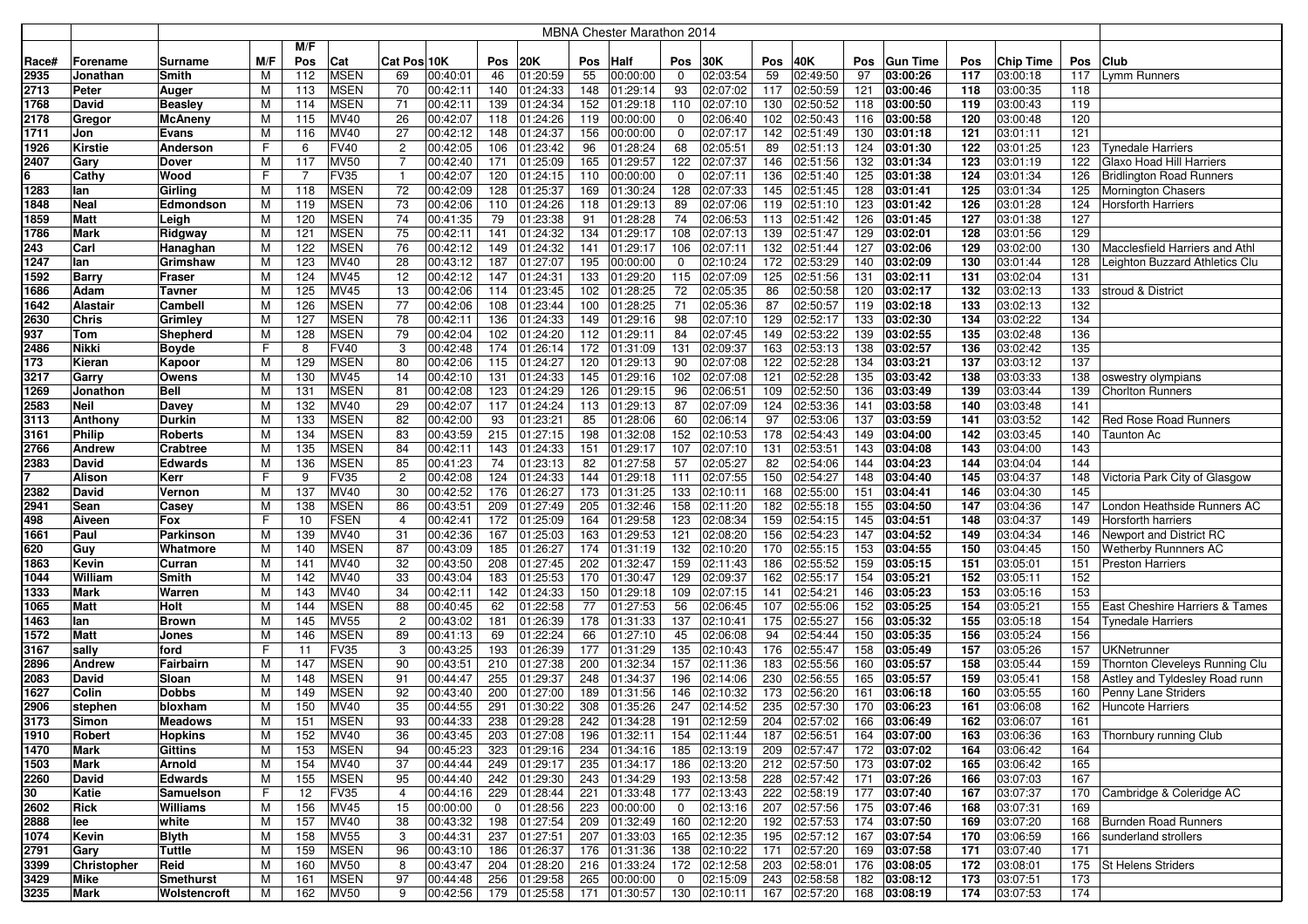|              |                   |                     |        |            |                            |                |                      |     |                           |     | <b>MBNA Chester Marathon 2014</b> |     |                              |     |                                                                                                               |            |                              |            |                      |            |                                    |
|--------------|-------------------|---------------------|--------|------------|----------------------------|----------------|----------------------|-----|---------------------------|-----|-----------------------------------|-----|------------------------------|-----|---------------------------------------------------------------------------------------------------------------|------------|------------------------------|------------|----------------------|------------|------------------------------------|
|              |                   |                     |        | M/F        |                            |                |                      |     |                           |     |                                   |     |                              |     |                                                                                                               |            |                              |            |                      |            |                                    |
| Race#        | Forename          | Surname             | M/F    | Pos        | Cat                        | Cat Pos 10K    |                      | Pos | <b>20K</b>                | Pos | Half                              | Pos | 30K                          | Pos | 40K                                                                                                           | <b>Pos</b> | <b>Gun Time</b>              | Pos        | Chip Time            | Pos        | <b>Club</b>                        |
| 1723         | <b>Chris</b>      | Perry               | м      | 163        | <b>MSEN</b>                | 98             | 00:44:25             | 233 | 01:28:05                  | 214 | 01:32:50                          | 161 | 02:11:14                     | 181 | 02:56:45                                                                                                      | 163        | 03:08:22                     | 175        | 03:07:45             | 172        | Market Drayton Running Club        |
| 205          | <b>Derek</b>      | Clarke              | М      | 164        | MV40                       | 39             | 00:41:24             | 75  | 01:22:52                  | 71  | 01:27:37                          | 50  | 02:06:28                     | 100 | 02:56:27                                                                                                      | 162        | 03:08:36                     | 176        | 03:08:26             | 178        | City of Chester Triathlon Club     |
| 3465         | stuart            | ruston              | М      | 165        | <b>MV45</b>                | 16             | 00:42:39             | 170 | 01:25:14                  | 167 | 01:30:06                          | 126 | 02:08:25                     | 157 | 02:55:39                                                                                                      | 157        | 03:08:36                     | 177        | 03:08:18             | 177        |                                    |
| 1041         | Pete              | Ackerley            | м      | 166        | MV40                       | 40             | 00:45:40             | 343 | 01:31:05                  | 334 | 01:36:15                          | 273 | 02:16:03                     | 284 | 02:59:42                                                                                                      |            | 192 03:08:37                 | 178        | 03:08:17             | 176        | <b>Warrington Road Runners</b>     |
| 3143         | Kevin             | Ryan                | М      | 167        | <b>MSEN</b>                | 99             | 00:44:54             | 284 | 01:30:06                  | 288 | 01:35:11                          | 233 | 02:15:14                     | 252 | 02:59:37                                                                                                      | 191        | 03:08:52                     | 179        | 03:08:39             | 179        | Swinton Running Club               |
| 793          | Paul              | Martin              | М      | 168        | MV40                       | 41             | 00:43:31             | 197 | 01:27:03                  | 192 | 01:32:05                          | 150 | 02:12:12                     | 190 | 02:58:53                                                                                                      | 180        | 03:09:13                     | 180        | 03:08:52             | 180        |                                    |
| 3266         | Gordon            | McCann              | М      | 169        | <b>MSEN</b>                | 100            | 00:44:05             | 222 | 01:29:02                  | 226 | 01:34:01                          | 180 | 02:13:52                     | 227 | 02:59:32                                                                                                      | 189        | 03:09:18                     | 181        | 03:09:02             | 181        | <b>Falkirk Victoria Harriers</b>   |
| 281          | Keith             | Lunt                | м      | 170        | MV40                       | 42             | 00:44:02             | 217 | 01:28:04                  | 213 | 01:33:08                          | 169 | 02:12:45                     | 200 | 02:58:43                                                                                                      | 178        | 03:09:24                     | 182        | 03:09:06             | 182        | Southport Waterloo AC              |
| 2481         | Ewen              | Tweedie             | М      | 171        | <b>MSEN</b>                | 101            | 00:44:53             | 278 | 01:30:05                  | 285 | 00:00:00                          | 0   | 02:15:14                     | 250 | 03:00:09                                                                                                      | 201        | 03:09:30                     | 183        | 03:09:14             | 183        |                                    |
| 248          | Andrew            | Harris              | М      | 172        | <b>MSEN</b>                | 102            | 00:44:44             | 248 | 01:29:24                  | 238 | 01:34:25                          | 188 | 02:13:25                     | 216 | 02:59:24                                                                                                      | 186        | 03:09:33                     | 184        | 03:09:18             | 184        |                                    |
| 1596         | John              | McMaster            | M      | 173        | <b>MSEN</b>                | 103            | 00:44:55             | 290 | 01:30:05                  | 284 | 01:35:08                          | 222 | 02:15:08                     | 240 | 03:00:00                                                                                                      | 197        | 03:09:36                     | 185        | 03:09:20             | 186        | skelmersdale boundary harriers     |
| 2056         | Chris             | Mason               | M      | 174        | <b>MSEN</b>                | 104            | 00:45:38             | 340 | 01:29:52                  | 258 | 01:34:52                          | 200 | 02:13:22                     | 215 | 02:58:58                                                                                                      | 181        | 03:09:36                     | 186        | 03:09:20             | 185        |                                    |
| 2995         | Matt              | Lucas               | М      | 175        | <b>MSEN</b>                | 105            | 00:42:11             | 137 | 01:24:32                  | 140 | 01:29:16                          | 97  | 02:08:05                     | 152 | 02:59:16                                                                                                      | 185        | 03:09:49                     | 187        | 03:09:42             | 188        |                                    |
| 377          | Jonathan          | Salter              | М      | 176        | <b>MSEN</b>                | 106            | 00:41:20             | 72  | 01:22:45                  | 68  | 01:27:30                          | 46  | 02:07:44                     | 148 | 02:58:48                                                                                                      | 179        | 03:09:50                     | 188        | 03:09:41             | 187        |                                    |
| 669          | Joe               | Waller              | М      | 177        | <b>MSEN</b>                | 107            | 00:42:08             | 122 | 01:24:32                  | 139 | 01:29:16                          | 101 | 02:08:15                     | 155 | 02:59:12                                                                                                      | 184        | 03:09:54                     | 189        | 03:09:45             | 189        | Rossendale Harriers & AC           |
| 2842         | ian               | roche               | М      | 178        | <b>MV50</b>                | 10             | 00:42:04             | 103 | 01:24:24                  | 114 | 01:29:18                          | 112 | 02:10:13                     | 169 | 02:59:32                                                                                                      | 190        | 03:09:57                     | 190        | 03:09:51             | 191        |                                    |
| 3215         | <b>Russ</b>       | Corsini             | М      | 179        | <b>MV55</b>                | $\overline{4}$ | 00:44:08             | 224 | 01:27:59                  | 210 | 01:33:00                          | 164 | 02:12:35                     | 197 | 02:59:27                                                                                                      | 187        | 03:10:04                     | 191        | 03:09:51             | 190        | Darwen Dashers RC                  |
| 287          | lan               | Dickens             | м      | 180        | MV40                       | 43             | 00:44:41             | 243 | 01:29:56                  | 261 | 01:35:03                          | 211 | 02:15:09                     | 244 | 03:00:08                                                                                                      | 198        | 03:10:20                     | 192        | 03:10:02             | 193        | TRiKs                              |
| 3421         | Dave              | Simmonds            | м      | 181        | MV45                       | 17             | 00:44:47             | 253 | 01:30:04                  | 282 | 01:35:08                          | 221 | 02:15:10                     | 246 | 03:00:41                                                                                                      | 209        | 03:10:25                     | 193        | 03:10:08             | 194        |                                    |
| 27           | Jav               | Jennions            | F      | 13         | <b>FV35</b>                | 5              | 00:44:15             | 228 | 01:28:41                  | 220 | 01:33:40                          | 175 | 02:14:05                     | 229 | 03:00:09                                                                                                      | 199        | 03:10:26                     | 194        | 03:10:23             | 199        | Deestriders Running Club           |
| 220          | Leon              | Garside             | м      | 182        | <b>MSEN</b>                | 108            | 00:42:08             | 121 | 01:24:31                  | 132 | 01:29:15                          | 95  | 02:08:13                     | 153 | 02:59:11                                                                                                      | 183        | 03:10:34                     | 195        | 03:10:23             | 198        |                                    |
| 2578         | Lee               | Kinder              | М      | 183        | MV40                       | 44             | 00:44:52             | 272 | 01:30:02                  | 272 | 01:35:07                          | 218 | 02:15:09                     | 245 | 03:00:50                                                                                                      | 211        | 03:10:37                     | 196        | 03:10:21             | 197        |                                    |
| 952          | John              | Hazleton            | M      | 184        | <b>MV55</b>                | 5              | 00:44:02             | 219 | 01:28:35                  | 218 | 01:33:37                          | 174 | 02:13:09                     | 205 | 02:59:46                                                                                                      | 194        | 03:10:39                     | 197        | 03:10:00             | 192        |                                    |
| 10           | Tracey            | West                | F      | 14         | <b>FV45</b>                | $\overline{2}$ | 00:45:08             | 308 | 01:30:15                  | 304 | 01:35:22                          | 244 | 02:15:33                     | 268 | 03:00:50                                                                                                      | 210        | 03:10:43                     | 198        | 03:10:41             | 201        | worksop harriers                   |
| 1204         | Martin            | King                | M      | 185        | MV40                       | 45             | 00:41:22             | 73  | 01:23:41                  | 95  | 01:28:37                          | 75  | 02:09:03                     | 161 | 02:59:52                                                                                                      | 195        | 03:10:51                     | 199        | 03:10:46             | 202        | <b>Accrington Road Runners</b>     |
| 1327         | Thomas            | Arkwright           | М      | 186        | <b>MSEN</b>                | 109            | 00:46:31             | 415 | 01:30:40                  | 317 | 01:35:42                          | 257 | 02:14:51                     | 234 | 03:00:25                                                                                                      | 204        | 03:10:52                     | 200        | 03:10:10             | 195        |                                    |
| 389          | Richard           | Hayes               | м      | 187        | MV40                       | 46             | 00:43:19             | 189 | 01:26:45                  | 179 | 01:31:47                          | 140 | 02:11:00                     | 180 | 03:00:22                                                                                                      | 203        | 03:10:57                     | 201        | 03:10:48             | 203        | <b>Wrecsam Tri</b>                 |
| 2580         | Martin            | Thomerson           | M      | 188        | MV40                       | 47             | 00:43:58             | 214 | 01:27:39                  | 201 | 00:00:00                          | 0   | 02:13:13                     | 206 | 03:00:39                                                                                                      | 208        | 03:10:57                     | 202        | 03:10:38             | 200        |                                    |
| 2878         | Mark              | Livingston          | M      | 189        | MV45                       | 18             | 00:44:25             | 236 | 01:28:36                  | 219 | 01:33:43                          | 176 | 02:14:12                     | 231 | 03:01:13                                                                                                      | 218        | 03:11:10                     | 203        | 03:11:01             | 209        |                                    |
| 2348         | Alexander         | Tweddel             | M      | 190        | <b>MSEN</b>                | 110            | 00:44:52             | 273 | 01:30:04                  | 276 | 01:35:08                          | 219 | 02:15:16                     | 258 | 03:00:51                                                                                                      | 212        | 03:11:11                     | 204        | 03:10:55             | 205        |                                    |
| 2390         | Dean              | Thompson            | м      | 191        | <b>MSEN</b>                | 111            | 00:42:07             | 119 | 01:24:31                  | 131 | 01:29:13                          | 88  | 02:08:53                     | 160 | 02:59:58                                                                                                      | 196        | 03:11:11                     | 205        | 03:10:59             | 207        |                                    |
| 953          | Shane             | Dowle               | м      | 192        | <b>MSEN</b>                | 112            | 00:44:45             | 250 | 01:29:54                  | 259 | 01:34:59                          | 207 | 02:15:03                     | 238 | 03:01:01                                                                                                      | 215        | 03:11:14                     | 206        | 03:10:50             | 204        | Reigate Priory Athletics Club      |
| 1412         | lan               | Hoare               | м      | 193        | <b>MV50</b>                | 11             | 00:42:05             | 107 | 01:23:46                  | 104 | 01:28:41                          | 77  | 02:08:34                     | 158 | 03:00:14                                                                                                      | 202        | 03:11:19                     | 207        | 03:11:14             | 211        | <b>Bitton Road Runners</b>         |
| 2682         | Kevin             | Myers               | М      | 194        | MV40                       | 48             | 00:44:51             | 271 | 01:30:02                  | 274 | 01:35:06                          | 212 | 02:15:12                     | 247 | 03:00:58                                                                                                      | 214        | 03:11:20                     | 208        | 03:11:00             | 208        |                                    |
| 1539         | David             | Owen                | М      | 195        | <b>MSEN</b>                | 113            | 00:44:05             | 223 | 01:27:34                  | 199 | 01:32:32                          | 156 | 02:11:43                     | 185 | 03:00:36                                                                                                      | 206        | 03:11:22                     | 209        | 03:11:07             | 210        |                                    |
| 2877         | <b>Stephen</b>    | Coward              | M      | 196        | MV40                       | 49             | 00:42:38             | 168 | 01:26:34                  | 175 | 01:31:32                          | 136 | 02:11:41                     | 184 | 03:00:39                                                                                                      | 207        | 03:11:27                     | 210        | 03:11:18             | 212        |                                    |
| 3480         | Gary              | Young               | M      | 197        | MV40                       | 50             | 00:44:56             | 295 | 01:30:09                  | 299 | 00:00:00                          | 0   | 02:15:21                     | 265 | 03:01:27                                                                                                      | 222        | 03:11:34                     | 211        | 03:11:19             | 213        |                                    |
| 1509         | <b>Kirk</b>       | Giles               | M      | 198        | <b>MSEN</b>                | 114            | 00:43:04             | 182 | 01:26:48                  | 182 | 01:31:48                          | 142 | 02:12:18                     | 191 | 03:01:14                                                                                                      | 219        | 03:11:35                     | 212        | 03:11:25             | 215        | Knowle and Dorridge running cl     |
| 966          | Andy              | Oates               | M      | 199        | <b>MSEN</b>                | 115            | 00:42:55             | 178 | 01:26:55                  | 186 | 01:32:00                          | 148 | 02:12:35                     | 196 | 03:01:09                                                                                                      | 217        | 03:11:37                     | 213        | 03:11:27             | 216        | Altrincham and District Athlet     |
| 3481         | Emily             | Dove                | F.     | 15         | <b>FSEN</b>                | 5              | 00:45:08             | 310 | 01:29:07                  | 229 | 01:34:06                          | 181 | 02:13:37                     | 219 | 03:00:32                                                                                                      | 205        | 03:11:42                     | 214        | 03:10:55             | 206        |                                    |
| 2903         | <b>Maximilien</b> | Kisseh              | M      | 200        | <b>MSEN</b>                | 116            | 00:43:55             | 211 | 01:27:01                  | 190 | 01:32:00                          | 149 | 02:11:53                     | 189 | 03:01:05                                                                                                      | 216        | 03:11:50                     | 215        | 03:11:29             | 217        |                                    |
| 2944         | Simon             | Towerzey            | М      | 201        | <b>MSEN</b>                | 117            | 00:41:15             | 70  | 01:22:59                  | 79  | 00:00:00                          | 0   | 02:07:59                     | 151 | 03:00:09                                                                                                      | 200        | 03:11:58                     | 216        | 03:11:49             | 224        |                                    |
| 2427         | Russ              | Platt               | м      | 202        | MV45                       | 19             | 00:45:40             | 342 | 01:31:08                  | 336 | 01:36:16                          | 274 | 02:16:06                     | 287 | 03:01:48                                                                                                      | 231        | 03:11:59                     | 217        | 03:11:39             | 221        | <b>Warrington Road Runners</b>     |
| 3163         | Matt              | Dunn                | м      | 203        | <b>MSEN</b>                | 118            | 00:45:50             | 361 | 01:30:42                  | 318 | 01:35:46                          | 259 | 02:15:47                     | 276 | 03:01:59                                                                                                      | 233        | 03:12:00                     | 218        | 03:11:37             | 219        | UKNetrunner                        |
| 990          | Julian            | Dickinson           | м      | 204        | MV40                       | 51             | 00:45:04             | 305 | 01:30:06                  | 290 | 01:35:16                          | 240 | 02:15:20                     | 264 | 03:01:19                                                                                                      | 221        | 03:12:01                     | 219        | 03:11:37             | 220        | Lymm Runners                       |
| 1990         | <b>Andrew</b>     | Hall                | M      | 205        | MV45                       | 20             | 00:46:05             | 380 | 01:31:53                  | 374 | 01:37:04                          |     | $310$ 02:17:16               |     | 313 03:02:10                                                                                                  |            | 239 03:12:03                 | 220<br>221 | 03:11:45             | 222        |                                    |
| 1013         | Pete              | Waywell             | М<br>M | 206        | <b>MV45</b>                | 21<br>52       | 00:45:29             | 430 | 329 01:31:25              |     | 348 01:36:43                      |     | 294 02:17:40<br>179 02:12:53 |     | 324 03:02:41<br>202 03:01:16                                                                                  |            | 244 03:12:07                 |            | 03:11:54             |            | 225 Thornton Cleveleys Running Clu |
| 3081<br>3317 | Darren<br>James   | Legge               | M      | 207<br>208 | <b>MV40</b><br><b>MSEN</b> | 119            | 00:46:42<br>00:40:58 | 64  | 01:29:06<br>01:21:46      | 59  | 228 01:33:58<br>01:26:40          | 40  | 02:06:41                     |     | 103 02:59:42                                                                                                  |            | 220 03:12:12<br>193 03:12:17 | 222<br>223 | 03:12:00<br>03:11:24 | 226<br>214 |                                    |
| 2579         | Annette           | Nancollas<br>Bowden | F      | 16         | <b>FV40</b>                | $\overline{4}$ | 00:44:48             | 258 | 01:29:46                  | 251 | 01:34:53                          |     | 201 02:15:29                 |     | 266 03:01:59                                                                                                  |            | 234 03:12:19                 | 224        | 03:11:49             | 223        |                                    |
| 2534         | Peter             | McCann              | M      | 209        | <b>MSEN</b>                | 120            | 00:45:32             | 335 | 01:30:27                  |     | 309 01:35:36                      | 254 | 02:15:15                     |     | 254 03:01:44                                                                                                  |            | 228 03:12:23                 | 225        | 03:11:36             | 218        |                                    |
| 1924         | Leon              | Flesher             | M      | 210        | <b>MV40</b>                | 53             | 00:44:49             | 259 | 01:29:05                  | 227 | 01:34:07                          |     | 182 02:13:42                 |     | 221 03:01:34                                                                                                  |            | 224 03:12:32                 | 226        | 03:12:19             |            | 229 Thornton Cleveleys Running Clu |
| 2636         | John              | Riddiough           | M      | 211        | <b>MSEN</b>                | 121            | 00:44:11             | 225 | 01:28:02                  | 211 | 01:33:06                          |     | 168 02:13:17                 |     | 208 03:02:01                                                                                                  |            | 236 03:12:33                 | 227        | 03:12:16             | 228        |                                    |
| 3216         | barry             | abram               | M      | 212        | <b>MV50</b>                | 12             | 00:44:02             | 218 | 01:29:15                  | 232 | 01:34:27                          | 189 | 02:15:00                     | 237 | 03:02:04                                                                                                      |            | 238 03:12:35                 | 228        | 03:12:24             | 230        | Wigan & District H & AC            |
| 2926         | neil              | phillips            | м      | 213        | <b>MV55</b>                | 6              | 00:46:22             | 403 | 01:31:55                  | 377 | $\boxed{01:37:05}$                | 313 | 02:17:41                     | 326 | 03:02:03                                                                                                      |            | $237$ 03:12:36               | 229        | 03:12:08             | 227        |                                    |
| 3437         | Rob               | Johnson             | м      | 214        | <b>MSEN</b>                | 122            | 00:40:12             | 52  | 01:20:46                  | 52  | 01:25:29                          | 36  | 02:05:15                     | 75  | 03:01:59                                                                                                      |            | 235 03:12:43                 | 230        | 03:12:35             | 231        |                                    |
| 1609         | Carl              | Aveyard             | м      | 215        | <b>MSEN</b>                | 123            | 00:39:45             | 37  | 01:18:46                  | 35  | 01:23:19                          | 26  | 02:00:11                     | 41  | 02:53:48                                                                                                      |            | 142 03:12:47                 | 231        | 03:12:41             | 232        |                                    |
| 2723         | Kevin             | Farmer              | M      | 216        | <b>MSEN</b>                | 124            | 00:42:11             |     | 138 01:24:25 116 01:29:09 |     |                                   | 82  | 02:06:04                     | 92  | $\begin{array}{ c c c c c c c c c } \hline \text{03:00:56} & \text{213} & \text{03:12:59} \hline \end{array}$ |            |                              | 232        | 03:12:53             | 237        |                                    |
|              |                   |                     |        |            |                            |                |                      |     |                           |     |                                   |     |                              |     |                                                                                                               |            |                              |            |                      |            |                                    |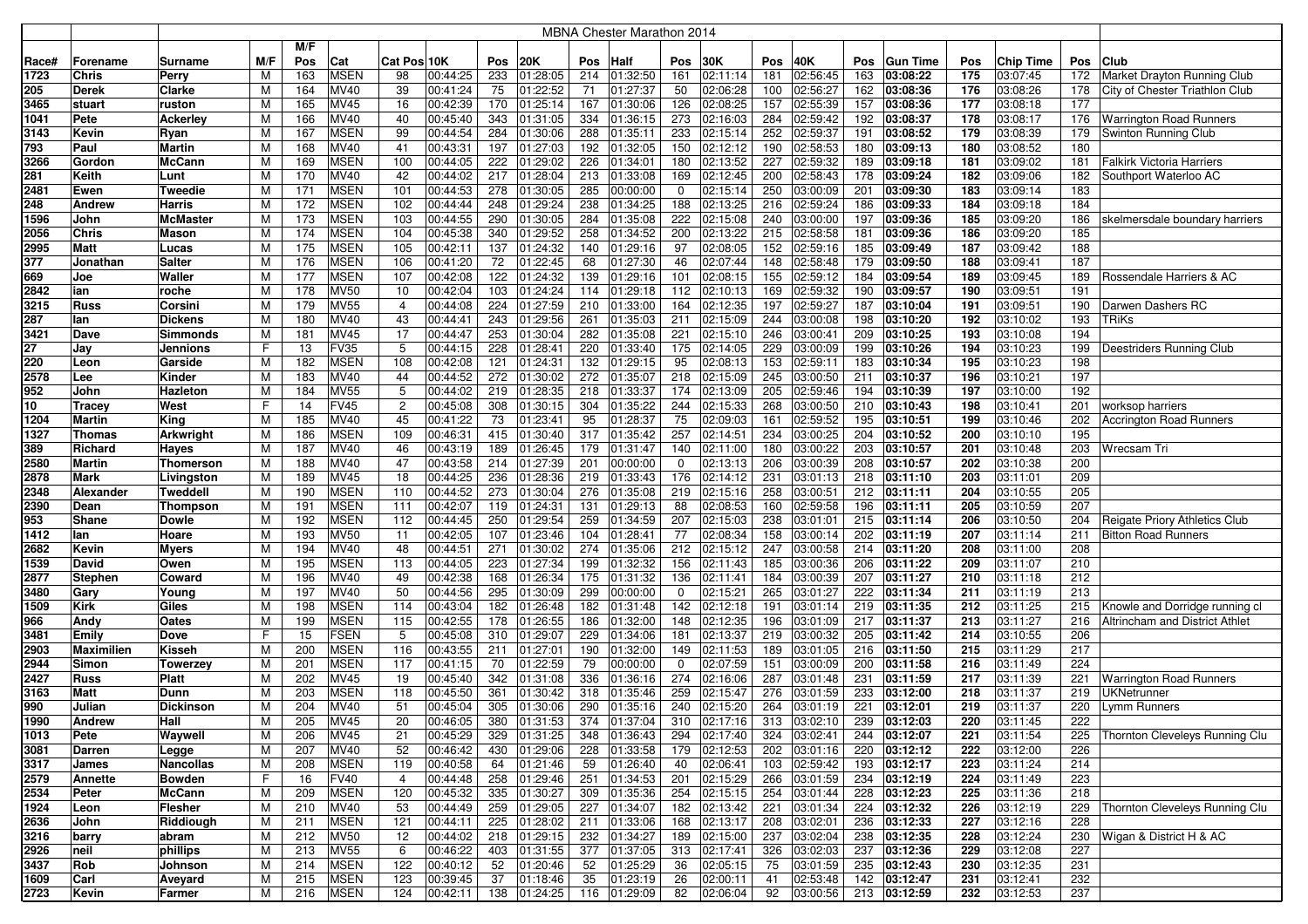|       |                            |                  |     |     |             |                |          |     |          |     | <b>MBNA Chester Marathon 2014</b> |                |              |     |                           |             |                   |     |           |     |                                      |
|-------|----------------------------|------------------|-----|-----|-------------|----------------|----------|-----|----------|-----|-----------------------------------|----------------|--------------|-----|---------------------------|-------------|-------------------|-----|-----------|-----|--------------------------------------|
|       |                            |                  |     | M/F |             |                |          |     |          |     |                                   |                |              |     |                           |             |                   |     |           |     |                                      |
| Race# | Forename                   | Surname          | M/F | Pos | Cat         | Cat Pos 10K    |          | Pos | 20K      | Pos | <b>Half</b>                       | Pos            | 30K          | Pos | 40K                       | <b>Pos</b>  | <b>Gun Time</b>   | Pos | Chip Time | Pos | <b>Club</b>                          |
| 2685  | Gavin                      | Ritson           | м   | 217 | MV40        | 54             | 00:44:54 | 281 | 01:30:07 | 293 | 01:35:09                          | 223            | 02:15:14     | 249 | 03:01:36                  | 225         | 03:13:01          | 233 | 03:12:45  | 234 |                                      |
| 2665  | Robert                     | Hardcastle       | M   | 218 | <b>MSEN</b> | 125            | 00:44:57 | 296 | 01:28:45 | 222 | 01:33:51                          | 178            | 02:13:52     | 226 | 02:59:31                  | 188         | 03:13:02          | 234 | 03:10:18  | 196 |                                      |
| 1533  | Edward                     | <b>Myatt</b>     | M   | 219 | <b>MV50</b> | 13             | 00:44:50 | 266 | 01:30:38 | 315 | 01:35:28                          | 248            | 02:15:14     | 251 | 03:01:43                  | 226         | 03:13:06          | 235 | 03:12:47  | 235 | Hermitage Harriers                   |
| 2715  | andrew                     | scowcroft        | М   | 220 | <b>MSEN</b> | 126            | 00:43:07 | 184 | 01:26:45 | 181 | 01:31:48                          | 141            | 02:12:29     | 193 | 03:01:30                  | 223         | 03:13:07          | 236 | 03:12:55  | 239 |                                      |
| 2077  | <b>Mike</b>                | Page             | M   | 221 | <b>MSEN</b> | 127            | 00:43:50 | 207 | 01:27:11 | 197 | 01:32:11                          | 153            | 02:12:31     | 194 | 03:02:34                  | 242         | 03:13:08          | 237 | 03:12:56  | 240 | York Knavesmire Harriers             |
| 1896  | Lee                        | Webster          | м   | 222 | <b>MV45</b> | 22             | 00:44:54 | 280 | 01:30:08 | 298 | 01:35:15                          | 239            | 02:15:18     | 263 | 03:02:19                  | 240         | 03:13:09          | 238 | 03:12:54  | 238 |                                      |
| 2818  | <b>Brian</b>               | Cain             | М   | 223 | <b>MSEN</b> | 128            | 00:45:48 | 356 | 01:31:07 | 335 | 01:36:17                          | 277            | 02:16:43     | 301 | 03:03:10                  | 251         | 03:13:10          | 239 | 03:12:44  | 233 |                                      |
| 927   | Richard                    | <b>Baldock</b>   | М   | 224 | MV40        | 55             | 00:42:32 | 165 | 01:24:40 | 160 | 01:29:32                          | 120            | 02:10:04     | 165 | 03:01:46                  | 230         | 03:13:11          | 240 | 03:12:52  | 236 | <b>Bedford Harriers AC</b>           |
| 1493  | <b>Mark</b>                | Grandy           | М   | 225 | <b>MSEN</b> | 129            | 00:45:43 | 345 | 01:30:59 | 327 | 01:36:10                          | 268            | 02:16:23     | 297 | 03:03:14                  | 252         | 03:13:13          | 241 | 03:12:59  | 242 | Portsmouth Joggers                   |
| 3357  | steven                     | macuras          | M   | 226 | MV40        | 56             | 00:44:57 | 298 | 01:30:08 | 296 | 01:35:10                          | 230            | 02:15:16     | 255 | 03:01:44                  | 227         | $\sqrt{03:13:23}$ | 242 | 03:13:08  | 245 | <b>Preston Harriers</b>              |
| 292   | <b>Chris</b>               | <b>Sanders</b>   | M   | 227 | <b>MV40</b> | 57             | 00:45:30 | 333 | 01:29:07 | 230 | 01:34:08                          | 183            | 02:13:41     | 220 | 03:02:38                  | 243         | 03:13:26          | 243 | 03:12:56  | 241 |                                      |
| 1395  | <b>Chris</b>               | Pownell          | M   | 228 | <b>MSEN</b> | 130            | 00:45:45 | 348 | 01:30:57 | 324 | 01:36:03                          | 264            | 02:16:25     | 298 | 03:03:05                  | 249         | 03:13:35          | 244 | 03:13:01  | 243 |                                      |
| 3226  | Tobias                     | Jamieson         | M   | 229 | <b>MSEN</b> | 131            | 00:44:49 | 261 | 01:30:02 | 275 | 00:00:00                          | 0              | 02:15:17     | 259 | 03:03:03                  |             | 248 03:13:45      | 245 | 03:13:23  | 249 |                                      |
| 2063  | Richard                    | <b>Davies</b>    | М   | 230 | <b>MSEN</b> | 132            | 00:46:05 | 381 | 01:31:03 | 330 | 01:36:13                          | 270            | 02:16:06     | 288 | 03:03:14                  | 253         | 03:13:49          | 246 | 03:13:22  | 248 |                                      |
| 1556  | Alexander Jame Hepplewhite |                  | М   | 231 | <b>MSEN</b> | 133            | 00:45:03 | 304 | 01:30:04 | 280 | 01:35:08                          | 220            | 02:16:25     | 299 | 03:04:06                  | 263         | 03:13:52          | 247 | 03:13:36  | 252 |                                      |
| 3521  | <b>Chris</b>               | Kidd             | M   | 232 | <b>MSEN</b> | 134            | 00:45:43 | 346 | 01:30:40 | 316 | 01:35:50                          | 260            | 02:15:44     | 273 | 03:02:52                  | 246         | 03:13:53          | 248 | 03:13:03  | 244 |                                      |
| 262   | Alex                       | Loach            | M   | 233 | <b>MSEN</b> | 135            | 00:45:50 | 360 | 01:31:10 | 338 | 01:36:21                          | 281            | 02:17:46     | 332 | 03:04:09                  | 265         | 03:13:57          | 249 | 03:13:37  | 253 |                                      |
| 1769  | Rachael                    | Lloyd-Smith      | F   | 17  | <b>FSEN</b> | 6              | 00:44:53 | 276 | 01:30:04 | 278 | 01:35:11                          | 231            | 02:15:37     | 270 | 03:03:07                  | 250         | 03:13:59          | 250 | 03:13:30  | 250 | Horsham Joggers                      |
| 2622  | Martyn                     | Pollitt          | м   | 234 | <b>MV50</b> | 14             | 00:46:18 | 399 | 01:31:16 | 344 | 01:36:21                          | 279            | 02:16:58     | 310 | 03:03:31                  | 256         | 03:13:59          | 251 | 03:13:22  | 247 |                                      |
| 3411  | David                      | Atkinson         | М   | 235 | <b>MV50</b> | 15             | 00:45:08 | 309 | 01:30:11 | 301 | 01:35:19                          | 242            | 02:15:46     | 275 | 03:03:16                  | 254         | 03:13:59          | 252 | 03:13:39  | 254 | Northern Vets AC                     |
| 3447  | <b>Malcolm</b>             | <b>Collins</b>   | М   | 236 | <b>MV45</b> | 23             | 00:45:49 | 358 | 01:31:13 | 341 | 01:36:31                          | 287            | 02:17:32     | 322 | 03:03:46                  | 259         | 03:14:06          | 253 | 03:13:43  | 255 | Astley and Tyldesley Road runn       |
| 2014  | lan                        | Ridgway          | М   | 237 | <b>MSEN</b> | 136            | 00:44:46 | 252 | 01:29:58 | 263 | 01:35:00                          | 209            | 02:15:09     | 242 | 03:03:41                  | 258         | 03:14:19          | 254 | 03:13:53  | 256 |                                      |
| 2991  | <b>Arwel</b>               | <b>Roberts</b>   | M   | 238 | MV40        | 58             | 00:43:55 | 212 | 01:27:49 | 203 | 01:32:54                          | 162            | 02:13:19     | 211 | 03:03:31                  | 257         | 03:14:21          | 255 | 03:14:11  | 260 | <b>Bitton Road Runners</b>           |
| 633   | Ashley                     | Harris           | M   | 239 | <b>MV45</b> | 24             | 00:45:29 | 332 | 01:31:27 | 350 | 01:36:35                          | 289            | 02:16:55     | 307 | 03:03:58                  | 260         | 03:14:30          | 256 | 03:14:08  | 258 |                                      |
| 2565  | <b>Chris</b>               | Mintern          | M   | 240 | <b>MV40</b> | 59             | 00:43:23 | 192 | 01:27:03 | 191 | 01:32:06                          | 151            | 02:13:19     | 210 | 03:03:21                  | 255         | 03:14:32          | 257 | 03:14:16  | 261 |                                      |
| 1329  | Colin                      | Shaw             | М   | 241 | <b>MSEN</b> | 137            | 00:47:09 | 465 | 01:33:16 | 413 | 01:38:17                          | 343            | 02:18:12     | 344 | 03:04:25                  | 269         | 03:14:34          | 258 | 03:14:10  | 259 |                                      |
| 4003  | Thomas                     | Madden           | M   | 242 | <b>MSEN</b> | 138            | 00:44:55 | 289 | 01:30:05 | 283 | 00:00:00                          | 0              | 02:16:16     | 291 | 03:02:22                  | 241         | 03:14:43          | 259 | 03:14:27  | 263 |                                      |
| 1544  | Paul                       | Crowther         | М   | 243 | <b>MSEN</b> | 139            | 00:46:01 | 372 | 01:31:40 | 356 | 00:00:00                          | 0              | 02:16:52     | 306 | 03:04:21                  | 266         | 03:14:43          | 260 | 03:14:17  | 262 | <b>Holmfirth Harriers AC</b>         |
| 2746  | Ryan                       | Downes           | M   | 244 | <b>MSEN</b> | 140            | 00:44:57 | 297 | 01:30:07 | 294 | 01:35:13                          | 237            | 02:15:39     | 272 | 03:04:23                  | 268         | 03:14:50          | 261 | 03:14:34  | 264 |                                      |
| 1865  | <b>Steve</b>               | <b>Rookes</b>    | M   | 245 | MV45        | 25             | 00:44:54 | 285 | 01:30:08 | 297 | 01:35:11                          | 235            | 02:15:34     | 269 | 03:04:09                  | 264         | 03:14:52          | 262 | 03:14:37  | 265 |                                      |
| 4002  | Richard                    | Webster          | м   | 246 | <b>MV45</b> | 26             | 00:44:54 | 282 | 01:30:06 | 291 | 01:35:07                          | 215            | 02:15:16     | 257 | 03:01:56                  | 232         | 03:14:56          | 263 | 03:14:41  | 267 | <b>Wallasey AC</b>                   |
| 2828  | Liam                       | McCarthy         | м   | 247 | <b>MSEN</b> | 141            | 00:45:12 | 313 | 01:30:02 | 273 | 01:35:06                          | 213            | 02:15:15     | 253 | 03:04:01                  | 261         | 03:15:04          | 264 | 03:14:40  | 266 |                                      |
| 2558  | <b>Duncan</b>              | Cowie            | м   | 248 | <b>MV50</b> | 16             | 00:45:31 | 334 | 01:31:26 |     | 349 01:37:12                      | 320            | 02:17:57     | 336 | 03:05:21                  | 282         | 03:15:23          | 265 | 03:15:12  | 270 |                                      |
| 1810  | <b>Alastair</b>            | Love             | M   | 249 | <b>MSEN</b> | 142            | 00:45:57 | 368 | 01:31:52 | 372 | 01:37:06                          | 314            | 02:18:40     | 359 | 03:05:15                  | 280         | 03:15:24          | 266 | 03:15:07  | 269 | Clapham Chasers                      |
| 3423  | Craig                      | Morgan           | М   | 250 | <b>MSEN</b> | 143            | 00:42:51 | 175 | 01:28:25 |     | 217 01:33:35                      | 173            | 02:16:12     | 290 | 03:05:50                  | 288         | 03:15:33          | 267 | 03:15:22  | 272 |                                      |
| 3000  | Paul                       | Gallagher        | M   | 251 | <b>MV50</b> | 17             | 00:41:56 | 87  | 01:24:28 | 123 | 01:29:30                          | 119            | 02:10:35     | 174 | 03:01:45                  | 229         | 03:15:34          | 268 | 03:14:00  | 257 | <b>Accrington Road Runners</b>       |
| 2651  | Rob                        | Lloyd            | M   | 252 | <b>MV45</b> | 27             | 00:46:45 | 433 | 01:32:06 | 384 | 01:36:59                          | 306            | 02:16:23     | 296 | 03:02:56                  | 247         | 03:15:36          | 269 | 03:13:11  | 246 |                                      |
| 599   | Sharon                     | Dixon            | F   | 18  | <b>FV40</b> | 5              | 00:44:55 | 288 | 01:30:06 | 289 | 01:35:11                          | 236            | 02:15:57     | 281 | 03:04:42                  | 270         | 03:15:37          | 270 | 03:15:21  | 271 | Glaxo Hoad Hill Harriers             |
| 1495  | David                      | Fendt            | M   | 253 | <b>MSEN</b> | 144            | 00:45:23 | 322 | 01:30:32 | 311 | 01:35:40                          | 255            | 02:16:17     | 292 | 03:04:47                  | 271         | 03:15:46          | 271 | 03:15:01  | 268 |                                      |
| 396   | David                      | Wright           | М   | 254 | <b>MV55</b> | 7              | 00:44:51 | 270 | 01:30:09 | 300 | 01:35:13                          | 238            | 02:15:18     | 261 | 03:04:05                  | 262         | 03:15:47          | 272 | 03:15:35  | 276 | colchester harriers                  |
| 1372  | Craig                      | Prandle          | М   | 255 | <b>MV40</b> | 60             | 00:44:25 | 235 | 01:29:26 | 240 | 01:34:37                          | 195            | 02:15:52     | 279 | 00:00:00                  | $\mathbf 0$ | 03:15:51          | 273 | 03:15:33  | 275 | Wrexham AC                           |
| 1835  | <b>Frances</b>             | Crozier          | F   | 19  | <b>FSEN</b> | $\overline{7}$ | 00:45:57 | 366 | 01:31:52 | 373 | 01:37:05                          | 312            | 02:18:40     | 358 | 03:05:44                  | 286         | 03:15:53          | 274 | 03:15:36  | 277 | <b>Clapham Chasers</b>               |
| 1953  | Simon                      | Strachan         | М   | 256 | MV40        | 61             | 00:45:26 | 327 | 01:30:35 | 313 | 01:35:44                          | 258            | 02:16:44     | 302 | 03:04:51                  | 272         | 03:16:02          | 275 | 03:15:31  | 273 |                                      |
| 1499  | Lee                        | Booth            | М   | 257 | MV45        | 28             | 00:45:57 | 364 | 01:31:53 | 375 | 01:37:02                          | 309            | 02:18:03     | 338 | 03:05:11                  | 278         | 03:16:24          | 276 | 03:15:32  | 274 | Trawden AC                           |
| 3523  | David                      | Corbett          | М   | 258 | MV40        | 62             | 00:45:45 | 349 | 01:31:46 | 366 | 01:36:55                          | 301            | 02:18:26     | 353 | 03:06:08                  | 291         | 03:16:28          | 277 | 03:16:04  | 278 | Retford AC                           |
| 2419  | Mark                       | Moran            | м   | 259 | MSEN        | 145            | 00:45:37 | 336 | 01:31:02 |     | 329 01:36:13                      |                | 271 02:16:04 |     | 286 03:05:10              |             | 277 03:16:30      | 278 | 03:16:07  | 280 |                                      |
| 2072  | Mike                       | Clayton          | М   | 260 | <b>MSEN</b> | 146            | 00:45:03 | 303 | 01:30:13 |     | 302 00:00:00                      | $\overline{0}$ | 02:15:37     |     | 271 03:05:16 281 03:16:32 |             |                   | 279 | 03:16:25  |     | 283 Knowsley Harriers AC             |
| 3182  | <b>PETER</b>               | <b>COWLING</b>   | M   | 261 | <b>MV50</b> | 18             | 00:44:54 | 286 | 01:30:05 |     | 286 01:35:10                      |                | 229 02:15:59 |     | 282 03:05:50              |             | 289 03:16:34      | 280 | 03:16:19  | 281 | <b>Preston Harriers</b>              |
| 911   | Matt                       | <b>Callister</b> | M   | 262 | <b>MV40</b> | 63             | 00:42:09 | 127 | 01:24:59 |     | 162 01:30:04                      |                | 125 02:12:48 | 201 | $ 03:05:26 $ 283 03:16:36 |             |                   | 281 | 03:16:26  | 284 |                                      |
| 971   | Kevin                      | <b>Walker</b>    | М   | 263 | <b>MSEN</b> | 147            | 00:44:56 | 292 | 01:29:59 |     | 266 00:00:00                      | $\overline{0}$ | 02:15:08     |     | 239 03:05:08 275 03:16:43 |             |                   | 282 | 03:16:27  |     | 285   Skelmersdale Boundary Harriers |
| 2960  | Gwyn                       | <b>Roberts</b>   | м   | 264 | <b>MV45</b> | 29             | 00:46:02 | 374 | 01:31:51 |     | 371 01:36:59                      |                | 307 02:18:21 | 351 | 03:06:28                  |             | 302 03:16:45      | 283 | 03:16:25  |     | 282 Wrexham AC                       |
| 2905  | Graham                     | <b>Cunliffe</b>  | М   | 265 | <b>MV55</b> | 8              | 00:45:07 | 307 | 01:30:04 |     | 279 01:35:11                      |                | 232 02:15:53 |     | 280 03:05:43 285 03:16:50 |             |                   | 284 | 03:16:38  |     | 287 Wesham Road Runners & AC         |
| 3503  | George                     | <b>Burns</b>     | М   | 266 | <b>MV55</b> | 9              | 00:43:57 | 213 | 01:28:10 |     | 215 01:33:13                      |                | 171 02:13:48 |     | 225 03:02:46 245 03:16:52 |             |                   | 285 | 03:13:36  | 251 |                                      |
| 3361  | <b>PAUL</b>                | <b>DEMORE</b>    | M   | 267 | <b>MV45</b> | 30             | 00:43:31 | 196 | 01:26:58 |     | 187 01:31:53                      | 143            | 02:12:44     | 199 | 03:05:10                  |             | 276 03:16:53      | 286 | 03:16:45  |     | 289 St Helens Striders               |
| 1688  | Darren                     | Jewell           | M   | 268 | <b>MSEN</b> | 148            | 00:42:06 | 109 | 01:23:44 | 99  | 01:28:25                          | 70             | 02:07:40     | 147 | 03:06:27                  |             | 301 03:16:57      | 287 | 03:16:52  | 296 | stroud ac                            |
| 2207  | Graham                     | Thom             | M   | 269 | <b>MV45</b> | 31             | 00:46:38 | 425 | 01:33:09 |     | 407 01:38:24                      |                | 347 02:19:19 | 369 | 03:06:21                  |             | 296 03:16:59      | 288 | 03:16:38  | 286 |                                      |
| 1515  | Richard                    | Sutor            | M   | 270 | <b>MSEN</b> | 149            | 00:42:12 | 152 | 01:24:39 |     | 158 01:29:28                      |                | 118 02:10:46 |     | $\overline{177}$ 03:06:12 |             | 294 03:17:03      | 289 | 03:16:56  |     | 297 Chapel Allerton Runners          |
| 1898  | Eddie                      | Roche            | М   | 271 | <b>MSEN</b> | 150            | 00:44:25 | 234 | 01:29:01 |     | 225 00:00:00                      | $\overline{0}$ | 02:13:37     |     | 218 03:04:23              |             | 267 03:17:05      | 290 | 03:16:47  | 290 |                                      |
|       |                            |                  |     |     |             |                |          |     |          |     |                                   |                |              |     |                           |             |                   |     |           |     |                                      |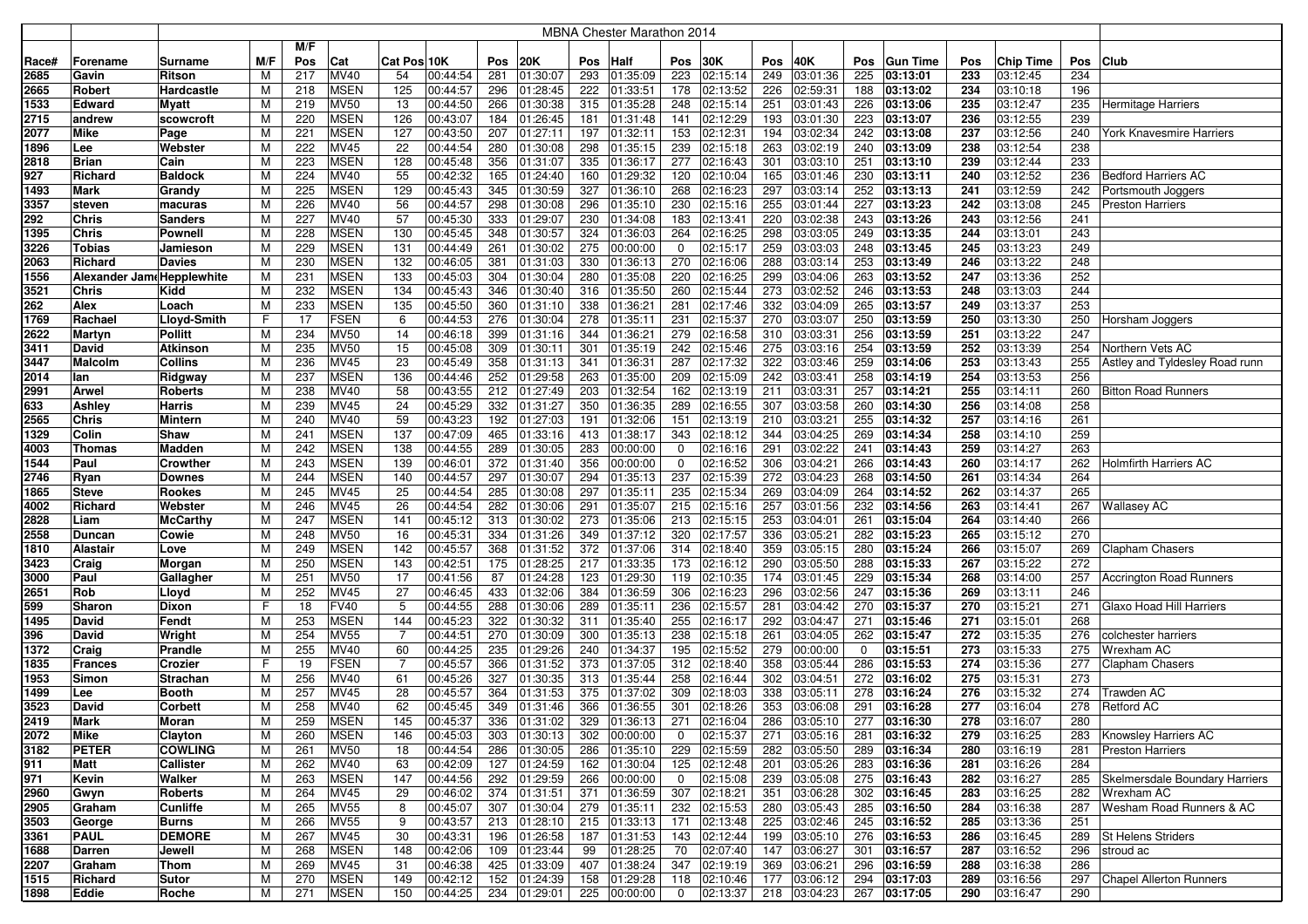|              |                               |                                 |        |     |                            |                |                      |            |                          |     | <b>MBNA Chester Marathon 2014</b> |            |                      |     |                           |            |                      |     |                      |            |                                       |
|--------------|-------------------------------|---------------------------------|--------|-----|----------------------------|----------------|----------------------|------------|--------------------------|-----|-----------------------------------|------------|----------------------|-----|---------------------------|------------|----------------------|-----|----------------------|------------|---------------------------------------|
|              |                               |                                 |        | M/F |                            |                |                      |            |                          |     |                                   |            |                      |     |                           |            |                      |     |                      |            |                                       |
| Race#        | Forename                      | Surname                         | M/F    | Pos | Cat                        | Cat Pos 10K    |                      | Pos        | <b>20K</b>               | Pos | <b>Half</b>                       | Pos        | 30K                  | Pos | 40K                       | <b>Pos</b> | <b>Gun Time</b>      | Pos | <b>Chip Time</b>     | Pos        | Club                                  |
| 1192         | <b>Daniel</b>                 | Rees                            | M      | 272 | <b>MSEN</b>                | 151            | 00:46:00             | 371        | 01:31:10                 | 339 | 01:36:18                          | 278        | 02:16:50             | 304 | 03:05:07                  | 274        | 03:17:07             | 291 | 03:16:07             | 279        | Kent AC                               |
| 1782         | <b>Steve</b>                  | <b>Blakemore</b>                | М      | 273 | <b>MSEN</b>                | 152            | 00:44:49             | 263        | 01:29:41                 | 249 | 01:34:57                          | 205        | 02:16:21             | 295 | 03:06:45                  | 309        | 03:17:11             | 292 | 03:16:52             | 295        |                                       |
| 2609         | <b>Philip</b>                 | Kyle                            | M      | 274 | MV40                       | 64             | 00:45:54             | 363        | 01:31:43                 | 359 | 01:36:58                          | 305        | 02:18:09             | 341 | 03:06:26                  | 300        | 03:17:13             | 293 | 03:16:51             | 294        |                                       |
| 2853         | Craig                         | Gandy                           | м      | 275 | MV40                       | 65             | 00:45:13             | 314        | 01:31:38                 | 354 | 01:36:40                          | 292        | 02:17:41             | 327 | 03:06:12                  | 293        | 03:17:13             | 294 | 03:16:44             | 288        |                                       |
| 2652         | Craig                         | <b>Todhunter</b>                | M      | 276 | MV40                       | 66             | 00:45:05             | 306        | 01:29:50                 | 254 | 01:34:56                          | 203        | 02:15:47             | 278 | 03:06:14                  | 295        | 03:17:16             | 295 | 03:16:47             | 291        |                                       |
| 3058         | Paul                          | Jackson                         | м      | 277 | <b>MSEN</b>                | 153            | 00:46:13             | 387        | 01:32:01                 | 381 | 01:37:11                          | 317        | 02:17:51             | 333 | 03:06:26                  | 299        | 03:17:16             | 296 | 03:16:48             | 292        | Dark Peak Fell Runners                |
| 1889         | lan                           | Toal                            | M      | 278 | <b>MSEN</b>                | 154            | 00:41:02             | 66         | 01:22:55                 | 73  | 01:28:13                          | 64         | 02:11:49             | 188 | 03:06:11                  | 292        | 03:17:16             | 297 | 03:17:12             | 305        |                                       |
| 59           | Andy                          | <b>Huxley</b>                   | М      | 279 | MV40                       | 67             | 00:44:56             | 294        | 01:30:06                 | 287 | 01:35:09                          | 224        | 02:15:08             | 241 | 03:06:29                  | 303        | 03:17:23             | 298 | 03:17:07             | 302        | Skelmersdale boundary harriers        |
| 2657         | <b>Nicholas</b>               | <b>Beardow</b>                  | М      | 280 | <b>MV50</b>                | 19             | 00:46:40             | 427        | 01:33:33                 | 427 | 01:38:45                          | 363        | 02:20:12             | 385 | 03:07:21                  | 322        | 03:17:23             | 299 | 03:17:04             | 300        |                                       |
| 2385         | Paul                          | Witt                            | M      | 281 | MV45                       | 32             | 00:43:14             | 188        | 01:27:49                 | 204 | 01:33:05                          | 166        | 02:14:46             | 233 | 03:05:48                  | 287        | 03:17:24             | 300 | 03:16:57             | 298        |                                       |
| 3426         | Paul                          | <b>Byrne</b>                    | M      | 282 | <b>MSEN</b>                | 155            | 00:44:58             | 299        | 01:31:03                 | 331 | 01:36:21                          | 280        | 02:18:15             | 348 | 03:06:32                  | 304        | 03:17:25             | 301 | 03:17:07             | 303        |                                       |
| 845          | <b>Scott</b>                  | Watson                          | M      | 283 | <b>MSEN</b>                | 156            | 00:46:56             | 441        | 01:33:15                 | 412 | 01:38:33                          | 353        | 02:19:12             | 366 | 03:06:41                  | 307        | 03:17:29             | 302 | 03:17:10             | 304        |                                       |
| 1941         | <b>Mick</b>                   | Hocking                         | M      | 284 | MV40                       | 68             | 00:44:14             | 227        | 01:28:59                 | 224 | 01:34:10                          | 184        | 02:15:46             | 274 | 03:06:26                  | 298        | 03:17:31             | 303 | 03:17:12             | 306        |                                       |
| 335          | Shafiq                        | Khan                            | M      | 285 | MV40                       | 69             | 00:46:14             | 390        | 01:31:46                 | 363 | 01:36:56                          | 303        | 02:17:29             | 319 | 03:06:46                  | 310        | 03:17:41             | 304 | 03:17:06             | 301        | <b>Blackburn Road Runners</b>         |
| 1796         | Nicola                        | <b>Brown</b>                    | F      | 20  | <b>FV40</b>                | 6              | 00:46:20             | 400        | 01:31:46                 | 365 | 01:36:53                          | 299        | 02:17:43             | 329 | 03:06:40                  | 306        | 03:17:43             | 305 | 03:17:17             | 308        | <b>Holmfirth Harriers AC</b>          |
| 226          | Adam                          | <b>Owen-Smith</b>               | M      | 286 | <b>MSEN</b>                | 157            | 00:46:25             | 406        | 01:33:26                 | 420 | 01:38:36                          | 356        | 02:20:18             | 391 | 03:07:38                  | 324        | 03:17:44             | 306 | 03:17:14             | 307        | <b>Wallasey AC</b>                    |
| 1438         | Paul                          |                                 |        | 287 | <b>MSEN</b>                | 158            | 00:43:39             |            | 01:27:52                 | 208 | 01:32:56                          | 163        | 02:13:22             | 214 |                           | 273        | 03:17:47             | 307 | 03:16:50             | 293        |                                       |
|              |                               | Longstaff                       | М      | 288 | <b>MSEN</b>                | 159            |                      | 199        |                          | 247 |                                   | 198        | 02:14:43             | 232 | 03:04:55                  |            |                      | 308 | 03:17:21             | 309        |                                       |
| 944<br>261   | <b>Stephen</b><br><b>Mike</b> | Tyson<br><b>Bayley-Sandersd</b> | M<br>M | 289 | MV45                       | 33             | 00:44:42<br>00:44:52 | 245<br>274 | 01:29:36<br>01:30:04     | 281 | 01:34:39<br>01:35:09              | 226        | 02:15:31             | 267 | 03:06:24<br>03:05:29      | 297<br>284 | 03:17:47<br>03:17:54 | 309 | 03:17:36             | 313        | Northern Vets AC                      |
| 1217         | Howard                        |                                 |        | 290 | MV45                       | 34             | 00:45:38             | 339        |                          | 325 |                                   | 266        | 02:17:00             | 311 |                           | 290        |                      | 310 | 03:17:32             | 312        |                                       |
| 2143         | Adam                          | Gudgeon<br>Parton               | M<br>м | 291 | MV40                       | 70             | 00:44:04             | 220        | 01:30:58<br>01:29:09     | 231 | 01:36:09<br>01:34:24              | 187        | 02:16:03             | 285 | 03:06:05<br>03:06:53      | 312        | 03:17:54<br>03:17:57 | 311 | 03:17:43             | 315        | <b>Valley Striders AC</b>             |
|              |                               |                                 |        | 292 |                            | 160            |                      | 388        |                          | 361 |                                   | 302        | 02:17:30             | 320 |                           | 311        |                      | 312 | 03:17:23             | 310        | <b>Blackburn Road Runners</b>         |
| 850          | Jason                         | Rippingale                      | M      | 293 | <b>MSEN</b><br>MV45        |                | 00:46:13<br>00:47:02 | 450        | 01:31:46<br>01:33:43     | 436 | 01:36:56<br>01:38:55              | 371        | 02:20:17             | 390 | 03:06:49<br>03:06:45      |            | 03:17:58<br>03:18:08 | 313 | 03:17:25             | 311        | Lymm Runners                          |
| 1162         | <b>Steve</b>                  | Davis                           | M      | 294 |                            | 35             |                      |            |                          | 340 |                                   | 284        |                      | 328 |                           | 308<br>313 |                      | 314 |                      | 317        |                                       |
| 2834         | <b>Steve</b>                  | Hillier                         | M      | 295 | <b>MSEN</b><br><b>MSEN</b> | 161<br>162     | 00:45:16<br>00:45:57 | 316<br>367 | 01:31:11                 | 362 | 01:36:28                          |            | 02:17:43             | 363 | 03:07:00                  | 325        | 03:18:13             | 315 | 03:17:46<br>03:17:44 | 316        |                                       |
| 3304         | Pete                          | Fenn                            | M<br>м | 296 | MV40                       | 71             | 00:48:16             |            | 01:31:46<br>540 01:34:25 | 455 | 01:36:57<br>01:39:42              | 304<br>391 | 02:19:01<br>02:21:05 | 403 | 03:07:48<br>03:07:11      | 315        | 03:18:13<br>03:18:30 | 316 | 03:17:03             | 299        |                                       |
| 1875         | Peter                         | <b>Hewins</b><br>Willcock       |        | 297 | <b>MV50</b>                |                |                      | 254        |                          | 257 |                                   |            |                      | 260 |                           | 318        |                      | 317 | 03:18:15             |            | <b>Macclesfield Harriers and Athl</b> |
| 1410         | Gary                          | <b>Sullivan</b>                 | M<br>М | 298 | <b>MSEN</b>                | 20             | 00:44:47<br>00:45:59 | 370        | 01:29:52<br>01:30:31     | 310 | 01:34:59<br>01:35:34              | 208<br>251 | 02:15:18<br>02:16:11 | 289 | 03:07:19                  | 305        | 03:18:31             | 318 |                      | 323<br>318 |                                       |
| 2933<br>3263 | Nicholas<br>Michael           |                                 |        | 299 | <b>MV55</b>                | 163<br>10      | 00:45:37             | 338        | 01:31:04                 | 332 | 01:36:23                          | 282        | 02:18:13             | 347 | 03:06:37<br>03:07:20      | 319        | 03:18:33<br>03:18:42 | 319 | 03:17:49<br>03:18:10 | 320        | <b>Valley Striders AC</b>             |
| 1397         | Simon                         | Robins<br>Kendrick              | M<br>M | 300 | <b>MSEN</b>                | 164            | 00:46:29             | 412        | 01:32:46                 | 396 | 01:37:56                          | 336        | 02:19:03             | 364 | 03:07:12                  | 317        | 03:18:43             | 320 | 03:17:40             | 314        |                                       |
|              | Paul                          |                                 |        | 301 | MV40                       | 72             | 00:45:29             | 331        | 01:30:52                 | 322 | 01:36:06                          | 265        | 02:17:40             | 325 | 03:07:24                  | 323        | 03:18:50             | 321 | 03:18:07             | 319        | Droitwich AC                          |
| 404<br>3147  | John                          | Hyde<br><b>Scarlett</b>         | M<br>М | 302 | <b>MSEN</b>                | 165            | 00:42:56             | 180        | 01:26:52                 | 184 | 01:31:58                          | 147        | 02:12:43             | 198 | 03:07:21                  | 321        | 03:19:06             | 322 | 03:18:45             | 327        | Radcliffe AC                          |
| 1909         | <b>Matt</b>                   | Helme                           | м      | 303 | <b>MV50</b>                | 21             | 00:46:45             | 432        | 01:33:33                 | 428 | 01:38:47                          | 365        | 02:22:01             | 424 | 03:08:33                  | 335        | 03:19:08             | 323 | 03:18:14             | 322        |                                       |
| 1278         | Paul                          | <b>Ross</b>                     | М      | 304 | <b>MSEN</b>                | 166            | 00:46:52             | 438        | 01:33:32                 | 424 | 01:38:50                          | 368        | 02:20:53             | 398 | 03:08:20                  | 329        | 03:19:09             | 324 | 03:18:41             | 325        | Oak Park RC                           |
| 1534         | lan                           | Glover                          | M      | 305 | <b>MSEN</b>                | 167            | 00:46:52             | 437        | 01:33:33                 | 429 | 01:38:51                          | 369        | 02:20:53             | 399 | 03:08:21                  | 330        | 03:19:09             | 325 | 03:18:42             | 326        |                                       |
| 1110         | <b>Matthew</b>                | <b>Burden</b>                   | M      | 306 | <b>MSEN</b>                | 168            | 00:42:20             | 161        | 01:26:50                 | 183 | 01:32:15                          | 155        | 02:13:30             | 217 | 03:05:14                  | 279        | 03:19:10             | 326 | 03:19:04             | 331        |                                       |
| 3101         | Phil                          | Ramsey                          | M      | 307 | <b>MSEN</b>                | 169            | 00:47:02             | 451        | 01:34:10                 | 446 | 01:39:28                          | 388        | 02:21:31             | 405 | 03:08:19                  | 328        | 03:19:15             | 327 | 03:18:49             | 328        | <b>Bramhall Runners</b>               |
| 2564         | Richard                       | French                          | M      | 308 | MV45                       | 36             | 00:46:36             | 423        | 01:32:12                 | 385 | 01:37:26                          | 325        | 02:18:28             | 354 | 03:07:02                  | 314        | 03:19:19             | 328 | 03:18:13             | 321        |                                       |
| 1893         | <b>Matthew</b>                | Moore                           | М      | 309 | <b>MSEN</b>                | 170            | 00:47:45             | 491        | 01:35:06                 | 472 | 01:40:28                          | 411        | 02:22:33             | 433 | 03:09:08                  | 345        | 03:19:29             | 329 | 03:18:52             | 329        |                                       |
| 1076         | Moira                         | Leishman                        | F      | 21  | <b>FV40</b>                | -7             | 00:44:36             | 239        | 01:29:57                 | 262 | 01:35:07                          | 216        | 02:17:19             | 315 | 03:08:29                  | 334        | 03:19:30             | 330 | 03:19:13             | 333        |                                       |
| 3044         | Teresa                        | <b>McPake</b>                   | F      | 22  | <b>FV35</b>                | 6              | 00:48:03             | 521        | 01:35:49                 | 498 | 01:41:10                          | 434        | 02:22:27             | 430 | 03:08:29                  | 333        | 03:19:33             | 331 | 03:18:15             | 324        | <b>Worksop Harriers</b>               |
| 2189         | Nicola                        | Adams                           | F      | 23  | <b>FV35</b>                | $\overline{7}$ | 00:48:10             | 530        | 01:36:08                 | 518 | 01:41:28                          | 449        | 02:23:19             | 458 | 03:09:49                  | 354        | 03:19:34             | 332 | 03:19:09             | 332        | Garscube Harriers                     |
| 2067         | <b>Steve</b>                  | Hanley                          | M      | 310 | MV45                       | 37             | 00:44:50             | 268        | 01:30:00                 | 268 | 00:00:00                          | 0          | 02:15:16             | 256 | 03:07:52                  | 326        | 03:19:40             | 333 | 03:19:22             | 335        | Wrekin Road Runners                   |
| 3232         | <b>Mathew</b>                 | Radbourne                       | м      | 311 | MV40                       | 73             | 00:45:29             | 330        | 01:31:16                 | 345 | 01:36:31                          | 286        | 02:17:46             | 331 | 03:08:23                  | 331        | 03:19:44             | 334 | 03:19:33             | 339        |                                       |
| 280          | James                         | <b>Brooker</b>                  | М      | 312 | <b>MSEN</b>                | 171            | 00:46:12             | 386        | 01:32:49                 | 397 | 01:38:09                          | 339        | 02:19:52             | 379 | 03:09:06                  | 344        | 03:19:47             | 335 | 03:19:21             | 334        | Southport Waterloo AC                 |
| 84           | Giacomo                       | Squintani                       | M      | 313 | <b>MSEN</b>                | 172            | 00:46:32             |            | 416 01:33:33             | 426 | 01:38:50                          |            | 367 02:20:45         |     | 397 03:09:17              |            | 349 03:19:53         | 336 | 03:19:24             | 336        |                                       |
| 909          | Alistair                      | Coates                          | М      | 314 | <b>MSEN</b>                | 173            | 00:45:43             |            | 347 01:31:05             | 333 | $ 01:36:14 $ 272 02:16:20         |            |                      |     | 294 03:07:20              |            | 320 03:19:53         | 337 | 03:19:36             | 341        |                                       |
| 3239         | Damian                        | ORourke                         | M      | 315 | <b>MV45</b>                | 38             | 00:44:48             |            | 257 01:30:07             | 292 | 01:35:23                          |            | 245 02:18:10         | 342 | 03:08:46                  |            | 339 03:19:56         | 338 | 03:19:35             |            | 340 Stockport Harriers & Athletics    |
| 85           | lan                           | <b>Thompson</b>                 | м      | 316 | <b>MV55</b>                | 11             | 00:44:43             |            | 246 01:29:32             | 244 | 01:34:38                          |            | 197 02:17:57         | 337 | 03:08:40                  |            | 338 03:19:58         | 339 | 03:19:31             | 337        |                                       |
| 2870         | Mark                          | Robinson                        | М      | 317 | <b>MSEN</b>                | 174            | 00:46:15             |            | 392 01:32:26             | 391 | 01:37:40                          |            | 329 02:18:40         | 357 | 03:08:25                  |            | 332 03:19:59         | 340 | 03:19:40             | 343        |                                       |
| 3062         | <b>Martin</b>                 | Nicholls                        | М      | 318 | <b>MV50</b>                | 22             | 00:46:24             |            | 404 01:33:06             | 403 | 01:38:27                          |            | 348 02:20:15         | 387 | 03:09:13                  |            | 347 03:20:02         | 341 | 03:19:33             |            | 338   Dartford Road Runners           |
| 3211         | Fabienne                      | Richmond                        | F.     | 24  | <b>FV35</b>                | 8              | 00:44:49             |            | 262 01:29:51             | 256 | 01:35:09                          |            | 227 02:18:16         |     | 349 03:08:50              |            | 341 03:20:10         | 342 | 03:19:38             | 342        |                                       |
| 2647         | John                          | Pearson                         | М      | 319 | <b>MV45</b>                | 39             | 00:44:52             |            | 275 01:30:08             | 295 | 01:35:17                          |            | 241 02:16:28         |     | 300 03:07:12 316 03:20:15 |            |                      | 343 | 03:19:57             | 347        |                                       |
| 3540         | Karol                         | <b>Denicki</b>                  | М      | 320 | <b>MSEN</b>                | 175            | 00:45:19             |            | 318 01:31:16             | 342 | 01:36:40                          |            | 291 02:18:13         | 346 | 03:09:14                  |            | 348 03:20:15         | 344 | 03:19:53             | 345        |                                       |
| 871          | Helen                         | Pettit                          | F.     | 25  | <b>FV50</b>                | $\overline{1}$ | 00:45:47             |            | 353 01:31:46             | 364 | 01:36:55                          |            | 300 02:18:21         |     | 350 03:08:04              |            | 327 03:20:16         | 345 | 03:19:50             | 344        | Holmfirth Harriers AC                 |
| 991          | Stuart                        | <b>Berry</b>                    | М      | 321 | <b>MSEN</b>                | 176            | 00:44:51             |            | 269 01:29:51             | 255 | 01:34:59                          |            | 206 02:16:18         | 293 | 03:08:35                  |            | 336 03:20:17         | 346 | 03:19:53             | 346        |                                       |
| 2719         | Lorenzo                       | Franchi                         | M      | 322 | <b>MSEN</b>                | 177            | 00:46:57             |            | 444 01:33:56             | 442 | 01:39:20                          |            | 382 02:22:09         | 426 | 03:09:13                  |            | 346 03:20:18         | 347 | 03:19:57             | 348        |                                       |
| 3221         | andrew                        | white                           | М      | 323 | <b>MV45</b>                | 40             | 00:47:53             |            | 504 01:34:52             |     | 465 01:40:11                      |            |                      |     | 405 02:21:54 417 03:08:52 |            | 342 03:20:32         | 348 | 03:18:57             | 330        |                                       |
|              |                               |                                 |        |     |                            |                |                      |            |                          |     |                                   |            |                      |     |                           |            |                      |     |                      |            |                                       |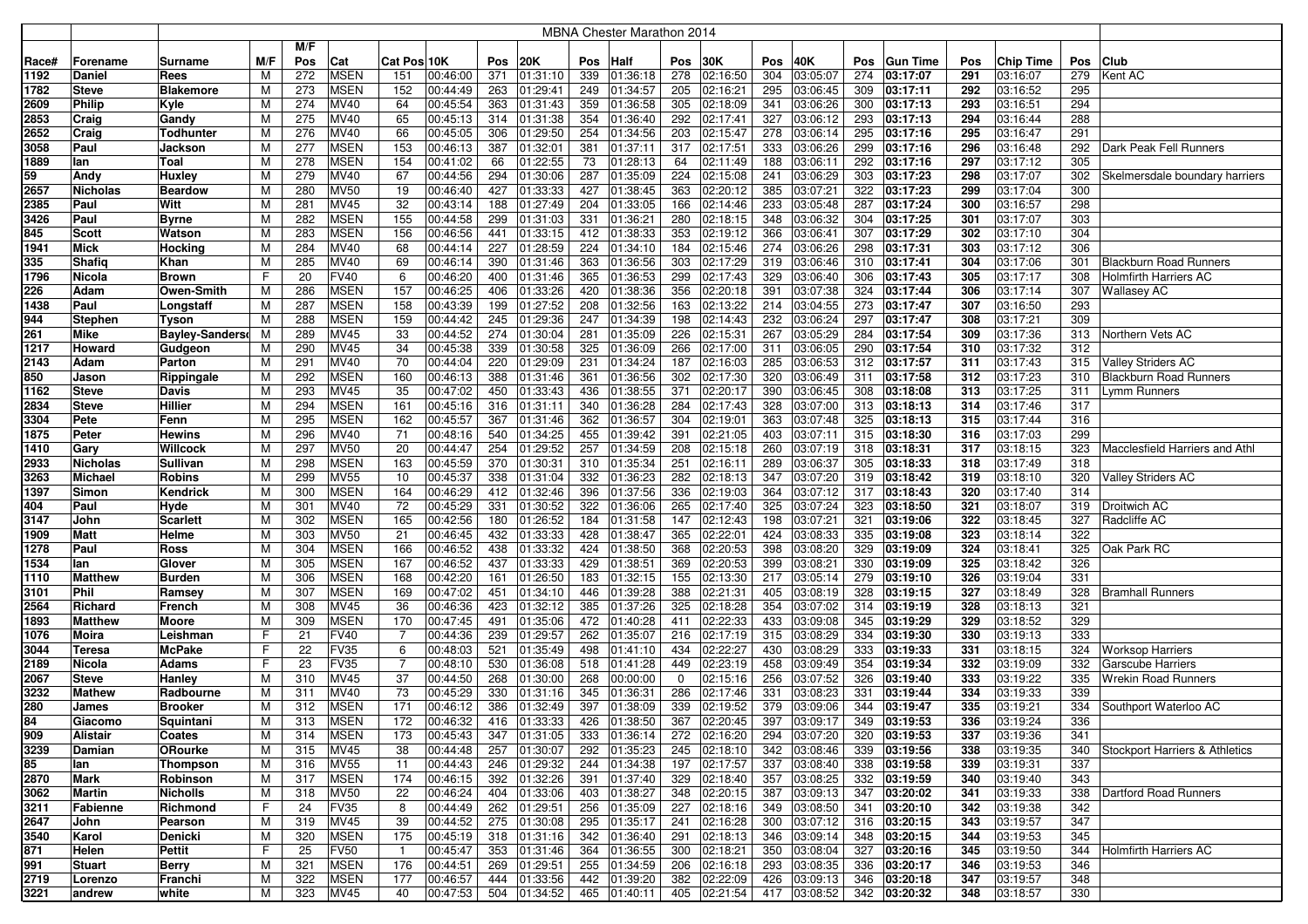|              |                          |                  |     |            |                            |                |                      |             |                           |            | <b>MBNA Chester Marathon 2014</b> |            |                      |            |                      |            |                 |            |           |            |                                                        |
|--------------|--------------------------|------------------|-----|------------|----------------------------|----------------|----------------------|-------------|---------------------------|------------|-----------------------------------|------------|----------------------|------------|----------------------|------------|-----------------|------------|-----------|------------|--------------------------------------------------------|
|              |                          |                  |     | M/F        |                            |                |                      |             |                           |            |                                   |            |                      |            |                      |            |                 |            |           |            |                                                        |
| Race#        | Forename                 | Surname          | M/F | Pos        | Cat                        | Cat Pos 10K    |                      | Pos         | <b>20K</b>                | Pos        | Half                              | Pos        | 30K                  | Pos        | 40K                  | <b>Pos</b> | <b>Gun Time</b> | Pos        | Chip Time | Pos        | <b>Club</b>                                            |
| 3013         | <b>Dominic</b>           | Byrne            | м   | 324        | <b>MSEN</b>                | 178            | 00:45:41             | 344         | 01:31:32                  | 352        | 01:36:42                          | 293        | 02:18:25             | 352        | 03:09:17             | 350        | 03:20:40        | 349        | 03:20:21  | 355        | <b>ABC Runners</b>                                     |
| 1660         | Martyn                   | Holman           | М   | 325        | MV40                       | 74             | 00:45:09             | 311         | 01:30:20                  | 307        | 01:35:25                          | 246        | 02:15:47             | 277        | 03:09:04             | 343        | 03:20:43        | 350        | 00:00:00  | 0          | Tri London                                             |
|              |                          |                  | М   | 326        | <b>MV45</b>                | 41             | 00:47:12             | 469         | 01:35:08                  | 474        | 01:40:32                          | 413        | 02:23:15             | 450        | 03:11:15             | 372        | 03:20:45        | 351        | 03:20:19  | 354        |                                                        |
| 2865<br>1098 | Robert<br><b>Matthew</b> | Quane<br>Stanyer | М   | 327        | <b>MSEN</b>                | 179            | 00:48:27             | 557         | 01:37:03                  | 563        | 01:42:30                          | 492        | 02:24:51             | 501        | 03:10:40             | 366        | 03:20:46        | 352        | 03:20:18  | 353        |                                                        |
|              |                          | Kind             | М   | 328        | MV45                       | 42             | 00:47:44             | 489         | 01:35:28                  | 482        | 01:40:55                          | 423        | 02:23:11             | 447        | 03:10:19             | 361        |                 | 353        | 03:20:09  | 352        |                                                        |
| 1899         | David                    |                  |     |            |                            |                |                      |             |                           |            |                                   |            |                      |            |                      |            | 03:20:47        |            |           |            | Hermitage Harriers                                     |
| 2186         | Gareth                   | David            | М   | 329<br>330 | <b>MSEN</b><br><b>MSEN</b> | 180<br>181     | 00:48:12<br>00:47:58 | 535         | 01:35:42                  | 494<br>463 | 01:41:04                          | 433<br>404 | 02:23:16<br>02:21:55 | 451<br>419 | 03:10:49             | 369        | 03:20:51        | 354<br>355 | 03:20:09  | 351<br>349 |                                                        |
| 616          | Sean                     | Warburton        | М   |            |                            |                | 00:46:43             | 510         | 01:34:49                  |            | 01:40:08                          |            |                      |            | 03:10:42             | 367        | 03:20:57        |            | 03:19:58  |            |                                                        |
| 752          | <b>Steve</b>             | Walker           | М   | 331<br>332 | MV40<br><b>MV50</b>        | 75<br>23       |                      | 431<br>418  | 01:31:22                  | 347        | 01:36:30                          | 285        | 02:17:12             | 312<br>421 | 03:08:47             | 340        | 03:20:57        | 356<br>357 | 03:20:02  | 350<br>356 | <b>Telford Harriers</b><br>The Stragglers Running Club |
| 3086         | Gary                     | van staden       | М   |            |                            |                | 00:46:33             |             | 01:33:35                  | 430        | 01:38:55                          | 372        | 02:21:57             |            | 03:10:33             | 364        | 03:20:58        |            | 03:20:31  |            |                                                        |
| 1795         | <b>Bryan</b>             | Camfield         | M   | 333        | <b>MV45</b>                | 43             | 00:44:53             | 277         | 01:30:04                  | 277        | 01:35:11                          | 234        | 02:20:09             | 384        | 03:10:25             | 362        | 03:21:04        | 358        | 03:20:35  | 358        | Horsham Joggers                                        |
| 3508         | Caroline                 | Hemming          | F   | 26<br>334  | <b>FV45</b><br><b>MSEN</b> | 3<br>182       | 00:46:40<br>00:46:16 | 428<br>396  | 01:33:26                  | 418<br>357 | 01:38:44                          | 361<br>295 | 02:20:37<br>02:17:34 | 395<br>323 | 03:09:40<br>03:09:36 | 352        | 03:21:06        | 359<br>360 | 03:20:33  | 357<br>359 | Spectrum Striders RC                                   |
| 1183         | Johannes                 | Grefe            | M   |            |                            |                |                      |             | 01:31:41                  |            | 01:36:44                          |            |                      |            |                      | 351        | 03:21:17        |            | 03:20:46  |            |                                                        |
| 688          | Phil                     | Davies           | М   | 335        | <b>MV55</b>                | 12             | 00:46:32             | 417         | 01:33:35                  | 431        | 01:38:54                          | 370        | 02:21:57             | 420        | 03:10:29             | 363        | 03:21:18        | 361        | 03:20:51  | 360        | The Stragglers Running Club                            |
| 1964         | Ant                      | Cassidy          | М   | 336        | MV40                       | 76             | 00:45:25             | 326         | 01:32:04                  | 383        | 01:37:45                          | 331        | 02:19:56             | 381        | 03:10:57             | 370        | 03:21:23        | 362        | 03:21:05  | 363        | Mossley Hill AC                                        |
| 93           | Peter                    | Watts            | М   | 337        | MV40                       | 77             | 00:48:07             | 528         | 01:35:16                  | 476        | 00:00:00                          | 0          | 02:21:59             | 423        | 03:10:03             | 355        | 03:21:32        | 363        | 03:20:51  | 361        |                                                        |
| 2469         | Sandy                    | Johnston         | М   | 338        | <b>MV65</b>                | $\overline{1}$ | 00:44:55             | 287         | 01:30:17                  | 306        | 01:35:36                          | 253        | 02:19:18             | 368        | 03:10:16             | 360        | 03:21:35        | 364        | 03:21:25  | 365        |                                                        |
| 2101         | <b>Matthew</b>           | Hartgrove        | М   | 339        | <b>MSEN</b>                | 183            | 00:45:37             | 337         | 01:30:56                  | 323        | 01:36:10                          | 267        | 02:18:05             | 339        | 03:10:05             | 356        | 03:21:47        | 365        | 03:21:08  | 364        |                                                        |
| 2318         | Nigel                    | Leslie           | М   | 340        | MV40                       | 78             | 00:46:02             | 373         | 01:33:29                  | 423        | 00:00:00                          | 0          | 02:20:08             | 383        | 03:10:15             | 358        | 03:22:03        | 366        | 03:21:47  | 367        |                                                        |
| 2071         | Alex                     | Fleming          | м   | 341        | <b>MSEN</b>                | 184            | 00:00:00             | $\mathbf 0$ | 01:33:27                  | 422        | 01:38:29                          | 349        | 02:19:14             | 367        | 03:10:34             | 365        | 03:22:03        | 367        | 03:21:50  | 368        | Thornton Cleveleys Running Clu                         |
| 3469         | Tom                      | Worboys          | М   | 342        | <b>MSEN</b>                | 185            | 00:47:50             | 501         | 01:35:51                  | 500        | 01:41:16                          | 438        | 02:24:25             | 486        | 03:12:07             | 385        | 03:22:09        | 368        | 03:21:28  | 366        | <b>Ilkley Harriers AC</b>                              |
| 3198         | Joanne                   | Hazell           | F   | 27         | <b>FSEN</b>                | 8              | 00:48:00             | 513         | 01:35:58                  | 508        | 01:41:22                          | 442        | 02:23:56             | 477        | 03:11:43             | 379        | 03:22:11        | 369        | 03:21:53  | 369        |                                                        |
| 1295         | David                    | Reid             | М   | 343        | MV40                       | 79             | 00:47:11             | 468         | 01:34:05                  | 444        | 01:39:20                          | 383        | 02:21:03             | 400        | 03:09:48             | 353        | 03:22:26        | 370        | 03:21:04  | 362        |                                                        |
| 3009         | James                    | Love             | M   | 344        | MV40                       | 80             | 00:44:43             | 247         | 01:29:58                  | 264        | 01:35:03                          | 210        | 02:15:13             | 248        | 03:08:40             | 337        | 03:22:49        | 371        | 03:22:28  | 374        |                                                        |
| 967          | Robert                   | Jackson          | M   | 345        | <b>MV50</b>                | 24             | 00:47:28             | 481         | 01:35:27                  | 481        | 01:40:55                          | 422        | 02:23:17             | 456        | 03:12:05             | 384        | 03:22:49        | 372        | 03:22:26  | 373        |                                                        |
| 1085         | Lee                      | Collier          | M   | 346        | <b>MSEN</b>                | 186            | 00:48:04             | 522         | 01:36:05                  | 515        | 00:00:00                          | 0          | 02:23:35             | 467        | 03:12:21             | 389        | 03:22:50        | 373        | 03:22:09  | 370        |                                                        |
| 3488         | Tony                     | Holt             | M   | 347        | <b>MV50</b>                | 25             | 00:44:49             | 260         | 01:30:14                  | 303        | 01:35:32                          | 250        | 02:18:09             | 340        | 03:10:07             | 357        | 03:23:01        | 374        | 03:22:40  | 375        | Radcliffe AC                                           |
| 2644         | Rob                      | Symons           | M   | 348        | <b>MV50</b>                | 26             | 00:45:57             | 365         | 01:32:03                  | 382        | 01:37:22                          | 323        | 02:20:26             | 394        | 03:11:35             | 378        | 03:23:05        | 375        | 03:22:22  | 372        |                                                        |
| 2887         | Konrad                   | Witecki          | M   | 349        | <b>MSEN</b>                | 187            | 00:47:03             | 452         | 01:33:50                  | 440        | 01:39:09                          | 379        | 02:21:58             | 422        | 03:12:05             | 383        | 03:23:11        | 376        | 03:22:57  | 380        |                                                        |
| 2815         | Gareth                   | Chaloner         | M   | 350        | <b>MSEN</b>                | 188            | 00:48:44             | 590         | 01:36:47                  | 551        | 01:42:07                          | 478        | 02:23:38             | 468        | 03:12:15             | 388        | 03:23:14        | 377        | 03:22:56  | 378        |                                                        |
| 3159         | Tom                      | O'Sullivan       | M   | 351        | <b>MSEN</b>                | 189            | 00:49:28             | 744         | 01:38:26                  | 669        | 01:43:57                          | 588        | 02:26:27             | 551        | 03:13:38             | 419        | 03:23:15        | 378        | 03:22:42  | 376        |                                                        |
| 1120         | David                    | Davies           | м   | 352        | <b>MSEN</b>                | 190            | 00:44:49             | 264         | 01:30:32                  | 312        | 01:35:35                          | 252        | 02:17:21             | 316        | 03:10:45             | 368        | 03:23:18        | 379        | 03:22:57  | 379        |                                                        |
| 2140         | <b>Neil</b>              | Williamson       | м   | 353        | <b>MSEN</b>                | 191            | 00:44:00             | 216         | 01:29:35                  | 245        | 01:34:57                          | 204        | 02:16:57             | 309        | 03:11:47             | 380        | 03:23:19        | 380        | 03:23:00  | 381        | NEWMARKET JOGGERS                                      |
| 940          | Gareth                   | Houghton         | м   | 354        | MV40                       | 81             | 00:47:19             | 474         | 01:35:22                  | 477        | 01:40:47                          | 417        | 02:23:30             | 465        | 03:12:26             | 390        | 03:23:20        | 381        | 03:23:00  | 382        | <b>Buckley RC</b>                                      |
| 1090         | Lorraine                 | Smith            | F.  | 28         | <b>FV40</b>                | 8              | 00:45:48             | 355         | 01:31:48                  | 367        | 01:37:00                          | 308        | 02:19:46             | 378        | 03:11:25             | 374        | 03:23:26        | 382        | 03:23:02  | 383        | <b>Holmfirth Harriers AC</b>                           |
| 318          | Paul                     | Burke            | М   | 355        | MV40                       | 82             | 00:46:27             | 410         | 01:34:24                  | 454        | 01:39:41                          | 390        | 02:21:47             | 411        | 03:11:26             | 375        | 03:23:30        | 383        | 03:22:14  | 371        | Aldridge Running Club                                  |
| 3440         | George                   | Nicholls         | M   | 356        | MV45                       | 44             | 00:48:14             | 536         | 01:35:58                  | 507        | 01:41:25                          | 446        | 02:23:21             | 459        | 03:11:48             | 381        | 03:23:36        | 384        | 03:23:27  | 394        | Prestatyn Running Club                                 |
| 2193         | <b>Peter Mark</b>        | Eaton            | M   | 357        | <b>MV55</b>                | 13             | 00:46:09             | 384         | 01:35:34                  | 486        | 01:40:53                          | 421        | 02:23:54             | 474        | 03:13:01             | 408        | 03:23:37        | 385        | 03:23:24  | 391        |                                                        |
| 1981         | William                  | Breeze           | M   | 358        | <b>MSEN</b>                | 192            | 00:45:11             | 312         | 01:29:28                  | 241        | 01:34:40                          | 199        | 02:17:24             | 318        | 03:11:30             | 376        | 03:23:40        | 386        | 03:23:12  | 385        |                                                        |
| 2794         | <b>Alistair</b>          | Nash             | M   | 359        | MV40                       | 83             | 00:42:15             | 159         | 01:27:49                  | 206        | 01:33:13                          | 170        | 02:17:31             | 321        | 03:12:08             | 387        | 03:23:50        | 387        | 03:23:42  | 402        |                                                        |
| 2618         | Mark                     | <b>Bissett</b>   | м   | 360        | <b>MV45</b>                | 45             | 00:45:13             | 315         | 01:32:24                  | 390        | 01:37:48                          | 334        | 02:21:35             | 407        | 03:12:37             | 395        | 03:23:53        | 388        | 03:23:25  | 392        |                                                        |
| 286          | Adam                     | Gambles          | M   | 361        | <b>MSEN</b>                | 193            | 00:45:00             | 302         | 01:30:44                  | 319        | 01:35:57                          | 262        | 02:18:31             | 355        | 03:11:03             | 371        | 03:23:53        | 389        | 03:23:31  | 396        |                                                        |
| 2004         | Chip                     | Wrapson          | М   | 362        | <b>MV55</b>                | 14             | 00:46:25             | 407         | 01:31:18                  | 346        | 01:36:24                          | 283        | 02:17:44             | 330        | 03:12:40             | 397        | 03:23:53        | 390        | 03:23:34  | 397        | Havant AC                                              |
| 1004         | Matt                     | Dass             | M   | 363        | <b>MSEN</b>                | 194            | 00:49:01             | 630         | 01:37:23                  | 584        | 01:42:53                          | 507        | 02:25:31             | 522        | 03:13:11             | 411        | 03:23:56        | 391        | 03:23:13  | 386        |                                                        |
| 2306         | Katie                    | Simpson          | F   | 29         | <b>FV35</b>                | 9              | 00:44:53             | 279         | 01:30:02                  | 270        | 01:35:07                          | 217        | 02:16:01             | 283        | 03:12:27             | 393        | 03:23:56        | 392        | 03:23:39  | 400        |                                                        |
| 614          | Paul                     | Sargeant         | М   | 364        | <b>MSEN</b>                | 195            | 00:47:44             | 490         | 01:35:38                  | 491        | 01:41:02                          | 431        | 02:23:30             | 463        | 03:12:36             | 394        | 03:24:01        | 393        | 03:23:21  | 389        |                                                        |
| 2566         | <b>Andrew</b>            | Mckechnie        | м   | 365        | MV40                       | 84             | 00:48:33             | 571         | 01:37:00                  | 561        | 01:42:28                          | 490        | 02:25:40             |            | 523 03:14:12         | 429        | 03:24:01        | 394        | 03:23:27  | 393        |                                                        |
| 1709         | <b>Tracie</b>            | Trueman          | F   | 30         | <b>FV45</b>                | $\overline{4}$ | 00:48:05             |             | 525 01:35:37              |            | 490 01:40:59                      |            | 429 02:23:17         |            | 454 03:12:47         |            | 401 03:24:08    | 395        | 03:23:19  |            | 388   Lawley Running Club                              |
| 3233         | Graham                   | Worsfold         | M   | 366        | <b>MSEN</b>                | 196            | 00:46:09             | 385         | 01:32:27                  |            | 392 01:37:46                      |            | 333 02:19:56         |            | 380 03:11:30         |            | 377 03:24:10    | 396        | 03:23:40  | 401        | Clowne Road Runners Club                               |
| 1157         | Paul                     | Hefferon         | м   | 367        | <b>MSEN</b>                | 197            | 00:47:05             | 459         | 01:34:13                  |            | 448 01:39:26                      |            | 387 02:21:43         |            | 408 03:12:03         |            | 382 03:24:13    | 397        | 03:23:37  | 398        |                                                        |
| 1730         | Dean                     | Newman           | М   | 368        | <b>MV40</b>                | 85             | 00:43:44             | 202         | 01:26:58                  |            | 188 01:31:56                      |            | 145 02:13:47         |            | 224 03:12:26         |            | 391 03:24:18    | 398        | 03:24:00  |            | 408   Bedford Harriers AC                              |
| 2576         | Simon                    | <b>Humphreys</b> | M   | 369        | <b>MSEN</b>                | 198            | 00:46:57             |             | 443 01:34:55              | 468        | 01:40:05                          | 403        | 02:22:19             |            | 428 03:12:46         |            | 400 03:24:19    | 399        | 03:23:48  | 403        |                                                        |
| 3379         | Andrew                   | Hughes           | М   | 370        | <b>MV40</b>                | 86             | 00:45:53             |             | 362 01:31:08              | 337        | 01:36:17                          |            | 276 02:18:31         |            | 356 03:11:18         |            | 373 03:24:20    | 400        | 03:23:37  | 399        |                                                        |
| 2272         | Anna                     | <b>Blomfield</b> | F.  | 31         | <b>FV50</b>                | $\overline{c}$ | 00:47:48             |             | 495 01:35:32              |            | 484 01:40:58                      | 428        | 02:23:17             |            | 455 03:12:56         |            | 406 03:24:23    | 401        | 03:23:49  | 404        | Rochdale Harriers & AC                                 |
| 2855         | Kyle                     | <b>Williams</b>  | M   | 371        | <b>MSEN</b>                | 199            | 00:47:32             | 484         | 01:34:40                  | 460        | 01:39:59                          | 401        | 02:22:30             | 431        | 03:13:06             | 409        | 03:24:28        | 402        | 03:23:07  | 384        |                                                        |
| 1046         | Robert                   | Beech            | м   | 372        | <b>MSEN</b>                | 200            | 00:51:46             | 964         | 01:44:26                  |            | 1012 01:49:51                     | 845        | 02:30:23             | 734        | 03:14:21             |            | 435 03:24:28    | 403        | 03:23:21  | 390        |                                                        |
| 859          | <b>Derek</b>             | Cochrane         | М   | 373        | MV45                       | 46             | 00:48:31             | 563         | 01:34:58                  | 469        | 01:40:17                          | 409        | 02:22:48             | 439        | 03:12:43             |            | 399 03:24:38    | 404        | 03:23:30  | 395        |                                                        |
| 1238         | Sophia                   | Rees             | F   | 32         | <b>FV35</b>                | 10             | 00:48:02             | 519         | 01:36:01                  | 511        | 01:41:26                          | 448        | 02:24:12             | 483        | 03:12:55             |            | 405 03:24:40    | 405        | 03:23:50  |            | 405 Vale Royal AC                                      |
| 3354         | Nathan                   | Ashurst          | M   | 374        | <b>MSEN</b>                | 201            | 00:48:06             |             | $\overline{527}$ 01:36:43 |            | 548 01:42:08                      |            | 481 02:25:14         |            | $510$ 03:14:09       |            | 428 03:24:42    | 406        | 03:23:54  |            | 407 Warrington Running Club                            |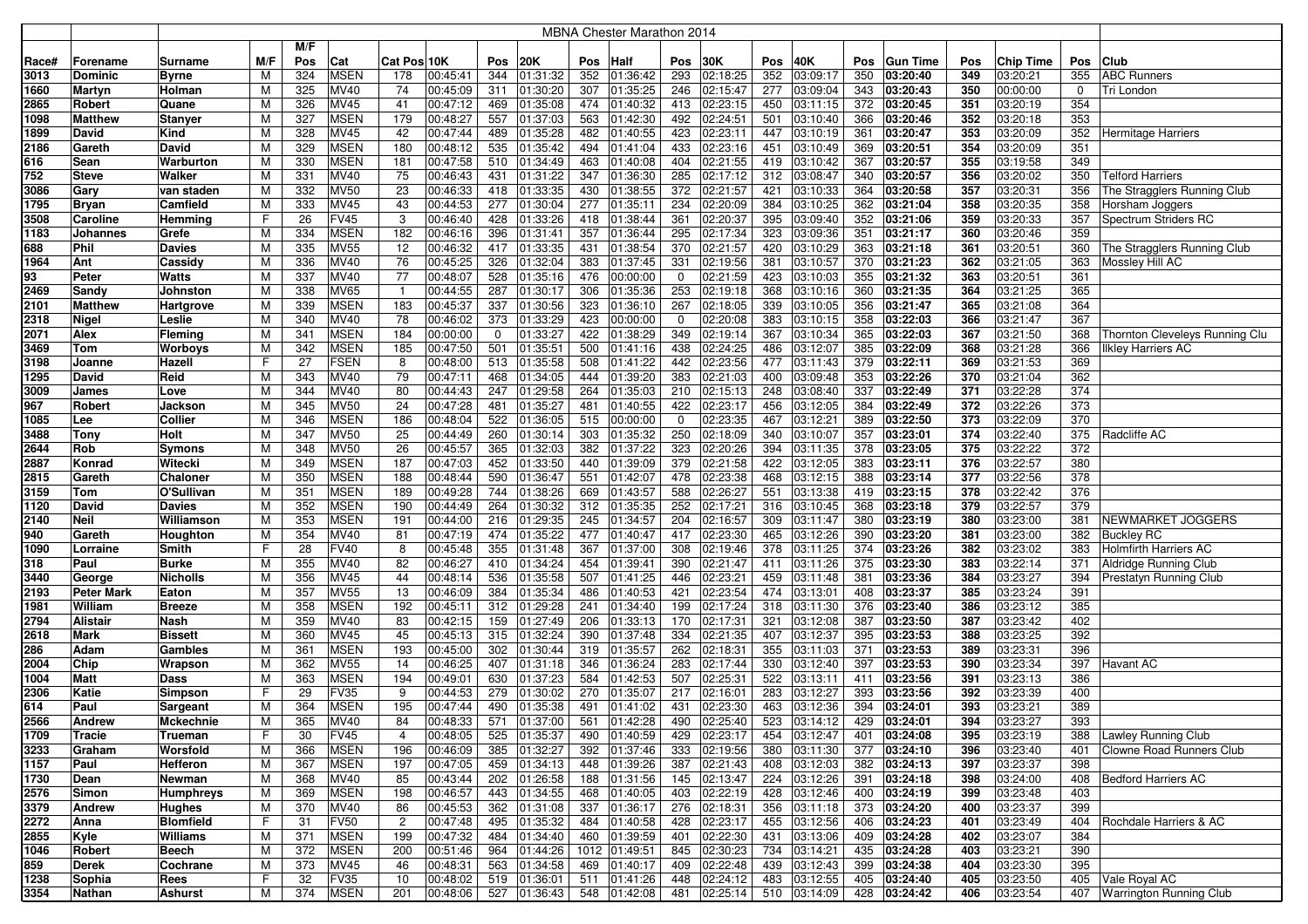|             |                    |                  |        |            |                            |                |                      |            |                      |            | <b>MBNA Chester Marathon 2014</b> |                    |                      |            |                           |            |                      |            |                      |            |                                    |
|-------------|--------------------|------------------|--------|------------|----------------------------|----------------|----------------------|------------|----------------------|------------|-----------------------------------|--------------------|----------------------|------------|---------------------------|------------|----------------------|------------|----------------------|------------|------------------------------------|
|             |                    |                  |        | M/F        |                            |                |                      |            |                      |            |                                   |                    |                      |            |                           |            |                      |            |                      |            |                                    |
| Race#       | Forename           | Surname          | M/F    | Pos        | Cat                        | Cat Pos 10K    |                      | Pos        | 20K                  | Pos        | <b>Half</b>                       | Pos                | 30K                  | Pos        | 40K                       | <b>Pos</b> | <b>Gun Time</b>      | Pos        | Chip Time            | Pos        | <b>Club</b>                        |
| 126         | Richard            | Harris           | м      | 375        | MV40                       | 87             | 00:49:03             | 639        | 01:38:11             | 638        | 01:43:38                          | 556                | 02:26:02             | 533        | 03:13:59                  | 424        | 03:24:45             | 407        | 03:23:52             | 406        |                                    |
| 1536        | Rebecca            | Hallam           | F      | 33         | <b>FSEN</b>                | 9              | 00:49:26             | 734        | 01:38:45             | 716        | 01:44:19                          | 631                | 02:27:24             | 597        | 03:14:49                  | 444        | 03:24:49             | 408        | 03:24:08             | 410        | Ivanhoe Runners                    |
| 1762        | <b>Charles</b>     | Price            | м      | 376        | <b>MSEN</b>                | 202            | 00:40:24             | 56         | 01:21:50             | 60         | 00:00:00                          | $\mathbf 0$        | 02:06:23             | 98         | 03:10:15                  | 359        | 03:24:52             | 409        | 03:24:47             | 421        |                                    |
| 1477        | Stephen            | Bushell          | M      | 377        | MV40                       | 88             | 00:48:11             | 532        | 01:36:45             | 549        | 01:42:11                          | 482                | 02:25:12             | 509        | 03:13:57                  | 423        | 03:24:55             | 410        | 03:24:09             | 411        |                                    |
| 2536        | <b>Paula Marie</b> | Abernethy        | F      | 34         | <b>FV45</b>                | 5              | 00:48:17             | 544        | 01:36:09             | 521        | 01:41:36                          | 455                | 02:24:28             | 488        | 03:13:39                  | 422        | 03:24:58             | 411        | 03:24:21             | 414        |                                    |
| 3180        | <b>Spencer</b>     | Lamb             | м      | 378        | <b>MSEN</b>                | 203            | 00:47:03             | 453        | 01:33:33             | 425        | 01:38:48                          | 366                | 02:21:44             | 410        | 03:12:07                  | 386        | 03:25:00             | 412        | 03:22:56             | 377        |                                    |
| 1570        | <b>Neil</b>        | Stewart          | М      | 379        | <b>MSEN</b>                | 204            | 00:46:50             | 435        | 01:32:54             | 400        | 01:38:04                          | 337                | 02:19:05             | 365        | 03:13:19                  | 413        | 03:25:04             | 413        | 03:24:15             | 413        | Delamere Spartans                  |
| 2831        | <b>Scott</b>       | Robinson         | М      | 380        | <b>MSEN</b>                | 205            | 00:50:39             | 849        | 01:39:28             | 763        | 01:44:57                          | 667                | 02:27:27             | 598        | 03:14:22                  | 436        | 03:25:05             | 414        | 03:23:19             | 387        |                                    |
| 3122        | Kev                | Mulvey           | М      | 381        | <b>MSEN</b>                | 206            | 00:46:28             | 411        | 01:33:16             | 414        | 01:38:38                          | 357                | 02:22:15             | 427        | 03:13:38                  | 420        | 03:25:07             | 415        | 03:24:49             | 423        | <b>DH Runners</b>                  |
| 2252        | Windel             | Simpson          | M      | 382        | <b>MV50</b>                | 27             | 00:46:16             | 395        | 01:31:43             | 358        | 01:36:50                          | 297                | 02:17:55             | 334        | 03:12:50                  | 404        | 03:25:10             | 416        | 03:24:41             | 418        | <b>Birchfield Harriers</b>         |
| 1874        | Juliane            | McHugh           |        | 35         | <b>FV40</b>                | 9              | 00:49:02             | 634        | 01:37:27             | 592        | 01:42:57                          | 515                | 02:26:10             | 542        | 03:14:36                  | 438        | 03:25:14             | 417        | 03:24:52             | 425        | City of Chester Triathlon Club     |
| 884         | James              | Ackers           | M      | 383        | <b>MSEN</b>                | 207            | 00:48:17             | 543        | 01:36:17             | 530        | 01:41:46                          | 464                | 02:25:01             | 505        | 03:14:15                  | 431        | 03:25:14             | 418        | 03:24:29             | 415        |                                    |
| 675         | <b>Brian</b>       | Cumpsty          | М      | 384        | <b>MV45</b>                | 47             | 00:47:00             | 447        | 01:34:41             | 461        | 01:40:00                          | 402                | 02:22:20             | 429        | 03:13:08                  | 410        | 03:25:15             | 419        | 03:24:11             |            | 412 Thornton Cleveleys Running Clu |
| 2447        | Cal                | Taylor           | M      | 385        | <b>MSEN</b>                | 208            | 00:46:27             | 409        | 01:31:40             | 355        | 01:36:47                          | 296                | 02:18:13             | 345        | 03:12:50                  | 403        | 03:25:19             | 420        | 03:24:45             | 420        |                                    |
| 285         | Alexander          | <b>Morrison</b>  | М      | 386        | <b>MSEN</b>                | 209            | 00:49:23             | 723        | 01:38:36             | 695        | 00:00:00                          | 0                  | 02:27:19             | 592        | 03:15:05                  | 450        | 03:25:22             | 421        | 03:24:49             | 422        |                                    |
| 1103        | Liz                | <b>Stuart</b>    | F      | 36         | <b>FV40</b>                | 10             | 00:47:47             | 494        | 01:35:30             | 483        | 01:40:56                          | 426                | 02:23:12             | 448        | 03:13:37                  | 418        | 03:25:26             | 422        | 03:24:50             | 424        |                                    |
| 1129        | <b>Tom</b>         | Harding          | М      | 387        | MV40                       | 89             | 00:49:01             | 633        | 01:37:20             | 581        | 01:42:54                          | 508                | 02:26:22             | 550        | 03:15:06                  | 451        | 03:25:28             | 423        | 03:24:52             | 427        |                                    |
| 727         | <b>Clive</b>       | Colson           | м      | 388        | <b>MV45</b>                | 48             | 00:49:52             | 793        | 01:37:33             | 599        | 01:42:57                          | 512                | 02:26:06             | 538        | 03:15:45                  | 467        | 03:25:33             | 424        | 03:25:33             | 440        |                                    |
| 395         | Wullie             | <b>McGarrell</b> | м      | 389        | <b>MV50</b>                | 28             | 00:46:33             | 419        | 01:33:03             | 402        | 01:38:21                          | 346                | 02:20:22             | 392        | 03:12:26                  | 392        | 03:25:38             | 425        | 03:25:05             | 430        |                                    |
| 2161        | Adam               | Hill             | М      | 390        | <b>MSEN</b>                | 210            | 00:47:23             | 478        | 01:34:52             | 466        | 01:40:15                          | 407                | 02:23:28             | 462        | 03:14:01                  | 425        | 03:25:38             | 426        | 03:25:07             | 431        |                                    |
| 2076        | <b>Alistair</b>    | Fisher           | М      | 391        | MV40                       | 90             | 00:49:11             | 665        | 01:38:25             | 664        | 01:43:41                          | 560                | 02:26:19             | 548        | 03:14:34                  | 437        | 03:25:39             | 427        | 03:24:40             | 416        | <b>Evenwood Road Runners</b>       |
| 1718        | <b>Mark</b>        | White            | М      | 392        | MV40                       | 91             | 00:49:16             | 685        | 01:38:35             | 689        | 01:44:01                          | 602                | 02:27:38             | 608        | 03:14:20                  | 432        | 03:25:40             | 428        | 03:25:01             | 429        | Haverhill running club             |
| 1267        | Andrew             | Inchley          | M      | 393        | <b>MSEN</b>                | 211            | 00:39:58             | 44         | 01:20:03             | 43         | 00:00:00                          | 0                  | 02:09:42             | 164        | 03:12:48                  | 402        | 03:25:42             | 429        | 03:25:33             | 439        | Leighton Buzzard Athletics Clu     |
| 2495        | Jonathan           | Cole             | M      | 394        | <b>MSEN</b>                | 212            | 00:44:54             | 283        | 01:29:59             | 267        | 01:35:06                          | 214                | 02:17:18             | 314        | 03:14:03                  | 426        | 03:25:44             | 430        | 03:25:34             | 441        |                                    |
| 3307        | Simon              | <b>Duckett</b>   | M      | 395        | <b>MSEN</b>                | 213            | 00:45:45             | 350        | 01:32:37             | 393        | 01:37:46                          | 332                | 02:20:14             | 386        | 03:12:56                  | 407        | 03:25:44             | 431        | 03:25:18             | 435        | Tattenhall Runners                 |
| 960         | Paul               | Munro            | М      | 396        | <b>MV40</b>                | 92             | 00:50:25             | 829        | 01:39:31             | 764        | 01:45:04                          | 674                | 02:28:31             | 684        | 03:15:36                  | 462        | 03:25:45             | 432        | 03:24:41             | 417        |                                    |
| 2585        | David              | Simmons          | M      | 397        | <b>MV40</b>                | 93             | 00:46:16             | 398        | 01:32:50             | 398        | 01:38:13                          | 342                | 02:21:05             | 401        | 03:13:35                  | 417        | 03:25:46             | 433        | 03:25:14             | 434        |                                    |
| 323         | Ren                | <b>Batten</b>    | М      | 398        | <b>MV45</b>                | 49             | 00:46:45             | 434        | 01:31:59             | 379        | 01:37:19                          | 322                | 02:19:37             | 375        | 03:12:41                  | 398        | 03:25:48             | 434        | 03:25:00             | 428        |                                    |
| 2928        | Simon              | Palmer           | M      | 399        | <b>MSEN</b>                | 214            | 00:46:02             | 375        | 01:33:11             | 410        | 01:38:32                          | 350                | 02:21:50             | 415        | 03:14:14                  | 430        | 03:25:51             | 435        | 03:25:24             | 436        |                                    |
| 2626        | James              | Hardie           | М      | 400        | <b>MSEN</b>                | 215            | 00:49:04             | 642        | 01:36:20             | 534        | 01:41:43                          | 462                | 02:24:52             | 502        | 03:14:20                  | 433        | 03:25:52             | 436        | 03:24:02             | 409        |                                    |
| 2350        | <b>Chris</b>       | Thomas           | м      | 401        | <b>MSEN</b>                | 216            | 00:48:19             | 547        | 01:35:36             | 488        | 01:40:55                          | 425                | 02:22:57             | 442        | 03:13:38                  | 421        | 03:25:53             | 437        | 03:25:09             | 433        | Cybi Striders                      |
| 1629        | Joe                | Lardner          | М      | 402        | <b>MSEN</b>                | 217            | 00:46:30             | 413        | 01:33:18             | 416        | 01:38:40                          | 359                | 02:21:51             | 416        | 03:13:30                  | 415        | 03:25:57             | 438        | 03:25:08             | 432        | NYPTRI                             |
| 3099        | <b>Matthew</b>     | Mortimeı         | М      | 403        | <b>MSEN</b><br><b>MV45</b> | 218            | 00:47:53<br>00:48:19 | 505<br>546 | 01:35:36             | 487        | 01:41:04                          | 432<br>$\mathbf 0$ | 02:23:51<br>02:25:21 | 473<br>515 | 03:14:59                  | 446<br>449 | 03:25:58<br>03:26:06 | 439<br>440 | 03:25:29             | 437<br>438 | <b>Manx Harriers</b>               |
| 472<br>1645 | Richard<br>David   | Walker<br>White  | M<br>M | 404<br>405 | MV45                       | 50<br>51       | 00:44:46             | 251        | 01:36:59<br>01:30:02 | 559<br>271 | 00:00:00<br>01:35:10              | 228                | 02:16:47             | 303        | 03:15:04<br>03:12:39      | 396        | 03:26:12             | 441        | 03:25:30<br>03:25:47 | 450        |                                    |
| 3252        | <b>Dylan</b>       | Jones            | M      | 406        | MV40                       | 94             | 00:49:57             | 799        | 01:39:22             | 754        | 00:00:00                          | 0                  | 02:28:16             | 672        | 03:16:19                  | 483        | 03:26:16             | 442        | 03:25:42             | 445        |                                    |
| 906         | Chris              | Kirkland         | M      | 407        | <b>MSEN</b>                | 219            | 00:48:54             | 610        | 01:37:14             | 575        | 01:42:44                          | 503                | 02:25:50             | 528        | 03:15:10                  | 454        | 03:26:21             | 443        | 03:25:47             | 451        |                                    |
| 98          | David              | <b>Brunton</b>   | M      | 408        | <b>MV40</b>                | 95             | 00:45:58             | 369        | 01:32:12             | 386        | 01:37:34                          | 326                | 02:20:16             | 389        | 03:15:22                  | 457        | 03:26:23             | 444        | 03:26:02             | 455        |                                    |
| 2940        | <b>Tim</b>         | Ankcorn          | М      | 409        | <b>MV50</b>                | 29             | 00:46:07             | 383        | 01:32:00             | 380        | 01:37:11                          | 319                | 02:19:37             | 374        | 03:13:21                  | 414        | 03:26:24             | 445        | 03:25:40             | 442        |                                    |
| 3171        | <b>Philip</b>      | Horan            | М      | 410        | MV40                       | 96             | 00:49:31             | 751        | 01:38:44             | 714        | 01:44:12                          | 619                | 02:27:33             | 604        | 03:16:17                  | 480        | 03:26:26             | 446        | 03:26:08             | 462        | Ampthill and Flitwick Flyers       |
| 3220        | Andrzej            | Kubaszczyk       | M      | 411        | <b>MV50</b>                | 30             | 00:46:51             | 436        | 01:33:40             | 434        | 01:38:58                          | 374                | 02:21:47             | 412        | 03:13:31                  | 416        | 03:26:29             | 447        | 03:26:04             | 458        |                                    |
| 2226        | <b>Scott</b>       | Lyden            | M      | 412        | <b>MSEN</b>                | 220            | 00:45:23             | 321        | 01:31:49             | 369        | 01:37:14                          | 321                | 02:21:22             | 404        | 03:14:37                  | 439        | 03:26:32             | 448        | 03:26:12             | 463        |                                    |
| 3356        | Sarah              | Conway           | F      | 37         | <b>FSEN</b>                | 10             | 00:47:57             | 509        | 01:35:55             | 503        | 01:41:16                          | 439                | 02:23:43             | 471        | 03:14:43                  | 441        | 03:26:34             | 449        | 03:25:40             | 443        |                                    |
| 263         | <b>Mike</b>        | Wells            | М      | 413        | <b>MSEN</b>                | 221            | 00:49:51             | 790        | 01:39:25             | 760        | 01:44:58                          | 669                | 02:28:12             | 660        | 03:16:25                  | 486        | 03:26:34             | 450        | 03:26:04             | 459        | <b>Caistor Running Club</b>        |
| 1199        | Roderick           | <b>Burton</b>    | М      | 414        | <b>MV60</b>                | $\mathbf{1}$   | 00:49:34             | 760        | 01:39:05             | 744        | 01:44:39                          | 658                | 02:27:52             | 625        | 03:16:05                  | 472        | 03:26:35             | 451        | 03:25:45             | 449        | Caistor Running Club               |
| 449         | Alan               | Bacon            | M      | 415        | MSEN                       | 222            | 00:45:24             | 324        | 01:31:50             |            | 370 01:37:10                      |                    | 315 02:20:43         |            | 396 03:15:23              | 458        | 03:26:38             | 452        | 03:26:21             | 466        |                                    |
| 1405        | Robert             | Jacques          | М      | 416        | <b>MV50</b>                | 31             | 00:49:07             | 654        | 01:37:39             |            | 605 01:43:04                      |                    | 519 02:24:52         |            | 503 03:15:33              |            | 460 03:26:38         | 453        | 03:25:48             | 452        |                                    |
| 1094        | Stuart             | <b>Banbrook</b>  | M      | 417        | <b>MV50</b>                | 32             | 00:49:22             | 715        | 01:37:59             |            | 629 01:43:33                      |                    | 551 02:26:54         |            | 570 03:14:37              |            | 440 03:26:39         | 454        | 03:24:52             |            | 426 Sphinx AC Coventry             |
| 3332        | <b>Murray</b>      | Macadam          | M      | 418        | <b>MV40</b>                | 97             | 00:48:04             | 523        | 01:36:11             |            | 525 01:41:41                      |                    | 460 02:25:15         |            | 512 03:15:34              |            | 461 03:26:39         | 455        | 03:25:48             | 453        |                                    |
| 2694        | <b>Oliver</b>      | Bufton           | M      | 419        | <b>MSEN</b>                | 223            | 00:47:03             | 454        | 01:34:21             |            | 452 01:39:53                      |                    | 399 02:23:22         |            | 460 03:15:06 452 03:26:42 |            |                      | 456        | 03:26:05             | 460        |                                    |
| 3336        | Tim                | Hulse            | м      | 420        | MV45                       | 52             | 00:48:58             | 620        | 01:36:56             |            | 557 01:42:22                      |                    | 487 02:24:48         |            | 498 03:14:45 442 03:26:47 |            |                      | 457        | 03:26:03             |            | 457 Stone Master Marathoners       |
| 878         | Andy               | Kirk             | м      | 421        | <b>MSEN</b>                | 224            | 00:46:15             | 394        | 01:32:41             |            | 394 01:38:06                      |                    | 338 02:22:02         |            | 425 03:15:03 448 03:26:52 |            |                      | 458        | 03:26:13             | 464        |                                    |
| 1693        | John               | Worthington      | М      | 422        | <b>MV50</b>                | 33             | 00:46:34             | 421        | 01:33:07             |            | 404 01:38:21                      |                    | 345 02:19:41         |            | 376 03:13:17              |            | 412 03:26:53         | 459        | 03:25:49             | 454        |                                    |
| 288         | Geoffrey           | Hooper           | M      | 423        | <b>MV65</b>                | $\overline{c}$ | 00:48:27             | 559        | 01:36:50             |            | 553 01:42:17                      | 485                | 02:25:04             |            | 507 03:15:27              |            | 459 03:26:56         | 460        | 03:26:08             | 461        |                                    |
| 3057        | Michael            | Chevasco         | M      | 424        | <b>MSEN</b>                | 225            | 00:48:12             | 533        | 01:36:10             |            | 524 01:41:32                      | 452                | 02:24:06             |            | 479 03:15:37              |            | 463 03:26:57         | 461        | 03:26:20             | 465        |                                    |
| 2289        | Paul               | Jeanrenaud       | М      | 425        | <b>MSEN</b>                | 226            | 00:49:48             | 782        | 01:38:13             |            | 641 01:43:44                      |                    | 567 02:26:04         |            | 536 03:15:06              |            | 453 03:26:59         | 462        | 03:25:40             | 444        |                                    |
| 500         | <b>Brendan</b>     | <b>McAndrew</b>  | M      | 426        | <b>MV50</b>                | 34             | 00:47:50             | 499        | 01:36:12             |            | 527 01:41:40                      | 459                | 02:24:51             |            | $\overline{500}$ 03:15:51 |            | 468 03:26:59         | 463        | 03:26:31             | 467        |                                    |
| 3075        | lain               | Davies-Moore     | M      | 427        | <b>MV40</b>                | 98             | 00:49:34             | 758        | 01:37:55             |            | 627 00:00:00                      | $\overline{0}$     | 02:27:03             |            | 577 03:15:41 465 03:27:01 |            |                      | 464        | 03:25:45             | 448        |                                    |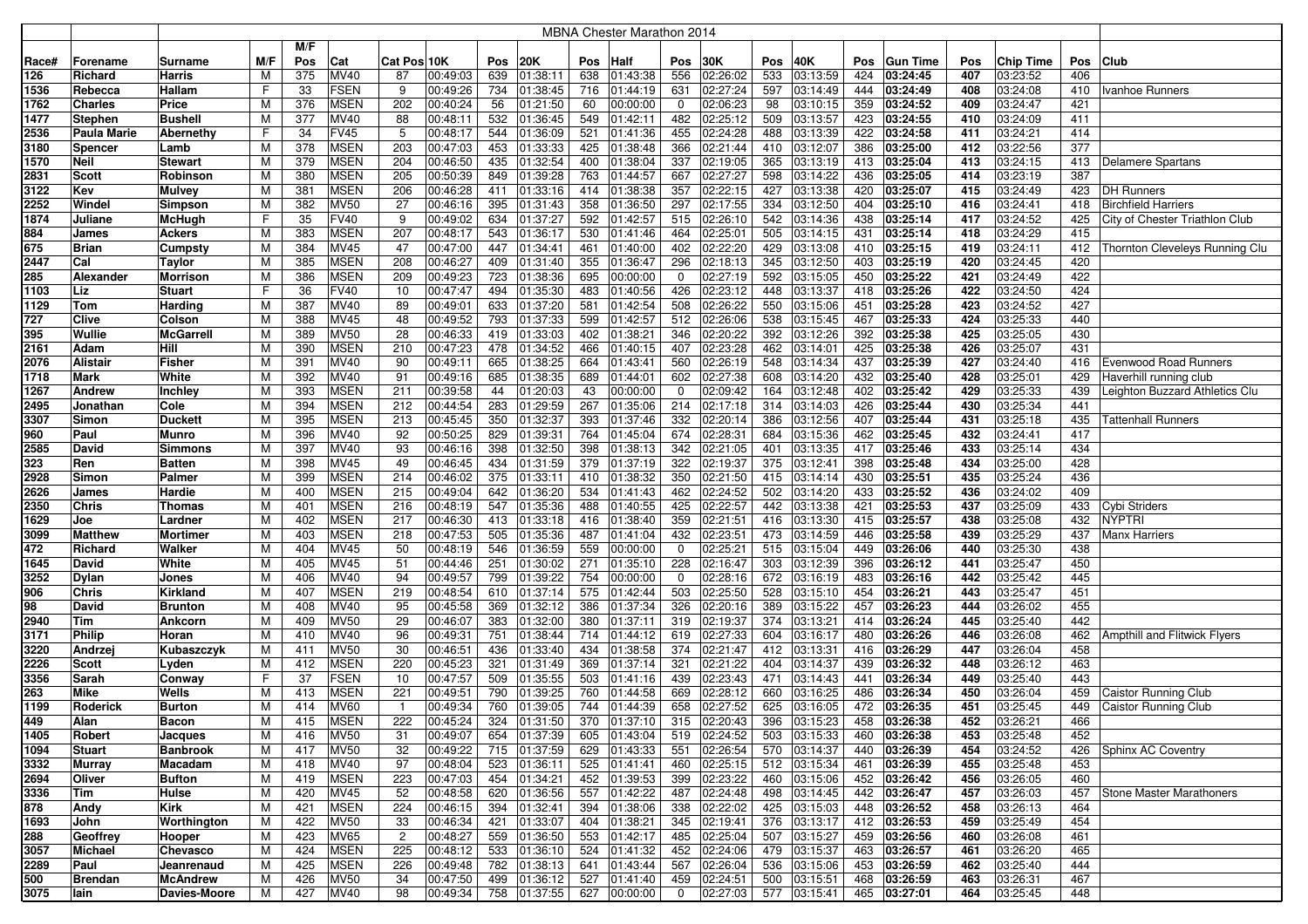|              |                |                   |        |            |                            |             |                      |            |                      |            | <b>MBNA Chester Marathon 2014</b> |                |                      |            |                           |            |                      |            |                      |            |                                              |
|--------------|----------------|-------------------|--------|------------|----------------------------|-------------|----------------------|------------|----------------------|------------|-----------------------------------|----------------|----------------------|------------|---------------------------|------------|----------------------|------------|----------------------|------------|----------------------------------------------|
|              |                |                   |        | M/F        |                            |             |                      |            |                      |            |                                   |                |                      |            |                           |            |                      |            |                      |            |                                              |
| Race#        | Forename       | Surname           | M/F    | Pos        | Cat                        | Cat Pos 10K |                      | Pos        | <b>20K</b>           | Pos        | Half                              | Pos            | 30K                  | Pos        | 40K                       | <b>Pos</b> | <b>Gun Time</b>      | Pos        | Chip Time            | Pos        | <b>Club</b>                                  |
| 2055         | Lee            | Riding            | м      | 428        | <b>MSEN</b>                | 227         | 00:48:32             | 566        | 01:36:32             | 542        | 01:41:59                          | 476            | 02:22:52             | 440        | 03:14:45                  | 443        | 03:27:13             | 465        | 03:26:46             | 474        |                                              |
| 2460         | <b>Matthew</b> | Robinson          | М      | 429        | <b>MSEN</b>                | 228         | 00:48:24             | 554        | 01:36:26             | 539        | 01:41:53                          | 470            | 02:24:32             | 492        | 03:16:18                  | 482        | 03:27:14             | 466        | 03:26:40             | 472        |                                              |
| 2897         | Gordon         | Vivers            | M      | 430        | <b>MV55</b>                | 15          | 00:49:11             | 666        | 01:38:29             | 671        | 01:43:59                          | 596            | 02:27:21             | 594        | 03:16:28                  | 489        | 03:27:15             | 467        | 03:26:37             | 469        | Annan & District AC                          |
| 1062         | Richard        | Anderson          | М      | 431        | <b>MSEN</b>                | 229         | 00:49:41             | 771        | 01:38:40             | 704        | 01:44:12                          | 617            | 02:27:32             | 603        | 03:16:55                  | 504        | 03:27:16             | 468        | 03:27:04             | 476        |                                              |
| 1060         | Mark           | Skelly            | М      | 432        | MV45                       | 53          | 00:49:16             | 684        | 01:37:51             | 620        | 01:43:18                          | 538            | 02:26:45             | 559        | 03:16:15                  | 479        | 03:27:18             | 469        | 03:26:39             | 470        | Orpington road runners                       |
| 1139         | Daniel         | Hall              | М      | 433        | MV40                       | 99          | 00:47:32             | 483        | 01:34:26             | 458        | 01:39:49                          | 393            | 02:22:41             | 434        | 03:14:57                  | 445        | 03:27:19             | 470        | 03:26:35             | 468        | Eton Manor AC                                |
| 1063         | Dean           | Perry             | М      | 434        | MV45                       | 54          | 00:49:15             | 680        | 01:37:50             | 615        | 01:43:18                          | 533            | 02:26:44             | 557        | 03:16:15                  | 478        | 03:27:19             | 471        | 03:26:40             | 471        | Orpington road runners                       |
| 3114         | Colin          | Lord              | м      | 435        | MV45                       | 55          | 00:53:56             | 1310       | 01:46:34             |            | 1203 00:00:00                     | 0              | 02:38:34             | 1044       | 03:34:57                  | 964        | 03:27:21             | 472        | 03:24:45             | 419        |                                              |
| 3365         | Owen           | Graham            | М      | 436        | <b>MSEN</b>                | 230         | 00:50:50             | 863        | 01:38:38             | 701        | 00:00:00                          | 0              | 02:27:01             | 576        | 03:15:19                  | 455        | 03:27:21             | 473        | 03:25:43             | 447        |                                              |
| 3144         | Peter          | Tunnicliffe       | M      | 437        | <b>MSEN</b>                | 231         | 00:50:50             | 862        | 01:38:38             | 698        | 01:43:58                          | 595            | 02:27:01             | 575        | 03:15:19                  | 456        | 03:27:21             | 474        | 03:25:43             | 446        |                                              |
| 2668         | Daniel         | Walkaden          | M      | 438        | <b>MSEN</b>                | 232         | 00:48:29             | 560        | 01:37:51             | 618        | 01:43:21                          | 540            | 02:27:19             | 593        | 03:16:54                  | 503        | 03:27:32             | 475        | 03:26:03             | 456        |                                              |
| 1143         | Lisa           | Price             | F      | 38         | <b>FSEN</b>                | 11          | 00:47:27             | 480        | 01:35:27             | 480        | 01:40:57                          | 427            | 02:24:30             | 491        | 03:16:08                  | 473        | 03:27:37             | 476        | 03:27:09             | 478        | Serpentine Running Club                      |
| 1268         | Liz            | Woodfield         | F      | 39         | <b>FV35</b>                | 11          | 00:49:14             | 678        | 01:38:07             | 633        | 01:43:39                          | 557            | 02:27:17             | 590        | 03:16:43                  | 495        | 03:27:41             | 477        | 03:27:02             | 475        | Holmfirth Harriers AC                        |
| 3253         | Tom            | Watson            | M      | 439        | MV40                       | 100         | 00:48:49             | 601        | 01:37:08             | 570        | 01:42:31                          | 494            | 02:25:22             | 517        | 03:16:18                  | 481        | 03:27:41             | 478        | 03:27:09             | 479        |                                              |
| 3274         | Gareth         | Maglennon         | М      | 440        | <b>MSEN</b>                | 233         | 00:49:45             | 777        | 01:38:46             | 722        | 01:44:13                          | 622            | 02:27:23             | 596        | 03:16:48                  | 497        | 03:27:47             | 479        | 03:27:10             | 480        |                                              |
| 2670         | asif           | dar               | M      | 441        | <b>MSEN</b>                | 234         | 00:50:22             | 827        | 01:38:19             | 652        | 01:43:50                          | 577            | 02:26:59             | 573        | 03:16:26                  | 487        | 03:27:48             | 480        | 03:27:35             | 490        |                                              |
| 2968         | Alex           | Moore             | M      | 442        | <b>MSEN</b>                | 235         | 00:44:56             | 293        | 01:31:29             | 351        | 01:37:05                          | 311            | 02:21:55             | 418        | 03:16:41                  | 494        | 03:27:49             | 481        | 03:27:32             | 488        |                                              |
| 705          | Richard        | Preston           | М      | 443        | MV45                       | 56          | 00:49:14             | 676        | 01:38:34             | 686        | 01:44:02                          | 603            | 02:27:49             | 621        | 03:16:50                  | 499        | 03:27:51             | 482        | 03:27:08             | 477        | Wolverhampton & Bilston AC                   |
| 1573         | Mark           | Gatenby           | М      | 444        | <b>MSEN</b>                | 236         | 00:46:05             | 379        | 01:31:48             | 368        | 01:37:24                          | 324            | 02:20:07             | 382        | 03:15:00                  | 447        | 03:27:56             | 483        | 03:27:27             | 487        | Dudley Kingswinford RC                       |
| 74           | Rob            | Jackson           | м      | 445        | MV40                       | 101         | 00:49:24             | 727        | 01:38:33             | 682        | 00:00:00                          | $\mathbf 0$    | 02:27:45             | 614        | 03:17:15                  | 515        | 03:28:00             | 484        | 03:27:35             | 491        |                                              |
| 2466         | Ali            | <b>Black</b>      | М      | 446        | <b>MSEN</b>                | 237         | 00:49:03             | 641        | 01:37:39             | 603        | 01:43:14                          | 527            | 02:26:57             | 571        | 03:16:48                  | 496        | 03:28:03             | 485        | 03:27:21             | 483        |                                              |
| 2165         | Jack           | Taylor            | М      | 447        | <b>MSEN</b>                | 238         | 00:47:19             | 475        | 01:34:54             | 467        | 01:40:21                          | 410            | 02:23:04             | 445        | 03:16:59                  | 508        | 03:28:07             | 486        | 03:27:45             | 496        |                                              |
| 612          | David          | Hobbs             | M      | 448        | <b>MSEN</b>                | 239         | 00:49:13             | 673        | 01:38:22             | 656        | 01:43:50                          | 578            | 02:26:57             | 572        | 03:16:53                  | 502        | 03:28:08             | 487        | 03:27:27             | 486        |                                              |
| 3001         | Peter          | Hughes            | M      | 449        | MV45                       | 57          | 00:49:03             | 640        | 01:35:39             | 492        | 01:41:00                          | 430            | 02:23:30             | 464        | 03:16:11                  | 474        | 03:28:08             | 488        | 03:27:22             | 485        | Wrexham AC                                   |
| 1300         | <b>Steve</b>   | Damms             | M      | 450        | MV45                       | 58          | 00:49:22             | 718        | 01:38:19             | 651        | 01:43:46                          | 568            | 02:27:00             | 574        | 03:16:55                  | 505        | 03:28:10             | 489        | 03:27:16             | 481        | Massey Ferguson RC                           |
| 322          | lan            | Kirby             | M      | 451        | MV45                       | 59          | 00:48:45             | 592        | 01:36:54             | 554        | 01:42:19                          | 486            | 02:25:17             | 513        | 03:16:13                  | 477        | 03:28:13             | 490        | 03:27:33             | 489        | Ellesmere Port RC                            |
| 2280         | Matt           | Glover            | M      | 452        | <b>MSEN</b>                | 240         | 00:47:34             | 486        | 01:34:21             | 451        | 01:39:44                          | 392            | 02:24:21             | 484        | 03:16:12                  | 475        | 03:28:14             | 491        | 03:27:49             | 500        |                                              |
| 1694         | Rob            | Carlisle          | M      | 453        | MV40                       | 102         | 00:47:22             | 477        | 01:34:01             | 443        | 01:39:21                          | 384            | 02:21:44             | 409        | 03:15:44                  | 466        | 03:28:18             | 492        | 03:27:50             | 503        | Wakefield Triathlon Club                     |
| 1613         | Kevin          | Rogers            | M      | 454        | <b>MV50</b>                | 35          | 00:47:46             | 493        | 01:35:14             | 475        | 01:40:41                          | 416            | 02:23:27             | 461        | 03:16:03                  | 471        | 03:28:18             | 493        | 03:27:41             | 493        | droitwich ac                                 |
| 3475         | ian            | montgomery        | M      | 455        | MV45                       | 60          | 00:49:16             | 687        | 01:37:51             | 619        | 01:43:19                          | 539            | 02:26:46             | 560        | 03:16:51                  | 501        | 03:28:20             | 494        | 03:27:42             | 494        | <b>Blackheath and Bromley Harrier</b>        |
| 2633         | <b>Thomas</b>  | Warren            | м      | 456        | <b>MSEN</b>                | 241         | 00:47:01             | 448        | 01:34:34             | 459        | 01:39:54                          | 400            | 02:23:49             | 472        | 03:16:49                  | 498        | 03:28:21             | 495        | 03:27:44             | 495        |                                              |
| 293          | Darren         | Gillman           | м      | 457        | MV40                       | 103         | 00:49:01             | 632        | 01:38:04             | 632        | 01:43:29                          | 548            | 02:26:52             | 567        | 03:15:53                  | 469        | 03:28:28             | 496        | 03:27:20             | 482        | Cambridge & Coleridge AC                     |
| 1933         | Anthony        | Galvin            | м      | 458        | MV40                       | 104         | 00:48:54             | 614        | 01:37:48             | 613        | 01:43:25                          | 543            | 02:27:14             | 583        | 03:16:37                  | 492        | 03:28:31             | 497        | 03:26:45             | 473        |                                              |
| 1841         | David          | Ford              | М      | 459        | MV40                       | 105         | 00:45:47             | 352        | 01:31:54             | 376        | 01:37:11                          | 318            | 02:19:28             | 371        | 03:14:20                  | 434        | 03:28:31             | 498        | 03:28:10             | 512        | Wrexham AC                                   |
| 627          | Nigel          | Britton           | М      | 460        | MV45                       | 61          | 00:49:12             | 668        | 01:38:34             | 687        | 01:44:06                          | 610            | 02:27:30             | 601        | 03:17:00                  | 509        | 03:28:32             | 499        | 03:27:46             | 499        |                                              |
| 834          | Tim            | Shearn            | М      | 461        | MV40                       | 106         | 00:49:10             | 662        | 01:38:30             | 675        | 01:43:57                          | 591            | 02:28:02             | 641        | 03:17:33                  | 525        | 03:28:33             | 500        | 03:27:46             | 498        |                                              |
| 3407         | paul           | worthington       | M      | 462        | <b>MSEN</b>                | 242         | 00:48:19             | 545        | 01:36:37             | 546        | 00:00:00                          | 0              | 02:25:18             | 514        | 03:16:27                  | 488        | 03:28:34             | 501        | 03:27:46             | 497        |                                              |
| 3309         | Adam           | Krason            | M      | 463        | MV40                       | 107         | 00:45:19             | 319        | 01:31:16             | 343        | 01:36:40                          | 290            | 02:21:49             | 413        | 03:17:14                  | 513        | 03:28:35             | 502        | 03:28:12             | 515        |                                              |
| 1213         | lan            | Geraghty          | M      | 464        | <b>MSEN</b>                | 243         | 00:49:11             | 663        | 01:38:32             | 680        | 01:44:05                          | 609            | 02:28:04             | 646        | 03:17:22                  | 518        | 03:28:37             | 503        | 03:27:50             | 502        |                                              |
| 3340         | <b>Billy</b>   | Clark<br>Mulhall  | М<br>F | 465        | <b>MV50</b><br><b>FV40</b> | 36          | 00:47:55<br>00:42:14 | 507<br>157 | 01:35:47             | 497        | 01:41:12                          | 435            | 02:23:55<br>02:13:21 | 476        | 03:16:13                  | 476        | 03:28:37<br>03:28:38 | 504<br>505 | 03:27:49<br>03:28:34 | 501        | Giffnock North AAC<br>Bearbrook Running Club |
| 26           | Helen          |                   |        | 40         | <b>MSEN</b>                | 11<br>244   | 00:48:30             | 561        | 01:24:41             | 161        | 00:00:00<br>01:41:56              | 0<br>474       | 02:23:10             | 213        | 03:18:11<br>03:17:27      | 556        | 03:28:41             | 506        |                      | 534<br>516 |                                              |
| 1555<br>3121 | Greg<br>Mike   | Meacham<br>Larkin | М<br>м | 466<br>467 | MV40                       | 108         | 00:45:00             | 301        | 01:36:31<br>01:29:16 | 540<br>233 | 00:00:00                          | 0              | 02:17:56             | 446<br>335 | 03:14:07                  | 519<br>427 | 03:28:41             | 507        | 03:28:12<br>03:28:09 | 511        |                                              |
| 3210         | <b>Nick</b>    | Kelly             | м      | 468        | MV45                       | 62          | 00:49:19             | 704        | 01:38:45             | 718        | 01:44:10                          | 616            | 02:28:11             | 656        | 03:17:45                  | 532        | 03:28:44             | 508        | 03:28:08             | 510        | Horwich R M I Harriers                       |
| 414          | Marco          | Arcidiacono       | М      | 469        | MV40                       | 109         | 00:46:06             | 382        | 01:33:08             | 405        | 01:38:38                          | 358            | 02:23:18             | 457        | 03:16:33                  | 491        | 03:28:44             | 509        | 03:28:08             | 509        |                                              |
| 3277         | Paul           | Brady             | M      | 470        | MV45                       | 63          | 00:49:07             |            | 657 01:38:32         | 681        | 01:43:57                          |                | 592 02:28:00         |            | 638 03:17:32              | 523        | 03:28:44             | 510        | 03:27:56             |            | 506 Penny Lane Striders                      |
| 1727         | Ralph          | Davies            | м      | 471        | <b>MV40</b>                | 110         | 00:49:54             |            | 797 01:40:04         |            | 790 01:45:40                      |                | 688 02:28:55         |            | 702 03:17:50              |            | 538 03:28:46         | 511        | 03:27:59             | 507        |                                              |
| 2571         | Marina         | McCallum          | F      | 41         | <b>FV40</b>                | 12          | 00:48:58             |            | 619 01:37:39         |            | 604 01:43:12                      |                | 525 02:26:44         |            | 556 03:16:51              |            | 500 03:28:48         | 512        | 03:28:07             | 508        |                                              |
| 2045         | <b>Michael</b> | Burton            | м      | 472        | <b>MSEN</b>                | 245         | 00:48:58             | 621        | 01:38:24             |            | 662 01:43:55                      |                | 584 02:27:49         |            | 620 03:17:42              |            | 530 03:28:48         | 513        | 03:28:12             | 514        |                                              |
| 3538         | Stephen        | Robinson          | М      | 473        | <b>MV40</b>                | 111         | 00:45:39             | 341        | 01:30:59             |            | 326 01:36:12                      |                | 269 02:19:45         |            | 377 03:15:53 470 03:28:49 |            |                      | 514        | 03:28:15             |            | 519 Knowsley Harriers AC                     |
| 1307         | Jeremy         | Jackson           | M      | 474        | <b>MV45</b>                | 64          | 00:49:21             |            | 713 01:38:46         |            | 720 01:44:15                      |                | 629 02:28:15         |            | 669 03:17:46              |            | 533 03:28:49         | 515        | 03:28:13             | 517        |                                              |
| 1127         | Myles          | <b>Davies</b>     | M      | 475        | <b>MV45</b>                | 65          | 00:49:41             |            | 772 01:38:47         |            | 725 01:44:22                      |                | 640 02:27:52         |            | 626 03:16:59 507 03:28:50 |            |                      | 516        | 03:27:51             |            | 504 Sphinx AC Coventry                       |
| 862          | David          | Mayfield          | M      | 476        | <b>MSEN</b>                | 246         | 00:49:49             | 786        | 01:39:23             |            | 756 01:44:58                      |                | 668 02:28:12         |            | 663 03:17:28              |            | 521 03:28:51         | 517        | 03:28:21             | 524        |                                              |
| 2488         | Erik           | Hampton           | M      | 477        | <b>MV45</b>                | 66          | 00:48:41             | 587        | 01:36:17             | 531        | 01:41:29                          | 450            | 02:23:55             |            | 475 03:16:38              |            | 493 03:28:52         | 518        | 03:27:38             |            | 492 Glaxo Hoad Hill Harriers                 |
| 1960         | Maddy          | Fisher            | F      | 42         | <b>FSEN</b>                | 12          | 00:49:27             | 735        | 01:38:53             | 735        | 01:44:28                          | 645            | 02:27:46             |            | $616$ 03:17:14            |            | 514 03:28:52         | 519        | 03:27:52             | 505        | Evenwood Road Runners                        |
| 2893         | Phil           | Scope             | M      | 478        | <b>MV40</b>                | 112         | 00:45:26             | 328        | 01:32:45             | 395        | 01:38:36                          |                | 355 02:27:49         |            | 619 03:18:07              |            | 552 03:28:55         | 520        | 03:28:44             |            | 539 Sinfin Running Club                      |
| 176          | John           | Peaker            | м      | 479        | <b>MV50</b>                | 37          | 00:48:04             | 524        | 01:36:08             |            | 519 01:41:41                      | 461            | 02:26:15             |            | 546 03:17:55              |            | 546 03:28:56         | 521        | 03:28:29             | 528        | City of Chester Triathlon Club               |
| 3291         | <b>Mark</b>    | Cooper            | M      | 480        | <b>MV45</b>                | 67          | 00:49:16             |            | 690 01:38:35         |            | 690 00:00:00                      | $\overline{0}$ | 02:28:10             |            | 655 03:17:53              |            | 539 03:28:57         | 522        | 03:28:17             | 520        |                                              |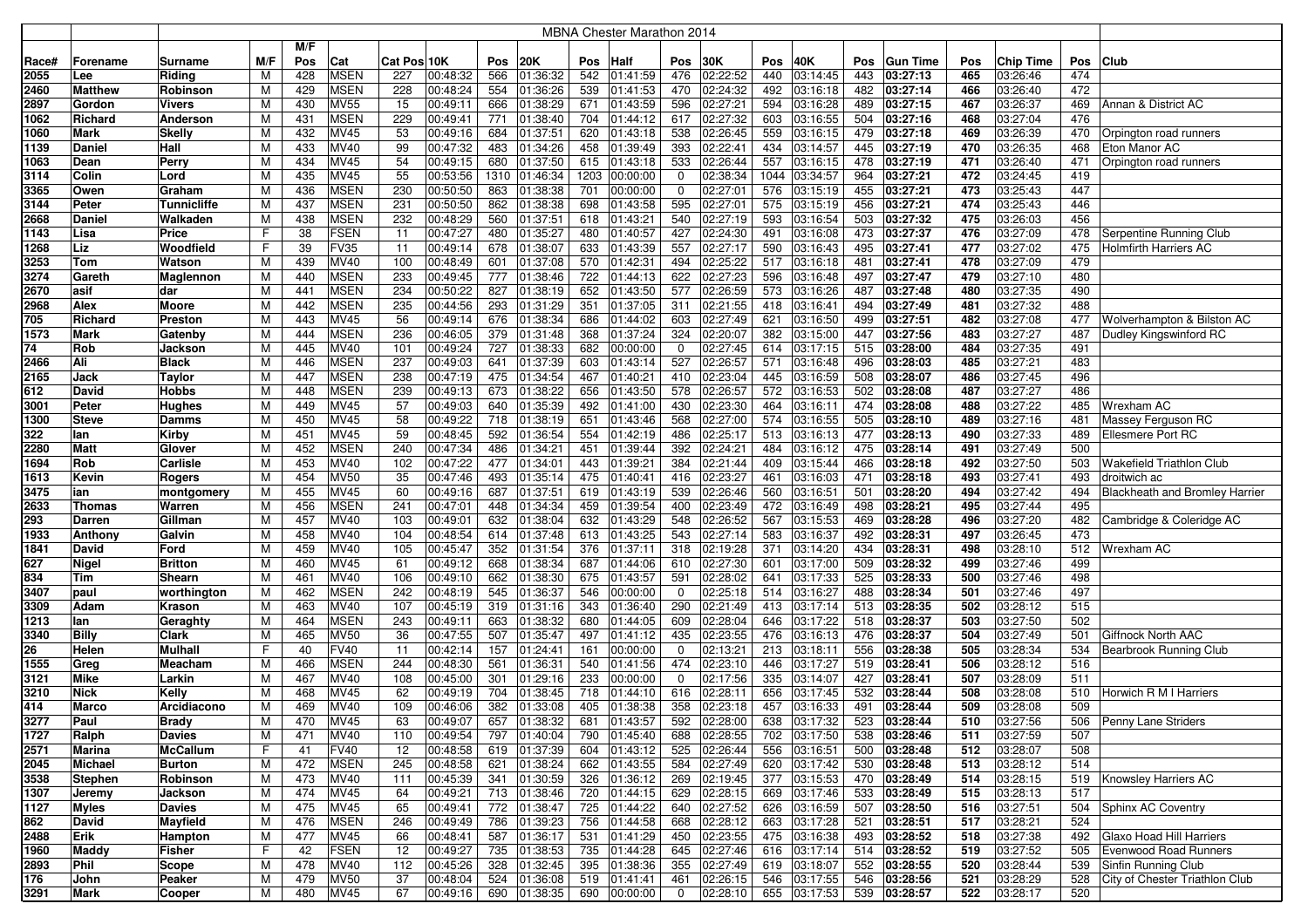|              |                   |                          |        |            |                            |                |                      |            |                      |            | <b>MBNA Chester Marathon 2014</b> |             |                      |            |                           |            |                      |            |                      |            |                                           |
|--------------|-------------------|--------------------------|--------|------------|----------------------------|----------------|----------------------|------------|----------------------|------------|-----------------------------------|-------------|----------------------|------------|---------------------------|------------|----------------------|------------|----------------------|------------|-------------------------------------------|
|              |                   |                          |        | M/F        |                            |                |                      |            |                      |            |                                   |             |                      |            |                           |            |                      |            |                      |            |                                           |
| Race#        | Forename          | Surname                  | M/F    | Pos        | Cat                        | Cat Pos 10K    |                      | Pos        | 20K                  | Pos        | <b>Half</b>                       | Pos         | 30K                  | Pos        | 40K                       | <b>Pos</b> | <b>Gun Time</b>      | Pos        | Chip Time            | Pos        | ∣Club                                     |
| 508          | <b>Andrew</b>     | Phinn                    | м      | 481        | <b>MV50</b>                | 38             | 00:48:44             | 591        | 01:37:05             | 565        | 01:42:32                          | 498         | 02:26:20             | 549        | 03:17:33                  | 527        | 03:28:58             | 523        | 03:28:24             | 525        | New Marske Harriers AC                    |
| 541          | Christian         | Rose-Day                 | M      | 482        | MV40                       | 113            | 00:43:47             | 205        | 01:27:04             | 193        | 00:00:00                          | $\mathbf 0$ | 02:10:56             | 179        | 03:16:24                  | 484        | 03:29:00             | 524        | 03:28:48             | 542        | <b>Clapham Chasers</b>                    |
| 3104         | Robert            | <b>Bruchez-Corbett</b>   | м      | 483        | <b>MSEN</b>                | 247            | 00:49:06             | 649        | 01:38:20             | 654        | 01:43:48                          | 573         | 02:27:13             | 582        | 03:17:33                  | 526        | 03:29:03             | 525        | 03:28:15             | 518        | Penny Lane Striders                       |
| 375          | Deborah           | Jeffery                  | F      | 43         | FV40                       | 13             | 00:49:19             | 703        | 01:38:49             | 727        | 01:44:22                          | 641         | 02:28:15             | 670        | 03:18:05                  | 551        | 03:29:03             | 526        | 03:28:28             | 527        | Folkestone Running Club                   |
| 1494         | John              | Haines                   | M      | 484        | <b>MSEN</b>                | 248            | 00:48:27             | 558        | 01:37:00             | 560        | 01:42:27                          | 489         | 02:25:30             | 521        | 03:17:47                  | 534        | 03:29:04             | 527        | 03:28:29             | 529        |                                           |
| 1937         | Nicki             | <b>Barron</b>            | F      | 44         | FV50                       | 3              | 00:47:39             | 488        | 01:35:23             | 479        | 01:40:51                          | 420         | 02:24:27             | 487        | 03:17:38                  | 529        | 03:29:05             | 528        | 03:28:25             | 526        |                                           |
| 3370         | Martin            | Jones                    | м      | 485        | MV45                       | 68             | 00:49:02             | 635        | 01:37:53             | 624        | 01:43:29                          | 549         | 02:26:51             | 564        | 03:17:54                  | 541        | 03:29:07             | 529        | 03:28:32             | 533        |                                           |
| 2299         | Ed                | <b>Mortell</b>           | М      | 486        | MV40                       | 114            | 00:48:12             | 534        | 01:36:10             | 523        | 01:41:31                          | 451         | 02:24:06             | 478        | 03:17:01                  | 510        | 03:29:08             | 530        | 03:28:31             | 531        |                                           |
| 2763         | Colin             | Halliday                 | М      | 487        | <b>MSEN</b>                | 249            | 00:47:12             | 470        | 01:34:50             | 464        | 01:40:12                          | 406         | 02:23:00             | 443        | 03:16:30                  | 490        | 03:29:12             | 531        | 03:28:19             | 521        |                                           |
| 2393         | Krista            | Jones                    | F      | 45         | <b>FV40</b>                | 14             | 00:49:12             | 669        | 01:38:42             | 708        | 01:44:19                          | 634         | 02:28:27             | 682        | 03:18:14                  | 558        | 03:29:13             | 532        | 03:28:30             | 530        |                                           |
| 1000         | Paul              | Ogden                    | M      | 488        | <b>MV50</b>                | 39             | 00:44:23             | 232        | 01:30:36             | 314        | 01:35:59                          | 263         | 02:20:24             | 393        | 03:16:25                  | 485        | 03:29:15             | 533        | 03:28:55             | 546        | Serpentine Running Club                   |
| 922          | <b>Steve</b>      | Rennals                  | M      | 489        | MV40                       | 115            | 00:49:16             | 688        | 01:38:40             | 703        | 00:00:00                          | 0           | 02:28:11             | 659        | 03:18:02                  | 549        | 03:29:18             | 534        | 03:28:37             | 536        |                                           |
| 648          | <b>Chris</b>      | Jordan                   | М      | 490        | <b>MSEN</b>                | 250            | 00:49:48             | 781        | 01:39:24             | 758        | 01:44:57                          | 666         | 02:28:19             | 677        | 03:17:49                  | 536        | 03:29:18             | 535        | 03:28:45             |            | 540   Belper Harriers                     |
| 2628         | Heather           | <b>Haggis</b>            | F      | 46         | <b>FSEN</b>                | 13<br>251      | 00:48:42             | 588        | 01:37:03             | 562        | 01:42:32                          | 497         | 02:26:07             | 540        | 03:17:59                  | 548        | 03:29:20             | 536        | 03:28:32             | 532<br>535 |                                           |
| 951          | Damian<br>Peter   | Munro                    | М<br>M | 491<br>492 | <b>MSEN</b><br>MV40        | 116            | 00:49:43<br>00:49:05 | 775<br>647 | 01:39:34             | 767        | 01:45:02                          | 673<br>526  | 02:27:49<br>02:26:47 | 617<br>561 | 03:17:02                  | 512<br>547 | 03:29:26<br>03:29:26 | 537<br>538 | 03:28:36<br>03:28:41 | 538        |                                           |
| 1595<br>3087 | Rex               | Ogley<br>Whitcombe       | М      | 493        | <b>MV55</b>                | 16             | 00:49:21             | 712        | 01:37:44<br>01:38:44 | 609<br>715 | 01:43:12<br>00:00:00              | 0           | 02:28:09             | 653        | 03:17:56<br>03:17:54      | 545        | 03:29:28             | 539        | 03:28:53             | 544        | <b>Wells City Harriers</b>                |
| 2170         | Timothy           | Machin                   | M      | 494        | <b>MSEN</b>                | 252            | 00:49:09             | 659        | 01:38:32             | 679        | 00:00:00                          | 0           | 02:28:04             | 647        | 03:17:54                  | 544        | 03:29:33             | 540        | 03:28:46             | 541        |                                           |
| 2405         | Warren            | Renkel                   | м      | 495        | <b>MSEN</b>                | 253            | 00:44:12             | 226        | 01:29:18             | 237        | 01:34:27                          | 190         | 02:16:55             | 308        | 03:17:54                  | 542        | 03:29:36             | 541        | 03:29:21             | 556        | South Cheshire Harriers                   |
| 4005         | Caroline          | Hall                     | F      | 47         | <b>FV40</b>                | 15             | 00:49:21             | 711        | 01:38:38             | 699        | 00:00:00                          | $\mathbf 0$ | 02:28:15             | 668        | 03:17:48                  | 535        | 03:29:37             | 542        | 03:29:03             | 551        | <b>Wirral AC</b>                          |
| 2307         | <b>Alastair</b>   | Simpson                  | м      | 496        | <b>MSEN</b>                | 254            | 00:48:51             | 607        | 01:37:26             | 590        | 00:00:00                          | 0           | 02:26:50             | 562        | 03:17:49                  | 537        | 03:29:37             | 543        | 03:28:51             | 543        |                                           |
| 524          | Paul              | <b>Bebbington</b>        | M      | 497        | MV45                       | 69             | 00:43:19             | 191        | 01:29:35             | 246        | 01:35:09                          | 225         | 02:20:15             | 388        | 03:17:29                  | 522        | 03:29:38             | 544        | 03:29:27             | 560        |                                           |
| 1476         | lan               | Henderson                | M      | 498        | <b>MV55</b>                | 17             | 00:49:18             | 698        | 01:38:22             | 657        | 01:43:56                          | 587         | 02:27:49             | 623        | 03:18:07                  | 553        | 03:29:41             | 545        | 03:29:03             | 549        |                                           |
| 923          | Cheryl            | Rock                     | F      | 48         | <b>FSEN</b>                | 14             | 00:48:32             | 570        | 01:37:29             | 593        | 01:43:09                          | 523         | 02:27:06             | 578        | 03:17:32                  | 524        | 03:29:44             | 546        | 03:28:39             | 537        | <b>Stockport Harriers &amp; Athletics</b> |
| 1767         | lan               | Woodhouse                | M      | 499        | <b>MSEN</b>                | 255            | 00:47:27             | 479        | 01:35:33             | 485        | 01:40:55                          | 424         | 02:23:14             | 449        | 03:17:01                  | 511        | 03:29:44             | 547        | 03:28:58             | 547        |                                           |
| 3028         | <b>Andrew</b>     | Sealeaf                  | М      | 500        | <b>MSEN</b>                | 256            | 00:46:20             | 401        | 01:33:08             | 406        | 01:38:45                          | 362         | 02:22:46             | 438        | 03:16:58                  | 506        | 03:29:46             | 548        | 03:28:11             | 513        |                                           |
| 1558         | Sarah             | Lawson                   | F      | 49         | <b>FV45</b>                | 6              | 00:49:12             | 672        | 01:38:33             | 683        | 01:44:03                          | 604         | 02:28:04             | 649        | 03:17:54                  | 543        | 03:29:49             | 549        | 03:29:02             | 548        |                                           |
| 1086         | Mark              | Greenwood                | М      | 501        | <b>MSEN</b>                | 257            | 00:46:13             | 389        | 01:32:22             | 389        | 01:37:40                          | 328         | 02:19:29             | 372        | 03:17:21                  | 517        | 03:29:55             | 550        | 03:29:03             | 550        |                                           |
| 3117         | Dary              | Bendel                   | M      | 502        | <b>MV45</b>                | 70             | 00:49:19             | 699        | 01:38:30             | 674        | 01:44:03                          | 605         | 02:28:12             | 662        | 03:18:47                  | 575        | 03:29:56             | 551        | 03:29:20             | 554        |                                           |
| 1461         | Adie              | Kirkham                  | М      | 503        | MV40                       | 117            | 00:48:32             | 567        | 01:37:25             | 587        | 01:42:57                          | 514         | 02:26:02             | 534        | 03:17:27                  | 520        | 03:29:58             | 552        | 03:28:20             | 523        | <b>Baddesley Badgers</b>                  |
| 1263         | <b>Ben</b>        | Gnatiuk                  | м      | 504        | <b>MSEN</b>                | 258            | 00:49:17             | 691        | 01:38:25             | 665        | 01:43:49                          | 575         | 02:27:59             | 636        | 03:18:13                  | 557        | 03:30:00             | 553        | 03:29:06             | 552        | Stockport Harriers & Athletics            |
| 754          | Karen             | Odonnell                 | F      | 50         | <b>FV40</b>                | 16             | 00:48:09             | 529        | 01:36:35             | 543        | 01:42:01                          | 477         | 02:25:52             | 530        | 03:18:14                  | 559        | 03:30:03             | 554        | 03:29:12             | 553        |                                           |
| 3053         | lan               | Stainthorpe              | м      | 505        | <b>MV50</b>                | 40             | 00:48:17             | 542        | 01:36:09             | 520        | 01:41:36                          | 456         | 02:24:28             | 489        | 03:17:19                  | 516        | 03:30:08             | 555        | 03:29:31             | 562        | Rochdale Harriers & AC                    |
| 3443         | <b>Chris</b>      | Jones                    | M      | 506        | <b>MSEN</b>                | 259            | 00:49:07             | 656        | 01:38:26             | 667        | 01:43:53                          | 582         | 02:28:02             | 640        | 03:18:10                  | 554        | 03:30:12             | 556        | 03:29:25             | 558        |                                           |
| 3526         | Tom               | Preece                   | M      | 507        | <b>MV50</b>                | 41             | 00:49:14             | 675        | 01:38:34             | 685        | 01:43:58                          | 593         | 02:28:08             | 652        | 03:18:10                  | 555        | 03:30:12             | 557        | 03:29:31             | 563        |                                           |
| 2847         | <b>Michael</b>    | <b>Devereux</b>          | M<br>F | 508        | <b>MV65</b><br><b>FSEN</b> | 3<br>15        | 00:49:07             | 655        | 01:38:24             | 661<br>437 | 01:43:50                          | 576<br>386  | 02:28:00<br>02:24:12 | 637        | 03:18:30                  | 566        | 03:30:13             | 558<br>559 | 03:29:26<br>03:29:46 | 559<br>567 |                                           |
| 2494<br>3158 | Anife<br>Himanshu | <b>Turchin</b><br>Sareen | M      | 51<br>509  | <b>MSEN</b>                | 260            | 00:46:21<br>00:49:47 | 402<br>779 | 01:33:44<br>01:39:58 | 784        | 01:39:25<br>01:45:41              | 690         | 02:29:22             | 482<br>715 | 03:18:43<br>03:19:16      | 572<br>583 | 03:30:14<br>03:30:15 | 560        | 03:29:36             | 564        |                                           |
| 3395         | Thomas            | Coghill                  | М      | 510        | <b>MSEN</b>                | 261            | 00:48:21             | 549        | 01:35:50             | 499        | 01:41:25                          | 445         | 02:24:41             | 495        | 03:15:39                  | 464        | 03:30:18             | 561        | 03:27:21             | 484        |                                           |
| 4004         | Rob               | Grantham                 | М      | 511        | MV40                       | 118            | 00:49:23             | 725        | 01:38:49             | 728        | 01:44:10                          | 615         | 02:28:16             | 671        | 03:18:33                  | 568        | 03:30:21             | 562        | 03:29:49             | 570        | City of Chester Triathlon Club            |
| 1006         | <b>Neil</b>       | Dowler                   | M      | 512        | <b>MV60</b>                | $\overline{2}$ | 00:48:59             | 624        | 01:38:28             | 670        | 01:43:57                          | 589         | 02:27:57             | 632        | 03:18:24                  | 564        | 03:30:22             | 563        | 03:29:24             | 557        |                                           |
| 1239         | Richard           | Slater                   | М      | 513        | <b>MV55</b>                | 18             | 00:49:20             | 708        | 01:38:42             | 709        | 01:44:09                          | 614         | 02:28:14             | 665        | 03:18:30                  | 567        | 03:30:23             | 564        | 03:29:48             | 569        |                                           |
| 1099         | lan               | Young                    | М      | 514        | <b>MSEN</b>                | 262            | 00:47:34             | 485        | 01:35:23             | 478        | 01:40:48                          | 419         | 02:23:42             | 470        | 03:18:17                  | 560        | 03:30:23             | 565        | 03:29:56             | 572        | <b>Ayr Seaforth</b>                       |
| 785          | David             | Cain                     | M      | 515        | MV55                       | 19             | 00:49:17             | 695        | 01:39:03             | 739        | 01:44:36                          | 653         | 02:28:46             | 695        | 03:19:24                  | 587        | 03:30:26             | 566        | 03:29:44             | 566        | Penny Lane Striders                       |
| 3155         | Alan              | Reynolds                 | м      | 516        | MSEN                       | 263            | 00:46:04             | 378        | 01:31:37             | 353        | 01:36:52                          | 298         | 02:18:11             | 343        | 03:18:04                  | 550        | 03:30:29             | 567        | 03:29:21             | 555        |                                           |
| 2018         | Tim               | Simpson                  | м      | 517        | MSEN                       | 264            | 00:49:25             | 732        | 01:38:51             |            | 732 01:44:21                      | 638         | 02:28:27             | 681        | 03:19:13                  | 582        | 03:30:31             | 568        | 03:30:01             |            | 575   Wakefield Triathlon Club            |
| 1159         | Roy               | Mullin                   | М      | 518        | <b>MV50</b>                | 42             | 00:49:08             | 658        | 01:37:46             |            | 610 01:43:18                      |             | 537 02:27:11         |            | 579 03:18:56 577 03:30:34 |            |                      | 569        | 03:29:47             | 568        |                                           |
| 2792         | Chris             | <b>Shearlock</b>         | M      | 519        | <b>MV40</b>                | 119            | 00:48:38             | 580        | 01:37:10             |            | 571 01:42:38                      |             | 502 02:25:42         |            | 525 03:18:36              |            | 569 03:30:38         | 570        | 03:30:14             | 580        |                                           |
| 3078         | jimmy             | Carter                   | М      | 520        | <b>MSEN</b>                | 265            | 00:47:05             | 457        | 01:34:25             |            | 457 01:39:51                      |             | 395 02:23:16         |            | 452 03:17:45 531 03:30:41 |            |                      | 571        | 03:29:57             | 573        |                                           |
| 2403         | <b>Darren</b>     | Huggins                  | М      | 521        | <b>MV40</b>                | 120            | 00:49:38             | 766        | 01:39:11             |            | 751 01:44:46                      |             | 662 02:28:00         |            | 639 03:18:20              |            | 562 03:30:43         | 572        | 03:30:01             |            | 574 Droitwich AC                          |
| 1246         | Craig             | Sutherland               | м      | 522        | <b>MV55</b>                | 20             | 00:48:54             | 612        | 01:37:38             | 601        | 01:43:11                          | 524         | 02:26:34             |            | 554 03:18:37              |            | 571 03:30:44         | 573        | 03:30:06             | 576        | Middleton Harriers AC                     |
| 2820         | Lee               | Woskett                  | м      | 523        | <b>MSEN</b>                | 266            | 00:48:58             | 622        | 01:38:17             |            | 647 01:43:40                      |             | 559 02:27:49         |            | 622 03:18:30              |            | 565 03:30:45         | 574        | 03:29:44             | 565        |                                           |
| 1765         | Paul              | Bagan                    | М      | 524        | <b>MSEN</b>                | 267            | 00:44:50             | 265        | 01:30:01             |            | 269 01:35:56                      |             | 261 02:18:45         |            | 360 03:17:34              |            | 528 03:30:46         | 575        | 03:30:22             | 581        | Lymm Runners                              |
| 1594         | Stephen           | <b>McCann</b>            | M      | 525        | <b>MV45</b>                | 71             | 00:51:12             | 897        | 01:41:03             |            | 826 01:46:46                      | 724         | 02:30:54             |            | 747 03:19:34              |            | 590 03:30:49         | 576        | 03:29:29             | 561        |                                           |
| 538          | <b>Stuart</b>     | <b>McLAUGHLIN</b>        | M      | 526        | <b>MSEN</b>                | 268            | 00:49:18             | 697        | 01:38:34             |            | 684 01:44:00                      | 601         | 02:28:11             |            | 658 03:18:21              |            | 563 03:30:50         | 577        | 03:30:13             | 579        |                                           |
| 1736         | Roger             | Whitehead                | М      | 527        | <b>MV45</b>                | 72             | 00:50:57             | 871        | 01:41:08             |            | $\overline{831}$ 01:46:49         | 725         | 02:29:54             |            | 724 03:18:36              |            | 570 03:30:50         | 578        | 03:28:19             | 522        |                                           |
| 1311         | Roger             | Haslett                  | M      | 528        | MV45                       | 73             | 00:49:13             | 674        | 01:38:24             |            | 663 01:43:54                      | 583         | 02:27:17             |            | 589 03:18:46              |            | 574 03:30:51         | 579        | 03:30:08             |            | 578 St Helens Striders                    |
| 304          | David             | Joynson                  | M      | 529        | <b>MV50</b>                | 43             | 00:47:00             | 446        | 01:34:22             |            | 453 01:39:51                      |             | 396 02:24:24         |            | 485 03:19:04 579 03:30:56 |            |                      | 580        | 03:30:26             |            | 582 Wolverhampton & Bilston AC            |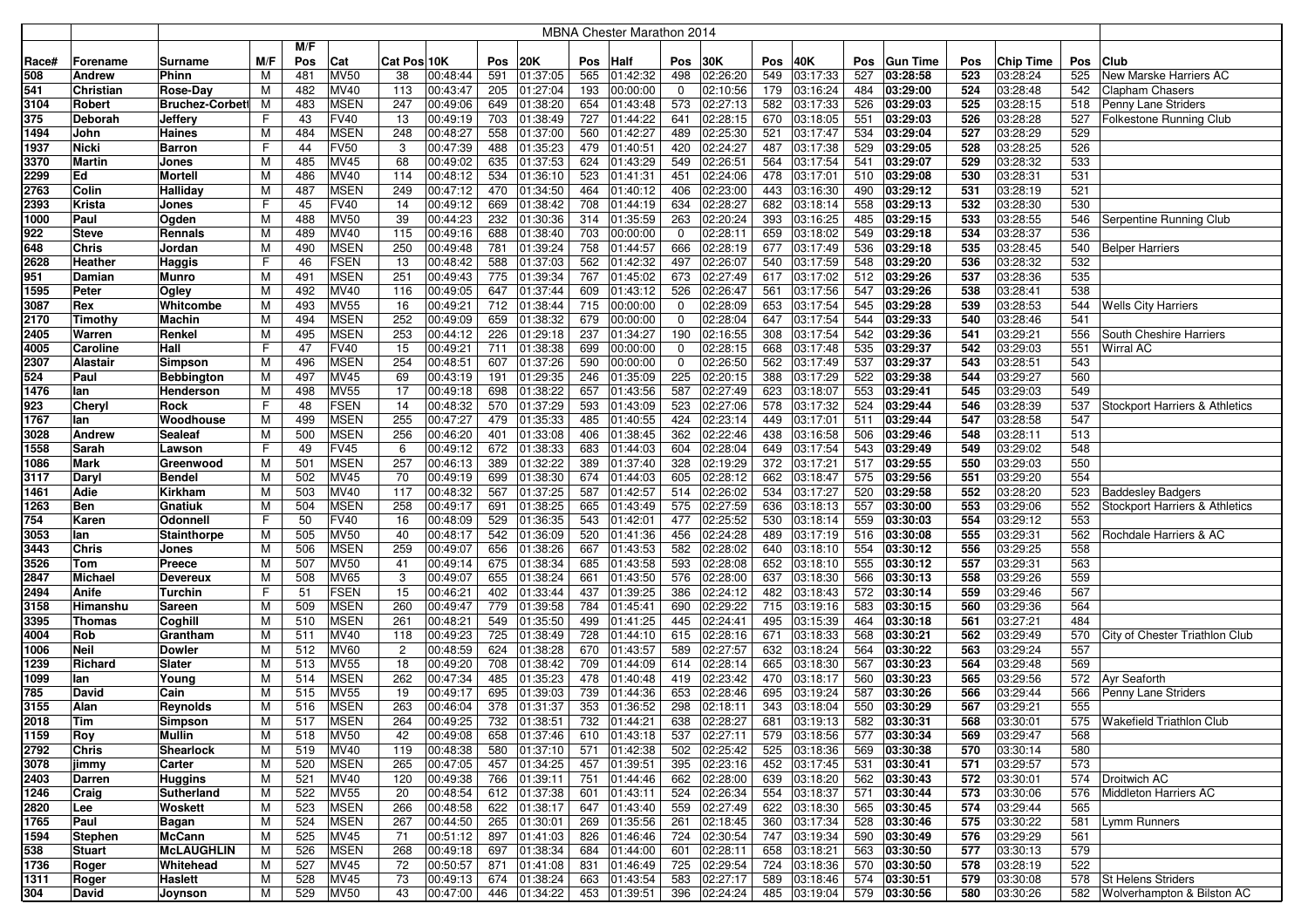| M/F<br>M/F<br>Pos<br>20K<br>30K<br>Pos<br>40K<br>Cat<br>Cat Pos 10K<br>Pos<br>Pos<br>Half<br><b>Pos</b><br><b>Gun Time</b><br>Pos<br><b>Chip Time</b><br>Pos<br><b>Club</b><br>Race#<br>Forename<br>Surname<br>Pos<br>555<br>583<br>609<br>586<br>581<br>584<br>92<br>530<br><b>MSEN</b><br>01:37:21<br>01:42:59<br>02:27:38<br>03:19:21<br>03:31:03<br>03:30:31<br>M<br>269<br>00:48:26<br>516<br>Gregg<br>Brassett<br>52<br>623<br>552<br>02:28:04<br>588<br>1240<br><b>FV50</b><br>00:48:47<br>595<br>01:37:52<br>01:43:34<br>648<br>03:19:27<br>03:31:12<br>582<br>03:30:39<br>586<br><b>Oswestry Olympians</b><br>Jacki<br>Jarvis<br>F<br>4<br><b>FV35</b><br>00:48:50<br>594<br>01:43:02<br>02:27:14<br>586<br>03:30:51<br>3525<br><b>Alison</b><br>F<br>53<br>12<br>603<br>01:37:29<br>517<br>03:20:11<br>604<br>03:31:18<br>583<br>588<br>Taylor<br><b>MSEN</b><br>270<br>02:27:14<br>03:30:52<br>3472<br>531<br>00:48:50<br>604<br>01:37:29<br>596<br>01:43:02<br>518<br>584<br>03:20:11<br>603<br>03:31:18<br>584<br>589<br>Daniel<br>Robinson<br>M<br><b>MSEN</b><br>532<br>271<br>00:48:02<br>535<br>01:41:52<br>469<br>02:24:58<br>504<br>03:18:19<br>561<br>585<br>03:29:53<br>571<br>379<br>M<br>517<br>01:36:22<br>03:31:19<br><b>Steve</b><br>Walters<br><b>MSEN</b><br>272<br>00:48:15<br>02:25:45<br>526<br>586<br>03:30:29<br>3434<br>533<br>538<br>01:36:26<br>538<br>00:00:00<br>03:18:51<br>03:31:24<br>583<br>Wayne<br>Leighton<br>M<br>0<br>576<br>Yorkshire Wolds Runners<br>532<br>02:25:48<br>527<br>587<br>03:30:07<br>577<br>534<br>MV40<br>121<br>00:47:49<br>497<br>01:41:47<br>466<br>03:18:59<br>578<br>03:31:27<br>3248<br>Simeon<br>Farrington-Newr<br>м<br>01:36:18<br><b>MSEN</b><br>00:49:51<br>789<br>684<br>02:29:52<br>723<br>588<br>03:30:47<br>587<br>3320<br>535<br>273<br>01:39:43<br>773<br> 01:45:28<br>03:20:36<br>611<br>03:31:28<br>john<br>hammond<br>M<br>274<br>590<br>2069<br>Alistair<br>M<br>536<br>MSEN<br>00:49:21<br>714<br>01:38:40<br>705<br> 01:44:07<br>612<br>02:28:19<br>678<br>03:19:12<br>581<br>03:31:29<br>589<br>03:30:55<br>Chaytor<br><b>FSEN</b><br>16<br>00:49:04<br>01:38:35<br>688<br>627<br>02:28:50<br>699<br>03:20:04<br>03:31:35<br>590<br>03:30:38<br>585<br>185<br>F<br>54<br>644<br>01:44:15<br>601<br>Les Croupiers<br>Janet<br>Holmes<br>M<br>537<br>122<br>743<br>747<br>660<br>02:29:28<br>717<br>03:20:51<br>03:30:55<br>591<br>MV40<br>00:49:28<br>01:39:07<br> 01:44:44<br>616<br>03:31:43<br>591<br><b>Stadium Runners</b><br>3416<br>richardson<br>andrew<br>538<br><b>MSEN</b><br>275<br>00:47:04<br>456<br>01:34:25<br>456<br>01:39:51<br>397<br>02:23:33<br>466<br>03:19:18<br>584<br>592<br>03:31:03<br>593<br>3095<br>Mark<br>M<br>03:31:47<br>Carter<br>74<br>M<br>539<br><b>MV45</b><br>517<br>458<br>02:26:14<br>545<br>598<br>593<br>03:31:24<br>596<br>1442<br><b>Steve</b><br>00:48:20<br>548<br>01:36:05<br> 01:41:38<br>03:20:03<br>03:31:59<br>South Cheshire Harriers<br>Atherton<br><b>MSEN</b><br>276<br>00:48:50<br>572<br>01:42:33<br>02:26:44<br>558<br>03:20:05<br>03:31:35<br>599<br>2277<br>Peter<br>M<br>540<br>602<br>01:37:11<br>499<br>602<br>03:32:08<br>594<br><b>Wirral AC</b><br>Fraser<br>749<br>02:29:29<br>03:31:25<br>597<br>2285<br>55<br><b>FV40</b><br>17<br>00:49:29<br>746<br>01:39:08<br>01:44:45<br>661<br>718<br>03:20:51<br>618<br>03:32:12<br>595<br>Fiona<br>Henderson<br>F<br><b>FV50</b><br>5<br>02:27:16<br>03:32:13<br>03:31:23<br>2379<br>Kinloch<br>F<br>56<br>00:48:39<br>582<br>01:38:02<br>630<br>01:43:35<br>553<br>587<br>03:19:33<br>589<br>596<br>595<br>Burnden Road Runners<br>Gwen<br>75<br><b>MV45</b><br>00:48:49<br>600<br>01:37:54<br>625<br>01:43:26<br>544<br>02:27:23<br>595<br>03:20:03<br>03:32:23<br>597<br>03:31:37<br>602<br><b>Steve</b><br>Pettitt<br>M<br>541<br>600<br>3116<br>123<br>743<br>02:29:02<br>707<br>598<br>03:32:10<br>542<br>MV40<br>00:49:42<br>773<br>01:39:04<br>01:44:30<br>647<br>03:21:50<br>642<br>03:32:27<br>613<br>545<br>Mark<br>M<br>Beardmore<br><b>MSEN</b><br>277<br>00:44:19<br>236<br>192<br>02:18:58<br>362<br>594<br>03:32:29<br>599<br>03:31:36<br>601<br>3193<br>Tuffnell<br>543<br>231<br>01:29:17<br>01:34:29<br>03:19:42<br>Kieran<br>M<br>278<br><b>MSEN</b><br>00:50:37<br>830<br>728<br>02:31:44<br>772<br>03:32:30<br>03:31:21<br>594<br>2962<br>M<br>544<br>845<br>01:41:07<br> 01:46:52<br>03:20:42<br>612<br>600<br>Pawel<br>Turek<br>1077<br>02:32:53<br>592<br>3283<br><b>Chris</b><br>MV40<br>124<br>00:52:20<br>01:42:34<br>892<br> 01:48:21<br>786<br>801<br>03:21:09<br>624<br>03:32:40<br>601<br>03:30:58<br>Moulson<br>M<br>545<br>279<br><b>MSEN</b><br>00:49:32<br>757<br>762<br>665<br>02:29:19<br>714<br>03:21:22<br>602<br>03:31:44<br>603<br>1797<br>M<br>546<br>01:39:26<br>01:44:56<br>630<br>03:32:41<br>Richard<br>Hunter<br>547<br><b>MSEN</b><br>280<br>00:45:49<br>359<br>01:32:14<br>387<br>01:37:39<br>327<br>02:23:41<br>469<br>03:17:53<br>540<br>03:32:43<br>603<br>03:28:55<br>545<br>2483<br>David<br>M<br>Corden<br><b>MSEN</b><br>281<br>639<br>01:43:37<br>555<br>02:27:36<br>03:32:48<br>03:31:36<br>600<br>241<br>M<br>548<br>00:49:19<br>701<br>01:38:11<br>606<br>03:19:41<br>593<br>604<br>David<br>Hoban<br><b>MSEN</b><br>282<br>00:42:38<br>02:13:46<br>223<br>605<br>03:32:27<br>621<br>1528<br>Shaun<br>M<br>549<br>169<br>01:24:30<br>130<br> 01:29:24<br>117<br>03:19:12<br>580<br>03:32:50<br>Egan<br><b>MSEN</b><br>504<br>03:32:07<br>Jilbert<br>550<br>283<br>00:48:11<br>531<br>01:35:55<br> 01:41:24<br>444<br>02:25:28<br>520<br>03:20:03<br>599<br>03:32:52<br>606<br>610<br>334<br>Sam<br>M<br><b>FSEN</b><br>00:45:47<br>02:24:28<br>03:32:30<br>712<br>57<br>17<br>351<br>01:33:27<br>421<br> 01:39:01<br>376<br>490<br>03:20:00<br>596<br>03:32:58<br>607<br>624<br>Team Bath Athletics Club (TBAC<br>Kimberley<br><b>Brace</b><br>F<br><b>FV40</b><br>00:49:25<br>02:28:46<br>03:21:10<br>03:32:58<br>03:32:29<br>623<br>Sadler<br>F<br>58<br>18<br>730<br>01:38:47<br>723<br>00:00:00<br>694<br>626<br>608<br>115<br>0<br>Penny<br>00:49:24<br>721<br>02:28:45<br>03:32:30<br>625<br>551<br>MV45<br>76<br>728<br>01:38:46<br>00:00:00<br>$\mathbf 0$<br>693<br>03:21:09<br>625<br>03:33:00<br>609<br>116<br><b>Stephen</b><br>M<br>Pope<br>02:21:05<br>552<br><b>MV50</b><br>44<br>00:46:53<br>439<br>01:32:59<br>401<br>01:38:13<br>341<br>402<br>573<br>03:33:00<br>610<br>03:31:26<br>598<br>269<br>M<br>03:18:46<br><b>Brian</b><br>Taylor<br>45<br>553<br><b>MV50</b><br>00:49:29<br>745<br>731<br> 01:44:21<br>639<br>02:28:09<br>654<br>03:20:51<br>03:33:01<br>611<br>03:31:48<br>604<br>2653<br>Andy<br>Cheetham<br>M<br>01:38:51<br>617<br>59<br><b>FV40</b><br>19<br>00:49:40<br>769<br>769<br>678<br>02:30:09<br>727<br>612<br>03:32:10<br>612<br>3285<br>Jude<br>Eccles<br>01:39:39<br> 01:45:15<br>03:21:21<br>629<br>03:33:01<br>F<br><b>MSEN</b><br>284<br>м<br>554<br>00:49:49<br>785<br>01:38:47<br>724<br>01:44:19<br>633<br>02:28:16<br>675<br>03:20:49<br>614<br>03:33:04<br>613<br>03:32:28<br>622<br>1114<br><b>Andrew</b><br>Himsley<br>555<br><b>MV45</b><br>77<br>00:49:15<br>683<br>01:38:38<br>700<br>625<br>02:28:14<br>03:20:45<br>03:33:04<br>03:32:21<br>618<br>3417<br><b>Dominic</b><br>M<br> 01:44:14<br>667<br>613<br>614<br>Garvey<br>78<br>566<br>02:27:53<br>03:32:12<br>190<br>M<br>556<br>MV45<br>00:49:01<br>629<br>01:38:18<br>650<br> 01:43:44<br>627<br>03:20:24<br>606<br>03:33:08<br>615<br>616<br>Martin<br>Jones<br>557<br><b>MV50</b><br>00:49:51<br>788<br>01:39:24<br>759<br>01:45:01<br>671<br>02:28:58<br>704<br>03:21:09<br>623<br>03:33:10<br>616<br>03:32:39<br>628<br>1622<br>Russell<br>M<br>46<br>Tattershall<br>M<br>558<br><b>MSEN</b><br>285<br>00:51:13<br>900<br>877<br>01:47:47<br>771<br>02:32:43<br>796<br>03:22:42<br>653<br>03:33:16<br>617<br>03:32:19<br>617<br><b>Nick</b><br>Elev<br>01:42:06<br>3517<br>559<br><b>MSEN</b><br>286<br>328<br>01:36:17<br>275<br>02:18:57<br>03:19:37<br>03:32:44<br>631<br>M<br>00:45:47<br>354<br>01:31:02<br>361<br>592<br>03:33:17<br>618<br>2919<br>jon paul<br>gibbons<br>560<br><b>MSEN</b><br>287<br>439<br>377<br>02:22:43<br>435<br>03:20:31<br>619<br>03:32:42<br>630<br>Adrian<br>Bellwood<br>M<br>00:47:01<br>449<br>01:33:49<br>01:39:04<br>608<br>03:33:20<br>1453<br><b>FV45</b><br>03:32:03<br>1227<br>F<br>60<br>-7<br>00:51:56<br>987<br>01:43:03<br>917<br> 01:48:39<br>805<br>02:33:03<br>807<br>03:21:43<br>637<br>03:33:28<br>620<br>Blackburn Road Runners<br>Richards<br>609<br>Jeanette<br>21<br>00:51:05<br>01:46:09<br>02:30:38<br>03:33:29<br>621<br>03:32:24<br>1242<br>M<br>561<br><b>MV55</b><br>885<br>01:40:33<br>812<br>710<br>741<br>03:21:07<br>621<br>619<br>Paul<br>Bayliss<br>562<br><b>MV40</b><br>125<br>00:52:19<br>1071<br>985<br>01:50:05<br>859<br>02:34:38<br>871<br>03:23:09<br>03:33:32<br>622<br>03:32:40<br>629<br>1669<br>Paul<br>M<br>01:44:16<br>661<br>Lynock<br>02:30:39<br>563<br><b>MV60</b><br>3<br>00:49:53<br>796<br>01:39:59<br>785<br>01:45:42<br>692<br>742<br>03:21:42<br>636<br>03:33:40<br>623<br>03:32:25<br>620<br>Glaxo Hoad Hill Harriers<br>2404<br>Adrian<br>Newnham<br>M<br>414<br>591<br>624<br>174<br>564<br>MSEN<br>288<br>00:47:15<br>471<br>449<br>389<br>02:21:49<br>03:19:35<br>03:32:10<br>614<br>Andy<br>Chadbourne<br>M<br>01:34:15<br>01:39:35<br>03:33:41<br>79<br>558<br>625<br>1775<br>м<br>565<br>MV45<br>00:48:48<br>597<br>01:38:09<br>635<br> 01:43:39<br>02:28:05<br>650<br>03:21:07<br>620<br>03:33:41<br>03:32:31<br>626<br><b>Village Road Runners</b><br>lan<br><b>McConnell</b><br>3438<br>Clive<br>Beasor<br>M<br>566<br><b>MV50</b><br>47<br>00:49:28<br>741<br>01:40:27<br>806 01:45:54<br>699 02:30:12<br>730<br> 03:20:59 <br>619 03:33:44<br>626<br>03:32:09<br>611<br>2591<br>00:52:36<br>M<br>567<br><b>MSEN</b><br>289<br>1110 01:43:49<br>951 01:49:38<br>836 02:33:38<br>836<br>03:22:33<br>650 03:33:49<br>627<br>03:31:59<br>608<br>Dean<br>Allison<br><b>MSEN</b><br>290<br>661<br>659 01:43:51<br>580 02:28:03<br>644<br>03:20:26<br>607 03:33:52<br>03:33:06<br>634<br>2478<br>M<br>568<br>00:49:10<br>01:38:24<br>628<br>Dean<br><b>Connolly</b><br><b>FSEN</b><br>18<br>00:47:53<br>503<br>01:36:32<br>541<br>01:42:14<br>484 02:26:51<br>565<br>03:21:13<br>628 03:33:54<br>03:32:11<br>615<br>1535<br>F.<br>61<br>629<br>Kirsty<br>Wilkinson<br>556<br>01:36:24<br>536 00:00:00<br>02:26:03<br>535<br>03:20:01<br>597 03:33:54<br>М<br>569<br><b>MV50</b><br>48<br>00:48:26<br>$\overline{0}$<br>03:32:59<br>633<br>1177<br>Ron<br>Pounder<br>630<br>00:51:52<br>01:41:37<br>852 01:47:15<br>744 02:30:31<br>739<br>03:20:22<br>605 03:33:57<br>03:31:48<br>605 Buxton & District AC<br>1913<br>570<br><b>MV45</b><br>80<br>981<br>Andy<br>Lidstone<br>М<br>631<br>03:21:48<br>03:31:57<br>3315<br>571<br>MV40<br>126<br>00:53:16<br>1212 01:44:21<br>996 01:49:58<br>855 02:33:23<br>826<br>640 03:33:58<br>607   Razzer's Runners<br>Lee<br>Geist<br>M<br>632<br>692 01:38:49<br>644 02:29:31<br>720<br>$\sqrt{03:21:39}$<br>03:33:15<br>1371<br>572<br><b>MV60</b><br>$\overline{4}$<br>00:49:17<br>730 01:44:27<br>632 03:33:58<br>636<br>Leslie<br>Rothwell<br>M<br>633<br>F<br><b>FSEN</b><br>19<br>00:46:58<br>01:35:58<br>$\overline{509}$ 01:41:44<br>463 02:27:44<br>03:21:44<br>639 03:34:03<br>03:32:57<br>632<br>3228<br>Andrea<br>Flatt<br>62<br>445<br>613<br>634<br>573<br><b>MSEN</b><br>291<br>761<br>02:28:13<br>664<br>3512<br>M<br>00:49:51<br>787<br>01:39:25<br>00:00:00<br>$\mathbf{0}$<br>03:21:11<br>627 03:34:04<br>635<br>03:33:33<br>646<br>Chris<br><b>McIntyre</b><br><b>FSEN</b><br>572 02:30:18<br>642<br>Gilbert<br>F.<br>63<br>20<br>00:49:03<br>638<br>01:38:03<br>631<br>01:43:48<br>731<br>03:22:41<br>651<br> 03:34:04<br>03:33:24<br>3205<br>Fiona<br>636<br><b>MSEN</b><br>292<br>3179<br><b>Bailey</b><br>M<br>574<br>00:44:50<br>267<br>321<br>01:36:34<br>288<br>02:22:46<br>437<br>03:21:37<br>631<br>03:34:08<br>637<br>03:33:49<br>651<br>Prestatyn Running Club<br>Gareth<br>01:30:45<br>574 02:27:58<br>646 01:38:23<br>658 01:43:49<br>635 03:21:40<br>633 03:34:14 |      |      |      |   |     |             |    |          |  | <b>MBNA Chester Marathon 2014</b> |  |  |  |     |          |     |                                |
|--------------------------------------------------------------------------------------------------------------------------------------------------------------------------------------------------------------------------------------------------------------------------------------------------------------------------------------------------------------------------------------------------------------------------------------------------------------------------------------------------------------------------------------------------------------------------------------------------------------------------------------------------------------------------------------------------------------------------------------------------------------------------------------------------------------------------------------------------------------------------------------------------------------------------------------------------------------------------------------------------------------------------------------------------------------------------------------------------------------------------------------------------------------------------------------------------------------------------------------------------------------------------------------------------------------------------------------------------------------------------------------------------------------------------------------------------------------------------------------------------------------------------------------------------------------------------------------------------------------------------------------------------------------------------------------------------------------------------------------------------------------------------------------------------------------------------------------------------------------------------------------------------------------------------------------------------------------------------------------------------------------------------------------------------------------------------------------------------------------------------------------------------------------------------------------------------------------------------------------------------------------------------------------------------------------------------------------------------------------------------------------------------------------------------------------------------------------------------------------------------------------------------------------------------------------------------------------------------------------------------------------------------------------------------------------------------------------------------------------------------------------------------------------------------------------------------------------------------------------------------------------------------------------------------------------------------------------------------------------------------------------------------------------------------------------------------------------------------------------------------------------------------------------------------------------------------------------------------------------------------------------------------------------------------------------------------------------------------------------------------------------------------------------------------------------------------------------------------------------------------------------------------------------------------------------------------------------------------------------------------------------------------------------------------------------------------------------------------------------------------------------------------------------------------------------------------------------------------------------------------------------------------------------------------------------------------------------------------------------------------------------------------------------------------------------------------------------------------------------------------------------------------------------------------------------------------------------------------------------------------------------------------------------------------------------------------------------------------------------------------------------------------------------------------------------------------------------------------------------------------------------------------------------------------------------------------------------------------------------------------------------------------------------------------------------------------------------------------------------------------------------------------------------------------------------------------------------------------------------------------------------------------------------------------------------------------------------------------------------------------------------------------------------------------------------------------------------------------------------------------------------------------------------------------------------------------------------------------------------------------------------------------------------------------------------------------------------------------------------------------------------------------------------------------------------------------------------------------------------------------------------------------------------------------------------------------------------------------------------------------------------------------------------------------------------------------------------------------------------------------------------------------------------------------------------------------------------------------------------------------------------------------------------------------------------------------------------------------------------------------------------------------------------------------------------------------------------------------------------------------------------------------------------------------------------------------------------------------------------------------------------------------------------------------------------------------------------------------------------------------------------------------------------------------------------------------------------------------------------------------------------------------------------------------------------------------------------------------------------------------------------------------------------------------------------------------------------------------------------------------------------------------------------------------------------------------------------------------------------------------------------------------------------------------------------------------------------------------------------------------------------------------------------------------------------------------------------------------------------------------------------------------------------------------------------------------------------------------------------------------------------------------------------------------------------------------------------------------------------------------------------------------------------------------------------------------------------------------------------------------------------------------------------------------------------------------------------------------------------------------------------------------------------------------------------------------------------------------------------------------------------------------------------------------------------------------------------------------------------------------------------------------------------------------------------------------------------------------------------------------------------------------------------------------------------------------------------------------------------------------------------------------------------------------------------------------------------------------------------------------------------------------------------------------------------------------------------------------------------------------------------------------------------------------------------------------------------------------------------------------------------------------------------------------------------------------------------------------------------------------------------------------------------------------------------------------------------------------------------------------------------------------------------------------------------------------------------------------------------------------------------------------------------------------------------------------------------------------------------------------------------------------------------------------------------------------------------------------------------------------------------------------------------------------------------------------------------------------------------------------------------------------------------------------------------------------------------------------------------------------------------------------------------------------------------------------------------------------------------------------------------------------------------------------------------------------------------------------------------------------------------------------------------------------------------------------------------------------------------------------------------------------------------------------------------------------------------------------------------------------------------------------------------------------------------------------------------------------------------------------------------------------------------------------------------------------------------------------------------------------------------------------------------------------------------------------------------------------------------------------------------------------------------------------------------------------------------------------------------------------------------------------------------------------------------------------------------------------------------------------------------------------------------------------------------------------------------------------------------------------------------------------------------------------------------------------------------------------------------------------------------------------------------------------------------------------------------------------------------------------------------------------------------------------------------------------------------------------------------------------------------------------------------------------------------------------------------------------------------------------------------------------------------------------------------------------------------------------------------------------------------------------------------------------------------------------------------------------------------------------------------------------------------------------------------------------------------------------------------------------------------------------------------------------------------------------------------------------------------------------------------------------------------------------------------------------------------------------------------------------------------------------------------------------------------------------------------------------------------------------------------------------------------------------------------------------------------------------------------------------------------------------------------------------------------------------------------------------------------------------------------------------------------------------------------------------------------------------------------|------|------|------|---|-----|-------------|----|----------|--|-----------------------------------|--|--|--|-----|----------|-----|--------------------------------|
|                                                                                                                                                                                                                                                                                                                                                                                                                                                                                                                                                                                                                                                                                                                                                                                                                                                                                                                                                                                                                                                                                                                                                                                                                                                                                                                                                                                                                                                                                                                                                                                                                                                                                                                                                                                                                                                                                                                                                                                                                                                                                                                                                                                                                                                                                                                                                                                                                                                                                                                                                                                                                                                                                                                                                                                                                                                                                                                                                                                                                                                                                                                                                                                                                                                                                                                                                                                                                                                                                                                                                                                                                                                                                                                                                                                                                                                                                                                                                                                                                                                                                                                                                                                                                                                                                                                                                                                                                                                                                                                                                                                                                                                                                                                                                                                                                                                                                                                                                                                                                                                                                                                                                                                                                                                                                                                                                                                                                                                                                                                                                                                                                                                                                                                                                                                                                                                                                                                                                                                                                                                                                                                                                                                                                                                                                                                                                                                                                                                                                                                                                                                                                                                                                                                                                                                                                                                                                                                                                                                                                                                                                                                                                                                                                                                                                                                                                                                                                                                                                                                                                                                                                                                                                                                                                                                                                                                                                                                                                                                                                                                                                                                                                                                                                                                                                                                                                                                                                                                                                                                                                                                                                                                                                                                                                                                                                                                                                                                                                                                                                                                                                                                                                                                                                                                                                                                                                                                                                                                                                                                                                                                                                                                                                                                                                                                                                                                                                                                                                                                                                                                                                                                                                                                                                                                                                                                                                                                                                                                                                                                                                                                                                                                                                                                                                                                                                                                                                                                                                                                                                                                                                                                                                                                                                                                                                                                                                                                                                                                                                                                                                                                                                                                                                                                                                                                                                                                                                                                                                                                                                                                                                                                                                                                                                                      |      |      |      |   |     |             |    |          |  |                                   |  |  |  |     |          |     |                                |
|                                                                                                                                                                                                                                                                                                                                                                                                                                                                                                                                                                                                                                                                                                                                                                                                                                                                                                                                                                                                                                                                                                                                                                                                                                                                                                                                                                                                                                                                                                                                                                                                                                                                                                                                                                                                                                                                                                                                                                                                                                                                                                                                                                                                                                                                                                                                                                                                                                                                                                                                                                                                                                                                                                                                                                                                                                                                                                                                                                                                                                                                                                                                                                                                                                                                                                                                                                                                                                                                                                                                                                                                                                                                                                                                                                                                                                                                                                                                                                                                                                                                                                                                                                                                                                                                                                                                                                                                                                                                                                                                                                                                                                                                                                                                                                                                                                                                                                                                                                                                                                                                                                                                                                                                                                                                                                                                                                                                                                                                                                                                                                                                                                                                                                                                                                                                                                                                                                                                                                                                                                                                                                                                                                                                                                                                                                                                                                                                                                                                                                                                                                                                                                                                                                                                                                                                                                                                                                                                                                                                                                                                                                                                                                                                                                                                                                                                                                                                                                                                                                                                                                                                                                                                                                                                                                                                                                                                                                                                                                                                                                                                                                                                                                                                                                                                                                                                                                                                                                                                                                                                                                                                                                                                                                                                                                                                                                                                                                                                                                                                                                                                                                                                                                                                                                                                                                                                                                                                                                                                                                                                                                                                                                                                                                                                                                                                                                                                                                                                                                                                                                                                                                                                                                                                                                                                                                                                                                                                                                                                                                                                                                                                                                                                                                                                                                                                                                                                                                                                                                                                                                                                                                                                                                                                                                                                                                                                                                                                                                                                                                                                                                                                                                                                                                                                                                                                                                                                                                                                                                                                                                                                                                                                                                                                                                      |      |      |      |   |     |             |    |          |  |                                   |  |  |  |     |          |     |                                |
|                                                                                                                                                                                                                                                                                                                                                                                                                                                                                                                                                                                                                                                                                                                                                                                                                                                                                                                                                                                                                                                                                                                                                                                                                                                                                                                                                                                                                                                                                                                                                                                                                                                                                                                                                                                                                                                                                                                                                                                                                                                                                                                                                                                                                                                                                                                                                                                                                                                                                                                                                                                                                                                                                                                                                                                                                                                                                                                                                                                                                                                                                                                                                                                                                                                                                                                                                                                                                                                                                                                                                                                                                                                                                                                                                                                                                                                                                                                                                                                                                                                                                                                                                                                                                                                                                                                                                                                                                                                                                                                                                                                                                                                                                                                                                                                                                                                                                                                                                                                                                                                                                                                                                                                                                                                                                                                                                                                                                                                                                                                                                                                                                                                                                                                                                                                                                                                                                                                                                                                                                                                                                                                                                                                                                                                                                                                                                                                                                                                                                                                                                                                                                                                                                                                                                                                                                                                                                                                                                                                                                                                                                                                                                                                                                                                                                                                                                                                                                                                                                                                                                                                                                                                                                                                                                                                                                                                                                                                                                                                                                                                                                                                                                                                                                                                                                                                                                                                                                                                                                                                                                                                                                                                                                                                                                                                                                                                                                                                                                                                                                                                                                                                                                                                                                                                                                                                                                                                                                                                                                                                                                                                                                                                                                                                                                                                                                                                                                                                                                                                                                                                                                                                                                                                                                                                                                                                                                                                                                                                                                                                                                                                                                                                                                                                                                                                                                                                                                                                                                                                                                                                                                                                                                                                                                                                                                                                                                                                                                                                                                                                                                                                                                                                                                                                                                                                                                                                                                                                                                                                                                                                                                                                                                                                                                                      |      |      |      |   |     |             |    |          |  |                                   |  |  |  |     |          |     |                                |
|                                                                                                                                                                                                                                                                                                                                                                                                                                                                                                                                                                                                                                                                                                                                                                                                                                                                                                                                                                                                                                                                                                                                                                                                                                                                                                                                                                                                                                                                                                                                                                                                                                                                                                                                                                                                                                                                                                                                                                                                                                                                                                                                                                                                                                                                                                                                                                                                                                                                                                                                                                                                                                                                                                                                                                                                                                                                                                                                                                                                                                                                                                                                                                                                                                                                                                                                                                                                                                                                                                                                                                                                                                                                                                                                                                                                                                                                                                                                                                                                                                                                                                                                                                                                                                                                                                                                                                                                                                                                                                                                                                                                                                                                                                                                                                                                                                                                                                                                                                                                                                                                                                                                                                                                                                                                                                                                                                                                                                                                                                                                                                                                                                                                                                                                                                                                                                                                                                                                                                                                                                                                                                                                                                                                                                                                                                                                                                                                                                                                                                                                                                                                                                                                                                                                                                                                                                                                                                                                                                                                                                                                                                                                                                                                                                                                                                                                                                                                                                                                                                                                                                                                                                                                                                                                                                                                                                                                                                                                                                                                                                                                                                                                                                                                                                                                                                                                                                                                                                                                                                                                                                                                                                                                                                                                                                                                                                                                                                                                                                                                                                                                                                                                                                                                                                                                                                                                                                                                                                                                                                                                                                                                                                                                                                                                                                                                                                                                                                                                                                                                                                                                                                                                                                                                                                                                                                                                                                                                                                                                                                                                                                                                                                                                                                                                                                                                                                                                                                                                                                                                                                                                                                                                                                                                                                                                                                                                                                                                                                                                                                                                                                                                                                                                                                                                                                                                                                                                                                                                                                                                                                                                                                                                                                                                                                      |      |      |      |   |     |             |    |          |  |                                   |  |  |  |     |          |     |                                |
|                                                                                                                                                                                                                                                                                                                                                                                                                                                                                                                                                                                                                                                                                                                                                                                                                                                                                                                                                                                                                                                                                                                                                                                                                                                                                                                                                                                                                                                                                                                                                                                                                                                                                                                                                                                                                                                                                                                                                                                                                                                                                                                                                                                                                                                                                                                                                                                                                                                                                                                                                                                                                                                                                                                                                                                                                                                                                                                                                                                                                                                                                                                                                                                                                                                                                                                                                                                                                                                                                                                                                                                                                                                                                                                                                                                                                                                                                                                                                                                                                                                                                                                                                                                                                                                                                                                                                                                                                                                                                                                                                                                                                                                                                                                                                                                                                                                                                                                                                                                                                                                                                                                                                                                                                                                                                                                                                                                                                                                                                                                                                                                                                                                                                                                                                                                                                                                                                                                                                                                                                                                                                                                                                                                                                                                                                                                                                                                                                                                                                                                                                                                                                                                                                                                                                                                                                                                                                                                                                                                                                                                                                                                                                                                                                                                                                                                                                                                                                                                                                                                                                                                                                                                                                                                                                                                                                                                                                                                                                                                                                                                                                                                                                                                                                                                                                                                                                                                                                                                                                                                                                                                                                                                                                                                                                                                                                                                                                                                                                                                                                                                                                                                                                                                                                                                                                                                                                                                                                                                                                                                                                                                                                                                                                                                                                                                                                                                                                                                                                                                                                                                                                                                                                                                                                                                                                                                                                                                                                                                                                                                                                                                                                                                                                                                                                                                                                                                                                                                                                                                                                                                                                                                                                                                                                                                                                                                                                                                                                                                                                                                                                                                                                                                                                                                                                                                                                                                                                                                                                                                                                                                                                                                                                                                                                                      |      |      |      |   |     |             |    |          |  |                                   |  |  |  |     |          |     |                                |
|                                                                                                                                                                                                                                                                                                                                                                                                                                                                                                                                                                                                                                                                                                                                                                                                                                                                                                                                                                                                                                                                                                                                                                                                                                                                                                                                                                                                                                                                                                                                                                                                                                                                                                                                                                                                                                                                                                                                                                                                                                                                                                                                                                                                                                                                                                                                                                                                                                                                                                                                                                                                                                                                                                                                                                                                                                                                                                                                                                                                                                                                                                                                                                                                                                                                                                                                                                                                                                                                                                                                                                                                                                                                                                                                                                                                                                                                                                                                                                                                                                                                                                                                                                                                                                                                                                                                                                                                                                                                                                                                                                                                                                                                                                                                                                                                                                                                                                                                                                                                                                                                                                                                                                                                                                                                                                                                                                                                                                                                                                                                                                                                                                                                                                                                                                                                                                                                                                                                                                                                                                                                                                                                                                                                                                                                                                                                                                                                                                                                                                                                                                                                                                                                                                                                                                                                                                                                                                                                                                                                                                                                                                                                                                                                                                                                                                                                                                                                                                                                                                                                                                                                                                                                                                                                                                                                                                                                                                                                                                                                                                                                                                                                                                                                                                                                                                                                                                                                                                                                                                                                                                                                                                                                                                                                                                                                                                                                                                                                                                                                                                                                                                                                                                                                                                                                                                                                                                                                                                                                                                                                                                                                                                                                                                                                                                                                                                                                                                                                                                                                                                                                                                                                                                                                                                                                                                                                                                                                                                                                                                                                                                                                                                                                                                                                                                                                                                                                                                                                                                                                                                                                                                                                                                                                                                                                                                                                                                                                                                                                                                                                                                                                                                                                                                                                                                                                                                                                                                                                                                                                                                                                                                                                                                                                                                      |      |      |      |   |     |             |    |          |  |                                   |  |  |  |     |          |     | Birmingham Running Athletics & |
|                                                                                                                                                                                                                                                                                                                                                                                                                                                                                                                                                                                                                                                                                                                                                                                                                                                                                                                                                                                                                                                                                                                                                                                                                                                                                                                                                                                                                                                                                                                                                                                                                                                                                                                                                                                                                                                                                                                                                                                                                                                                                                                                                                                                                                                                                                                                                                                                                                                                                                                                                                                                                                                                                                                                                                                                                                                                                                                                                                                                                                                                                                                                                                                                                                                                                                                                                                                                                                                                                                                                                                                                                                                                                                                                                                                                                                                                                                                                                                                                                                                                                                                                                                                                                                                                                                                                                                                                                                                                                                                                                                                                                                                                                                                                                                                                                                                                                                                                                                                                                                                                                                                                                                                                                                                                                                                                                                                                                                                                                                                                                                                                                                                                                                                                                                                                                                                                                                                                                                                                                                                                                                                                                                                                                                                                                                                                                                                                                                                                                                                                                                                                                                                                                                                                                                                                                                                                                                                                                                                                                                                                                                                                                                                                                                                                                                                                                                                                                                                                                                                                                                                                                                                                                                                                                                                                                                                                                                                                                                                                                                                                                                                                                                                                                                                                                                                                                                                                                                                                                                                                                                                                                                                                                                                                                                                                                                                                                                                                                                                                                                                                                                                                                                                                                                                                                                                                                                                                                                                                                                                                                                                                                                                                                                                                                                                                                                                                                                                                                                                                                                                                                                                                                                                                                                                                                                                                                                                                                                                                                                                                                                                                                                                                                                                                                                                                                                                                                                                                                                                                                                                                                                                                                                                                                                                                                                                                                                                                                                                                                                                                                                                                                                                                                                                                                                                                                                                                                                                                                                                                                                                                                                                                                                                                                                      |      |      |      |   |     |             |    |          |  |                                   |  |  |  |     |          |     |                                |
|                                                                                                                                                                                                                                                                                                                                                                                                                                                                                                                                                                                                                                                                                                                                                                                                                                                                                                                                                                                                                                                                                                                                                                                                                                                                                                                                                                                                                                                                                                                                                                                                                                                                                                                                                                                                                                                                                                                                                                                                                                                                                                                                                                                                                                                                                                                                                                                                                                                                                                                                                                                                                                                                                                                                                                                                                                                                                                                                                                                                                                                                                                                                                                                                                                                                                                                                                                                                                                                                                                                                                                                                                                                                                                                                                                                                                                                                                                                                                                                                                                                                                                                                                                                                                                                                                                                                                                                                                                                                                                                                                                                                                                                                                                                                                                                                                                                                                                                                                                                                                                                                                                                                                                                                                                                                                                                                                                                                                                                                                                                                                                                                                                                                                                                                                                                                                                                                                                                                                                                                                                                                                                                                                                                                                                                                                                                                                                                                                                                                                                                                                                                                                                                                                                                                                                                                                                                                                                                                                                                                                                                                                                                                                                                                                                                                                                                                                                                                                                                                                                                                                                                                                                                                                                                                                                                                                                                                                                                                                                                                                                                                                                                                                                                                                                                                                                                                                                                                                                                                                                                                                                                                                                                                                                                                                                                                                                                                                                                                                                                                                                                                                                                                                                                                                                                                                                                                                                                                                                                                                                                                                                                                                                                                                                                                                                                                                                                                                                                                                                                                                                                                                                                                                                                                                                                                                                                                                                                                                                                                                                                                                                                                                                                                                                                                                                                                                                                                                                                                                                                                                                                                                                                                                                                                                                                                                                                                                                                                                                                                                                                                                                                                                                                                                                                                                                                                                                                                                                                                                                                                                                                                                                                                                                                                                                      |      |      |      |   |     |             |    |          |  |                                   |  |  |  |     |          |     |                                |
|                                                                                                                                                                                                                                                                                                                                                                                                                                                                                                                                                                                                                                                                                                                                                                                                                                                                                                                                                                                                                                                                                                                                                                                                                                                                                                                                                                                                                                                                                                                                                                                                                                                                                                                                                                                                                                                                                                                                                                                                                                                                                                                                                                                                                                                                                                                                                                                                                                                                                                                                                                                                                                                                                                                                                                                                                                                                                                                                                                                                                                                                                                                                                                                                                                                                                                                                                                                                                                                                                                                                                                                                                                                                                                                                                                                                                                                                                                                                                                                                                                                                                                                                                                                                                                                                                                                                                                                                                                                                                                                                                                                                                                                                                                                                                                                                                                                                                                                                                                                                                                                                                                                                                                                                                                                                                                                                                                                                                                                                                                                                                                                                                                                                                                                                                                                                                                                                                                                                                                                                                                                                                                                                                                                                                                                                                                                                                                                                                                                                                                                                                                                                                                                                                                                                                                                                                                                                                                                                                                                                                                                                                                                                                                                                                                                                                                                                                                                                                                                                                                                                                                                                                                                                                                                                                                                                                                                                                                                                                                                                                                                                                                                                                                                                                                                                                                                                                                                                                                                                                                                                                                                                                                                                                                                                                                                                                                                                                                                                                                                                                                                                                                                                                                                                                                                                                                                                                                                                                                                                                                                                                                                                                                                                                                                                                                                                                                                                                                                                                                                                                                                                                                                                                                                                                                                                                                                                                                                                                                                                                                                                                                                                                                                                                                                                                                                                                                                                                                                                                                                                                                                                                                                                                                                                                                                                                                                                                                                                                                                                                                                                                                                                                                                                                                                                                                                                                                                                                                                                                                                                                                                                                                                                                                                                                                      |      |      |      |   |     |             |    |          |  |                                   |  |  |  |     |          |     |                                |
|                                                                                                                                                                                                                                                                                                                                                                                                                                                                                                                                                                                                                                                                                                                                                                                                                                                                                                                                                                                                                                                                                                                                                                                                                                                                                                                                                                                                                                                                                                                                                                                                                                                                                                                                                                                                                                                                                                                                                                                                                                                                                                                                                                                                                                                                                                                                                                                                                                                                                                                                                                                                                                                                                                                                                                                                                                                                                                                                                                                                                                                                                                                                                                                                                                                                                                                                                                                                                                                                                                                                                                                                                                                                                                                                                                                                                                                                                                                                                                                                                                                                                                                                                                                                                                                                                                                                                                                                                                                                                                                                                                                                                                                                                                                                                                                                                                                                                                                                                                                                                                                                                                                                                                                                                                                                                                                                                                                                                                                                                                                                                                                                                                                                                                                                                                                                                                                                                                                                                                                                                                                                                                                                                                                                                                                                                                                                                                                                                                                                                                                                                                                                                                                                                                                                                                                                                                                                                                                                                                                                                                                                                                                                                                                                                                                                                                                                                                                                                                                                                                                                                                                                                                                                                                                                                                                                                                                                                                                                                                                                                                                                                                                                                                                                                                                                                                                                                                                                                                                                                                                                                                                                                                                                                                                                                                                                                                                                                                                                                                                                                                                                                                                                                                                                                                                                                                                                                                                                                                                                                                                                                                                                                                                                                                                                                                                                                                                                                                                                                                                                                                                                                                                                                                                                                                                                                                                                                                                                                                                                                                                                                                                                                                                                                                                                                                                                                                                                                                                                                                                                                                                                                                                                                                                                                                                                                                                                                                                                                                                                                                                                                                                                                                                                                                                                                                                                                                                                                                                                                                                                                                                                                                                                                                                                                                      |      |      |      |   |     |             |    |          |  |                                   |  |  |  |     |          |     |                                |
|                                                                                                                                                                                                                                                                                                                                                                                                                                                                                                                                                                                                                                                                                                                                                                                                                                                                                                                                                                                                                                                                                                                                                                                                                                                                                                                                                                                                                                                                                                                                                                                                                                                                                                                                                                                                                                                                                                                                                                                                                                                                                                                                                                                                                                                                                                                                                                                                                                                                                                                                                                                                                                                                                                                                                                                                                                                                                                                                                                                                                                                                                                                                                                                                                                                                                                                                                                                                                                                                                                                                                                                                                                                                                                                                                                                                                                                                                                                                                                                                                                                                                                                                                                                                                                                                                                                                                                                                                                                                                                                                                                                                                                                                                                                                                                                                                                                                                                                                                                                                                                                                                                                                                                                                                                                                                                                                                                                                                                                                                                                                                                                                                                                                                                                                                                                                                                                                                                                                                                                                                                                                                                                                                                                                                                                                                                                                                                                                                                                                                                                                                                                                                                                                                                                                                                                                                                                                                                                                                                                                                                                                                                                                                                                                                                                                                                                                                                                                                                                                                                                                                                                                                                                                                                                                                                                                                                                                                                                                                                                                                                                                                                                                                                                                                                                                                                                                                                                                                                                                                                                                                                                                                                                                                                                                                                                                                                                                                                                                                                                                                                                                                                                                                                                                                                                                                                                                                                                                                                                                                                                                                                                                                                                                                                                                                                                                                                                                                                                                                                                                                                                                                                                                                                                                                                                                                                                                                                                                                                                                                                                                                                                                                                                                                                                                                                                                                                                                                                                                                                                                                                                                                                                                                                                                                                                                                                                                                                                                                                                                                                                                                                                                                                                                                                                                                                                                                                                                                                                                                                                                                                                                                                                                                                                                                                      |      |      |      |   |     |             |    |          |  |                                   |  |  |  |     |          |     |                                |
|                                                                                                                                                                                                                                                                                                                                                                                                                                                                                                                                                                                                                                                                                                                                                                                                                                                                                                                                                                                                                                                                                                                                                                                                                                                                                                                                                                                                                                                                                                                                                                                                                                                                                                                                                                                                                                                                                                                                                                                                                                                                                                                                                                                                                                                                                                                                                                                                                                                                                                                                                                                                                                                                                                                                                                                                                                                                                                                                                                                                                                                                                                                                                                                                                                                                                                                                                                                                                                                                                                                                                                                                                                                                                                                                                                                                                                                                                                                                                                                                                                                                                                                                                                                                                                                                                                                                                                                                                                                                                                                                                                                                                                                                                                                                                                                                                                                                                                                                                                                                                                                                                                                                                                                                                                                                                                                                                                                                                                                                                                                                                                                                                                                                                                                                                                                                                                                                                                                                                                                                                                                                                                                                                                                                                                                                                                                                                                                                                                                                                                                                                                                                                                                                                                                                                                                                                                                                                                                                                                                                                                                                                                                                                                                                                                                                                                                                                                                                                                                                                                                                                                                                                                                                                                                                                                                                                                                                                                                                                                                                                                                                                                                                                                                                                                                                                                                                                                                                                                                                                                                                                                                                                                                                                                                                                                                                                                                                                                                                                                                                                                                                                                                                                                                                                                                                                                                                                                                                                                                                                                                                                                                                                                                                                                                                                                                                                                                                                                                                                                                                                                                                                                                                                                                                                                                                                                                                                                                                                                                                                                                                                                                                                                                                                                                                                                                                                                                                                                                                                                                                                                                                                                                                                                                                                                                                                                                                                                                                                                                                                                                                                                                                                                                                                                                                                                                                                                                                                                                                                                                                                                                                                                                                                                                                                                      |      |      |      |   |     |             |    |          |  |                                   |  |  |  |     |          |     |                                |
|                                                                                                                                                                                                                                                                                                                                                                                                                                                                                                                                                                                                                                                                                                                                                                                                                                                                                                                                                                                                                                                                                                                                                                                                                                                                                                                                                                                                                                                                                                                                                                                                                                                                                                                                                                                                                                                                                                                                                                                                                                                                                                                                                                                                                                                                                                                                                                                                                                                                                                                                                                                                                                                                                                                                                                                                                                                                                                                                                                                                                                                                                                                                                                                                                                                                                                                                                                                                                                                                                                                                                                                                                                                                                                                                                                                                                                                                                                                                                                                                                                                                                                                                                                                                                                                                                                                                                                                                                                                                                                                                                                                                                                                                                                                                                                                                                                                                                                                                                                                                                                                                                                                                                                                                                                                                                                                                                                                                                                                                                                                                                                                                                                                                                                                                                                                                                                                                                                                                                                                                                                                                                                                                                                                                                                                                                                                                                                                                                                                                                                                                                                                                                                                                                                                                                                                                                                                                                                                                                                                                                                                                                                                                                                                                                                                                                                                                                                                                                                                                                                                                                                                                                                                                                                                                                                                                                                                                                                                                                                                                                                                                                                                                                                                                                                                                                                                                                                                                                                                                                                                                                                                                                                                                                                                                                                                                                                                                                                                                                                                                                                                                                                                                                                                                                                                                                                                                                                                                                                                                                                                                                                                                                                                                                                                                                                                                                                                                                                                                                                                                                                                                                                                                                                                                                                                                                                                                                                                                                                                                                                                                                                                                                                                                                                                                                                                                                                                                                                                                                                                                                                                                                                                                                                                                                                                                                                                                                                                                                                                                                                                                                                                                                                                                                                                                                                                                                                                                                                                                                                                                                                                                                                                                                                                                                                      |      |      |      |   |     |             |    |          |  |                                   |  |  |  |     |          |     |                                |
|                                                                                                                                                                                                                                                                                                                                                                                                                                                                                                                                                                                                                                                                                                                                                                                                                                                                                                                                                                                                                                                                                                                                                                                                                                                                                                                                                                                                                                                                                                                                                                                                                                                                                                                                                                                                                                                                                                                                                                                                                                                                                                                                                                                                                                                                                                                                                                                                                                                                                                                                                                                                                                                                                                                                                                                                                                                                                                                                                                                                                                                                                                                                                                                                                                                                                                                                                                                                                                                                                                                                                                                                                                                                                                                                                                                                                                                                                                                                                                                                                                                                                                                                                                                                                                                                                                                                                                                                                                                                                                                                                                                                                                                                                                                                                                                                                                                                                                                                                                                                                                                                                                                                                                                                                                                                                                                                                                                                                                                                                                                                                                                                                                                                                                                                                                                                                                                                                                                                                                                                                                                                                                                                                                                                                                                                                                                                                                                                                                                                                                                                                                                                                                                                                                                                                                                                                                                                                                                                                                                                                                                                                                                                                                                                                                                                                                                                                                                                                                                                                                                                                                                                                                                                                                                                                                                                                                                                                                                                                                                                                                                                                                                                                                                                                                                                                                                                                                                                                                                                                                                                                                                                                                                                                                                                                                                                                                                                                                                                                                                                                                                                                                                                                                                                                                                                                                                                                                                                                                                                                                                                                                                                                                                                                                                                                                                                                                                                                                                                                                                                                                                                                                                                                                                                                                                                                                                                                                                                                                                                                                                                                                                                                                                                                                                                                                                                                                                                                                                                                                                                                                                                                                                                                                                                                                                                                                                                                                                                                                                                                                                                                                                                                                                                                                                                                                                                                                                                                                                                                                                                                                                                                                                                                                                                                                      |      |      |      |   |     |             |    |          |  |                                   |  |  |  |     |          |     |                                |
|                                                                                                                                                                                                                                                                                                                                                                                                                                                                                                                                                                                                                                                                                                                                                                                                                                                                                                                                                                                                                                                                                                                                                                                                                                                                                                                                                                                                                                                                                                                                                                                                                                                                                                                                                                                                                                                                                                                                                                                                                                                                                                                                                                                                                                                                                                                                                                                                                                                                                                                                                                                                                                                                                                                                                                                                                                                                                                                                                                                                                                                                                                                                                                                                                                                                                                                                                                                                                                                                                                                                                                                                                                                                                                                                                                                                                                                                                                                                                                                                                                                                                                                                                                                                                                                                                                                                                                                                                                                                                                                                                                                                                                                                                                                                                                                                                                                                                                                                                                                                                                                                                                                                                                                                                                                                                                                                                                                                                                                                                                                                                                                                                                                                                                                                                                                                                                                                                                                                                                                                                                                                                                                                                                                                                                                                                                                                                                                                                                                                                                                                                                                                                                                                                                                                                                                                                                                                                                                                                                                                                                                                                                                                                                                                                                                                                                                                                                                                                                                                                                                                                                                                                                                                                                                                                                                                                                                                                                                                                                                                                                                                                                                                                                                                                                                                                                                                                                                                                                                                                                                                                                                                                                                                                                                                                                                                                                                                                                                                                                                                                                                                                                                                                                                                                                                                                                                                                                                                                                                                                                                                                                                                                                                                                                                                                                                                                                                                                                                                                                                                                                                                                                                                                                                                                                                                                                                                                                                                                                                                                                                                                                                                                                                                                                                                                                                                                                                                                                                                                                                                                                                                                                                                                                                                                                                                                                                                                                                                                                                                                                                                                                                                                                                                                                                                                                                                                                                                                                                                                                                                                                                                                                                                                                                                                                      |      |      |      |   |     |             |    |          |  |                                   |  |  |  |     |          |     |                                |
|                                                                                                                                                                                                                                                                                                                                                                                                                                                                                                                                                                                                                                                                                                                                                                                                                                                                                                                                                                                                                                                                                                                                                                                                                                                                                                                                                                                                                                                                                                                                                                                                                                                                                                                                                                                                                                                                                                                                                                                                                                                                                                                                                                                                                                                                                                                                                                                                                                                                                                                                                                                                                                                                                                                                                                                                                                                                                                                                                                                                                                                                                                                                                                                                                                                                                                                                                                                                                                                                                                                                                                                                                                                                                                                                                                                                                                                                                                                                                                                                                                                                                                                                                                                                                                                                                                                                                                                                                                                                                                                                                                                                                                                                                                                                                                                                                                                                                                                                                                                                                                                                                                                                                                                                                                                                                                                                                                                                                                                                                                                                                                                                                                                                                                                                                                                                                                                                                                                                                                                                                                                                                                                                                                                                                                                                                                                                                                                                                                                                                                                                                                                                                                                                                                                                                                                                                                                                                                                                                                                                                                                                                                                                                                                                                                                                                                                                                                                                                                                                                                                                                                                                                                                                                                                                                                                                                                                                                                                                                                                                                                                                                                                                                                                                                                                                                                                                                                                                                                                                                                                                                                                                                                                                                                                                                                                                                                                                                                                                                                                                                                                                                                                                                                                                                                                                                                                                                                                                                                                                                                                                                                                                                                                                                                                                                                                                                                                                                                                                                                                                                                                                                                                                                                                                                                                                                                                                                                                                                                                                                                                                                                                                                                                                                                                                                                                                                                                                                                                                                                                                                                                                                                                                                                                                                                                                                                                                                                                                                                                                                                                                                                                                                                                                                                                                                                                                                                                                                                                                                                                                                                                                                                                                                                                                                                      |      |      |      |   |     |             |    |          |  |                                   |  |  |  |     |          |     |                                |
|                                                                                                                                                                                                                                                                                                                                                                                                                                                                                                                                                                                                                                                                                                                                                                                                                                                                                                                                                                                                                                                                                                                                                                                                                                                                                                                                                                                                                                                                                                                                                                                                                                                                                                                                                                                                                                                                                                                                                                                                                                                                                                                                                                                                                                                                                                                                                                                                                                                                                                                                                                                                                                                                                                                                                                                                                                                                                                                                                                                                                                                                                                                                                                                                                                                                                                                                                                                                                                                                                                                                                                                                                                                                                                                                                                                                                                                                                                                                                                                                                                                                                                                                                                                                                                                                                                                                                                                                                                                                                                                                                                                                                                                                                                                                                                                                                                                                                                                                                                                                                                                                                                                                                                                                                                                                                                                                                                                                                                                                                                                                                                                                                                                                                                                                                                                                                                                                                                                                                                                                                                                                                                                                                                                                                                                                                                                                                                                                                                                                                                                                                                                                                                                                                                                                                                                                                                                                                                                                                                                                                                                                                                                                                                                                                                                                                                                                                                                                                                                                                                                                                                                                                                                                                                                                                                                                                                                                                                                                                                                                                                                                                                                                                                                                                                                                                                                                                                                                                                                                                                                                                                                                                                                                                                                                                                                                                                                                                                                                                                                                                                                                                                                                                                                                                                                                                                                                                                                                                                                                                                                                                                                                                                                                                                                                                                                                                                                                                                                                                                                                                                                                                                                                                                                                                                                                                                                                                                                                                                                                                                                                                                                                                                                                                                                                                                                                                                                                                                                                                                                                                                                                                                                                                                                                                                                                                                                                                                                                                                                                                                                                                                                                                                                                                                                                                                                                                                                                                                                                                                                                                                                                                                                                                                                                                                      |      |      |      |   |     |             |    |          |  |                                   |  |  |  |     |          |     |                                |
|                                                                                                                                                                                                                                                                                                                                                                                                                                                                                                                                                                                                                                                                                                                                                                                                                                                                                                                                                                                                                                                                                                                                                                                                                                                                                                                                                                                                                                                                                                                                                                                                                                                                                                                                                                                                                                                                                                                                                                                                                                                                                                                                                                                                                                                                                                                                                                                                                                                                                                                                                                                                                                                                                                                                                                                                                                                                                                                                                                                                                                                                                                                                                                                                                                                                                                                                                                                                                                                                                                                                                                                                                                                                                                                                                                                                                                                                                                                                                                                                                                                                                                                                                                                                                                                                                                                                                                                                                                                                                                                                                                                                                                                                                                                                                                                                                                                                                                                                                                                                                                                                                                                                                                                                                                                                                                                                                                                                                                                                                                                                                                                                                                                                                                                                                                                                                                                                                                                                                                                                                                                                                                                                                                                                                                                                                                                                                                                                                                                                                                                                                                                                                                                                                                                                                                                                                                                                                                                                                                                                                                                                                                                                                                                                                                                                                                                                                                                                                                                                                                                                                                                                                                                                                                                                                                                                                                                                                                                                                                                                                                                                                                                                                                                                                                                                                                                                                                                                                                                                                                                                                                                                                                                                                                                                                                                                                                                                                                                                                                                                                                                                                                                                                                                                                                                                                                                                                                                                                                                                                                                                                                                                                                                                                                                                                                                                                                                                                                                                                                                                                                                                                                                                                                                                                                                                                                                                                                                                                                                                                                                                                                                                                                                                                                                                                                                                                                                                                                                                                                                                                                                                                                                                                                                                                                                                                                                                                                                                                                                                                                                                                                                                                                                                                                                                                                                                                                                                                                                                                                                                                                                                                                                                                                                                                                      |      |      |      |   |     |             |    |          |  |                                   |  |  |  |     |          |     |                                |
|                                                                                                                                                                                                                                                                                                                                                                                                                                                                                                                                                                                                                                                                                                                                                                                                                                                                                                                                                                                                                                                                                                                                                                                                                                                                                                                                                                                                                                                                                                                                                                                                                                                                                                                                                                                                                                                                                                                                                                                                                                                                                                                                                                                                                                                                                                                                                                                                                                                                                                                                                                                                                                                                                                                                                                                                                                                                                                                                                                                                                                                                                                                                                                                                                                                                                                                                                                                                                                                                                                                                                                                                                                                                                                                                                                                                                                                                                                                                                                                                                                                                                                                                                                                                                                                                                                                                                                                                                                                                                                                                                                                                                                                                                                                                                                                                                                                                                                                                                                                                                                                                                                                                                                                                                                                                                                                                                                                                                                                                                                                                                                                                                                                                                                                                                                                                                                                                                                                                                                                                                                                                                                                                                                                                                                                                                                                                                                                                                                                                                                                                                                                                                                                                                                                                                                                                                                                                                                                                                                                                                                                                                                                                                                                                                                                                                                                                                                                                                                                                                                                                                                                                                                                                                                                                                                                                                                                                                                                                                                                                                                                                                                                                                                                                                                                                                                                                                                                                                                                                                                                                                                                                                                                                                                                                                                                                                                                                                                                                                                                                                                                                                                                                                                                                                                                                                                                                                                                                                                                                                                                                                                                                                                                                                                                                                                                                                                                                                                                                                                                                                                                                                                                                                                                                                                                                                                                                                                                                                                                                                                                                                                                                                                                                                                                                                                                                                                                                                                                                                                                                                                                                                                                                                                                                                                                                                                                                                                                                                                                                                                                                                                                                                                                                                                                                                                                                                                                                                                                                                                                                                                                                                                                                                                                                                                      |      |      |      |   |     |             |    |          |  |                                   |  |  |  |     |          |     |                                |
|                                                                                                                                                                                                                                                                                                                                                                                                                                                                                                                                                                                                                                                                                                                                                                                                                                                                                                                                                                                                                                                                                                                                                                                                                                                                                                                                                                                                                                                                                                                                                                                                                                                                                                                                                                                                                                                                                                                                                                                                                                                                                                                                                                                                                                                                                                                                                                                                                                                                                                                                                                                                                                                                                                                                                                                                                                                                                                                                                                                                                                                                                                                                                                                                                                                                                                                                                                                                                                                                                                                                                                                                                                                                                                                                                                                                                                                                                                                                                                                                                                                                                                                                                                                                                                                                                                                                                                                                                                                                                                                                                                                                                                                                                                                                                                                                                                                                                                                                                                                                                                                                                                                                                                                                                                                                                                                                                                                                                                                                                                                                                                                                                                                                                                                                                                                                                                                                                                                                                                                                                                                                                                                                                                                                                                                                                                                                                                                                                                                                                                                                                                                                                                                                                                                                                                                                                                                                                                                                                                                                                                                                                                                                                                                                                                                                                                                                                                                                                                                                                                                                                                                                                                                                                                                                                                                                                                                                                                                                                                                                                                                                                                                                                                                                                                                                                                                                                                                                                                                                                                                                                                                                                                                                                                                                                                                                                                                                                                                                                                                                                                                                                                                                                                                                                                                                                                                                                                                                                                                                                                                                                                                                                                                                                                                                                                                                                                                                                                                                                                                                                                                                                                                                                                                                                                                                                                                                                                                                                                                                                                                                                                                                                                                                                                                                                                                                                                                                                                                                                                                                                                                                                                                                                                                                                                                                                                                                                                                                                                                                                                                                                                                                                                                                                                                                                                                                                                                                                                                                                                                                                                                                                                                                                                                                                                      |      |      |      |   |     |             |    |          |  |                                   |  |  |  |     |          |     |                                |
|                                                                                                                                                                                                                                                                                                                                                                                                                                                                                                                                                                                                                                                                                                                                                                                                                                                                                                                                                                                                                                                                                                                                                                                                                                                                                                                                                                                                                                                                                                                                                                                                                                                                                                                                                                                                                                                                                                                                                                                                                                                                                                                                                                                                                                                                                                                                                                                                                                                                                                                                                                                                                                                                                                                                                                                                                                                                                                                                                                                                                                                                                                                                                                                                                                                                                                                                                                                                                                                                                                                                                                                                                                                                                                                                                                                                                                                                                                                                                                                                                                                                                                                                                                                                                                                                                                                                                                                                                                                                                                                                                                                                                                                                                                                                                                                                                                                                                                                                                                                                                                                                                                                                                                                                                                                                                                                                                                                                                                                                                                                                                                                                                                                                                                                                                                                                                                                                                                                                                                                                                                                                                                                                                                                                                                                                                                                                                                                                                                                                                                                                                                                                                                                                                                                                                                                                                                                                                                                                                                                                                                                                                                                                                                                                                                                                                                                                                                                                                                                                                                                                                                                                                                                                                                                                                                                                                                                                                                                                                                                                                                                                                                                                                                                                                                                                                                                                                                                                                                                                                                                                                                                                                                                                                                                                                                                                                                                                                                                                                                                                                                                                                                                                                                                                                                                                                                                                                                                                                                                                                                                                                                                                                                                                                                                                                                                                                                                                                                                                                                                                                                                                                                                                                                                                                                                                                                                                                                                                                                                                                                                                                                                                                                                                                                                                                                                                                                                                                                                                                                                                                                                                                                                                                                                                                                                                                                                                                                                                                                                                                                                                                                                                                                                                                                                                                                                                                                                                                                                                                                                                                                                                                                                                                                                                                                      |      |      |      |   |     |             |    |          |  |                                   |  |  |  |     |          |     |                                |
|                                                                                                                                                                                                                                                                                                                                                                                                                                                                                                                                                                                                                                                                                                                                                                                                                                                                                                                                                                                                                                                                                                                                                                                                                                                                                                                                                                                                                                                                                                                                                                                                                                                                                                                                                                                                                                                                                                                                                                                                                                                                                                                                                                                                                                                                                                                                                                                                                                                                                                                                                                                                                                                                                                                                                                                                                                                                                                                                                                                                                                                                                                                                                                                                                                                                                                                                                                                                                                                                                                                                                                                                                                                                                                                                                                                                                                                                                                                                                                                                                                                                                                                                                                                                                                                                                                                                                                                                                                                                                                                                                                                                                                                                                                                                                                                                                                                                                                                                                                                                                                                                                                                                                                                                                                                                                                                                                                                                                                                                                                                                                                                                                                                                                                                                                                                                                                                                                                                                                                                                                                                                                                                                                                                                                                                                                                                                                                                                                                                                                                                                                                                                                                                                                                                                                                                                                                                                                                                                                                                                                                                                                                                                                                                                                                                                                                                                                                                                                                                                                                                                                                                                                                                                                                                                                                                                                                                                                                                                                                                                                                                                                                                                                                                                                                                                                                                                                                                                                                                                                                                                                                                                                                                                                                                                                                                                                                                                                                                                                                                                                                                                                                                                                                                                                                                                                                                                                                                                                                                                                                                                                                                                                                                                                                                                                                                                                                                                                                                                                                                                                                                                                                                                                                                                                                                                                                                                                                                                                                                                                                                                                                                                                                                                                                                                                                                                                                                                                                                                                                                                                                                                                                                                                                                                                                                                                                                                                                                                                                                                                                                                                                                                                                                                                                                                                                                                                                                                                                                                                                                                                                                                                                                                                                                                                                      |      |      |      |   |     |             |    |          |  |                                   |  |  |  |     |          |     |                                |
|                                                                                                                                                                                                                                                                                                                                                                                                                                                                                                                                                                                                                                                                                                                                                                                                                                                                                                                                                                                                                                                                                                                                                                                                                                                                                                                                                                                                                                                                                                                                                                                                                                                                                                                                                                                                                                                                                                                                                                                                                                                                                                                                                                                                                                                                                                                                                                                                                                                                                                                                                                                                                                                                                                                                                                                                                                                                                                                                                                                                                                                                                                                                                                                                                                                                                                                                                                                                                                                                                                                                                                                                                                                                                                                                                                                                                                                                                                                                                                                                                                                                                                                                                                                                                                                                                                                                                                                                                                                                                                                                                                                                                                                                                                                                                                                                                                                                                                                                                                                                                                                                                                                                                                                                                                                                                                                                                                                                                                                                                                                                                                                                                                                                                                                                                                                                                                                                                                                                                                                                                                                                                                                                                                                                                                                                                                                                                                                                                                                                                                                                                                                                                                                                                                                                                                                                                                                                                                                                                                                                                                                                                                                                                                                                                                                                                                                                                                                                                                                                                                                                                                                                                                                                                                                                                                                                                                                                                                                                                                                                                                                                                                                                                                                                                                                                                                                                                                                                                                                                                                                                                                                                                                                                                                                                                                                                                                                                                                                                                                                                                                                                                                                                                                                                                                                                                                                                                                                                                                                                                                                                                                                                                                                                                                                                                                                                                                                                                                                                                                                                                                                                                                                                                                                                                                                                                                                                                                                                                                                                                                                                                                                                                                                                                                                                                                                                                                                                                                                                                                                                                                                                                                                                                                                                                                                                                                                                                                                                                                                                                                                                                                                                                                                                                                                                                                                                                                                                                                                                                                                                                                                                                                                                                                                                                                      |      |      |      |   |     |             |    |          |  |                                   |  |  |  |     |          |     |                                |
|                                                                                                                                                                                                                                                                                                                                                                                                                                                                                                                                                                                                                                                                                                                                                                                                                                                                                                                                                                                                                                                                                                                                                                                                                                                                                                                                                                                                                                                                                                                                                                                                                                                                                                                                                                                                                                                                                                                                                                                                                                                                                                                                                                                                                                                                                                                                                                                                                                                                                                                                                                                                                                                                                                                                                                                                                                                                                                                                                                                                                                                                                                                                                                                                                                                                                                                                                                                                                                                                                                                                                                                                                                                                                                                                                                                                                                                                                                                                                                                                                                                                                                                                                                                                                                                                                                                                                                                                                                                                                                                                                                                                                                                                                                                                                                                                                                                                                                                                                                                                                                                                                                                                                                                                                                                                                                                                                                                                                                                                                                                                                                                                                                                                                                                                                                                                                                                                                                                                                                                                                                                                                                                                                                                                                                                                                                                                                                                                                                                                                                                                                                                                                                                                                                                                                                                                                                                                                                                                                                                                                                                                                                                                                                                                                                                                                                                                                                                                                                                                                                                                                                                                                                                                                                                                                                                                                                                                                                                                                                                                                                                                                                                                                                                                                                                                                                                                                                                                                                                                                                                                                                                                                                                                                                                                                                                                                                                                                                                                                                                                                                                                                                                                                                                                                                                                                                                                                                                                                                                                                                                                                                                                                                                                                                                                                                                                                                                                                                                                                                                                                                                                                                                                                                                                                                                                                                                                                                                                                                                                                                                                                                                                                                                                                                                                                                                                                                                                                                                                                                                                                                                                                                                                                                                                                                                                                                                                                                                                                                                                                                                                                                                                                                                                                                                                                                                                                                                                                                                                                                                                                                                                                                                                                                                                                                      |      |      |      |   |     |             |    |          |  |                                   |  |  |  |     |          |     |                                |
|                                                                                                                                                                                                                                                                                                                                                                                                                                                                                                                                                                                                                                                                                                                                                                                                                                                                                                                                                                                                                                                                                                                                                                                                                                                                                                                                                                                                                                                                                                                                                                                                                                                                                                                                                                                                                                                                                                                                                                                                                                                                                                                                                                                                                                                                                                                                                                                                                                                                                                                                                                                                                                                                                                                                                                                                                                                                                                                                                                                                                                                                                                                                                                                                                                                                                                                                                                                                                                                                                                                                                                                                                                                                                                                                                                                                                                                                                                                                                                                                                                                                                                                                                                                                                                                                                                                                                                                                                                                                                                                                                                                                                                                                                                                                                                                                                                                                                                                                                                                                                                                                                                                                                                                                                                                                                                                                                                                                                                                                                                                                                                                                                                                                                                                                                                                                                                                                                                                                                                                                                                                                                                                                                                                                                                                                                                                                                                                                                                                                                                                                                                                                                                                                                                                                                                                                                                                                                                                                                                                                                                                                                                                                                                                                                                                                                                                                                                                                                                                                                                                                                                                                                                                                                                                                                                                                                                                                                                                                                                                                                                                                                                                                                                                                                                                                                                                                                                                                                                                                                                                                                                                                                                                                                                                                                                                                                                                                                                                                                                                                                                                                                                                                                                                                                                                                                                                                                                                                                                                                                                                                                                                                                                                                                                                                                                                                                                                                                                                                                                                                                                                                                                                                                                                                                                                                                                                                                                                                                                                                                                                                                                                                                                                                                                                                                                                                                                                                                                                                                                                                                                                                                                                                                                                                                                                                                                                                                                                                                                                                                                                                                                                                                                                                                                                                                                                                                                                                                                                                                                                                                                                                                                                                                                                                                                      |      |      |      |   |     |             |    |          |  |                                   |  |  |  |     |          |     |                                |
|                                                                                                                                                                                                                                                                                                                                                                                                                                                                                                                                                                                                                                                                                                                                                                                                                                                                                                                                                                                                                                                                                                                                                                                                                                                                                                                                                                                                                                                                                                                                                                                                                                                                                                                                                                                                                                                                                                                                                                                                                                                                                                                                                                                                                                                                                                                                                                                                                                                                                                                                                                                                                                                                                                                                                                                                                                                                                                                                                                                                                                                                                                                                                                                                                                                                                                                                                                                                                                                                                                                                                                                                                                                                                                                                                                                                                                                                                                                                                                                                                                                                                                                                                                                                                                                                                                                                                                                                                                                                                                                                                                                                                                                                                                                                                                                                                                                                                                                                                                                                                                                                                                                                                                                                                                                                                                                                                                                                                                                                                                                                                                                                                                                                                                                                                                                                                                                                                                                                                                                                                                                                                                                                                                                                                                                                                                                                                                                                                                                                                                                                                                                                                                                                                                                                                                                                                                                                                                                                                                                                                                                                                                                                                                                                                                                                                                                                                                                                                                                                                                                                                                                                                                                                                                                                                                                                                                                                                                                                                                                                                                                                                                                                                                                                                                                                                                                                                                                                                                                                                                                                                                                                                                                                                                                                                                                                                                                                                                                                                                                                                                                                                                                                                                                                                                                                                                                                                                                                                                                                                                                                                                                                                                                                                                                                                                                                                                                                                                                                                                                                                                                                                                                                                                                                                                                                                                                                                                                                                                                                                                                                                                                                                                                                                                                                                                                                                                                                                                                                                                                                                                                                                                                                                                                                                                                                                                                                                                                                                                                                                                                                                                                                                                                                                                                                                                                                                                                                                                                                                                                                                                                                                                                                                                                                                                      |      |      |      |   |     |             |    |          |  |                                   |  |  |  |     |          |     |                                |
|                                                                                                                                                                                                                                                                                                                                                                                                                                                                                                                                                                                                                                                                                                                                                                                                                                                                                                                                                                                                                                                                                                                                                                                                                                                                                                                                                                                                                                                                                                                                                                                                                                                                                                                                                                                                                                                                                                                                                                                                                                                                                                                                                                                                                                                                                                                                                                                                                                                                                                                                                                                                                                                                                                                                                                                                                                                                                                                                                                                                                                                                                                                                                                                                                                                                                                                                                                                                                                                                                                                                                                                                                                                                                                                                                                                                                                                                                                                                                                                                                                                                                                                                                                                                                                                                                                                                                                                                                                                                                                                                                                                                                                                                                                                                                                                                                                                                                                                                                                                                                                                                                                                                                                                                                                                                                                                                                                                                                                                                                                                                                                                                                                                                                                                                                                                                                                                                                                                                                                                                                                                                                                                                                                                                                                                                                                                                                                                                                                                                                                                                                                                                                                                                                                                                                                                                                                                                                                                                                                                                                                                                                                                                                                                                                                                                                                                                                                                                                                                                                                                                                                                                                                                                                                                                                                                                                                                                                                                                                                                                                                                                                                                                                                                                                                                                                                                                                                                                                                                                                                                                                                                                                                                                                                                                                                                                                                                                                                                                                                                                                                                                                                                                                                                                                                                                                                                                                                                                                                                                                                                                                                                                                                                                                                                                                                                                                                                                                                                                                                                                                                                                                                                                                                                                                                                                                                                                                                                                                                                                                                                                                                                                                                                                                                                                                                                                                                                                                                                                                                                                                                                                                                                                                                                                                                                                                                                                                                                                                                                                                                                                                                                                                                                                                                                                                                                                                                                                                                                                                                                                                                                                                                                                                                                                                                      |      |      |      |   |     |             |    |          |  |                                   |  |  |  |     |          |     |                                |
|                                                                                                                                                                                                                                                                                                                                                                                                                                                                                                                                                                                                                                                                                                                                                                                                                                                                                                                                                                                                                                                                                                                                                                                                                                                                                                                                                                                                                                                                                                                                                                                                                                                                                                                                                                                                                                                                                                                                                                                                                                                                                                                                                                                                                                                                                                                                                                                                                                                                                                                                                                                                                                                                                                                                                                                                                                                                                                                                                                                                                                                                                                                                                                                                                                                                                                                                                                                                                                                                                                                                                                                                                                                                                                                                                                                                                                                                                                                                                                                                                                                                                                                                                                                                                                                                                                                                                                                                                                                                                                                                                                                                                                                                                                                                                                                                                                                                                                                                                                                                                                                                                                                                                                                                                                                                                                                                                                                                                                                                                                                                                                                                                                                                                                                                                                                                                                                                                                                                                                                                                                                                                                                                                                                                                                                                                                                                                                                                                                                                                                                                                                                                                                                                                                                                                                                                                                                                                                                                                                                                                                                                                                                                                                                                                                                                                                                                                                                                                                                                                                                                                                                                                                                                                                                                                                                                                                                                                                                                                                                                                                                                                                                                                                                                                                                                                                                                                                                                                                                                                                                                                                                                                                                                                                                                                                                                                                                                                                                                                                                                                                                                                                                                                                                                                                                                                                                                                                                                                                                                                                                                                                                                                                                                                                                                                                                                                                                                                                                                                                                                                                                                                                                                                                                                                                                                                                                                                                                                                                                                                                                                                                                                                                                                                                                                                                                                                                                                                                                                                                                                                                                                                                                                                                                                                                                                                                                                                                                                                                                                                                                                                                                                                                                                                                                                                                                                                                                                                                                                                                                                                                                                                                                                                                                                                                      |      |      |      |   |     |             |    |          |  |                                   |  |  |  |     |          |     |                                |
|                                                                                                                                                                                                                                                                                                                                                                                                                                                                                                                                                                                                                                                                                                                                                                                                                                                                                                                                                                                                                                                                                                                                                                                                                                                                                                                                                                                                                                                                                                                                                                                                                                                                                                                                                                                                                                                                                                                                                                                                                                                                                                                                                                                                                                                                                                                                                                                                                                                                                                                                                                                                                                                                                                                                                                                                                                                                                                                                                                                                                                                                                                                                                                                                                                                                                                                                                                                                                                                                                                                                                                                                                                                                                                                                                                                                                                                                                                                                                                                                                                                                                                                                                                                                                                                                                                                                                                                                                                                                                                                                                                                                                                                                                                                                                                                                                                                                                                                                                                                                                                                                                                                                                                                                                                                                                                                                                                                                                                                                                                                                                                                                                                                                                                                                                                                                                                                                                                                                                                                                                                                                                                                                                                                                                                                                                                                                                                                                                                                                                                                                                                                                                                                                                                                                                                                                                                                                                                                                                                                                                                                                                                                                                                                                                                                                                                                                                                                                                                                                                                                                                                                                                                                                                                                                                                                                                                                                                                                                                                                                                                                                                                                                                                                                                                                                                                                                                                                                                                                                                                                                                                                                                                                                                                                                                                                                                                                                                                                                                                                                                                                                                                                                                                                                                                                                                                                                                                                                                                                                                                                                                                                                                                                                                                                                                                                                                                                                                                                                                                                                                                                                                                                                                                                                                                                                                                                                                                                                                                                                                                                                                                                                                                                                                                                                                                                                                                                                                                                                                                                                                                                                                                                                                                                                                                                                                                                                                                                                                                                                                                                                                                                                                                                                                                                                                                                                                                                                                                                                                                                                                                                                                                                                                                                                                                      |      |      |      |   |     |             |    |          |  |                                   |  |  |  |     |          |     |                                |
|                                                                                                                                                                                                                                                                                                                                                                                                                                                                                                                                                                                                                                                                                                                                                                                                                                                                                                                                                                                                                                                                                                                                                                                                                                                                                                                                                                                                                                                                                                                                                                                                                                                                                                                                                                                                                                                                                                                                                                                                                                                                                                                                                                                                                                                                                                                                                                                                                                                                                                                                                                                                                                                                                                                                                                                                                                                                                                                                                                                                                                                                                                                                                                                                                                                                                                                                                                                                                                                                                                                                                                                                                                                                                                                                                                                                                                                                                                                                                                                                                                                                                                                                                                                                                                                                                                                                                                                                                                                                                                                                                                                                                                                                                                                                                                                                                                                                                                                                                                                                                                                                                                                                                                                                                                                                                                                                                                                                                                                                                                                                                                                                                                                                                                                                                                                                                                                                                                                                                                                                                                                                                                                                                                                                                                                                                                                                                                                                                                                                                                                                                                                                                                                                                                                                                                                                                                                                                                                                                                                                                                                                                                                                                                                                                                                                                                                                                                                                                                                                                                                                                                                                                                                                                                                                                                                                                                                                                                                                                                                                                                                                                                                                                                                                                                                                                                                                                                                                                                                                                                                                                                                                                                                                                                                                                                                                                                                                                                                                                                                                                                                                                                                                                                                                                                                                                                                                                                                                                                                                                                                                                                                                                                                                                                                                                                                                                                                                                                                                                                                                                                                                                                                                                                                                                                                                                                                                                                                                                                                                                                                                                                                                                                                                                                                                                                                                                                                                                                                                                                                                                                                                                                                                                                                                                                                                                                                                                                                                                                                                                                                                                                                                                                                                                                                                                                                                                                                                                                                                                                                                                                                                                                                                                                                                                                      |      |      |      |   |     |             |    |          |  |                                   |  |  |  |     |          |     |                                |
|                                                                                                                                                                                                                                                                                                                                                                                                                                                                                                                                                                                                                                                                                                                                                                                                                                                                                                                                                                                                                                                                                                                                                                                                                                                                                                                                                                                                                                                                                                                                                                                                                                                                                                                                                                                                                                                                                                                                                                                                                                                                                                                                                                                                                                                                                                                                                                                                                                                                                                                                                                                                                                                                                                                                                                                                                                                                                                                                                                                                                                                                                                                                                                                                                                                                                                                                                                                                                                                                                                                                                                                                                                                                                                                                                                                                                                                                                                                                                                                                                                                                                                                                                                                                                                                                                                                                                                                                                                                                                                                                                                                                                                                                                                                                                                                                                                                                                                                                                                                                                                                                                                                                                                                                                                                                                                                                                                                                                                                                                                                                                                                                                                                                                                                                                                                                                                                                                                                                                                                                                                                                                                                                                                                                                                                                                                                                                                                                                                                                                                                                                                                                                                                                                                                                                                                                                                                                                                                                                                                                                                                                                                                                                                                                                                                                                                                                                                                                                                                                                                                                                                                                                                                                                                                                                                                                                                                                                                                                                                                                                                                                                                                                                                                                                                                                                                                                                                                                                                                                                                                                                                                                                                                                                                                                                                                                                                                                                                                                                                                                                                                                                                                                                                                                                                                                                                                                                                                                                                                                                                                                                                                                                                                                                                                                                                                                                                                                                                                                                                                                                                                                                                                                                                                                                                                                                                                                                                                                                                                                                                                                                                                                                                                                                                                                                                                                                                                                                                                                                                                                                                                                                                                                                                                                                                                                                                                                                                                                                                                                                                                                                                                                                                                                                                                                                                                                                                                                                                                                                                                                                                                                                                                                                                                                                                      |      |      |      |   |     |             |    |          |  |                                   |  |  |  |     |          |     |                                |
|                                                                                                                                                                                                                                                                                                                                                                                                                                                                                                                                                                                                                                                                                                                                                                                                                                                                                                                                                                                                                                                                                                                                                                                                                                                                                                                                                                                                                                                                                                                                                                                                                                                                                                                                                                                                                                                                                                                                                                                                                                                                                                                                                                                                                                                                                                                                                                                                                                                                                                                                                                                                                                                                                                                                                                                                                                                                                                                                                                                                                                                                                                                                                                                                                                                                                                                                                                                                                                                                                                                                                                                                                                                                                                                                                                                                                                                                                                                                                                                                                                                                                                                                                                                                                                                                                                                                                                                                                                                                                                                                                                                                                                                                                                                                                                                                                                                                                                                                                                                                                                                                                                                                                                                                                                                                                                                                                                                                                                                                                                                                                                                                                                                                                                                                                                                                                                                                                                                                                                                                                                                                                                                                                                                                                                                                                                                                                                                                                                                                                                                                                                                                                                                                                                                                                                                                                                                                                                                                                                                                                                                                                                                                                                                                                                                                                                                                                                                                                                                                                                                                                                                                                                                                                                                                                                                                                                                                                                                                                                                                                                                                                                                                                                                                                                                                                                                                                                                                                                                                                                                                                                                                                                                                                                                                                                                                                                                                                                                                                                                                                                                                                                                                                                                                                                                                                                                                                                                                                                                                                                                                                                                                                                                                                                                                                                                                                                                                                                                                                                                                                                                                                                                                                                                                                                                                                                                                                                                                                                                                                                                                                                                                                                                                                                                                                                                                                                                                                                                                                                                                                                                                                                                                                                                                                                                                                                                                                                                                                                                                                                                                                                                                                                                                                                                                                                                                                                                                                                                                                                                                                                                                                                                                                                                                                                      |      |      |      |   |     |             |    |          |  |                                   |  |  |  |     |          |     |                                |
|                                                                                                                                                                                                                                                                                                                                                                                                                                                                                                                                                                                                                                                                                                                                                                                                                                                                                                                                                                                                                                                                                                                                                                                                                                                                                                                                                                                                                                                                                                                                                                                                                                                                                                                                                                                                                                                                                                                                                                                                                                                                                                                                                                                                                                                                                                                                                                                                                                                                                                                                                                                                                                                                                                                                                                                                                                                                                                                                                                                                                                                                                                                                                                                                                                                                                                                                                                                                                                                                                                                                                                                                                                                                                                                                                                                                                                                                                                                                                                                                                                                                                                                                                                                                                                                                                                                                                                                                                                                                                                                                                                                                                                                                                                                                                                                                                                                                                                                                                                                                                                                                                                                                                                                                                                                                                                                                                                                                                                                                                                                                                                                                                                                                                                                                                                                                                                                                                                                                                                                                                                                                                                                                                                                                                                                                                                                                                                                                                                                                                                                                                                                                                                                                                                                                                                                                                                                                                                                                                                                                                                                                                                                                                                                                                                                                                                                                                                                                                                                                                                                                                                                                                                                                                                                                                                                                                                                                                                                                                                                                                                                                                                                                                                                                                                                                                                                                                                                                                                                                                                                                                                                                                                                                                                                                                                                                                                                                                                                                                                                                                                                                                                                                                                                                                                                                                                                                                                                                                                                                                                                                                                                                                                                                                                                                                                                                                                                                                                                                                                                                                                                                                                                                                                                                                                                                                                                                                                                                                                                                                                                                                                                                                                                                                                                                                                                                                                                                                                                                                                                                                                                                                                                                                                                                                                                                                                                                                                                                                                                                                                                                                                                                                                                                                                                                                                                                                                                                                                                                                                                                                                                                                                                                                                                                                                      |      |      |      |   |     |             |    |          |  |                                   |  |  |  |     |          |     |                                |
|                                                                                                                                                                                                                                                                                                                                                                                                                                                                                                                                                                                                                                                                                                                                                                                                                                                                                                                                                                                                                                                                                                                                                                                                                                                                                                                                                                                                                                                                                                                                                                                                                                                                                                                                                                                                                                                                                                                                                                                                                                                                                                                                                                                                                                                                                                                                                                                                                                                                                                                                                                                                                                                                                                                                                                                                                                                                                                                                                                                                                                                                                                                                                                                                                                                                                                                                                                                                                                                                                                                                                                                                                                                                                                                                                                                                                                                                                                                                                                                                                                                                                                                                                                                                                                                                                                                                                                                                                                                                                                                                                                                                                                                                                                                                                                                                                                                                                                                                                                                                                                                                                                                                                                                                                                                                                                                                                                                                                                                                                                                                                                                                                                                                                                                                                                                                                                                                                                                                                                                                                                                                                                                                                                                                                                                                                                                                                                                                                                                                                                                                                                                                                                                                                                                                                                                                                                                                                                                                                                                                                                                                                                                                                                                                                                                                                                                                                                                                                                                                                                                                                                                                                                                                                                                                                                                                                                                                                                                                                                                                                                                                                                                                                                                                                                                                                                                                                                                                                                                                                                                                                                                                                                                                                                                                                                                                                                                                                                                                                                                                                                                                                                                                                                                                                                                                                                                                                                                                                                                                                                                                                                                                                                                                                                                                                                                                                                                                                                                                                                                                                                                                                                                                                                                                                                                                                                                                                                                                                                                                                                                                                                                                                                                                                                                                                                                                                                                                                                                                                                                                                                                                                                                                                                                                                                                                                                                                                                                                                                                                                                                                                                                                                                                                                                                                                                                                                                                                                                                                                                                                                                                                                                                                                                                                                                      |      |      |      |   |     |             |    |          |  |                                   |  |  |  |     |          |     |                                |
|                                                                                                                                                                                                                                                                                                                                                                                                                                                                                                                                                                                                                                                                                                                                                                                                                                                                                                                                                                                                                                                                                                                                                                                                                                                                                                                                                                                                                                                                                                                                                                                                                                                                                                                                                                                                                                                                                                                                                                                                                                                                                                                                                                                                                                                                                                                                                                                                                                                                                                                                                                                                                                                                                                                                                                                                                                                                                                                                                                                                                                                                                                                                                                                                                                                                                                                                                                                                                                                                                                                                                                                                                                                                                                                                                                                                                                                                                                                                                                                                                                                                                                                                                                                                                                                                                                                                                                                                                                                                                                                                                                                                                                                                                                                                                                                                                                                                                                                                                                                                                                                                                                                                                                                                                                                                                                                                                                                                                                                                                                                                                                                                                                                                                                                                                                                                                                                                                                                                                                                                                                                                                                                                                                                                                                                                                                                                                                                                                                                                                                                                                                                                                                                                                                                                                                                                                                                                                                                                                                                                                                                                                                                                                                                                                                                                                                                                                                                                                                                                                                                                                                                                                                                                                                                                                                                                                                                                                                                                                                                                                                                                                                                                                                                                                                                                                                                                                                                                                                                                                                                                                                                                                                                                                                                                                                                                                                                                                                                                                                                                                                                                                                                                                                                                                                                                                                                                                                                                                                                                                                                                                                                                                                                                                                                                                                                                                                                                                                                                                                                                                                                                                                                                                                                                                                                                                                                                                                                                                                                                                                                                                                                                                                                                                                                                                                                                                                                                                                                                                                                                                                                                                                                                                                                                                                                                                                                                                                                                                                                                                                                                                                                                                                                                                                                                                                                                                                                                                                                                                                                                                                                                                                                                                                                                                                      |      |      |      |   |     |             |    |          |  |                                   |  |  |  |     |          |     |                                |
|                                                                                                                                                                                                                                                                                                                                                                                                                                                                                                                                                                                                                                                                                                                                                                                                                                                                                                                                                                                                                                                                                                                                                                                                                                                                                                                                                                                                                                                                                                                                                                                                                                                                                                                                                                                                                                                                                                                                                                                                                                                                                                                                                                                                                                                                                                                                                                                                                                                                                                                                                                                                                                                                                                                                                                                                                                                                                                                                                                                                                                                                                                                                                                                                                                                                                                                                                                                                                                                                                                                                                                                                                                                                                                                                                                                                                                                                                                                                                                                                                                                                                                                                                                                                                                                                                                                                                                                                                                                                                                                                                                                                                                                                                                                                                                                                                                                                                                                                                                                                                                                                                                                                                                                                                                                                                                                                                                                                                                                                                                                                                                                                                                                                                                                                                                                                                                                                                                                                                                                                                                                                                                                                                                                                                                                                                                                                                                                                                                                                                                                                                                                                                                                                                                                                                                                                                                                                                                                                                                                                                                                                                                                                                                                                                                                                                                                                                                                                                                                                                                                                                                                                                                                                                                                                                                                                                                                                                                                                                                                                                                                                                                                                                                                                                                                                                                                                                                                                                                                                                                                                                                                                                                                                                                                                                                                                                                                                                                                                                                                                                                                                                                                                                                                                                                                                                                                                                                                                                                                                                                                                                                                                                                                                                                                                                                                                                                                                                                                                                                                                                                                                                                                                                                                                                                                                                                                                                                                                                                                                                                                                                                                                                                                                                                                                                                                                                                                                                                                                                                                                                                                                                                                                                                                                                                                                                                                                                                                                                                                                                                                                                                                                                                                                                                                                                                                                                                                                                                                                                                                                                                                                                                                                                                                                                                      |      |      |      |   |     |             |    |          |  |                                   |  |  |  |     |          |     |                                |
|                                                                                                                                                                                                                                                                                                                                                                                                                                                                                                                                                                                                                                                                                                                                                                                                                                                                                                                                                                                                                                                                                                                                                                                                                                                                                                                                                                                                                                                                                                                                                                                                                                                                                                                                                                                                                                                                                                                                                                                                                                                                                                                                                                                                                                                                                                                                                                                                                                                                                                                                                                                                                                                                                                                                                                                                                                                                                                                                                                                                                                                                                                                                                                                                                                                                                                                                                                                                                                                                                                                                                                                                                                                                                                                                                                                                                                                                                                                                                                                                                                                                                                                                                                                                                                                                                                                                                                                                                                                                                                                                                                                                                                                                                                                                                                                                                                                                                                                                                                                                                                                                                                                                                                                                                                                                                                                                                                                                                                                                                                                                                                                                                                                                                                                                                                                                                                                                                                                                                                                                                                                                                                                                                                                                                                                                                                                                                                                                                                                                                                                                                                                                                                                                                                                                                                                                                                                                                                                                                                                                                                                                                                                                                                                                                                                                                                                                                                                                                                                                                                                                                                                                                                                                                                                                                                                                                                                                                                                                                                                                                                                                                                                                                                                                                                                                                                                                                                                                                                                                                                                                                                                                                                                                                                                                                                                                                                                                                                                                                                                                                                                                                                                                                                                                                                                                                                                                                                                                                                                                                                                                                                                                                                                                                                                                                                                                                                                                                                                                                                                                                                                                                                                                                                                                                                                                                                                                                                                                                                                                                                                                                                                                                                                                                                                                                                                                                                                                                                                                                                                                                                                                                                                                                                                                                                                                                                                                                                                                                                                                                                                                                                                                                                                                                                                                                                                                                                                                                                                                                                                                                                                                                                                                                                                                                                      |      |      |      |   |     |             |    |          |  |                                   |  |  |  |     |          |     |                                |
|                                                                                                                                                                                                                                                                                                                                                                                                                                                                                                                                                                                                                                                                                                                                                                                                                                                                                                                                                                                                                                                                                                                                                                                                                                                                                                                                                                                                                                                                                                                                                                                                                                                                                                                                                                                                                                                                                                                                                                                                                                                                                                                                                                                                                                                                                                                                                                                                                                                                                                                                                                                                                                                                                                                                                                                                                                                                                                                                                                                                                                                                                                                                                                                                                                                                                                                                                                                                                                                                                                                                                                                                                                                                                                                                                                                                                                                                                                                                                                                                                                                                                                                                                                                                                                                                                                                                                                                                                                                                                                                                                                                                                                                                                                                                                                                                                                                                                                                                                                                                                                                                                                                                                                                                                                                                                                                                                                                                                                                                                                                                                                                                                                                                                                                                                                                                                                                                                                                                                                                                                                                                                                                                                                                                                                                                                                                                                                                                                                                                                                                                                                                                                                                                                                                                                                                                                                                                                                                                                                                                                                                                                                                                                                                                                                                                                                                                                                                                                                                                                                                                                                                                                                                                                                                                                                                                                                                                                                                                                                                                                                                                                                                                                                                                                                                                                                                                                                                                                                                                                                                                                                                                                                                                                                                                                                                                                                                                                                                                                                                                                                                                                                                                                                                                                                                                                                                                                                                                                                                                                                                                                                                                                                                                                                                                                                                                                                                                                                                                                                                                                                                                                                                                                                                                                                                                                                                                                                                                                                                                                                                                                                                                                                                                                                                                                                                                                                                                                                                                                                                                                                                                                                                                                                                                                                                                                                                                                                                                                                                                                                                                                                                                                                                                                                                                                                                                                                                                                                                                                                                                                                                                                                                                                                                                                                      |      |      |      |   |     |             |    |          |  |                                   |  |  |  |     |          |     |                                |
|                                                                                                                                                                                                                                                                                                                                                                                                                                                                                                                                                                                                                                                                                                                                                                                                                                                                                                                                                                                                                                                                                                                                                                                                                                                                                                                                                                                                                                                                                                                                                                                                                                                                                                                                                                                                                                                                                                                                                                                                                                                                                                                                                                                                                                                                                                                                                                                                                                                                                                                                                                                                                                                                                                                                                                                                                                                                                                                                                                                                                                                                                                                                                                                                                                                                                                                                                                                                                                                                                                                                                                                                                                                                                                                                                                                                                                                                                                                                                                                                                                                                                                                                                                                                                                                                                                                                                                                                                                                                                                                                                                                                                                                                                                                                                                                                                                                                                                                                                                                                                                                                                                                                                                                                                                                                                                                                                                                                                                                                                                                                                                                                                                                                                                                                                                                                                                                                                                                                                                                                                                                                                                                                                                                                                                                                                                                                                                                                                                                                                                                                                                                                                                                                                                                                                                                                                                                                                                                                                                                                                                                                                                                                                                                                                                                                                                                                                                                                                                                                                                                                                                                                                                                                                                                                                                                                                                                                                                                                                                                                                                                                                                                                                                                                                                                                                                                                                                                                                                                                                                                                                                                                                                                                                                                                                                                                                                                                                                                                                                                                                                                                                                                                                                                                                                                                                                                                                                                                                                                                                                                                                                                                                                                                                                                                                                                                                                                                                                                                                                                                                                                                                                                                                                                                                                                                                                                                                                                                                                                                                                                                                                                                                                                                                                                                                                                                                                                                                                                                                                                                                                                                                                                                                                                                                                                                                                                                                                                                                                                                                                                                                                                                                                                                                                                                                                                                                                                                                                                                                                                                                                                                                                                                                                                                                                      |      |      |      |   |     |             |    |          |  |                                   |  |  |  |     |          |     |                                |
|                                                                                                                                                                                                                                                                                                                                                                                                                                                                                                                                                                                                                                                                                                                                                                                                                                                                                                                                                                                                                                                                                                                                                                                                                                                                                                                                                                                                                                                                                                                                                                                                                                                                                                                                                                                                                                                                                                                                                                                                                                                                                                                                                                                                                                                                                                                                                                                                                                                                                                                                                                                                                                                                                                                                                                                                                                                                                                                                                                                                                                                                                                                                                                                                                                                                                                                                                                                                                                                                                                                                                                                                                                                                                                                                                                                                                                                                                                                                                                                                                                                                                                                                                                                                                                                                                                                                                                                                                                                                                                                                                                                                                                                                                                                                                                                                                                                                                                                                                                                                                                                                                                                                                                                                                                                                                                                                                                                                                                                                                                                                                                                                                                                                                                                                                                                                                                                                                                                                                                                                                                                                                                                                                                                                                                                                                                                                                                                                                                                                                                                                                                                                                                                                                                                                                                                                                                                                                                                                                                                                                                                                                                                                                                                                                                                                                                                                                                                                                                                                                                                                                                                                                                                                                                                                                                                                                                                                                                                                                                                                                                                                                                                                                                                                                                                                                                                                                                                                                                                                                                                                                                                                                                                                                                                                                                                                                                                                                                                                                                                                                                                                                                                                                                                                                                                                                                                                                                                                                                                                                                                                                                                                                                                                                                                                                                                                                                                                                                                                                                                                                                                                                                                                                                                                                                                                                                                                                                                                                                                                                                                                                                                                                                                                                                                                                                                                                                                                                                                                                                                                                                                                                                                                                                                                                                                                                                                                                                                                                                                                                                                                                                                                                                                                                                                                                                                                                                                                                                                                                                                                                                                                                                                                                                                                                                      |      |      |      |   |     |             |    |          |  |                                   |  |  |  |     |          |     |                                |
|                                                                                                                                                                                                                                                                                                                                                                                                                                                                                                                                                                                                                                                                                                                                                                                                                                                                                                                                                                                                                                                                                                                                                                                                                                                                                                                                                                                                                                                                                                                                                                                                                                                                                                                                                                                                                                                                                                                                                                                                                                                                                                                                                                                                                                                                                                                                                                                                                                                                                                                                                                                                                                                                                                                                                                                                                                                                                                                                                                                                                                                                                                                                                                                                                                                                                                                                                                                                                                                                                                                                                                                                                                                                                                                                                                                                                                                                                                                                                                                                                                                                                                                                                                                                                                                                                                                                                                                                                                                                                                                                                                                                                                                                                                                                                                                                                                                                                                                                                                                                                                                                                                                                                                                                                                                                                                                                                                                                                                                                                                                                                                                                                                                                                                                                                                                                                                                                                                                                                                                                                                                                                                                                                                                                                                                                                                                                                                                                                                                                                                                                                                                                                                                                                                                                                                                                                                                                                                                                                                                                                                                                                                                                                                                                                                                                                                                                                                                                                                                                                                                                                                                                                                                                                                                                                                                                                                                                                                                                                                                                                                                                                                                                                                                                                                                                                                                                                                                                                                                                                                                                                                                                                                                                                                                                                                                                                                                                                                                                                                                                                                                                                                                                                                                                                                                                                                                                                                                                                                                                                                                                                                                                                                                                                                                                                                                                                                                                                                                                                                                                                                                                                                                                                                                                                                                                                                                                                                                                                                                                                                                                                                                                                                                                                                                                                                                                                                                                                                                                                                                                                                                                                                                                                                                                                                                                                                                                                                                                                                                                                                                                                                                                                                                                                                                                                                                                                                                                                                                                                                                                                                                                                                                                                                                                                                      |      |      |      |   |     |             |    |          |  |                                   |  |  |  |     |          |     |                                |
|                                                                                                                                                                                                                                                                                                                                                                                                                                                                                                                                                                                                                                                                                                                                                                                                                                                                                                                                                                                                                                                                                                                                                                                                                                                                                                                                                                                                                                                                                                                                                                                                                                                                                                                                                                                                                                                                                                                                                                                                                                                                                                                                                                                                                                                                                                                                                                                                                                                                                                                                                                                                                                                                                                                                                                                                                                                                                                                                                                                                                                                                                                                                                                                                                                                                                                                                                                                                                                                                                                                                                                                                                                                                                                                                                                                                                                                                                                                                                                                                                                                                                                                                                                                                                                                                                                                                                                                                                                                                                                                                                                                                                                                                                                                                                                                                                                                                                                                                                                                                                                                                                                                                                                                                                                                                                                                                                                                                                                                                                                                                                                                                                                                                                                                                                                                                                                                                                                                                                                                                                                                                                                                                                                                                                                                                                                                                                                                                                                                                                                                                                                                                                                                                                                                                                                                                                                                                                                                                                                                                                                                                                                                                                                                                                                                                                                                                                                                                                                                                                                                                                                                                                                                                                                                                                                                                                                                                                                                                                                                                                                                                                                                                                                                                                                                                                                                                                                                                                                                                                                                                                                                                                                                                                                                                                                                                                                                                                                                                                                                                                                                                                                                                                                                                                                                                                                                                                                                                                                                                                                                                                                                                                                                                                                                                                                                                                                                                                                                                                                                                                                                                                                                                                                                                                                                                                                                                                                                                                                                                                                                                                                                                                                                                                                                                                                                                                                                                                                                                                                                                                                                                                                                                                                                                                                                                                                                                                                                                                                                                                                                                                                                                                                                                                                                                                                                                                                                                                                                                                                                                                                                                                                                                                                                                                                      |      |      |      |   |     |             |    |          |  |                                   |  |  |  |     |          |     |                                |
|                                                                                                                                                                                                                                                                                                                                                                                                                                                                                                                                                                                                                                                                                                                                                                                                                                                                                                                                                                                                                                                                                                                                                                                                                                                                                                                                                                                                                                                                                                                                                                                                                                                                                                                                                                                                                                                                                                                                                                                                                                                                                                                                                                                                                                                                                                                                                                                                                                                                                                                                                                                                                                                                                                                                                                                                                                                                                                                                                                                                                                                                                                                                                                                                                                                                                                                                                                                                                                                                                                                                                                                                                                                                                                                                                                                                                                                                                                                                                                                                                                                                                                                                                                                                                                                                                                                                                                                                                                                                                                                                                                                                                                                                                                                                                                                                                                                                                                                                                                                                                                                                                                                                                                                                                                                                                                                                                                                                                                                                                                                                                                                                                                                                                                                                                                                                                                                                                                                                                                                                                                                                                                                                                                                                                                                                                                                                                                                                                                                                                                                                                                                                                                                                                                                                                                                                                                                                                                                                                                                                                                                                                                                                                                                                                                                                                                                                                                                                                                                                                                                                                                                                                                                                                                                                                                                                                                                                                                                                                                                                                                                                                                                                                                                                                                                                                                                                                                                                                                                                                                                                                                                                                                                                                                                                                                                                                                                                                                                                                                                                                                                                                                                                                                                                                                                                                                                                                                                                                                                                                                                                                                                                                                                                                                                                                                                                                                                                                                                                                                                                                                                                                                                                                                                                                                                                                                                                                                                                                                                                                                                                                                                                                                                                                                                                                                                                                                                                                                                                                                                                                                                                                                                                                                                                                                                                                                                                                                                                                                                                                                                                                                                                                                                                                                                                                                                                                                                                                                                                                                                                                                                                                                                                                                                                                                      |      |      |      |   |     |             |    |          |  |                                   |  |  |  |     |          |     |                                |
|                                                                                                                                                                                                                                                                                                                                                                                                                                                                                                                                                                                                                                                                                                                                                                                                                                                                                                                                                                                                                                                                                                                                                                                                                                                                                                                                                                                                                                                                                                                                                                                                                                                                                                                                                                                                                                                                                                                                                                                                                                                                                                                                                                                                                                                                                                                                                                                                                                                                                                                                                                                                                                                                                                                                                                                                                                                                                                                                                                                                                                                                                                                                                                                                                                                                                                                                                                                                                                                                                                                                                                                                                                                                                                                                                                                                                                                                                                                                                                                                                                                                                                                                                                                                                                                                                                                                                                                                                                                                                                                                                                                                                                                                                                                                                                                                                                                                                                                                                                                                                                                                                                                                                                                                                                                                                                                                                                                                                                                                                                                                                                                                                                                                                                                                                                                                                                                                                                                                                                                                                                                                                                                                                                                                                                                                                                                                                                                                                                                                                                                                                                                                                                                                                                                                                                                                                                                                                                                                                                                                                                                                                                                                                                                                                                                                                                                                                                                                                                                                                                                                                                                                                                                                                                                                                                                                                                                                                                                                                                                                                                                                                                                                                                                                                                                                                                                                                                                                                                                                                                                                                                                                                                                                                                                                                                                                                                                                                                                                                                                                                                                                                                                                                                                                                                                                                                                                                                                                                                                                                                                                                                                                                                                                                                                                                                                                                                                                                                                                                                                                                                                                                                                                                                                                                                                                                                                                                                                                                                                                                                                                                                                                                                                                                                                                                                                                                                                                                                                                                                                                                                                                                                                                                                                                                                                                                                                                                                                                                                                                                                                                                                                                                                                                                                                                                                                                                                                                                                                                                                                                                                                                                                                                                                                                                                      |      |      |      |   |     |             |    |          |  |                                   |  |  |  |     |          |     |                                |
|                                                                                                                                                                                                                                                                                                                                                                                                                                                                                                                                                                                                                                                                                                                                                                                                                                                                                                                                                                                                                                                                                                                                                                                                                                                                                                                                                                                                                                                                                                                                                                                                                                                                                                                                                                                                                                                                                                                                                                                                                                                                                                                                                                                                                                                                                                                                                                                                                                                                                                                                                                                                                                                                                                                                                                                                                                                                                                                                                                                                                                                                                                                                                                                                                                                                                                                                                                                                                                                                                                                                                                                                                                                                                                                                                                                                                                                                                                                                                                                                                                                                                                                                                                                                                                                                                                                                                                                                                                                                                                                                                                                                                                                                                                                                                                                                                                                                                                                                                                                                                                                                                                                                                                                                                                                                                                                                                                                                                                                                                                                                                                                                                                                                                                                                                                                                                                                                                                                                                                                                                                                                                                                                                                                                                                                                                                                                                                                                                                                                                                                                                                                                                                                                                                                                                                                                                                                                                                                                                                                                                                                                                                                                                                                                                                                                                                                                                                                                                                                                                                                                                                                                                                                                                                                                                                                                                                                                                                                                                                                                                                                                                                                                                                                                                                                                                                                                                                                                                                                                                                                                                                                                                                                                                                                                                                                                                                                                                                                                                                                                                                                                                                                                                                                                                                                                                                                                                                                                                                                                                                                                                                                                                                                                                                                                                                                                                                                                                                                                                                                                                                                                                                                                                                                                                                                                                                                                                                                                                                                                                                                                                                                                                                                                                                                                                                                                                                                                                                                                                                                                                                                                                                                                                                                                                                                                                                                                                                                                                                                                                                                                                                                                                                                                                                                                                                                                                                                                                                                                                                                                                                                                                                                                                                                                                                      |      |      |      |   |     |             |    |          |  |                                   |  |  |  |     |          |     |                                |
|                                                                                                                                                                                                                                                                                                                                                                                                                                                                                                                                                                                                                                                                                                                                                                                                                                                                                                                                                                                                                                                                                                                                                                                                                                                                                                                                                                                                                                                                                                                                                                                                                                                                                                                                                                                                                                                                                                                                                                                                                                                                                                                                                                                                                                                                                                                                                                                                                                                                                                                                                                                                                                                                                                                                                                                                                                                                                                                                                                                                                                                                                                                                                                                                                                                                                                                                                                                                                                                                                                                                                                                                                                                                                                                                                                                                                                                                                                                                                                                                                                                                                                                                                                                                                                                                                                                                                                                                                                                                                                                                                                                                                                                                                                                                                                                                                                                                                                                                                                                                                                                                                                                                                                                                                                                                                                                                                                                                                                                                                                                                                                                                                                                                                                                                                                                                                                                                                                                                                                                                                                                                                                                                                                                                                                                                                                                                                                                                                                                                                                                                                                                                                                                                                                                                                                                                                                                                                                                                                                                                                                                                                                                                                                                                                                                                                                                                                                                                                                                                                                                                                                                                                                                                                                                                                                                                                                                                                                                                                                                                                                                                                                                                                                                                                                                                                                                                                                                                                                                                                                                                                                                                                                                                                                                                                                                                                                                                                                                                                                                                                                                                                                                                                                                                                                                                                                                                                                                                                                                                                                                                                                                                                                                                                                                                                                                                                                                                                                                                                                                                                                                                                                                                                                                                                                                                                                                                                                                                                                                                                                                                                                                                                                                                                                                                                                                                                                                                                                                                                                                                                                                                                                                                                                                                                                                                                                                                                                                                                                                                                                                                                                                                                                                                                                                                                                                                                                                                                                                                                                                                                                                                                                                                                                                                                                      |      |      |      |   |     |             |    |          |  |                                   |  |  |  |     |          |     |                                |
|                                                                                                                                                                                                                                                                                                                                                                                                                                                                                                                                                                                                                                                                                                                                                                                                                                                                                                                                                                                                                                                                                                                                                                                                                                                                                                                                                                                                                                                                                                                                                                                                                                                                                                                                                                                                                                                                                                                                                                                                                                                                                                                                                                                                                                                                                                                                                                                                                                                                                                                                                                                                                                                                                                                                                                                                                                                                                                                                                                                                                                                                                                                                                                                                                                                                                                                                                                                                                                                                                                                                                                                                                                                                                                                                                                                                                                                                                                                                                                                                                                                                                                                                                                                                                                                                                                                                                                                                                                                                                                                                                                                                                                                                                                                                                                                                                                                                                                                                                                                                                                                                                                                                                                                                                                                                                                                                                                                                                                                                                                                                                                                                                                                                                                                                                                                                                                                                                                                                                                                                                                                                                                                                                                                                                                                                                                                                                                                                                                                                                                                                                                                                                                                                                                                                                                                                                                                                                                                                                                                                                                                                                                                                                                                                                                                                                                                                                                                                                                                                                                                                                                                                                                                                                                                                                                                                                                                                                                                                                                                                                                                                                                                                                                                                                                                                                                                                                                                                                                                                                                                                                                                                                                                                                                                                                                                                                                                                                                                                                                                                                                                                                                                                                                                                                                                                                                                                                                                                                                                                                                                                                                                                                                                                                                                                                                                                                                                                                                                                                                                                                                                                                                                                                                                                                                                                                                                                                                                                                                                                                                                                                                                                                                                                                                                                                                                                                                                                                                                                                                                                                                                                                                                                                                                                                                                                                                                                                                                                                                                                                                                                                                                                                                                                                                                                                                                                                                                                                                                                                                                                                                                                                                                                                                                                                                      |      |      |      |   |     |             |    |          |  |                                   |  |  |  |     |          |     |                                |
|                                                                                                                                                                                                                                                                                                                                                                                                                                                                                                                                                                                                                                                                                                                                                                                                                                                                                                                                                                                                                                                                                                                                                                                                                                                                                                                                                                                                                                                                                                                                                                                                                                                                                                                                                                                                                                                                                                                                                                                                                                                                                                                                                                                                                                                                                                                                                                                                                                                                                                                                                                                                                                                                                                                                                                                                                                                                                                                                                                                                                                                                                                                                                                                                                                                                                                                                                                                                                                                                                                                                                                                                                                                                                                                                                                                                                                                                                                                                                                                                                                                                                                                                                                                                                                                                                                                                                                                                                                                                                                                                                                                                                                                                                                                                                                                                                                                                                                                                                                                                                                                                                                                                                                                                                                                                                                                                                                                                                                                                                                                                                                                                                                                                                                                                                                                                                                                                                                                                                                                                                                                                                                                                                                                                                                                                                                                                                                                                                                                                                                                                                                                                                                                                                                                                                                                                                                                                                                                                                                                                                                                                                                                                                                                                                                                                                                                                                                                                                                                                                                                                                                                                                                                                                                                                                                                                                                                                                                                                                                                                                                                                                                                                                                                                                                                                                                                                                                                                                                                                                                                                                                                                                                                                                                                                                                                                                                                                                                                                                                                                                                                                                                                                                                                                                                                                                                                                                                                                                                                                                                                                                                                                                                                                                                                                                                                                                                                                                                                                                                                                                                                                                                                                                                                                                                                                                                                                                                                                                                                                                                                                                                                                                                                                                                                                                                                                                                                                                                                                                                                                                                                                                                                                                                                                                                                                                                                                                                                                                                                                                                                                                                                                                                                                                                                                                                                                                                                                                                                                                                                                                                                                                                                                                                                                                                      |      |      |      |   |     |             |    |          |  |                                   |  |  |  |     |          |     |                                |
|                                                                                                                                                                                                                                                                                                                                                                                                                                                                                                                                                                                                                                                                                                                                                                                                                                                                                                                                                                                                                                                                                                                                                                                                                                                                                                                                                                                                                                                                                                                                                                                                                                                                                                                                                                                                                                                                                                                                                                                                                                                                                                                                                                                                                                                                                                                                                                                                                                                                                                                                                                                                                                                                                                                                                                                                                                                                                                                                                                                                                                                                                                                                                                                                                                                                                                                                                                                                                                                                                                                                                                                                                                                                                                                                                                                                                                                                                                                                                                                                                                                                                                                                                                                                                                                                                                                                                                                                                                                                                                                                                                                                                                                                                                                                                                                                                                                                                                                                                                                                                                                                                                                                                                                                                                                                                                                                                                                                                                                                                                                                                                                                                                                                                                                                                                                                                                                                                                                                                                                                                                                                                                                                                                                                                                                                                                                                                                                                                                                                                                                                                                                                                                                                                                                                                                                                                                                                                                                                                                                                                                                                                                                                                                                                                                                                                                                                                                                                                                                                                                                                                                                                                                                                                                                                                                                                                                                                                                                                                                                                                                                                                                                                                                                                                                                                                                                                                                                                                                                                                                                                                                                                                                                                                                                                                                                                                                                                                                                                                                                                                                                                                                                                                                                                                                                                                                                                                                                                                                                                                                                                                                                                                                                                                                                                                                                                                                                                                                                                                                                                                                                                                                                                                                                                                                                                                                                                                                                                                                                                                                                                                                                                                                                                                                                                                                                                                                                                                                                                                                                                                                                                                                                                                                                                                                                                                                                                                                                                                                                                                                                                                                                                                                                                                                                                                                                                                                                                                                                                                                                                                                                                                                                                                                                                                                      |      |      |      |   |     |             |    |          |  |                                   |  |  |  |     |          |     |                                |
|                                                                                                                                                                                                                                                                                                                                                                                                                                                                                                                                                                                                                                                                                                                                                                                                                                                                                                                                                                                                                                                                                                                                                                                                                                                                                                                                                                                                                                                                                                                                                                                                                                                                                                                                                                                                                                                                                                                                                                                                                                                                                                                                                                                                                                                                                                                                                                                                                                                                                                                                                                                                                                                                                                                                                                                                                                                                                                                                                                                                                                                                                                                                                                                                                                                                                                                                                                                                                                                                                                                                                                                                                                                                                                                                                                                                                                                                                                                                                                                                                                                                                                                                                                                                                                                                                                                                                                                                                                                                                                                                                                                                                                                                                                                                                                                                                                                                                                                                                                                                                                                                                                                                                                                                                                                                                                                                                                                                                                                                                                                                                                                                                                                                                                                                                                                                                                                                                                                                                                                                                                                                                                                                                                                                                                                                                                                                                                                                                                                                                                                                                                                                                                                                                                                                                                                                                                                                                                                                                                                                                                                                                                                                                                                                                                                                                                                                                                                                                                                                                                                                                                                                                                                                                                                                                                                                                                                                                                                                                                                                                                                                                                                                                                                                                                                                                                                                                                                                                                                                                                                                                                                                                                                                                                                                                                                                                                                                                                                                                                                                                                                                                                                                                                                                                                                                                                                                                                                                                                                                                                                                                                                                                                                                                                                                                                                                                                                                                                                                                                                                                                                                                                                                                                                                                                                                                                                                                                                                                                                                                                                                                                                                                                                                                                                                                                                                                                                                                                                                                                                                                                                                                                                                                                                                                                                                                                                                                                                                                                                                                                                                                                                                                                                                                                                                                                                                                                                                                                                                                                                                                                                                                                                                                                                                                                      |      |      |      |   |     |             |    |          |  |                                   |  |  |  |     |          |     |                                |
|                                                                                                                                                                                                                                                                                                                                                                                                                                                                                                                                                                                                                                                                                                                                                                                                                                                                                                                                                                                                                                                                                                                                                                                                                                                                                                                                                                                                                                                                                                                                                                                                                                                                                                                                                                                                                                                                                                                                                                                                                                                                                                                                                                                                                                                                                                                                                                                                                                                                                                                                                                                                                                                                                                                                                                                                                                                                                                                                                                                                                                                                                                                                                                                                                                                                                                                                                                                                                                                                                                                                                                                                                                                                                                                                                                                                                                                                                                                                                                                                                                                                                                                                                                                                                                                                                                                                                                                                                                                                                                                                                                                                                                                                                                                                                                                                                                                                                                                                                                                                                                                                                                                                                                                                                                                                                                                                                                                                                                                                                                                                                                                                                                                                                                                                                                                                                                                                                                                                                                                                                                                                                                                                                                                                                                                                                                                                                                                                                                                                                                                                                                                                                                                                                                                                                                                                                                                                                                                                                                                                                                                                                                                                                                                                                                                                                                                                                                                                                                                                                                                                                                                                                                                                                                                                                                                                                                                                                                                                                                                                                                                                                                                                                                                                                                                                                                                                                                                                                                                                                                                                                                                                                                                                                                                                                                                                                                                                                                                                                                                                                                                                                                                                                                                                                                                                                                                                                                                                                                                                                                                                                                                                                                                                                                                                                                                                                                                                                                                                                                                                                                                                                                                                                                                                                                                                                                                                                                                                                                                                                                                                                                                                                                                                                                                                                                                                                                                                                                                                                                                                                                                                                                                                                                                                                                                                                                                                                                                                                                                                                                                                                                                                                                                                                                                                                                                                                                                                                                                                                                                                                                                                                                                                                                                                                                      |      |      |      |   |     |             |    |          |  |                                   |  |  |  |     |          |     |                                |
|                                                                                                                                                                                                                                                                                                                                                                                                                                                                                                                                                                                                                                                                                                                                                                                                                                                                                                                                                                                                                                                                                                                                                                                                                                                                                                                                                                                                                                                                                                                                                                                                                                                                                                                                                                                                                                                                                                                                                                                                                                                                                                                                                                                                                                                                                                                                                                                                                                                                                                                                                                                                                                                                                                                                                                                                                                                                                                                                                                                                                                                                                                                                                                                                                                                                                                                                                                                                                                                                                                                                                                                                                                                                                                                                                                                                                                                                                                                                                                                                                                                                                                                                                                                                                                                                                                                                                                                                                                                                                                                                                                                                                                                                                                                                                                                                                                                                                                                                                                                                                                                                                                                                                                                                                                                                                                                                                                                                                                                                                                                                                                                                                                                                                                                                                                                                                                                                                                                                                                                                                                                                                                                                                                                                                                                                                                                                                                                                                                                                                                                                                                                                                                                                                                                                                                                                                                                                                                                                                                                                                                                                                                                                                                                                                                                                                                                                                                                                                                                                                                                                                                                                                                                                                                                                                                                                                                                                                                                                                                                                                                                                                                                                                                                                                                                                                                                                                                                                                                                                                                                                                                                                                                                                                                                                                                                                                                                                                                                                                                                                                                                                                                                                                                                                                                                                                                                                                                                                                                                                                                                                                                                                                                                                                                                                                                                                                                                                                                                                                                                                                                                                                                                                                                                                                                                                                                                                                                                                                                                                                                                                                                                                                                                                                                                                                                                                                                                                                                                                                                                                                                                                                                                                                                                                                                                                                                                                                                                                                                                                                                                                                                                                                                                                                                                                                                                                                                                                                                                                                                                                                                                                                                                                                                                                                                      |      |      |      |   |     |             |    |          |  |                                   |  |  |  |     |          |     |                                |
|                                                                                                                                                                                                                                                                                                                                                                                                                                                                                                                                                                                                                                                                                                                                                                                                                                                                                                                                                                                                                                                                                                                                                                                                                                                                                                                                                                                                                                                                                                                                                                                                                                                                                                                                                                                                                                                                                                                                                                                                                                                                                                                                                                                                                                                                                                                                                                                                                                                                                                                                                                                                                                                                                                                                                                                                                                                                                                                                                                                                                                                                                                                                                                                                                                                                                                                                                                                                                                                                                                                                                                                                                                                                                                                                                                                                                                                                                                                                                                                                                                                                                                                                                                                                                                                                                                                                                                                                                                                                                                                                                                                                                                                                                                                                                                                                                                                                                                                                                                                                                                                                                                                                                                                                                                                                                                                                                                                                                                                                                                                                                                                                                                                                                                                                                                                                                                                                                                                                                                                                                                                                                                                                                                                                                                                                                                                                                                                                                                                                                                                                                                                                                                                                                                                                                                                                                                                                                                                                                                                                                                                                                                                                                                                                                                                                                                                                                                                                                                                                                                                                                                                                                                                                                                                                                                                                                                                                                                                                                                                                                                                                                                                                                                                                                                                                                                                                                                                                                                                                                                                                                                                                                                                                                                                                                                                                                                                                                                                                                                                                                                                                                                                                                                                                                                                                                                                                                                                                                                                                                                                                                                                                                                                                                                                                                                                                                                                                                                                                                                                                                                                                                                                                                                                                                                                                                                                                                                                                                                                                                                                                                                                                                                                                                                                                                                                                                                                                                                                                                                                                                                                                                                                                                                                                                                                                                                                                                                                                                                                                                                                                                                                                                                                                                                                                                                                                                                                                                                                                                                                                                                                                                                                                                                                                                                      |      |      |      |   |     |             |    |          |  |                                   |  |  |  |     |          |     |                                |
|                                                                                                                                                                                                                                                                                                                                                                                                                                                                                                                                                                                                                                                                                                                                                                                                                                                                                                                                                                                                                                                                                                                                                                                                                                                                                                                                                                                                                                                                                                                                                                                                                                                                                                                                                                                                                                                                                                                                                                                                                                                                                                                                                                                                                                                                                                                                                                                                                                                                                                                                                                                                                                                                                                                                                                                                                                                                                                                                                                                                                                                                                                                                                                                                                                                                                                                                                                                                                                                                                                                                                                                                                                                                                                                                                                                                                                                                                                                                                                                                                                                                                                                                                                                                                                                                                                                                                                                                                                                                                                                                                                                                                                                                                                                                                                                                                                                                                                                                                                                                                                                                                                                                                                                                                                                                                                                                                                                                                                                                                                                                                                                                                                                                                                                                                                                                                                                                                                                                                                                                                                                                                                                                                                                                                                                                                                                                                                                                                                                                                                                                                                                                                                                                                                                                                                                                                                                                                                                                                                                                                                                                                                                                                                                                                                                                                                                                                                                                                                                                                                                                                                                                                                                                                                                                                                                                                                                                                                                                                                                                                                                                                                                                                                                                                                                                                                                                                                                                                                                                                                                                                                                                                                                                                                                                                                                                                                                                                                                                                                                                                                                                                                                                                                                                                                                                                                                                                                                                                                                                                                                                                                                                                                                                                                                                                                                                                                                                                                                                                                                                                                                                                                                                                                                                                                                                                                                                                                                                                                                                                                                                                                                                                                                                                                                                                                                                                                                                                                                                                                                                                                                                                                                                                                                                                                                                                                                                                                                                                                                                                                                                                                                                                                                                                                                                                                                                                                                                                                                                                                                                                                                                                                                                                                                                                                      |      |      |      |   |     |             |    |          |  |                                   |  |  |  |     |          |     |                                |
|                                                                                                                                                                                                                                                                                                                                                                                                                                                                                                                                                                                                                                                                                                                                                                                                                                                                                                                                                                                                                                                                                                                                                                                                                                                                                                                                                                                                                                                                                                                                                                                                                                                                                                                                                                                                                                                                                                                                                                                                                                                                                                                                                                                                                                                                                                                                                                                                                                                                                                                                                                                                                                                                                                                                                                                                                                                                                                                                                                                                                                                                                                                                                                                                                                                                                                                                                                                                                                                                                                                                                                                                                                                                                                                                                                                                                                                                                                                                                                                                                                                                                                                                                                                                                                                                                                                                                                                                                                                                                                                                                                                                                                                                                                                                                                                                                                                                                                                                                                                                                                                                                                                                                                                                                                                                                                                                                                                                                                                                                                                                                                                                                                                                                                                                                                                                                                                                                                                                                                                                                                                                                                                                                                                                                                                                                                                                                                                                                                                                                                                                                                                                                                                                                                                                                                                                                                                                                                                                                                                                                                                                                                                                                                                                                                                                                                                                                                                                                                                                                                                                                                                                                                                                                                                                                                                                                                                                                                                                                                                                                                                                                                                                                                                                                                                                                                                                                                                                                                                                                                                                                                                                                                                                                                                                                                                                                                                                                                                                                                                                                                                                                                                                                                                                                                                                                                                                                                                                                                                                                                                                                                                                                                                                                                                                                                                                                                                                                                                                                                                                                                                                                                                                                                                                                                                                                                                                                                                                                                                                                                                                                                                                                                                                                                                                                                                                                                                                                                                                                                                                                                                                                                                                                                                                                                                                                                                                                                                                                                                                                                                                                                                                                                                                                                                                                                                                                                                                                                                                                                                                                                                                                                                                                                                                                                      |      |      |      |   |     |             |    |          |  |                                   |  |  |  |     |          |     |                                |
|                                                                                                                                                                                                                                                                                                                                                                                                                                                                                                                                                                                                                                                                                                                                                                                                                                                                                                                                                                                                                                                                                                                                                                                                                                                                                                                                                                                                                                                                                                                                                                                                                                                                                                                                                                                                                                                                                                                                                                                                                                                                                                                                                                                                                                                                                                                                                                                                                                                                                                                                                                                                                                                                                                                                                                                                                                                                                                                                                                                                                                                                                                                                                                                                                                                                                                                                                                                                                                                                                                                                                                                                                                                                                                                                                                                                                                                                                                                                                                                                                                                                                                                                                                                                                                                                                                                                                                                                                                                                                                                                                                                                                                                                                                                                                                                                                                                                                                                                                                                                                                                                                                                                                                                                                                                                                                                                                                                                                                                                                                                                                                                                                                                                                                                                                                                                                                                                                                                                                                                                                                                                                                                                                                                                                                                                                                                                                                                                                                                                                                                                                                                                                                                                                                                                                                                                                                                                                                                                                                                                                                                                                                                                                                                                                                                                                                                                                                                                                                                                                                                                                                                                                                                                                                                                                                                                                                                                                                                                                                                                                                                                                                                                                                                                                                                                                                                                                                                                                                                                                                                                                                                                                                                                                                                                                                                                                                                                                                                                                                                                                                                                                                                                                                                                                                                                                                                                                                                                                                                                                                                                                                                                                                                                                                                                                                                                                                                                                                                                                                                                                                                                                                                                                                                                                                                                                                                                                                                                                                                                                                                                                                                                                                                                                                                                                                                                                                                                                                                                                                                                                                                                                                                                                                                                                                                                                                                                                                                                                                                                                                                                                                                                                                                                                                                                                                                                                                                                                                                                                                                                                                                                                                                                                                                                                                      |      |      |      |   |     |             |    |          |  |                                   |  |  |  |     |          |     |                                |
|                                                                                                                                                                                                                                                                                                                                                                                                                                                                                                                                                                                                                                                                                                                                                                                                                                                                                                                                                                                                                                                                                                                                                                                                                                                                                                                                                                                                                                                                                                                                                                                                                                                                                                                                                                                                                                                                                                                                                                                                                                                                                                                                                                                                                                                                                                                                                                                                                                                                                                                                                                                                                                                                                                                                                                                                                                                                                                                                                                                                                                                                                                                                                                                                                                                                                                                                                                                                                                                                                                                                                                                                                                                                                                                                                                                                                                                                                                                                                                                                                                                                                                                                                                                                                                                                                                                                                                                                                                                                                                                                                                                                                                                                                                                                                                                                                                                                                                                                                                                                                                                                                                                                                                                                                                                                                                                                                                                                                                                                                                                                                                                                                                                                                                                                                                                                                                                                                                                                                                                                                                                                                                                                                                                                                                                                                                                                                                                                                                                                                                                                                                                                                                                                                                                                                                                                                                                                                                                                                                                                                                                                                                                                                                                                                                                                                                                                                                                                                                                                                                                                                                                                                                                                                                                                                                                                                                                                                                                                                                                                                                                                                                                                                                                                                                                                                                                                                                                                                                                                                                                                                                                                                                                                                                                                                                                                                                                                                                                                                                                                                                                                                                                                                                                                                                                                                                                                                                                                                                                                                                                                                                                                                                                                                                                                                                                                                                                                                                                                                                                                                                                                                                                                                                                                                                                                                                                                                                                                                                                                                                                                                                                                                                                                                                                                                                                                                                                                                                                                                                                                                                                                                                                                                                                                                                                                                                                                                                                                                                                                                                                                                                                                                                                                                                                                                                                                                                                                                                                                                                                                                                                                                                                                                                                                                                      |      |      |      |   |     |             |    |          |  |                                   |  |  |  |     |          |     |                                |
|                                                                                                                                                                                                                                                                                                                                                                                                                                                                                                                                                                                                                                                                                                                                                                                                                                                                                                                                                                                                                                                                                                                                                                                                                                                                                                                                                                                                                                                                                                                                                                                                                                                                                                                                                                                                                                                                                                                                                                                                                                                                                                                                                                                                                                                                                                                                                                                                                                                                                                                                                                                                                                                                                                                                                                                                                                                                                                                                                                                                                                                                                                                                                                                                                                                                                                                                                                                                                                                                                                                                                                                                                                                                                                                                                                                                                                                                                                                                                                                                                                                                                                                                                                                                                                                                                                                                                                                                                                                                                                                                                                                                                                                                                                                                                                                                                                                                                                                                                                                                                                                                                                                                                                                                                                                                                                                                                                                                                                                                                                                                                                                                                                                                                                                                                                                                                                                                                                                                                                                                                                                                                                                                                                                                                                                                                                                                                                                                                                                                                                                                                                                                                                                                                                                                                                                                                                                                                                                                                                                                                                                                                                                                                                                                                                                                                                                                                                                                                                                                                                                                                                                                                                                                                                                                                                                                                                                                                                                                                                                                                                                                                                                                                                                                                                                                                                                                                                                                                                                                                                                                                                                                                                                                                                                                                                                                                                                                                                                                                                                                                                                                                                                                                                                                                                                                                                                                                                                                                                                                                                                                                                                                                                                                                                                                                                                                                                                                                                                                                                                                                                                                                                                                                                                                                                                                                                                                                                                                                                                                                                                                                                                                                                                                                                                                                                                                                                                                                                                                                                                                                                                                                                                                                                                                                                                                                                                                                                                                                                                                                                                                                                                                                                                                                                                                                                                                                                                                                                                                                                                                                                                                                                                                                                                                                                      |      |      |      |   |     |             |    |          |  |                                   |  |  |  |     |          |     |                                |
|                                                                                                                                                                                                                                                                                                                                                                                                                                                                                                                                                                                                                                                                                                                                                                                                                                                                                                                                                                                                                                                                                                                                                                                                                                                                                                                                                                                                                                                                                                                                                                                                                                                                                                                                                                                                                                                                                                                                                                                                                                                                                                                                                                                                                                                                                                                                                                                                                                                                                                                                                                                                                                                                                                                                                                                                                                                                                                                                                                                                                                                                                                                                                                                                                                                                                                                                                                                                                                                                                                                                                                                                                                                                                                                                                                                                                                                                                                                                                                                                                                                                                                                                                                                                                                                                                                                                                                                                                                                                                                                                                                                                                                                                                                                                                                                                                                                                                                                                                                                                                                                                                                                                                                                                                                                                                                                                                                                                                                                                                                                                                                                                                                                                                                                                                                                                                                                                                                                                                                                                                                                                                                                                                                                                                                                                                                                                                                                                                                                                                                                                                                                                                                                                                                                                                                                                                                                                                                                                                                                                                                                                                                                                                                                                                                                                                                                                                                                                                                                                                                                                                                                                                                                                                                                                                                                                                                                                                                                                                                                                                                                                                                                                                                                                                                                                                                                                                                                                                                                                                                                                                                                                                                                                                                                                                                                                                                                                                                                                                                                                                                                                                                                                                                                                                                                                                                                                                                                                                                                                                                                                                                                                                                                                                                                                                                                                                                                                                                                                                                                                                                                                                                                                                                                                                                                                                                                                                                                                                                                                                                                                                                                                                                                                                                                                                                                                                                                                                                                                                                                                                                                                                                                                                                                                                                                                                                                                                                                                                                                                                                                                                                                                                                                                                                                                                                                                                                                                                                                                                                                                                                                                                                                                                                                                                                      | 1922 | Andy | Hunt | M | 575 | <b>MV45</b> | 81 | 00:49:05 |  |                                   |  |  |  | 638 | 03:33:25 | 643 |                                |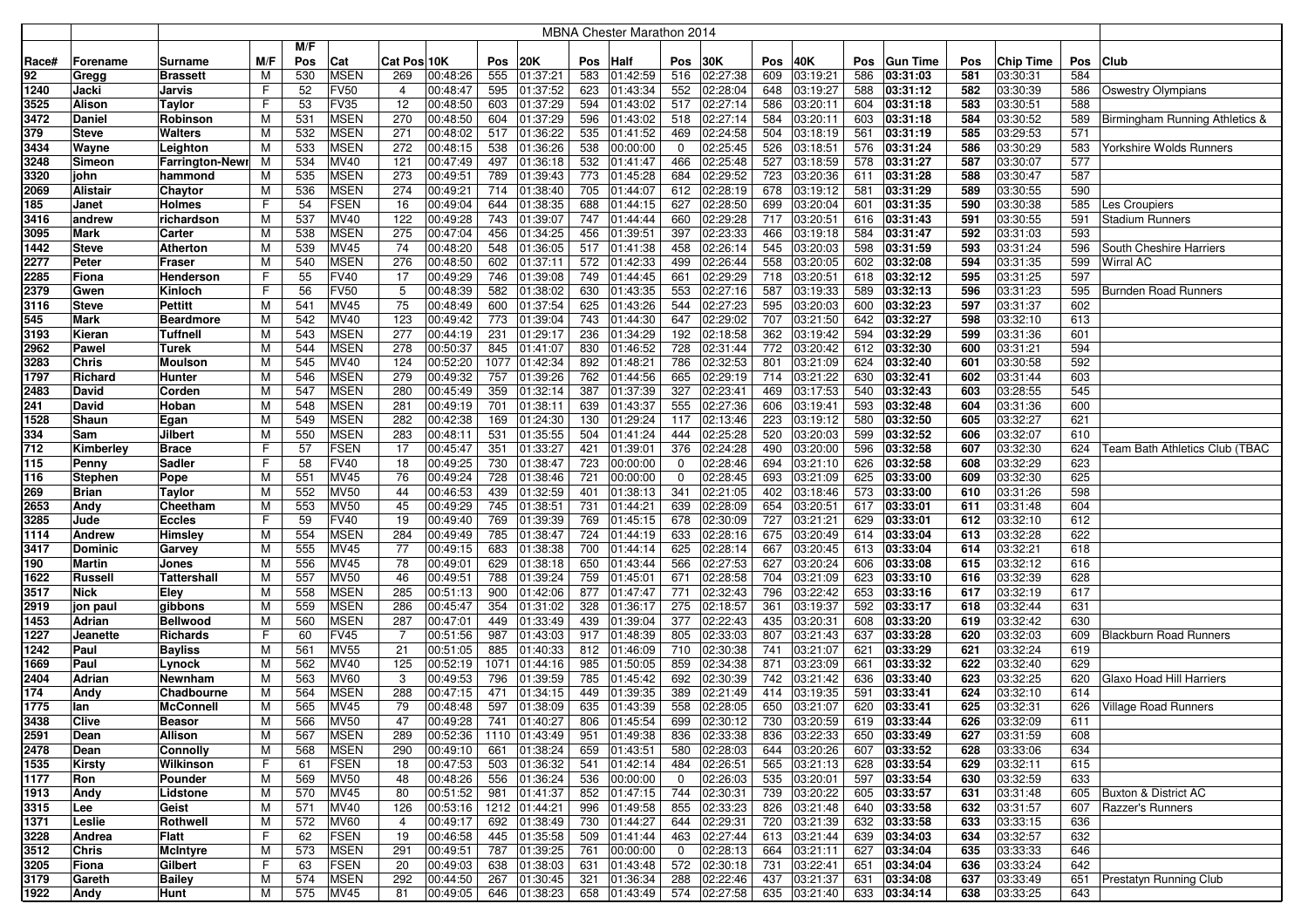|             |                  |                    |        |            |                            |                |                      |             |                       |            | <b>MBNA Chester Marathon 2014</b> |              |                          |            |                       |            |                          |            |                      |            |                                                 |
|-------------|------------------|--------------------|--------|------------|----------------------------|----------------|----------------------|-------------|-----------------------|------------|-----------------------------------|--------------|--------------------------|------------|-----------------------|------------|--------------------------|------------|----------------------|------------|-------------------------------------------------|
|             |                  |                    |        | M/F        |                            |                |                      |             |                       |            |                                   |              |                          |            |                       |            |                          |            |                      |            |                                                 |
| Race#       | Forename         | Surname            | M/F    | Pos        | Cat                        | Cat Pos 10K    |                      | Pos         | 20K                   | Pos        | Half                              | Pos          | 30K                      | Pos        | 40K                   | <b>Pos</b> | <b>Gun Time</b>          | Pos        | <b>Chip Time</b>     | Pos        | Club                                            |
| 3262        | Andy             | Lindley            | M      | 576        | MV45                       | 82             | 00:49:27             | 738         | 01:38:45              | 717        | 01:44:19                          | 635          | 02:27:54                 | 630        | 03:21:09              | 622        | 03:34:17                 | 639        | 03:33:36             | 647        | Ivanhoe Runners                                 |
| 3278        | julian           | hodges             | M      | 577        | MV40                       | 127            | 00:46:04             | 377         | 01:32:53              | 399        | 01:38:20                          | 344          | 02:21:34                 | 406        | 03:20:33              | 610        | 03:34:17                 | 640        | 03:33:08             | 635        |                                                 |
| 509         | Carole           | Phinn              | F      | 64         | <b>FV55</b>                | $\overline{1}$ | 00:50:33             | 840         | 01:40:39              | 817        | 01:46:23                          | 718          | 02:31:19                 | 756        | 03:22:23              | 648        | 03:34:17                 | 641        | 03:33:43             | 649        | New Marske Harriers AC                          |
| 882         | Jamie            | Sheehan            | M      | 578        | <b>MSEN</b>                | 293            | 00:49:23             | 724         | 01:38:43              | 711        | 01:44:13                          | 620          | 02:28:48                 | 697        | 03:22:03              | 647        | 03:34:18                 | 642        | 03:33:44             | 650        |                                                 |
| 1149        | David            | Jones              | M      | 579        | MV45                       | 83             | 00:51:00             | 878         | 01:41:46              | 861        | 01:47:36                          | 759          | 02:32:28                 | 788        | 03:22:53              | 656        | 03:34:18                 | 643        | 03:33:28             | 645        | Porstlade Hedgehoppers                          |
| 2857        | Richard          | Hughes             | M      | 580        | MSEN                       | 294            | 00:48:38             | 581         | 01:37:14              | 576        | 01:42:49                          | 505          | 02:28:12                 | 661        | 03:21:51              | 643        | 03:34:26                 | 644        | 03:33:20             | 638        |                                                 |
| 3461        | Robert           | Gittins            | M      | 581        | <b>MV50</b>                | 49             | 00:48:23             | 552         | 01:35:54              | 502        | 01:41:18                          | 441          | 02:25:25                 | 518        | 03:21:49              | 641        | 03:34:27                 | 645        | 03:33:54             | 652        |                                                 |
| 2729        | Anthony          | Collier            | M      | 582        | <b>MV55</b>                | 22             | 00:51:34             | 942         | 01:41:44              | 856        | 01:47:26                          | 750          | 02:31:53                 | 777        | 03:22:32              | 649        | 03:34:28                 | 646        | 03:33:26             | 644        | Styal Running Club                              |
| 1245        | David            | Sagar              | M      | 583        | MV40                       | 128            | 00:48:35             | 575         | 01:36:45              | 550        | 00:00:00                          | 0            | 02:26:53                 | 568        | 03:21:41              | 634        | 03:34:29                 | 647        | 03:33:22             | 640        | <b>Accrington Road Runners</b>                  |
| 987         | Kieran           | Walshe             | M      | 584        | <b>MV50</b>                | 50             | 00:45:18             | 317         | 01:32:19              | 388        | 01:37:55                          | 335          | 02:24:10                 | 481        | 03:21:42              | 635        | 03:34:29                 | 648        | 03:34:05             | 655        | Lymm Runners                                    |
| 3319        | David            | <b>Stevens</b>     | M      | 585        | <b>MV50</b>                | 51             | 00:49:03             | 637         | 01:39:56              | 780        | 01:45:30                          | 685          | 02:28:59                 | 705        | 03:21:57              | 645        | 03:34:30                 | 649        | 03:33:22             | 639        |                                                 |
| 1080        | Jonathan         | Daniels            | M      | 586        | MV40                       | 129            | 00:46:03             | 376         | 01:33:39              | 433        | 01:39:07                          | 378          | 02:24:36                 | 493        | 03:21:59              | 646        | 03:34:37                 | 650        | 03:34:15             | 658        | Todmorden Harriers                              |
| 3017        | Elizabeth        | Hughes             |        | 65         | <b>FSEN</b>                | 21             | 00:52:47             | 1137        | 01:45:43              |            | 1140 01:51:23                     | 983          | 02:34:05                 | 847        | 03:23:16              | 663        | 03:34:43                 | 651        | 03:33:18             | 637        |                                                 |
| 3279        | <b>Matthew</b>   | Pritchard          | M      | 587        | <b>MSEN</b>                | 295            | 00:50:01             | 805         | 01:40:18              | 797        | 01:46:04                          | 706          | 02:32:35                 | 791        | 03:23:39              | 669        | 03:34:51                 | 652        | 03:34:08             | 656        |                                                 |
| 2802        | Keith            | James              | M      | 588        | MV40                       | 130            | 00:44:04             | 221         | 01:30:16              | 305        | 01:35:21                          | 243          | 02:16:51                 | 305        | 03:20:33              | 609        | 03:34:57                 | 653        | 03:34:40             | 664        |                                                 |
| 3422        | Colin            | Henshall           | M      | 589        | <b>MSEN</b>                | 296            | 00:47:51             | 502         | 01:35:40              | 493        | 01:41:17                          | 440          | 02:24:51                 | 499        | 03:19:18              | 585        | 03:35:01                 | 654        | 03:31:53             | 606        |                                                 |
| 2194        | <b>Brian</b>     | Sheppard           | M      | 590        | <b>MV60</b>                | 5              | 00:50:12             | 811         | 01:40:24              | 802        | 01:46:04                          | 705          | 02:31:38                 | 768        | 03:23:34              | 667        | 03:35:03                 | 655        | 03:34:10             | 657        |                                                 |
| 2176        | Anthony          | Hall               | M      | 591        | MV40                       | 131            | 00:49:11             | 664         | 01:38:15              | 643        | 01:44:18                          | 630          | 02:28:58                 | 703        | 03:23:42              | 670        | 03:35:04                 | 656        | 03:34:25             | 660        | Trawden AC                                      |
| 3127        | Paul             | Rodway             | M      | 592        | MV45                       | 84             | 00:49:37             | 764         | 01:40:28              | 809        | 01:46:22                          | 717          | 02:31:45                 | 773        | 03:23:08              | 659        | 03:35:09                 | 657        | 03:34:18             | 659        |                                                 |
| 2817        | <b>Andrew</b>    | Milne              | M      | 593        | <b>MSEN</b>                | 297            | 00:50:30             | 835         | 01:40:02              | 788        | 01:45:33                          | 687          | 02:29:40                 | 722        | 03:21:43              | 638        | 03:35:12                 | 658        | 03:33:24             | 641        |                                                 |
| 2917        | <b>Stuart</b>    | King               | M      | 594        | MSEN                       | 298            | 00:48:44             | 589         | 01:36:54              | 555        | 01:42:29                          | 491          | 02:25:56                 | 531        | 03:20:50              | 615        | 03:35:14                 | 659        | 03:32:38             | 627        |                                                 |
| 2399        | Ken              | Lamb               | M      | 595        | <b>MV50</b>                | 52             | 00:48:41             | 584         | 01:37:58              | 628        | 01:43:24                          | 542          | 02:27:28                 | 599        | 03:21:54              | 644        | 03:35:18                 | 660        | 03:34:04             | 654        | <b>Glaxo Hoad Hill Harriers</b>                 |
| 745         | Adrian           | McDougall          | M      | 596        | <b>MV50</b>                | 53             | 00:51:36             | 949         | 01:43:16              | 927        | 00:00:00                          | $\mathbf 0$  | 02:34:17                 | 855        | 03:24:46              | 690        | 03:35:26                 | 661        | 03:34:32             | 662        |                                                 |
| 2114        | David            | Handley            | M      | 597        | MV40                       | 132            | 00:49:18             | 696         | 01:38:36              | 694        | 01:43:59                          | 597          | 02:27:49                 | 618        | 03:19:52              | 595        | 03:35:30                 | 662        | 03:34:52             | 666        | Market Drayton Running Club                     |
| 2824        | John             | Spooner            | M      | 598        | MV45                       | 85             | 00:50:17             | 819         | 01:40:12              | 795        | 01:45:48                          | 695          | 02:30:05                 | 726        | 03:23:30              | 665        | 03:35:31                 | 663        | 03:34:35             | 663        |                                                 |
| 1674        | Gary             | Wade               | M      | 599        | <b>MV55</b>                | 23             | 00:49:43             | 774         | 01:39:03              | 741        | 01:44:30                          | 649          | 02:28:25                 | 680        | 03:22:42              | 652        | 03:35:40                 | 664        | 03:35:08             | 669        | 100 Marathon Club                               |
| 1706        | Adrian           | Durow              | M      | 600        | <b>MSEN</b>                | 299            | 00:51:22             | 917         | 01:42:05              | 875        | 00:00:00                          | 0            | 02:32:04                 | 781        | 03:22:52              | 654        | 03:35:43                 | 665        | 03:33:40             | 648        |                                                 |
| 549<br>1784 | Ellie<br>Edith   | Robinson<br>Gruber | F      | 66<br>67   | <b>FV40</b><br><b>FSEN</b> | 20<br>22       | 00:50:20<br>00:50:53 | 823<br>866  | 01:41:45<br>01:41:05  | 858<br>828 | 01:47:28<br>01:46:53              | 752<br>730   | 02:32:41<br>02:32:10     | 795<br>782 | 03:23:51<br>03:23:55  | 673<br>675 | 03:35:45<br>03:35:47     | 666<br>667 | 03:34:40<br>03:34:59 | 665<br>667 | West Cheshire AC<br>Cybi Striders               |
| 1147        | Richard          | Guest              | M      | 601        | MV45                       | 86             | 00:50:59             | 876         | 01:41:45              | 859        | 01:47:36                          | 758          | 02:34:36                 | 869        | 03:24:44              | 688        | 03:35:51                 | 668        | 03:35:01             | 668        | Porstlade Hedgehoppers                          |
| 1508        | Sheila           | Parker             | F      | 68         | FV55                       | $\overline{2}$ | 00:50:08             | 808         | 01:39:03              | 742        | 01:44:38                          | 654          | 02:29:08                 | 710        | 03:23:27              | 664        | 03:36:05                 | 669        | 03:35:13             | 670        |                                                 |
| 3106        | Chris            | Tomlinson          | M      | 602        | MV40                       | 133            | 00:51:35             | 944         | 01:42:05              | 876        | 01:47:48                          | 772          | 02:32:32                 | 789        | 03:23:47              | 672        | 03:36:06                 | 670        | 03:34:29             | 661        |                                                 |
| 2096        | Laura            | Abolins            | F      | 69         | <b>FSEN</b>                | 23             | 00:50:43             | 851         | 01:41:18              | 840        | 01:47:00                          | 733          | 02:32:14                 | 784        | 03:24:33              | 682        | 03:36:16                 | 671        | 03:35:25             | 671        |                                                 |
| 2362        | James            | Fenwick            | M      | 603        | <b>MSEN</b>                | 300            | 00:47:09             | 464         | 01:35:58              | 510        | 01:41:23                          | 443          | 02:26:34                 | 553        | 03:24:27              | 681        | 03:36:22                 | 672        | 03:35:47             | 677        |                                                 |
| 2053        | <b>Stephen</b>   | Cottrell           | M      | 604        | MV50                       | 54             | 00:47:05             | 460         | 01:35:37              | 489        | 01:41:13                          | 436          | 02:27:31                 | 602        | 03:23:57              | 676        | 03:36:24                 | 673        | 03:35:55             | 682        | Cookham Running Club                            |
| 2500        | Terry            | <b>Hubbard</b>     | M      | 605        | MV40                       | 134            | 00:53:08             | 1195        | 01:44:20              | 995        | 01:50:03                          | 858          | 02:34:10                 | 849        | 03:23:06              | 658        | 03:36:27                 | 674        | 03:33:58             | 653        |                                                 |
| 2725        | Simon            | Woodward           | M      | 606        | <b>MV50</b>                | 55             | 00:48:00             | 514         | 01:37:04              | 564        | 01:42:31                          | 496          | 02:27:35                 | 605        | 03:23:09              | 660        | 03:36:29                 | 675        | 03:35:55             | 681        |                                                 |
| 2234        | Fran             | Penny              | F      | 70         | <b>FSEN</b>                | 24             | 00:49:10             | 660         | 01:37:44              | 608        | 01:43:16                          | 530          | 02:27:41                 | 611        | 03:23:36              | 668        | 03:36:32                 | 676        | 03:35:45             | 676        | <b>Handy Cross Runners</b>                      |
| 2283        | Dan              | Timms              | M      | 607        | <b>MSEN</b>                | 301            | 00:49:49             | 784         | 01:39:08              | 748        | 01:44:38                          | 656          | 02:28:29                 | 683        | 03:23:30              | 666        | 03:36:46                 | 677        | 03:35:51             | 678        |                                                 |
| 561         | Mark             | McCarthy           | M      | 608        | MV45                       | 87             | 00:50:21             | 825         | 01:41:17              | 836        | 01:47:04                          | 737          | 02:33:04                 | 808        | 03:25:44              | 705        | 03:36:47                 | 678        | 03:36:16             | 687        |                                                 |
| 1895        | Tristan          | Duggleby           | M      | 609        | <b>MSEN</b>                | 302            | 00:47:55             | 506         | 01:35:46              | 496        | 01:41:15                          | 437          | 02:25:51                 | 529        | 03:22:52              | 655        | 03:37:04                 | 679        | 03:35:52             | 680        |                                                 |
| 665         | Andrew           | Mellon             | M      | 610        | <b>MV50</b>                | 56             | 00:52:18             | 1065        | 01:44:39              | 1040       | 01:50:31                          | 910          | 02:34:27                 | 861        | 03:24:00              | 677        | 03:37:05                 | 680        | 03:36:02             | 683        |                                                 |
| 3126        | Andy             | Cordes             | M      | 611        | MV45                       | 88             | 00:50:59             | 877         | 01:41:09              | 833        | 01:46:52                          | 727          | 02:31:19                 | 755        | 03:24:52              | 692        | 03:37:07                 | 681        | 03:35:30             | 673        | <b>Bramhall Runners</b>                         |
| 3186        | Tracy            | Dean               | F      | 71         | FV40                       | 21             | 00:48:14             | 537         | 01:36:03              | 514        | 01:41:47                          | 465          | 02:30:26                 | 737        | 03:24:50              | 691        | 03:37:11                 | 682        | 03:36:31             | 693        | Staffordshire moorlands                         |
| 2524        | Phil             | Evans              | м      | 612        | MSEN                       | 303            | 00:48:57             | 616         | 01:36:43              | 547        | 01:41:58                          | 475          | 02:25:26                 | 519        | 03:24:35              | 683        | 03:37:20                 | 683        | 03:36:28             | 692        |                                                 |
| 120<br>1097 | Geoffrey         | Hirst<br>Pears     | м<br>M | 613<br>614 | <b>MSEN</b><br><b>MV45</b> | 304<br>89      | 00:49:06<br>00:46:16 | 648<br>397  | 01:38:30<br> 01:33:13 | 411        | 676 01:44:00<br>01:38:32          | 600          | 02:28:31<br>352 02:24:07 | 685<br>480 | 03:25:14 <br>03:24:43 | 695        | 03:37:24<br>687 03:37:25 | 684<br>685 | 03:36:39<br>03:36:26 | 698<br>691 | Harrogate Harriers and AC<br>Sphinx AC Coventry |
| 1677        | Bryan<br>Richard | Sayed              | M      | 615        | <b>MSEN</b>                | 305            | 00:49:25             | 731         | 01:37:08              | 567        | 00:00:00                          | $\mathbf{0}$ | 02:26:27                 | 552        | 03:24:37              |            | 684 03:37:28             | 686        | 03:35:34             | 674        |                                                 |
| 2967        | Daniel           | Perris             | M      | 616        | <b>MSEN</b>                | 306            | 00:00:00             | $\mathbf 0$ | 01:43:00              |            | 915 00:00:00                      | $\mathbf{0}$ | 02:33:13                 | 815        | 03:24:21              |            | 680 03:37:29             | 687        | 03:36:07             | 685        |                                                 |
| 2656        | <b>Nick</b>      | Sutton             | M      | 617        | <b>MV40</b>                | 135            | 00:49:06             | 650         | 01:38:08              |            | $\overline{634}$ 01:43:47         |              | 571 02:27:58             | 633        | 03:24:09              |            | 679 03:37:31             | 688        | 03:36:49             | 699        |                                                 |
| 52          | Amy              | <b>Durrant</b>     | F      | 72         | <b>FSEN</b>                | 25             | 00:46:56             | 442         | 01:33:55              | 441        | 01:39:19                          |              | 381 02:26:52             | 566        | 03:25:30              |            | 702 03:37:31             | 689        | 03:37:08             |            | 705 South Cheshire Harriers                     |
| 1820        | David            | <b>McStay</b>      | M      | 618        | <b>MSEN</b>                | 307            | 00:49:15             | 681         | 01:37:47              |            | 612 01:43:30                      |              | 550 02:27:40             | 610        | 03:24:09              |            | 678 03:37:34             | 690        | 03:36:18             | 689        |                                                 |
| 3115        | lan              | Maclure            | M      | 619        | <b>MSEN</b>                | 308            | 00:52:38             |             | 1114 01:45:01         |            | 1083 01:50:50                     |              | 940 02:37:10             | 981        | 03:27:36              |            | 757 03:37:38             | 691        | 03:36:55             | 701        | <b>GMFRS</b>                                    |
| 3189        | <b>Stuart</b>    | <b>Newsome</b>     | M      | 620        | <b>MSEN</b>                | 309            | 00:48:01             | 516         | 01:36:36              |            | 545 00:00:00                      | $\mathbf{0}$ | 02:26:00                 | 532        | 03:22:55              |            | 657 03:37:38             | 692        | 03:36:02             | 684        |                                                 |
| 2503        | Andrew           | <b>Chesney</b>     | M      | 621        | <b>MSEN</b>                | 310            | 00:48:38             | 579         | 01:37:32              | 598        | 01:42:57                          |              | 513 02:27:53             | 628        | 03:23:43              | 671        | 03:37:39                 | 693        | 03:35:25             | 672        |                                                 |
| 424         | Keith            | Swift              | м      | 622        | <b>MSEN</b>                | 311            | 00:48:59             | 623         | 01:37:15              | 577        | 01:42:49                          | 506          | 02:26:16                 | 547        | 03:23:15              |            | 662 03:37:41             | 694        | 03:36:17             | 688        |                                                 |
| 462         | Shane            | Dove               | M      | 623        | <b>MSEN</b>                | 312            | 00:51:29             | 934         | 01:42:47              | 901        | 01:48:29                          | 796          | 02:33:38                 | 837        | 03:25:35              |            | 703 03:37:45             | 695        | 03:36:31             | 694        |                                                 |
| 3419        | Kevin            | Clark              | M      | 624        | MV45                       | 90             | 00:47:05             |             | 458 01:33:42          |            | 435 01:38:58                      |              | 373 02:22:57             | 441        | 03:23:52              |            | 674 03:37:47             | 696        | 03:37:14             |            | 708 Cybi Striders                               |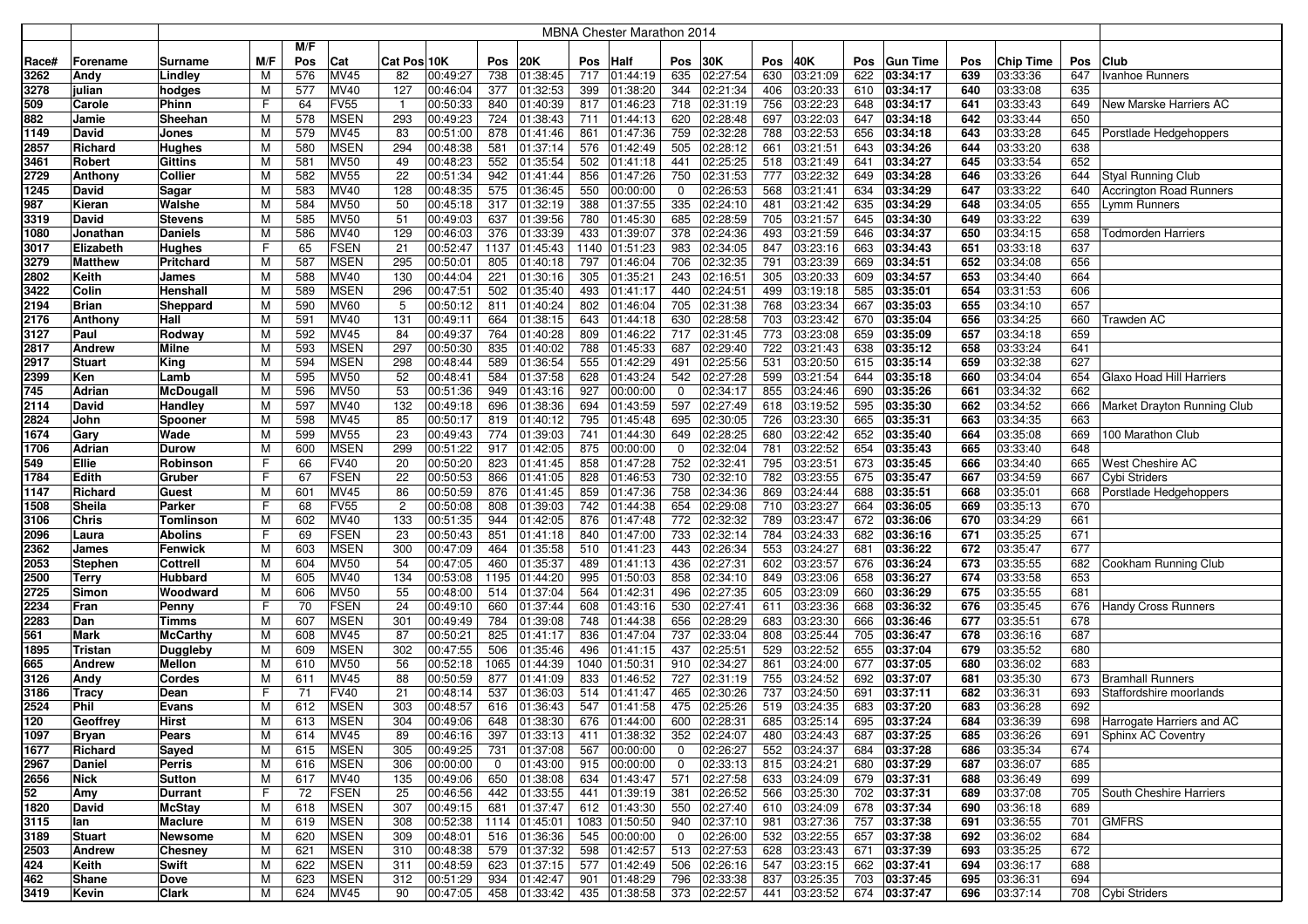|              |                         |                                    |         |            |                            |                |                      |             |                             |            | <b>MBNA Chester Marathon 2014</b> |                    |                      |            |                           |            |                      |            |                      |            |                                |
|--------------|-------------------------|------------------------------------|---------|------------|----------------------------|----------------|----------------------|-------------|-----------------------------|------------|-----------------------------------|--------------------|----------------------|------------|---------------------------|------------|----------------------|------------|----------------------|------------|--------------------------------|
|              |                         |                                    |         | M/F        |                            |                |                      |             |                             |            |                                   |                    |                      |            |                           |            |                      |            |                      |            |                                |
| Race#        | Forename                | Surname                            | M/F     | Pos        | Cat                        | Cat Pos 10K    |                      | Pos         | <b>20K</b>                  | Pos        | Half                              | Pos                | 30K                  | Pos        | 40K                       | <b>Pos</b> | <b>Gun Time</b>      | Pos        | Chip Time            | Pos        | <b>Club</b>                    |
| 1668         | Tracey                  | <b>Brown</b>                       | F.      | 73         | <b>FV50</b>                | 6              | 00:50:37             | 846         | 01:42:11                    | 880        | 01:48:05                          | 780                | 02:34:13             | 850        | 03:26:18                  | 721        | 03:37:48             | 697        | 03:37:06             | 704        | South Cheshire Harriers        |
| 3520         | Kathryn                 | Steven                             | F       | 74         | <b>FSEN</b>                | 26             | 00:50:00             | 802         | 01:41:21                    | 842        | 01:47:16                          | 745                | 02:33:22             | 825        | 03:25:18                  | 696        | 03:37:49             | 698        | 03:35:45             | 675        | <b>Fife Athletic Club</b>      |
| 1299         |                         | Bird                               | M       | 625        | MV40                       | 136            | 00:52:17             | 1054        | 01:43:47                    | 949        | 01:49:43                          | 841                | 02:36:35             | 941        | 03:26:55                  | 739        | 03:37:54             | 699        | 03:36:39             | 697        |                                |
| 3479         | Paul                    | Walker                             | М       | 626        | <b>MV50</b>                | 57             | 00:48:58             | 618         | 01:37:54                    | 626        | 01:43:18                          | 536                | 02:26:12             | 543        | 03:24:41                  | 686        | 03:37:56             | 700        | 03:37:12             | 706        | City of Chester Triathlon Club |
|              | Magnus                  |                                    | М       | 627        | <b>MV45</b>                |                | 00:51:48             | 968         |                             | 918        |                                   |                    | 02:34:05             | 846        | 03:25:36                  | 704        | 03:37:58             | 701        | 03:36:32             | 695        |                                |
| 3344         | <b>Barry</b>            | Hughes                             |         |            |                            | 91             |                      |             | 01:43:05                    |            | 01:48:57                          | 816                |                      |            |                           |            |                      |            |                      |            |                                |
| 1031         | Mike                    | Healey                             | М       | 628        | <b>MSEN</b><br><b>FV35</b> | 313            | 00:50:28             | 831         | 01:41:18                    | 839        | 01:47:01                          | 735                | 02:31:49<br>02:31:24 | 775<br>757 | 03:25:18                  | 697        | 03:37:59             | 702        | 03:37:00             | 702<br>686 |                                |
| 753          | Annie                   | Reville                            | F       | 75         |                            | 13             | 00:50:16             | 816         | 01:40:28                    | 807        | 00:00:00                          | 0                  |                      |            | 03:24:46                  | 689        | 03:38:01             | 703        | 03:36:07             |            | <b>Ware Joggers</b>            |
| 1478         | <b>Neil</b>             | Roylance                           | м       | 629        | MV45<br><b>MSEN</b>        | 92<br>314      | 00:48:32             | 569         | 01:37:25                    | 589        | 01:43:14                          | 528<br>711         | 02:29:10             | 711<br>787 | 03:25:54                  | 709        | 03:38:03             | 704        | 03:37:21             | 713<br>700 | swindon striders               |
| 2975         | Michael                 | Croft                              | М       | 630        |                            |                | 00:49:26             | 733         | 01:40:22                    | 799        | 01:46:10                          |                    | 02:32:21             |            | 03:26:13                  | 718        | 03:38:04             | 705<br>706 | 03:36:54             |            |                                |
| 1409         | <b>Chris</b>            | Wilson                             | M       | 631        | <b>MSEN</b>                | 315            | 00:48:23             | 551         | 01:36:02                    | 513        | 01:41:26                          | 447<br>$\mathbf 0$ | 02:26:13             | 544        | 03:25:04                  | 694        | 03:38:07             |            | 03:36:36             | 696        | University of Leeds            |
| 2174         | Lucy<br>Allan           | <b>Triggs</b>                      | F       | 76<br>632  | <b>FSEN</b><br>MV45        | 27             | 00:52:14             | 1045        | 01:43:36                    | 938        | 00:00:00                          | 202                | 02:33:48<br>02:19:21 | 841<br>370 | 03:25:25<br>03:24:41      | 699        | 03:38:08             | 707        | 03:35:51             | 679<br>714 |                                |
| 2132         |                         | Clarke                             | M       |            |                            | 93             | 00:44:41             | 244         | 01:29:42                    | 250        | 01:34:56                          |                    |                      |            |                           | 685        | 03:38:10             | 708        | 03:37:29             |            |                                |
| 764          | <b>Patrick</b>          | Norris                             | М       | 633        | <b>MV45</b><br><b>FSEN</b> | 94             | 00:49:00             | 627         | 01:38:25                    | 666        | 01:43:52                          | 581                | 02:28:02             | 642        | 03:25:56                  | 711        | 03:38:16             | 709        | 03:37:19             | 711        |                                |
| 2965         | Liz                     | Turner                             | F       | 77         |                            | 28             | 00:52:08             | 1016        | 01:44:41                    | 1046       | 00:00:00                          | 0                  | 02:35:41             | 903        | 03:26:36                  | 730        | 03:38:24             | 710        | 03:37:20             | 712        | Penny Lane Striders            |
| 1419         | Simon                   | Peck                               | M       | 634        | <b>MV60</b>                | 6              | 00:50:42             | 850         | 01:40:26                    | 804        | 01:46:05                          | 708                | 02:30:10             | 728        | 03:25:26                  | 701        | 03:38:25             | 711        | 03:37:13             | 707        |                                |
| 3271         | Amanda                  | Trivett                            | F       | 78         | <b>FV35</b>                | 14             | 00:51:13             | 901         | 01:42:55                    | 911        | 01:48:45                          | 810                | 02:34:32             | 865        | 03:26:32                  | 728        | 03:38:30             | 712        | 03:37:35             | 715        | Stockport Harriers & Athletics |
| 2340         | <b>Nigel</b>            | May                                | М       | 635        | <b>MV45</b>                | 95             | 00:51:47             | 966         | 01:44:10                    | 976        | 00:00:00                          | 0                  | 02:34:32             | 866        | 03:27:10                  | 743        | 03:38:36             | 713        | 03:37:19             | 710        |                                |
| 1653         | Gary                    | Wolstencroft                       | M       | 636        | MV40                       | 137            | 00:52:54             | 1145        | 01:44:57                    | 1077       | 01:50:53                          | 944                | 02:36:49             | 958        | 03:28:18                  | 773        | 03:38:38             | 714        | 03:38:24             | 727        | Manchester Triathlon Club      |
| 1618         | Gail                    | O'Hare                             | F.      | 79         | <b>FV45</b>                | 8              | 00:52:53             | 1144        | 01:44:58                    | 1078       | 01:50:54                          | 946                | 02:36:49             | 959        | 03:28:18                  | 774        | 03:38:38             | 715        | 03:38:24             | 728        | manchester triathlon club      |
| 2061         | <b>Natalie</b>          | Dimelow                            | F       | 80         | <b>FSEN</b>                | 29             | 00:46:27             | 408         | 01:34:07                    | 445        | 01:39:51                          | 398                | 02:27:12             | 580        | 03:26:20                  | 723        | 03:38:42             | 716        | 03:38:10             | 722        | Sale dragons Manchester        |
| 1261         | Tony                    | Crawte                             | М       | 637        | MV45                       | 96             | 00:50:47             | 858         | 01:42:02                    | 874        | 01:47:48                          | 773                | 02:33:05             | 809        | 03:26:05                  | 714        | 03:38:44             | 717        | 03:37:37             | 716        | Elmbridge RRC                  |
| 2246         | Charlie                 | Rowlands                           | М       | 638        | MV45                       | 97             | 00:49:22             | 719         | 01:38:52                    | 733        | 01:44:32                          | 651                | 02:30:11             | 729        | 03:26:19                  | 722        | 03:38:46             | 718        | 03:38:04             | 720        | South Cheshire Harriers        |
| 510          | Mark                    | Anderson                           | M       | 639        | <b>MSEN</b>                | 316            | 00:53:01             | 1169        | 01:43:23                    | 932        | 01:49:10                          | 821                | 02:35:25             | 893        | 03:25:47                  | 707        | 03:38:50             | 719        | 03:36:22             | 690        |                                |
| 270          | Tony                    | Cooper                             | M       | 640        | MV45                       | 98             | 00:49:22             | 720         | 01:38:36                    | 692        | 01:44:03                          | 606                | 02:27:18             | 591        | 03:27:13                  | 745        | 03:38:54             | 720        | 03:38:19             | 725        |                                |
| 1118         | Calum                   | Hattersley                         | M       | 641        | <b>MSEN</b>                | 317            | 00:49:06             | 653         | 01:38:16                    | 646        | 01:43:58                          | 594                | 02:27:53             | 629        | 03:26:31                  | 726        | 03:39:03             | 721        | 03:38:31             | 730        |                                |
| 2290         | Michael                 | Hayes                              | M       | 642        | <b>MSEN</b>                | 318            | 00:44:58             | 300         | 01:29:55                    | 260        | 01:35:40                          | 256                | 02:23:17             | 453        | 03:25:46                  | 706        | 03:39:07             | 722        | 03:37:56             | 718        |                                |
| 1844         | Yvette                  | Arthur                             | F<br>E  | 81         | <b>FV50</b>                | 7              | 00:48:54             | 611         | 01:38:37                    | 697        | 01:44:21                          | 636                | 02:30:25             | 735        | 03:26:27                  | 724        | 03:39:25             | 723        | 03:38:58             | 743        | <b>Holmfirth Harriers AC</b>   |
| 3209         | Sandra                  | Kelly                              |         | 82         | <b>FV45</b><br><b>MSEN</b> | 9<br>319       | 00:51:00             | 879         | 01:42:00                    | 873        | 01:47:48                          | 774                | 02:32:55<br>02:35:39 | 804        | 03:26:46                  | 734        | 03:39:27             | 724        | 03:38:18             | 724<br>736 | Horwich R M I Harriers         |
| 2983         | John                    | Mann                               | M       | 643        |                            |                | 00:51:44             | 960         | 01:44:54                    | 1071       | 01:50:55                          | 948                |                      | 902        | 03:27:22                  | 749        | 03:39:29             | 725        | 03:38:38             |            |                                |
| 2532         | Mark                    | O'Callaghan                        | М       | 644        | <b>MSEN</b>                | 320            | 00:49:01             | 631         | 01:38:18                    | 649        | 01:43:57                          | 590                | 02:28:49             | 698        | 03:25:53                  | 708        | 03:39:32             | 726        | 03:38:33             | 731        |                                |
| 617          | Jon                     | Edmonds                            | м       | 645        | MV45<br><b>MV55</b>        | 99<br>24       | 00:49:28<br>00:45:19 | 742<br>320  | 01:42:16                    | 882        | 01:47:43                          | 765<br>385         | 02:34:26<br>02:25:14 | 859<br>511 | 03:27:22                  | 750        | 03:39:34             | 727<br>728 | 03:38:39<br>03:38:35 | 737        | Telford Harriers               |
| 563          | Terry                   | Poole                              | М       | 646        |                            |                |                      |             | 01:33:37                    | 432        | 01:39:23                          |                    |                      |            | 03:25:22                  | 698        | 03:39:39             |            |                      | 732        | Thornton Cleveleys Running Clu |
| 2988         | Mark                    | Goddard                            | м       | 647        | <b>MSEN</b>                | 321            | 00:50:44             | 855         | 01:41:57                    | 868        | 01:47:50                          | 775                | 02:33:00             | 806        | 03:25:56                  |            | 712 03:39:45         | 729<br>730 | 03:37:05             | 703        |                                |
| 1866         | Glenn                   | <b>Taylor</b>                      | М<br>М  | 648<br>649 | MV40                       | 138<br>100     | 00:53:36             | 1272<br>608 | 01:44:06                    | 968<br>696 | 00:00:00                          | $\mathbf 0$        | 02:34:43             | 877        | 03:26:52<br>03:27:39      | 737<br>760 | 03:39:45             | 731        | 03:37:52             | 717<br>742 |                                |
| 2786         | Johnny                  | emsden                             |         |            | MV45<br><b>MSEN</b>        | 322            | 00:48:52<br>00:51:09 | 894         | 01:38:36                    |            | 01:44:14                          | 624                | 02:30:29<br>02:31:55 | 738<br>778 | 03:27:13                  |            | 03:39:46<br>03:39:47 | 732        | 03:38:57<br>03:38:27 | 729        |                                |
| 3170         | Mark                    | Heraty                             | M<br>M  | 650        | <b>MSEN</b>                | 323            |                      |             | 01:41:35                    | 851<br>829 | 01:47:17                          | 747<br>734         | 02:31:34             | 763        |                           | 744        |                      | 733        | 03:37:16             | 709        |                                |
| 2468         | Richard                 | Small                              | F       | 651<br>83  | <b>FSEN</b>                | 30             | 00:51:23             | 919         | 01:41:06                    | 707        | 01:47:00                          |                    | 02:30:41             | 744        | 03:26:10                  | 716        | 03:39:54             | 734        | 03:38:12             |            |                                |
| 3346         | Sarah                   | Worley                             |         | 652        | <b>MV50</b>                | 58             | 00:49:22<br>00:51:28 | 716         | 01:38:41                    | 838        | 01:44:24                          | 643<br>732         | 02:31:27             | 759        | 03:26:05                  | 715        | 03:39:56             | 735        |                      | 723<br>719 | <b>Worksop Harriers</b>        |
| 2959<br>163  | mark<br>Simon           | wiglesworth<br>Neale               | M<br>М  | 653        | <b>MSEN</b>                | 324            | 00:49:02             | 929<br>636  | 01:41:18<br>01:38:16        | 645        | 01:46:57<br>01:43:44              | 565                | 02:27:16             | 588        | 03:26:00<br>03:25:26      | 713<br>700 | 03:39:56<br>03:39:57 | 736        | 03:38:03<br>03:39:04 | 745        | Massey Ferguson RC             |
| 2268         | Sandra                  | Griffiths                          | F       | 84         | <b>FSEN</b>                | 31             | 00:52:46             | 1135        | 01:45:08                    |            | 1092 01:50:58                     | 954                | 02:36:42             | 949        | 03:28:09                  | 770        | 03:39:57             | 737        | 03:38:37             | 734        | Michelin AC                    |
|              |                         |                                    |         |            | <b>MV60</b>                | $\overline{7}$ | 00:51:05             | 886         |                             | 847        |                                   | 740                | 02:32:18             | 785        | 03:26:47                  | 735        |                      | 738        |                      | 749        |                                |
| 1020<br>1692 | <b>Stephen</b><br>Sarah | Whittaker<br>Grisdale              | M<br>F. | 654<br>85  | <b>FSEN</b>                | 32             | 00:50:49             | 859         | 01:41:28<br>01:40:38        | 816        | 01:47:13<br>01:46:25              | 721                | 02:31:58             | 780        | 03:26:16                  | 719        | 03:40:00<br>03:40:01 | 739        | 03:39:13<br>03:38:39 | 738        |                                |
| 2553         | Kate                    | McIntyre                           | F.      | 86         | <b>FV50</b>                | 8              | 00:52:41             | 1117        | 01:44:02                    | 964        | 01:49:50                          | 844                | 02:35:45             | 904        | 03:27:32                  | 753        | 03:40:01             | 740        | 03:38:37             | 735        |                                |
| 3404         | Phil                    | Pumford                            | М       | 655        | <b>MSEN</b>                | 325            | 00:49:30             | 749         | 01:38:43                    | 712        | 01:44:19                          | 632                | 02:29:07             | 709        | 03:27:36                  | 756        | 03:40:05             | 741        | 03:39:23             | 755        |                                |
| 2674         | Anthony                 | Walmsley                           | м       | 656        | MSEN                       | 326            | 00:49:21             |             | 710 01:38:46                |            | 719 01:44:21                      |                    | 637 02:29:01         |            | 706 03:27:14              |            | 746 03:40:06         | 742        | 03:39:28             | 759        |                                |
| 2079         | Gary                    | Ellam                              | М       | 657        | <b>MV45</b>                | 101            | 00:50:32             |             | 838 01:41:11                |            | 834 00:00:00                      | $\overline{0}$     | 02:31:40             |            | 771 03:26:52              |            | 736 03:40:11         | 743        | 03:39:17             | 750        |                                |
| 3187         | adam                    |                                    | м       | 658        | <b>MSEN</b>                | 327            | 00:50:33             |             | 839 01:41:24                |            | 846 01:47:12                      |                    | 739 02:33:47         | 840        | 03:28:59                  |            | 796 03:40:13         | 744        | 03:39:05             | 746        |                                |
| 2533         |                         | boggis                             | м       | 659        | <b>MSEN</b>                | 328            | 00:53:38             |             | 1277 01:46:15 1176 00:00:00 |            |                                   | $\overline{0}$     | 02:36:32             | 937        | 03:27:33                  |            | 755 03:40:16         | 745        | 03:38:41             | 739        |                                |
| 164          | Gary<br>Gareth          | King<br>Jones                      | M       | 660        | <b>MV40</b>                | 139            | 00:51:12             |             | 896 01:43:01                |            | 916 01:48:59                      |                    | 818 02:35:13         |            | 888 03:28:22              |            | 777 03:40:17         | 746        | 03:39:23             |            | 754 East London Runners        |
|              | Liam                    |                                    |         | 661        | <b>MSEN</b>                |                | 00:53:38             |             |                             |            | 1276 01:46:15 1175 01:52:06       |                    | 1026 02:36:32        |            | 935 03:27:32              |            | 754 03:40:18         | 747        | 03:38:42             | 740        |                                |
| 1611<br>3349 | Courtney                | <b>Thomas</b><br><b>Thornberry</b> | М<br>F  | 87         | <b>FSEN</b>                | 329<br>33      | 00:48:21             |             | 550 01:37:16                |            | 578 01:42:54                      |                    | 510 02:28:33         |            | 686 03:27:08 742 03:40:18 |            |                      | 748        | 03:38:44             |            | 741   Kenilworth Runners       |
| 2345         |                         |                                    | М       | 662        | <b>MV40</b>                | 140            | 00:48:47             |             | 594 01:38:20                |            | 653 01:43:51                      |                    | 579 02:28:17         |            | 676 03:26:11 717 03:40:20 |            |                      | 749        | 03:39:27             | 757        |                                |
| 2389         | Craig<br>Michael        | Jones<br>Gibson                    | M       | 663        | <b>MV45</b>                | 102            | 00:52:25             |             | 1091 01:42:44               |            | 898 01:48:31                      |                    | 798 02:33:30         |            | 831 03:26:35              |            | 729 03:40:25         | 750        | 03:39:19             | 752        |                                |
| 3350         | <b>Matthew</b>          | Lord                               | м       | 664        | MV45                       | 103            | 00:49:22             |             | 717 01:39:02                | 737        |                                   | 652                | 02:28:42             |            | 691 03:26:32              |            | 727 03:40:25         | 751        | 03:39:51             | 773        |                                |
| 2199         |                         |                                    | М       | 665        | <b>MV40</b>                | 141            | 00:51:25             | 923         | 01:43:21                    | 929        | 01:44:36<br>01:49:14              |                    | 823 02:35:20         |            | 890 03:28:58              |            | 794 03:40:26         | 752        | 03:39:42             | 764        |                                |
|              | Jonathan                | Stott                              |         |            |                            |                |                      |             |                             |            | $668$ 01:44:14                    |                    |                      |            |                           |            |                      |            |                      |            |                                |
| 598          | Alan                    | Gifford                            | м       | 666        | MV40                       | 142            | 00:48:17             | 541         | 01:38:26                    |            |                                   |                    | 623 02:31:51         |            | 776 03:27:06              |            | 741 03:40:27         | 753        | 03:38:05             | 721        |                                |
| 513          | Stephen                 | Lofthouse                          | M       | 667        | <b>MV45</b>                | 104            |                      |             | 00:52:10 1022 01:43:37      |            | 940 01:49:26                      |                    | 831 02:36:12         |            | 919 03:28:44 783 03:40:35 |            |                      | 754        | 03:39:23             | 756        |                                |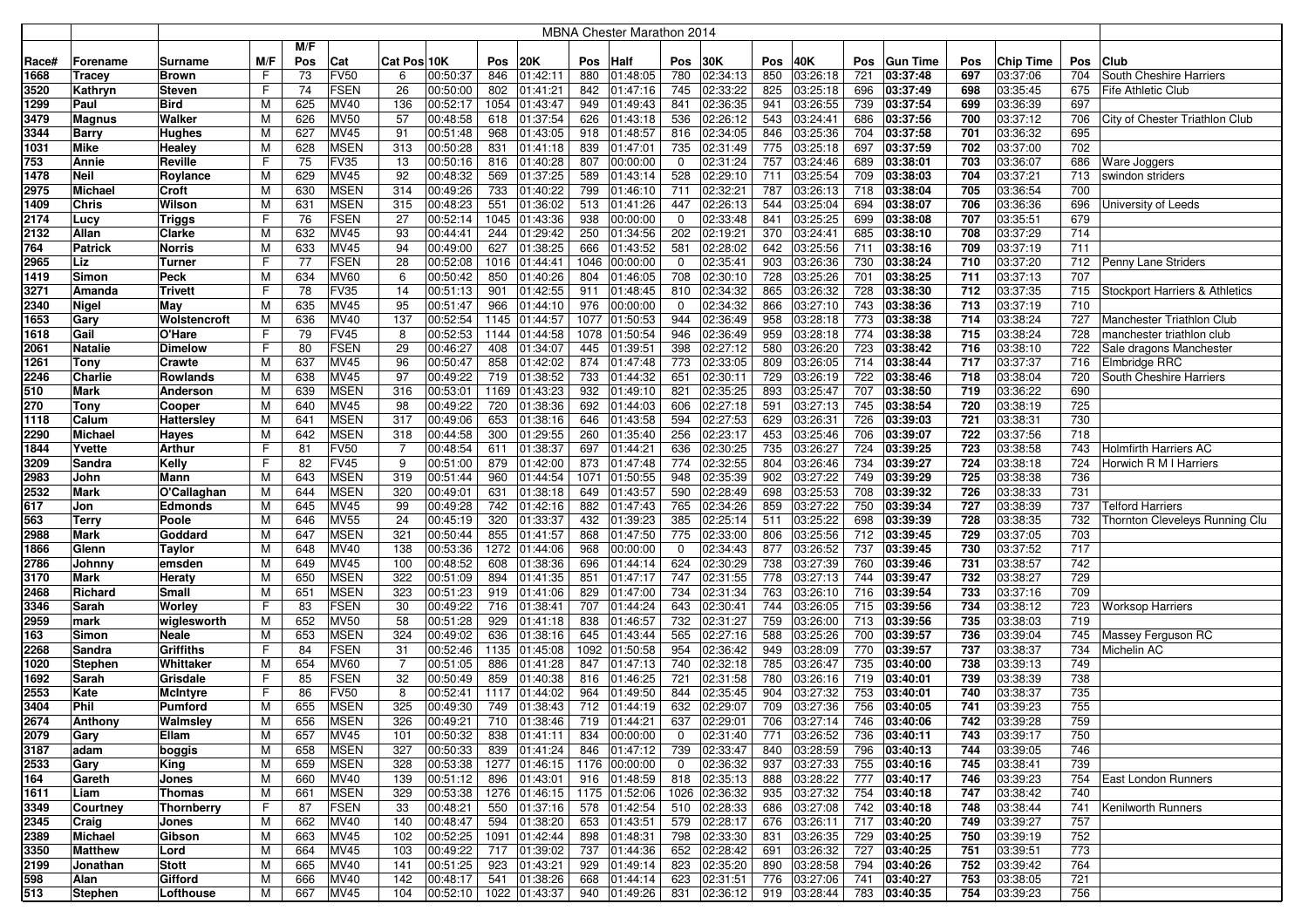|       |                    |                        |     |     |                            |             |                       |                |               |          | <b>MBNA Chester Marathon 2014</b> |                |                      |          |                                 |          |                   |            |                      |     |                               |
|-------|--------------------|------------------------|-----|-----|----------------------------|-------------|-----------------------|----------------|---------------|----------|-----------------------------------|----------------|----------------------|----------|---------------------------------|----------|-------------------|------------|----------------------|-----|-------------------------------|
|       |                    |                        |     | M/F |                            |             |                       |                |               |          |                                   |                |                      |          |                                 |          |                   |            |                      |     |                               |
| Race# | Forename           | Surname                | M/F | Pos | Cat                        | Cat Pos 10K |                       | Pos            | 20K           | Pos      | <b>Half</b>                       | Pos            | 30K                  | Pos      | 40K                             | Pos      | <b>Gun Time</b>   | Pos        | <b>Chip Time</b>     | Pos | Club                          |
|       | Paul               |                        |     |     |                            |             |                       |                |               | 655      |                                   |                |                      | 688      | 03:27:20                        | 747      | 03:40:36          | 755        |                      | 767 |                               |
| 2463  |                    | Pearce                 | M   | 668 | <b>MV50</b><br><b>MSEN</b> | 59<br>330   | 00:49:24              | 729            | 01:38:21      | 867      | 01:43:56                          | 585<br>766     | 02:28:34<br>02:32:52 | 799      |                                 | 792      |                   | 756        | 03:39:44             | 753 | Leicester Triathlon Club      |
| 3042  | <b>Mark</b>        | <b>Bennett</b>         | М   | 669 |                            |             | 00:51:58              | 995            | 01:41:55      |          | 01:47:43                          |                |                      |          | 03:28:53                        |          | 03:40:36          |            | 03:39:22             |     |                               |
| 2104  | Phil               | Wood                   | M   | 670 | MV45                       | 105         | 00:51:46              | 965            | 01:44:07      | 972      | 01:49:52                          | 847            | 02:35:50<br>02:35:54 | 907      | 03:28:22<br>03:28:09            | 775      | 03:40:36          | 757<br>758 | 03:39:44<br>03:39:34 | 766 |                               |
| 2539  | <b>Neil</b>        | <b>Burdett</b>         | М   | 671 | MV40                       | 143         | 00:51:56              | 990            | 01:44:11      | 979      | 01:50:06                          | 863            |                      | 908      |                                 | 771      | 03:40:36          |            |                      | 761 |                               |
| 3219  | <b>Steven</b>      | Howell                 | M   | 672 | MV40                       | 144         | 00:52:21              | 1081           | 01:44:35      | 1030     | 01:50:26                          | 896            | 02:36:32             | 939      | 03:28:49                        | 787      | 03:40:38          | 759        | 03:39:36             | 763 |                               |
| 1354  | Leigh              | Harvey                 | м   | 673 | MV40                       | 145         | 00:51:22              | 916            | 01:42:32      | 890      | 01:48:19                          | 783            | 02:34:13             | 851      | 03:27:38                        | 758      | 03:40:41          | 760        | 03:39:03             | 744 | <b>Kippax Harriers</b>        |
| 3452  | David              | Bunyan                 | м   | 674 | <b>MV50</b>                | 60          | 00:52:12              | 1027           | 01:44:47      | 1065     | 01:50:38                          | 923            | 02:36:58             | 974      | 03:29:11                        | 805      | 03:40:44          | 761        | 03:39:47             | 770 | Team Triguru                  |
| 1258  | <b>Steve</b>       | Court                  | М   | 675 | <b>MV50</b>                | 61          | 00:49:30              | 748            | 01:38:10      | 636      | 01:43:43                          | 563            | 02:28:47             | 696      | 03:26:41                        | 731      | 03:40:44          | 762        | 03:39:06             | 747 | Sphinx AC Coventry            |
| 77    | Peter              | Corr                   | М   | 676 | MV40                       | 146         | 00:47:48              | 496            | 01:35:56      | 505      | 01:41:37                          | 457            | 02:27:14             | 585      | 03:27:46                        | 762      | 03:40:44          | 763        | 03:40:14             | 785 |                               |
| 3250  | Ann                | <b>Bracegirdle</b>     | F   | 88  | <b>FV35</b>                | 15          | 00:51:09              | 893            | 01:42:53      | 909      | 01:48:43                          | 807            | 02:34:17             | 853      | 03:27:30                        | 751      | 03:40:45          | 764        | 03:39:47             | 769 |                               |
| 604   | lan                | <b>Gloyne-Phillips</b> | M   | 677 | MV40                       | 147         | 00:49:20              | 705            | 01:38:41      | 706      | 01:44:04                          | 607            | 02:28:16             | 673      | 03:26:54                        | 738      | 03:40:46          | 765        | 03:40:09             | 781 |                               |
| 755   | Allan              | Scorer                 | М   | 678 | <b>MV55</b>                | 25          | 00:50:47              | 857            | 01:41:03      | 825      | 01:46:53                          | 729            | 02:32:52             | 800      | 03:27:38                        | 759      | 03:40:46          | 766        | 03:39:48             | 771 |                               |
| 1211  | <b>Mike</b>        | Foster                 | М   | 679 | MV45                       | 106         | 00:51:49              | 974            | 01:41:59      | 871      | 01:47:43                          | 768            | 02:33:25             | 827      | 03:27:52                        | 763      | 03:40:47          | 767        | 03:39:42             | 765 |                               |
| 2477  | <b>Stuart</b>      | Fov                    | M   | 680 | MV40                       | 148         | 00:52:03              |                | 1006 01:44:32 | 1022     | 01:50:20                          | 881            | 02:36:36             | 943      | 03:28:49                        | 786      | 03:40:48          | 768        | 03:39:31             | 760 |                               |
| 2046  | <b>Barry</b>       | <b>Bacon</b>           | М   | 681 | MV40                       | 149         | 00:49:46              | 778            | 01:39:08      | 750      | 01:44:52                          | 664            | 02:31:27             | 760      | 03:27:58                        | 765      | 03:40:50          | 769        | 03:39:28             | 758 |                               |
| 2796  | <b>Michael</b>     | Wymer                  | M   | 682 | MV40                       | 150         | 00:53:33              | 1265           | 01:45:03      | 1087     | 01:50:53                          | 943            | 02:36:39             | 946      | 03:28:05                        | 768      | 03:40:51          | 770        | 03:38:22             | 726 |                               |
| 3020  | robert             | westhead               | М   | 683 | <b>MSEN</b>                | 331         | 00:52:00              | 997            | 01:42:57      | 914      | 01:48:39                          | 804            | 02:34:41             | 875      | 03:28:33                        | 779      | 03:40:55          | 771        | 03:40:02             | 775 |                               |
| 2764  | Isobel             | Greenfield             | F   | 89  | <b>FSEN</b>                | 34          | 00:49:32              | 756            | 01:40:01      | 787      | 01:45:51                          | 696            | 02:32:40             | 794      | 03:28:46                        | 785      | 03:40:55          | 772        | 03:40:04             | 777 |                               |
| 939   | James              | Johnson                | М   | 684 | <b>MSEN</b>                | 332         | 00:50:21              | 824            | 01:39:05      | 745      | 01:44:31                          | 650            | 02:28:06             | 651      | 03:25:54                        | 710      | 03:40:59          | 773        | 03:39:19             | 751 |                               |
| 3079  | Gareth             | <b>Maguire</b>         | М   | 685 | <b>MSEN</b>                | 333         | 00:47:46              | 492            | 01:37:30      | 597      | 01:43:14                          | 529            | 02:29:31             | 719      | 03:28:09                        | 772      | 03:41:02          | 774        | 03:40:41             | 799 |                               |
| 3601  | <b>Briony</b>      | <b>Downes</b>          | F   | 90  | <b>FSEN</b>                | 35          | 00:48:33              | 572            | 01:36:36      | 544      | 01:42:08                          | 480            | 02:28:14             | 666      | 03:26:45                        | 733      | 03:41:03          | 775        | 03:39:11             | 748 | colchester harriers           |
| 2830  | Andrew             | Parker                 | М   | 686 | <b>MSEN</b>                | 334         | 00:52:18              | 1067           | 01:44:39      | 1042     | 01:50:31                          | 911            | 02:36:52             | 965      | 03:29:06                        | 800      | 03:41:04          | 776        | 03:40:03             | 776 |                               |
| 652   | Rajeev             | Rehan                  | M   | 687 | MV40                       | 151         | 00:52:42              | 1120           | 01:44:43      | 1052     | 01:50:43                          | 931            | 02:36:59             | 976      | 03:28:54                        | 793      | $\sqrt{03:41:06}$ | 777        | 03:39:44             | 768 |                               |
| 3439  | Sally              | Cooper                 | F   | 9   | <b>FV35</b>                | 16          | 00:52:17              |                | 1061 01:44:46 | 1060     | 01:50:32                          | 914            | 02:36:54             | 971      | 03:28:58                        | 795      | 03:41:11          | 778        | 03:40:06             | 779 | Manchester Triathlon Club     |
| 177   | <b>Chris</b>       | O'Brien                | M   | 688 | MV40                       | 152         | 00:49:06              |                | 652 01:37:42  | 606      | 01:43:17                          | 531            | 02:28:41             | 690      | 03:27:20                        | 748      | 03:41:13          | 779        | 03:40:35             | 793 |                               |
| 730   | Rachel             | Gorajala               | F   | 92  | <b>FV40</b>                | 22          | 00:51:49              |                | 975 01:43:30  | 933      | 01:49:22                          | 827            | 02:36:50             | 961      | 03:29:11                        | 804      | 03:41:15          | 780        | 03:40:13             | 784 |                               |
| 2431  | <b>Christophe</b>  | Houghton               | м   | 689 | <b>MSEN</b>                | 335         | 00:50:35              | 843            | 01:39:56      | 779      | 01:45:27                          | 683            | 02:30:22             | 733      | 03:26:28                        | 725      | 03:41:17          | 781        | 03:38:35             | 733 |                               |
| 811   | Martin             | Lloyd                  | М   | 690 | MV40                       | 153         | 00:47:50              | 498            | 01:37:19      | 580      | 01:43:05                          | 520            | 02:28:03             | 645      | 03:28:53                        | 791      | 03:41:18          | 782        | 03:39:49             | 772 | Gosforth Harriers and AC      |
| 1379  | <b>Brian</b>       | <b>Matthews</b>        | M   | 691 | <b>MV55</b>                | 26          | 00:50:14              | 814            | 01:40:37      | 815      | 00:00:00                          | $\mathbf{0}$   | 02:32:39             | 793      | 03:28:46                        | 784      | 03:41:20          | 783        | 03:40:11             | 782 |                               |
| 1982  | Ceri               | Hayler                 | F   | 93  | <b>FSEN</b>                | 36          | 00:48:05              | 526            | 01:36:09      | 522      | 01:42:30                          | 493            | 02:31:33             | 762      | 03:29:07                        | 801      | 03:41:22          | 784        | 03:40:33             | 792 | Lawley Running Club           |
| 1272  | John               | <b>Berry</b>           | M   | 692 | MV40                       | 154         | 00:52:25              | 1090           | 01:44:47      | 1062     | 01:50:38                          | 922            | 02:36:58             | 975      | 03:29:11                        | 803      | 03:41:22          | 785        | 03:40:27             | 787 |                               |
| 2395  | <b>Stephen</b>     | Rooney                 | м   | 693 | <b>MSEN</b>                | 336         | 00:49:20              | 706            | 01:38:36      | 691      | 01:44:07                          | 613            | 02:29:33             | 721      | 03:27:56                        | 764      | 03:41:22          | 786        | 03:40:53             | 805 |                               |
| 606   | Dean               | <b>Murley</b>          | м   | 694 | <b>MSEN</b>                | 337         | 00:51:31              | 937            | 01:43:10      | 921      | 00:00:00                          | $\mathbf{0}$   | 02:35:27             | 896      | 03:29:24                        | 811      | 03:41:23          | 787        | 03:40:40             | 798 |                               |
| 1286  | Michael            | Armstrong              | М   | 695 | <b>MV50</b>                | 62          | 00:47:15              | 472            | 01:35:06      | 473      | 01:40:41                          | 414            | 02:26:07             | 539      | 03:26:44                        | 732      | 03:41:25          | 788        | 03:40:31             | 790 | <b>Sunderland Strollers</b>   |
| 1456  | <b>Matt</b>        | Compton                | M   | 696 | MV40                       | 155         | 00:53:11              | 1204           | 01:46:19      | 1180     | 01:52:16                          | 1039           | 02:37:22             | 990      | 03:28:43                        | 782      | 03:41:27          | 789        | 03:40:05             | 778 | Market Drayton Running Club   |
| 2718  | Ricky              | <b>Milne</b>           | M   | 697 | MV45                       | 107         | 00:46:41              | 429            | 01:33:46      | 438      | 01:39:17                          | 380            | 02:25:02             | 506      | 03:28:51                        | 788      | 03:41:27          | 790        | 03:40:29             | 789 |                               |
| 242   | <b>Steven</b>      | <b>Hides</b>           | M   | 698 | MV45                       | 108         | 00:52:15              | 1052           | 01:44:33      | 1024     | 01:50:25                          | 893            | 02:36:52             | 966      | 03:29:28                        | 814      | 03:41:29          | 791        | 03:40:21             | 786 |                               |
| 1735  | Philip             | Coutts                 | M   | 699 | <b>MV50</b>                | 63          | 00:51:48              | 969            | 01:43:05      | 919      | 01:48:57                          | 817            | 02:34:06             | 848      | 03:27:44                        | 761      | 03:41:33          | 792        | 03:40:08             | 780 |                               |
| 2724  | James              | Hewitt                 | М   | 700 | <b>MSEN</b>                | 338         | 00:52:40              |                | 1116 01:44:35 | 1028     | 01:50:21                          | 887            | 02:33:54             | 844      | 03:27:02                        | 740      | 03:41:35          | 793        | 03:40:12             | 783 |                               |
| 2440  | Jan                | <b>McCabe</b>          | F   | 94  | <b>FV45</b>                | 10          | 00:51:28              | 930            | 01:44:00      | 962      | 01:49:54                          | 851            | 02:37:57             | 1012     | 03:29:50                        | 823      | 03:41:37          | 794        | 03:40:52             | 803 |                               |
| 355   | Alan               | Reynolds               | M   | 701 | MV40                       | 156         | 00:49:53              | 795            | 01:40:58      | 823      | 00:00:00                          | $\mathbf 0$    | 02:32:38             | 792      | 03:28:30                        | 778      | 03:41:40          | 795        | 03:40:31             | 791 |                               |
| 2714  | Timothy            | <b>McCarthy</b>        | M   | 702 | <b>MSEN</b>                | 339         | 00:51:06              | 890            | 01:42:31      | 889      | 01:48:26                          | 793            | 02:35:26             | 895      | 03:29:14                        | 806      | 03:41:41          | 796        | 03:40:01             | 774 |                               |
| 249   | <b>Anne Marie</b>  | Lord                   | F   | 95  | <b>FV45</b>                | 11          | 00:51:15              | 904            | 01:43:35      | 937      | 01:49:32                          | 833            | 02:36:19             | 927      | 03:29:31                        | 818      | 03:41:45          | 797        | 03:40:40             | 797 | Oldham & Royton H & AC        |
| 1182  | John               | <b>Fallows-Smith</b>   | м   | 703 | <b>MSEN</b>                | 340         | 00:47:37              | 487            | 01:36:05      | 516      | 01:41:50                          | 468            | 02:27:58             | 634      | 03:29:30                        | 816      | 03:41:47          | 798        | 03:40:55             | 806 |                               |
| 1792  | Linda              | Lupton                 | F   | 96  | <b>FV50</b>                | 9           | 00:50:22              | 826            | 00:00:00      | $\Omega$ | 00:00:00                          | $\mathbf 0$    | 00:00:00             | $\Omega$ | 00:00:00                        | $\Omega$ | 03:41:51          | 799        | 03:40:44             | 800 |                               |
| 3273  | des                | larkin                 | М   | 704 | MV45                       | 109         | 00:48:54              |                | 613 01:37:43  | 607      | 01:43:18                          | 534            | 02:28:11             |          | 657 03:29:02                    |          | 797 03:41:52      | 800        | 03:41:20             | 815 |                               |
| 1824  | lan                | Oldrieve               | М   | 705 | <b>MSEN</b>                | 341         | 00:00:00              | $\overline{0}$ | 01:29:25      | 239      | 01:34:31                          |                | 194 02:17:22         | 317      | 03:25:00                        |          | 693 03:41:53      | 801        | 03:41:03             | 810 |                               |
| 700   | Jacqueline         | Butler                 | F.  | 97  | <b>FV50</b>                | 10          | 00:49:17              |                | 694 01:40:00  | 786      | 01:46:04                          |                | 704 02:33:12         | 814      | 03:29:28                        |          | 813 03:42:03      | 802        | 03:41:16             | 814 |                               |
| 1703  | Anne               | <b>Hegarty</b>         | F.  | 98  | <b>FV50</b>                | 11          | 00:49:47              |                | 780 01:39:44  | 775      | 00:00:00                          | $\mathbf{0}$   | 02:33:19             | 819      | 03:29:09                        |          | 802 03:42:07      | 803        | 03:41:00             |     | 809 Totley AC                 |
| 2985  | Amy                | Hayes                  | F.  | 99  | <b>FSEN</b>                | 37          | 00:52:20              |                | 1073 01:44:18 | 993      | 01:50:06                          |                | 862 02:35:21         | 891      | 03:29:19                        |          | 809 03:42:10      | 804        | 03:41:23             | 817 |                               |
| 2895  | <b>Steve</b>       | Wall                   | М   | 706 | MV40                       | 157         | 00:52:10              |                | 1020 01:44:08 | 973      | 01:49:54                          |                | 852 02:35:57         | 911      | 03:29:17                        |          | 807 03:42:11      | 805        | 03:41:11             |     | 812 Liverpool Running Club    |
| 2869  | Nikki              | <b>Dowell</b>          | M   | 707 | <b>MSEN</b>                | 342         | 00:47:20              |                | 476 01:34:17  | 450      | 01:39:50                          |                | 394 02:26:05         |          | 537 03:26:16                    |          | 720 03:42:11      | 806        | 03:41:41             | 824 |                               |
| 1995  | John               | Ineson                 | М   | 708 | MV40                       | 158         | 00:48:30              |                | 562 01:37:49  |          | 614 00:00:00                      | $\overline{0}$ | 02:27:28             |          | 600 03:28:05                    |          | 767 03:42:12      | 807        | 03:40:49             | 801 |                               |
| 210   | <b>Christopher</b> | Kay                    | M   | 709 | <b>MSEN</b>                | 343         | 00:48:50              |                | 606 01:37:19  | 579      | 01:43:05                          |                | 521 02:30:22         | 732      | 03:29:30                        |          | 817 03:42:14      | 808        | 03:41:25             | 818 |                               |
| 3177  | Mat                | Dorn                   | M   | 710 | MV40                       | 159         | 00:49:21              |                | 709 01:38:43  | 710      | 01:44:07                          |                | 611 02:30:57         | 748      | 03:29:55                        | 824      | 03:42:20          | 809        | 03:41:46             | 827 |                               |
| 3128  | <b>Brendan</b>     | <b>Staden</b>          | M   | 711 | MV40                       | 160         | 00:51:51              |                | 978 01:43:09  | 920      | 00:00:00                          | $\mathbf{0}$   | 02:34:59             | 884      | 03:28:04                        | 766      | 03:42:20          | 810        | 03:39:36             | 762 |                               |
| 2372  | Dave               | <b>Ellis</b>           | M   | 712 | MV45                       | 110         | 00:52:06              |                | 1014 01:43:56 | 957      | 00:00:00                          | $\mathbf{0}$   | 02:35:17             | 889      | 03:28:52                        |          | 790 03:42:22      | 811        | 03:40:28             | 788 |                               |
| 450   | <b>Stephen</b>     | Kirk                   | М   | 713 | <b>MV40</b>                | 161         | 00:49:57 798 01:40:48 |                |               | 821      | 00:00:00                          |                |                      |          | $0$   02:31:38   767   03:28:08 |          | 769 03:42:23      | 812        | 03:41:26             |     | 819 Harrogate Harriers and AC |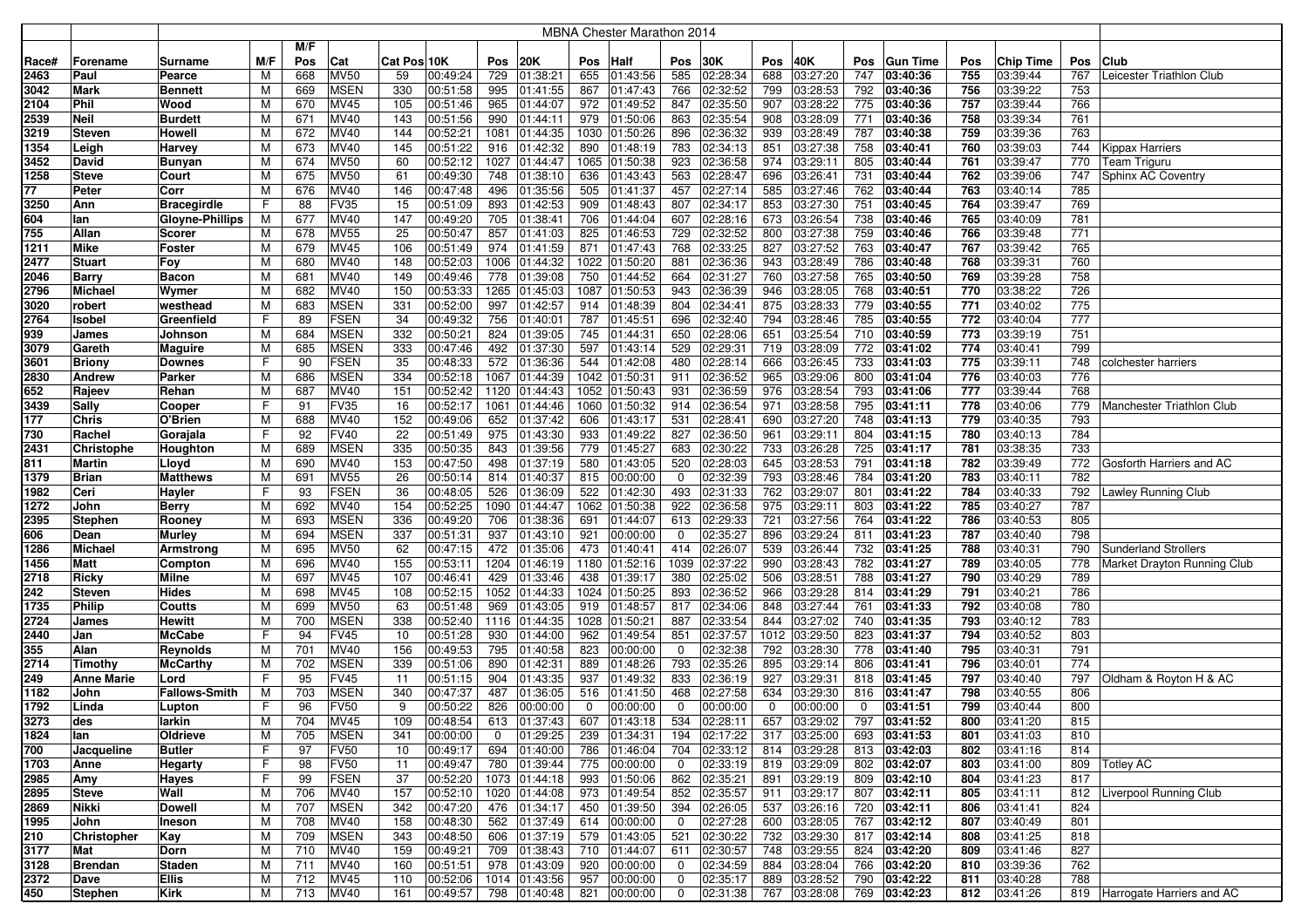|       |                      |                  |     |     |                  |                |          |      |                           |      | <b>MBNA Chester Marathon 2014</b>                                    |             |              |             |                           |            |                   |     |           |             |                                |
|-------|----------------------|------------------|-----|-----|------------------|----------------|----------|------|---------------------------|------|----------------------------------------------------------------------|-------------|--------------|-------------|---------------------------|------------|-------------------|-----|-----------|-------------|--------------------------------|
|       |                      |                  |     | M/F |                  |                |          |      |                           |      |                                                                      |             |              |             |                           |            |                   |     |           |             |                                |
| Race# | Forename             | Surname          | M/F | Pos | Cat              | Cat Pos 10K    |          | Pos  | <b>20K</b>                | Pos  | Half                                                                 | Pos         | 30K          | Pos         | 40K                       | <b>Pos</b> | <b>Gun Time</b>   | Pos | Chip Time | Pos         | <b>Club</b>                    |
| 640   | <b>Thomas</b>        | Lever            | м   | 714 | <b>MSEN</b>      | 344            | 00:50:01 | 803  | 01:39:44                  | 776  | 01:45:19                                                             | 680         | 02:31:00     | 749         | 03:29:29                  | 815        | 03:42:25          | 813 | 03:41:38  | 823         |                                |
| 1224  | <b>Nicholas</b>      | Unwin            | М   | 715 | <b>MSEN</b>      | 345            | 00:54:04 | 1321 | 01:46:21                  | 1181 | 01:52:07                                                             | 1028        | 02:36:53     | 969         | 03:30:35                  | 845        | 03:42:27          | 814 | 03:40:36  | 794         |                                |
| 64    | <b>Bryan</b>         | Knott            | M   | 716 | <b>MV50</b>      | 64             | 00:00:00 | 0    | 00:00:00                  | 0    | 00:00:00                                                             | $\mathbf 0$ | 00:00:00     | $\mathbf 0$ | 00:00:00                  | 0          | 03:42:27          | 815 | 00:00:00  | $\mathbf 0$ |                                |
| 1228  | Andy                 | Dodman           | м   | 717 | MV40             | 162            | 00:46:34 | 420  | 01:33:17                  | 415  | 01:38:36                                                             | 354         | 02:23:02     | 444         | 03:28:51                  | 789        | 03:42:33          | 816 | 03:41:14  | 813         |                                |
| 2603  | Peter                | Naylor           | м   | 718 | <b>MSEN</b>      | 346            | 00:52:28 | 1095 | 01:46:21                  | 1182 | 01:52:22                                                             | 1045        | 02:38:42     | 1049        | 03:30:46                  | 851        | 03:42:34          | 817 | 03:40:56  | 807         |                                |
| 2498  | Grahame              | Smith            | м   | 719 | <b>MSEN</b>      | 347            | 00:51:36 | 948  | 01:42:44                  | 899  | 01:48:25                                                             | 790         | 02:33:47     | 839         | 03:28:37                  | 780        | 03:42:36          | 818 | 03:40:51  | 802         |                                |
| 683   | <b>Steve</b>         | Downey           | м   | 720 | <b>MSEN</b>      | 348            | 00:52:17 | 1057 | 01:44:46                  | 1061 | 00:00:00                                                             | 0           | 02:36:54     | 970         | 03:29:58                  | 826        | 03:42:38          | 819 | 03:41:34  | 822         |                                |
| 3206  | andy                 | underwood        | М   | 721 | MV45             | 111            | 00:49:12 | 667  | 01:37:47                  | 611  | 01:43:21                                                             | 541         | 02:29:15     | 712         | 03:29:47                  | 822        | 03:42:39          | 820 | 03:42:06  | 832         |                                |
| 2898  | Jon-Paul             | Challinor        | М   | 722 | <b>MSEN</b>      | 349            | 00:50:04 | 807  | 01:40:10                  | 793  | 00:00:00                                                             | 0           | 02:31:05     | 750         | 03:29:04                  | 798        | 03:42:47          | 821 | 03:41:45  | 826         |                                |
| 338   | Matt                 | Newman           | М   | 723 | <b>MSEN</b>      | 350            | 00:53:19 | 1225 | 01:45:10                  | 1094 | 01:51:05                                                             | 957         | 02:36:44     | 951         | 03:30:01                  | 827        | 03:42:51          | 822 | 03:41:21  | 816         |                                |
| 865   | Tim                  | Johnston         | M   | 724 | <b>MV50</b>      | 65             | 00:52:14 | 1043 | 01:43:51                  | 952  | 00:00:00                                                             | 0           | 02:36:12     | 920         | 03:29:56                  | 825        | 03:42:51          | 823 | 03:40:58  | 808         |                                |
| 3502  | <b>Tony</b>          | Fitzpatrick      | M   | 725 | <b>MSEN</b>      | 351            | 00:48:49 | 598  | 01:37:08                  | 568  | 01:42:31                                                             | 495         | 02:25:22     | 516         | 03:27:31                  | 752        | 03:42:52          | 824 | 03:42:20  | 836         |                                |
| 2499  | <b>Andrew</b>        | Coates           | М   | 726 | <b>MSEN</b>      | 352            | 00:52:57 | 1161 | 01:44:36                  |      | 1035 01:50:33                                                        | 915         | 02:36:17     | 925         | 03:29:39                  | 820        | 03:42:52          | 825 | 03:41:29  | 820         |                                |
| 2862  | Richard              | Harris           | М   | 727 | <b>MV45</b>      | 112            | 00:48:35 | 574  | 01:36:58                  | 558  | 01:42:37                                                             | 501         | 02:27:36     | 607         | 03:28:40                  | 781        | 03:43:01          | 826 | 03:41:51  | 828         |                                |
| 1231  | Isaline              | Kneale           | F   | 100 | <b>FV45</b>      | 12             | 00:51:06 | 888  | 01:42:50                  | 904  | 01:48:55                                                             | 815         | 02:35:54     | 910         | 03:30:35                  | 844        | 03:43:04          | 827 | 03:42:26  | 837         | burnden road runners           |
| 1136  | Taryne               | McPherson        | F   | 101 | <b>FV35</b>      | 17             | 00:52:31 | 1103 | 01:44:43                  | 1051 | 01:50:39                                                             | 925         | 02:36:50     | 962         | 03:30:11                  | 831        | 03:43:10          | 828 | 03:42:04  | 831         | Eton Manor AC                  |
| 1781  | Gary                 | Lewis            | М   | 728 | <b>MV50</b>      | 66             | 00:51:16 | 906  | 01:41:58                  | 869  | 01:47:39                                                             | 762         | 02:33:28     | 829         | 03:30:29                  | 839        | 03:43:17          | 829 | 03:42:38  | 843         |                                |
| 1057  | John                 | Peach            | М   | 729 | MV45             | 113            | 00:55:16 | 1437 | 01:51:20                  | 1471 | 01:57:32                                                             | 1300        | 02:43:34     | 1244        | 03:31:02                  | 857        | 03:43:20          | 830 | 03:40:38  | 796         | <b>Stafford Harriers</b>       |
| 3056  | Karen                | Martin           | F   | 102 | <b>FSEN</b>      | 38             | 00:53:03 | 1176 | 01:45:49                  | 1145 | 01:51:29                                                             | 988         | 02:37:31     | 998         | 03:30:15                  | 833        | 03:43:21          | 831 | 03:40:53  | 804         | Haverhill Running Club         |
| 1321  | <b>Melonie</b>       | Crompton         | F   | 103 | <b>FV35</b>      | 18             | 00:50:57 | 872  | 01:42:37                  | 893  | 01:48:41                                                             | 806         | 02:35:59     | 914         | 03:30:56                  | 856        | 03:43:25          | 832 | 03:42:26  | 838         | Lostock AC                     |
| 1650  | Kevin                | McLoughlin       | м   | 730 | <b>MV50</b>      | 67             | 00:44:39 | 241  | 01:31:57                  | 378  | 01:37:40                                                             | 330         | 02:26:09     | 541         | 03:30:20                  | 837        | 03:43:30          | 833 | 03:43:21  | 863         |                                |
| 516   | Simon                | Walkden          | М   | 731 | MV40             | 163            | 00:49:52 | 791  | 01:39:57                  | 783  | 01:45:46                                                             | 694         | 02:33:20     | 820         | 03:30:29                  | 840        | 03:43:31          | 834 | 03:43:00  | 853         | <b>Totley AC</b>               |
| 1350  | Alan                 | Percival         | M   | 732 | MV45             | 114            | 00:53:36 | 1270 | 01:46:12                  | 1170 | 01:51:59                                                             | 1017        | 02:37:25     | 994         | 03:30:40                  | 848        | 03:43:32          | 835 | 03:42:17  | 833         | Hermitage HArriers             |
| 3295  | Robert               | Smith            | M   | 733 | <b>MSEN</b>      | 353            | 00:48:58 | 617  | 01:38:17                  | 648  | 01:43:47                                                             | 570         | 02:29:27     | 716         | 03:29:17                  | 808        | 03:43:33          | 836 | 03:42:42  | 846         |                                |
| 1705  | Chris                | Graham           | M   | 734 | <b>MSEN</b>      | 354            | 00:54:16 | 1338 | 01:46:16                  | 1177 | 01:52:07                                                             | 1030        | 02:37:44     | 1007        | 03:30:47                  | 853        | 03:43:33          | 837 | 03:41:52  | 829         |                                |
| 3532  | Danny                | Spilsbury        | M   | 735 | <b>MSEN</b>      | 355            | 00:48:16 | 539  | 01:40:34                  | 813  | 00:00:00                                                             | 0           | 02:33:20     | 821         | 03:31:36                  | 875        | 03:43:34          | 838 | 03:43:09  | 860         |                                |
| 3327  | <b>Trevor</b>        | Mercer           | M   | 736 | <b>MV65</b>      | $\overline{4}$ | 00:51:54 | 984  | 01:43:48                  | 950  | 01:49:35                                                             | 835         | 02:34:38     | 872         | 03:30:17                  | 835        | 03:43:35          | 839 | 03:42:36  | 842         |                                |
| 83    | Wona                 | Donnelly         | F   | 104 | <b>FV45</b>      | 13             | 00:50:29 | 832  | 01:42:56                  | 912  | 01:48:48                                                             | 812         | 02:36:46     | 954         | 03:31:20                  | 862        | 03:43:36          | 840 | 03:42:35  | 841         |                                |
| 1059  | Paul                 | Taylor           | M   | 737 | <b>MSEN</b>      | 356            | 00:51:04 | 881  | 01:42:27                  | 886  | 01:48:19                                                             | 784         | 02:36:20     | 928         | 03:31:23                  | 866        | 03:43:41          | 841 | 03:43:07  | 859         |                                |
| 3396  | Colin                | Sefton           | М   | 738 | <b>MV55</b>      | 27             | 00:50:16 | 818  | 01:40:34                  | 814  | 01:46:23                                                             | 719         | 02:32:49     | 798         | 03:30:04                  | 828        | $\sqrt{03:43:41}$ | 842 | 03:42:50  | 850         | Mossley Hill AC                |
| 1215  | <b>Andrew</b>        | Bell             | M   | 739 | MV45             | 115            | 00:53:05 | 1181 | 01:46:25                  | 1188 | 01:52:19                                                             | 1043        | 02:39:24     |             | 1075 03:32:22             | 898        | 03:43:46          | 843 | 03:42:19  | 835         |                                |
| 212   | David                | Hirst            | м   | 740 | <b>MV55</b>      | 28             | 00:48:56 | 615  | 01:40:28                  | 808  | 01:46:17                                                             | 716         | 02:33:28     | 830         | 03:29:34                  | 819        | 03:43:48          | 844 | 03:40:37  | 795         |                                |
| 3403  | Darren               | <b>Blackshaw</b> | м   | 741 | MV40             | 164            | 00:50:02 | 806  | 01:40:23                  | 801  | 01:45:56                                                             | 700         | 02:31:16     | 754         | 03:29:26                  |            | 812 03:43:51      | 845 | 03:42:19  | 834         | <b>Warrington Running Club</b> |
| 2258  | Mark                 | Holt             | М   | 742 | MV40             | 165            | 00:52:19 | 1070 | 01:44:22                  | 999  | 01:50:14                                                             | 876         | 02:36:34     | 940         | 03:31:07                  | 859        | 03:43:52          | 846 | 03:42:33  | 840         |                                |
| 1445  | <b>Andrew</b>        | Reynolds         | М   | 743 | <b>MSEN</b>      | 357            | 00:49:32 | 753  | 01:39:06                  | 746  | 01:44:39                                                             | 657         | 02:27:55     | 631         | 03:33:00                  | 919        | 03:43:52          | 847 | 03:43:02  | 857         | <b>Caistor Running Club</b>    |
| 1253  | Samantha             | Hughes           | F   | 105 | <b>FV45</b>      | 14             | 00:49:58 | 800  | 01:40:41                  | 818  | 01:46:41                                                             | 723         | 02:34:21     | 858         | 03:30:39                  | 846        | 03:43:54          | 848 | 03:42:47  | 848         | <b>Accrington Road Runners</b> |
| 3234  | Lee                  | Green            | M   | 744 | <b>MSEN</b>      | 358            | 00:50:26 | 830  | 01:40:48                  | 822  | 01:46:38                                                             | 722         | 02:32:11     | 783         | 03:31:05                  | 858        | 03:43:58          | 849 | 03:43:01  | 856         | Scunthorpe & District AC       |
| 2907  | lan                  | Jones            | M   | 745 | <b>MSEN</b>      | 359            | 00:50:12 | 812  | 01:40:27                  | 805  | 01:46:08                                                             | 709         | 02:32:59     | 805         | 03:31:41                  | 879        | 03:43:58          | 850 | 03:43:05  | 858         |                                |
| 3172  | Sarah                | Bransb∖          | F   | 106 | <b>FSEN</b>      | 39             | 00:52:02 | 1000 | 01:44:22                  | 998  | 01:50:11                                                             | 871         | 02:36:32     | 938         | 03:31:13                  | 860        | 03:44:06          | 851 | 03:42:44  | 847         |                                |
| 3335  | Karen                | Massey           | F   | 107 | <b>FV40</b>      | 23             | 00:49:01 | 628  | 01:39:21                  | 752  | 01:45:06                                                             | 675         | 02:32:19     | 786         | 03:30:46                  | 852        | 03:44:07          | 852 | 03:43:28  | 868         |                                |
| 1146  | Robert               | Sommerville      | М   | 746 | MV45             | 116            | 00:52:30 | 1098 | 01:44:41                  | 1048 | 00:00:00                                                             | 0           | 02:36:48     | 956         | 03:30:32                  | 842        | 03:44:08          | 853 | 03:43:00  | 854         | Eton Manor AC                  |
| 2953  | Paul                 | Carroll          | М   | 747 | <b>MV45</b>      | 117            | 00:48:37 | 577  | 01:37:12                  | 573  | 01:42:55                                                             | 511         | 02:28:50     | 700         | 03:30:16                  | 834        | 03:44:08          | 854 | 03:42:59  | 852         |                                |
| 1075  | Garry                | Brownbridge      | м   | 748 | <b>MV55</b>      | 29             | 00:50:49 | 860  | 01:41:46                  | 862  | 01:47:34                                                             | 756         | 02:34:33     | 868         | 03:30:31                  | 841        | 03:44:13          | 855 | 03:42:41  | 844         | <b>Abbey Runners</b>           |
| 2688  | James                | Ryder            | м   | 749 | <b>MSEN</b>      | 360            | 00:46:15 | 393  | 01:33:10                  | 409  | 01:38:41                                                             | 360         | 02:25:08     | 508         | 03:30:07                  | 829        | 03:44:14          | 856 | 03:43:28  | 869         |                                |
| 2982  | Taylor               | Laura            | F.  | 108 | <b>FSEN</b>      | 40             | 00:49:22 | 722  | 01:39:44                  | 774  | 01:45:54                                                             | 698         | 02:34:36     | 870         | 03:31:23                  | 865        | 03:44:15          | 857 | 03:43:41  | 879         |                                |
| 3531  | Jamie                | Griffiths        | м   | 750 | MSEN             | 361            | 00:51:17 |      | 907 01:41:47              |      | 863 01:47:41                                                         |             | 763 02:33:11 |             | 813 03:30:28              |            | 838 03:44:17      | 858 | 03:42:01  | 830         |                                |
| 2139  | William              | Booth            | M   | 751 | MV <sub>50</sub> | 68             | 00:46:14 |      | 391 01:33:10              |      | 408 01:38:32                                                         |             | 351 02:22:31 |             | 432 03:29:20 810 03:44:22 |            |                   | 859 | 03:43:36  | 875         |                                |
| 3442  | Martin               | <b>Clifton</b>   | м   | 752 | <b>MSEN</b>      | 362            | 00:52:43 |      | 1123 01:46:37             |      | 1212 01:52:39 1066 02:38:59                                          |             |              |             | 1060 03:31:53             |            | 885 03:44:24      | 860 | 03:43:01  | 855         |                                |
| 1489  | Neil                 | Adams            | M   | 753 | MV45             | 118            | 00:50:55 |      | 868 01:41:39              |      | 853 01:47:32                                                         |             | 753 02:34:27 |             | 860 03:31:26              |            | 869 03:44:24      | 861 | 03:43:21  | 864         |                                |
| 1361  | Andy                 | Craig            | M   | 754 | <b>MV40</b>      | 166            | 00:52:10 |      | 1023 01:44:36             |      | 1036 01:50:36                                                        |             | 920 02:37:23 |             | 992 03:31:43              |            | 880 03:44:27      | 862 | 03:42:29  | 839         |                                |
| 1488  | <b>Suzanne</b>       | Eccleston        | F.  | 109 | <b>FV45</b>      | 15             | 00:50:59 |      | 874 01:41:33              |      | 849 01:47:24                                                         |             | 749 02:33:10 |             | 812 03:30:14              |            | 832 03:44:28      | 863 | 03:41:29  | 821         |                                |
| 3033  | Stephen              | <b>Piercy</b>    | М   | 755 | <b>MV50</b>      | 69             | 00:46:56 |      | 440 01:35:05              |      | 470 01:40:41                                                         |             | 415 02:28:16 |             | 674 03:32:03              |            | 887 03:44:30      | 864 | 03:43:50  | 884         |                                |
| 915   | lan                  | <b>Dutton</b>    | M   | 756 | <b>MV40</b>      | 167            | 00:53:21 |      | 1232 01:46:42             |      | 1215 01:52:43 1078 02:39:39                                          |             |              |             | 1089 03:32:31             |            | 905 03:44:31      | 865 | 03:43:20  | 861         |                                |
| 2711  | stewart              | sharman          | м   | 757 | <b>MSEN</b>      | 363            | 00:53:42 |      | 1285 01:44:17             |      | 988 01:50:06                                                         |             | 861 02:35:21 |             | 892 03:28:22              |            | 776 03:44:31      | 866 | 03:41:08  | 811         |                                |
| 1811  | Simon George   Poole |                  | м   | 758 | <b>MSEN</b>      | 364            | 00:47:58 |      | $\overline{511}$ 01:41:21 |      | 843 01:47:24                                                         |             | 748 02:36:15 |             | $923$ 03:30:41            |            | 849 03:44:31      | 867 | 03:44:06  |             | 897 Uttoxeter Road Runners     |
| 1878  | Steve                | Almond           | М   | 759 | MV <sub>50</sub> | 70             | 00:51:14 |      | 903 01:42:57              |      | 913 01:48:46                                                         |             | 811 02:34:33 |             | 867 03:31:31              |            | 872 03:44:34      | 868 | 03:43:39  | 878         |                                |
| 295   | Anthony              | Judd             | M   | 760 | <b>MSEN</b>      | 365            | 00:49:04 |      | 643 01:38:13              |      | $\boxed{640}$ 01:43:46                                               |             | 569 02:28:34 |             | 687 03:30:33              |            | 843 03:44:35      | 869 | 03:43:42  | 880         |                                |
| 2597  | Neil                 | Robinson         | M   | 761 | <b>MV40</b>      | 168            | 00:53:28 |      |                           |      | 1246 01:46:43 1217 01:52:36 1057 02:39:46 1096 03:32:27 901 03:44:35 |             |              |             |                           |            |                   | 870 | 03:43:32  | 870         |                                |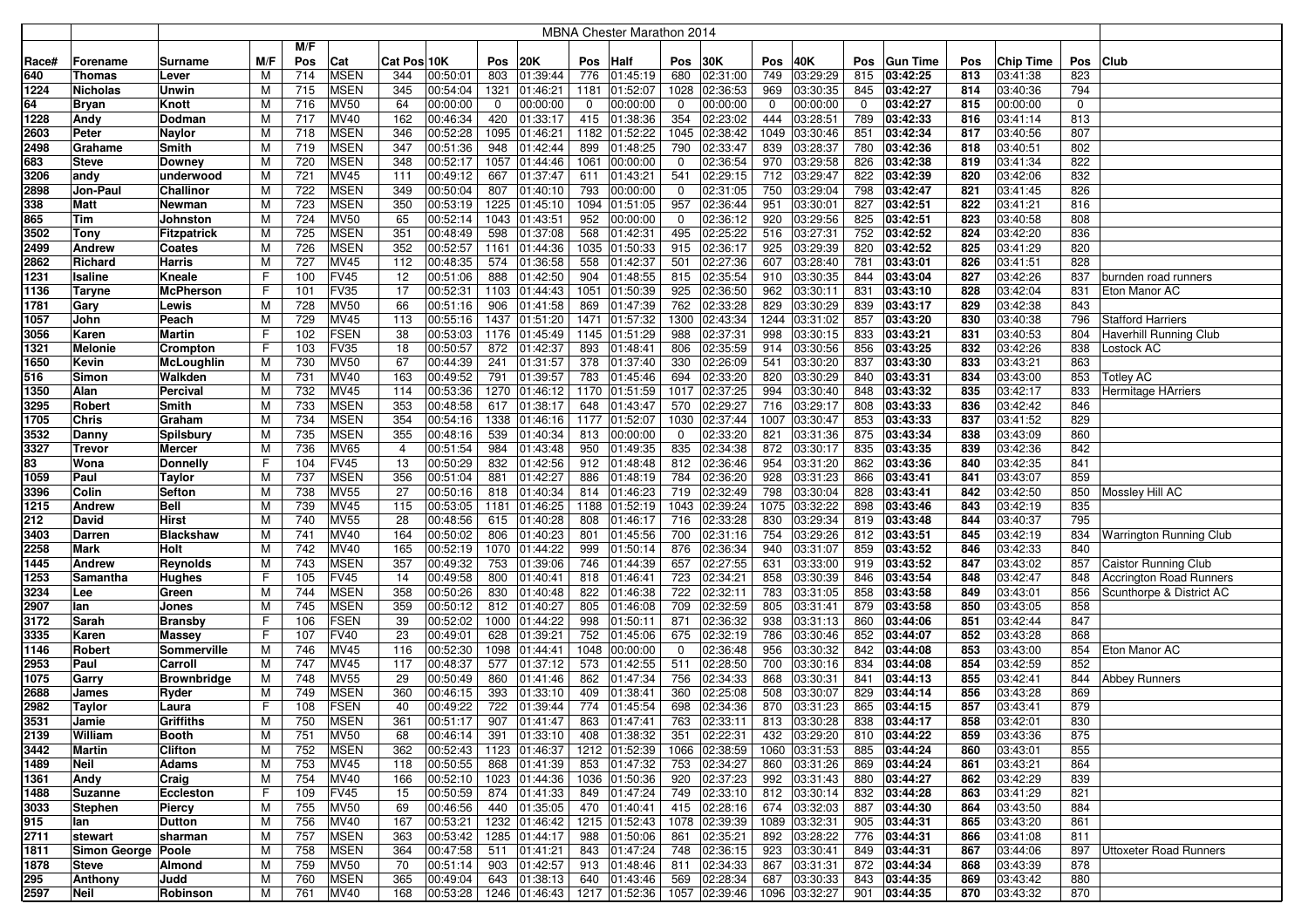|       |                |                    |     |     |             |             |          |      |                                                  |      | <b>MBNA Chester Marathon 2014</b> |                |              |      |                            |            |                 |     |           |     |                                |
|-------|----------------|--------------------|-----|-----|-------------|-------------|----------|------|--------------------------------------------------|------|-----------------------------------|----------------|--------------|------|----------------------------|------------|-----------------|-----|-----------|-----|--------------------------------|
|       |                |                    |     | M/F |             |             |          |      |                                                  |      |                                   |                |              |      |                            |            |                 |     |           |     |                                |
| Race# | Forename       | Surname            | M/F | Pos | Cat         | Cat Pos 10K |          | Pos  | <b>20K</b>                                       | Pos  | Half                              | Pos            | 30K          | Pos  | 40K                        | <b>Pos</b> | <b>Gun Time</b> | Pos | Chip Time | Pos | <b>Club</b>                    |
| 1615  | Terry          | <b>Beardsworth</b> | M   | 762 | MV40        | 169         | 00:48:53 | 609  | 01:37:08                                         | 569  | 00:00:00                          | 0              | 02:24:43     | 496  | 03:31:55                   | 886        | 03:44:35        | 871 | 03:42:42  | 845 | <b>Blackburn Road Runners</b>  |
| 3375  | Clive          | Sykes              | М   | 763 | <b>MV50</b> | 71          | 00:50:22 | 828  | 01:41:17                                         | 837  | 01:47:13                          | 742            | 02:34:49     | 881  | 03:31:35                   | 874        | 03:44:36        | 872 | 03:43:33  | 871 | West Cheshire AC               |
| 2616  | Cristian       | Bailon             | M   | 764 | <b>MSEN</b> | 366         | 00:48:40 | 583  | 01:37:51                                         | 621  | 01:43:26                          | 545            | 02:31:25     | 758  | 03:30:56                   | 855        | 03:44:36        | 873 | 03:43:20  | 862 |                                |
| 843   | Sharon         | Eaton              | F   | 110 | <b>FV45</b> | 16          | 00:53:37 | 1273 | 01:46:11                                         |      | 1169 01:52:05                     | 1024           | 02:38:39     | 1046 | 03:31:49                   | 881        | 03:44:39        | 874 | 03:42:48  | 849 | <b>Tattenhall Runners</b>      |
| 3394  | Paul           | Taylor             | м   | 765 | <b>MSEN</b> | 367         | 00:52:21 | 1085 | 01:44:11                                         | 977  | 01:50:01                          | 856            | 02:36:41     | 948  | 03:32:04                   | 888        | 03:44:40        | 875 | 03:43:26  | 867 |                                |
| 3529  | Mark           | Ward               | м   | 766 | <b>MSEN</b> | 368         | 00:49:38 | 768  | 01:38:56                                         | 736  | 01:44:38                          | 655            | 02:30:41     | 745  | 03:31:31                   | 871        | 03:44:41        | 876 | 03:44:01  | 893 |                                |
| 410   | <b>Brenda</b>  | Wilkin             | F   | 111 | <b>FV35</b> | 19          | 00:52:14 | 1044 | 01:44:34                                         | 1025 | 01:50:27                          | 898            | 02:37:03     | 977  | 03:32:46                   | 912        | 03:44:42        | 877 | 03:43:37  | 876 | New Marske Harriers AC         |
| 2442  | David          | Madders            | м   | 767 | MV40        | 170         | 00:46:30 | 414  | 01:35:05                                         | 471  | 01:40:47                          | 418            | 02:28:22     | 679  | 03:31:24                   | 868        | 03:44:42        | 878 | 03:44:21  | 905 |                                |
| 964   | Julian         | Ayres              | м   | 768 | <b>MSEN</b> | 369         | 00:48:01 | 515  | 01:36:16                                         | 528  | 01:41:54                          | 471            | 02:27:45     | 615  | 03:30:19                   | 836        | 03:44:45        | 879 | 03:43:45  | 881 |                                |
| 1431  | lan            | Moggridge          | M   | 769 | <b>MSEN</b> | 370         | 00:52:13 | 1036 | 01:44:26                                         | 1010 | 01:50:20                          | 884            | 02:36:32     | 936  | 03:31:35                   | 873        | 03:44:47        | 880 | 03:43:22  | 865 |                                |
| 3507  | Lee            | Hemmings           | M   | 770 | <b>MSEN</b> | 371         | 00:42:52 | 177  | 01:30:45                                         | 320  | 01:38:11                          | 340            | 02:26:36     | 555  | 03:29:40                   | 821        | 03:44:49        | 881 | 03:44:40  | 919 | Rochdale Harriers & AC         |
| 2707  | Kay            | Welsby             | F   | 112 | <b>FSEN</b> | 41          | 00:52:45 | 1131 | 01:45:20                                         |      | 1110 01:51:19                     | 975            | 02:38:26     | 1033 | 03:32:40                   | 909        | 03:44:51        | 882 | 03:43:48  | 883 |                                |
| 3049  | Daniel         | Curran             | M   | 771 | <b>MSEN</b> | 372         | 00:53:20 | 1231 | 01:45:42                                         |      | 1136 01:51:37                     | 992            | 02:37:17     | 985  | 03:31:51                   | 883        | 03:44:52        | 883 | 03:42:54  | 851 |                                |
| 2990  | <b>Andrew</b>  | Naslas             | М   | 772 | <b>MV45</b> | 119         | 00:49:43 | 776  | 01:39:21                                         | 753  | 01:45:09                          | 677            | 02:33:27     | 828  | 03:31:17                   | 861        | 03:44:55        | 884 | 03:43:47  | 882 |                                |
| 662   | <b>Stephen</b> | Popplewell         | м   | 773 | <b>MSEN</b> | 373         | 00:52:15 | 1049 | 01:45:15                                         |      | 1104 00:00:00                     | 0              | 02:37:19     | 988  | 03:31:39                   | 876        | 03:44:56        | 885 | 03:43:38  | 877 |                                |
| 2292  | Sophie         | Seingier           | F   | 113 | <b>FV40</b> | 24          | 00:51:43 | 958  | 01:44:28                                         |      | 1015 01:50:33                     | 917            | 02:38:07     | 1016 | 03:33:25                   | 930        | 03:44:57        | 886 | 03:44:34  | 916 | Stockport Harriers & Athletics |
| 2308  | Karl           | Walker             | М   | 774 | <b>MV45</b> | 120         | 00:50:45 | 856  | 01:40:07                                         | 791  | 01:45:45                          | 693            | 02:30:51     | 746  | 03:30:39                   | 847        | 03:44:58        | 887 | 03:43:33  | 872 |                                |
| 2417  | Martin         | Molin              | м   | 775 | MV45        | 121         | 00:52:14 | 1039 | 01:43:52                                         | 954  | 01:49:46                          | 843            | 02:36:08     | 915  | 03:30:08                   | 830        | 03:44:58        | 888 | 03:41:44  | 825 |                                |
| 3453  | lan            | Rothwell           | м   | 776 | <b>MV55</b> | 30          | 00:52:19 | 1069 | 01:44:47                                         |      | 1063 01:50:43                     | 932            | 02:38:34     | 1045 | 03:33:00                   | 918        | 03:44:59        | 889 | 03:44:02  | 894 |                                |
| 1949  | Daniel         | Harrison-Croft     | м   | 777 | <b>MSEN</b> | 374         | 00:53:13 | 1208 | 01:45:18                                         |      | 1108 01:51:08                     | 960            | 02:37:24     | 993  | 03:32:28                   | 903        | 03:45:03        | 890 | 03:43:35  | 874 |                                |
| 723   | <b>Steven</b>  | Gillan             | м   | 778 | <b>MSEN</b> | 375         | 00:51:42 | 956  | 01:43:57                                         | 958  | 01:49:51                          | 846            | 02:35:28     | 897  | 03:32:25                   | 900        | 03:45:04        | 891 | 03:43:51  | 885 |                                |
| 282   | <b>Elspeth</b> | Kirkpatrick        | F   | 114 | <b>FV40</b> | 25          | 00:52:51 | 1141 | 01:46:05                                         |      | 1162 01:51:59                     | 1018           | 02:39:08     | 1064 | 03:32:15                   | 894        | 03:45:06        | 892 | 03:43:25  | 866 |                                |
| 2772  | Richard        | Lowth              | M   | 779 | <b>MV45</b> | 122         | 00:51:39 | 951  | 01:44:23                                         | 1001 | 01:50:26                          | 895            | 02:37:34     | 1000 | 03:32:46                   | 913        | 03:45:08        | 893 | 03:44:24  | 910 |                                |
| 3269  | Marc           | Bibaud             | M   | 780 | MV45        | 123         | 00:52:54 | 1147 | 01:45:19                                         |      | 1109 01:51:09                     | 964            | 02:38:06     | 1015 | 03:32:41                   | 910        | 03:45:08        | 894 | 03:43:56  | 890 | Edmonton RC                    |
| 4007  | Lisa           | Grantham           | F   | 115 | <b>FV40</b> | 26          | 00:53:29 | 1250 | 01:46:44                                         |      | 1220 01:52:37                     | 1060           | 02:39:49     | 1098 | 03:32:54                   | 917        | 03:45:08        | 895 | 03:44:07  | 898 | City of Chester Triathlon Club |
| 3148  | Paul           | Mackie             | M   | 781 | MV40        | 171         | 00:50:39 | 848  | 01:42:42                                         | 896  | 01:48:50                          | 813            | 02:36:17     | 926  | 03:33:29                   | 932        | 03:45:08        | 896 | 03:44:46  | 923 | Lancaster and Morecambe AC     |
| 3306  | <b>Stephen</b> | Jones              | M   | 782 | <b>MSEN</b> | 376         | 00:50:30 | 836  | 01:41:13                                         | 835  | 01:47:11                          | 738            | 02:34:29     | 862  | 03:31:23                   | 867        | 03:45:08        | 897 | 03:44:01  | 892 |                                |
| 2323  | <b>Chris</b>   | Neave              | M   | 783 | MV40        | 172         | 00:50:17 | 820  | 01:41:09                                         | 832  | 01:47:02                          | 736            | 02:34:30     | 863  | 03:31:21                   | 863        | 03:45:09        | 898 | 03:44:11  | 901 |                                |
| 693   | <b>Stuart</b>  | McCallum           | M   | 784 | MV45        | 124         | 00:51:56 | 989  | 01:44:58                                         |      | 1080 01:50:56                     | 952            | 02:37:30     | 997  | 03:32:31                   | 904        | 03:45:13        | 899 | 03:44:29  | 913 | hayle runners                  |
| 1854  | Rosanna        | Marshallsay        | F   | 116 | <b>FSEN</b> | 42          | 00:52:45 | 1134 | 01:44:54                                         |      | 1073 01:50:56                     | 951            | 02:38:29     | 1036 | 03:32:50                   | 915        | 03:45:14        | 900 | 03:43:53  | 888 | <b>Birchfield Harriers</b>     |
| 2162  | Mayur          | Desai              | м   | 785 | <b>MSEN</b> | 377         | 00:53:33 | 1264 | 01:47:19                                         |      | 1267 01:53:21                     | 1119           | 02:39:52     | 1104 | 03:32:53                   |            | 916 03:45:16    | 901 | 03:43:56  | 889 |                                |
| 2531  | <b>Stephen</b> | Jenkinson          | м   | 786 | MV45        | 125         | 00:53:18 | 1218 | 01:46:33                                         | 1202 | 01:52:27                          | 1050           | 02:39:37     | 1088 | 03:32:43                   | 911        | 03:45:22        | 902 | 03:44:10  | 900 |                                |
| 2513  | Ben            | White              | м   | 787 | <b>MSEN</b> | 378         | 00:53:19 | 1223 | 01:46:46                                         |      | 1222 01:52:55                     | 1089           | 02:40:49     | 1136 | 03:33:36                   | 936        | 03:45:24        | 903 | 03:43:52  | 887 |                                |
| 3427  | Laura          | Jones              | F   | 117 | <b>FSEN</b> | 43          | 00:53:18 | 1219 | 01:46:47                                         |      | 1227 01:52:54                     | 1086           | 02:40:49     | 1135 | 03:33:35                   | 935        | 03:45:24        | 904 | 03:43:51  | 886 |                                |
| 1826  | Ronan          | McCarthy           | М   | 788 | <b>MSEN</b> | 379         | 00:46:24 | 405  | 01:33:21                                         | 417  | 01:38:45                          | 364            | 02:24:38     | 494  | 03:30:44                   | 850        | 03:45:25        | 905 | 03:44:55  | 928 | Dartford Road runners          |
| 4006  | Colin          | Green              | M   | 789 | MV40        | 173         | 00:52:18 | 1064 | 01:44:38                                         | 1039 | 01:50:30                          | 907            | 02:36:51     | 963  | 03:29:05                   | 799        | 03:45:26        | 906 | 03:44:25  | 911 | Royton Road Runners            |
| 670   | Louise         | Dickinson          | F   | 118 | <b>FSEN</b> | 44          | 00:52:14 | 1041 | 01:44:39                                         |      | 1044 01:50:32                     | 913            | 02:37:04     | 978  | 03:32:38                   | 907        | 03:45:28        | 907 | 03:44:22  | 906 | Rossendale Harriers & AC       |
| 2057  | Erica          | Spellman           | F   | 119 | <b>FV45</b> | 17          | 00:52:39 | 1115 | 01:43:13                                         | 923  | 01:49:02                          | 819            | 02:36:43     | 950  | 03:32:12                   | 891        | 03:45:29        | 908 | 03:44:22  | 907 |                                |
| 3385  | Anthony        | Macdonald          | M   | 790 | <b>MSEN</b> | 380         | 00:47:19 | 473  | 01:36:12                                         | 526  | 01:41:56                          | 472            | 02:28:43     | 692  | 03:32:13                   | 892        | 03:45:32        | 909 | 03:44:51  | 927 |                                |
| 2922  | Mick           | Kayley             | M   | 791 | <b>MV50</b> | 72          | 00:53:24 | 1238 | 01:45:45                                         | 1141 | 01:51:39                          | 994            | 02:38:41     | 1048 | 03:32:04                   | 889        | 03:45:35        | 910 | 03:43:34  | 873 |                                |
| 631   | Martin         | Wynne              | M   | 792 | <b>MV50</b> | 73          | 00:51:41 | 955  | 01:42:47                                         | 902  | 01:48:26                          | 792            | 02:33:49     | 842  | 03:30:55                   | 854        | 03:45:37        | 911 | 03:43:58  | 891 |                                |
| 2858  | Rob            | <b>Branston</b>    | М   | 793 | MV40        | 174         | 00:52:03 | 1004 | 01:44:52                                         | 1069 | 01:50:50                          | 939            | 02:38:27     | 1034 | 03:33:04                   | 921        | 03:45:41        | 912 | 03:44:21  | 904 |                                |
| 3377  | Dave           | Wilson             | м   | 794 | <b>MSEN</b> | 381         | 00:00:00 | 0    | 01:46:47                                         | 1225 | 01:52:40                          | 1071           | 02:39:15     | 1069 | 03:33:08                   | 922        | 03:45:44        | 913 | 03:44:37  | 917 |                                |
| 2038  | Trevor         | Cording            | м   | 795 | MV45        | 126         | 00:54:30 | 1362 | 01:49:12                                         |      | 1347 01:55:10                     | 1184           | 02:42:26     | 1203 | 03:34:12                   | 951        | 03:45:44        | 914 | 03:44:18  | 902 |                                |
| 370   | Kristian       | Wood               | М   | 796 | <b>MSEN</b> | 382         | 00:53:45 | 1291 | 01:46:49                                         |      | 1234 01:52:57                     | 1091           | 02:40:03     | 1108 | 03:33:36                   | 937        | 03:45:51        | 915 | 03:44:23  | 908 |                                |
| 2121  | Leighton       | Hicks              | м   | 797 | MSEN        | 383         |          |      | $ 00:53:05 $ 1183 $ 01:45:28 $ 1119 $ 01:51:20 $ |      |                                   |                | 978 02:37:44 |      | 1006 03:32:49              |            | 914 03:45:52    | 916 | 03:44:33  | 915 |                                |
| 2415  | Gordon         | Pyrah              | M   | 798 | <b>MSEN</b> | 384         | 00:52:57 |      | 1159 01:43:46                                    |      | 947 01:49:35                      |                | 834 02:33:35 |      | 834 03:32:23 899 03:45:59  |            |                 | 917 | 03:44:05  | 896 |                                |
| 3029  | Krystian       | Slosarczyk         | м   | 799 | <b>MSEN</b> | 385         | 00:52:13 |      | 1037 01:44:39                                    |      | 1043 01:50:33 916 02:36:47        |                |              |      | 955 03:32:13 893 03:46:00  |            |                 | 918 | 03:44:50  | 926 |                                |
| 1646  | Jim            | Fox                | M   | 800 | <b>MV50</b> | 74          | 00:50:35 |      | 842 01:42:24                                     |      | 884 01:48:26                      |                | 791 02:35:32 |      | 899 03:32:16 895 03:46:01  |            |                 | 919 | 03:44:28  |     | 912   Manchester Harriers & AC |
| 903   | Steve          | Williams           | М   | 801 | <b>MV50</b> | 75          | 00:52:06 |      | 1013 01:44:14                                    |      | 982 01:50:09                      |                | 868 02:35:58 |      | 912 03:31:51 882 03:46:03  |            |                 | 920 | 03:44:48  | 925 |                                |
| 439   | Alex           | Green              | М   | 802 | <b>MSEN</b> | 386         | 00:51:14 |      | 902 01:42:41                                     |      | 895 01:48:27                      | 794            | 02:34:18     |      | 856 03:32:20               |            | 897 03:46:04    | 921 | 03:44:46  |     | 924 Harrogate Harriers and AC  |
| 3223  | Jennifer       | Berry              | F   | 120 | <b>FSEN</b> | 45          | 00:53:07 |      | 1191 01:46:36 1208 00:00:00                      |      |                                   | $\overline{0}$ | 02:39:31     |      | 1079 03:33:04 920 03:46:08 |            |                 | 922 | 03:44:03  | 895 |                                |
| 1282  | Oliver         | Watson             | M   | 803 | <b>MSEN</b> | 387         | 00:52:57 |      | 1158 01:44:18                                    |      | 991 00:00:00                      | $\overline{0}$ | 02:36:39     |      | 947 03:33:18 926 03:46:08  |            |                 | 923 | 03:44:33  | 914 |                                |
| 1346  | Paddy          | Manoharan          | м   | 804 | <b>MSEN</b> | 388         | 00:51:56 |      | 988 01:44:09                                     |      | 975 01:50:14                      |                | 877 02:37:42 |      | 1005 03:32:40              |            | 908 03:46:11    | 924 | 03:44:08  | 899 |                                |
| 1541  | Helen          | <b>Bloomer</b>     | F.  | 121 | <b>FV45</b> | 18          | 00:52:16 |      | 1053 01:44:30                                    |      | 1020 01:50:30                     | 908            | 02:37:42     |      | 1003 03:32:34              |            | 906 03:46:12    | 925 | 03:44:24  |     | 909   Birchfield Harriers      |
| 933   | Tom            | Day                | M   | 805 | <b>MSEN</b> | 389         | 00:51:28 |      | 927 01:44:11                                     |      | 978 01:50:05                      | 860            | 02:36:51     |      | 964 03:33:27               |            | 931 03:46:13    | 926 | 03:45:23  | 933 |                                |
| 70    | Alan           | Manger             | м   | 806 | <b>MV50</b> | 76          | 00:51:37 | 950  | 01:42:38                                         | 894  | 01:48:30                          |                | 797 02:33:30 |      | 832 03:31:22               |            | 864 03:46:13    | 927 | 03:44:44  | 922 |                                |
| 1637  | <b>Andrew</b>  | Wilson             | M   | 807 | <b>MSEN</b> | 390         | 00:49:16 |      | 686 01:37:38                                     |      | 602 01:43:08                      |                | 522 02:27:44 |      | 612 03:33:33 934 03:46:14  |            |                 | 928 | 03:45:47  | 937 |                                |
|       |                |                    |     |     |             |             |          |      |                                                  |      |                                   |                |              |      |                            |            |                 |     |           |     |                                |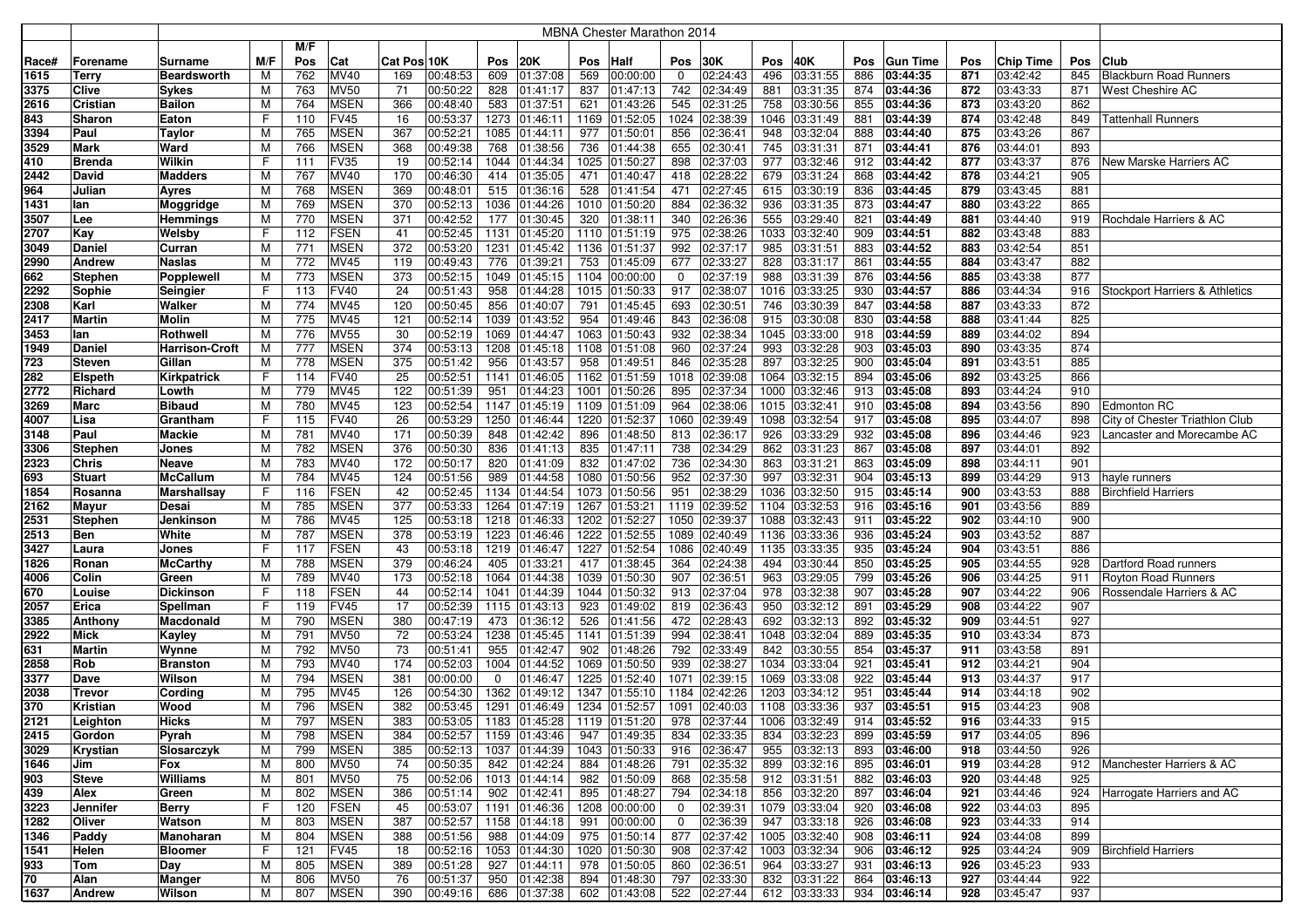|       |                |                  |     |     |                            |             |          |      |               |     | MBNA Chester Marathon 2014                              |              |               |             |                             |             |                              |     |                  |     |                                |
|-------|----------------|------------------|-----|-----|----------------------------|-------------|----------|------|---------------|-----|---------------------------------------------------------|--------------|---------------|-------------|-----------------------------|-------------|------------------------------|-----|------------------|-----|--------------------------------|
|       |                |                  |     | M/F |                            |             |          |      |               |     |                                                         |              |               |             |                             |             |                              |     |                  |     |                                |
| Race# | Forename       | Surname          | M/F | Pos | Cat                        | Cat Pos 10K |          | Pos  | 20K           | Pos | <b>Half</b>                                             | Pos          | 30K           | Pos         | 40K                         | Pos         | <b>Gun Time</b>              | Pos | <b>Chip Time</b> | Pos | Club                           |
| 2020  | <b>Neil</b>    | Goulding         | M   | 808 | MV40                       | 175         | 00:52:25 | 1092 | 01:44:44      |     | 1057 00:00:00                                           | $\mathbf 0$  | 02:37:59      | 1013        | 03:34:01                    | 947         | 03:46:20                     | 929 | 03:45:21         | 932 | Skelmersdale boundary harriers |
| 732   | Gary           | <b>Taylor</b>    | M   | 809 | MV40                       | 176         | 00:51:08 | 892  | 01:42:33      | 891 | 01:48:28                                                | 795          | 02:35:35      | 900         | 03:33:38                    | 938         | 03:46:22                     | 930 | 03:45:24         | 934 |                                |
| 2993  | Philip         | Calcutt          | M   | 810 | <b>MV45</b>                | 127         | 00:51:16 | 905  | 01:42:06      | 878 | 00:00:00                                                | 0            | 02:34:04      | 845         | 03:31:52                    | 884         | 03:46:31                     | 931 | 03:44:41         | 921 |                                |
| 1702  | Gordon         | <b>Hodgson</b>   | M   | 811 | <b>MSEN</b>                | 391         | 00:52:19 | 1072 | 01:44:23      |     | 1000 01:50:09                                           | 867          | 02:36:21      | 929         | 03:34:20                    | 954         | 03:46:38                     | 932 | 03:45:13         | 930 |                                |
| 773   | Jeff           | Forshaw          | M   | 812 | MV45                       | 128         | 00:51:28 | 928  | 01:42:54      |     | 910 01:48:43                                            | 808          | 02:34:30      | 864         | 03:33:11                    | 923         | 03:46:53                     | 933 | 03:46:25         | 950 |                                |
| 517   | <b>Chris</b>   | Wright           | M   | 813 | MV40                       | 177         | 00:48:03 | 520  | 01:36:24      | 537 | 01:41:56                                                | 473          | 02:28:03      | 643         | 03:31:29                    | 870         | 03:47:00                     | 934 | 03:46:03         | 938 |                                |
| 3259  | Alan           | Snelson          | м   | 814 | MV40                       | 178         | 00:51:13 | 899  | 01:44:01      | 963 | 01:50:06                                                | 865          | 02:37:51      | 1010        | 03:33:46                    | 939         | 03:47:02                     | 935 | 03:44:57         | 929 |                                |
| 3052  | lain           | <b>POVEY</b>     | M   | 815 | <b>MV50</b>                | 77          | 00:51:02 | 880  | 01:43:16      | 925 | 01:49:18                                                | 825          | 02:37:42      | 1004        | 03:34:48                    | 961         | 03:47:11                     | 936 | 03:45:42         | 936 | New Marske Harriers AC         |
| 2021  | <b>Matthew</b> | Sutterby         | M   | 816 | <b>MSEN</b>                | 392         | 00:49:27 | 739  | 01:39:32      | 765 | 01:45:17                                                | 679          | 02:33:20      | 822         | 03:33:53                    | 944         | 03:47:12                     | 937 | 03:46:17         | 945 |                                |
| 2814  | Graham         | Lawton           | M   | 817 | <b>MSEN</b>                | 393         | 00:50:34 | 841  | 01:41:21      | 844 | 01:47:13                                                | 741          | 02:34:58      | 883         | 03:34:08                    | 949         | 03:47:15                     | 938 | 03:46:18         | 947 |                                |
| 851   | Paul           | Wright           | M   | 818 | <b>MSEN</b>                | 394         | 00:53:34 | 1267 | 01:46:53      |     | 1242 01:52:49                                           | 1082         | 02:40:06      | 1111        | 03:34:40                    | 958         | 03:47:16                     | 939 | 03:46:18         | 946 |                                |
| 1828  | Cat            | <b>Dascendis</b> | F   | 122 | <b>FSEN</b>                | 46          | 00:54:33 | 1366 | 01:48:01      |     | 1299 01:54:00                                           | 1146         | 02:41:53      | 1179        | 03:35:12                    | 970         | 03:47:17                     | 940 | 03:45:24         | 935 | Wigan & District H & AC        |
| 1956  | Rex            | Dawson           | M   | 819 | <b>MV60</b>                | 8           | 00:52:29 | 1097 | 01:45:11      |     | 1096 01:51:09                                           | 962          | 02:38:11      | 1020        | 03:33:12                    | 924         | 03:47:18                     | 941 | 03:46:07         | 940 |                                |
| 3055  | Gillian        | Newell           | F   | 123 | <b>FV50</b>                | 12          | 00:50:50 | 861  | 01:43:30      | 934 | 01:49:27                                                | 832          | 02:37:10      | 982         | 03:33:29                    | 933         | 03:47:34                     | 942 | 03:46:11         | 942 |                                |
| 2840  | Paul           | <b>Robbins</b>   | M   | 820 | <b>MSEN</b>                | 395         | 00:51:25 | 922  | 01:44:18      |     | 992 01:50:02                                            | 857          | 02:36:13      | 921         | 03:32:07                    | 890         | 03:47:40                     | 943 | 03:46:32         | 955 |                                |
| 3496  | <b>Mike</b>    | Randall          | M   | 821 | <b>MSEN</b>                | 396         | 00:52:06 | 1012 | 01:44:28      |     | 1014 01:50:20                                           | 885          | 02:37:08      | 979         | 03:34:09                    | 950         | 03:47:42                     | 944 | 03:46:28         | 953 |                                |
| 2065  | <b>Darran</b>  | <b>Stobbs</b>    | M   | 822 | MV45                       | 129         | 00:52:58 | 1164 | 01:46:14      |     | 1174 01:52:07                                           | 1029         | 02:39:19      | 1071        | 03:34:29                    | 956         | 03:47:43                     | 945 | 03:46:09         | 941 |                                |
| 2659  | Alex           | Marks            | M   | 823 | <b>MSEN</b>                | 397         | 00:54:19 | 1344 | 01:49:10      |     | 1346 01:55:16                                           | 1187         | 02:42:57      | 1223        | 03:35:48                    | 982         | 03:47:46                     | 946 | 03:46:42         | 958 |                                |
| 2127  | Peter          | Langham          | M   | 824 | MV45                       | 130         | 00:54:48 | 1389 | 01:48:26      |     | 1318 01:54:39                                           | 1167         | 02:41:03      | 1144        | 03:33:14                    | 925         | 03:47:46                     | 947 | 03:45:16         | 931 |                                |
| 1349  | <b>Michael</b> | Hollinshead      | M   | 825 | <b>MSEN</b>                | 398         | 00:49:29 | 747  | 01:38:48      |     | 726 01:44:30                                            | 648          | 02:31:36      | 764         | 03:33:20                    | 928         | 03:47:47                     | 948 | 03:46:58         | 966 |                                |
| 2573  | Rachel         | Falconeı         | F   | 124 | <b>FSEN</b>                | 47          | 00:51:33 | 939  | 01:44:23      |     | 1002 01:50:34                                           | 918          | 02:38:30      | 1038        | 03:35:08                    | 967         | 03:47:48                     | 949 | 03:46:27         | 952 |                                |
| 2438  | Alan           | Beaven           | M   | 826 | <b>MSEN</b>                | 399         | 00:54:20 | 1346 | 01:49:10      |     | 1345 01:55:16                                           |              | 1188 02:42:57 | 1224        | 03:35:48                    | 985         | 03:47:48                     | 950 | 03:46:45         | 961 |                                |
| 2593  | Garreth        | Ranson           | M   | 827 | <b>MSEN</b>                | 400         | 00:49:12 | 671  | 01:39:40      | 770 | 01:45:32                                                | 686          | 02:33:21      | 824         | 03:33:53                    | 945         | 03:47:49                     | 951 | 03:46:35         | 956 |                                |
| 1025  | Sean           | <b>Simmons</b>   | M   | 828 | MV40                       | 179         | 00:00:00 | 0    | 01:45:26      |     | 1117 01:51:00                                           | 955          | 00:00:00      | $\mathbf 0$ | 00:00:00                    | $\Omega$    | 03:47:49                     | 952 | 03:46:39         | 957 |                                |
| 3025  | Joseph         | Hunt             | M   | 829 | <b>MSEN</b>                | 401         | 00:53:12 | 1205 | 01:46:31      |     | 1192 01:52:23                                           | 1047         | 02:39:37      | 1087        | 03:35:33                    | 977         | 03:47:51                     | 953 | 03:46:32         | 954 |                                |
| 2115  | Dave           | Carroll          | М   | 830 | MV45                       | 131         | 00:51:18 | 909  | 01:42:52      | 908 | 01:48:38                                                | 802          | 02:36:09      | 916         | 03:34:17                    | 953         | 03:47:53                     | 954 | 03:46:24         | 949 | <b>Bury Athletics Club</b>     |
| 2448  | <b>Andrew</b>  | Abraham          | M   | 831 | <b>MSEN</b>                | 402         | 00:50:29 | 834  | 01:39:24      | 757 | 01:45:01                                                | 672          | 02:31:39      | 769         | 03:32:19                    | 896         | 03:47:56                     | 955 | 03:46:16         | 944 |                                |
| 774   | Craig          | Hill             | M   | 832 | <b>MSEN</b>                | 403         | 00:49:19 | 702  | 01:38:39      | 702 | $\sqrt{01:44:15}$                                       | 628          | 02:30:40      | 743         | 03:32:27                    | 902         | 03:47:56                     | 956 | 03:46:43         | 959 |                                |
| 307   | Lauren         | <b>Simcox</b>    | F   | 125 | <b>FSEN</b>                | 48          | 00:53:32 | 1259 | 01:46:49      |     | 1233 00:00:00                                           | 0            | 02:40:19      | 1120        | 03:35:36                    | 978         | 03:47:57                     | 957 | 03:46:56         | 965 |                                |
| 651   | Ray            | Tran             | M   | 833 | MV45                       | 132         | 00:49:14 | 677  | 01:39:22      | 755 | 00:00:00                                                | 0            | 02:33:36      | 835         | 03:34:17                    | 952         | 03:47:57                     | 958 | 03:47:22         | 977 | City of Chester Triathlon Club |
| 378   | Andy           | Foden            | M   | 834 | <b>MV55</b>                | 31          | 00:50:38 | 847  | 01:43:47      | 948 | 01:50:58                                                | 953          | 02:40:48      | 1134        | 03:36:04                    | 988         | 03:47:58                     | 959 | 03:46:55         | 964 |                                |
| 1302  | <b>Nancy</b>   | <b>Bailey</b>    | F   | 126 | <b>FV50</b>                | 13          | 00:53:15 | 1210 | 01:45:46      |     | 1142 01:51:42                                           | 998          | 02:38:54      | 1058        | 03:33:48                    | 940         | 03:48:05                     | 960 | 03:46:07         | 939 | Accrington Road Runners        |
| 2213  | Paul           | Smart            | M   | 835 | <b>MV55</b>                | 32          | 00:52:17 | 1056 | 01:44:42      |     | 1050 01:50:30                                           | 906          | 02:36:37      | 944         | 03:33:49                    | 941         | 03:48:10                     | 961 | 03:47:07         | 971 |                                |
| 3515  | Simon          | Smith            | M   | 836 | <b>MSEN</b>                | 404         | 00:48:37 | 578  | 01:41:23      | 845 | 01:47:36                                                | 760          | 02:33:42      | 838         | 03:36:13                    | 990         | 03:48:12                     | 962 | 03:47:16         | 973 |                                |
| 2475  | <b>Brian</b>   | Currier          | M   | 837 | <b>MV50</b>                | 78          | 00:51:12 | 898  | 01:40:31      | 811 | 01:46:10                                                | 713          | 02:31:32      | 761         | 03:31:41                    | 878         | 03:48:19                     | 963 | 03:44:20         | 903 |                                |
| 2776  | <b>Matthew</b> | Lardner          | M   | 838 | <b>MSEN</b>                | 405         | 00:54:31 | 1364 | 01:49:45      |     | 1375 01:56:07                                           | 1224         | 02:44:25      | 1279        | 03:36:46                    |             | 1005 03:48:20                | 964 | 03:47:00         | 967 |                                |
| 381   | Dave           | Gill             | M   | 839 | <b>MSEN</b>                | 406         | 00:53:32 | 1258 | 01:46:49      |     | 1232 01:52:57                                           |              | 1094 02:44:00 | 1263        | 03:37:43                    |             | 1028 03:48:20                | 965 | 03:47:20         | 974 |                                |
| 1450  | <b>Stewart</b> | O'Toole          | M   | 840 | MSEN                       | 407         | 00:51:05 | 887  | 01:42:27      | 887 | 01:48:20                                                | 785          | 02:35:03      | 885         | 03:34:31                    | 957         | 03:48:26                     | 966 | 03:47:26         | 980 | Dartford Road Runners          |
| 2200  | Keith          | Cooper           | М   | 841 | MV45                       | 133         | 00:52:58 | 1162 | 01:45:41      |     | 1135 01:51:40                                           | 996          | 02:39:23      | 1074        | 03:34:48                    | 963         | 03:48:27                     | 967 | 03:46:19         | 948 | <b>West Cheshire AC</b>        |
| 2029  | James          | <b>Birchall</b>  | M   | 842 | <b>MSEN</b>                | 408         | 00:53:03 | 1175 | 01:44:30      |     | 1018 01:50:24                                           | 892          | 02:38:12      | 1023        | 03:34:47                    | 960         | 03:48:28                     | 968 | 03:47:04         | 970 |                                |
| 1437  | <b>Bridget</b> | Ostrehan         | F   | 127 | <b>FV40</b>                | 27          | 00:54:59 | 1409 | 01:49:40      |     | 1369 00:00:00                                           | $\mathbf 0$  | 02:41:54      | 1180        | 03:33:52                    | 943         | 03:48:29                     | 969 | 03:46:11         | 943 | Larkfield Athletics Club       |
| 814   | Robert         | <b>Thacker</b>   | M   | 843 | <b>MSEN</b>                | 409         | 00:52:54 | 1146 | 01:46:03      |     | 1161 01:52:00                                           | 1020         | 02:38:54      | 1057        | 03:33:19                    | 927         | 03:48:30                     | 970 | 03:47:12         | 972 |                                |
| 1657  | Frank          | Beecroft         | M   | 844 | MV45                       | 134         | 00:47:07 | 462  | 01:35:45      | 495 | 00:00:00                                                | 0            | 02:31:08      | 751         | 03:33:24                    | 929         | 03:48:31                     | 971 | 03:48:19         | 992 | <b>Saltaire Striders</b>       |
| 2621  | David          | Barras           | M   | 845 | <b>MSEN</b>                | 410         | 00:54:05 | 1323 | 01:47:45      |     | 1288 01:53:52                                           | 1137         | 02:43:01      | 1227        | 03:36:12                    | 989         | 03:48:32                     | 972 | 03:46:54         | 963 |                                |
| 3425  | Rebecca        | Fagg             | F   | 128 | <b>FSEN</b>                | 49          | 00:53:19 | 1224 | 01:46:47      |     | 1229 01:52:55                                           | 1087         | 02:40:51      | 1139        | 03:36:17                    | 992         | 03:48:34                     | 973 | 03:47:01         | 968 |                                |
| 2512  | ∣Emma          | White            | F   | 129 | <b>FSEN</b>                | 50          | 00:53:19 |      | 1222 01:46:47 |     | 1228 01:52:55                                           |              |               |             | 1088 02:40:50 1138 03:36:18 | 993         | 03:48:35                     | 974 | 03:47:02         | 969 |                                |
| 3450  | Michael        | Joseph           | M   | 846 | <b>MV50</b>                | 79          | 00:54:11 | 1331 | 01:47:11      |     | 1258 01:53:10 1113 02:39:46                             |              |               |             | 1095 03:33:56               |             | 946 03:48:35                 | 975 | 03:44:38         | 918 |                                |
| 3539  | Vladimir       | Imeri            | M   | 847 | <b>MSEN</b>                | 411         | 00:51:40 | 952  | 01:43:45      |     | 946 01:49:38                                            |              | 837 02:37:18  | 986         | 00:00:00                    | $\mathbf 0$ | 03:48:36                     | 976 | 03:46:48         | 962 |                                |
| 1174  | <b>Matthew</b> | Rose             | M   | 848 | <b>MV40</b>                | 180         | 00:48:23 |      | 553 01:36:19  |     | 533 01:41:47                                            |              | 467 02:31:56  | 779         | 03:36:34 1002 03:48:39      |             |                              | 977 | 03:48:12         |     | 989 Holmfirth Harriers AC      |
| 3490  | Simon          | <b>Buckden</b>   | M   | 849 | <b>MV40</b>                | 181         | 00:54:19 |      | 1345 01:49:05 |     | 1342 01:55:10                                           |              | 1182 02:42:16 |             | 1194 03:35:56               |             | 987 03:48:41                 | 978 | 03:46:45         | 960 |                                |
| 122   | Lorna          | Gold             | F   | 130 | <b>FV50</b>                | 14          | 00:51:58 | 994  | 01:44:28      |     | 1016 00:00:00                                           | $\mathbf{0}$ | 02:40:30      |             | 1126 03:35:26               |             | 976 03:48:43<br>968 03:48:44 | 979 | 03:47:20         | 975 | Fetch Everyone Running Club    |
| 2797  | ian            | cowley           | M   | 850 | <b>MSEN</b>                | 412         | 00:53:06 |      |               |     | 1189 01:46:12 1171 01:52:10                             |              | 1033 02:39:22 |             | 1073 03:35:11               |             |                              | 980 | 03:47:22         | 976 |                                |
| 1906  | Thomas         | Balicki          | M   | 851 | <b>MSEN</b>                | 413         | 00:49:05 | 645  | 01:38:36      |     | 693 01:44:13                                            | 621          | 02:29:58      | 725         | 03:35:17                    |             | 972 03:48:47                 | 981 | 03:48:00         | 986 |                                |
| 344   | James          | <b>Allanson</b>  | M   | 852 | <b>MSEN</b>                | 414         | 00:48:32 | 565  | 01:39:34      |     | 766 01:44:59                                            |              | 670 02:29:03  | 708         | 03:31:41                    |             | 877 03:48:48                 | 982 | 03:44:40         | 920 |                                |
| 3334  | Charlotte      | Lavender         | F   | 131 | FSEN                       | 51          | 00:52:13 | 1031 | 01:44:36      |     | 1032 01:50:28                                           |              | 900 02:37:52  | 1011        | 03:35:13                    |             | $971$ 03:48:48               | 983 | 03:47:41         | 984 |                                |
| 2250  | Daniel         | <b>Mullinder</b> | M   | 853 | <b>MV40</b><br><b>MSEN</b> | 182<br>415  | 00:51:54 | 985  | 01:44:16      |     | 987 01:50:13                                            |              | 874 02:38:04  |             | 1014 03:35:00               |             | 966 03:48:52                 | 984 | 03:47:25         | 978 |                                |
| 2778  | Garth          | <b>McDonald</b>  | M   | 854 |                            |             | 00:50:16 | 815  | 01:39:51      |     | 777 01:45:41                                            |              | 689 02:33:20  | 823         | 03:35:41                    |             | 979 03:48:52                 | 985 | 03:48:01         | 987 |                                |
| 161   | <b>Mark</b>    | <b>Travers</b>   | М   | 855 | <b>MV50</b>                | 80          | 00:53:20 |      |               |     | 1229 01:46:44 1218 01:52:50 1083 02:39:54 1105 03:35:43 |              |               |             |                             |             | 980 03:49:01                 | 986 | 03:47:50         |     | 985 St Albans Striders         |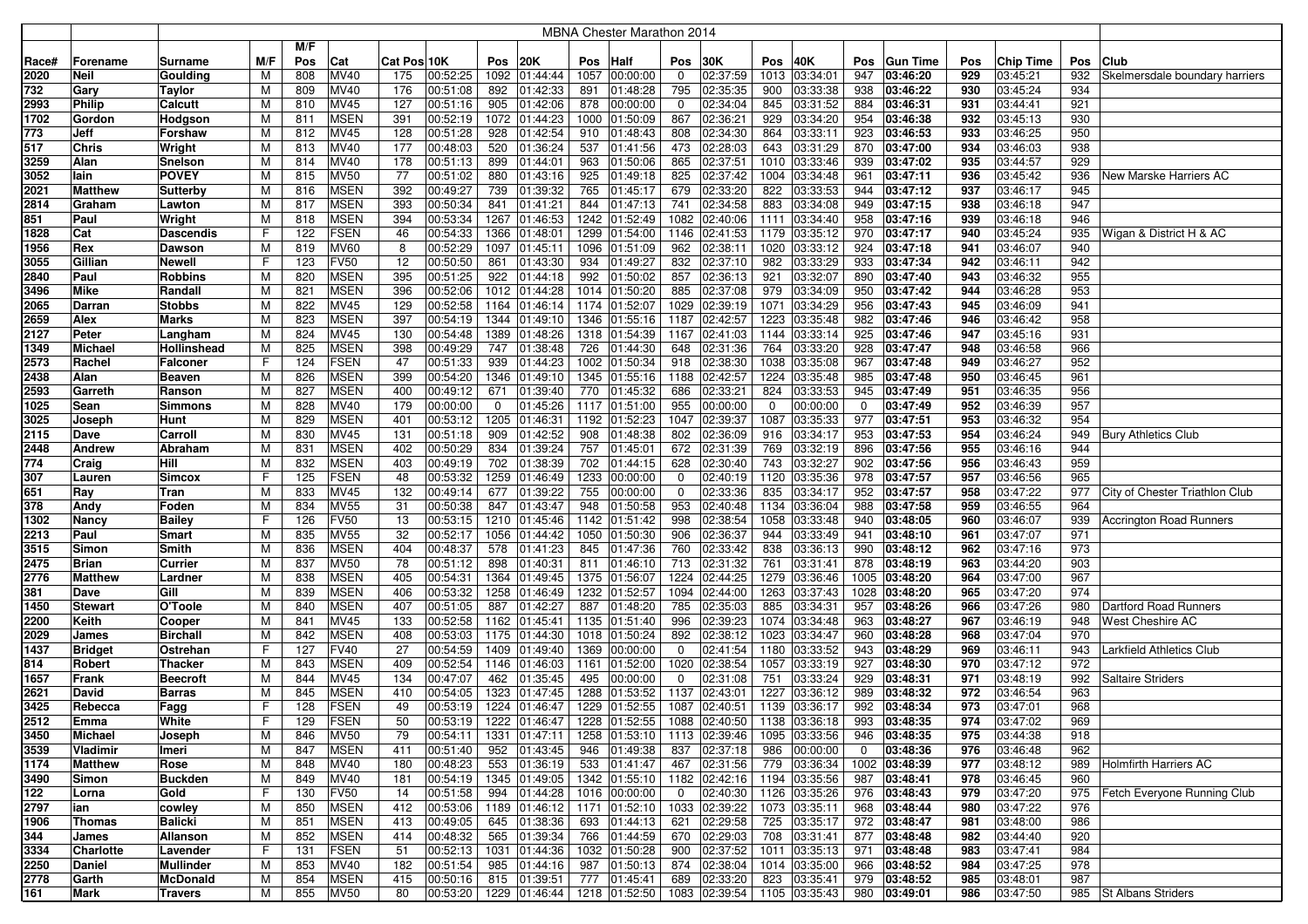|             |                   |                                |        |            |                            |             |                                                                                                        |                               |            | <b>MBNA Chester Marathon 2014</b> |                |                      |      |                                |              |                               |              |                      |             |                                     |
|-------------|-------------------|--------------------------------|--------|------------|----------------------------|-------------|--------------------------------------------------------------------------------------------------------|-------------------------------|------------|-----------------------------------|----------------|----------------------|------|--------------------------------|--------------|-------------------------------|--------------|----------------------|-------------|-------------------------------------|
|             |                   |                                |        | M/F        |                            |             |                                                                                                        |                               |            |                                   |                |                      |      |                                |              |                               |              |                      |             |                                     |
| Race#       | Forename          | Surname                        | M/F    | Pos        | Cat                        | Cat Pos 10K | Pos                                                                                                    | 20K                           | Pos        | Half                              | Pos            | 30K                  | Pos  | 40K                            | Pos          | <b>Gun Time</b>               | Pos          | <b>Chip Time</b>     | Pos Club    |                                     |
| 1542        | <b>Mark</b>       | Vaughton                       | M      | 856        | MV40                       | 183         | 00:52:17                                                                                               | 1062 01:44:38                 |            | 1038 01:50:30                     | 905            | 02:36:52             | 967  | 03:35:48                       | 984          | 03:49:08                      | 987          | 03:48:06             | 988         |                                     |
| 2691        | <b>Sian Clwyd</b> | <b>Roberts</b>                 | F      | 132        | <b>FV35</b>                | 20          | 00:56:05                                                                                               | 1555 01:50:11                 | 1397       | 01:56:11                          | 1228           | 02:43:23             |      | 1238 03:36:20                  | 995          | 03:49:11                      | 988          | 03:47:38             | 982         |                                     |
| 3459        | John              | Crayford                       | M      | 857        | <b>MV45</b>                | 135         | 00:47:30<br>482                                                                                        | 01:36:16                      | 529        | 01:42:08                          | 479            | 02:30:25             | 736  | 03:34:23                       | 955          | 03:49:11                      | 989          | 03:48:40             | 1005        |                                     |
| 360         | Lee               | Johnson                        | M      | 858        | <b>MSEN</b>                | 416         | 00:51:27<br>925                                                                                        | 01:42:52                      | 907        | 01:48:52                          | 814            | 02:36:15             | 924  | 03:33:51                       | 942          | 03:49:14                      | 990          | 03:47:39             | 983         |                                     |
| 2641        | Huw               | Owen                           | M      | 859        | <b>MSEN</b>                | 417         | 00:46:40<br>426                                                                                        | 01:33:26                      | 419        | 01:39:00                          | 375            | 02:25:41             | 524  | 03:34:04                       | 948          | 03:49:15                      | 991          | 03:48:24             | 995         |                                     |
| 3449        | Sean              | Procter                        | M      | 860        | MV40                       | 184         | 00:44:18<br>230                                                                                        | 01:29:49                      | 252        | 01:35:29                          | 249            | 02:22:44             | 436  | 03:34:48                       | 962          | 03:49:15                      | 992          | 00:00:00             | $\mathbf 0$ |                                     |
| 2680        | Desmond           | Mucho                          | M      | 861        | <b>MSEN</b>                | 418         | 00:55:07                                                                                               | 1424 01:49:42                 |            | 1373 01:55:48                     | 1212           | 02:43:57             |      | 1258 03:36:49                  | 1007         | 03:49:17                      | 993          | 03:47:30             | 981         |                                     |
| 101         | <b>Michael</b>    | <b>Hughes</b>                  | M      | 862        | <b>MV40</b>                | 185         | 00:54:01                                                                                               | 1317 01:47:28                 |            | 1274 01:53:27                     | 1122           | 02:41:13             |      | 1150 03:36:23                  | 997          | 03:49:22                      | 994          | 03:48:23             | 994         |                                     |
| 3541        | Colin             | Lee                            | M      | 863        | <b>MSEN</b>                | 419         | 00:54:44                                                                                               | 1382 01:49:14                 |            | 1349 01:55:25                     | 1196           | 02:43:35             |      | 1245 03:36:27                  | 999          | 03:49:33                      | 995          | 03:47:25             | 979         |                                     |
| 968         | <b>Thomas</b>     | Sutch                          | M      | 864        | <b>MSEN</b>                | 420         | 00:49:36<br>763                                                                                        | 01:38:29                      | 672        | 00:00:00                          | 0              | 02:33:06             | 810  | 03:35:12                       | 969          | 03:49:39                      | 996          | 03:48:16             | 991         |                                     |
| 2660        | Nicola            | Thomson                        | F      | 133        | <b>FV45</b>                | 19          | 00:51:57<br>991                                                                                        | 01:44:36                      |            | 1033 01:50:40                     | 927            | 02:40:09             |      | 1113 03:36:53                  | 1009         | 03:49:40                      | 997          | 03:48:28             | 998         |                                     |
| 2692        | Paul              | Austin                         | M      | 865        | <b>MV45</b>                | 136         | 00:53:11                                                                                               | 1203 01:46:31                 |            | 1194 01:52:30                     | 1052           | 02:39:35             | 1083 | 03:36:21                       | 996          | 03:49:42                      | 998          | 03:48:21             | 993         |                                     |
| 3227        | richard           | gilmartin                      | M      | 866        | <b>MV40</b>                | 186         | 00:52:42                                                                                               | 1121 01:45:48                 |            | 1143 01:51:51                     | 1004           | 02:39:24             |      | 1076 03:35:55                  | 986          | 03:49:44                      | 999          | 03:48:40             | 1004        |                                     |
| 1745        | David             | <b>Elliott</b>                 | M      | 867        | <b>MV40</b>                | 187         | 00:52:11                                                                                               | 1026 01:44:30                 |            | 1017 01:50:23                     | 889            | 02:36:39             | 945  | 03:34:59                       | 965          | 03:49:44                      | 1000         | 03:48:35             | 1001        |                                     |
| 2329        | <b>Mark</b>       | Jones                          | M      | 868        | <b>MV40</b>                | 188         | 924<br>00:51:26                                                                                        | 01:44:15                      | 983        | 01:50:13                          | 875            | 02:36:52             | 968  | 03:36:19                       | 994          | 03:49:47                      | 1001         | 03:48:36             | 1002        |                                     |
| 1746        | Jeanette          | Pope                           | F      | 134        | <b>FV35</b>                | 21          | 00:56:33                                                                                               | 1656 01:50:45                 |            | 1437 01:56:47                     | 1256           | 02:44:12             | 1267 | 03:37:05                       | 1012         | 03:49:57                      | 1002         | 03:48:27             | 996         |                                     |
| 3074        | David             | Scotcher                       | M      | 869        | MV45                       | 137         | 00:50:54<br>867                                                                                        | 01:42:23                      | 883        | 01:48:19                          | 782            | 02:35:35             | 901  | 03:35:18                       | 973          | 03:49:58                      | 1003         | 03:48:52             | 1011        | Market Drayton Running Club         |
| 2883        | Peter             | <b>Dennett</b>                 | M      | 870        | <b>MV45</b>                | 138         | 463<br>00:47:07                                                                                        | 01:37:13                      | 574        | 00:00:00                          | $\mathbf 0$    | 02:33:33             | 833  | 03:36:43                       | 1004         | 03:49:59                      | 1004         | 03:49:28             | 1019        |                                     |
| 2457        | <b>Alice EM</b>   | Lytton                         | F      | 135        | <b>FV55</b>                | 3           | 00:52:41                                                                                               | 1118 01:48:48                 |            | 1326 01:54:59                     | 1177           | 02:44:12             |      | 1268 03:37:18                  | 1020         | 03:50:05                      | 1005         | 03:48:27             | 997         |                                     |
| 544         | <b>Chris</b>      | <b>Braycotton</b>              | M      | 871        | <b>MV40</b>                | 189         | 752<br>00:49:32                                                                                        | 01:40:25                      | 803        | 01:46:25                          | 720            | 02:34:48             | 880  | 03:36:25                       | 998          | 03:50:11                      | 1006         | 03:49:30             | 1021        |                                     |
| 2837        | Colin             | <b>Bonfield</b>                | M      | 872        | <b>MSEN</b>                | 421         | 00:52:50                                                                                               | 1139 01:43:39                 | 942        | 01:49:24                          | 829            | 02:36:22             | 930  | 03:34:42                       | 959          | 03:50:16                      | 1007         | 03:46:27             | 951         |                                     |
| 1970        | Abby              | Sanderson                      | F      | 136        | <b>FSEN</b>                | 52          | 00:52:24<br>1087                                                                                       | 01:45:14                      |            | 1100 01:51:23                     | 982            | 02:39:15             |      | 1068 03:36:34                  | 1001         | 03:50:17                      | 1008         | 03:48:39             | 1003        |                                     |
| 833         | Sharon            | <b>Bullock</b>                 | F      | 137        | <b>FV35</b>                | 22          | 00:52:56<br>1156                                                                                       | 01:46:02                      |            | 1159 01:51:58                     | 1016           | 02:39:50             |      | 1102 03:36:39                  | 1003         | 03:50:20                      | 1009         | 03:48:34             | 999         | Kendal AAC                          |
| 2634        | Steven            | Claringbold                    | M      | 873        | <b>MSEN</b>                | 422         | 00:49:34<br>759                                                                                        | 01:40:41                      |            | 819 01:46:51                      | 726            | 02:36:54             | 972  | 03:37:25                       |              | 1023 03:50:21                 | 1010         | 03:49:22             |             | 1018   DH Runners                   |
| 2850        | <b>Salvatore</b>  | Melidoni                       | М      | 874        | <b>MV45</b>                | 139         | 00:52:03                                                                                               | 1005 01:43:22                 |            | 930 01:49:17                      | 824            | 02:36:32             | 934  | 03:37:01                       |              | 1010 03:50:24                 | 1011         | 03:49:04             | 1014        |                                     |
| 3133        | <b>Andrew</b>     | Hadler                         | M      | 875        | <b>MSEN</b>                | 423         | 00:52:24                                                                                               | 1088 01:45:02                 |            | 1086 01:51:08                     | 959            | 02:39:16             |      | 1070 03:36:15                  | 991          | 03:50:26                      | 1012         | 03:48:49             | 1010        |                                     |
| 3137        | Sula<br>Paul      | Stanley                        | F<br>M | 138<br>876 | <b>FV40</b><br><b>MV40</b> | 28<br>190   | 00:51:30<br>935<br>00:50:43<br>852                                                                     | 01:43:36<br>01:41:50          | 939<br>864 | 01:49:44<br>01:47:46              | 842<br>770     | 02:38:12<br>02:34:17 | 854  | 1022 03:37:06<br>03:35:19      | 975          | 1013 03:50:29<br>03:50:30     | 1013<br>1014 | 03:49:17<br>03:49:04 |             | 1017 Vale Royal AC                  |
| 938<br>3397 | Christian         | Cheetham<br>Henderson          | M      | 877        | <b>MSEN</b>                | 424         | 00:56:37                                                                                               | 1670 01:51:17                 |            | 1467 01:57:21                     | 1287           | 02:45:07             |      | 1304 03:37:41                  | 1027         | 03:50:39                      | 1015         | 03:48:44             | 1006        | 1015 skelmersdale boundary harriers |
| 142         | Caroline          | Farren                         | F      | 139        | <b>FV35</b>                | 23          | 00:54:25                                                                                               | 1352 01:47:26                 |            | 1272 01:53:32                     | 1126           | 02:41:25             |      | 1156 03:37:08                  | 1016         | 03:50:39                      | 1016         | 03:48:46             |             | 1009 Clapham Chasers                |
| 1343        | Graeme            | Hamill                         | M      | 878        | <b>MV45</b>                | 140         | 00:55:34                                                                                               | 1470 01:50:09                 |            | 1395 00:00:00                     | 0              | 02:43:57             |      | 1259 03:38:03                  | 1039         | 03:50:40                      | 1017         | 03:48:55             | 1012        |                                     |
| 143         | Paul              | Mason                          | M      | 879        | <b>MV40</b>                | 191         | 00:54:23                                                                                               | 1350 01:47:25                 |            | 1271 01:53:31                     | 1124           | 02:41:24             |      | 1154 03:37:07                  | 1014         | 03:50:40                      | 1018         | 03:48:46             | 1008        |                                     |
| 152         | Dan               | Ashley                         | M      | 880        | <b>MSEN</b>                | 425         | 00:53:41                                                                                               | 1283 01:47:39                 |            | 1285 01:53:55                     | 1141           | 02:41:57             |      | 1183 03:37:43                  |              | 1029 03:50:42                 | 1019         | 03:49:29             | 1020        |                                     |
| 3094        | John              | Johnson                        | M      | 881        | <b>MSEN</b>                | 426         | 00:52:11                                                                                               | 1024 01:43:38                 | 941        | 00:00:00                          | 0              | 02:45:18             |      | 1312 03:39:07                  |              | 1072 03:50:42                 | 1020         | 03:49:45             | 1025        |                                     |
| 2945        | Paul              | Smulders                       | M      | 882        | <b>MSEN</b>                | 427         | 00:54:26                                                                                               | 1357 01:47:31                 |            | 1279 00:00:00                     | 0              | 02:41:03             |      | 1145 03:36:48                  |              | 1006 03:50:50                 | 1021         | 03:48:35             | 1000        |                                     |
| 3382        | Dave              | Allen                          | M      | 883        | <b>MSEN</b>                | 428         | 00:53:51<br>1306                                                                                       | 01:47:19                      |            | 1268 01:53:29                     | 1123           | 02:41:55             | 1181 | 03:38:20                       | 1047         | 03:51:05                      | 1022         | 03:49:46             | 1026        |                                     |
| 2458        | Rob               | Fowler                         | M      | 884        | <b>MSEN</b>                | 429         | 00:51:47<br>967                                                                                        | 01:43:20                      | 928        | 01:49:11                          | 822            | 02:36:09             | 917  | 03:37:07                       |              | 1015 03:51:06                 | 1023         | 03:49:09             | 1016        |                                     |
| 2712        | Alan              | Hughes                         | M      | 885        | <b>MV40</b>                | 192         | 00:50:19<br>821                                                                                        | 01:39:43                      |            | 772 01:45:24                      | 682            | 02:33:17             | 816  | 03:37:18                       |              | 1019 03:51:10                 | 1024         | 03:50:02             | 1030        |                                     |
| 2710        | <b>Darren</b>     | Hughes                         | M      | 886        | <b>MV40</b>                | 193         | 822<br>00:50:20                                                                                        | 01:39:43                      | 771        | 01:45:24                          | 681            | 02:33:17             | 817  | 03:37:18                       | 1018         | 03:51:10                      | 1025         | 03:50:02             | 1031        |                                     |
| 3207        | michael           | pickavance                     | M      | 887        | <b>MSEN</b>                | 430         | 00:53:42                                                                                               | 1284 01:46:55                 |            | 1245 01:53:04                     | 1107           | 02:41:35             | 1167 | 03:37:38                       | 1026         | 03:51:10                      | 1026         | 03:49:51             | 1027        |                                     |
| 2755        | Chemane           | <b>Brier</b>                   | F      | 140        | <b>FSEN</b>                | 53          | 00:52:20                                                                                               | 1079 01:45:17                 |            | 1107 01:51:18                     | 973            | 02:39:49             |      | 1099 03:38:17                  | 1046         | 03:51:15                      | 1027         | 03:50:13             | 1033        |                                     |
| 1234        | Rob               | Watkins                        | M      | 888        | <b>MV45</b>                | 141         | 00:52:50                                                                                               | 1140 01:44:17                 | 989        | 01:50:13                          | 872            | 02:36:55             | 973  | 03:36:50                       | 1008         | 03:51:18                      | 1028         | 03:50:26             |             | 1038 Thornbury Running Club         |
| 2504        | Peter             | Stoddard                       | M      | 889        | <b>MSEN</b>                | 431         | 00:55:43                                                                                               | 1493 01:50:30                 |            | 1420 01:56:33                     | 1247           | 02:44:28             |      | 1283 03:37:53                  | 1034         | 03:51:19                      | 1029         | 03:49:32             | 1023        |                                     |
| 2505        | <b>Mark</b>       | <b>Fletcher</b>                | M      | 890        | <b>MSEN</b>                | 432         | 00:55:43                                                                                               | 1494 01:50:30                 |            | 1421 01:56:33                     | 1249           | 02:44:27             |      | 1282 03:37:54                  | 1035         | 03:51:19                      | 1030         | 03:49:32             | 1022        |                                     |
| 3272        | <b>Stephen</b>    | Lee                            | M      | 891        | <b>MV45</b>                | 142         | 00:53:16                                                                                               | 1213 01:46:45                 |            | 1221 01:52:37                     | 1059           | 02:39:50             |      | 1101 03:37:25                  | 1024         | 03:51:19                      | 1031         | 03:50:16             |             | 1035 Royton Road Runners            |
| 3265        | Joe               | Yang                           | M      | 892        | <b>MSEN</b>                | 433         | 00:49:20                                                                                               | 707 01:38:24<br>1019 01:44:37 |            | 660 01:44:14                      | 626            | 02:33:18             |      | 818 03:37:57                   |              | 1037 03:51:20                 | 1032         | 03:51:09             |             | 1054   Manchester Frontrunners      |
| 609<br>537  | <b>Stuart</b>     | Pockett                        | M<br>F | 893<br>141 | <b>MSEN</b><br><b>FV35</b> | 434<br>24   | 00:52:09<br>00:52:04                                                                                   | 1008 01:44:25                 |            | 1037 01:50:28<br>1005 01:50:23    | 901<br>890     | 02:37:45<br>02:39:12 |      | 1008 03:35:43<br>1067 03:37:54 |              | 981 03:51:23<br>1036 03:51:26 | 1033<br>1034 | 03:48:13<br>03:50:09 | 990<br>1032 |                                     |
| 3181        | Nicola<br>Danny   | <b>Stewart</b><br><b>Platt</b> | M      | 894        | <b>MSEN</b>                | 435         | 00:48:49                                                                                               | $\overline{599}$ 01:40:14     |            | 796 01:45:52                      | 697            | 02:35:47             | 905  | 03:39:18 1079 03:51:26         |              |                               | 1035         | 03:50:31             | 1040        |                                     |
| 1312        | Paul              | Orry                           | M      | 895        | <b>MSEN</b>                | 436         | 00:51:49                                                                                               | 973 01:44:08                  |            | 974 00:00:00                      | $\mathbf 0$    | 02:36:23             |      | 931 03:38:08 1043 03:51:27     |              |                               | 1036         | 03:49:56             |             | 1028 Trentham RC                    |
| 1017        | Jonathan          | <b>Burgess</b>                 | M      | 896        | <b>MSEN</b>                | 437         | 00:51:23                                                                                               | 918 01:43:43                  |            | 944 01:49:43                      | 840            | $\boxed{02:37:22}$   | 991  | 03:36:30                       |              | 1000 03:51:32                 | 1037         | 03:48:44             | 1007        |                                     |
| 2873        | Callum            | O'Connor                       | M      | 897        | <b>MSEN</b>                | 438         | 00:50:16                                                                                               | 817 01:39:52                  |            | 778 01:45:41                      | 691            | 02:36:48             |      | 957 00:00:00                   | $\mathbf{0}$ | 03:51:38                      | 1038         | 03:50:47             | 1049        |                                     |
| 398         | Jenny             | Baker                          | F      | 142        | <b>FV45</b>                | 20          | 00:53:27                                                                                               | 1242 01:46:55                 |            | 1246 01:53:00                     |                | 1099 02:41:31        |      | 1163 03:38:23   1048 03:51:40  |              |                               | 1039         | 03:50:14             |             | 1034 Ealing Eagles                  |
| 1449        | John              | Hanson                         | M      | 898        | <b>MV50</b>                | 81          | 00:51:41                                                                                               | 954 01:41:31                  |            | 848 01:47:16                      | 746            | 02:32:54             |      | 803 03:35:19                   |              | 974 03:51:40                  | 1040         | 03:50:33             |             | 1041 Baddesley Badgers              |
| 981         | Alexandra         | Galloway                       | F      | 143        | <b>FV35</b>                | 25          | 00:55:12                                                                                               | 1433 01:50:35                 |            | 1426 01:56:43                     | 1254           | 02:45:27             |      | 1318 03:39:42                  |              | 1096 03:51:49                 | 1041         | 03:50:29             |             | 1039 The Stragglers Running Club    |
| 3337        | <b>Chris</b>      | Williams                       | M      | 899        | MV45                       | 143         | 00:50:58                                                                                               | 873 01:44:04                  |            | 966 01:50:19                      | 880            | 02:38:30             |      | 1037 03:37:49                  |              | 1031 03:51:50                 | 1042         | 03:50:37             | 1042        |                                     |
| 1439        | Stephen           | Beech                          | M      | 900        | <b>MV50</b>                | 82          | 00:51:45                                                                                               | $963$ 01:44:26                |            | 1011 00:00:00                     | $\overline{0}$ | 02:36:45             |      | 953 03:37:23                   |              | 1022 03:51:52                 | 1043         | 03:50:44             | 1045        |                                     |
| 3389        | Paul              | <b>Thompson</b>                | M      | 901        | <b>MSEN</b>                | 439         | $ 00:55:24 $ 1455 $ 01:50:14 $ 1400 $ 01:56:22 $ 1235 $ 02:45:19 $ 1313 $ 03:38:36 $ 1054 $ 03:51:57 $ |                               |            |                                   |                |                      |      |                                |              |                               |              | 1044 03:48:57        | 1013        |                                     |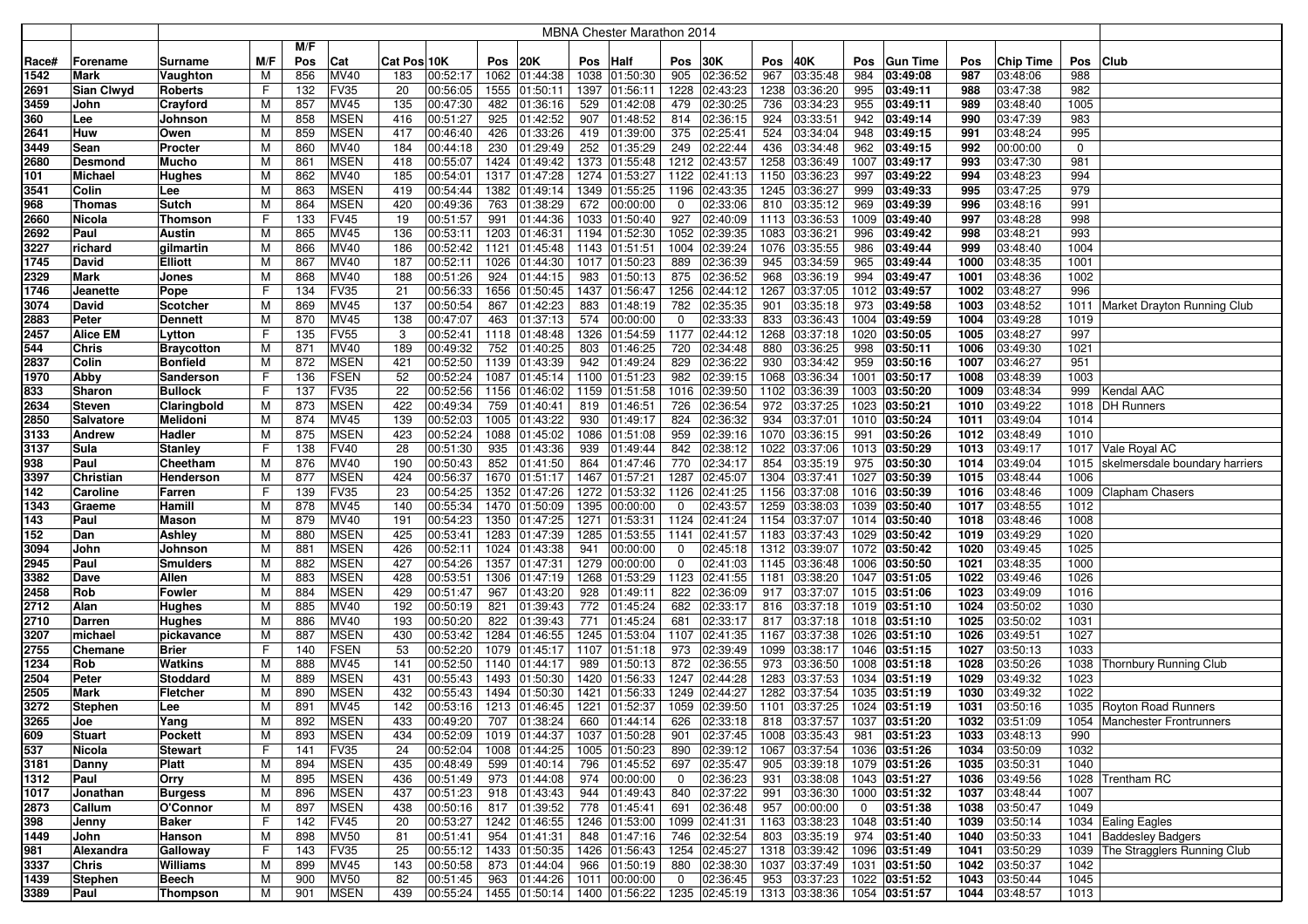|              |                |                                 |        |            |                            |             |                      |      |                                             |      | MBNA Chester Marathon 2014                                                             |                |               |      |                                  |      |                                |              |                      |              |                                     |
|--------------|----------------|---------------------------------|--------|------------|----------------------------|-------------|----------------------|------|---------------------------------------------|------|----------------------------------------------------------------------------------------|----------------|---------------|------|----------------------------------|------|--------------------------------|--------------|----------------------|--------------|-------------------------------------|
|              |                |                                 |        | M/F        |                            |             |                      |      |                                             |      |                                                                                        |                |               |      |                                  |      |                                |              |                      |              |                                     |
| Race#        | Forename       | Surname                         | M/F    | Pos        | Cat                        | Cat Pos 10K |                      | Pos  | <b>20K</b>                                  | Pos  | Half                                                                                   | Pos            | 30K           | Pos  | 40K                              | Pos  | <b>Gun Time</b>                | Pos          | <b>Chip Time</b>     | Pos          | <b>Club</b>                         |
| 460          | Patricia       | Speedie                         | F.     | 144        | <b>FV40</b>                | 29          | 00:56:58             | 1711 | 01:51:04                                    | 1453 | 01:57:25                                                                               |                | 1290 02:45:07 | 1305 | 03:38:59                         | 1066 | 03:51:58                       | 1045         | 03:49:39             |              | 1024 New Marske Harriers AC         |
| 1197         | Phil           | Harold                          | M      | 902        | MV40                       | 194         | 00:52:08             |      | 1017 01:44:44                               | 1056 | 01:50:47                                                                               | 937            | 02:38:30      | 1039 | 03:38:04                         |      | 1040 03:52:02                  | 1046         | 03:50:46             | 1048         |                                     |
| 2544         | Peter          | Roberts                         | M      | 903        | MV40                       | 195         | 00:54:34             | 1369 | 01:47:55                                    | 1295 | 01:54:03                                                                               |                | 1148 02:41:24 | 1153 | 03:38:04                         | 1041 | 03:52:04                       | 1047         | 03:49:58             | 1029         |                                     |
| 2607         | <b>Stuart</b>  | Freeman                         | М      | 904        | <b>MSEN</b>                | 440         | 00:52:31             | 1102 | 01:45:22                                    | 1112 | 01:51:34                                                                               | 991            | 02:39:05      | 1063 | 03:38:41                         | 1057 | 03:52:14                       | 1048         | 03:50:25             | 1037         |                                     |
| 2613         | Luis           | Santos                          | М      | 905        | MV40                       | 196         | 00:55:17             | 1439 | 01:49:26                                    | 1358 | 01:55:24                                                                               |                | 1194 02:42:18 | 1196 | 03:38:34                         |      | 1050 03:52:21                  | 1049         | 03:50:22             | 1036         |                                     |
| 2559         | lain           | Batchen                         | М      | 906        | <b>MSEN</b>                | 441         | 00:52:36             | 1109 | 01:46:02                                    | 1160 | 00:00:00                                                                               | 0              | 02:40:13      | 1117 | 03:38:51                         | 1062 | 03:52:24                       | 1050         | 03:50:37             | 1043         |                                     |
| 3352         | Tom            | Rimmer                          | м      | 907        | MSEN                       | 442         | 00:53:46             |      | 1294 01:47:14                               | 1260 | 01:53:17                                                                               |                | 1118 02:41:47 | 1174 | 03:38:51                         | 1061 | 03:52:24                       | 1051         | 03:51:13             | 1056         |                                     |
| 88           | Janine         | Gall                            | F      | 145        | <b>FV45</b>                | 21          | 00:55:08             | 1427 | 01:49:20                                    | 1355 | 01:55:25                                                                               |                | 1195 02:43:47 | 1251 | 03:39:05                         |      | 1070 03:52:24                  | 1052         | 03:50:44             |              | 1044   Team Derby Runner            |
| 3355         | Gary           | Moriame                         | M      | 908        | <b>MSEN</b>                | 443         | 00:53:46             |      | 1296 01:47:14                               | 1259 | 01:53:16                                                                               |                | 1117 02:41:47 | 1175 | 03:38:50                         |      | 1060 03:52:24                  | 1053         | 03:51:13             | 1057         |                                     |
| 1602         | Graham         | Smith                           | M      | 909        | <b>MSEN</b>                | 444         | 00:52:36             |      | 1113 01:45:01                               | 1082 | 01:51:21                                                                               | 979            | 02:43:49      | 1253 | 03:41:07                         |      | 1130 03:52:26                  | 1054         | 03:51:40             | 1073         |                                     |
| 1223         | Stephen        | Cole                            | M      | 910        | MV40                       | 197         | 00:48:33             |      | 573 01:36:55                                | 556  | 01:42:23                                                                               | 488            | 02:35:48      | 906  | 03:40:05                         |      | 1107 03:52:30                  | 1055         | 03:52:01             |              | 1082 Stockport Harriers & Athletics |
| 2863         | <b>Neil</b>    | Gabriel                         | м      | 911        | <b>MV40</b>                | 198         | 00:50:13             |      | 813 01:41:43                                | 855  | 01:47:38                                                                               | 761            | 02:38:24      | 1030 | 03:38:38                         |      | 1055 03:52:36                  | 1056         | 03:51:25             | 1063         |                                     |
| 558          | Alison         | Moore                           | F      | 146        | <b>FV35</b>                | 26          | 00:52:24             |      | 1089 01:45:55                               | 1151 | 01:51:57                                                                               |                | 1012 02:40:00 | 1107 | 03:38:16                         |      | 1045 03:52:36                  | 1057         | 03:51:32             | 1066         |                                     |
| 193          | Katie          | Matthews                        | F      | 147        | <b>FSEN</b>                | 54          | 00:53:29             |      | 1249 01:46:06                               | 1163 | 01:52:01                                                                               | 1021           | 02:38:49      | 1055 | 03:39:17                         |      | 1077 03:52:40                  | 1058         | 03:50:56             | 1050         |                                     |
| 2737         | Stephen        | Fraser                          | М      | 912        | <b>MV45</b>                | 144         | 00:53:45             |      | 1292 01:47:30                               | 1276 | 01:53:33                                                                               |                | 1127 02:42:31 | 1208 | 03:39:18                         |      | 1078 03:52:40                  | 1059         | 03:51:22             | 1060         |                                     |
| 501          | Graham         | <b>Sherratt</b>                 | M      | 913        | <b>MSEN</b>                | 445         | 00:45:49             |      | 357 01:31:45                                | 360  | 01:37:10                                                                               | 316            | 02:24:46      | 497  | 03:35:48                         | 983  | 03:52:44                       | 1060         | 03:52:19             | 1095         |                                     |
| 289          | Ruth           | Williams                        | F.     | 148        | <b>FV35</b>                | 27          | 00:52:13             |      | 1034 01:45:24                               | 1115 | 01:51:29                                                                               | 989            | 02:40:37      | 1128 | 03:39:37                         | 1093 | 03:52:46                       | 1061         | 03:51:38             | 1072         |                                     |
| 254          | <b>Maureen</b> | Pritchard                       | F      | 149        | <b>FV50</b>                | 15          | 00:52:31             |      | 1100 01:44:30                               | 1019 | 01:50:30                                                                               | 904            | 02:38:49      | 1053 | 03:38:15                         |      | 1044 03:52:47                  | 1062         | 03:50:46             | 1047         |                                     |
| 3098         | Roger          | Moore                           | М      | 914        | MV40                       | 199         | 00:51:11             | 895  | 01:42:13                                    | 881  | 01:48:04                                                                               | 779            | 02:35:26      | 894  | 03:37:52                         | 1033 | 03:52:47                       | 1063         | 03:51:04             | 1052         |                                     |
| 3125         | <b>Steve</b>   | Walsh                           | М      | 915        | <b>MV65</b>                | 5           | 00:51:19             | 910  | 01:43:53                                    | 955  | 01:49:56                                                                               | 853            | 02:38:10      | 1018 | 03:38:48                         |      | 1058 03:52:48                  | 1064         | 03:51:43             | 1076         |                                     |
| 2326         | Alex           | Evans                           | М      | 916        | <b>MSEN</b>                | 446         | 00:52:31             | 1101 | 01:45:07                                    | 1091 | 01:51:09                                                                               | 965            | 02:39:33      | 1082 | 03:39:00                         | 1067 | 03:52:49                       | 1065         | 03:51:36             | 1070         |                                     |
| 2874         | James          | Stringer                        | M      | 917        | <b>MSEN</b>                | 447         | 00:42:10             | 132  | 01:24:32                                    | 138  | 01:29:16                                                                               | 100            | 02:19:32      | 373  | 03:37:47                         |      | 1030 03:52:53                  | 1066         | 03:52:46             | 1108         |                                     |
| 1472         | Lisa           | Watson                          | F      | 150        | <b>FV40</b>                | 30          | 00:53:02             |      | 1172 01:46:26                               | 1190 | 01:52:24                                                                               |                | 1049 02:41:07 | 1148 | 03:39:11                         |      | 1073 03:52:53                  | 1067         | 03:51:25             | 1062         |                                     |
| 3524         | Robert         | Tindle                          | М      | 918        | <b>MSEN</b>                | 448         | 00:52:15             |      | 1046 01:43:59                               | 960  | 01:49:53                                                                               | 850            | 02:37:34      | 1001 | 03:38:34                         |      | 1051 03:52:56                  | 1068         | 03:51:48             | 1079         |                                     |
| 3477         | Linda          | Sinclair                        | F      | 151        | <b>FV40</b>                | 31          | 00:51:48             |      | 972 01:45:38                                | 1130 | 01:51:48                                                                               | 1001           | 02:41:53      | 1178 | 03:39:17                         |      | 1076 03:52:57                  | 1069         | 03:51:24             | 1061         |                                     |
| 539          | Phil           | Davis                           | M      | 919        | MV45                       | 145         | 00:53:50             |      | 1305 01:47:17                               | 1265 | 00:00:00                                                                               | 0              | 02:40:48      |      | 1133 03:40:17                    |      | 1111 03:52:58                  | 1070         | 03:51:29             | 1064         |                                     |
| 1757         | Dylan          | Morrey                          | M      | 920        | <b>MSEN</b>                | 449         | 00:57:03             |      | 1720 01:53:36                               | 1667 | 02:00:01                                                                               |                | 1478 02:49:40 | 1488 | 03:41:28                         |      | 1143 03:52:58                  | 1071         | 03:51:40             | 1074         |                                     |
| 1547         | Eamonn         | McTague                         | М      | 921        | <b>MSEN</b>                | 450         | 00:53:26             |      | 1240 01:47:06                               | 1256 | 01:53:12                                                                               |                | 1114 02:41:46 | 1172 | 03:39:31                         | 1087 | 03:52:59                       | 1072         | 03:51:33             | 1067         |                                     |
| 2555         | Chris          | Dupain                          | M      | 922        | <b>MSEN</b>                | 451         | 00:53:19             |      | 1226 01:46:48                               | 1230 | 00:00:00                                                                               | 0              | 02:40:50      | 1137 | 03:38:50                         |      | 1059 03:53:03                  | 1073         | 03:51:31             | 1065         |                                     |
| 3080         | Tim            | Spencer                         | М      | 923        | MV40                       | 200         | 00:51:28             |      | 932 01:42:42                                | 897  | 01:48:21                                                                               | 787            | 02:34:48      | 878  | 03:37:12                         |      | 1017 03:53:03                  | 1074         | 03:51:16             | 1058         |                                     |
| 238          | Daniel         | Sutton                          | М      | 924        | <b>MSEN</b>                | 452         | 00:53:43             | 1287 | 01:47:53                                    | 1292 | 01:53:58                                                                               |                | 1145 02:41:28 | 1158 | $\sqrt{03:39:12}$                |      | 1074 03:53:08                  | 1075         | 03:51:05             | 1053         |                                     |
| 346          | David          | Morris                          | М      | 925        | <b>MV55</b>                | 33          | 00:51:35             | 946  | 01:42:49                                    | 903  | 01:48:44                                                                               | 809            | 02:37:19      | 987  | 03:39:32                         |      | 1090 03:53:09                  | 1076         | 03:52:06             |              | 1086 Deestriders Running Club       |
| 341          | Lisa           | Dallisson                       | F      | 152        | <b>FV40</b>                | 32          | 00:51:55             | 986  | 01:44:16                                    | 984  | 01:50:17                                                                               | 878            | 02:38:40      | 1047 | 03:39:49                         |      | 1100 03:53:11                  | 1077         | 03:51:59             |              | 1081 Stratford-upon-Avon AC         |
| 231          | Hannah         | Erskine                         | F      | 153        | <b>FV35</b>                | 28          | 00:51:50             | 976  | 01:44:14                                    | 981  | 01:50:09                                                                               | 869            | 02:38:24      | 1032 | 03:38:05                         |      | 1042 03:53:14                  | 1078         | 03:51:35             |              | 1069 Maidstone Harriers             |
| 347          | Paul           | Heath                           | M      | 926        | <b>MSEN</b>                | 453         | 00:52:33             | 1106 | 01:45:30                                    | 1122 | 00:00:00                                                                               | 0              | 02:39:20      | 1072 | 03:37:50                         |      | 1032 03:53:16                  | 1079         | 03:50:58             | 1051         |                                     |
| 1014         | <b>Denis</b>   | Kelly                           | M      | 927        | MV45                       | 146         | 00:52:05             |      | 1009 01:44:11                               | 980  | 01:50:08                                                                               | 866            | 02:38:34      | 1043 | 03:37:58                         |      | 1038 03:53:17                  | 1080         | 03:51:44             |              | 1077 Manchester Harriers & AC       |
| 2493         | Jonathan       | Steele                          | M      | 928        | <b>MSEN</b>                | 454         | 00:52:06             |      | 1011 01:44:32                               | 1021 | 01:50:24                                                                               | 891            | 02:37:16      | 984  | 03:39:04                         |      | 1069 03:53:17                  | 1081         | 03:52:02             | 1083         |                                     |
| 1411         | Karen          | Gordon                          | F.     | 154        | <b>FV50</b>                | 16          | 00:53:48             |      | 1300 01:48:15                               | 1305 | 01:54:27                                                                               |                | 1158 02:42:43 | 1216 | 03:39:20                         |      | 1080 03:53:20                  | 1082         | 03:51:17             |              | 1059   Driffield Striders           |
| 3258         | Mike           | Barlow                          | M      | 929        | <b>MSEN</b>                | 455         | 00:55:52             |      | 1511 01:51:09                               | 1457 | 01:57:16                                                                               |                | 1278 02:44:50 | 1293 | 03:39:48                         |      | 1097 03:53:22                  | 1083         | 03:51:12             | 1055         |                                     |
| 1947         | Andrew         | Parry                           | м      | 930        | MV40                       | 201         | 00:52:18             |      | 1063 01:44:45                               |      | 1059 01:50:42                                                                          | 930            | 02:40:03      | 1109 | 03:39:22                         |      | 1081 03:53:23                  | 1084         | 03:52:21             | 1098         |                                     |
| 2841         | Lee            | Quinn                           | М      | 931        | <b>MSEN</b>                | 456         | 00:50:01             | 804  | 01:40:18                                    | 798  | 01:46:04                                                                               | 707            | 02:34:20      | 857  | 03:38:34                         | 1052 | 03:53:24                       | 1085         | 03:52:42             | 1104         |                                     |
| 874          | Liam           | Sparrock                        | м      | 932        | MSEN                       | 457         | 00:49:17             | 693  | 01:38:31                                    | 677  | 01:44:00                                                                               | 598            | 02:28:39      | 689  | 03:38:38                         |      | 1056 03:53:24                  | 1086         | 03:52:45             |              | 1105   Royal Sutton Coldfield AC    |
| 1752         | Daniel         | Albright                        | м      | 933        | <b>MSEN</b>                | 458         | 00:53:50             | 1303 | 01:46:53                                    | 1243 | 01:52:57                                                                               |                | 1092 02:41:26 | 1157 | 03:39:24                         | 1084 | 03:53:27                       | 1087         | 03:52:07             | 1089         |                                     |
| 2642         | Alison         | Eaves                           | F      | 155        | <b>FSEN</b>                | 55          | 00:55:25             | 1457 | 01:50:40                                    | 1431 | 00:00:00                                                                               | 0              | 02:45:34      | 1323 | 03:40:05                         | 1108 | 03:53:29                       | 1088         | 03:51:33             | 1068         |                                     |
| 3376         | <b>Steve</b>   | Tuite                           | M      | 934        | MV45                       | 147         | 00:52:42             |      | 1119 01:45:14                               | 1099 | 01:51:21                                                                               | 980            | 02:39:43      | 1091 | 03:38:56                         | 1064 | 03:53:30                       | 1089         | 03:52:14             | 1093         |                                     |
| 2309         | Victoria       | Walker                          | F.     | 156        | <b>FV35</b>                | 29          |                      |      |                                             |      | 00:53:06   1187  01:46:38   1214  01:52:45   1080  02:41:46   1173  03:39:52           |                |               |      |                                  |      | 1102 03:53:33                  | 1090         | 03:52:20             | 1096         |                                     |
| 560          | Alan           | <b>Bircher</b>                  | M      | 935        | <b>MSEN</b>                | 459         | 00:53:46             |      |                                             |      | 1295 01:45:30 1120 01:51:20                                                            |                | 976 02:37:08  |      | 980 03:38:30                     |      | 1049 03:53:34                  | 1091         | 03:51:45             | 1078         |                                     |
| 3463         | Richard        | Harmsworth                      | М      | 936        | <b>MSEN</b>                | 460         | 00:50:10<br>00:52:33 |      | 810 01:40:03                                |      | 789 01:46:03                                                                           |                | 702 02:36:35  |      | 942 03:39:26                     |      | 1085 03:53:39                  | 1092         | 03:52:48             |              | 1112 Mossley Hill AC                |
| 2569         | Tom            | Lucas                           | M      | 937        | <b>MSEN</b>                | 461         |                      |      |                                             |      | 1105 01:45:48 1144 01:51:49 1002 02:38:21                                              |                |               |      | 1026 03:37:20                    |      | 1021 03:53:41                  | 1093         | 03:51:51             | 1080         |                                     |
| 1581         | Andy           | <b>Dye</b>                      | M      | 938        | <b>MV45</b>                | 148         | 00:53:10             |      |                                             |      | 1200 01:46:10 1166 01:52:08 1031 02:39:46                                              |                |               |      | 1097 03:39:22                    |      | 1082 03:53:41                  | 1094         | 03:52:06             | 1087         |                                     |
| 134          | Lesley         | Wong                            | F.     | 157        | <b>FV45</b>                | 22          | 00:51:20<br>00:53:39 |      |                                             |      | 914 01:47:22 1269 01:52:47 1081 02:39:45                                               |                |               |      | 1093 03:38:54                    |      | 1063 03:53:42<br>1123 03:53:43 | 1095<br>1096 | 03:51:37<br>03:52:02 | 1071         |                                     |
| 227          | Donald         | Gemmell                         | M      | 939        | <b>MV65</b><br><b>MV45</b> | 6<br>149    |                      |      |                                             |      | 1279 01:47:40 1286 01:53:57 1143 02:44:36<br>1440 01:48:35 1322 01:54:38 1165 02:41:31 |                |               |      | 1287 03:40:47                    |      | 1086 03:53:44                  | 1097         |                      | 1084         |                                     |
| 958          | Robert J       | Brown                           | M      | 940        |                            |             | 00:55:18<br>00:53:28 |      |                                             |      |                                                                                        |                |               |      | 1162 03:39:28                    |      | 1105 03:53:48                  |              | 03:51:42             |              | 1075 South Cheshire Harriers        |
| 1029<br>2221 | lan            | Pike                            | M      | 941<br>942 | <b>MV45</b><br><b>MV45</b> | 150<br>151  |                      |      |                                             | 794  | 1247 01:46:53 1241 01:53:00 1102 02:42:02                                              |                | 715 02:38:11  |      | 1186 03:39:58<br>$1021$ 03:41:26 |      | 1141 03:53:56                  | 1098         | 03:52:23<br>03:53:05 |              | 1099 Lymm Runners                   |
| 2671         | David          | <b>Barrett</b><br><b>Davies</b> | M<br>F | 158        | <b>FV40</b>                | 33          | 00:49:06<br>00:55:29 |      | 651 01:40:11<br>1463 01:51:55 1500 00:00:00 |      | $\boxed{01:46:17}$                                                                     | $\overline{0}$ | 02:47:07      |      | 1371 03:39:48                    |      | 1098 03:53:57                  | 1099<br>1100 | 03:50:46             | 1120<br>1046 |                                     |
| 2327         | Morag<br>Jody  | Evans                           | M      | 943        | <b>MSEN</b>                | 462         | 00:52:30             |      | 1099 01:45:06                               |      | 1090 01:51:09                                                                          |                | 961 02:39:33  |      | 1081 03:39:06                    |      | 1071 03:53:59                  | 1101         | 03:52:46             | 1109         |                                     |
|              |                |                                 |        |            | <b>MSEN</b>                |             | 00:49:31             |      |                                             |      |                                                                                        |                |               |      |                                  |      |                                |              |                      |              |                                     |
| 3534         | Gavin          | Wright                          | м      | 944        |                            | 463         |                      |      | 750 01:40:23                                |      | 800 01:46:10 712 02:34:39                                                              |                |               |      | 873 03:39:01                     |      | 1068 03:54:01                  |              | 1102 03:52:49        | 1113         |                                     |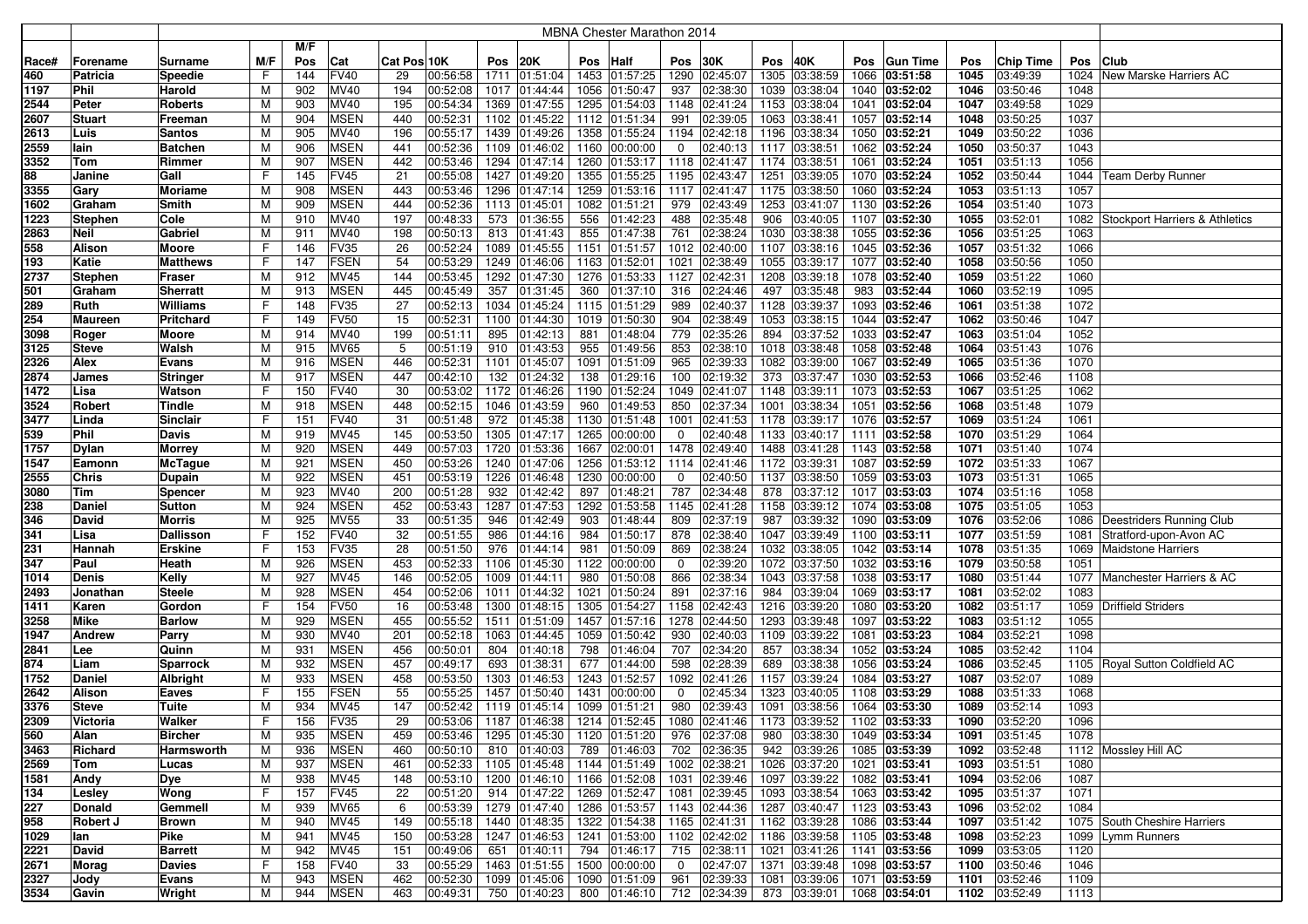|       |                  |                  |     |     |             |                |                        |      |                          |      | <b>MBNA Chester Marathon 2014</b>                             |                |               |      |                                                |      |                 |      |                  |          |                                     |
|-------|------------------|------------------|-----|-----|-------------|----------------|------------------------|------|--------------------------|------|---------------------------------------------------------------|----------------|---------------|------|------------------------------------------------|------|-----------------|------|------------------|----------|-------------------------------------|
|       |                  |                  |     | M/F |             |                |                        |      |                          |      |                                                               |                |               |      |                                                |      |                 |      |                  |          |                                     |
| Race# | Forename         | Surname          | M/F | Pos | Cat         | Cat Pos 10K    |                        | Pos  | 20K                      | Pos  | Half                                                          | Pos            | 30K           | Pos  | 40K                                            | Pos  | <b>Gun Time</b> | Pos  | <b>Chip Time</b> | Pos Club |                                     |
| 1444  | <b>Chris</b>     | Jackson          | M   | 945 | <b>MV50</b> | 83             | 00:47:59               |      | 512 01:35:53             | 501  | 01:41:33                                                      | 454            | 02:26:51      | 563  | 03:41:49                                       | 1157 | 03:54:02        | 1103 | 03:52:51         | 1114     |                                     |
| 2973  | Rachel           | O'Dwyer          | F   | 159 | <b>FV40</b> | 34             | 00:51:44               | 959  | 01:44:54                 |      | 1072 01:50:55                                                 | 949            | 02:41:14      | 1151 | 03:40:35                                       |      | 1118 03:54:03   | 1104 | 03:53:12         | 1126     |                                     |
| 118   | Anthony          | Palmer           | M   | 946 | <b>MV45</b> | 152            | 00:53:14               |      | 1209 01:46:33            |      | 1200 01:52:31                                                 | 1055           | 02:40:54      |      | 1140 03:39:32                                  | 1088 | 03:54:03        | 1105 | 03:52:45         | 1107     |                                     |
| 2310  | David            | Geeson           | M   | 947 | MV40        | 202            | 00:54:11               |      | 1332 01:46:55            |      | 1247 01:53:00                                                 | 1101           | 02:41:34      |      | 1165 03:39:39                                  |      | 1094 03:54:05   | 1106 | 03:52:09         | 1091     |                                     |
| 2845  | John             | Naylor           | M   | 948 | <b>MSEN</b> | 464            | 00:50:43               | 853  | 01:43:12                 | 922  | 00:00:00                                                      | 0              | 02:35:59      | 913  | 03:39:24                                       | 1083 | 03:54:06        | 1107 | 03:52:04         | 1085     |                                     |
| 632   | Liz              | Jones            | F   | 160 | <b>FV40</b> | 35             | 00:56:02               |      | 1545 01:51:04            |      | 1451 01:57:14                                                 | 1276           | 02:45:06      |      | 1302 03:39:55                                  | 1103 | 03:54:07        | 1108 | 03:52:06         |          | 1088 Lincoln Wellington Athletic Cl |
| 658   | <b>Billy</b>     | Burns            | M   | 949 | MV40        | 203            | 00:54:42               |      | 1377 01:48:52            |      | 1327 01:55:14                                                 | 1186           | 02:45:35      |      | 1324 03:42:00                                  | 1166 | 03:54:09        | 1109 | 03:52:20         | 1097     |                                     |
| 2938  | Phil             | <b>Macklin</b>   | M   | 950 | <b>MSEN</b> | 465            | 00:53:10               |      | 1201 01:46:36            |      | 1209 01:52:29                                                 | 1051           | 02:39:49      |      | 1100 03:40:35                                  |      | 1119 03:54:10   | 1110 | 03:52:55         | 1115     |                                     |
| 893   | Paul             | Copeland         | M   | 951 | <b>MSEN</b> | 466            | 00:47:06               | 461  | 01:34:43                 | 462  | 01:40:17                                                      | 408            | 02:26:54      | 569  | 03:40:35                                       |      | 1117 03:54:12   | 1111 | 03:53:36         | 1137     |                                     |
| 2610  | Alan             | Williams         | M   | 952 | MV40        | 204            | 00:53:47               |      | 1298 01:47:17            |      | 1262 01:53:08                                                 | 1109           | 02:40:24      | 1121 | 03:39:57                                       | 1104 | 03:54:14        | 1112 | 03:52:33         | 1102     |                                     |
| 455   | <b>Brian</b>     | Griffiths        | M   | 953 | <b>MV55</b> | 34             | 00:52:15               |      | 1050 01:44:34            |      | 1027 00:00:00                                                 | 0              | 02:36:49      | 960  | 03:40:15                                       |      | 1110 03:54:18   | 1113 | 03:53:13         | 1128     |                                     |
| 1680  | Louise           | <b>Phillips</b>  | F   | 161 | <b>FSEN</b> | 56             | 00:51:33               | 940  | 01:43:59                 | 961  | 01:50:22                                                      | 888            | 02:41:51      | 1177 | 03:40:41                                       | 1121 | 03:54:21        | 1114 | 03:52:32         | 1101     |                                     |
| 696   | John             | Anderson         | M   | 954 | <b>MV45</b> | 153            | 00:54:29               | 1361 | 01:48:59                 | 1331 | 01:55:10                                                      | 1183           | 02:43:58      |      | 1262 03:41:18                                  |      | 1139 03:54:24   | 1115 | 03:53:12         | 1127     |                                     |
| 1328  | <b>Holly</b>     | Shaw             | F   | 162 | <b>FSEN</b> | 57             | 00:52:06               |      | 1015 01:44:25            |      | 1007 00:00:00                                                 | 0              | 02:38:52      |      | 1056 03:40:22                                  | 1114 | 03:54:24        | 1116 | 03:53:09         | 1122     |                                     |
| 3387  | <b>Michael</b>   | Pate             | M   | 955 | <b>MV40</b> | 205            | 00:53:02               |      | 1173 01:47:52            |      | 1291 01:53:38                                                 | 1128           | 02:42:59      |      | 1225 03:41:35                                  |      | 1146 03:54:30   | 1117 | 03:53:11         | 1125     |                                     |
| 3362  | Herve            | Rollin           | M   | 956 | <b>MV40</b> | 206            | 00:50:44               | 854  | 01:41:51                 | 865  | 01:47:46                                                      | 769            | 02:35:31      | 898  | 03:39:32                                       |      | 1089 03:54:33   | 1118 | 03:52:57         | 1116     |                                     |
| 847   | Rhea             | <b>Sutcliffe</b> | F   | 163 | <b>FSEN</b> | 58             | 00:56:00               |      | 1536 01:51:15            | 1465 | 01:57:30                                                      | 1296           | 02:46:48      | 1361 | 03:42:24                                       | 1175 | 03:54:35        | 1119 | 03:53:15         |          | 1130 Pudsey Pacers                  |
| 2617  | Vikki            | Murphy           | F   | 164 | <b>FV40</b> | 36             | 00:52:44               |      | 1130 01:45:22            |      | 1113 01:51:20                                                 | 977            | 02:39:36      |      | 1085 03:39:15                                  | 1075 | 03:54:36        | 1120 | 03:52:58         | 1117     |                                     |
| 1078  | <b>Natalie</b>   | <b>Atkinson</b>  | F   | 165 | <b>FSEN</b> | 59             | 00:56:22               |      | 1604 01:53:08            |      | 1615 01:59:25                                                 | 1420           | 02:49:09      |      | 1462 03:42:24                                  | 1173 | 03:54:39        | 1121 | 03:52:47         | 1111     |                                     |
| 2215  | David Joseph     | <b>Rutter</b>    | M   | 957 | <b>MSEN</b> | 467            | 00:55:03               |      | 1414 01:49:56            |      | 1383 01:56:09                                                 | 1227           | 02:44:24      |      | 1276 03:41:45                                  | 1153 | 03:54:44        | 1122 | 03:53:07         | 1121     |                                     |
| 2747  | <b>Nick</b>      | Abbott           | M   | 958 | MV45        | 154            | 00:56:48               |      | 1693 01:51:27            |      | 1477 01:57:40                                                 | 1305           | 02:45:18      |      | 1311 03:40:17                                  |      | 1112 03:54:45   | 1123 | 03:52:35         | 1103     |                                     |
| 2358  | <b>Martin</b>    | <b>Davies</b>    | M   | 959 | <b>MSEN</b> | 468            | 00:56:28               | 1631 | 01:52:23                 |      | 1540 01:58:44                                                 | 1356           | 02:47:34      |      | 1390 03:42:24                                  | 1174 | 03:54:47        | 1124 | 03:53:13         | 1129     |                                     |
| 1266  | Amy              | Inchley          | F   | 166 | <b>FSEN</b> | 60             | 00:47:56               | 508  | 01:36:01                 |      | 512 01:41:32                                                  | 453            | 02:31:37      | 766  | 03:42:31                                       | 1177 | 03:54:51        | 1125 | 03:54:24         |          | 1159 Leighton Buzzard Athletics Clu |
| 1193  | Rachael          | Rees             | F   | 167 | <b>FSEN</b> | 61             | 00:55:01               | 1411 | 01:50:02                 |      | 1388 01:56:20                                                 | 1233           | 02:45:25      |      | 1317 03:41:14                                  |      | 1135 03:54:53   | 1126 | 03:52:45         | 1106     |                                     |
| 2961  | Dave             | Shields          | M   | 960 | <b>MV45</b> | 155            | 00:51:53               | 983  | 01:43:52                 | 953  | 01:49:52                                                      | 848            | 02:39:31      |      | 1080 03:41:13                                  |      | 1133 03:54:56   | 1127 | 03:53:58         | 1148     |                                     |
| 65    | <b>Andrew</b>    | Turl             | M   | 961 | <b>MSEN</b> | 469            | 00:54:34               |      | 1367 01:49:16            |      | 1351 01:55:21                                                 | 1189           | 02:44:26      |      | 1281 03:40:42                                  |      | 1122 03:54:59   | 1128 | 03:52:46         | 1110     |                                     |
| 1842  | <b>Tony</b>      | Walmsley         | M   | 962 | <b>MV45</b> | 156            | 00:53:29               |      | 1248 01:46:54            |      | 1244 01:53:01                                                 | 1105           | 02:42:03      |      | 1187 03:41:46                                  |      | 1155 03:55:00   | 1129 | 03:53:36         |          | 1135 Lymm Runners                   |
| 1969  | Justin           | Thornberry       | M   | 963 | <b>MSEN</b> | 470            | 00:52:01               | 999  | 01:44:07                 | 971  | 01:49:57                                                      | 854            | 02:37:11      | 983  | 03:38:35                                       |      | 1053 03:55:01   | 1130 | 03:53:24         | 1133     |                                     |
| 2482  | Damien           | Webster          | M   | 964 | <b>MSEN</b> | 471            | 00:45:24               | 325  | 01:34:12                 | 447  | 01:40:29                                                      | 412            | 02:34:41      | 876  | 03:41:17                                       | 1137 | 03:55:03        | 1131 | 03:54:41         | 1165     |                                     |
| 3491  | <b>Martin</b>    | Tamblingson      | M   | 965 | <b>MSEN</b> | 472            | 00:55:12               |      | 1434 01:50:08            |      | 1393 01:56:25                                                 | 1238           | 02:45:44      | 1331 | 03:41:41                                       | 1150 | 03:55:03        | 1132 | 03:53:18         | 1132     |                                     |
| 1919  | <b>Natalie</b>   | Thomson          | F   | 168 | <b>FSEN</b> | 62             | 00:56:07               |      | 1561 01:51:35            |      | 1482 01:57:50                                                 | 1310           | 02:45:28      |      | 1319 03:41:15                                  | 1136 | 03:55:04        | 1133 | 03:53:04         | 1118     |                                     |
| 1475  | Kassia           | Gardner          | F   | 169 | <b>FV40</b> | 37             | 00:54:53               |      | 1397 01:50:45            |      | 1439 01:56:56                                                 | 1264           | 02:46:03      |      | 1337 03:41:58                                  | 1164 | 03:55:05        | 1134 | 03:53:41         |          | 1139 David Lloyd Redway Runners     |
| 192   | <b>Christine</b> | Cox              | F   | 170 | <b>FV55</b> | $\overline{4}$ | 00:54:07               |      | 1329 01:48:22            |      | 1313 01:54:34                                                 | 1162           | 02:42:51      |      | 1220 03:40:38                                  |      | 1120 03:55:06   | 1135 | 03:53:10         |          | 1124   Ilkley Harriers AC           |
| 3129  | <b>Michael</b>   | Clucas           | M   | 966 | <b>MSEN</b> | 473            | 00:52:14               |      | 1038 01:44:34            |      | 1026 01:50:27                                                 | 897            | 02:37:28      | 995  | 03:40:14                                       | 1109 | 03:55:08        | 1136 | 03:54:02         |          | 1151 Blackburn Road Runners         |
| 984   | Georgina         | Walker           | F   | 171 | <b>FV35</b> | 30             | 00:52:28               |      | 1096 01:46:14            |      | 1173 01:52:34                                                 | 1056           | 02:41:50      |      | 1176 03:39:42                                  |      | 1095 03:55:13   | 1137 | 03:52:14         |          | 1092 Lymm Runners                   |
| 2163  | Andrew           | Moon             | M   | 967 | <b>MV45</b> | 157            | 00:55:04               |      | 1417 01:48:04            | 1302 | 01:54:02                                                      | 1147           | 02:40:38      |      | 1130 03:38:58                                  | 1065 | 03:55:14        | 1138 | 03:52:09         | 1090     |                                     |
| 945   | June             | Harrison         | F   | 172 | <b>FV45</b> | 23             | 00:53:43               |      | 1288 01:47:38            |      | 1283 01:53:44                                                 | 1132           | 02:43:21      |      | 1236 03:41:44                                  |      | 1152 03:55:15   | 1139 | 03:54:04         | 1152     |                                     |
| 1707  | Goetz            | von Thadden      | M   | 968 | <b>MV45</b> | 158            | 00:56:37               |      | 1673 01:51:56            | 1501 | 00:00:00                                                      | 0              | 02:45:54      |      | 1334 03:41:18                                  | 1138 | 03:55:15        | 1140 | 03:53:10         | 1123     |                                     |
| 2568  | Roger            | <b>Barlow</b>    | M   | 969 | MV40        | 207            | 00:54:07               |      | 1326 01:47:05            |      | 1254 01:53:08                                                 | 1110           | 02:42:32      |      | 1210 03:41:08                                  | 1131 | 03:55:15        | 1141 | 03:53:30         | 1134     |                                     |
| 3457  | <b>Stephen</b>   | Belli            | M   | 970 | <b>MSEN</b> | 474            | 00:51:24               | 920  | 01:42:28                 | 888  | 01:48:22                                                      | 788            | 02:36:31      | 933  | 03:41:45                                       | 1154 | 03:55:17        | 1142 | 03:53:45         | 1142     |                                     |
| 1374  | Matt             | Rowlands         | M   | 971 | <b>MSEN</b> | 475            | 00:50:59               | 875  | 01:41:59                 |      | 872 01:47:41                                                  | 764            | 02:34:17      | 852  | 03:40:28                                       |      | 1115 03:55:17   | 1143 | 03:53:57         | 1146     |                                     |
| 3533  | Aaron            | Williams         | M   | 972 | <b>MSEN</b> | 476            | 00:48:37               | 576  | 01:37:06                 | 566  | 01:42:34                                                      | 500            | 02:27:52      | 624  | 03:37:02                                       | 1011 | 03:55:17        | 1144 | 03:54:08         | 1153     |                                     |
| 3455  | Sean             | Stafford         | M   | 973 | MV45        | 159            | 00:52:21               | 1084 | 01:44:44                 |      | 1058 01:50:37                                                 | 921            | 02:38:22      |      | 1028 03:41:49                                  | 1158 | 03:55:25        | 1145 | 03:54:29         | 1162     |                                     |
| 855   | David            | Clarkson         | M   | 974 | <b>MSEN</b> | 477            | 00:50:08               | 809  | 01:41:58                 | 870  | 01:48:00                                                      | 778            | 02:38:09      |      | 1017 03:41:46                                  | 1156 | 03:55:26        | 1146 | 03:54:14         | 1155     |                                     |
| 1883  | Eve              | Moore            | F   | 173 | <b>FSEN</b> | 63             | 00:51:40               | 953  | 01:45:37                 |      | 1128 01:51:55                                                 | 1009           | 02:41:42      |      | 1169 03:41:05                                  | 1128 | 03:55:26        | 1147 | 03:53:05         | 1119     |                                     |
| 507   | Jenny            | Green            | F   | 174 | FSEN        | 64             | 00:55:55 1515 01:51:46 |      |                          |      | 1488 01:58:03   1317 02:46:51   1363 03:41:14   1134 03:55:29 |                |               |      |                                                |      |                 |      | 1148 03:53:15    |          | 1131 Hinckley Running Club          |
| 1273  | <b>Vicky</b>     | <b>McIntyre</b>  | F   | 175 | <b>FV40</b> | 38             | 00:56:00 1532 01:52:27 |      |                          |      | 1546 01:58:48 1358 02:48:05 1408 03:42:55 1185 03:55:29       |                |               |      |                                                |      |                 | 1149 | 03:53:55         | 1145     |                                     |
| 479   | Mark             | Fieldsend        | M   | 975 | <b>MV40</b> | 208            | 00:53:05               |      | $1182$ 01:45:11          |      | 1095 00:00:00                                                 | $\overline{0}$ |               |      | $ 02:41:30 $ 1161 $ 03:41:36 $ 1148 03:55:30   |      |                 | 1150 | 03:53:41         | 1140     |                                     |
| 3254  | Mitchell         | Sheridan         | M   | 976 | MV45        | 160            | 00:50:52               |      | 865 01:41:53             |      | 866 01:47:28                                                  | 751            | 02:34:48      |      | 879 03:42:57 1187 03:55:30                     |      |                 | 1151 | 03:54:27         | 1161     |                                     |
| 3366  | Jordan           | Carr             | M   | 977 | <b>MSEN</b> | 478            | 00:47:10               |      | 467 01:37:29             |      | 595 01:43:28                                                  | 547            | 02:34:40      |      | 874 03:37:26 1025 03:55:31                     |      |                 | 1152 | 03:52:15         | 1094     |                                     |
| 2394  | David            | Williams         | M   | 978 | <b>MSEN</b> | 479            | 00:52:05               |      | 1010 01:44:41            |      | 1047 01:50:47                                                 | 936            |               |      | $\boxed{02:38:49}$ 1054 03:41:31 1144 03:55:33 |      |                 | 1153 | 03:54:15         | 1156     |                                     |
| 2867  | <b>Chris</b>     | Walker           | M   | 979 | <b>MV50</b> | 84             | 00:53:36               |      | 1269 01:45:51            |      | 1148 01:51:55                                                 |                |               |      | 1008 02:40:18 1118 03:40:18 1113 03:55:36      |      |                 | 1154 | 03:52:31         | 1100     |                                     |
| 3301  | Ernest           | Judge            | M   | 980 | <b>MV50</b> | 85             | 00:47:10               |      | 466 01:36:50             |      | 552 01:42:47                                                  | 504            | 02:33:53      |      | 843 03:41:58 1165 03:55:37                     |      |                 | 1155 | 03:55:19         | 1182     |                                     |
| 2782  | Marc             | Goudie           | M   | 981 | <b>MSEN</b> | 480            | 00:52:20               |      | 1075 01:45:53            |      | 1149 01:51:58                                                 |                |               |      | 1015 02:40:54 1142 03:42:52 1184 03:55:38      |      |                 | 1156 | 03:54:34         |          | 1163 Penny Lane Striders            |
| 2572  | Ricky            | Houston          | M   | 982 | <b>MSEN</b> | 481            | 00:54:17               |      | 1342 01:46:33            |      | 1201 01:52:36                                                 |                | 1058 02:40:03 |      | 1110 03:41:12 1132 03:55:39                    |      |                 | 1157 | 03:53:50         | 1144     |                                     |
| 1347  | Trevor           | Cowan            | M   | 983 | MV40        | 209            | 00:54:00               |      | 1316 01:49:25            |      | 1357 00:00:00                                                 | $\overline{0}$ | 02:44:17      |      | 1271 03:41:18 1140 03:55:40                    |      |                 | 1158 | 03:53:36         | 1136     |                                     |
| 2706  | Pavol            | Podmanicky       | M   | 984 | MV40        | 210            | 00:52:54               |      | 1150 01:44:50            |      | 1068 01:51:09                                                 | 963            | 02:39:12      |      | 1066 03:39:49 1099 03:55:52                    |      |                 | 1159 | 03:53:47         | 1143     |                                     |
| 2984  | Piyush           | Gudka            | M   | 985 | <b>MV55</b> | 35             |                        |      | 00:54:26   1355 01:48:03 |      | 1301 01:54:20 1154 02:43:16 1234 03:41:36 1147 03:55:52       |                |               |      |                                                |      |                 |      | 1160 03:54:10    | 1154     |                                     |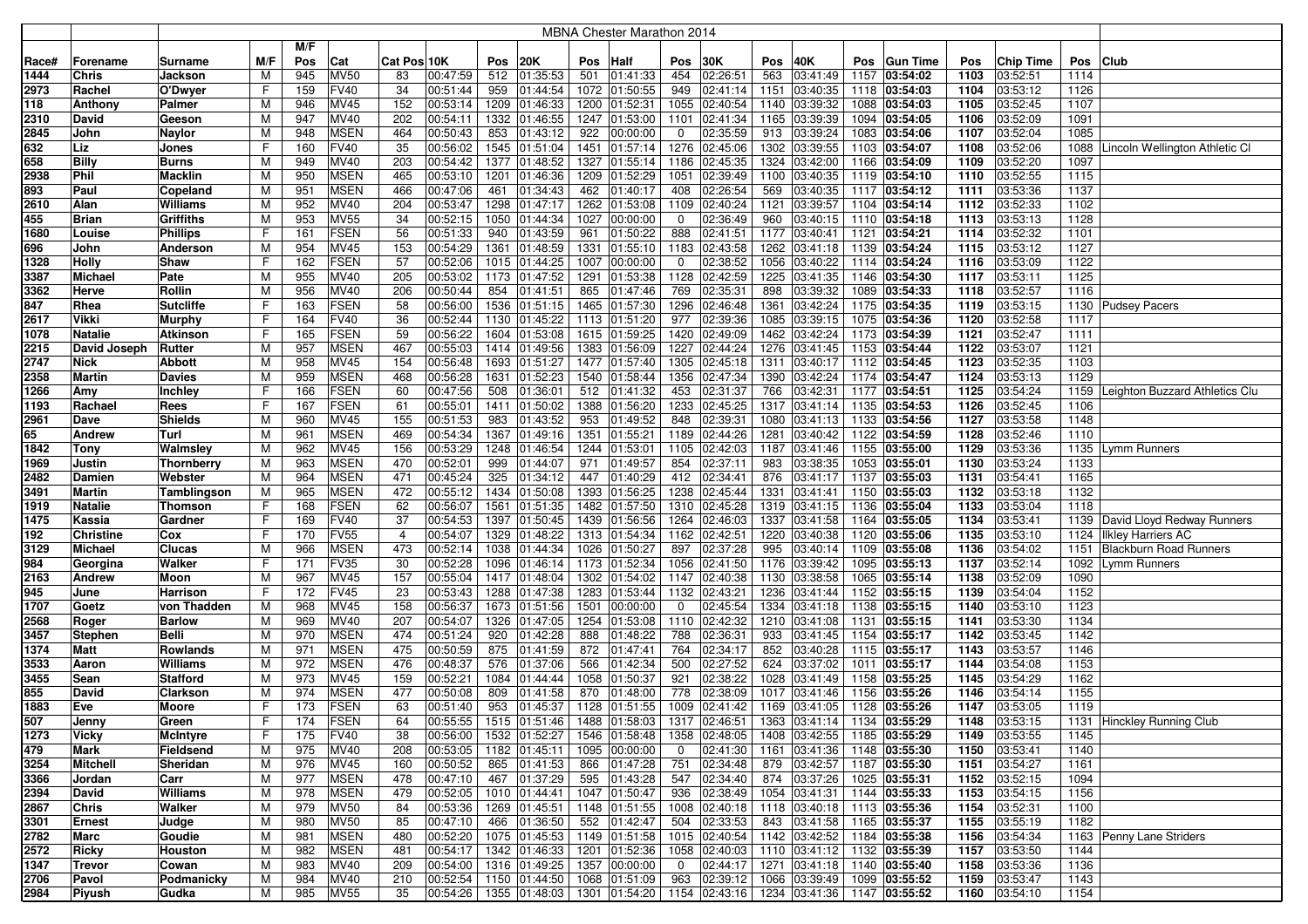|             |                          |                     |        |             |                            |                |                      |      |                                |      | MBNA Chester Marathon 2014                              |              |                                                                    |      |                                |      |                                |      |               |              |                                     |
|-------------|--------------------------|---------------------|--------|-------------|----------------------------|----------------|----------------------|------|--------------------------------|------|---------------------------------------------------------|--------------|--------------------------------------------------------------------|------|--------------------------------|------|--------------------------------|------|---------------|--------------|-------------------------------------|
|             |                          |                     |        | M/F         |                            |                |                      |      |                                |      |                                                         |              |                                                                    |      |                                |      |                                |      |               |              |                                     |
| Race#       | Forename                 | Surname             | M/F    | Pos         | Cat                        | Cat Pos 10K    |                      | Pos  | 20K                            | Pos  | Half                                                    | Pos          | 30K                                                                | Pos  | 40K                            | Pos  | <b>Gun Time</b>                | Pos  | Chip Time     | Pos          | <b>Club</b>                         |
| 451         | Gemma                    | Parkin              | F      | 176         | <b>FSEN</b>                | 65             | 00:51:34             | 943  | 01:44:18                       | 994  | 01:50:32                                                | 912          | 02:41:06                                                           | 1147 | 03:43:01                       | 1190 | 03:55:52                       | 1161 | 03:55:02      | 1174         | New Marske Harriers AC              |
| 130         | Victoria                 | Doran               | F      | 177         | <b>FV35</b>                | 31             | 00:49:27             | 737  | 01:39:57                       | 781  | 01:45:56                                                | 701          | 02:34:54                                                           | 882  | 03:41:41                       |      | 1149 03:55:52                  | 1162 | 03:54:56      | 1169         | <b>Telford Harriers</b>             |
| 2732        | Richard                  | Markham             | M      | 986         | <b>MSEN</b>                | 482            | 00:53:44             | 1290 | 01:48:23                       |      | 1315 00:00:00                                           | 0            | 02:40:19                                                           | 1119 | 03:41:26                       |      | 1142 03:55:53                  | 1163 | 03:54:43      | 1166         |                                     |
| 2913        | lan                      | Leonard             | M      | 987         | MV40                       | 211            | 00:52:43             | 1124 | 01:46:44                       | 1219 | 01:52:50                                                |              | 1084 02:43:55                                                      | 1257 | 03:42:03                       | 1170 | 03:55:53                       | 1164 | 03:53:40      | 1138         |                                     |
| 659         | <b>Steve</b>             | Wright              | м      | 988         | <b>MSEN</b>                | 483            | 00:55:17             | 1438 | 01:49:00                       |      | 1335 01:55:02                                           |              | 1178 02:43:27                                                      | 1240 | 03:41:02                       |      | 1125 03:56:02                  | 1165 | 03:53:44      | 1141         |                                     |
| 2400        | Eva                      | Kolivoskova-Mai     | F      | 178         | <b>FV35</b>                | 32             | 00:51:32             | 938  | 01:44:06                       | 970  | 01:50:13                                                | 873          | 02:41:12                                                           | 1149 | 03:42:57                       | 1189 | 03:56:08                       | 1166 | 03:55:00      | 1173         |                                     |
| 2803        | Tim                      | Miles               | м      | 989         | MV45                       | 161            | 00:50:29             | 833  | 01:43:33                       | 936  | 01:49:22                                                | 828          | 02:37:29                                                           | 996  | 03:40:52                       |      | 1124 03:56:10                  | 1167 | 03:54:59      | 1171         |                                     |
| 778         | Linda                    | Tasker              | F      | 179         | <b>FSEN</b>                | 66             | 00:51:06             | 889  | 01:41:45                       | 860  | 01:47:34                                                | 757          | 02:35:10                                                           | 887  | 03:39:50                       | 1101 | 03:56:10                       | 1168 | 03:54:01      | 1149         |                                     |
| 1056        | <b>Chris</b>             | Marritt             | M      | 990         | <b>MSEN</b>                | 484            | 00:52:11             | 1025 | 01:44:49                       | 1066 | 01:50:50                                                | 938          | 02:38:48                                                           | 1051 | 03:41:51                       |      | 1159 03:56:16                  | 1169 | 03:55:00      | 1172         |                                     |
| 2604        | <b>Derek</b>             | Amson               | M      | 991         | <b>MSEN</b>                | 485            | 00:56:16             | 1590 | 01:53:03                       | 1607 | 01:59:19                                                |              | 1409 02:49:35                                                      | 1482 | 03:44:54                       | 1237 | 03:56:17                       | 1170 | 03:54:21      | 1158         |                                     |
| 917         | <b>Steve</b>             | Wood                | M      | 992         | <b>MV60</b>                | 9              | 00:48:32             | 568  | 01:37:52                       | 622  | 01:43:43                                                | 562          | 02:32:34                                                           | 790  | 03:40:32                       |      | 1116 03:56:18                  | 1171 | 03:55:24      |              | 1184 Horsforth Harriers             |
| 297         | Katie                    | Alexander           | F      | 180         | <b>FSEN</b>                | 67             | 00:56:01             |      | 1542 01:51:16                  |      | 1466 01:57:31                                           |              | 1298 02:47:08                                                      | 1373 | 03:43:19                       |      | 1197 03:56:18                  | 1172 | 03:54:58      | 1170         |                                     |
| 1543        | Jaroslav                 | Sosko               | M      | 993         | <b>MSEN</b>                | 486            | 00:56:01             |      | 1543 01:51:01                  |      | 1449 01:57:08                                           |              | 1275 02:46:44                                                      | 1356 | 03:42:57                       |      | 1188 03:56:20                  | 1173 | 03:54:24      | 1160         |                                     |
| 569         | Paul                     | Underhill           | М      | 994         | MV40                       | 212            | 00:51:58             | 993  | 01:43:16                       | 926  | 01:49:05                                                | 820          | 02:36:14                                                           | 922  | 03:41:34                       |      | 1145 03:56:28                  | 1174 | 03:55:07      | 1177         |                                     |
| 888         | Andrea                   | Webster             | F      | 181         | <b>FV55</b>                | 5              | 00:50:51             | 864  | 01:43:45                       | 945  | 01:50:10                                                | 870          | 02:41:05                                                           | 1146 | 03:42:56                       |      | 1186 03:56:35                  | 1175 | 03:55:17      | 1180         |                                     |
| 2138        | <b>Bryn</b>              | Hall                | M      | 995         | <b>MV65</b>                | $\overline{7}$ | 00:48:59             | 626  | 01:39:02                       | 738  | 01:44:47                                                | 663          | 02:31:40                                                           | 770  | 03:39:36                       |      | 1092 03:56:37                  | 1176 | 03:56:19      | 1214         |                                     |
| 2629        | Helen                    | <b>Edwards</b>      | F      | 182         | <b>FV45</b>                | 24             | 00:52:17             | 1059 | 01:44:44                       | 1054 | 01:50:45                                                | 935          | 02:44:05                                                           | 1265 | 03:43:14                       |      | 1196 03:56:44                  | 1177 | 03:55:41      | 1195         |                                     |
| 1016        | <b>Steve</b>             | Glossop             | м      | 996         | MV40                       | 213            | 00:51:22             | 915  | 01:43:42                       | 943  | 01:49:43                                                | 839          | 02:37:22                                                           | 989  | 03:41:04                       |      | 1127 03:56:46                  | 1178 | 03:53:58      | 1147         |                                     |
| 3012        | Paul                     | <b>Sauce</b>        | M      | 997         | <b>MSEN</b>                | 487            | 00:48:59             | 625  | 01:38:11                       | 637  | 01:43:56                                                | 586          | 02:31:37                                                           | 765  | 03:40:02                       | 1106 | 03:56:56                       | 1179 | 03:55:28      | 1185         |                                     |
| 1734        | <b>Matthew</b>           | Cox                 | M      | 998         | <b>MSEN</b>                | 488            | 00:55:39             | 1482 | 01:50:45                       | 1436 | 01:57:01                                                |              | 1268 02:46:45                                                      | 1358 | 03:43:40                       |      | 1211 03:56:56                  | 1180 | 03:55:31      | 1190         |                                     |
| 1994        | Tracy                    | Hayes               | F      | 183         | FV35                       | 33             | 00:54:07             | 1327 | 01:48:18                       | 1308 | 01:54:39                                                | 1168         | 02:44:21                                                           | 1274 | 03:43:29                       |      | 1205 03:56:58                  | 1181 | 03:55:40      |              | 1194 Dagenham 88 Runners            |
| 1326        | <b>Nick</b>              | Fogarty             | M      | 999         | MV45                       | 162            | 00:54:34             | 1368 | 01:49:31                       | 1362 | 01:55:33                                                |              | 1202 02:42:47                                                      | 1218 | 03:42:02                       |      | 1168 03:56:58                  | 1182 | 03:54:02      | 1150         |                                     |
| 629         | <b>Neil</b>              | Grant               | M      | 1000        | <b>MV55</b>                | 36             | 00:53:30             |      | 1254 01:46:46                  |      | 1224 01:52:39                                           |              | 1067 02:39:50                                                      | 1103 | 03:43:02                       |      | 1192 03:56:59                  | 1183 | 03:55:59      | 1204         |                                     |
| 3454        | Paul                     | McAvoy              | M      | 1001        | MV40                       | 214            | 00:56:45             |      | 1689 01:52:54                  |      | 1588 00:00:00                                           | 0            | 02:48:27                                                           |      | 1420 03:43:38                  |      | 1208 03:57:01                  | 1184 | 03:54:49      | 1167         |                                     |
| 3135        | David                    | <b>Buckle</b>       | M      | 1002        | <b>MSEN</b>                | 489            | 00:54:43             |      | 1381 01:49:15                  |      | 1350 01:55:26                                           |              | 1197 02:43:35                                                      | 1246 | 03:42:22                       |      | 1172 03:57:02                  | 1185 | 03:54:54      | 1168         |                                     |
| 181         | Rene                     | Hansen              | м      | 1003        | <b>MSEN</b>                | 490            | 00:49:32             |      | 754 01:41:02                   | 824  | 01:47:52                                                | 776          | 02:40:58                                                           |      | 1143 03:43:47                  |      | 1215 03:57:04                  | 1186 | 03:56:27      | 1218         |                                     |
| 1979        | Jen                      | Wise                | F      | 184         | <b>FV35</b>                | 34             | 00:54:55             | 1401 | 01:50:12                       | 1398 | 01:56:35                                                |              | 1250 02:46:03                                                      | 1336 | 03:43:20                       |      | 1198 03:57:08                  | 1187 | 03:55:13      | 1179         |                                     |
| 3256        | Colin                    | Long worth          | M      | 1004        | <b>MV60</b>                | 10             | 00:52:00             | 998  | 01:45:22                       | 1111 | 01:51:28                                                | 985          | 02:42:30                                                           | 1207 | 03:45:15                       |      | 1254 03:57:08                  | 1188 | 03:57:03      | 1232         | 100 Marathon Club                   |
| 1335        | Daniel                   | Fox                 | M      | 1005        | <b>MV50</b>                | 86             | 00:51:04             | 882  | 01:44:16                       | 986  | 01:50:18                                                | 879          | 02:38:30                                                           | 1040 | 03:39:35                       |      | 1091 03:57:12                  | 1189 | 03:55:58      | 1201         |                                     |
| 2646        | james                    | green               | м      | 1006        | <b>MSEN</b>                | 491            | 00:49:36             | 761  | 01:38:49                       | 729  | 01:44:29                                                | 646          | 02:30:36                                                           | 740  | 03:41:04                       |      | 1126 03:57:15                  | 1190 | 03:56:30      | 1220         |                                     |
| 2122        | <b>Mike</b>              | Dixon               | м      | 1007        | <b>MV50</b>                | 87             | 00:53:41             | 1282 | 01:46:52                       |      | 1240 01:53:04                                           |              | 1108 02:43:31                                                      | 1243 | 03:43:02                       |      | 1191 03:57:16                  | 1191 | 03:56:15      | 1211         |                                     |
| 3328        | Dave                     | Lockett             | M      | 1008        | MV45                       | 163            | 00:51:18             | 908  | 01:43:31                       | 935  | 01:49:42                                                | 838          | 02:39:10                                                           | 1065 | 03:43:23                       | 1201 | 03:57:21                       | 1192 | 03:56:16      | 1212         |                                     |
| 2472        | John                     | Sinclair            | M      | 1009        | <b>MV50</b>                | 88             | 00:54:53             | 1398 | 01:49:18                       |      | 1353 01:55:27                                           |              | 1198 02:44:05                                                      | 1266 | 03:42:03                       |      | 1169 03:57:22                  | 1193 | 03:54:16      | 1157         |                                     |
| 1140        | Frank                    | <b>Thomas</b>       | M      | 1010        | <b>MV50</b>                | 89             | 00:54:12             | 1333 | 01:48:57                       | 1329 | 01:55:24                                                |              | 1193 02:45:51                                                      | 1333 | 03:43:09                       |      | 1193 03:57:22                  | 1194 | 03:55:08      |              | 1178 Wolds Veteran Runners Club     |
| 3372        | Shirley                  | Stephens            | F      | 185         | <b>FV35</b>                | 35             | 00:55:29             | 1462 | 01:49:41                       | 1371 | 01:55:56                                                |              | 1219 02:45:23                                                      | 1315 | 03:42:13                       |      | 1171 03:57:25                  | 1195 | 03:54:34      | 1164         |                                     |
| 3324        | <b>Terry</b>             | <b>Davies</b>       | M      | 1011        | MV45                       | 164            | 00:49:28             | 740  | 01:40:09                       | 792  | 01:46:16                                                | 714          | 02:36:44                                                           | 952  | 03:41:06                       |      | 1129 03:57:27                  | 1196 | 03:55:53      | 1199         |                                     |
| 403         | Jon                      | Kirkman             | M      | 1012        | <b>MV45</b>                | 165            | 00:55:37             |      | 1477 01:50:45                  | 1438 | 01:56:49                                                |              | 1257 02:45:06                                                      | 1303 | 03:42:36                       |      | 1181 03:57:34                  | 1197 | 03:55:06      | 1175         |                                     |
| 3176        | David                    | <b>Ellis</b>        | м      | 1013        | <b>MSEN</b>                | 492            | 00:52:13             |      | 1033 01:45:39                  |      | 1133 01:51:37                                           | 993          | 02:41:33                                                           | 1164 | 03:43:59                       |      | 1219 03:57:38                  | 1198 | 03:55:22      |              | 1183 Royton Road Runners            |
| 1779        | Huw                      | Jones               | M      | 1014        | <b>MSEN</b>                | 493            | 00:55:58             |      | 1528 01:51:48                  | 1490 | 01:58:03                                                |              | 1318 02:47:19                                                      | 1383 | 03:43:31                       |      | 1207 03:57:41                  | 1199 | 03:55:29      | 1188         |                                     |
| 3240        | David                    | Portas              | M      | 1015        | <b>MV65</b>                | 8              | 00:53:12             |      | 1207 01:46:36                  |      | 1207 01:52:39                                           |              | 1069 02:41:57                                                      | 1184 | 03:42:34                       |      | 1179 03:57:42                  | 1200 | 03:56:23      | 1216         |                                     |
| 182         | Tony                     | <b>Bowe</b>         | M      | 1016        | <b>MV50</b>                | 90             | 00:54:53             |      | 1399 01:50:33                  | 1424 | 01:56:51                                                |              | 1260 02:46:22                                                      | 1343 | 03:44:28                       |      | 1227 03:57:43                  | 1201 | 03:56:58      | 1228         | Northbrook AC                       |
| 1747        | Matt                     | Simpson             | м      | 1017        | <b>MSEN</b>                | 494            | 00:55:03             |      | 1415 01:50:10                  | 1396 | 01:56:33                                                |              | 1248 02:44:59                                                      | 1298 | 03:43:12                       |      | 1195 03:57:44                  | 1202 | 03:55:58      | 1202         |                                     |
| 2916        | <b>Philip</b>            | Haskins             | M      | 1018        | MV40                       | 215            | 00:54:06             |      | 1325 01:46:35                  | 1205 | 01:52:38                                                |              | 1063 02:42:02                                                      | 1185 | 03:41:56                       |      | 1163 03:57:44                  | 1203 | 03:55:46      | 1197         |                                     |
| 1388        | <b>Christine</b>         | Adams               | F      | 186         | FV55                       | 6              | 00:54:37             | 1371 | 01:49:33                       | 1363 | 01:55:55                                                |              | 1218 02:44:45                                                      | 1291 | 03:43:27                       |      | 1204 03:57:45                  | 1204 | 03:56:14      | 1209         |                                     |
| 1290        | Pi                       | <b>Bowyer Jones</b> | F      | 187         | <b>FV55</b>                | 7              | 00:54:59             | 1408 | 01:49:40                       |      | 1370 00:00:00                                           | $\mathbf{0}$ | 02:45:12                                                           | 1309 | 03:42:42                       |      | 1182 03:57:46                  | 1205 | 03:55:28      |              | 1186 Larkfield Athletics Club       |
| 828         | Simon                    | <b>Starkie</b>      | M      |             | 1019 MV45                  | 166            | 00:56:07             |      |                                |      | 1558 01:52:06 1513 01:58:20 1331 02:47:35 1391 03:43:39 |              |                                                                    |      |                                |      | 1209 03:57:48                  | 1206 | 03:55:44      | 1196         |                                     |
| 3483        | David                    | Owen                | M      | 1020        | MV45                       | 167            | 00:53:35             |      |                                |      | 1268 01:46:13 1172 01:52:17 1041 02:42:33               |              |                                                                    |      | 1212 03:43:21                  |      | 1199 03:57:48                  | 1207 | 03:55:29      | 1187         |                                     |
| 678         | Dave                     | Powell              | M      | 1021        | <b>MV40</b>                | 216            | 00:55:57             |      |                                |      | 1520 01:51:02 1450 01:57:20 1285 02:46:32               |              |                                                                    |      | 1349 03:44:56                  |      | 1239 03:57:50                  | 1208 | 03:57:24      | 1247         |                                     |
| 1562        | Tony                     | Griffiths           | м      | 1022        | <b>MV40</b>                | 217            | 00:53:07             |      |                                |      | 1193 01:46:23 1184 01:52:16 1040 02:40:06               |              |                                                                    |      | 1112 03:42:30 1176 03:57:51    |      |                                | 1209 | 03:55:57      |              | 1200 Macclesfield Harriers and Athl |
| 1887        | Stephen                  | Maude               | M      | 1023        | MV40                       | 218            | 00:52:35             |      | 1108 01:44:53                  |      | 1070 01:50:55                                           |              | 947 02:38:28                                                       |      | 1035 03:41:53                  |      | 1160 03:57:56                  | 1210 | 03:56:33      | 1221         |                                     |
| 3034        | Tim                      | <b>Moorhouse</b>    | м      | 1024        | <b>MV45</b>                | 168            | 00:52:36             |      | 1111 01:44:54                  |      | 1074 01:50:56                                           |              | 950 02:38:30                                                       |      | 1041 03:41:55 1162 03:57:56    |      |                                | 1211 | 03:56:35      | 1222         |                                     |
| 1455        | Gareth                   | Owen                | M      | 1025        | <b>MV40</b>                | 219            | 00:54:26             |      |                                |      | 1354 01:49:12 1348 01:55:33                             |              | 1201 02:45:10                                                      |      | 1307 03:43:53 1218 03:57:58    |      |                                | 1212 | 03:56:08      | 1207         |                                     |
| 1214        | <b>Chris</b>             | Ball                | M      | 1026        | <b>MV50</b>                | 91             | 00:53:20             |      | 1228 01:46:34                  |      | 1204 01:52:41                                           |              | 1075 02:41:25                                                      |      | 1155 03:42:33 1178 03:58:00    |      |                                | 1213 | 03:55:33      |              | 1192 Blackburn Road Runners         |
| 340         | Paul                     | Newbrook            | м      | 1027        | <b>MV45</b>                | 169            | 00:57:24             |      | 1749 01:53:32                  |      | 1660 01:59:45 1463 02:48:22                             |              |                                                                    |      | 1417 03:43:40                  |      | 1210 03:58:01                  | 1214 | 03:55:47      | 1198         |                                     |
| 1396        | Howard                   | Williams            | M      | 1028        | <b>MV55</b>                | 37<br>25       | 00:54:08             |      |                                |      | 1330 01:49:07 1343 01:55:30 1199 02:45:29               |              |                                                                    |      | 1321 03:43:11                  |      | 1194 03:58:02                  | 1215 | 03:56:27      | 1219<br>1215 |                                     |
| 585<br>2239 | Marijke<br><b>Philip</b> | van Eerd            | F<br>M | 188<br>1029 | <b>FV45</b><br><b>MV50</b> | 92             | 00:55:53<br>00:52:17 |      | 1513 01:52:21<br>1058 01:44:27 |      | 1536 01:58:41 1351 02:47:58<br>1013 01:50:31            |              |                                                                    |      | 1403 03:44:40<br>1031 03:41:42 |      | 1232 03:58:02<br>1151 03:58:04 | 1216 | 03:56:22      |              | 1231 Caerleon Running Club          |
| 822         |                          | Hyatt               |        |             |                            |                | 00:55:40             |      |                                |      |                                                         |              | 909 02:38:24<br>$0$   02:46:59   1366   03:42:50   1183   03:58:05 |      |                                |      |                                | 1217 | 03:57:01      |              |                                     |
|             | Ady                      | O'Grady             | М      |             | 1030 MV40                  | 220            |                      |      | 1484 01:53:13 1630 00:00:00    |      |                                                         |              |                                                                    |      |                                |      |                                |      | 1218 03:55:33 | 1193         |                                     |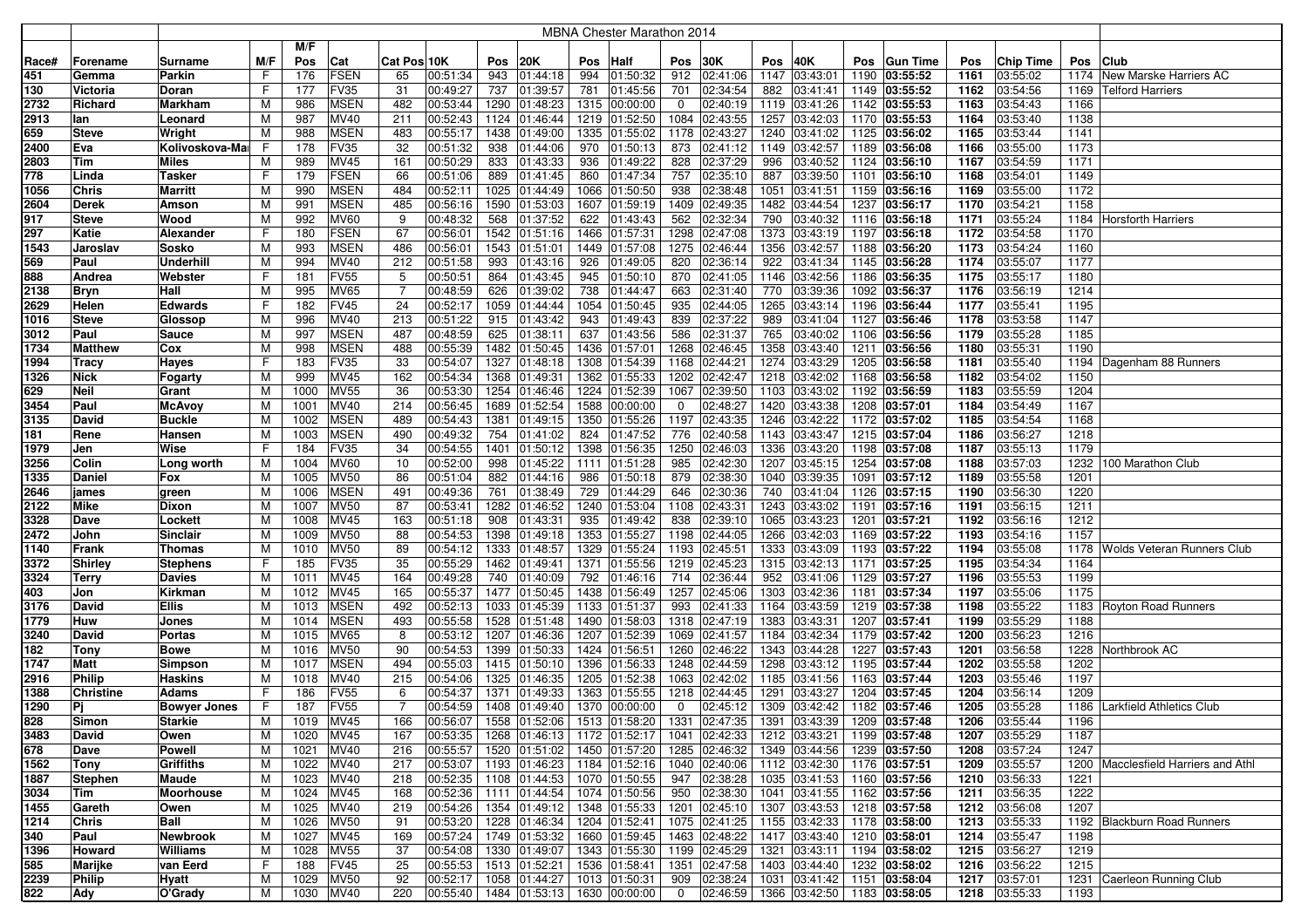|       |                |                    |     |      |             |             |          |      |                            |      | MBNA Chester Marathon 2014                |                |               |      |                             |      |                 |      |                  |      |                                 |
|-------|----------------|--------------------|-----|------|-------------|-------------|----------|------|----------------------------|------|-------------------------------------------|----------------|---------------|------|-----------------------------|------|-----------------|------|------------------|------|---------------------------------|
|       |                |                    |     | M/F  |             |             |          |      |                            |      |                                           |                |               |      |                             |      |                 |      |                  |      |                                 |
| Race# | Forename       | Surname            | M/F | Pos  | Cat         | Cat Pos 10K |          | Pos  | 20K                        | Pos  | <b>Half</b>                               | Pos            | 30K           | Pos  | 40K                         | Pos  | <b>Gun Time</b> | Pos  | <b>Chip Time</b> | Pos  | <b>Club</b>                     |
| 2227  | <b>Andrew</b>  | Greensmith         | м   | 1031 | <b>MSEN</b> | 495         | 00:52:55 | 1152 | 01:45:42                   |      | 1139 01:51:39                             | 995            | 02:39:42      | 1090 | 03:42:00                    | 1167 | 03:58:07        | 1219 | 03:56:38         | 1225 | <b>Trentham RC</b>              |
| 3537  | Lauren         | <b>Simcox</b>      | F   | 189  | <b>FSEN</b> | 68          | 00:53:31 | 1256 | 01:46:46                   |      | 1223 01:52:57                             |                | 1093 02:44:01 | 1264 | 03:45:37                    |      | 1272 03:58:11   | 1220 | 03:57:10         | 1238 |                                 |
| 2241  | <b>Sue</b>     | Bowden             | F   | 190  | <b>FV50</b> | 17          | 00:54:41 | 1375 | 01:49:34                   |      | 1364 01:55:48                             | 1211           | 02:44:59      | 1297 | 03:43:51                    |      | 1217 03:58:12   | 1221 | 03:56:55         | 1227 |                                 |
| 149   | Bernie         | Leadbeater         | м   | 1032 | <b>MV60</b> | 11          | 00:54:17 | 1340 | 01:50:02                   |      | 1387 01:56:16                             | 1230           | 02:46:26      | 1348 | 03:44:27                    |      | 1225 03:58:20   | 1222 | 03:56:53         | 1226 |                                 |
| 1037  | <b>Alison</b>  | Read               | F   | 191  | FV35        | 36          | 00:52:59 | 1165 | 01:46:08                   |      | $\overline{1165}$ 01:52:18                | 1042           | 02:42:32      | 1211 | 03:44:32                    |      | 1230 03:58:28   | 1223 | 03:56:15         | 1210 |                                 |
| 1985  | Adele          | Moss               | F   | 192  | FV35        | 37          | 00:56:25 | 1616 | 01:54:50                   |      | 1703 02:00:55                             | 1510           | 02:49:43      | 1492 | 03:45:01                    |      | 1243 03:58:33   | 1224 | 03:56:38         | 1224 |                                 |
| 2639  | <b>Traviss</b> | Wilcox             | м   | 1033 | MV45        | 170         | 00:53:33 | 1260 | 01:47:06                   |      | 1255 01:53:16                             |                | 1116 02:43:16 | 1233 | 03:43:42                    |      | 1213 03:58:33   | 1225 | 03:57:23         | 1245 |                                 |
| 737   | Ravi           | Boojawon           | M   | 1034 | MV40        | 221         | 00:54:58 | 1407 | 01:49:36                   |      | 1367 01:55:50                             |                | 1213 02:44:58 | 1295 | 03:42:35                    |      | 1180 03:58:33   | 1226 | 03:55:31         | 1189 |                                 |
| 2288  | Robert         | Clarke             | M   | 1035 | <b>MSEN</b> | 496         | 00:51:36 | 947  | 01:42:51                   | 905  | 01:48:39                                  | 803            | 02:38:48      |      | 1052 03:43:41               |      | 1212 03:58:36   | 1227 | 03:55:59         | 1203 |                                 |
| 936   | Nicola         | Johnson            | F   | 193  | FV35        | 38          | 00:52:13 | 1032 | 01:44:26                   |      | 1008 01:50:21                             | 886            | 02:38:44      | 1050 | 03:43:26                    |      | 1202 03:58:36   | 1228 | 03:57:11         |      | 1240 Parbold Pink Panthers      |
| 1758  | <b>Niall</b>   | Balmeı             | M   | 1036 | <b>MV55</b> | 38          | 00:54:47 | 1386 | 01:49:50                   |      | 1376 01:56:05                             |                | 1222 02:45:37 |      | 1326 03:44:01               |      | 1220 03:58:36   | 1229 | 03:56:25         | 1217 |                                 |
| 371   | Louise         | Warn               | F   | 194  | <b>FSEN</b> | 69          | 00:56:54 | 1702 | 01:53:32                   |      | 1659 01:59:42                             |                | 1457 02:48:19 |      | 1416 03:44:17               |      | 1222 03:58:37   | 1230 | 03:56:18         |      | 1213 Penny Lane Striders        |
| 1527  | James          | Donlan             | м   | 1037 | <b>MV40</b> | 222         | 00:56:23 | 1608 | 01:48:57                   |      | 1328 01:54:52                             |                | 1174 02:42:53 |      | 1222 03:41:54               |      | 1161 03:58:38   | 1231 | 03:55:17         | 1181 |                                 |
| 1764  | Paul           | Cockell            | M   | 1038 | <b>MV50</b> | 93          | 00:56:10 | 1567 | 01:50:39                   |      | 1429 01:56:52                             | 1261           | 02:45:06      | 1301 | 03:43:21                    |      | 1200 03:58:39   | 1232 | 03:55:33         | 1191 |                                 |
| 3018  | Linda          | Martin             | F   | 195  | <b>FV50</b> | 18          | 00:49:12 | 670  | 01:40:44                   | 820  | 00:00:00                                  | $\mathbf 0$    | 02:38:13      |      | 1025 03:43:49               |      | 1216 03:58:45   | 1233 | 03:57:07         |      | 1235 Deestriders Running Club   |
| 3244  | Danny          | Cassidy            | M   | 1039 | <b>MSEN</b> | 497         | 00:49:40 | 770  | 01:44:35                   |      | 1031 01:51:05                             | 958            | 02:42:52      | 1221 | 03:46:53                    |      | 1326 03:58:50   | 1234 | 03:57:58         | 1268 |                                 |
| 310   | <b>Mike</b>    | Wrench             | м   | 1040 | <b>MV40</b> | 223         | 00:55:40 | 1483 | 01:51:20                   |      | 1472 01:57:34                             | 1301           | 02:47:36      | 1393 | 03:45:23                    |      | 1259 03:58:51   | 1235 | 03:57:10         |      | 1237 South Cheshire Harriers    |
| 2370  | Rachael        | Fletcher           | F   | 196  | <b>FSEN</b> | 70          | 00:54:46 | 1385 | 01:50:33                   |      | 1423 01:56:57                             | 1266           | 02:47:25      | 1385 | 03:45:20                    |      | 1257 03:58:54   | 1236 | 03:57:13         | 1241 |                                 |
| 2892  | <b>Michael</b> | Cooper             | м   | 1041 | <b>MSEN</b> | 498         | 00:56:28 | 1634 | 01:52:20                   |      | 1532 01:58:48                             | 1359           | 02:49:04      | 1455 | 03:45:31                    |      | 1267 03:58:54   | 1237 | 03:56:59         | 1229 |                                 |
| 1945  | Rebecca        | Runciman           | F   | 197  | FV35        | 39          | 00:56:27 | 1623 | 01:52:20                   |      | 1531 01:58:48                             | 1360           | 02:49:05      | 1456 | 03:45:31                    |      | 1269 03:58:54   | 1238 | 03:56:59         | 1230 |                                 |
| 1961  | Richard        | <b>Clipperton</b>  | M   | 1042 | <b>MV45</b> | 171         | 00:56:41 | 1682 | 01:52:55                   |      | 1592 00:00:00                             | 0              | 02:48:56      | 1448 | 03:45:31                    |      | 1270 03:58:58   | 1239 | 03:57:24         | 1246 |                                 |
| 339   | <b>Setian</b>  | Coulibaly          | M   | 1043 | MV45        | 172         | 00:51:35 | 945  | 01:44:40                   |      | 1045 01:50:51                             | 942            | 02:42:20      | 1198 | 03:44:57                    |      | 1242 03:59:04   | 1240 | 03:57:32         | 1251 |                                 |
| 1732  | <b>Kirsty</b>  | Millard            | F   | 198  | <b>FSEN</b> | 71          | 00:56:31 | 1646 | 01:51:54                   |      | 1498 00:00:00                             | $\mathbf 0$    | 02:48:30      | 1427 | 03:45:02                    |      | 1245 03:59:05   | 1241 | 03:56:37         |      | 1223 Haverhill Running Club     |
| 3024  | Paul           | Milburn            | M   | 1044 | MV40        | 224         | 00:52:15 | 1048 | 01:45:35                   |      | 1126 01:51:59                             |                | 1019 02:42:21 |      | 1199 03:44:33               |      | 1231 03:59:06   | 1242 | 03:57:57         | 1267 |                                 |
| 2487  | Jane           | Watling-Smith      | F   | 199  | <b>FV40</b> | 39          | 00:52:14 | 1040 | 01:45:34                   |      | 1125 01:51:57                             |                | 1013 02:42:19 |      | 1197 03:44:31               |      | 1228 03:59:06   | 1243 | 03:57:56         | 1266 |                                 |
| 699   | Richard        | Youell             | м   | 1045 | <b>MV50</b> | 94          | 00:54:49 | 1392 | 01:49:05                   |      | 1341 01:55:22                             |                | 1191 02:44:24 |      | 1278 03:43:31               |      | 1206 03:59:06   | 1244 | 03:57:29         | 1250 |                                 |
| 1255  | Paul           | Clarke             | M   | 1046 | <b>MV55</b> | 39          | 00:54:45 | 1384 | 01:50:56                   |      | 1446 01:57:14                             |                | 1277 02:47:01 |      | 1370 03:44:28               |      | 1226 03:59:11   | 1245 | 03:56:04         |      | 1205 Blackburn Road Runners     |
| 3112  | <b>Martin</b>  | Gunther            | M   | 1047 | <b>MSEN</b> | 499         | 00:56:12 | 1577 | 01:52:33                   |      | 1552 01:58:53                             |                | 1373 02:48:53 |      | 1445 03:44:32               |      | 1229 03:59:11   | 1246 | 03:57:27         |      | 1249 Sandbach Striders          |
| 900   | Elizabeth      | Webster            | F   | 200  | <b>FSEN</b> | 72          | 00:53:21 | 1235 | 01:46:36                   |      | 1211 01:52:43                             |                | 1077 02:42:46 | 1217 | 03:46:12                    |      | 1298 03:59:12   | 1247 | 03:57:54         | 1264 |                                 |
| 630   | John           | Green              | м   | 1048 | <b>MV60</b> | 12          | 00:51:53 | 982  | 01:44:44                   |      | 1055 01:50:41                             | 929            | 02:39:44      | 1092 | 03:43:47                    |      | 1214 03:59:12   | 1248 | 03:58:15         |      | 1282 Wolds Veteran Runners Club |
| 1339  | <b>Robert</b>  | Mossop             | M   | 1049 | <b>MV65</b> | 9           | 00:56:39 | 1681 | 01:53:21                   |      | 1642 01:59:40                             |                | 1450 02:49:57 |      | 1502 03:46:10               |      | 1294 03:59:13   | 1249 | 03:57:39         | 1254 |                                 |
| 1760  | Anna           | Johnston           | F   | 201  | <b>FSEN</b> | 73          | 00:55:25 | 1456 | 01:50:15                   | 1402 | 01:56:32                                  | 1246           | 02:46:33      | 1350 | 03:43:26                    |      | 1203 03:59:14   | 1250 | 03:55:07         | 1176 |                                 |
| 3268  | <b>Annie</b>   | McCaffrey          | F   | 202  | <b>FV50</b> | 19          | 00:55:47 | 1503 | 01:51:56                   |      | 1502 01:58:25                             | 1336           | 02:48:35      | 1428 | 03:45:30                    |      | 1264 03:59:16   | 1251 | 03:57:47         |      | 1258 Southport Waterloo AC      |
| 2538  | Guy            | Payne              | M   | 1050 | <b>MV50</b> | 95          | 00:56:55 | 1705 | 01:53:45                   |      | 1676 02:00:22                             | 1496           | 02:50:17      | 1528 | 03:46:00                    |      | 1284 03:59:16   | 1252 | 03:57:21         | 1244 |                                 |
| 2678  | kerry          | horton             | F   | 203  | FV35        | 40          | 00:55:57 | 1523 | 01:51:49                   |      | 1491 01:58:08                             |                | 1323 02:46:19 | 1341 | 03:44:44                    |      | 1233 03:59:17   | 1253 | 03:57:05         | 1234 |                                 |
| 475   | <b>Chris</b>   | Mauchline          | M   | 1051 | <b>MV40</b> | 225         | 00:52:18 | 1066 | 01:44:47                   |      | 1064 01:50:44                             | 934            | 02:39:36      | 1084 | 03:45:01                    |      | 1244 03:59:17   | 1254 | 03:58:15         | 1284 |                                 |
| 3048  | stephen        | campbell           | M   | 1052 | <b>MSEN</b> | 500         | 00:52:43 | 1122 | 01:46:36                   |      | 1210 01:52:39                             |                | 1068 02:41:28 |      | 1159 03:46:04               |      | 1287 03:59:19   | 1255 | 03:57:55         | 1265 |                                 |
| 2231  | Lee            | Clark              | м   | 1053 | MV40        | 226         | 00:52:20 | 1074 | 01:44:39                   |      | 1041 01:50:29                             | 902            | 02:40:25      | 1124 | 03:47:02                    |      | 1328 03:59:21   | 1256 | 03:58:17         | 1285 |                                 |
| 2453  | <b>Michael</b> | Savage             | M   | 1054 | <b>MSEN</b> | 501         | 00:56:23 | 1611 | 01:52:13                   |      | 1522 01:58:29                             |                | 1340 02:47:16 | 1381 | 03:45:49                    |      | 1279 03:59:24   | 1257 | 03:57:35         | 1252 |                                 |
| 2024  | Phil           | Hammond            | M   | 1055 | <b>MV50</b> | 96          | 00:53:24 | 1239 | 01:48:20                   |      | 1310 01:54:32                             |                | 1161 02:44:24 |      | 1277 03:45:08               |      | 1249 03:59:26   | 1258 | 03:57:53         | 1262 |                                 |
| 3460  | <b>Barry</b>   | <b>Fitzsimmons</b> | M   | 1056 | <b>MV40</b> | 227         | 00:53:30 | 1252 | 01:47:07                   |      | 1257 01:53:00                             |                | 1100 02:45:29 | 1320 | 03:44:56                    |      | 1238 03:59:29   | 1259 | 03:58:00         | 1269 |                                 |
| 601   | Jane           | Doughton           | F   | 204  | FV40        | 40          | 00:53:06 | 1188 | 01:47:37                   |      | 1282 01:53:58                             | 1144           | 02:44:38      |      | 1288 03:45:57               |      | 1283 03:59:29   | 1260 | 03:58:44         | 1302 |                                 |
| 3097  | Lisa           | Ingham             | F   | 205  | <b>FV45</b> | 26          | 00:57:01 | 1718 | 01:53:27                   |      | 1654 01:59:44                             | 1462           | 02:49:09      | 1463 | 03:45:13                    |      | 1250 03:59:29   | 1261 | 03:57:07         | 1236 | <b>Blackburn Road Runners</b>   |
| 1185  | Kendra         | Hughes             | F   | 206  | FV40        | 41          | 00:53:39 | 1280 | 01:47:18                   |      | 1266 01:53:31                             | 1125           | 02:44:39      | 1289 | 03:45:05                    |      | 1246 03:59:33   | 1262 | 03:57:04         | 1233 | <b>Bracknell Forest Runners</b> |
| 153   | Waseem         | Majid              | м   | 1057 | <b>MSEN</b> | 502         | 00:49:19 | 700  | 01:38:15                   | 644  | 01:43:42                                  | 561            | 02:28:52      | 701  | 03:44:57                    |      | 1240 03:59:33   | 1263 | 03:58:37         | 1298 |                                 |
| 1783  | Nicola         | Morris             | F   | 207  | <b>FV35</b> | 41          | 00:56:28 |      | 1632 01:53:11              |      | 1625 01:59:31 1435 02:49:42               |                |               |      | 1491 03:46:15 1304 03:59:34 |      |                 | 1264 | 03:57:46         |      | 1257 Bournville Harriers        |
| 2581  | Rachel         | Smith              | F   | 208  | <b>FSEN</b> | 74          | 00:56:30 |      | 1642 01:53:15              |      | 1634 01:59:31 1434 02:49:46               |                |               |      | 1495 03:46:13 1299 03:59:34 |      |                 | 1265 | 03:57:50         | 1261 |                                 |
| 2749  | matt           | seddon             | M   | 1058 | <b>MSEN</b> | 503         | 00:55:28 |      | 1460 01:50:53              |      | 1443 01:57:08 1274 02:46:36               |                |               |      | 1354 03:46:31               |      | 1316 03:59:35   | 1266 | 03:58:00         | 1270 |                                 |
| 2330  | Benjamin       | Knight             | M   | 1059 | <b>MSEN</b> | 504         | 00:52:03 |      | $\overline{1001}$ 01:42:51 |      | 906 01:48:35 801 02:38:21                 |                |               |      | 1027 03:45:42 1276 03:59:38 |      |                 | 1267 | 03:58:09         | 1274 |                                 |
| 3153  | Neil           | Cuckson            | M   | 1060 | <b>MV55</b> | 40          | 00:56:00 |      | 1530 01:51:07              |      | 1454 01:57:17 1280 02:46:24               |                |               |      | 1346 03:45:07               |      | 1247 03:59:41   | 1268 | 03:57:40         | 1255 |                                 |
| 969   | Luke           | Brown              | M   | 1061 | <b>MSEN</b> | 505         | 00:49:36 |      | 762 01:38:29               |      | 673 00:00:00                              | $\overline{0}$ | 02:33:07      |      | 811 03:44:51                |      | 1235 03:59:41   | 1269 | 03:58:19         | 1287 |                                 |
| 3300  | <b>Steven</b>  | Hughes             | M   | 1062 | <b>MSEN</b> | 506         | 00:56:19 |      | 1598 01:53:01              |      | 1601 01:59:20 1411 02:49:36               |                |               |      | 1483 03:46:10 1292 03:59:43 |      |                 | 1270 | 03:57:49         | 1260 |                                 |
| 883   | Duncan         | <b>Stewart</b>     | M   | 1063 | MV40        | 228         | 00:55:34 |      | $\overline{1471}$ 01:50:41 |      | 1434 01:57:06 1271 02:47:07               |                |               |      | 1372 03:44:17               |      | 1223 03:59:46   | 1271 | 03:56:04         | 1206 |                                 |
| 2942  | Imke           | <b>Siegerist</b>   | F   | 209  | <b>FV40</b> | 42          | 00:51:57 | 992  | 01:47:57                   |      | 1296 01:54:39 1166 02:45:24               |                |               |      | 1316 03:46:30               |      | 1315 03:59:47   | 1272 | 03:58:32         | 1295 |                                 |
| 447   | Paul           | <b>Barnes</b>      | M   | 1064 | <b>MSEN</b> | 507         | 00:55:55 |      | 1516 01:50:39              |      | 1430 00:00:00                             | $\overline{0}$ | 02:46:13      |      | 1338 03:45:30               |      | 1265 03:59:47   | 1273 | 03:57:11         | 1239 |                                 |
| 1540  | <b>Esther</b>  | <b>Marfleet</b>    | F   | 210  | <b>FV35</b> | 42          | 00:55:31 |      | 1464 01:50:41              |      | 1435 01:57:04 1270 02:48:16               |                |               |      | 1413 03:45:40               |      | 1274 03:59:49   | 1274 | 03:57:24         | 1248 |                                 |
| 1375  | Huw            | Jones              | M   | 1065 | <b>MV50</b> | 97          | 00:55:25 |      | 1458 01:50:53              |      | 1444 01:57:07 1272 02:46:22               |                |               |      | 1345 03:45:08               |      | 1248 03:59:50   | 1275 | 03:58:15         |      | 1283   Lymm Runners             |
| 2972  | Nicola         | Lloyd              | F   | 211  | FV35        | 43          | 00:56:00 |      |                            |      | 1537 01:51:33 1481 01:57:36 1303 02:47:36 |                |               |      | 1392 03:46:06 1289 03:59:51 |      |                 |      | 1276 03:58:15    |      | 1281 Bramhall Runners           |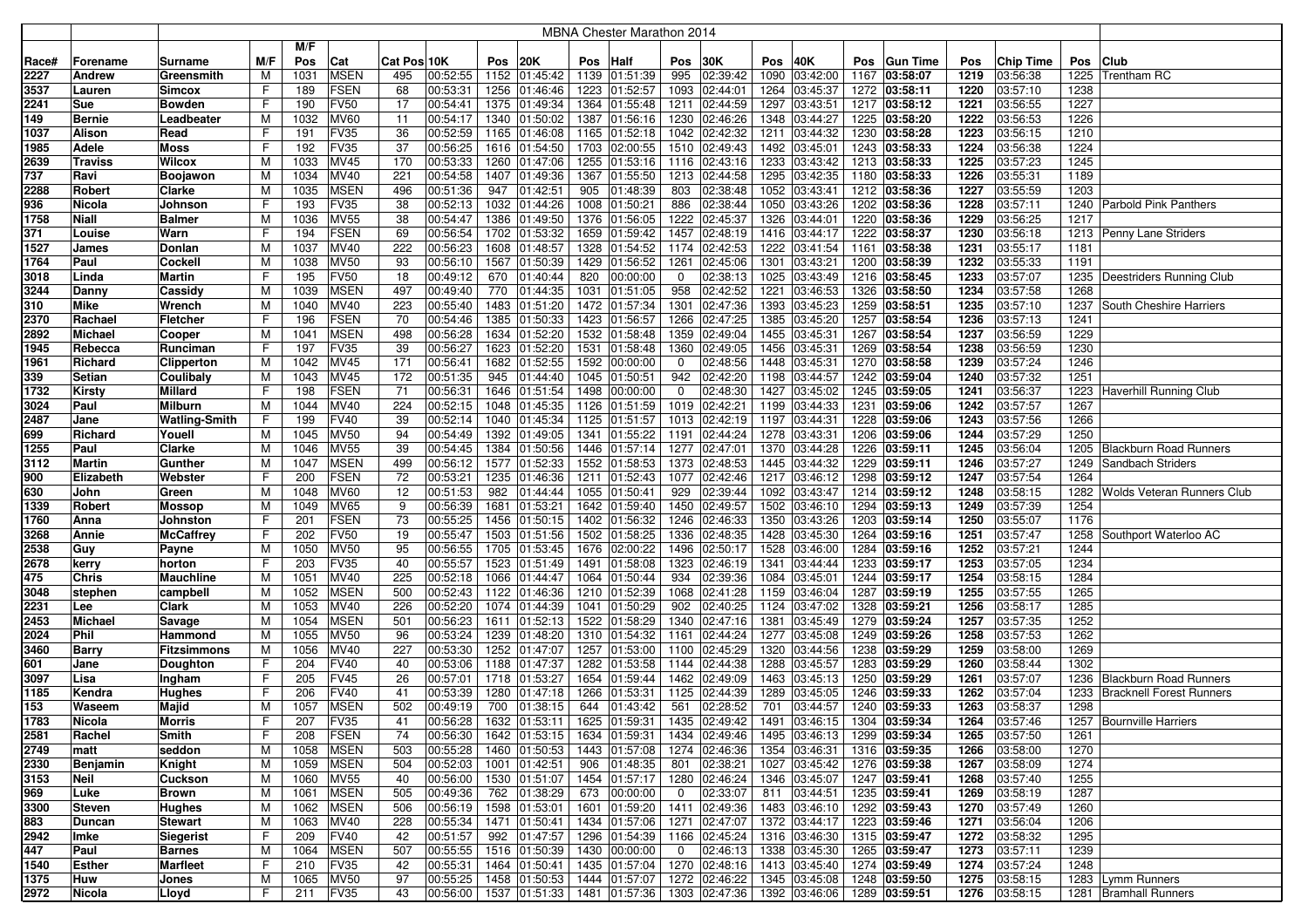|              |                  |                        |        |             |                     |             |                      |              |                             |     | <b>MBNA Chester Marathon 2014</b> |                |                                |      |                                          |      |                                |              |                      |      |                                                                |
|--------------|------------------|------------------------|--------|-------------|---------------------|-------------|----------------------|--------------|-----------------------------|-----|-----------------------------------|----------------|--------------------------------|------|------------------------------------------|------|--------------------------------|--------------|----------------------|------|----------------------------------------------------------------|
|              |                  |                        |        | M/F         |                     |             |                      |              |                             |     |                                   |                |                                |      |                                          |      |                                |              |                      |      |                                                                |
| Race#        | Forename         | Surname                | M/F    | Pos         | Cat                 | Cat Pos 10K |                      | Pos          | 20K                         | Pos | <b>Half</b>                       | Pos            | 30K                            | Pos  | 40K                                      | Pos  | <b>Gun Time</b>                | Pos          | <b>Chip Time</b>     | Pos  | <b>Club</b>                                                    |
| 1270         | Janice           | Moorekite              | F      | 212         | <b>FV55</b>         | 8           | 00:54:47             | 1388         | 01:49:54                    |     | 1382 01:56:04                     | 1221           | 02:44:51                       | 1294 | 03:44:19                                 |      | 1224 03:59:52                  | 1277         | 03:59:42             | 1329 | Larkfield Athletics Club                                       |
| 2951         | Robert           | Goralski               | M      | 1066        | <b>MSEN</b>         | 508         | 00:56:24             | 1612         | 01:52:35                    |     | 1555 01:58:50                     | 1364           | 02:48:37                       | 1429 | 03:46:22                                 |      | 1308 03:59:53                  | 1278         | 03:58:09             | 1276 |                                                                |
| 3175         | Joanne           | Johnston               | F      | 213         | FV35                | 44          | 00:56:13             | 1581         | 01:52:55                    |     | 1591 01:59:16                     | 1406           | 02:48:46                       | 1437 | 03:44:52                                 |      | 1236 03:59:54                  | 1279         | 03:56:09             | 1208 |                                                                |
| 2506         | Jason            | Ward                   | M      | 1067        | <b>MV45</b>         | 173         | 00:51:50             | 977          | 01:45:40                    |     | 1134 01:52:04                     | 1023           | 02:44:19                       | 1273 | 03:45:31                                 |      | 1268 03:59:55                  | 1280         | 03:58:25             | 1292 | <b>Telford harriers</b>                                        |
| 761          | John             | Cooper                 | M      | 1068        | <b>MV55</b>         | 41          | 00:53:33             | 1262         | 01:49:53                    |     | 1381 01:55:53                     | 1216           | 02:45:21                       |      | 1314 03:45:54                            |      | 1281 03:59:56                  | 1281         | 03:57:44             | 1256 | Canterbury Harriers                                            |
| 611          | <b>Steve</b>     | Hatch                  | м      | 1069        | <b>MV40</b>         | 229         | 00:52:33             | 1104         | 01:44:58                    |     | 1079 00:00:00                     | 0              | 02:38:22                       | 1029 | 03:47:19                                 | 1339 | 03:59:57                       | 1282         | 03:59:09             | 1311 |                                                                |
| 3369         | <b>Phillip</b>   | Box                    | М      | 1070        | <b>MSEN</b>         | 509         | 00:48:31             | 564          | 01:37:50                    |     | 616 01:44:23                      | 642            | 02:35:09                       | 886  | 03:45:22                                 |      | 1258 03:59:57                  | 1283         | 03:59:30             | 1324 |                                                                |
| 2728         | <b>Neil</b>      | <b>Maddocks</b>        | М      | 1071        | MV40                | 230         | 00:52:52             | 1143         | 01:46:31                    |     | 1196 01:52:40                     | 1072           | 02:42:11                       | 1191 | 03:45:26                                 |      | 1262 03:59:57                  | 1284         | 03:58:28             | 1293 |                                                                |
| 2413         | Matt             | Ross                   | М      | 1072        | MV45                | 174         | 00:53:33             | 1261         | 01:46:52                    |     | 1239 01:52:58                     |                | 1095 02:42:49                  |      | 1219 03:46:11                            |      | 1295 04:00:00                  | 1285         | 03:58:59             | 1307 |                                                                |
| 626          | <b>Mathew</b>    | Hough                  | M      | 1073        | <b>MSEN</b>         | 510         | 00:56:12             | 1578         | 01:52:13                    |     | 1520 01:58:27                     | 1339           | 02:48:08                       |      | 1410 03:46:03                            |      | 1286 04:00:00                  | 1286         | 03:58:01             | 1271 |                                                                |
| 1161         | Bev              | Tabiner                | F      | 214         | <b>FV40</b><br>FV35 | 43          | 00:55:37<br>00:55:37 | 1478         | 01:52:24                    |     | 1542 01:58:42                     |                | 1352 02:49:04<br>1350 02:49:03 |      | 1454 03:46:15                            |      | 1303 04:00:01                  | 1287         | 03:58:10<br>03:58:10 |      | 1277 Blackburn Road Runners                                    |
| 1201<br>3222 | Shirley          | <b>Hargreaves</b>      | F<br>F | 215<br>216  | <b>FV45</b>         | 45<br>27    | 00:56:21             | 1480<br>1603 | 01:52:24                    |     | 1541 01:58:41<br>1612 01:59:27    |                | 1423 02:49:37                  |      | 1453 03:46:14<br>1485 03:46:10           |      | 1301 04:00:01                  | 1288<br>1289 | 03:58:09             |      | 1278 Blackburn Road Runners<br>1275   Leicester Triathlon Club |
|              | Ann              | Pearce                 | F      | 217         | <b>FSEN</b>         | 75          | 00:57:46             |              | 01:53:06<br>1812 01:53:50   |     | 1682 02:00:08                     |                | 1485 02:49:37                  |      | 1487 03:45:43                            |      | 1293 04:00:02<br>1277 04:00:07 | 1290         | 03:57:39             | 1253 |                                                                |
| 829<br>1108  | Elyna<br>Richard | Cheam<br>Shayle        | M      | 1074        | <b>MV45</b>         | 175         | 00:55:45             | 1499         | 01:52:00                    |     | 1510 01:58:21                     |                | 1332 02:47:13                  |      | 1376 03:46:05                            |      | 1288 04:00:10                  | 1291         | 03:58:12             | 1279 |                                                                |
| 3528         | Donna            | Haskayne               | F      | 218         | <b>FSEN</b>         | 76          | 00:52:57             | 1160         | 01:45:56                    |     | 1153 01:52:14                     |                | 1038 02:43:10                  | 1231 | 03:45:52                                 |      | 1280 04:00:10                  | 1292         | 03:58:43             | 1301 |                                                                |
| 1545         | Daryl            | Kelly                  | м      | 1075        | <b>MV45</b>         | 176         | 00:56:46             | 1692         | 01:53:31                    |     | 1658 01:59:59                     |                | 1477 02:50:13                  |      | 1525 03:46:53                            |      | 1325 04:00:11                  | 1293         | 03:57:48             | 1259 |                                                                |
| 2759         | <b>Stuart</b>    | Frith                  | М      | 1076        | <b>MV55</b>         | 42          | 00:56:37             | 1672         | 01:53:09                    |     | 1617 01:59:29                     | 1425           | 02:49:42                       | 1490 | 03:46:26                                 |      | 1312 04:00:12                  | 1294         | 03:58:34             | 1297 |                                                                |
| 3200         | <b>Mike</b>      | Trant                  | м      | 1077        | <b>MV60</b>         | 13          | 00:53:02             | 1171         | 01:46:51                    |     | 1237 01:53:01                     | 1103           | 02:43:29                       |      | 1242 03:45:57                            |      | 1282 04:00:17                  | 1295         | 03:58:42             |      | 1299 North East Marathon Club                                  |
| 1614         | Kevin            | Breen                  | М      | 1078        | <b>MV45</b>         | 177         | 00:52:56             | 1155         | 01:45:57                    |     | 1154 01:51:56                     | 1011           | 02:40:12                       | 1116 | 03:47:02                                 |      | 1330 04:00:17                  | 1296         | 03:59:12             | 1313 |                                                                |
| 383          | <b>Stephen</b>   | Clarke                 | М      | 1079        | <b>MSEN</b>         | 511         | 00:55:05             | 1419         | 01:51:31                    |     | 1479 01:57:55                     | 1313           | 02:47:11                       | 1375 | 03:45:25                                 |      | 1261 04:00:19                  | 1297         | 03:58:21             |      | 1291 Steel City Striders RC                                    |
| 825          | Mark             | Clark                  | M      | 1080        | <b>MV45</b>         | 178         | 00:50:32             | 837          | 01:41:39                    | 854 | 01:47:33                          | 755            | 02:35:54                       | 909  | 03:44:12                                 |      | 1221 04:00:19                  | 1298         | 03:58:13             | 1280 |                                                                |
| 4008         | John             | McManniman             | M      | 1081        | <b>MSEN</b>         | 512         | 00:56:41             | 1684         | 01:53:23                    |     | 1648 01:59:42                     |                | 1459 02:49:58                  |      | 1504 03:46:33                            |      | 1318 04:00:22                  | 1299         | 03:58:51             | 1303 |                                                                |
| 3109         | Mark             | Norton                 | М      | 1082        | <b>MV45</b>         | 179         | 00:53:20             | 1230         | 01:46:27                    |     | 1191 01:52:24                     |                | 1048 02:41:29                  |      | 1160 03:45:28                            |      | 1263 04:00:25                  | 1300         | 03:59:15             |      | 1316 Leigh on Sea Striders                                     |
| 1881         | Giles            | <b>Blackburn</b>       | M      | 1083        | <b>MV50</b>         | 98          | 00:54:50             | 1394         | 01:49:26                    |     | 1359 01:55:36                     |                | 1204 02:47:14                  |      | 1377 03:46:16                            |      | 1305 04:00:27                  | 1301         | 03:58:18             | 1286 |                                                                |
| 1739         | Joanna           | Raper                  | F      | 219         | <b>FSEN</b>         | 77          | 00:55:40             | 1487         | 01:51:01                    |     | 1447 01:57:20                     |                | 1284 02:46:44                  |      | 1357 03:46:13                            |      | 1300 04:00:27                  | 1302         | 03:58:19             | 1288 |                                                                |
| 1816         | <b>Chris</b>     | Dean                   | M      | 1084        | <b>MSEN</b>         | 513         | 00:55:21             | 1446         | 01:50:15                    |     | 1401 01:56:26                     |                | 1240 02:46:20                  |      | 1342 03:46:27                            |      | 1313 04:00:29                  | 1303         | 03:58:51             |      | 1304 Warley Woods Pacers                                       |
| 1054         | Kevin            | Berry                  | М      | 1085        | <b>MV50</b>         | 99          | 00:53:51             | 1307         | 01:48:00                    |     | 1298 01:54:13                     | 1152           | 02:43:51                       |      | 1256 03:45:37                            |      | 1273 04:00:30                  | 1304         | 03:58:20             | 1290 |                                                                |
| 2423         | <b>Stephen</b>   | Kinsella               | M      | 1086        | <b>MSEN</b>         | 514         | 00:52:03             | 1003         | 01:45:13                    |     | 1097 00:00:00                     | 0              | 02:40:24                       |      | 1122 03:45:30                            |      | 1266 04:00:32                  | 1305         | 03:58:07             | 1273 |                                                                |
| 2676         | mark             | oldham                 | м      | 1087        | <b>MSEN</b>         | 515         | 00:53:17             | 1216         | 01:45:15                    |     | 1103 01:51:18                     | 974            | 02:40:10                       |      | 1115 03:45:15                            |      | 1253 04:00:35                  | 1306         | 03:57:20             | 1242 |                                                                |
| 2677         | brett            | bailey                 | м      | 1088        | <b>MSEN</b>         | 516         | 00:53:16             | 1214         | 01:45:15                    |     | 1105 01:51:18                     | 972            | 02:40:10                       |      | 1114 03:45:15                            |      | 1252 04:00:35                  | 1307         | 03:57:20             | 1243 |                                                                |
| 2026         | <b>Sue</b>       | Jones                  | F      | 220         | <b>FV50</b>         | 20          | 00:55:40             | 1485         | 01:52:32                    |     | 1550 01:58:56                     | 1377           | 02:48:27                       | 1421 | 03:46:26                                 |      | 1311 04:00:36                  | 1308         | 03:59:09             | 1310 |                                                                |
| 2331         | Fiona            | <b>Beck</b>            | F      | 221         | <b>FV40</b>         | 44          | 00:52:27             | 1094         | 01:45:42                    |     | 1137 01:51:53                     | 1006           | 02:42:39                       |      | 1213 03:46:06                            |      | 1290 04:00:43                  | 1309         | 03:58:43             | 1300 |                                                                |
| 1480         | Christopher      | Allen                  | M      | 1089        | <b>MV50</b>         | 100         | 00:53:30             | 1253         | 01:47:04                    |     | 1253 01:53:09                     | 1111           | 02:42:15                       | 1193 | 03:44:48                                 |      | 1234 04:00:44                  | 1310         | 03:57:53             | 1263 |                                                                |
| 1407         | Adam             | Mulcahy                | M      | 1090        | <b>MSEN</b>         | 517         | 00:56:50             | 1696         | 01:53:28                    |     | 1655 01:59:47                     |                | 1465 02:50:11                  |      | 1522 03:46:32                            |      | 1317 04:00:45                  | 1311         | 03:59:15             | 1317 |                                                                |
| 1275         | <b>Michael</b>   | Thomason               | M      | 1091        | <b>MV60</b>         | 14          | 00:56:09             | 1564         | 01:52:53                    |     | 1586 01:59:12                     | 1393           | 02:49:23                       |      | 1469 03:46:17                            |      | 1306 04:00:45                  | 1312         | 03:58:32             | 1296 |                                                                |
| 3468         | Rafal            | Pasko                  | M      | 1092        | <b>MSEN</b>         | 518         | 00:56:17             | 1591         | 01:53:01                    |     | 1600 00:00:00                     | $\mathbf 0$    | 02:49:33                       |      | 1477 03:46:09                            |      | 1291 04:00:46                  | 1313         | 03:58:54             | 1306 |                                                                |
| 2966         | <b>Mike</b>      | Bellis                 | M      | 1093<br>222 | MV45<br>FV35        | 180         | 00:52:17<br>00:54:26 | 1060<br>1356 | 01:44:33                    |     | 1023 01:50:26<br>1390 01:56:29    | 894            | 02:40:48<br>02:47:17           |      | 1132 03:47:18<br>1382 03:46:29           |      | 1338 04:00:48<br>1314 04:00:51 | 1314<br>1315 | 03:59:42<br>03:59:14 | 1328 |                                                                |
| 1481<br>3185 | Kelly<br>Tom     | Lavender-Smith<br>Kaye | M      | 1094        | <b>MSEN</b>         | 46<br>519   | 00:48:41             | 586          | 01:50:05<br>01:37:21        | 582 | 01:42:54                          | 1245<br>509    | 02:32:47                       | 797  | 03:47:09                                 |      | 1334 04:00:53                  | 1316         | 04:00:18             | 1342 | 1315 Ellesmere Port RC                                         |
| 4009         | <b>Neil</b>      | Webster                | М      | 1095        | <b>MV45</b>         | 181         | 00:56:43             | 1686         | 01:53:24                    |     | 1649 01:59:43                     | 1460           | 02:49:59                       | 1507 | 03:46:34                                 |      | 1319 04:00:57                  | 1317         | 03:59:26             | 1321 |                                                                |
| 1701         | Andy             | Palmer                 | M      | 1096        | <b>MV50</b>         | 101         | 00:56:33             | 1655         | 01:51:55                    |     | 1499 00:00:00                     | 0              | 02:48:30                       |      | 1426 03:45:35                            |      | 1271 04:00:57                  | 1318         | 03:58:30             |      | 1294 Haverhill Running Club                                    |
| 2354         | John             | Philpott               | М      | 1097        | <b>MV60</b>         | 15          | 00:48:46             | 593          | 01:37:36                    | 600 | 01:43:17                          | 532            | 02:31:11                       | 752  | 03:47:50                                 |      | 1353 04:01:06                  | 1319         | 04:00:40             | 1348 |                                                                |
| 54           | Liz              | Walker                 | F      | 223         | FV40                | 45          | 00:56:23             | 1606         | 01:52:19                    |     | 1529 01:58:37                     | 1345           | 02:48:29                       | 1424 | 03:46:37                                 | 1321 | 04:01:11                       | 1320         | 03:59:20             | 1319 |                                                                |
| 3458         | Angela           | Ryan                   | F      | 224         | <b>FV50</b>         | 21          | 00:53:07             | 1192         | 01:45:50                    |     | 1146 01:51:55                     |                | 1010 02:42:25                  |      | 1202 03:46:24                            |      | 1310 04:01:12                  | 1321         | 03:59:13             | 1314 |                                                                |
| 271          | <b>Neil</b>      | <b>Bowler</b>          | М      |             | 1098 MV45           | 182         | 00:56:38             |              | 1675 01:53:29               |     | 1656 01:59:50 1469 02:50:04       |                |                                |      | 1511 03:47:26 3343 04:01:16              |      |                                | 1322         | 03:59:36             | 1326 |                                                                |
| 3071         | <b>Stephen</b>   | Gregory                | M      | 1099        | <b>MSEN</b>         | 520         | 00:49:23             | 726          | 01:39:03                    |     | 740 01:44:41                      |                | 659 02:32:54                   |      | 802 03:44:57 1241 04:01:18               |      |                                | 1323         | 03:59:59             | 1334 |                                                                |
| 2476         | Nick             | Foden                  | М      | 1100        | <b>MSEN</b>         | 521         | 00:50:56             | 870          | 01:42:26                    |     | 885 01:48:33                      |                | 799 02:39:57                   |      | 1106 03:45:48 1278 04:01:18              |      |                                | 1324         | 03:59:03             | 1308 |                                                                |
| 1725         | Jamie            | Randall                | М      | 1101        | <b>MV45</b>         | 183         | 00:56:32             |              | 1654 01:51:54 1497 00:00:00 |     |                                   | $\overline{0}$ | 02:48:29                       |      | 1425 03:45:13 1251 04:01:22              |      |                                | 1325         | 03:58:53             |      | 1305 Haverhill Running Club                                    |
| 818          | Nick             | Post                   | M      | 1102        | <b>MSEN</b>         | 522         | 00:55:25             |              |                             |     | 1459 01:52:12 1519 01:58:56       |                | 1378 02:49:21                  |      | 1466 03:46:00 1285 04:01:24              |      |                                | 1326         | 03:59:16             | 1318 |                                                                |
| 1277         | Michael          | <b>Balmforth</b>       | М      | 1103        | <b>MV55</b>         | 43          | 00:54:27             |              | 1358 01:48:20               |     | 1311 01:54:24 1156 02:44:17       |                |                                |      | 1270 03:47:21 1341 04:01:25              |      |                                | 1327         | 03:59:44             | 1330 |                                                                |
| 1579         | Mary             | Ross                   | F      | 225         | <b>FV55</b>         | 9           | 00:56:27             |              | 1627 01:53:11               |     | 1623 01:59:32 1436 02:49:45       |                |                                |      | 1493 03:47:04 1332 04:01:26              |      |                                | 1328         | 03:59:38             |      | 1327 Birchfield Harriers                                       |
| 3323         | John             | Featherstone           | M      | 1104        | <b>MV45</b>         | 184         | 00:55:11             |              | 1428 01:50:27               |     | 1416 00:00:00                     | $\overline{0}$ | 02:47:58                       |      | 1402 03:47:16 1336 04:01:33              |      |                                | 1329         | 03:59:34             | 1325 |                                                                |
| 2843         | Sarah            | Elliott                | F.     | 226         | <b>FV40</b>         | 46          | 00:52:12             |              | 1028 01:44:43               |     | 1053 01:50:41                     |                | 928 02:40:33                   |      | 1127 03:47:54 1357 04:01:36              |      |                                | 1330         | 04:00:27             | 1345 |                                                                |
| 1603         | Sharon           | Raven                  | F      | 227         | <b>FV40</b>         | 47          | 00:52:36             |              | $\overline{1112}$ 01:45:01  |     | 1084 01:51:13                     |                | 970 02:43:49                   |      | 1254 03:47:19 1340 04:01:36              |      |                                | 1331         | 04:00:51             | 1354 |                                                                |
| 2703         | <b>Robert</b>    | Kelly                  | M      | 1105        | <b>MSEN</b>         | 523         | 00:54:42             |              | 1379 01:49:53               |     | 1379 01:56:27 1242 02:47:14       |                |                                |      | 1378 03:46:12 1296 04:01:37              |      |                                | 1332         | 03:59:25             | 1320 |                                                                |
| 1548         | Adam             | <b>Crossley</b>        | M      | 1106        | <b>MSEN</b>         | 524         | 00:54:42             |              | 1378 01:49:53               |     | 1380 01:56:28 1243 02:47:15       |                |                                |      | 1379 03:46:12 1297 04:01:38              |      |                                | 1333         | 03:59:27             | 1322 |                                                                |
| 1860         | Hannah           | Coxhead                | F      | 228         | <b>FV35</b>         | 47          | 00:52:22             |              |                             |     | 1086 01:44:58 1081 01:50:53       |                |                                |      | 945 02:41:35 1166 03:47:04 1331 04:01:41 |      |                                |              | 1334 04:00:52        |      | 1355 Newbury AC                                                |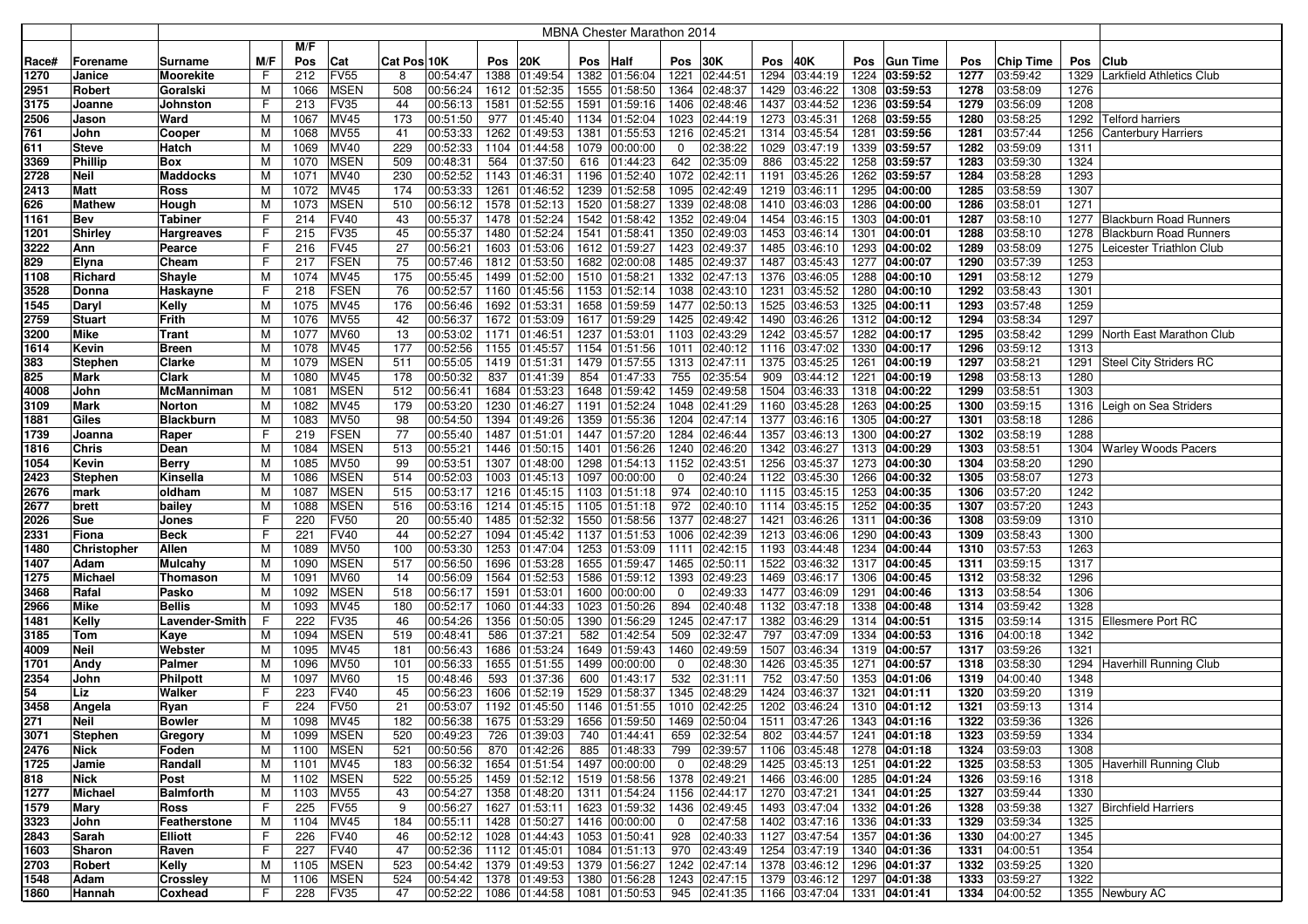|             |                               |                     |        |              |                            |             |                      |             |                                |      | MBNA Chester Marathon 2014                |                |               |      |                                                            |     |               |              |                      |              |                                  |
|-------------|-------------------------------|---------------------|--------|--------------|----------------------------|-------------|----------------------|-------------|--------------------------------|------|-------------------------------------------|----------------|---------------|------|------------------------------------------------------------|-----|---------------|--------------|----------------------|--------------|----------------------------------|
|             |                               |                     |        | M/F          |                            |             |                      |             |                                |      |                                           |                |               |      |                                                            |     |               |              |                      |              |                                  |
| Race#       | Forename                      | Surname             | M/F    | Pos          | Cat                        | Cat Pos 10K |                      | Pos         | 20K                            | Pos  | <b>Half</b>                               | Pos            | 30K           | Pos  | 40K                                                        | Pos | Gun Time      | Pos          | Chip Time            | Pos          | <b>Club</b>                      |
| 1400        | <b>Shelley</b>                | Burns               | F.     | 229          | <b>FSEN</b>                | 78          | 00:51:33             | 941         | 01:44:41                       |      | 1049 01:51:04                             | 956            | 02:43:46      |      | 1248 03:46:48                                              |     | 1323 04:01:44 | 1335         | 03:59:49             | 1331         | <b>Stafford Harriers</b>         |
| 786         | Janice                        | Young               | F      | 230          | <b>FV50</b>                | 22          | 00:57:54             | 1817        | 01:55:02                       |      | 1714 02:01:24                             |                | 1519 02:51:38 | 1567 | 03:47:33                                                   |     | 1345 04:01:44 | 1336         | 03:59:12             |              | 1312 Hastings Runners            |
| 499         | <b>Philip</b>                 | Pierce              | M      | 1107         | <b>MSEN</b>                | 525         | 00:57:10             | 1726        | 01:51:23                       |      | 1474 01:57:44                             |                | 1307 02:47:53 |      | 1399 03:45:24                                              |     | 1260 04:01:45 | 1337         | 03:58:05             | 1272         |                                  |
| 2398        | Simon                         | Bush                | M      | 1108         | <b>MSEN</b>                | 526         | 00:49:22             | 721         | 01:38:43                       | 713  | 00:00:00                                  | $\overline{0}$ | 02:31:45      | 774  | 03:47:15                                                   |     | 1335 04:01:51 | 1338         | 04:01:20             | 1368         |                                  |
| 533         | David                         | Edwards             | М      | 1109         | <b>MV45</b>                | 185         | 00:56:20             | 1600        | 01:52:40                       |      | 1562 01:59:08                             |                | 1389 02:49:37 | 1486 | 03:48:37                                                   |     | 1371 04:02:00 | 1339         | 04:00:09             | 1337         |                                  |
| 1440        | Simon                         | Howe                | м      | 1110         | MV40                       | 231         | 00:53:21             | 1233        | 01:47:59                       |      | 1297 01:54:11                             | 1150           | 02:43:17      | 1235 | 03:45:18                                                   |     | 1256 04:02:05 | 1340         | 04:00:25             | 1344         |                                  |
| 2809        | Neil                          | Roff                | м      | 1111         | <b>MV45</b>                | 186         | 00:51:24             | 921         | 01:45:14                       |      | 1098 01:51:11                             | 967            | 02:40:54      |      | 1141 03:48:19                                              |     | 1364 04:02:09 | 1341         | 04:01:14             | 1364         |                                  |
| 1260        | Paul                          | Evans               | м      | 1112         | <b>MV45</b>                | 187         | 00:56:13             | 1579        | 01:52:57                       |      | 1594 01:59:17                             |                | 1408 02:49:27 | 1472 | 03:48:29                                                   |     | 1369 04:02:13 | 1342         | 04:00:10             | 1338         |                                  |
| 2923        | Darryl                        | Hyde                | м      | 1113         | MV40                       | 232         | 00:56:42             | 1685        | 01:53:22                       |      | 1646 01:59:42                             | 1456           | 02:49:59      | 1506 | 03:46:55                                                   |     | 1327 04:02:14 | 1343         | 04:00:41             | 1349         |                                  |
| 1342        | Vanessa                       | Jardine             | F      | 231          | <b>FV40</b>                | 48          | 00:56:07             | 1560        | 01:52:51                       | 1580 | 01:59:11                                  | 1390           | 02:49:22      | 1468 | 03:47:24                                                   |     | 1342 04:02:15 | 1344         | 04:00:03             | 1335         |                                  |
| 790         | Peter                         | Partington          | M      | 1114         | <b>MV50</b>                | 102         | 00:52:15             | 1051        | 01:45:58                       |      | 1155 01:52:06                             | 1027           | 02:45:05      | 1300 | 03:46:52                                                   |     | 1324 04:02:16 | 1345         | 04:00:23             |              | 1343 Burnden road runners        |
| 904         | Tim                           | Welch               | M      | 1115         | <b>MV40</b>                | 233         | 00:55:48             | 1505        | 01:51:35                       |      | 1483 01:58:05                             |                | 1320 02:48:29 | 1423 | 03:46:39                                                   |     | 1322 04:02:17 | 1346         | 03:58:19             | 1289         |                                  |
| 3083        | Anthony                       | Tiernan             | М      | 1116         | <b>MV45</b>                | 188         | 00:52:21             |             | 1083 01:44:50                  |      | 1067 00:00:00                             | 0              | 02:38:10      |      | 1019 03:47:54                                              |     | 1356 04:02:18 | 1347         | 04:01:18             |              | 1367 Sunderland Strollers        |
| 2263        | <b>Stephen</b>                | Gorman              | М      | 1117         | MV40                       | 234         | 00:52:48             | 1138        | 01:45:14                       | 1101 | 01:51:12                                  | 969            | 02:43:51      |      | 1255 03:47:08                                              |     | 1333 04:02:21 | 1348         | 03:59:56             |              | 1333 Penny Lane Striders         |
| 1210        | Niki                          | Mullin              | F      | 232          | <b>FSEN</b>                | 79          | 00:53:17             |             | 1215 01:46:38                  |      | 1213 01:52:37                             |                | 1061 02:43:39 |      | 1247 03:48:23                                              |     | 1366 04:02:23 | 1349         | 04:01:09             | 1362         |                                  |
| 283         | Karen                         | Sutherland          | F      | 233          | <b>FV45</b>                | 28          | 00:53:38             |             | 1278 01:47:39                  |      | 1284 01:53:56                             |                | 1142 02:44:35 |      | 1286 03:47:48                                              |     | 1352 04:02:24 | 1350         | 04:00:42             | 1350         |                                  |
| 2367        | Ult                           | Mulhern             | М      | 1118         | <b>MV45</b>                | 189         | 00:56:11             | 1573        | 01:53:02                       |      | 1604 01:59:22                             |                | 1415 02:49:32 |      | 1476 03:47:59                                              |     | 1360 04:02:37 | 1351         | 04:00:34             | 1347         |                                  |
| 3467        | Allan                         | Atkinson            | м      | 1119         | <b>MSEN</b>                | 527         | 00:53:57             | 1314        | 01:46:01                       |      | 1157 01:51:57                             |                | 1014 02:40:28 |      | 1125 03:45:17                                              |     | 1255 04:02:38 | 1352         | 03:59:54             | 1332         |                                  |
| 224         | Linda                         | Stewart             | F.     | 234          | <b>FV45</b>                | 29          | 00:56:00             | 1539        | 01:52:00                       |      | 1509 01:58:18                             |                | 1328 02:48:09 |      | 1411 03:48:19                                              |     | 1365 04:02:41 | 1353         | 04:00:59             | 1359         |                                  |
| 387         | Liam                          | Westcott            | м      | 1120         | <b>MSEN</b>                | 528         | 01:01:34             | 2063        | 02:02:07                       |      | 1963 02:08:33                             |                | 1725 02:57:39 |      | 1755 03:49:54                                              |     | 1393 04:02:45 | 1354         | 04:00:12             | 1340         |                                  |
| 198         | John                          | McKenzie            | м      | 1121         | <b>MSEN</b>                | 529         | 00:53:28             | 1245        | 01:46:47                       |      | 1226 01:52:42                             |                | 1076 02:41:20 |      | 1152 03:47:17                                              |     | 1337 04:02:52 | 1355         | 04:01:47             | 1374         |                                  |
| 1870        | Simon                         | <b>Borkin</b>       | М      | 1122         | <b>MSEN</b>                | 530         | 00:55:42             | 1491        | 01:52:18                       |      | 1528 01:58:37                             |                | 1347 02:48:48 |      | 1440 03:47:54                                              |     | 1355 04:02:53 | 1356         | 04:00:10             | 1339         |                                  |
| 3494        | <b>Neil</b>                   | mcguinness          | M      | 1123         | <b>MSEN</b>                | 531         | 00:48:48             | 596         | 01:41:35                       | 850  | 01:48:11                                  | 781            | 02:42:26      | 1204 | 03:47:56                                                   |     | 1358 04:02:55 | 1357         | 04:02:10             | 1381         |                                  |
| 2871        | Rebecca                       | Robinson            | F      | 235          | <b>FSEN</b>                | 80          | 00:56:29             | 1636        | 01:53:55                       |      | 1685 02:00:09                             |                | 1486 02:50:45 |      | 1542 03:49:11                                              |     | 1385 04:03:02 | 1358         | 04:01:00             | 1360         |                                  |
| 1473        | <b>Tony</b>                   | Mathewson           | M      | 1124         | <b>MV50</b>                | 103         | 00:53:09             | 1197        | 01:45:54                       |      | 1150 01:51:55                             |                | 1007 02:39:45 | 1094 | 03:46:22                                                   |     | 1309 04:03:02 | 1359         | 04:01:17             |              | 1366 Market Drayton Running Club |
| 303         | Amanda                        | Burnhill            | F      | 236          | <b>FV45</b>                | 30          | 00:51:29             | 933         | 01:45:24                       |      | 1114 01:51:46                             |                | 1000 02:44:18 |      | 1272 03:48:08                                              |     | 1363 04:03:05 | 1360         | 04:01:58             | 1377         |                                  |
| 2254        | <b>Michelle</b>               | Layton              | F      | 237          | <b>FV45</b>                | 31          | 00:00:00             | $\mathbf 0$ | 00:00:00                       | 0    | 00:00:00                                  | $\mathbf 0$    | 00:00:00      | 0    | 00:00:00                                                   | 0   | 04:03:08      | 1361         | 04:00:48             | 1352         |                                  |
| 1096        | Katy                          | Garnham-Lee         | F      | 238          | <b>FSEN</b>                | 81          | 00:56:39             | 1678        | 01:53:22                       |      | 1644 01:59:41                             |                | 1452 02:49:56 | 1500 | 03:49:02                                                   |     | 1381 04:03:09 | 1362         | 04:01:34             | 1371         |                                  |
| 3183        | Lisa                          | Kearney             | F      | 239          | <b>FV35</b>                | 48          | 00:54:42             | 1376        | 01:50:23                       |      | 1412 01:56:50                             |                | 1258 02:48:23 |      | 1418 03:48:40                                              |     | 1373 04:03:13 | 1363         | 04:01:38             | 1373         |                                  |
| 2341        | Leanne                        | Plews               | F      | 240          | <b>FSEN</b>                | 82          | 00:53:43             | 1289        | 01:47:24                       |      | 1270 01:53:43                             | 1131           | 02:45:37      | 1327 | 03:47:44                                                   |     | 1348 04:03:13 | 1364         | 04:00:53             | 1356         |                                  |
| 2738        | Hannah                        | Moorman             | F      | 241          | <b>FSEN</b>                | 83          | 00:57:43             | 1804        | 01:57:14                       |      | 1823 02:04:01                             | 1620           | 02:55:49      |      | 1689 03:50:20                                              |     | 1406 04:03:16 | 1365         | 04:00:44             | 1351         |                                  |
| 2546        | Anna                          | Moccia              | F.     | 242          | <b>FV40</b>                | 49          | 00:53:45             | 1293        | 01:50:17                       |      | 1403 01:56:21                             |                | 1234 02:46:53 |      | 1364 03:49:09                                              |     | 1384 04:03:19 | 1366         | 04:02:10             |              | 1382 Wrexham AC                  |
| 2740        | <b>Scott</b>                  | Evans               | м      | 1125         | <b>MSEN</b>                | 532         | 00:55:07             | 1426        | 01:50:40                       |      | 1432 01:56:58                             |                | 1267 02:47:16 |      | 1380 03:46:19                                              |     | 1307 04:03:21 | 1367         | 03:59:07             | 1309         |                                  |
| 3169        | Gary                          | Powell              | М      | 1126         | <b>MV45</b>                | 190         | 00:57:26             | 1755        | 01:53:41                       |      | 1674 01:59:57                             |                | 1475 02:50:24 |      | 1530 03:48:25                                              |     | 1368 04:03:23 | 1368         | 04:00:15             | 1341         |                                  |
| 2265        | <b>Emerson</b>                | Evans               | М      | 1127         | <b>MSEN</b>                | 533         | 00:58:22             | 1861        | 01:55:27                       |      | 1728 00:00:00                             | 0              | 02:50:47      |      | 1543 03:47:33                                              |     | 1344 04:03:23 | 1369         | 03:59:29             | 1323         |                                  |
| 1658        | Sabrina                       | Thomas              | F      | 243          | <b>FSEN</b>                | 84          | 00:56:18             | 1597        | 01:52:58                       |      | 1595 01:59:19                             |                | 1410 02:49:21 | 1467 | 03:48:38                                                   |     | 1372 04:03:29 | 1370         | 04:01:35             |              | 1372 Lawley Running Club         |
| 97          | Mark                          | Drinkwater          | M      | 1128         | <b>MSEN</b>                | 534         | 00:50:55             | 869         | 01:44:35                       |      | 1029 01:50:44                             | 933            | 02:38:32      |      | 1042 03:47:41                                              |     | 1347 04:03:33 | 1371         | 04:00:55             | 1358         |                                  |
| 2986        | Anna                          | Clifford            | F      | 244          | <b>FV35</b>                | 49          | 00:56:10             | 1569        | 01:52:52                       |      | 1581 01:59:12                             |                | 1394 02:49:34 |      | 1478 03:48:41                                              |     | 1374 04:03:35 | 1372         | 04:01:31             | 1369         |                                  |
| 2795        | <b>Bradley</b>                | Leonard             | M      | 1129         | <b>MSEN</b>                | 535         | 00:46:34             | 422         | 01:35:58                       | 506  | 01:42:13                                  | 483            | 02:36:10      | 918  | 03:49:14                                                   |     | 1386 04:03:35 | 1373         | 04:03:04             | 1391         |                                  |
| 3014        | <b>Tommy</b>                  | Hill                | M      | 1130         | <b>MSEN</b>                | 536         | 00:58:09             | 1843        | 01:55:46                       |      | 1740 02:02:19                             |                | 1550 02:53:20 | 1608 | 03:49:24                                                   |     | 1387 04:03:36 | 1374         | 04:00:27             | 1346         |                                  |
| 2690        | Richard                       | Underwood           | М      | 1131         | <b>MV40</b>                | 235         | 00:51:20             | 913         | 01:43:22                       | 931  | 01:49:19                                  | 826            | 02:41:56      |      | 1182 03:47:38                                              |     | 1346 04:03:39 | 1375         | 04:01:15             |              | 1365 St Albans Striders          |
| 3231        | Greyham                       | Stone               | M      | 1132         | <b>MSEN</b>                | 537         | 00:54:54             | 1400        | 01:51:58                       |      | 1504 01:58:18                             | 1329           | 02:50:05      |      | 1514 03:49:25                                              |     | 1388 04:03:40 | 1376         | 04:00:54             | 1357         |                                  |
| 1208        | Darren                        | Harrison            | м      | 1133         | MV45                       | 191         | 00:53:36             | 1271        | 01:47:27                       |      | 1273 01:53:54                             | 1140           | 02:44:32      | 1284 | 03:49:03                                                   |     | 1382 04:03:47 | 1377         | 04:02:11             |              | 1383 Blackburn Road Runners      |
| 2894        | Chris                         | Wrathall            | м      | 1134         | <b>MSEN</b>                | 538         | 00:54:29             | 1360        | 01:51:09                       |      | 1456 01:57:44                             | 1306           | 02:49:27      |      | 1473 03:49:57                                              |     | 1395 04:03:55 | 1378         | 04:01:59             | 1378         |                                  |
| 830         | Damien                        | Stokes              | М      | 1135         | MV40                       | 236         | 00:52:58             | 1163        | 01:45:56                       |      | 1152 01:52:14                             |                | 1036 02:43:09 |      | 1230 03:48:31                                              |     | 1370 04:04:01 | 1379         | 04:02:34             | 1387         |                                  |
| 718         | Jennifer                      | Phu                 | F.     | 245          | FSEN                       | 85          | 00:53:57             |             | 1313 01:49:00                  |      | 1334 01:55:24 1192 02:46:24               |                |               |      | 1347 03:48:23                                              |     | 1367 04:04:01 | 1380         | 04:00:49             | 1353         |                                  |
| 1232        | Craig                         | Keenan              | М      | 1136         | <b>MV40</b>                | 237         | 00:52:03             |             | 1002 01:43:53                  |      | 956 01:49:52 849 02:40:46                 |                |               |      | 1131 03:49:59 1396 04:04:06                                |     |               | 1381         | 04:02:08             | 1379         |                                  |
| 2789        | David                         | Richardson          | м      | 1137         | <b>MSEN</b>                | 539         | 00:55:35             |             |                                |      | 1472 01:51:18 1468 01:57:36 1304 02:47:56 |                |               |      | 1401 03:47:46 1350 04:04:08                                |     |               | 1382         | 04:01:07             | 1361         |                                  |
| 3255        | <b>Steve</b>                  | Price               | M      | 1138         | <b>MV55</b>                | 44          | 00:57:23             |             | 1747 02:01:54                  |      | 1953 02:08:50 1732 02:58:47               |                |               |      | 1784 03:50:06 1402 04:04:11                                |     |               | 1383         | 04:01:32             |              | 1370 Liverpool Running Club      |
| 1465        | Dean                          | Baines              | M      | 1139         | <b>MSEN</b>                | 540         | 00:54:47             |             |                                |      | 1387 01:49:45 1374 01:56:05 1223 02:46:22 |                |               |      | 1344 03:48:54 1380 04:04:12                                |     |               | 1384         | 04:01:49             | 1376         |                                  |
| 2402        | Woody                         | Manning<br>Thurston | М      | 1140         | <b>MSEN</b>                | 541         | 00:56:45             |             | 1690 01:53:32                  |      | 1661 01:59:52 1472 02:50:04               |                |               |      | 1510 03:48:43 1375 04:04:18                                |     |               | 1385         | 04:02:48             | 1388         |                                  |
| 467         | Paul                          |                     | М      | 1141         | <b>MV40</b>                | 238         | 00:53:50             |             |                                |      | 1304 01:46:21 1183 01:52:22 1046 02:41:46 |                |               |      | 1171 03:46:14 1302 04:04:18                                |     |               | 1386         | 04:00:05             | 1336         |                                  |
| 1583<br>332 | Nicola                        | Wyld                | F.     | 246          | <b>FSEN</b>                | 86<br>542   | 00:55:50             |             | 1508 01:52:25                  |      | 1544 01:58:52 1372 02:49:27               |                | 02:42:13      |      | 1470 03:50:22 1408 04:04:24                                |     |               | 1387         | 04:02:22             | 1385<br>1375 |                                  |
| 2918        | Christopher<br><b>Matthew</b> | Atkinson            | M<br>м | 1142<br>1143 | <b>MSEN</b><br><b>MSEN</b> | 543         | 00:53:11<br>00:53:28 |             | 1202 01:45:42<br>1244 01:46:52 |      | 1138 00:00:00<br>1238 01:52:59            | $\overline{0}$ | 1097 02:43:46 |      | 1192 03:47:59 1359 04:04:27<br>1249 03:50:02 1400 04:04:29 |     |               | 1388<br>1389 | 04:01:48<br>04:03:12 | 1393         |                                  |
| 1682        | Christopher                   | McStay              | м      | 1144         | <b>MV40</b>                | 239         | 00:56:20             |             | 1601 01:53:36                  |      | 1668 02:00:05 1481 02:50:53               |                |               |      | $1551$ 03:50:03                                            |     | 1401 04:04:30 | 1390         | 04:02:59             | 1390         |                                  |
| 2152        | Kieran                        | Pilkington<br>Jones | м      | 1145         | <b>MSEN</b>                | 544         | 00:55:50             |             | 1507 01:51:52                  |      | 1493 01:58:24 1334 02:51:49               |                |               |      | 1569 03:51:47 1424 04:04:43                                |     |               | 1391         | 04:02:09             | 1380         |                                  |
|             | Dean                          | Windsor             | M      |              | 1146   MSEN                | 545         | 00:52:55             |             |                                |      | 1153 01:46:32 1197 01:52:38 1064 02:43:47 |                |               |      | 1252 03:49:50 1391 04:04:50                                |     |               | 1392         |                      |              | 1408 Boalloy Running Club        |
| 3037        |                               |                     |        |              |                            |             |                      |             |                                |      |                                           |                |               |      |                                                            |     |               |              | 04:03:47             |              |                                  |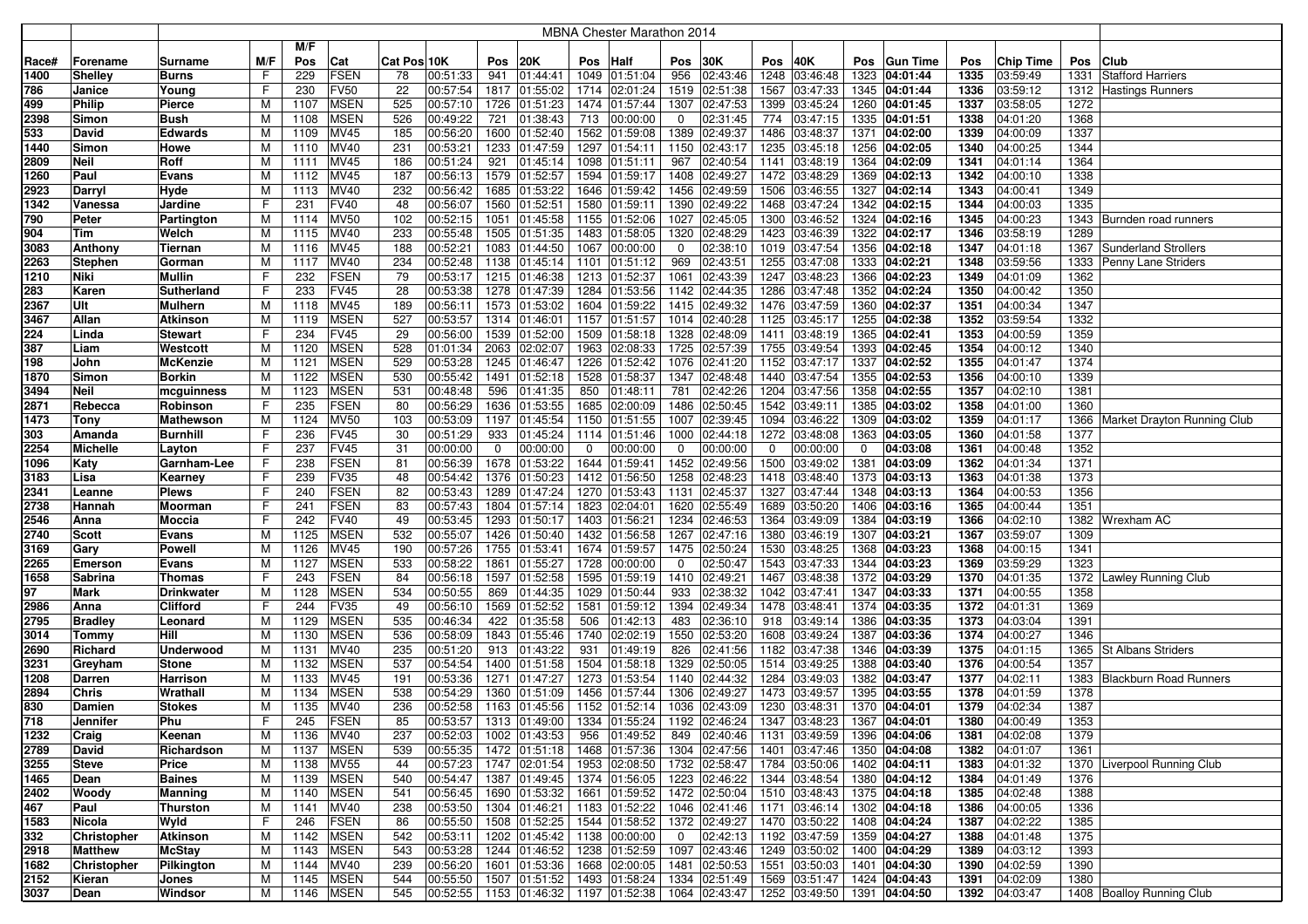|              |                         |                 |        |              |                            |             |                      |              |                            |     | MBNA Chester Marathon 2014                                                         |                |                                |      |                                |      |                                |              |                      |              |                                              |
|--------------|-------------------------|-----------------|--------|--------------|----------------------------|-------------|----------------------|--------------|----------------------------|-----|------------------------------------------------------------------------------------|----------------|--------------------------------|------|--------------------------------|------|--------------------------------|--------------|----------------------|--------------|----------------------------------------------|
|              |                         |                 |        | M/F          |                            |             |                      |              |                            |     |                                                                                    |                |                                |      |                                |      |                                |              |                      |              |                                              |
| Race#        | Forename                | Surname         | M/F    | Pos          | Cat                        | Cat Pos 10K |                      | Pos          | 20K                        | Pos | <b>Half</b>                                                                        | Pos            | 30K                            | Pos  | 40K                            | Pos  | <b>Gun Time</b>                | Pos          | <b>Chip Time</b>     | Pos          | <b>Club</b>                                  |
| 3038         | Andrea                  | O'neill         | F      | 247          | <b>FV45</b>                | 32          | 00:52:56             | 1154         | 01:46:33                   |     | 1198 01:52:39                                                                      | 1065           | 02:43:46                       | 1250 | 03:49:50                       | 1392 | 04:04:51                       | 1393         | 04:03:47             |              | 1409 Boalloy Running Club                    |
| 357          | Geoff                   | Collins         | М      | 1147         | <b>MV55</b>                | 45          | 00:53:21             | 1234         | 01:46:50                   |     | 1236 01:52:58                                                                      | 1096           | 02:42:39                       | 1214 | 03:48:07                       |      | 1362 04:04:53                  | 1394         | 04:03:21             | 1398         |                                              |
| 3359         | <b>Chris</b>            | Pedlar          | M      | 1148         | <b>MSEN</b>                | 546         | 00:56:27             | 1625         | 01:52:23                   |     | 1539 01:58:43                                                                      | 1355           | 02:47:33                       | 1388 | 03:45:41                       |      | 1275 04:04:54                  | 1395         | 04:03:20             | 1395         |                                              |
| 1370         | Adam                    | Lines           | M      | 1149         | <b>MSEN</b>                | 547         | 00:56:18             | 1594         | 01:52:31                   |     | 1549 01:58:50                                                                      | 1367           | 02:49:07                       | 1461 | 03:47:52                       |      | 1354 04:05:17                  | 1396         | 04:03:28             | 1403         |                                              |
| 2471         | Huw                     | Evans           | М      | 1150         | <b>MSEN</b>                | 548         | 00:53:48             | 1299         | 01:48:23                   |     | 1314 01:54:56                                                                      | 1175           | 02:46:43                       |      | 1355 03:51:44                  |      | 1423 04:05:18                  | 1397         | 04:03:14             | 1394         |                                              |
| 2218         | John                    | Macholc         | м      | 1151         | <b>MV50</b>                | 104         | 00:52:20             | 1080         | 01:46:31                   |     | 1195 01:52:53                                                                      | 1085           | 02:43:13                       | 1232 | 03:49:05                       |      | 1383 04:05:21                  | 1398         | 04:01:11             | 1363         |                                              |
| 3130         | Simon                   | Dawson          | м      | 1152         | <b>MSEN</b>                | 549         | 00:48:41             | 585          | 01:38:13                   |     | 642 01:44:12                                                                       | 618            | 02:38:58                       |      | 1059 03:48:06                  |      | 1361 04:05:25                  | 1399         | 04:04:47             | 1428         |                                              |
| 1700         | <b>Stephen</b>          | <b>Botham</b>   | М      | 1153         | <b>MV55</b>                | 46          | 00:51:28             | 931          | 01:42:47                   | 900 | 01:48:34                                                                           | 800            | 02:36:25                       | 932  | 03:51:14                       |      | 1422 04:05:29                  | 1400         | 04:04:19             |              | 1419   wrecsam tri                           |
| 869          | Alan                    | Sparrock        | М      | 1154         | <b>MV50</b>                | 105         | 00:49:16             | 689          | 01:38:31                   |     | 678 01:44:00                                                                       | 599            | 02:29:16                       | 713  | 03:46:35                       |      | 1320 04:05:32                  | 1401         | 04:04:53             | 1429         |                                              |
| 66           | Gillian                 | Verdin          | F      | 248          | <b>FSEN</b>                | 87          | 00:54:05             | 1324         | 01:45:51                   |     | 1147 01:51:41                                                                      | 997            | 02:39:30                       | 1078 | 03:51:06                       |      | 1420 04:05:36                  | 1402         | 04:03:57             |              | 1411 Liverpool Running Club                  |
| 2450         | George                  | Critchley       | М      | 1155         | <b>MV55</b><br><b>MSEN</b> | 47<br>550   | 00:53:03<br>00:53:05 | 1174         | 01:47:34                   |     | 1280 01:53:50<br>1320 01:56:07                                                     |                | 1135 02:44:40<br>1225 02:52:15 |      | 1290 03:49:45<br>1580 03:52:53 |      | 1390 04:05:37                  | 1403         | 04:04:05<br>04:04:11 | 1414<br>1415 |                                              |
| 1743         | <b>Matthew</b>          | Tyson           | м<br>М | 1156<br>1157 | <b>MV60</b>                | 16          | 00:53:55             | 1180<br>1309 | 01:48:33                   |     | 1277 01:53:38                                                                      |                | 1130 02:43:58                  | 1261 | 03:49:59                       |      | 1440 04:05:38                  | 1404<br>1405 | 04:03:31             |              |                                              |
| 2821<br>3441 | <b>Peter</b><br>stewart | Jones           | M      | 1158         | <b>MSEN</b>                | 551         | 00:53:54             | 1308         | 01:47:31<br>01:47:31       |     | 1278 01:53:38                                                                      |                | 1129 02:43:57                  |      | 1260 03:50:00                  |      | 1397 04:05:42<br>1398 04:05:42 | 1406         | 04:03:31             | 1404         | Langport Runners<br>1405 Royton Road Runners |
| 2523         | Ewan                    | jones<br>Gordon | M      | 1159         | <b>MV40</b>                | 240         | 00:53:56             | 1311         | 01:46:11                   |     | 1167 01:52:09                                                                      | 1032           | 02:42:59                       |      | 1226 03:48:52                  |      | 1378 04:05:44                  | 1407         | 04:03:25             | 1400         |                                              |
| 1168         | <b>Matt</b>             | Jackson         | М      | 1160         | <b>MSEN</b>                | 552         | 00:53:15             | 1211         | 01:46:25                   |     | 1189 00:00:00                                                                      | 0              | 02:42:16                       |      | 1195 03:50:00                  |      | 1399 04:05:45                  | 1408         | 04:04:15             | 1418         |                                              |
| 162          | <b>Neil</b>             | Waggott         | м      | 1161         | <b>MV50</b>                | 106         | 00:54:17             | 1341         | 01:50:14                   |     | 1399 01:56:14                                                                      | 1229           | 02:45:42                       | 1330 | 03:50:08                       |      | 1403 04:05:49                  | 1409         | 04:03:58             | 1412         |                                              |
| 3082         | <b>Neil</b>             | Whittle         | М      | 1162         | <b>MSEN</b>                | 553         | 00:54:55             | 1403         | 01:51:10                   |     | 1460 01:57:21                                                                      | 1286           | 02:48:38                       | 1431 | 03:51:05                       |      | 1418 04:05:51                  | 1410         | 04:04:31             | 1422         |                                              |
| 1805         | <b>Chris</b>            | Lloyd           | М      | 1163         | <b>MSEN</b>                | 554         | 00:53:20             | 1227         | 01:46:36                   |     | 1206 01:52:38                                                                      | 1062           | 02:42:22                       | 1201 | 03:47:45                       | 1349 | 04:05:55                       | 1411         | 04:04:38             | 1425         |                                              |
| 2762         | <b>Matt</b>             | Green           | M      | 1164         | <b>MSEN</b>                | 555         | 00:59:28             | 1924         | 01:51:19                   |     | 1470 01:57:18                                                                      | 1281           | 02:45:11                       | 1308 | 03:47:47                       |      | 1351 04:06:02                  | 1412         | 04:02:17             | 1384         |                                              |
| 3077         | James                   | Rogers          | М      | 1165         | <b>MSEN</b>                | 556         | 00:55:59             | 1529         | 01:53:11                   |     | 1626 01:59:51                                                                      | 1471           | 02:52:20                       | 1585 | 03:51:03                       |      | 1417 04:06:06                  | 1413         | 04:03:21             |              | 1397 Hunters Bog Trotters                    |
| 3076         | Georgia                 | <b>Rogers</b>   | F      | 249          | <b>FSEN</b>                | 88          | 00:55:58             | 1526         | 01:53:11                   |     | 1624 01:59:50                                                                      | 1470           | 02:52:19                       | 1584 | 03:51:02                       |      | 1415 04:06:06                  | 1414         | 04:03:20             | 1396         | Jog Scotland (Run4It Edinburgh               |
| 2297         | Jake                    | Gibbons         | M      | 1166         | <b>MSEN</b>                | 557         | 00:56:11             | 1572         | 01:52:43                   |     | 1567 00:00:00                                                                      | $\mathbf 0$    | 02:48:47                       |      | 1439 03:50:14                  |      | 1404 04:06:11                  | 1415         | 04:04:01             | 1413         |                                              |
| 206          | <b>Peter</b>            | Kellett         | м      | 1167         | <b>MV45</b>                | 192         | 00:56:39             | 1679         | 01:53:22                   |     | 1645 01:59:41                                                                      |                | 1455 02:49:59                  |      | 1505 03:49:42                  |      | 1389 04:06:12                  | 1416         | 04:04:38             | 1424         |                                              |
| 835          | Antony                  | <b>Barnes</b>   | м      | 1168         | <b>MSEN</b>                | 558         | 00:55:56             | 1518         | 01:50:40                   |     | 1433 01:56:50                                                                      |                | 1259 02:46:14                  |      | 1339 03:48:46                  |      | 1376 04:06:14                  | 1417         | 04:03:39             | 1406         |                                              |
| 2175         | Paul                    | Bridges         | м      | 1169         | <b>MV45</b>                | 193         | 00:51:04             | 883          | 01:43:13                   |     | 924 01:49:25                                                                       | 830            | 02:40:25                       |      | 1123 03:48:51                  |      | 1377 04:06:14                  | 1418         | 04:02:58             | 1389         |                                              |
| 362          | <b>Martin</b>           | Miles           | M      | 1170         | <b>MV40</b>                | 241         | 00:59:28             | 1923         | 01:56:25                   |     | 1766 00:00:00                                                                      | 0              | 02:52:37                       |      | 1592 03:50:14                  |      | 1405 04:06:16                  | 1419         | 04:03:46             | 1407         | New Marske Harriers AC                       |
| 1454         | Andy                    | Barber          | М      | 1171         | <b>MV40</b>                | 242         | 00:56:38             | 1677         | 01:52:07                   |     | 1516 01:58:20                                                                      | 1330           | 02:47:52                       | 1398 | 03:50:47                       |      | 1411 04:06:19                  | 1420         | 04:04:38             | 1426         |                                              |
| 2904         | Dewi                    | Jones           | М      | 1172         | <b>MSEN</b>                | 559         | 00:57:36             | 1774         | 01:54:04                   |     | 1691 02:00:30                                                                      | 1500           | 02:50:53                       | 1550 | 03:50:43                       |      | 1410 04:06:22                  | 1421         | 04:03:22             | 1399         |                                              |
| 3157         | Oleh                    | Holovchenko     | м      | 1173         | <b>MSEN</b>                | 560         | 00:52:12             | 1029         | 01:44:23                   |     | 1003 01:50:35                                                                      | 919            | 02:39:36                       | 1086 | 03:49:54                       |      | 1394 04:06:26                  | 1422         | 04:03:27             | 1402         |                                              |
| 697          | Amanda                  | Hall            | F      | 250          | <b>FV40</b>                | 50          | 00:55:42             | 1490         | 01:51:08                   |     | 1455 01:57:29                                                                      | 1294           | 02:48:03                       | 1407 | 03:50:22                       |      | 1407 04:06:30                  | 1423         | 04:03:25             | 1401         |                                              |
| 2787         | Peter                   | Hickman         | М      | 1174         | <b>MV55</b>                | 48          | 01:00:18             | 1988         | 01:58:50                   |     | 1889 02:04:54                                                                      | 1659           | 02:55:00                       | 1659 | 03:51:02                       |      | 1416 04:06:31                  | 1424         | 04:02:32             | 1386         |                                              |
| 3478         | crystal                 | spencer         | F      | 251          | <b>FSEN</b>                | 89          | 00:56:04             | 1550         | 01:51:45                   |     | 1487 01:58:14                                                                      | 1326           | 02:49:06                       | 1459 | 03:50:54                       |      | 1414 04:06:32                  | 1425         | 04:03:08             | 1392         |                                              |
| 2625         | <b>Terry</b>            | Axon            | M      | 1175         | <b>MV55</b>                | 49          | 00:57:43             | 1803         | 01:57:06                   |     | 1814 02:03:44                                                                      | 1605           | 02:56:02                       | 1700 | 03:53:27                       | 1446 | 04:06:36                       | 1426         | 04:04:26             | 1420         |                                              |
| 3195         | Suzanne                 | Harrison        | F      | 252          | <b>FV50</b>                | 23          | 00:56:35             | 1666         | 01:53:56                   |     | 1687 02:00:33                                                                      |                | 1502 02:52:34                  | 1588 | 03:52:25                       |      | 1431 04:06:41                  | 1427         | 04:04:42             |              | 1427 South Cheshire Harriers                 |
| 2198         | <b>Stephen</b>          | Holly           | М      | 1176         | <b>MV40</b>                | 243         | 00:56:11             | 1570         | 01:54:52                   |     | 1705 02:01:34                                                                      | 1527           | 02:58:24                       | 1775 | 03:52:55                       |      | 1441 04:06:42                  | 1428         | 04:03:56             | 1410         |                                              |
| 1292         | Clare                   | <b>Saunders</b> | F      | 253          | <b>FV50</b>                | 24          | 00:57:32             | 1762         | 01:55:01                   |     | 1711 02:01:25                                                                      | 1520           | 02:52:19                       |      | 1583 03:51:05                  |      | 1419 04:06:43                  | 1429         | 04:04:12             |              | 1416 Larkfield Athletics Club                |
| 1498         | Anne                    | Coghlan         | F<br>F | 254          | <b>FV45</b>                | 33          | 00:59:18             | 1911         | 01:57:57                   |     | 1866 02:04:34                                                                      |                | 1649 02:55:06                  |      | 1665 03:52:29                  |      | 1433 04:06:45<br>1421 04:06:50 | 1430         | 04:04:14             |              | 1417 Stafford Harriers                       |
| 1447<br>2781 | Gail<br>Annemarie       | Evans<br>Craven | F      | 255<br>256   | <b>FV45</b><br><b>FV40</b> | 34<br>51    | 00:56:02<br>00:55:48 | 1544<br>1504 | 01:52:41<br>01:51:25       |     | 1563 01:59:00<br>1475 01:57:51                                                     | 1382           | 02:49:27<br>1312 02:48:13      | 1471 | 03:51:12<br>1412 03:52:27      |      | 1432 04:06:59                  | 1431<br>1432 | 04:04:36<br>04:05:06 | 1423         | 1431 Wigan & District H & AC                 |
| 526          | Angie                   | Keay            | F      | 257          | <b>FSEN</b>                | 90          | 00:56:27             | 1629         | 01:53:06                   |     | 1613 01:59:30                                                                      | 1430           | 02:51:07                       | 1557 | 03:52:30                       |      | 1434 04:07:05                  | 1433         | 04:05:13             | 1434         |                                              |
| 1928         | <b>Stuart</b>           | Tagg            | м      | 1177         | <b>MSEN</b>                | 561         | 00:57:15             | 1737         | 01:52:14                   |     | 1524 00:00:00                                                                      | 0              | 02:48:54                       |      | 1446 03:50:24                  |      | 1409 04:07:13                  | 1434         | 04:05:03             | 1430         |                                              |
| 2827         | Dan                     | Farnworth       | м      | 1178         | <b>MSEN</b>                | 562         | 00:54:03             | 1320         | 01:49:05                   |     | 1340 01:55:43                                                                      | 1207           | 02:48:17                       |      | 1414 03:52:19                  | 1430 | 04:07:15                       | 1435         | 04:05:59             | 1442         |                                              |
| 327          | Lance                   | Ball            | M      | 1179         | MV45                       | 194         | 00:52:20             | 1078         | 01:44:56                   |     | 1075 00:00:00                                                                      | $\mathbf 0$    | 02:41:44                       | 1170 | 03:47:02                       | 1329 | 04:07:25                       | 1436         | 04:04:27             |              | 1421   Wrecsam Tri                           |
| 484          | Andy                    | Grant           | М      | 1180         | MV40                       | 244         | 00:56:27             | 1630         | 01:52:45                   |     | 1570 01:59:13                                                                      | 1398           | 02:49:34                       |      | 1479 03:52:01                  |      | 1426 04:07:30                  | 1437         | 04:05:47             | 1439         |                                              |
| 2444         | Andrew                  | Hillier         | M      |              | 1181   MV50                | 107         | 00:56:55             |              |                            |     | 1706  01:53:47   1677  02:00:22   1498  02:51:36   1565  03:52:46   1438  04:07:45 |                |                                |      |                                |      |                                | 1438         | 04:05:50             | 1441         |                                              |
| 2017         | Joshua                  | Metcalfe        | M      | 1182         | <b>MSEN</b>                | 563         | 00:52:17             |              | $\overline{1055}$ 01:45:03 |     | 1089 01:51:10                                                                      |                | 966 02:43:06                   |      | 1229 03:52:43 1436 04:08:01    |      |                                | 1439         | 04:05:45             | 1438         |                                              |
| 3224         | Martin                  | Stark           | М      | 1183         | <b>MV45</b>                | 195         | 00:55:44             |              |                            |     | 1497 01:52:24 1543 00:00:00                                                        | $\overline{0}$ | 02:48:55                       |      | 1447 03:50:51 1413 04:08:02    |      |                                | 1440         | 04:05:23             | 1435         |                                              |
| 67           | Kevin                   | Morris          | М      | 1184         | <b>MV45</b>                | 196         | 00:56:38             |              |                            |     | 1676 01:53:26 1653 01:59:42 1458 02:50:09                                          |                |                                |      | 1520 03:53:19 1444 04:08:08    |      |                                | 1441         | 04:06:31             |              | 1447 Centurion RC                            |
| 615          | Jonathan                | Hardway         | M      | 1185         | <b>MSEN</b>                | 564         | 00:56:59             |              | 1712 01:53:40              |     | 1669 02:00:05 1482 02:49:36                                                        |                |                                |      | 1484 03:54:19 1461 04:08:10    |      |                                | 1442         | 04:05:41             | 1437         |                                              |
| 81           | Rob                     | Winterbourne    | м      | 1186         | <b>MV55</b>                | 50          | 00:56:29             |              | 1635 01:53:08              |     | 1614 01:59:27 1424 02:49:46                                                        |                |                                |      | 1494 03:53:46 1452 04:08:13    |      |                                | 1443         | 04:06:23             | 1443         |                                              |
| 2890         | liz                     | mcphail         | F      | 258          | <b>FSEN</b>                | 91          | 00:55:31             |              | 1467 01:52:36              |     | 1557 01:59:11 1391 02:50:07                                                        |                |                                |      | 1518 03:53:22 1445 04:08:17    |      |                                | 1444         | 04:06:32             | 1448         |                                              |
| 2333         | Geoff                   | Halliday        | M      | 1187         | MV40                       | 245         | 00:57:10             |              | 1724 01:52:34              |     | 1553 01:58:52 1371 02:49:41                                                        |                |                                |      | 1489 03:52:45 1437 04:08:20    |      |                                | 1445         | 04:05:07             | 1432         |                                              |
| 2889         | Andrew                  | Leslie          | M      | 1188         | <b>MSEN</b>                | 565         | 00:55:20             |              | 1442 01:50:35              |     | 1427 01:56:44 1255 02:45:32                                                        |                |                                |      | 1322 03:53:34 1449 04:08:23    |      |                                | 1446         | 04:07:03             | 1452         |                                              |
| 543          | Mair                    | Roberts         | F      | 259          | <b>FV35</b>                | 50          | 00:55:06             |              | $\overline{1423}$ 01:51:22 |     | 1473 01:57:51 1311 02:50:36                                                        |                |                                |      | 1538 03:53:59 1456 04:08:25    |      |                                | 1447         | 04:07:25             | 1455         |                                              |
| 608          | Andrew                  | Oakden          | M      | 1189         | <b>MV45</b>                | 197         | 00:54:02             |              | 1318 01:47:29              |     | 1275 00:00:00                                                                      | $\overline{0}$ | 02:43:23                       |      | 1237 03:52:17 1429 04:08:33    |      |                                | 1448         | 04:07:16             | 1454         |                                              |
| 151          | Emma                    | Gillespie       | F      | 260          | <b>FSEN</b>                | 92          | 00:54:20             |              | 1347 01:49:20              |     | 1356 01:55:41 1205 02:47:44                                                        |                |                                |      | 1397 03:54:16 1459 04:08:36    |      |                                | 1449         | 04:06:56             | 1451         |                                              |
| 2135         | Lee                     | Johnson         | M      |              | 1190 MSEN                  | 566         | 00:52:45             |              |                            |     | 1132 01:46:24 1186 01:52:30 1053 02:47:00                                          |                |                                |      | 1369 03:52:07 1428 04:08:40    |      |                                |              | 1450 04:06:30        | 1445         |                                              |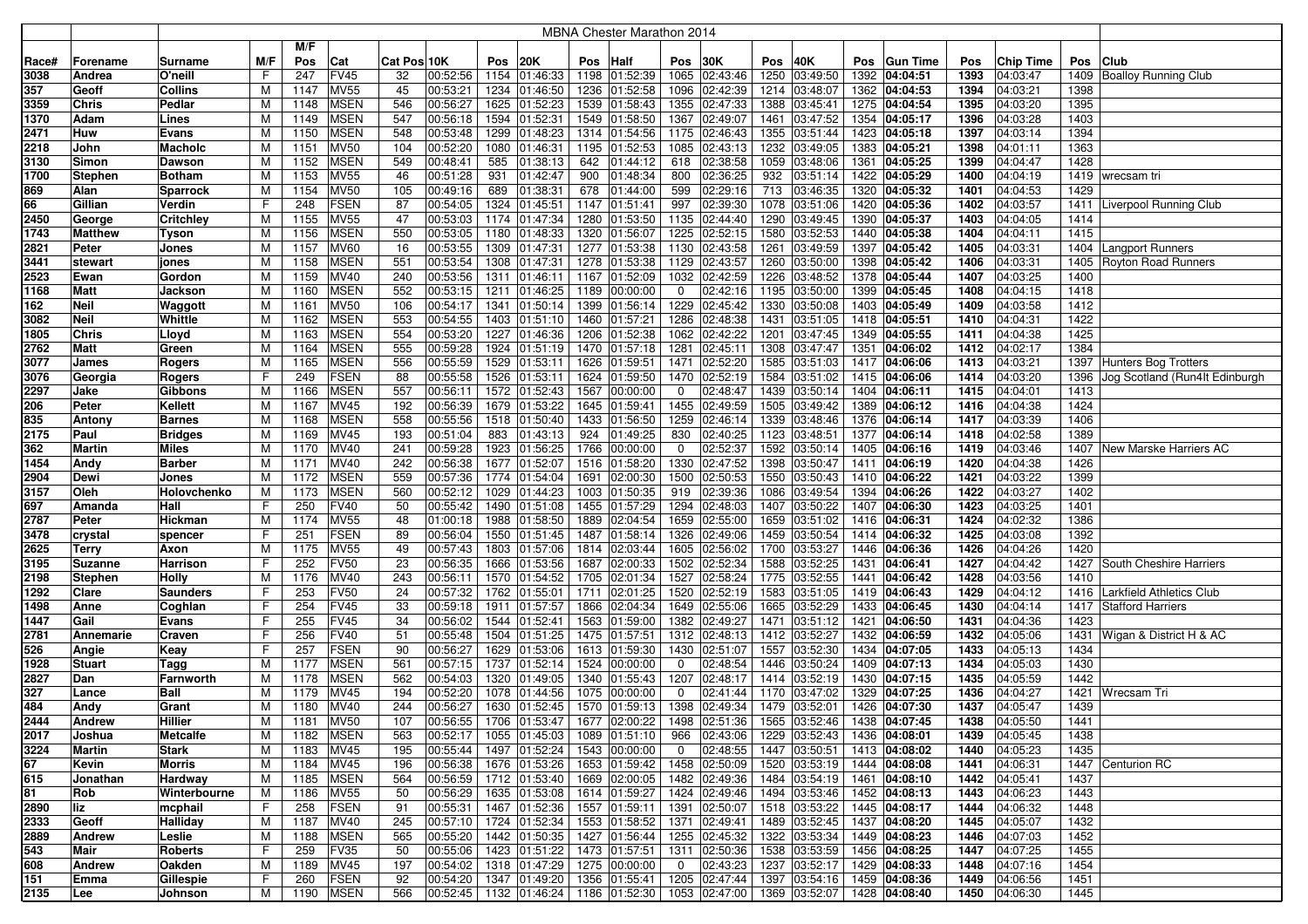|       |                |                    |     |           |             |             |          |                |                                                         |                | <b>MBNA Chester Marathon 2014</b> |                |               |                |               |             |                             |      |                  |      |                                     |
|-------|----------------|--------------------|-----|-----------|-------------|-------------|----------|----------------|---------------------------------------------------------|----------------|-----------------------------------|----------------|---------------|----------------|---------------|-------------|-----------------------------|------|------------------|------|-------------------------------------|
|       |                |                    |     | M/F       |             |             |          |                |                                                         |                |                                   |                |               |                |               |             |                             |      |                  |      |                                     |
| Race# | Forename       | Surname            | M/F | Pos       | Cat         | Cat Pos 10K |          | Pos 20K        |                                                         | Pos            | <b>Half</b>                       | Pos            | 30K           | Pos            | 40K           | Pos         | <b>Gun Time</b>             | Pos  | <b>Chip Time</b> | Pos  | Club                                |
| 1137  | Chris          | Ryder              | м   | 1191      | <b>MV40</b> | 246         | 00:55:41 |                | 1488 01:51:04                                           |                | 1452 01:57:25                     |                | 1291 02:49:06 | 1458           | 03:53:48      | 1453        | 04:08:40                    | 1451 | 04:06:45         | 1449 |                                     |
| 245   | David          | Arnold             | м   | 1192      | MV40        | 247         | 00:54:50 |                | 1395 01:48:42                                           |                | 1324 01:55:05                     |                | 1179 02:45:38 | 1328           | 03:53:15      |             | 1443 04:08:52               | 1452 | 04:06:55         | 1450 |                                     |
| 3288  | <b>Andrew</b>  | <b>McEvoy</b>      | M   | 1193      | <b>MV50</b> | 108         | 00:55:33 |                | 1469 01:49:26                                           |                | 1360 00:00:00                     | 0              | 02:46:56      | 1365           | 03:50:49      |             | 1412 04:08:55               | 1453 | 04:05:07         |      | 1433 Fetch Everyone Running Club    |
| 3162  | Mark           | Hill               | М   | 1194      | <b>MSEN</b> | 567         | 00:55:57 |                | 1521 01:51:01                                           |                | 1448 01:57:20                     | 1283           | 02:47:26      | 1386           | 03:54:55      |             | 1472 04:08:58               | 1454 | 04:08:32         |      | 1472 City of Chester Triathlon Club |
| 3493  | Hailin         | Zhu                | M   | 1195      | <b>MSEN</b> | 568         | 01:00:05 |                | 1972 01:58:43                                           |                | 1885 02:05:03                     |                | 1662 02:54:50 | 1653           | 03:52:38      | 1435        | 04:08:59                    | 1455 | 04:05:38         | 1436 |                                     |
| 353   | Dean           | <b>Chambers</b>    | м   | 1196      | <b>MV50</b> | 109         | 00:56:55 | 1707           | 01:53:49                                                | 1680           | 02:00:06                          | 1483           | 02:53:58      | 1630           | 03:54:33      | 1463        | 04:09:12                    | 1456 | 04:07:11         | 1453 | road runners club                   |
| 2509  | <b>Michael</b> | <b>Skyrme</b>      | M   | 1197      | MV45        | 198         | 00:49:15 | 682            | 01:38:52                                                | 734            | 01:45:06                          |                | 676 02:37:49  | 1009           | 03:48:52      |             | 1379 04:09:39               | 1457 | 04:06:24         | 1444 |                                     |
| 3415  | Manoj          | Patel              | м   | 1198      | MV45        | 199         | 00:51:43 | 957            | 01:44:06                                                | 969            | 00:00:00                          | $\mathbf 0$    | 02:39:27      | 1077           | 03:51:59      | 1425        | 04:09:44                    | 1458 | 04:08:04         | 1461 |                                     |
| 931   | John           | <b>Tierney</b>     | м   | 1199      | <b>MV50</b> | 110         | 00:51:45 | 961            | 01:44:02                                                | 965            | 01:50:06                          | 864            | 02:37:33      | 999            | 03:54:34      | 1464        | 04:09:45                    | 1459 | 04:08:21         | 1466 |                                     |
| 1280  | James          | Lye                | м   | 1200      | <b>MSEN</b> | 569         | 00:57:34 | 1766           | 01:53:52                                                | 1683           | 02:00:12                          | 1488           | 02:50:39      | 1540           | 03:52:03      | 1427        | 04:09:47                    | 1460 | 04:06:30         | 1446 |                                     |
| 671   | <b>Daniel</b>  | <b>Rodrigues</b>   | M   | 1201      | <b>MSEN</b> | 570         | 00:53:12 | 1206           | 01:45:26                                                |                | 1116 00:00:00                     | 0              | 02:40:37      | 1129           | 03:52:49      |             | 1439 04:10:11               | 1461 | 04:07:51         |      | 1457   RAF athletics                |
| 3302  | Jayne          | Winstanley         | F   | 261       | <b>FSEN</b> | 93          | 00:56:34 |                | 1663 01:52:36                                           |                | 1558 01:58:57                     | 1379           | 02:50:05      | 1512           | 03:54:40      | 1465        | 04:10:22                    | 1462 | 04:07:55         | 1459 | Congleton Harriers                  |
| 1176  | Sarah          | Smith              | F   | 262       | <b>FSEN</b> | 94          | 00:51:20 | 911            | 01:43:58                                                | 959            | 01:50:28                          | 899            | 02:43:03      | 1228           | 03:53:59      | 1457        | 04:10:23                    | 1463 | 04:08:22         | 1467 |                                     |
| 747   | Mary           | Abbott             | F   | 263       | <b>FV50</b> | 25          | 00:56:07 |                | 1557 01:52:11                                           |                | 1517 00:00:00                     | 0              | 02:48:58      | 1449           | 03:53:35      |             | 1450 04:10:30               | 1464 | 04:07:56         | 1460 |                                     |
| 2592  | Stu            | Jones              | M   | 1202      | <b>MSEN</b> | 571         | 00:57:39 |                | 1787 01:57:02                                           |                | 1808 02:03:39                     |                | 1595 02:56:02 | 1701           | 03:55:42      | 1484        | 04:10:31                    | 1465 | 04:08:14         | 1464 |                                     |
| 1324  | <b>Michael</b> | Welch              | M   | 1203      | MV40        | 248         | 00:56:15 | 1585           | 01:52:55                                                |                | 1590 01:59:14                     |                | 1401 02:49:29 | 1474           | 03:53:08      |             | 1442 04:10:31               | 1466 | 04:08:30         | 1471 |                                     |
| 201   | Paul           | Wilson             | M   | 1204      | <b>MSEN</b> | 572         | 00:00:00 | $\mathbf 0$    | 01:57:01                                                | 1800           | 02:03:39                          | 1594           | 02:56:00      | 1697           | 03:55:40      | 1480        | 04:10:33                    | 1467 | 04:08:15         | 1465 |                                     |
| 2421  | lan            | Davies             | M   | 1205      | MV45        | 200         | 00:57:21 | 1746           | 01:55:08                                                | 1721           | 02:01:44                          |                | 1533 02:53:36 | 1620           | 03:55:08      | 1475        | 04:10:40                    | 1468 | 04:08:08         | 1462 |                                     |
| 2429  | <b>Derek</b>   | Salisbury          | м   | 1206      | MV45        | 201         | 00:56:31 | 1643           | 01:53:14                                                |                | 1632 00:00:00                     | $\mathbf 0$    | 02:51:06      | 1556           | 03:55:18      |             | 1476 04:10:41               | 1469 | 04:08:54         | 1480 |                                     |
| 324   | Helen          | <b>Kirk</b>        | F   | 264       | <b>FV35</b> | 51          | 00:56:16 | 1589           | 01:53:22                                                |                | 1647 02:00:11                     |                | 1487 02:53:08 | 1600           | 03:55:37      |             | 1479 04:10:43               | 1470 | 04:08:43         | 1476 |                                     |
| 3093  | patrick        | hannon             | м   | 1207      | <b>MV65</b> | 10          | 00:56:14 | 1584           | 01:52:53                                                |                | 1585 01:59:22                     | 1416           | 02:53:56      | 1629           | 03:55:32      |             | 1478 04:10:45               | 1471 | 04:08:38         | 1473 |                                     |
| 972   | David          | <b>Beswick</b>     | M   | 1208      | MV45        | 202         | 00:56:23 | 1607           | 01:53:06                                                |                | 1611 01:59:37                     |                | 1441 02:49:35 | 1480           | 03:55:02      |             | 1474 04:10:46               | 1472 | 04:08:43         | 1475 |                                     |
| 622   | Ria            | Knox               | F   | 265       | <b>FSEN</b> | 95          | 00:58:23 | 1862           | 01:56:08                                                | 1753           | 02:02:44                          | 1556           | 02:55:15      | 1670           | 03:55:51      | 1489        | 04:10:52                    | 1473 | 04:08:30         | 1470 |                                     |
| 1882  | Diane          | Davison            | F   | 266       | <b>FV40</b> | 52          | 00:57:42 |                | 1799 01:56:11                                           |                | 1757 02:02:54                     |                | 1561 02:55:20 | 1674           | 03:55:45      | 1487        | 04:10:52                    | 1474 | 04:08:24         | 1468 |                                     |
| 1216  | Jill           | Bell               | F   | 267       | <b>FV45</b> | 35          | 00:56:30 |                | 1640 01:53:12                                           | 1627           | 01:59:37                          |                | 1443 02:50:50 | 1547           | 03:54:19      | 1460        | 04:10:54                    | 1475 | 04:09:07         | 1485 |                                     |
| 3351  | <b>Matthew</b> | Robinson           | M   | 1209      | <b>MSEN</b> | 573         | 00:56:00 |                | 1538 01:51:18                                           |                | 1469 00:00:00                     | 0              | 02:51:59      | 1576           | 03:55:42      |             | 1483 04:10:54               | 1476 | 04:08:25         | 1469 |                                     |
| 2754  | Louise         | Wood               | F   | 268       | <b>FV50</b> | 26          | 00:57:58 |                | 1822 01:56:25                                           |                | 1765 00:00:00                     | 0              | 02:54:25      | 1642           | 03:55:44      | 1486        | 04:10:54                    | 1477 | 04:08:45         | 1477 |                                     |
| 2615  | Edward         | Seddon             | М   | 1210      | <b>MV40</b> | 249         | 00:56:33 |                | 1659 01:53:18                                           |                | 1640 00:00:00                     | 0              | 02:50:10      | 1521           | 03:53:56      | 1454        | 04:10:57                    | 1478 | 04:09:14         | 1490 |                                     |
| 2420  | Paul           | Huggins            | м   | 1211      | MV40        | 250         | 00:56:23 |                | 1610 01:53:17                                           |                | 1636 01:59:48                     |                | 1466 02:51:55 |                | 1574 03:54:49 |             | 1470 04:11:02               | 1479 | 04:09:04         | 1484 |                                     |
| 326   | Paul           | Forrester          | м   | 1212      | <b>MV50</b> | 111         | 00:54:17 |                | 1343 01:51:48                                           |                | 1489 01:58:04                     |                | 1319 02:48:44 | 1435           | 03:55:31      | 1477        | 04:11:06                    | 1480 | 04:08:55         | 1481 |                                     |
| 3110  | rick           | madden             | M   | 1213      | <b>MSEN</b> | 574         | 00:53:07 | 1190           | 01:48:59                                                |                | 1332 01:55:45                     |                | 1209 02:48:49 | 1442           | 03:55:41      | 1481        | 04:11:06                    | 1481 | 04:10:28         | 1519 |                                     |
| 3111  | donna          | madden             | F   | 269       | <b>FV40</b> | 53          | 00:53:08 | 1194           | 01:49:00                                                |                | 1333 01:55:46                     | 1210           | 02:48:49      | 1443           | 03:55:41      | 1482        | 04:11:06                    | 1482 | 04:10:28         | 1520 |                                     |
| 1287  | Sam            | <b>Elliot</b>      | M   | 1214      | <b>MSEN</b> | 575         | 00:56:20 | 1602           | 01:53:04                                                |                | 1608 01:59:31                     | 1433           | 02:51:20      | 1563           | 03:55:53      | 1491        | 04:11:07                    | 1483 | 04:09:07         | 1486 |                                     |
| 2267  | Daniel         | <b>Short</b>       | M   | 1215      | <b>MSEN</b> | 576         | 00:56:08 | 1563           | 01:51:52                                                |                | 1494 01:58:23                     | 1333           | 02:50:12      | 1523           | 03:54:07      | 1458        | 04:11:10                    | 1484 | 04:07:55         | 1458 |                                     |
| 3102  | Richard        | Hunt               | М   | 1216      | MV40        | 251         | 00:56:23 | 1609           | 01:53:05                                                |                | 1609 01:59:34                     |                | 1438 02:52:16 | 1581           | 03:56:24      |             | 1500 04:11:13               | 1485 | 04:09:14         | 1489 |                                     |
| 3381  | Simon          | Harrop             | M   | 1217      | <b>MV50</b> | 112         | 00:57:06 | 1721           | 01:55:04                                                |                | 1716 02:01:39                     |                | 1531 02:54:21 | 1639           | 03:55:52      | 1490        | 04:11:24                    | 1486 | 04:09:09         | 1487 |                                     |
| 1774  | <b>Suzanne</b> | Mansouri           | F   | 270       | <b>FSEN</b> | 96          | 01:00:05 |                | 1970 01:59:37                                           |                | 1914 02:06:26                     |                | 1698 02:58:03 | 1769           | 03:56:21      |             | 1499 04:11:26               | 1487 | 04:08:13         | 1463 |                                     |
| 3339  | Pauline        | Wright             | F   | 271       | <b>FV55</b> | 10          | 00:56:26 |                | 1622 01:53:10                                           |                | 1622 01:59:31                     |                | 1432 02:50:17 | 1527           | 03:55:47      |             | 1488 04:11:28               | 1488 | 04:09:39         | 1496 |                                     |
| 2679  | Saeid          | Zabeti-Targhi      | M   | 1218      | <b>MSEN</b> | 577         | 00:54:50 |                | 1393 01:52:47                                           |                | 1575 00:00:00                     | 0              | 00:00:00      | $\mathbf 0$    | 03:54:49      | 1471        | 04:11:28                    | 1489 | 04:05:50         | 1440 |                                     |
| 1229  | Gary           | <b>Butterfield</b> | M   | 1219      | <b>MSEN</b> | 578         | 00:52:03 |                | 1007 01:45:33                                           |                | 1124 01:51:45                     | 999            | 02:46:35      | 1352           | 03:56:03      | 1494        | 04:11:30                    | 1490 | 04:10:09         | 1510 |                                     |
| 56    | Neirin         | Roberts            | M   | 1220      | <b>MSEN</b> | 579         | 00:54:22 |                | 1348 01:48:02                                           |                | 1300 01:54:20                     | 1153           | 02:50:01      | 1508           | 03:57:26      | 1527        | 04:11:33                    | 1491 | 04:09:50         | 1500 | <b>Tattenhall Runners</b>           |
| 2066  | Emma           | Marshall           | F   | 272       | <b>FSEN</b> | 97          | 00:57:31 | 1760           | 01:55:38                                                | 1736           | 02:02:17                          | 1548           | 02:55:38      | 1683           | 03:57:17      |             | 1519 04:11:37               | 1492 | 04:09:25         | 1493 |                                     |
| 200   | Jim            | Weaver             | M   | 1221      | MV40        | 252         | 00:57:10 | 1723           | 01:54:36                                                | 1697           | 02:01:05                          | 1514           | 02:52:39      | 1594           | 03:57:13      | 1516        | 04:11:40                    | 1493 | 04:09:02         | 1482 |                                     |
| 2720  | Ben            | Gardner            | м   | 1222      | <b>MSEN</b> | 580         | 00:59:11 | 1904           | 01:57:05                                                |                | 1812 02:03:45                     | 1607           | 02:54:38      | 1647           | 03:55:54      | 1492        | 04:11:41                    | 1494 | 04:09:39         | 1495 |                                     |
| 3482  | John           | Ludlow             | М   | 1223      | MV45        | 203         | 00:54:22 | 1349           | 01:49:51                                                |                | 1377 01:56:19                     |                | 1231 02:49:54 | 1499           | 03:56:29      | 1502        | 04:11:43                    | 1495 | 04:10:00         | 1504 |                                     |
| 3497  | Robert         | Shanahan           | м   |           | 1224 MV45   | 204         | 00:57:20 |                | 1745 01:54:58 1709 02:01:11 1515 02:51:13 1560 03:54:59 |                |                                   |                |               |                |               |             | 1473 04:11:43               | 1496 | 04:09:03         |      | 1483 Ellesmere Port RC              |
| 3257  | Michael        | Whewell            | М   | 1225      | <b>MV45</b> | 205         | 00:52:43 |                | 1128 01:50:21 1409 01:56:39 1252 02:47:00 1368 03:53:58 |                |                                   |                |               |                |               |             | 1455 04:11:44               | 1497 | 04:07:48         | 1456 |                                     |
| 2185  | Oliver         | Tissington         | М   | 1226      | <b>MSEN</b> | 581         | 00:56:12 |                | 1576 01:51:59 1507 01:58:16 1327 02:48:41               |                |                                   |                |               |                | 1432 03:53:31 |             | 1448 04:11:45               | 1498 | 04:09:42         | 1497 |                                     |
| 1391  | <b>Sally</b>   | Beeby              | F.  | 273       | <b>FV50</b> | 27          | 00:58:14 |                | 1845 01:56:31 1769 02:03:03 1565 02:55:40               |                |                                   |                |               |                | 1684 03:56:10 |             | 1495 04:11:46               | 1499 | 04:09:15         | 1491 | Larkfield Athletics Club            |
| 963   | Julie          | Ruta               | F   | 274       | <b>FV45</b> | 36          | 00:58:03 |                | 1834 01:55:31 1730 02:02:04 1538 02:54:00               |                |                                   |                |               |                | 1634 03:56:11 |             | 1496 04:11:48               | 1500 | 04:08:50         | 1479 |                                     |
| 2774  | Andrew         | <b>Birss</b>       | M   | 1227      | <b>MV55</b> | 51          | 00:59:20 |                | 1913 01:56:05 1752 00:00:00                             |                |                                   | $\overline{0}$ | 02:53:20      |                | 1609 03:54:42 |             | 1468 04:11:54               | 1501 | 04:08:40         | 1474 |                                     |
| 1072  | James          | <b>Biles</b>       | M   | 1228      | <b>MV40</b> | 253         | 00:56:28 |                | 1633 01:52:06 1514 01:58:31 1342 02:48:26               |                |                                   |                |               |                | 1419 03:53:39 |             | 1451 04:11:57               | 1502 | 04:08:46         | 1478 |                                     |
| 2783  | Peter          | Brooks             | M   | 1229      | <b>MSEN</b> | 582         | 00:47:04 |                | 455 01:37:25                                            |                | 588 01:44:04                      |                | 608 02:50:47  |                | 1544 03:59:20 |             | 1570 04:12:00               | 1503 | 04:11:38         | 1549 |                                     |
| 2064  | Karen          | Hallett            | F   | 275       | <b>FV35</b> | 52          | 00:56:32 |                | 1648 01:53:41                                           |                | 1673 02:00:16 1492 02:53:41       |                |               |                | 1624 03:56:33 |             | 1505 04:12:00               | 1504 | 04:09:25         | 1494 |                                     |
| 789   | Martin         | <b>Spencer</b>     | м   | 1230      | <b>MV45</b> | 206         | 00:54:17 |                | 1339 01:49:02 1337 01:55:13 1185 02:44:58               |                |                                   |                |               |                | 1296 03:54:40 |             | 1466 04:12:03               | 1505 | 04:10:12         |      | 1511 HOLME PIERREPONT RUNNING       |
| 300   | Viv            | Samuelson          | F   | 276       | <b>FV35</b> | 53          | 00:57:41 |                | 1794 01:57:05 1813 02:03:40 1599 02:56:01               |                |                                   |                |               |                | 1698 03:57:14 |             | 1517 04:12:04               | 1506 | 04:09:49         |      | 1499 Swinton Running Club           |
| 2314  | Lois           | Lambkin            | F.  | 277       | <b>FV35</b> | 54          | 00:00:00 | $\overline{0}$ | 00:00:00                                                | $\overline{0}$ | 00:00:00                          | $\mathbf 0$    | 00:00:00      | $\overline{0}$ | 00:00:00      | $\mathbf 0$ | 04:12:05                    | 1507 | 04:09:24         | 1492 |                                     |
| 1389  | Jonathan       | Miles              | М   | 1231 MV45 |             | 207         |          |                | $ 00:55:13 $ 1435 01:50:28 1417 00:00:00                |                |                                   | $\overline{0}$ | 02:47:59      |                |               |             | 1405 03:53:29 1447 04:12:06 |      | 1508 04:10:08    |      | 1508 Newent Runners                 |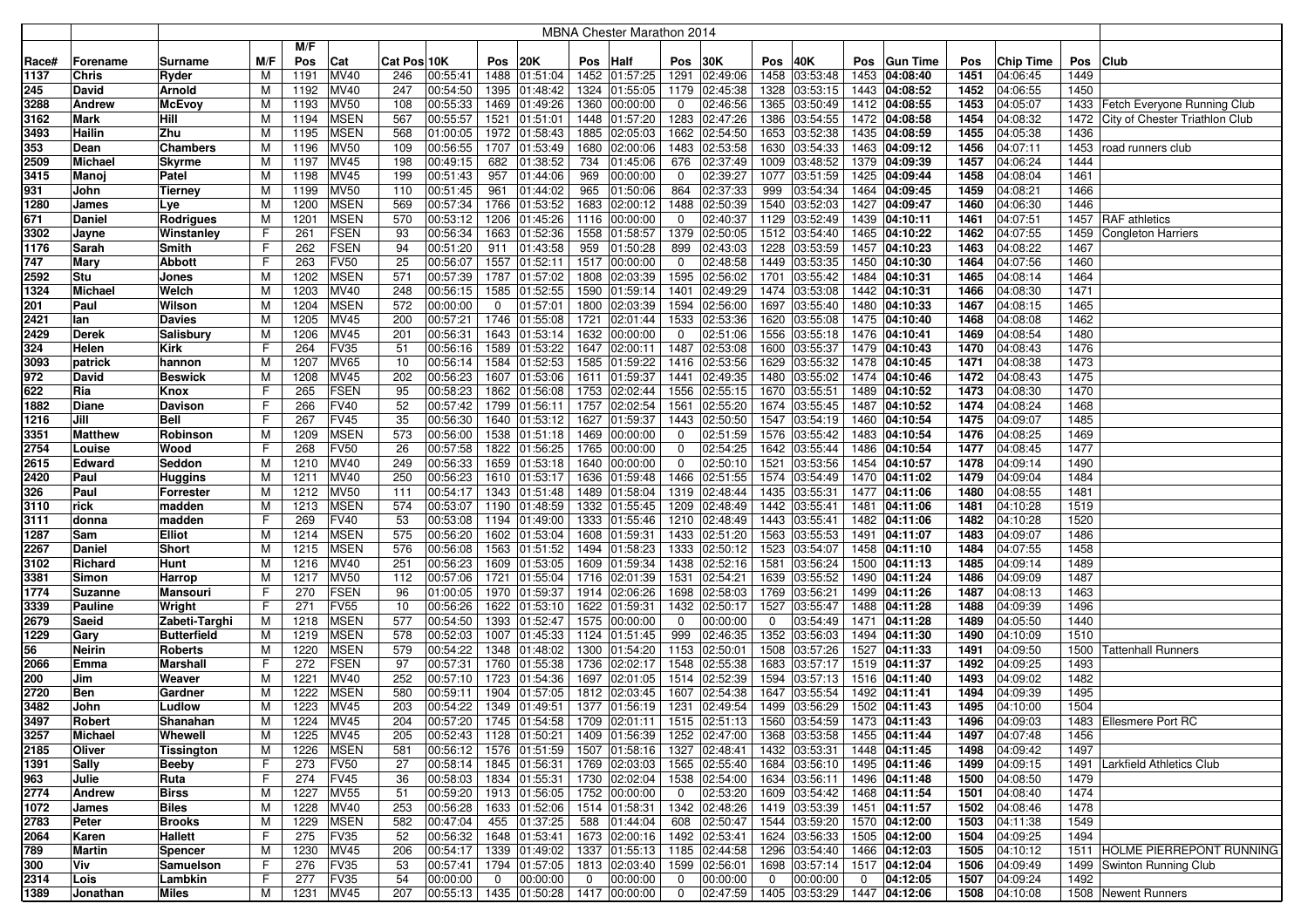|       |                     |                   |     |      |             |             |          |      |               |     | <b>MBNA Chester Marathon 2014</b>                                             |             |               |      |                             |            |                 |      |           |      |                                  |
|-------|---------------------|-------------------|-----|------|-------------|-------------|----------|------|---------------|-----|-------------------------------------------------------------------------------|-------------|---------------|------|-----------------------------|------------|-----------------|------|-----------|------|----------------------------------|
|       |                     |                   |     | M/F  |             |             |          |      |               |     |                                                                               |             |               |      |                             |            |                 |      |           |      |                                  |
| Race# | Forename            | Surname           | M/F | Pos  | Cat         | Cat Pos 10K |          | Pos  | 20K           | Pos | <b>Half</b>                                                                   | Pos         | 30K           | Pos  | 40K                         | <b>Pos</b> | <b>Gun Time</b> | Pos  | Chip Time | Pos  | <b>Club</b>                      |
| 2455  | <b>Natalie</b>      | George            | F   | 278  | <b>FSEN</b> | 98          | 00:58:03 | 1832 | 01:56:32      |     | 1770 02:03:16                                                                 |             | 1575 02:55:03 |      | 1662 03:56:39               |            | 1506 04:12:06   | 1509 | 04:09:11  | 1488 |                                  |
| 1111  | <b>Declan</b>       | Bourne            | M   | 1232 | <b>MSEN</b> | 583         | 00:49:48 | 783  | 01:40:29      |     | 810 01:46:53                                                                  | 731         | 02:37:38      |      | 1002 03:58:56               |            | 1559 04:12:07   | 1510 | 04:11:00  | 1535 |                                  |
| 2202  | Jonny               | Mcstay            | м   | 1233 | <b>MSEN</b> | 584         | 00:54:03 | 1319 | 01:49:03      |     | 1338 01:55:42                                                                 |             | 1206 02:48:18 |      | 1415 03:57:27               |            | 1528 04:12:16   | 1511 | 04:11:01  | 1536 |                                  |
| 495   | <b>Francis</b>      | Zielinski         | М   | 1234 | <b>MSEN</b> | 585         | 00:55:44 | 1495 | 01:51:27      |     | 1476 01:57:45                                                                 |             | 1308 02:51:55 |      | 1572 03:57:30               |            | 1530 04:12:18   | 1512 | 04:09:44  | 1498 |                                  |
| 1460  | Lyn                 | <b>Brown</b>      | F   | 279  | <b>FV55</b> | 11          | 00:55:40 | 1486 | 01:52:18      |     | 1527 01:58:53                                                                 |             | 1375 02:52:34 |      | 1586 03:57:01               |            | 1510 04:12:18   | 1513 | 04:10:18  |      | 1513 Stocksfield Striders        |
| 3069  | Megan               | Nelson            | F   | 280  | <b>FSEN</b> | 99          | 00:57:11 | 1729 | 01:56:55      |     | 1789 02:03:38                                                                 | 1593        | 02:56:22      |      | 1709 03:57:50               |            | 1537 04:12:19   | 1514 | 04:10:04  | 1505 |                                  |
| 376   | <b>Andrew</b>       | O'Grady           | м   | 1235 | <b>MSEN</b> | 586         | 00:54:32 | 1365 | 01:48:25      |     | 1316 01:54:47 1172 02:48:43                                                   |             |               |      | 1434 03:55:56               |            | 1493 04:12:21   | 1515 | 04:10:35  | 1523 |                                  |
| 2095  | <b>Tim</b>          | Roberts           | м   | 1236 | <b>MSEN</b> | 587         | 00:54:38 | 1374 | 01:50:23      |     | 1410 00:00:00                                                                 | 0           | 02:49:57      | 1501 | 03:57:33                    |            | 1531 04:12:24   | 1516 | 04:10:44  | 1527 |                                  |
| 2426  | David               | <b>Sellers</b>    | М   | 1237 | <b>MV50</b> | 113         | 00:52:43 | 1125 | 01:45:37      |     | 1129 00:00:00                                                                 | 0           | 02:42:28      | 1205 | 03:54:24                    |            | 1462 04:12:28   | 1517 | 04:10:28  | 1521 |                                  |
| 3188  | Wayne               | Royle             | M   | 1238 | <b>MSEN</b> | 588         | 00:55:45 | 1500 | 01:48:15      |     | 1306 01:54:24                                                                 | 1157        | 02:45:45      | 1332 | 03:58:38                    |            | 1552 04:12:29   | 1518 | 04:10:59  | 1533 |                                  |
| 1847  | Sara                | King              | F   | 281  | <b>FSEN</b> | 100         | 00:57:46 | 1811 | 01:56:17      |     | 1761 02:02:55                                                                 | 1562        | 02:55:03      | 1661 | 03:57:15                    |            | 1518 04:12:30   | 1519 | 04:09:57  | 1503 |                                  |
| 2785  | <b>Neil</b>         | Higson            | M   | 1239 | <b>MSEN</b> | 589         | 00:49:52 | 794  | 01:41:04      | 827 | 01:47:43                                                                      | 767         | 02:41:39      | 1168 | 03:56:20                    |            | 1498 04:12:31   | 1520 | 04:10:39  | 1525 |                                  |
| 3214  | paul                | Abela-Stevensor   | м   | 1240 | <b>MV40</b> | 254         | 00:56:29 | 1637 | 01:53:50      |     | 1681 02:00:17                                                                 |             | 1494 02:53:36 | 1621 | 03:57:05                    |            | 1511 04:12:32   | 1521 | 04:09:52  |      | 1501 Liverpool Running Club      |
| 918   | <b>Chris</b>        | Lightfoot         | M   | 1241 | <b>MSEN</b> | 590         | 00:53:04 | 1178 | 01:47:50      |     | 1289 01:54:06                                                                 | 1149        | 02:44:25      | 1280 | 03:54:42                    |            | 1467 04:12:33   | 1522 | 04:10:09  | 1509 |                                  |
| 2168  | Eden                | Parkinson         | M   | 1242 | <b>MV40</b> | 255         | 00:54:49 | 1391 | 01:49:16      |     | 1352 01:55:33                                                                 |             | 1200 02:47:34 |      | 1389 03:54:46               |            | 1469 04:12:33   | 1523 | 04:11:36  |      | 1548 Lancaster and Morecambe AC  |
| 2242  | Colin               | Johnson           | M   | 1243 | <b>MV50</b> | 114         | 00:56:30 | 1641 | 01:53:00      |     | 1598 01:59:26                                                                 |             | 1422 02:49:48 | 1496 | 03:57:29                    |            | 1529 04:12:36   | 1524 | 04:10:54  | 1530 |                                  |
| 1864  | Daniel              | <b>Haggett</b>    | M   | 1244 | <b>MSEN</b> | 591         | 00:54:12 | 1334 | 01:48:20      |     | 1312 01:54:43                                                                 | 1170        | 02:47:30      | 1387 | 03:56:33                    |            | 1504 04:12:36   | 1525 | 04:10:42  |      | 1526 Bitton Road Runners         |
| 325   | Simon               | Ward              | м   | 1245 | MV40        | 256         | 00:57:25 | 1754 | 01:54:18      |     | 1695 02:00:58                                                                 | 1511        | 02:54:27      |      | 1644 03:57:46               |            | 1534 04:12:40   | 1526 | 04:11:35  |      | 1547 York Knavesmire Harriers    |
| 113   | Ant                 | Walker            | м   | 1246 | <b>MV40</b> | 257         | 00:57:38 | 1776 | 01:56:57      |     | 1792 02:03:45                                                                 | 1606        | 02:56:44      |      | 1724 03:57:06               |            | 1512 04:12:42   | 1527 | 04:10:18  |      | 1512 Vegetarian Cycling & AC     |
| 832   | Richard             | <b>Elsley</b>     | м   | 1247 | <b>MV50</b> | 115         | 00:56:00 | 1534 | 01:51:41      |     | 1486 00:00:00                                                                 | $\mathbf 0$ | 02:48:38      |      | 1430 03:56:59               |            | 1509 04:12:43   | 1528 | 04:10:34  | 1522 |                                  |
| 3007  | Jason               | Cruz              | М   | 1248 | <b>MV40</b> | 258         | 00:52:54 | 1151 | 01:46:33      |     | 1199 01:52:56                                                                 | 1090        | 02:45:39      |      | 1329 03:57:47               |            | 1536 04:12:44   | 1529 | 04:11:16  | 1540 |                                  |
| 1315  | <b>Ben</b>          | Standing          | М   | 1249 | <b>MSEN</b> | 592         | 01:02:13 | 2128 | 02:03:26      |     | 2025 02:10:47                                                                 |             | 1805 03:00:53 |      | 1838 03:57:24               |            | 1526 04:12:46   | 1530 | 04:10:05  | 1507 |                                  |
| 2910  | Ruth                | Thomas            | F   | 282  | <b>FSEN</b> | 101         | 00:58:43 | 1884 | 01:57:02      |     | 1809 00:00:00                                                                 | 0           | 02:56:32      |      | 1715 03:57:56               |            | 1540 04:12:46   | 1531 | 04:10:26  | 1517 |                                  |
| 1714  | Peter               | James             | M   | 1250 | <b>MV50</b> | 116         | 00:54:52 | 1396 | 01:49:26      |     | 1361 01:55:45                                                                 |             | 1208 02:46:51 |      | 1362 03:56:27               |            | 1501 04:12:48   | 1532 | 04:10:25  | 1516 |                                  |
| 644   | <b>Neil</b>         | Parke             | М   | 1251 | <b>MV40</b> | 259         | 00:53:09 | 1198 | 01:45:39      |     | 1132 01:51:52                                                                 |             | 1005 02:42:32 |      | 1209 03:55:44               |            | 1485 04:12:51   | 1533 | 04:09:56  | 1502 |                                  |
| 1704  | <b>Christopher</b>  | Booth             | M   | 1252 | <b>MSEN</b> | 593         | 00:56:15 | 1588 | 01:52:43      |     | 1568 01:59:16                                                                 |             | 1404 02:50:35 |      | 1536 03:57:52               |            | 1538 04:12:53   | 1534 | 04:11:12  | 1538 |                                  |
| 2575  | Julie               | Austin            | F   | 283  | <b>FV45</b> | 37          | 00:53:06 | 1184 | 01:48:28      |     | 1319 01:55:05                                                                 |             | 1180 02:48:05 |      | 1409 03:56:31               |            | 1503 04:12:53   | 1535 | 04:10:55  | 1532 |                                  |
| 853   | Sarah               | Trimby            | F   | 284  | FV35        | 55          | 00:56:32 | 1651 | 01:53:41      |     | 1671 02:00:16                                                                 | 1491        | 02:53:40      |      | 1623 03:57:20               |            | 1522 04:12:53   | 1536 | 04:10:18  | 1514 |                                  |
| 3400  | <b>Derek</b>        | Cunningham        | M   | 1253 | <b>MV45</b> | 208         | 00:56:00 | 1531 | 01:53:13      |     | 1628 01:59:39                                                                 |             | 1448 02:52:35 |      | 1590 03:57:19               |            | 1520 04:12:54   | 1537 | 04:11:17  | 1541 |                                  |
| 1314  | <b>Carl Anthony</b> | Hampson           | M   | 1254 | <b>MV50</b> | 117         | 00:56:00 | 1533 | 01:53:13      |     | 1631 01:59:39                                                                 | 1447        | 02:52:35      | 1591 | 03:57:20                    |            | 1521 04:12:55   | 1538 | 04:11:18  | 1543 |                                  |
| 3201  | <b>Michelle</b>     | Bird              | F   | 285  | <b>FV40</b> | 54          | 00:55:43 | 1492 | 01:51:41      |     | 1485 01:58:07                                                                 | 1321        | 02:50:27      |      | 1531 03:57:13               |            | 1515 04:12:59   | 1539 | 04:10:26  | 1518 |                                  |
| 1634  | Claire              | Whitwam           | F   | 286  | <b>FV50</b> | 28          | 00:55:36 | 1474 | 01:52:19      |     | 1530 01:58:50                                                                 | 1365        | 02:50:07      |      | 1519 03:57:22               |            | 1524 04:13:02   | 1540 | 04:11:18  |      | 1542 Holmfirth Harriers AC       |
| 1421  | Gillian             | <b>Borthwick</b>  | F   | 287  | <b>FV45</b> | 38          | 00:58:21 | 1856 | 01:56:09      |     | 1754 02:02:46                                                                 |             | 1557 02:55:07 |      | 1666 03:57:33               |            | 1533 04:13:12   | 1541 | 04:10:04  |      | 1506 Billingham Marsh Hse H & AC |
| 1319  | Rachel              | Clarke            | F   | 288  | <b>FV40</b> | 55          | 00:56:00 | 1540 | 01:51:15      |     | 1464 01:57:30                                                                 | 1295        | 02:49:16      |      | 1465 03:58:42               |            | 1553 04:13:14   | 1542 | 04:11:53  | 1553 |                                  |
| 2305  | Helen               | Bury              | F   | 289  | <b>FSEN</b> | 102         | 00:53:04 | 1177 | 01:47:35      |     | 1281 01:53:52                                                                 |             | 1138 02:50:07 |      | 1517 03:58:30               |            | 1547 04:13:14   | 1543 | 04:11:43  | 1551 |                                  |
| 759   | Kelly               | Jones             | F   | 290  | <b>FSEN</b> | 103         | 00:57:48 | 1813 | 01:57:10      |     | 1820 02:04:01                                                                 |             | 1619 02:59:06 |      | 1789 03:59:07               |            | 1565 04:13:19   | 1544 | 04:10:36  |      | 1524 wrekin road runners         |
| 852   | Joanne              | <b>Bradley</b>    | F   | 291  | FV35        | 56          | 00:56:32 | 1653 | 01:53:41      |     | 1672 02:00:17                                                                 |             | 1493 02:53:41 |      | 1625 03:57:21               |            | 1523 04:13:23   | 1545 | 04:10:48  | 1528 |                                  |
| 1138  | Jennifer            | Hall              | F   | 292  | <b>FSEN</b> | 104         | 00:57:17 | 1743 | 01:55:27      |     | 1727 02:02:11                                                                 |             | 1543 02:55:15 |      | 1669 03:57:54               |            | 1539 04:13:25   | 1546 | 04:11:09  |      | 1537 Eton Manor AC               |
| 1081  | <b>Stephen</b>      | Segan             | M   | 1255 | <b>MV50</b> | 118         | 00:56:13 | 1580 | 01:52:55      |     | 1589 01:59:16                                                                 |             | 1405 02:51:06 |      | 1555 03:56:54               |            | 1508 04:13:28   | 1547 | 04:11:27  | 1545 |                                  |
| 934   | <b>Phillip</b>      | Hill              | M   | 1256 | <b>MSEN</b> | 594         | 00:55:00 | 1410 | 01:52:18      |     | 1526 01:58:37                                                                 |             | 1344 02:51:45 |      | 1568 03:58:09               |            | 1543 04:13:34   | 1548 | 04:11:40  | 1550 |                                  |
| 2956  | vivien              | Davidson          | F   | 293  | <b>FV55</b> | 12          | 00:56:53 | 1699 | 01:52:11      |     | 1518 01:58:43                                                                 |             | 1353 02:51:09 |      | 1558 03:56:16               |            | 1497 04:13:36   | 1549 | 04:10:24  |      | 1515 Seapark AC                  |
| 1028  | Damian              | Cowell            | M   | 1257 | <b>MV45</b> | 209         | 00:55:05 | 1421 | 01:50:18      |     | 1406 00:00:00                                                                 | 0           | 02:48:59      | 1451 | 03:58:32                    |            | 1551 04:13:43   | 1550 | 04:12:09  |      | 1558 Warrington Running Club     |
| 1672  | Alan                | Tracey            | м   | 1258 | <b>MV55</b> | 52          | 00:52:14 | 1042 | 01:44:22      | 997 | 01:50:20                                                                      | 882         | 02:39:03      | 1062 | 03:57:10                    |            | 1513 04:13:45   | 1551 | 04:12:38  | 1570 | doncaster ac                     |
| 2586  | Sharon              | Farmer            | F   | 294  | <b>FSEN</b> | 105         | 00:58:38 | 1877 | 02:03:38      |     | 2033 02:10:05                                                                 | 1785        | 03:01:27      |      | 1848 03:59:04               |            | 1563 04:13:56   | 1552 | 04:10:52  | 1529 |                                  |
| 2734  | Yvette              | <b>Brindle</b>    | F   | 295  | <b>FSEN</b> | 106         | 00:52:56 | 1157 | 01:47:17      |     | 1264 01:53:50                                                                 | 1136        | 02:50:28      |      | 1532 03:59:08               |            | 1566 04:13:56   | 1553 | 04:13:32  | 1593 |                                  |
| 2777  | Eddie               | Caldow            | м   | 1259 | <b>MSEN</b> | 595         | 00:52:43 |      |               |     | 1127 01:46:31   1193 01:52:41   1073 02:44:34   1285 03:58:32   1548 04:13:59 |             |               |      |                             |            |                 | 1554 | 04:12:09  | 1560 |                                  |
| 772   | Susan               | Penman            | F   | 296  | <b>FV40</b> | 56          | 00:56:37 |      |               |     | 1671 01:53:34   1665 02:00:07   1484 02:53:10   1601 03:57:33   1532 04:13:59 |             |               |      |                             |            |                 | 1555 | 04:11:00  |      | 1534 Anster Haddies              |
| 1123  | Stephen             | Hamer             | M   | 1260 | <b>MV40</b> | 260         | 00:59:48 |      |               |     | 1952 01:55:58 1746 02:02:12 1545 02:52:15                                     |             |               |      | 1579 03:57:46 1535 04:14:01 |            |                 | 1556 | 04:10:55  | 1531 |                                  |
| 3518  | <b>Bruce</b>        | <b>Dunlop</b>     | M   | 1261 | <b>MSEN</b> | 596         | 00:52:10 |      |               |     | 1021 01:45:36 1127 01:52:02 1022 02:47:41                                     |             |               |      | 1396 03:59:00 1561 04:14:07 |            |                 | 1557 | 04:12:35  | 1567 |                                  |
| 3260  | Joseph              | Smyth             | М   | 1262 | <b>MSEN</b> | 597         | 00:53:37 |      |               |     | 1274 01:46:11 1168 01:52:05 1025 02:43:24                                     |             |               |      | 1239 03:58:17 1545 04:14:07 |            |                 | 1558 | 04:12:16  | 1563 |                                  |
| 1434  | Michael             | <b>Escolme</b>    | м   | 1263 | MV40        | 261         | 00:54:23 |      | 1351 01:49:07 |     | 1344 01:55:34 1203 02:47:25                                                   |             |               |      | 1384 03:58:27 1546 04:14:08 |            |                 | 1559 | 04:12:04  |      | 1556 Sandbach Striders           |
| 910   | James               | Duffy             | м   | 1264 | MV45        | 210         | 00:52:44 |      |               |     | 1129 01:45:09 1093 01:51:16                                                   |             | 971 02:42:28  |      | 1206 03:56:52 1507 04:14:09 |            |                 | 1560 | 04:11:26  | 1544 |                                  |
| 2131  | Lisa                | <b>Scholes</b>    | F.  | 297  | <b>FV35</b> | 57          | 00:59:53 |      |               |     | 1959 01:57:45 1862 02:04:21 1638 02:55:00                                     |             |               |      | 1660 03:58:54 1558 04:14:18 |            |                 | 1561 | 04:11:16  | 1539 |                                  |
| 1241  | Charlie             | Field             | M   | 1265 | <b>MSEN</b> | 598         | 01:00:37 |      | 2007 01:57:17 |     | 1829 02:03:45 1608 02:54:43                                                   |             |               |      | 1649 03:59:14               |            | 1568 04:14:23   | 1562 | 04:12:40  | 1571 |                                  |
| 724   | John                | <b>Shillabeer</b> | M   | 1266 | MV40        | 262         | 00:57:39 |      | 1783 01:56:10 |     | 1755 02:02:57 1563 02:56:25                                                   |             |               |      | 1711 03:59:15 1569 04:14:30 |            |                 | 1563 | 04:12:10  | 1561 |                                  |
| 1552  | Glenn               | Parry Jones       | М   | 1267 | <b>MV45</b> | 211         | 00:52:20 |      | 1076 01:45:14 |     | 1102 01:51:32                                                                 |             | 990 02:45:59  |      | 1335 03:58:50               |            | 1556 04:14:32   | 1564 | 04:13:36  | 1595 |                                  |
| 2849  | James               | Gordon            | M   | 1268 | <b>MSEN</b> | 599         | 00:57:33 |      | 1765 01:57:24 |     | 1841 02:03:55 1617 02:56:23                                                   |             |               |      | 1710 03:58:32 1549 04:14:35 |            |                 | 1565 | 04:11:48  | 1552 |                                  |
| 503   | Zoe                 | Heath             | F.  | 298  | <b>FSEN</b> | 107         | 01:00:05 |      |               |     | 1971 01:59:19 1901 02:06:08 1684 02:59:01                                     |             |               |      | 1787 03:59:04 1564 04:14:58 |            |                 | 1566 | 04:11:33  | 1546 |                                  |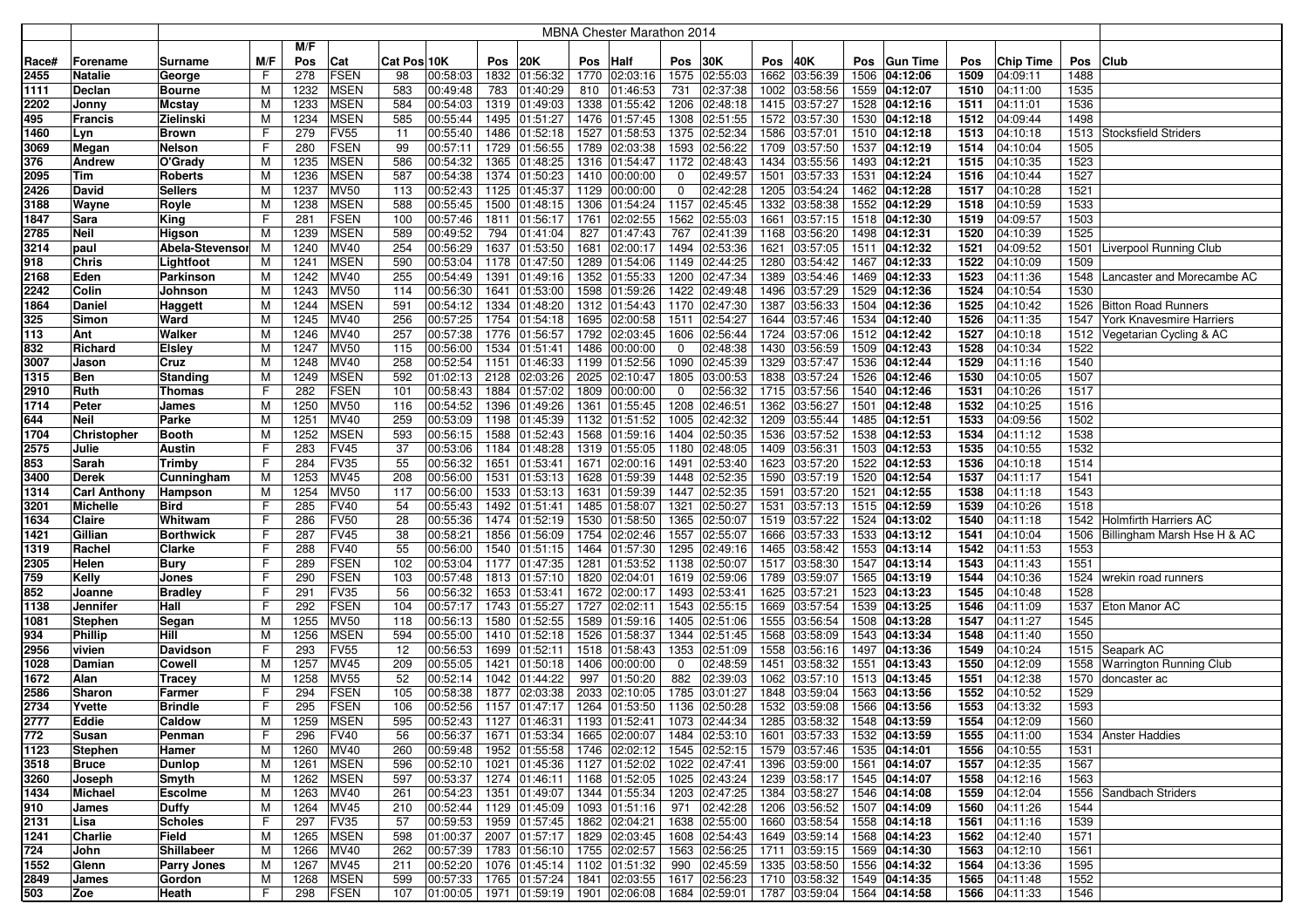|              |                 |                     |        |              |                     |                |                      |              |                      |      | MBNA Chester Marathon 2014                |                |                      |              |                                           |      |                                |              |                      |      |                              |
|--------------|-----------------|---------------------|--------|--------------|---------------------|----------------|----------------------|--------------|----------------------|------|-------------------------------------------|----------------|----------------------|--------------|-------------------------------------------|------|--------------------------------|--------------|----------------------|------|------------------------------|
|              |                 |                     |        | M/F          |                     |                |                      |              |                      |      |                                           |                |                      |              |                                           |      |                                |              |                      |      |                              |
| Race#        | Forename        | Surname             | M/F    | Pos          | Cat                 | Cat Pos 10K    |                      | Pos          | 20K                  | Pos  | <b>Half</b>                               | Pos            | 30K                  | Pos          | 40K                                       | Pos  | <b>Gun Time</b>                | Pos          | Chip Time            | Pos  | <b>Club</b>                  |
| 1884         | <b>Peter</b>    | Moore               | M      | 1269         | <b>MSEN</b>         | 600            | 00:56:54             | 1704         | 01:57:14             |      | 1824 02:04:02                             | 1621           | 02:57:00             | 1734         | 04:00:50                                  | 1607 | 04:14:58                       | 1567         | 04:12:37             | 1569 |                              |
| 1334         | <b>Ben</b>      | <b>Sutton</b>       | M      | 1270         | <b>MSEN</b>         | 601            | 00:56:09             | 1566         | 01:52:45             |      | 1572 00:00:00                             | 0              | 02:53:22             | 1611         | 03:59:26                                  |      | 1572 04:14:59                  | 1568         | 04:12:52             |      | 1575   Spectrum Striders RC  |
| 2635         | Katherine       | <b>Phillips</b>     | F      | 299          | FV35                | 58             | 00:56:45             | 1688         | 01:56:22             |      | 1762 02:03:16                             | 1576           | 02:58:38             | 1781         | 04:00:57                                  |      | 1608 04:14:59                  | 1569         | 04:12:45             | 1572 |                              |
| 157          | Amy             | Beddows             | F      | 300          | <b>FSEN</b>         | 108            | 00:57:39             | 1782         | 01:57:18             |      | 1831 02:04:09                             | 1628           | 02:58:24             | 1776         | 04:00:19                                  |      | 1590 04:15:00                  | 1570         | 04:12:35             | 1568 |                              |
| 1413         | Karen           | Falcus              | F      | 301          | FV45                | 39             | 00:56:54             | 1701         | 01:53:32             |      | 1663 02:00:04                             | 1480           | 02:53:14             | 1607         | 03:59:28                                  |      | 1574 04:15:02                  | 1571         | 04:12:00             | 1555 | <b>DRIFFIELD STRIDERS</b>    |
| 2035         | Lyndsey         | Peacock             | F      | 302          | <b>FSEN</b>         | 109            | 00:57:30             | 1756         | 01:55:37             |      | 1734 02:02:16                             | 1546           | 02:55:38             | 1682         | 03:59:39                                  |      | 1577 04:15:06                  | 1572         | 04:12:52             | 1574 | chester road runners         |
| 1189         | Adam            | Huntley             | м      | 1271         | <b>MV50</b>         | 119            | 00:57:54             | 1818         | 01:55:48             |      | 1741 00:00:00                             | 0              | 02:54:00             | 1633         | 03:58:15                                  |      | 1544 04:15:09                  | 1573         | 04:12:12             | 1562 |                              |
| 1398         | <b>Trevor</b>   | Ainsworth           | М      | 1272         | <b>MSEN</b>         | 602            | 00:56:09             | 1565         | 01:52:42             |      | 1565 01:59:07                             | 1388           | 02:53:22             |              | 1613 03:59:33                             |      | 1575 04:15:10                  | 1574         | 04:13:04             | 1581 | Spectrum Striders RC         |
| 535          | Craig           | Cubbins             | М      | 1273         | MV45                | 212            | 00:55:22             | 1450         | 01:52:01             |      | 1511 00:00:00                             | 0              | 02:50:06             |              | 1515 03:58:00                             |      | 1541 04:15:11                  | 1575         | 04:12:09             | 1559 |                              |
| 1577         | Alex            | <b>Buchanan</b>     | M<br>F | 1274         | MV40<br><b>FV40</b> | 263<br>57      | 00:57:38<br>00:55:36 | 1777<br>1475 | 01:55:21             |      | 1726 02:01:35<br>1583 01:59:30            | 1528<br>1431   | 02:51:36<br>02:53:32 | 1564         | 03:58:57                                  |      | 1560 04:15:12                  | 1576<br>1577 | 04:12:55             | 1577 |                              |
| 2981<br>2082 | Rachel<br>John  | Boothman<br>Parham  | M      | 303<br>1275  | <b>MV45</b>         | 213            | 00:58:24             | 1865         | 01:52:52<br>01:56:48 |      | 1784 02:03:21                             | 1581           | 02:55:54             |              | 1618 03:59:08<br>1694 03:59:37            |      | 1567 04:15:12<br>1576 04:15:13 | 1578         | 04:13:39<br>04:12:31 | 1566 | 1596 Tattenhall Runners      |
| 3435         | Evelyn          | Mckee               | F      | 304          | <b>FV45</b>         | 40             | 00:58:40             | 1881         | 01:56:11             |      | 1756 02:02:48                             |                | 1558 02:57:09        |              | 1738 04:01:35                             |      | 1629 04:15:18                  | 1579         | 00:00:00             | 0    | <b>Clydesdale Harriers</b>   |
| 2011         | Sarah           | Marzaioli           | F      | 305          | <b>FV65</b>         | $\overline{1}$ | 00:59:18             | 1910         | 01:58:50             |      | 1887 02:05:41                             | 1677           | 02:59:51             |              | 1813 04:00:13                             |      | 1587 04:15:22                  | 1580         | 04:12:55             |      | 1576 Hastings Runners        |
| 961          | Lee             | Anthony             | M      | 1276         | <b>MV40</b>         | 264            | 00:57:15             | 1736         | 01:54:06             |      | 1692 02:00:31                             | 1501           | 02:52:35             |              | 1589 03:58:32                             |      | 1550 04:15:24                  | 1581         | 04:13:04             | 1582 |                              |
| 1165         | Sophie          | Anderson            | F      | 306          | <b>FSEN</b>         | 110            | 00:58:24             | 1864         | 01:55:10             |      | 1722 02:01:38                             | 1530           | 02:52:34             |              | 1587 03:57:23                             |      | 1525 04:15:25                  | 1582         | 04:12:17             | 1564 | Lymm Runners                 |
| 2912         | Tom             | Forshaw             | м      | 1277         | MV45                | 214            | 00:54:14             | 1336         | 01:51:32             |      | 1480 01:58:02                             | 1316           | 02:53:27             |              | 1616 03:59:23                             |      | 1571 04:15:25                  | 1583         | 04:13:55             | 1602 | Natterjacks Fast Forward     |
| 3146         | <b>Andrew</b>   | Turner              | М      | 1278         | <b>MV45</b>         | 215            | 00:59:56             | 1963         | 02:01:02             |      | 1938 02:07:55                             | 1718           | 03:00:50             | 1837         | 04:00:34                                  |      | 1600 04:15:26                  | 1584         | 04:12:27             | 1565 |                              |
| 1364         | Tammy           | Harrison-Round      |        | 307          | FV35                | 59             | 00:56:25             | 1617         | 01:53:59             | 1689 | 02:00:52                                  | 1509           | 02:55:50             | 1690         | 04:00:36                                  |      | 1601 04:15:26                  | 1585         | 04:13:33             | 1594 |                              |
| 1843         | <b>Michelle</b> | Read                | F      | 308          | <b>FSEN</b>         | 111            | 00:56:03             | 1547         | 01:51:12             |      | 1461 01:57:30                             | 1297           | 02:47:39             | 1395         | 03:59:26                                  |      | 1573 04:15:30                  | 1586         | 04:13:17             | 1585 | Deal Tri                     |
| 487          | <b>Alison</b>   | Cardwell            | F      | 309          | <b>FV45</b>         | 41             | 00:57:41             | 1796         | 01:57:16             |      | 1825 02:04:10                             | 1629           | 02:59:52             | 1814         | 04:00:11                                  | 1586 | 04:15:31                       | 1587         | 04:12:57             | 1578 | <b>Bramhall Runners</b>      |
| 3149         | Sarah           | Watson              | F      | 310          | <b>FSEN</b>         | 112            | 00:56:49             | 1695         | 01:56:05             |      | 1750 02:02:43                             | 1555           | 02:57:47             |              | 1759 04:01:12                             |      | 1619 04:15:36                  | 1588         | 04:13:15             | 1584 |                              |
| 1923         | David           | Marr                | м      | 1279         | <b>MSEN</b>         | 603            | 00:55:11             | 1430         | 01:49:42             |      | 1372 01:56:26                             | 1239           | 02:48:47             |              | 1438 04:01:39                             |      | 1631 04:15:37                  | 1589         | 04:12:48             | 1573 |                              |
| 3473         | <b>Neil</b>     | Smith               | м      | 1280         | <b>MV45</b>         | 216            | 00:58:36             | 1873         | 01:57:35             |      | 1854 00:00:00                             | 0              | 02:57:11             |              | 1739 04:00:01                             |      | 1583 04:15:42                  | 1590         | 04:13:23             | 1590 |                              |
| 3308         | <b>Chris</b>    | Ruston              | м      | 1281         | <b>MV45</b>         | 217            | 00:56:34             | 1661         | 01:53:49             |      | 1678 02:00:22                             |                | 1497 02:53:25        |              | 1614 03:59:48                             |      | 1579 04:15:42                  | 1591         | 04:12:57             | 1579 |                              |
| 3342         | <b>Peter</b>    | Conroy              | м      | 1282         | MV40                | 265            | 00:56:26             | 1619         | 01:52:45             |      | 1571 01:59:12                             | 1396           | 02:51:37             |              | 1566 04:00:04                             |      | 1584 04:15:42                  | 1592         | 04:14:00             | 1604 |                              |
| 639          | Ria             | Crabbe              | F      | 311          | <b>FSEN</b>         | 113            | 00:58:00             | 1829         | 01:56:57             |      | 1793 00:00:00                             | 0              | 02:55:42             |              | 1685 03:59:00                             |      | 1562 04:15:44                  | 1593         | 04:13:14             | 1583 |                              |
| 597          | Lorna           | Ferguson            | F      | 312          | <b>FV40</b>         | 58             | 00:58:16             | 1847         | 01:56:47             |      | 1783 00:00:00                             | 0              | 02:56:35             |              | 1719 04:00:05                             |      | 1585 04:15:48                  | 1594         | 04:13:22             | 1588 |                              |
| 2113         | Alan            | Robson              | M      | 1283         | <b>MV45</b>         | 218            | 00:56:29             | 1638         | 01:51:57             |      | 1503 01:58:26                             | 1337           | 02:50:34             |              | 1535 03:58:51                             |      | 1557 04:15:50                  | 1595         | 04:14:08             | 1609 | New Marske Harriers AC       |
| 2875         | Clare           | O'Callaghan         | F      | 313          | <b>FSEN</b>         | 114            | 00:56:53             | 1700         | 01:56:04             |      | 1749 02:02:49                             | 1559           | 02:56:14             |              | 1707 04:00:28                             |      | 1595 04:15:51                  | 1596         | 04:13:31             | 1592 |                              |
| 2744         | Jonathan        | Ward                | м      | 1284         | MV45                | 219            | 00:54:25             | 1353         | 01:50:05             |      | 1391 01:56:26                             | 1241           | 02:50:22             | 1529         | 04:00:30                                  |      | 1597 04:15:52                  | 1597         | 04:13:18             | 1587 |                              |
| 2156         | Ceri            | Frayne              | F      | 314          | <b>FSEN</b>         | 115            | 01:02:05             | 2112         | 02:03:25             |      | 2023 02:10:21                             | 1794           | 03:02:10             | 1863         | 04:00:20                                  |      | 1591 04:15:54                  | 1598         | 04:11:53             | 1554 |                              |
| 1652         | Andy<br>Sarah   | Crozier             | М<br>M | 1285<br>1286 | MV40<br><b>MSEN</b> | 266<br>604     | 00:51:48<br>00:56:18 | 971<br>1595  | 01:44:25<br>01:52:59 |      | 1006 01:50:40<br>1596 01:59:21            | 926<br>1413    | 02:42:22<br>02:51:57 | 1200<br>1575 | 04:01:09<br>04:00:48                      |      | 1615 04:15:57<br>1605 04:15:57 | 1599<br>1600 | 04:14:23<br>04:14:03 | 1605 | 1613 Lawley Running Club     |
| 2549<br>866  | <b>Charles</b>  | Inglis              | M      | 1287         | <b>MV45</b>         | 220            | 00:59:06             | 1896         | 01:55:12             |      | 1724 02:01:27                             | 1521           | 02:51:14             | 1561         | 03:57:12                                  |      | 1514 04:16:00                  | 1601         | 04:12:08             | 1557 |                              |
| 957          | Rob             | Belanger<br>Windsor | м      | 1288         | <b>MSEN</b>         | 605            | 00:53:22             | 1237         | 01:49:19             |      | 1354 01:55:59                             | 1220           | 02:48:49             | 1441         | 03:59:52                                  |      | 1580 04:16:04                  | 1602         | 04:14:36             | 1622 |                              |
| 2909         | <b>Stephen</b>  | Watkin              | M      | 1289         | <b>MSEN</b>         | 606            | 00:55:52             | 1510         | 01:52:22             |      | 1537 01:58:45                             | 1357           | 02:49:49             | 1498         | 03:59:45                                  |      | 1578 04:16:04                  | 1603         | 04:13:40             |      | 1597 Penny Lane Striders     |
| 731          | Sarah           | Nuttall             | F      | 315          | <b>FSEN</b>         | 116            | 00:55:06             | 1422         | 01:50:19             |      | 1407 00:00:00                             | 0              | 02:53:10             |              | 1602 04:01:25                             |      | 1624 04:16:04                  | 1604         | 04:14:31             |      | 1618 Warrington Running Club |
| 2443         | <b>Ben</b>      | Kapur               | M      | 1290         | <b>MSEN</b>         | 607            | 00:59:29             | 1925         | 01:58:18             |      | 1877 02:05:05                             | 1663           | 02:57:49             |              | 1762 04:00:46                             |      | 1603 04:16:23                  | 1605         | 04:13:50             | 1599 |                              |
| 2915         | <b>Ben</b>      | Johnson             | M      | 1291         | <b>MSEN</b>         | 608            | 00:59:29             | 1926         | 01:58:19             |      | 1878 02:05:06                             | 1664           | 02:57:49             |              | 1761 04:00:47                             |      | 1604 04:16:23                  | 1606         | 04:13:51             | 1600 |                              |
| 2091         | Paul            | Rose                | M      | 1292         | <b>MV50</b>         | 120            | 00:55:24             | 1453         | 01:50:23             |      | 1411 00:00:00                             | 0              | 02:51:52             | 1570         | 04:01:10                                  |      | 1617 04:16:28                  | 1607         | 04:14:39             | 1626 | silson joggers ac            |
| 2518         | Lesley          | Dewhirst            | F      | 316          | FV50                | 29             | 00:55:48             | 1506         | 01:53:00             |      | 1597 01:59:21                             | 1412           | 02:52:38             |              | 1593 04:00:59                             |      | 1610 04:16:28                  | 1608         | 04:14:37             | 1624 |                              |
| 2247         | Jay             | Fletcher            | М      | 1293         | <b>MSEN</b>         | 609            | 00:55:24             | 1454         | 01:50:24             |      | 1413 00:00:00                             | 0              | 02:51:52             | 1571         | 04:01:11                                  |      | 1618 04:16:29                  | 1609         | 04:14:40             | 1627 | silson joggers ac            |
| 350          | <b>Chris</b>    | Aylen               | M      | 1294         | MV55                | 53             | 00:57:35             | 1770         | 01:55:49             |      | 1742 02:02:26                             | 1551           | 02:55:05             | 1663         | 03:59:59                                  | 1582 | 04:16:31                       | 1610         | 04:13:22             | 1589 | okehampton                   |
| 2070         | Victoria        | Farquharson         | F      | 317          | <b>FSEN</b>         | 117            | 00:57:40             | 1790         | 01:57:18             |      | 1830 02:04:17                             | 1635           | 02:59:21             |              | 1797 04:02:35                             |      | 1646 04:16:31                  | 1611         | 04:14:08             | 1610 |                              |
| 407          | Amy             | <b>Duck</b>         | ۲      | 318          | FSEN                | 118            | 00:57:56             |              | 1820 01:57:23        |      | 1836 02:04:09                             |                |                      |              | 1627 02:57:42 1757 04:00:40 1602 04:16:34 |      |                                | 1612         | 04:14:35             |      | 1621 Steel City Striders RC  |
| 2551         | Julia           | White               | F      | 319          | <b>FV35</b>         | 60             | 00:55:07             |              | 1425 01:50:20        |      | 1408 00:00:00                             | $\overline{0}$ |                      |              | 02:53:10   1603 04:01:25   1625 04:16:34  |      |                                | 1613         | 04:15:00             |      | 1635 Warrington Running Club |
| 1846         | Gareth          | Pratt               | M      | 1295         | <b>MV40</b>         | 267            | 00:59:07             | 1897         |                      |      | 01:58:13   1872 02:04:49                  |                | 1658 02:58:05        |              | 1771 04:01:16 1620 04:16:34               |      |                                | 1614         | 04:14:17             | 1611 |                              |
| 2577         | Janet           | Hill                | F      | 320          | <b>FV60</b>         | $\overline{1}$ | 00:59:34             |              |                      |      | 1931 01:57:34 1852 00:00:00               | $\overline{0}$ | 02:57:29             |              | 1750 04:00:32 1599 04:16:34               |      |                                | 1615         | 04:13:28             | 1591 |                              |
| 2374         | Al              | McDougall           | M      | 1296         | <b>MV40</b>         | 268            | 00:55:44             |              |                      |      | 1498 01:52:13 1521 01:59:02               |                | 1383 02:52:42        |              | 1595 04:01:07 1614 04:16:38               |      |                                | 1616         | 04:14:45             | 1632 |                              |
| 290          | Rhodri          | Williams            | М      | 1297         | <b>MSEN</b>         | 610            | 00:52:12             |              |                      |      | 1030 01:45:30 1121 01:52:14               |                | 1037 02:49:31        |              | 1475 04:00:14 1588 04:16:42               |      |                                | 1617         | 04:15:33             | 1645 |                              |
| 3436         | <b>Stephen</b>  | <b>Mckee</b>        | M      | 1298         | <b>MV50</b>         | 121            | 00:57:33             |              |                      |      | 1763 01:55:33 1733 02:02:18 1549 02:54:50 |                |                      |              | 1654 03:59:53 1581 04:16:42               |      |                                | 1618         | 04:14:33             |      | 1619 Clydesdale Harriers     |
| 1226         | David           | Richards            | M      | 1299         | <b>MV50</b>         | 122            | 00:56:13             |              | 1582 01:54:10        |      | 1693 02:01:40 1532 02:59:54               |                |                      |              | 1817 04:03:32 1664 04:16:43               |      |                                | 1619         | 04:15:18             |      | 1643 Blackburn Road Runners  |
| 3303         | Jonathan        | Morton              | M      | 1300         | MV40                | 269            | 00:56:37             |              | 1669 01:53:16        |      | 1635 01:59:37 1442 02:54:30               |                |                      |              | 1645 04:00:29 1596 04:16:44               |      |                                | 1620         | 04:14:25             | 1615 |                              |
| 3059         | Wayne           | Cooper              | M      | 1301         | <b>MV45</b>         | 221            | 00:54:38             |              | 1373 01:52:06        |      | 1515 01:58:41 1349 02:55:06               |                |                      |              | 1664 04:01:46 1634 04:16:44               |      |                                | 1621         | 04:15:15             |      | 1640 Lliswerry Runners       |
| 3105         | Lindsay         | Graham              | F      | 321          | <b>FV35</b>         | 61             | 00:57:24             |              | 1750 01:54:57        |      | 1707 02:01:45 1535 02:55:38               |                |                      |              | 1681 04:00:20 1592 04:16:44               |      |                                | 1622         | 04:13:01             |      | 1580   DH Runners            |
| 2721         | Louise          | <b>Davies</b>       | F      | 322          | <b>FV40</b>         | 59             | 00:57:30<br>00:56:33 |              |                      |      | 1759 01:55:33 1732 02:02:50 1560 02:57:33 |                |                      |              | 1754 04:02:40 1649 04:16:52               |      |                                | 1623         | 04:14:37             | 1623 |                              |
| 2422         | Joy             | Margerum            | F      | 323          | <b>FSEN</b>         | 119            |                      |              |                      |      | 1657 01:54:58 1708 02:01:56 1536 02:56:39 |                |                      |              | 1723 04:01:04 1611 04:16:54               |      |                                | 1624         | 04:13:51             | 1601 |                              |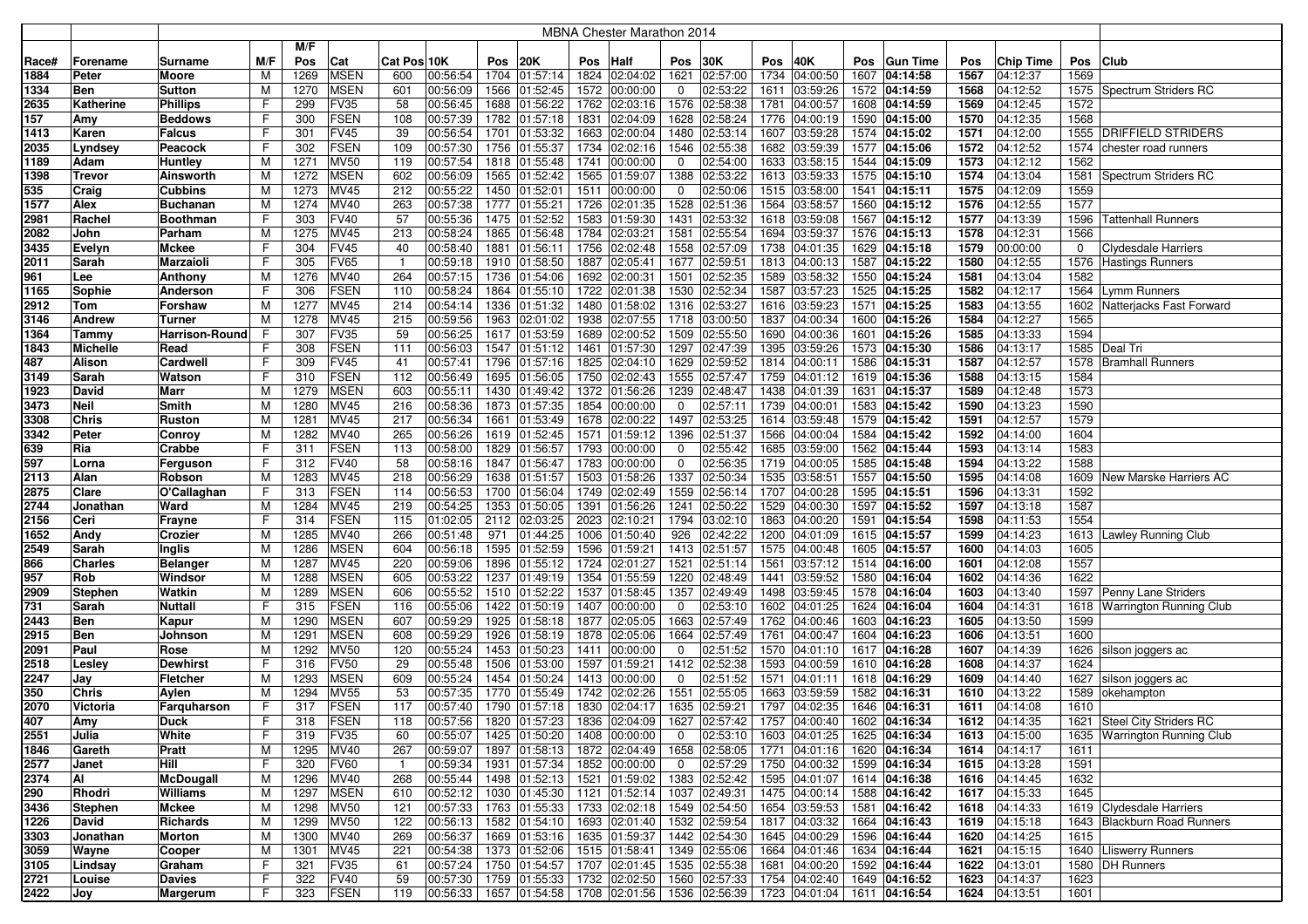|       |                |                  |     |      |             |             |          |      |                                           |      | MBNA Chester Marathon 2014  |                |                            |      |                                                               |      |                 |      |                  |      |                                |
|-------|----------------|------------------|-----|------|-------------|-------------|----------|------|-------------------------------------------|------|-----------------------------|----------------|----------------------------|------|---------------------------------------------------------------|------|-----------------|------|------------------|------|--------------------------------|
|       |                |                  |     | M/F  |             |             |          |      |                                           |      |                             |                |                            |      |                                                               |      |                 |      |                  |      |                                |
| Race# | Forename       | Surname          | M/F | Pos  | Cat         | Cat Pos 10K |          | Pos  | 20K                                       | Pos  | <b>Half</b>                 | Pos            | 30K                        | Pos  | 40K                                                           | Pos  | <b>Gun Time</b> | Pos  | <b>Chip Time</b> | Pos  | <b>Club</b>                    |
| 1505  | Stephen        | <b>Horrocks</b>  | M   | 1302 | <b>MV60</b> | 17          | 00:55:31 |      | 1466 01:53:09                             | 1618 | 00:00:00                    | 0              | 02:55:44                   | 1688 | 04:01:10                                                      |      | 1616 04:16:55   | 1625 | 04:15:01         | 1636 |                                |
| 434   | Henry          | Stephenson       | М   | 1303 | <b>MSEN</b> | 611         | 00:56:46 |      | 1691 01:54:39                             | 1699 | 02:01:13                    |                | 1516 02:56:06              | 1702 | 04:02:03                                                      |      | 1639 04:16:55   | 1626 | 04:15:08         | 1637 |                                |
| 4011  | Dave           | Fawkner          | M   | 1304 | <b>MV40</b> | 270         | 00:57:45 |      | 1808 01:57:38                             | 1857 | 02:04:30                    |                | 1647 02:59:45              | 1809 | 04:02:45                                                      |      | 1653 04:16:56   | 1627 | 04:14:42         |      | 1628 Massey Ferguson RC        |
| 4010  | Stephen        | <b>Bellis</b>    | M   | 1305 | <b>MV55</b> | 54          | 00:57:42 |      | 1801 01:57:02                             | 1804 | 02:03:40                    |                | 1598 02:56:33              | 1717 | 04:02:44                                                      |      | 1652 04:16:57   | 1628 | 04:14:44         | 1630 |                                |
| 2854  | Debbie         | Duncan           | F   | 324  | <b>FSEN</b> | 120         | 01:02:23 |      | 2148 02:04:30                             | 2074 | 02:11:27                    |                | 1823 03:06:20              | 1947 | 04:03:17                                                      |      | 1663 04:16:58   | 1629 | 04:14:29         | 1616 |                                |
| 1288  | <b>Russell</b> | Walker           | М   | 1306 | <b>MSEN</b> | 612         | 00:54:07 |      | 1328 01:48:43                             | 1325 | 01:54:52                    |                | 1173 02:47:59              | 1404 | 04:01:45                                                      | 1632 | 04:16:59        | 1630 | 04:15:44         | 1648 |                                |
| 2249  | Nathan         | Robinson         | м   | 1307 | <b>MSEN</b> | 613         | 00:52:19 |      | 1068 01:44:17                             | 990  | 01:50:20                    | 883            | 02:45:03                   | 1299 | 03:58:45                                                      |      | 1555 04:17:00   | 1631 | 04:13:17         | 1586 |                                |
| 2560  | Wayne          | Prescott         | М   | 1308 | MV45        | 222         | 00:55:46 |      | 1501 01:51:58                             | 1505 | 01:58:29                    |                | 1341 02:50:42              | 1541 | 03:58:44                                                      |      | 1554 04:17:06   | 1632 | 04:14:44         | 1631 |                                |
| 2245  | John           | Saunders         | F   | 325  | <b>FV55</b> | 13          | 00:53:33 | 1263 | 01:47:16                                  | 1261 | 01:53:49                    |                | 1134 02:50:32              | 1533 | 04:01:46                                                      |      | 1633 04:17:06   | 1633 | 04:16:06         | 1652 |                                |
| 333   | Fiona          | Challinor        | F   | 326  | <b>FV40</b> | 60          | 00:58:33 | 1869 | 01:56:37                                  | 1777 | 02:03:21                    | 1580           | 02:56:32                   | 1716 | 04:00:59                                                      |      | 1609 04:17:07   | 1634 | 04:13:48         |      | 1598 Whitchurch Whippets       |
| 985   | Tom            | Mayell           | M   | 1309 | <b>MSEN</b> | 614         | 00:58:22 |      | 1857 01:58:32                             | 1881 | 02:05:24                    |                | 1672 03:00:53              | 1840 | 04:01:58                                                      |      | 1638 04:17:07   | 1635 | 04:14:07         |      | 1607 Sandbach Striders         |
| 1938  | Carol          | Wright           | F   | 327  | <b>FV50</b> | 30          | 00:57:42 |      | 1800 01:57:17                             | 1828 | 02:04:02                    |                | 1623 02:57:33              | 1753 | 04:03:07                                                      |      | 1657 04:17:08   | 1636 | 04:15:17         | 1641 |                                |
| 3136  | Lorraine       | Kitchin          | F   | 328  | <b>FV35</b> | 62          | 00:57:45 |      | 1809 01:55:05                             | 1717 | 02:01:31                    |                | 1525 02:54:03              |      | 1635 04:00:49                                                 |      | 1606 04:17:09   | 1637 | 04:14:06         | 1606 |                                |
| 2934  | Robert         | Hutchison        | M   | 1310 | <b>MV60</b> | 18          | 00:59:54 |      | 1960 01:59:36                             | 1912 | 02:06:29                    |                | 1699 03:00:11              | 1823 | 04:01:24                                                      |      | 1622 04:17:11   | 1638 | 04:14:30         | 1617 |                                |
| 2028  | Mandy          | Glennie          | F   | 329  | <b>FV45</b> | 42          | 00:58:23 |      | 1863 01:57:35                             |      | 1853 02:04:06               |                | 1625 02:56:13              |      | 1706 04:00:22                                                 |      | 1593 04:17:12   | 1639 | 04:14:07         |      | 1608 Aberystwyth Athletic Club |
| 3282  | Peter          | Wilson           | M   | 1311 | <b>MV40</b> | 271         | 01:01:11 |      | 2040 02:02:36                             | 1985 | 00:00:00                    | 0              | 03:03:07                   |      | 1875 04:02:55                                                 |      | 1656 04:17:12   | 1640 | 04:14:34         | 1620 |                                |
| 3123  | Richard        | Troop            | М   | 1312 | <b>MV40</b> | 272         | 00:58:06 |      | 1839 01:56:55                             | 1790 | 02:03:46                    |                | 1609 02:57:29              | 1751 | 04:01:50                                                      |      | 1635 04:17:14   | 1641 | 04:14:24         | 1614 |                                |
| 411   | Sarah          | Taylor           | F   | 330  | <b>FV35</b> | 63          | 00:58:20 |      | 1853 01:55:56                             | 1744 | 00:00:00                    | 0              | 02:53:42                   | 1626 | 04:01:26                                                      |      | 1626 04:17:18   | 1642 | 04:14:20         | 1612 |                                |
| 478   | Vikki          | Macdonald        | F   | 331  | <b>FSEN</b> | 121         | 00:57:38 |      | 1779 01:57:27                             | 1843 | 02:04:18                    |                | 1637 02:59:35              | 1804 | 04:02:39                                                      |      | 1647 04:17:19   | 1643 | 04:14:57         | 1634 |                                |
| 3243  | Lee            | Simon            | м   | 1313 | MV40        | 273         | 00:52:45 |      | 1133 01:46:25                             |      | 1187 01:52:31               |                | 1054 02:47:00              | 1367 | 04:00:15                                                      |      | 1589 04:17:20   | 1644 | 04:15:11         | 1638 |                                |
| 218   | Leslie         | Ingram           | F   | 332  | <b>FV45</b> | 43          | 00:57:57 |      | 1821 01:56:33                             | 1772 | 02:03:11                    |                | 1569 02:56:39              | 1721 | 04:01:22                                                      | 1621 | 04:17:21        | 1645 | 04:15:36         |      | 1646 Deestriders Running Club  |
| 250   | Lorna          | Royle            | F   | 333  | <b>FV40</b> | 61          | 00:57:58 |      | 1824 01:56:33                             | 1771 | 02:03:11                    |                | 1570 02:56:38              | 1720 | 04:01:28                                                      |      | 1628 04:17:24   | 1646 | 04:15:41         |      | 1647 Deestriders Running Club  |
| 848   | James          | Macdonald        | M   | 1314 | <b>MSEN</b> | 615         | 00:57:40 | 1792 | 01:57:27                                  | 1842 | 02:04:17                    | 1636           | 02:59:35                   | 1803 | 04:02:39                                                      |      | 1648 04:17:36   | 1647 | 04:15:14         | 1639 |                                |
| 603   | Jenny          | McClelland       | F   | 334  | <b>FV40</b> | 62          | 01:00:07 |      | 1975 01:59:42                             | 1917 | 02:06:19                    |                | 1693 02:59:43              | 1808 | 04:01:55                                                      |      | 1636 04:17:39   | 1648 | 04:14:38         |      | 1625 Lymm Runners              |
| 1406  | Charlotte      | Harvey           | F   | 335  | <b>FSEN</b> | 122         | 00:57:39 |      | 1786 01:57:16                             | 1826 | 02:04:10                    |                | 1630 02:59:19              | 1796 | 04:02:34                                                      |      | 1645 04:17:42   | 1649 | 04:15:18         | 1642 |                                |
| 3470  | Richard        | Marsh            | M   | 1315 | <b>MV40</b> | 274         | 00:55:46 |      | 1502 01:52:22                             | 1538 | 01:58:50                    |                | 1368 02:51:03              | 1553 | 04:01:04                                                      |      | 1612 04:17:46   | 1650 | 04:16:04         | 1651 |                                |
| 3420  | Charlie        | Simpson          | M   | 1316 | <b>MSEN</b> | 616         | 00:52:15 |      | 1047 01:46:16                             |      | 1178 01:52:45               |                | 1079 02:51:17              |      | 1562 04:02:47                                                 |      | 1654 04:17:54   | 1651 | 04:16:37         | 1657 |                                |
| 552   | Allison        | Lawrence         | F   | 336  | <b>FV45</b> | 44          | 00:56:37 | 1668 | 01:57:02                                  | 1806 | 02:03:55                    |                | 1618 02:57:40              | 1756 | 04:02:40                                                      |      | 1650 04:17:56   | 1652 | 04:15:18         | 1644 |                                |
| 3412  | James          | Thompson         | M   | 1317 | <b>MSEN</b> | 617         | 00:57:55 |      | 1819 01:57:11                             | 1822 | 02:03:40                    |                | 1597 02:55:14              | 1667 | 04:01:27                                                      |      | 1627 04:17:57   | 1653 | 04:15:53         | 1649 |                                |
| 3331  | Simon          | Gilbertson       | М   | 1318 | <b>MV45</b> | 223         | 00:58:28 |      | 1867 01:56:36                             | 1775 | 02:03:07                    | 1567           | 02:54:51                   | 1656 | 03:58:01                                                      |      | 1542 04:17:59   | 1654 | 04:13:56         | 1603 |                                |
| 1101  | Colin          | Carter           | м   | 1319 | <b>MV45</b> | 224         | 00:49:32 | 755  | 01:37:24                                  | 585  | 01:43:36                    | 554            | 02:38:13                   | 1024 | 04:03:13                                                      | 1661 | 04:18:05        | 1655 | 04:14:43         |      | 1629 Middleton Harriers AC     |
| 1313  | Caroline       | Melling          | F   | 337  | <b>FV35</b> | 64          | 01:01:39 | 2079 | 02:03:13                                  | 2008 | 02:10:01                    |                | 1780 03:04:03              | 1889 | 04:03:14                                                      |      | 1662 04:18:06   | 1656 | 04:14:47         | 1633 |                                |
| 2693  | Sarah          | Yates            | F   | 338  | <b>FV35</b> | 65          | 00:53:22 |      | 1236 01:48:18                             | 1307 | 01:55:22                    |                | 1190 02:52:00              | 1577 | 04:01:55                                                      |      | 1637 04:18:24   | 1657 | 04:16:44         | 1658 |                                |
| 1862  | Jo-Dee         | Tame             | F   | 339  | <b>FSEN</b> | 123         | 00:58:39 |      | 1880 01:57:49                             | 1863 | 02:04:36                    | 1651           | 02:58:58                   | 1786 | 04:02:52                                                      |      | 1655 04:18:31   | 1658 | 04:16:21         | 1654 |                                |
| 2808  | Robert         | Cannon           | M   | 1320 | <b>MV50</b> | 123         | 00:56:27 |      | 1626 01:53:01                             | 1602 | 00:00:00                    | $\mathbf 0$    | 02:53:06                   | 1599 | 04:01:37                                                      |      | 1630 04:18:38   | 1659 | 04:16:50         | 1659 |                                |
| 1845  | Alun           | Davies           | M   | 1321 | <b>MSEN</b> | 618         | 00:57:35 |      | 1768 01:56:54                             | 1788 | 02:03:35                    | 1591           | 02:56:31                   | 1713 | 04:02:41                                                      | 1651 | 04:18:42        | 1660 | 04:16:21         | 1655 |                                |
| 750   | John           | Howard           | M   | 1322 | <b>MSEN</b> | 619         | 00:53:06 |      | 1186 01:46:23                             |      | 1185 01:52:41               |                | 1074 02:45:35              | 1325 | 04:01:05                                                      |      | 1613 04:18:52   | 1661 | 04:16:19         | 1653 |                                |
| 2552  | Roland         | Wilson           | M   | 1323 | MV40        | 275         | 00:57:40 | 1791 | 01:57:01                                  |      | 1803 02:03:40               | 1601           | 02:57:19                   | 1745 | 04:03:41                                                      |      | 1667 04:19:07   | 1662 | 04:16:50         | 1660 |                                |
| 3246  | <b>Martin</b>  | Dunne            | M   | 1324 | <b>MV55</b> | 55          | 00:53:31 |      | 1257 01:47:54                             | 1293 | 01:54:27                    |                | 1159 02:47:37              | 1394 | 04:03:08                                                      |      | 1659 04:19:11   | 1663 | 04:17:48         | 1669 |                                |
| 647   | Nikki          | Turner           | F   | 340  | <b>FV40</b> | 63          | 00:59:35 |      | 1935 01:59:12                             | 1898 | 02:06:11                    | 1687           | 02:59:47                   |      | 1811 04:03:08                                                 |      | 1658 04:19:12   | 1664 | 04:16:01         | 1650 |                                |
| 2507  | Richard        | Turner           | M   | 1325 | <b>MSEN</b> | 620         | 00:56:44 | 1687 | 01:53:33                                  | 1664 | 01:59:54                    |                | 1473 02:55:34              | 1677 | 04:03:50                                                      |      | 1669 04:19:15   | 1665 | 04:17:44         | 1668 |                                |
| 2411  | Paul           | Jones            | M   | 1326 | <b>MSEN</b> | 621         | 00:57:10 | 1725 | 01:55:02                                  | 1715 | 02:01:35                    |                | 1529 02:54:54              | 1658 | 04:02:20                                                      | 1641 | 04:19:20        | 1666 | 04:17:08         | 1662 |                                |
| 531   | Don            | McMahon          | м   | 1327 | <b>MV60</b> | 19          | 00:56:35 | 1664 | 01:53:26                                  | 1652 | 01:59:44                    | 1461           | 02:50:06                   | 1516 | 04:02:34                                                      |      | 1644 04:19:30   | 1667 | 04:17:51         | 1670 |                                |
| 3120  | lain           | Downie           | м   | 1328 | MV40        | 276         | 00:55:04 |      | 1418 01:52:49                             | 1576 | 01:59:12                    |                | 1395 02:53:12              | 1605 | 04:00:32                                                      |      | 1598 04:19:31   | 1668 | 04:16:31         | 1656 |                                |
| 3070  | Della          | Nelson           | F   | 341  | <b>FV45</b> | 45          | 00:57:10 |      | 1727 01:57:07                             | 1815 | 02:04:04                    |                | 1624 02:59:48              |      | 1812 04:04:14                                                 |      | 1674 04:19:32   | 1669 | 04:17:16         | 1663 |                                |
| 1712  | Loui           | Downing          | M   | 1329 | MSEN        | 622         | 00:49:52 |      | 792 01:39:57                              |      | 782 01:47:14                |                | 743 02:42:09 1190 04:05:15 |      |                                                               |      | 1692 04:20:02   | 1670 | 04:18:17         | 1675 |                                |
| 3089  | <b>Bruce</b>   | Clapton          | M   | 1330 | <b>MV45</b> | 225         | 00:55:44 |      |                                           |      |                             |                |                            |      | 1496 01:52:21   1534 01:58:49   1361 02:55:42   1686 04:05:44 |      | 1701 04:20:06   | 1671 | 04:18:22         | 1677 |                                |
| 2501  | Gareth         | Harland          | M   | 1331 | <b>MSEN</b> | 623         | 00:56:03 |      | 1549 01:53:09 1619 01:59:41 1453 02:55:19 |      |                             |                |                            |      | 1672 04:03:39                                                 |      | 1666 04:20:16   | 1672 | 04:17:20         | 1666 |                                |
| 2502  | Sarah          | Rawlings         | F   | 342  | <b>FV45</b> | 46          | 00:56:02 |      | 1546 01:53:09 1616 01:59:41 1454 02:55:19 |      |                             |                |                            |      | 1673 04:03:39                                                 |      | 1665 04:20:16   | 1673 | 04:17:20         | 1665 |                                |
| 3464  | philip         | ince             | M   |      | 1332 MV40   | 277         | 00:52:52 |      | 1142 01:44:57 1076 00:00:00               |      |                             | $\overline{0}$ | 02:50:59                   |      | 1552 04:04:10                                                 |      | 1673 04:20:19   | 1674 | 04:18:43         | 1683 |                                |
| 145   | Carl           | <b>Bridgwood</b> | M   | 1333 | <b>MV40</b> | 278         | 00:56:30 |      | 1639 01:53:10                             |      | 1621 01:59:29 1427 02:52:16 |                |                            |      | 1582 04:05:22                                                 |      | 1694 04:20:31   | 1675 | 04:18:46         |      | 1684 Sneyd Striders            |
| 2335  | Colin          | Cooper           | M   | 1334 | <b>MV45</b> | 226         | 00:56:03 |      | 1548 01:52:21 1535 01:58:52 1369 02:53:58 |      |                             |                |                            |      | 1631 04:04:47                                                 |      | 1684 04:20:31   | 1676 | 04:18:24         | 1678 |                                |
| 2955  | hannah         | andrews          | F   | 343  | FSEN        | 124         | 00:57:13 |      | 1733 01:57:44                             |      | 1861 02:04:45 1656 02:59:57 |                |                            |      | 1818 04:06:16 1712 04:20:33                                   |      |                 | 1677 | 04:18:31         | 1680 |                                |
| 1011  | Sarah          | Wilkinson        | F   | 344  | FV35        | 66          | 00:57:12 |      | 1731 01:57:43                             |      | 1860 02:04:45               |                | 1655 02:59:57              |      | 1819 04:04:18                                                 |      | 1675 04:20:35   | 1678 | 04:18:32         | 1681 |                                |
| 1806  | <b>Stuart</b>  | Liggins          | M   | 1335 | <b>MSEN</b> | 624         | 00:58:21 |      | 1855 01:57:08                             |      | 1819 02:03:51               |                | 1615 02:57:52              |      | 1764 04:02:17                                                 |      | 1640 04:20:35   | 1679 | 04:17:59         |      | 1671 Massey Ferguson RC        |
| 1988  | Ruby           | Enion            | F   | 345  | <b>FV35</b> | 67          | 00:57:42 |      | 1797 01:57:02                             |      | 1805 02:03:41               |                | 1602 02:56:25              |      | 1712 04:04:19                                                 |      | 1676 04:20:36   | 1680 | 04:18:21         | 1676 |                                |
| 296   | Sarah          | Long             | F   | 346  | FV35        | 68          | 00:58:46 |      | 1885 01:59:40 1915 02:06:30 1700 03:01:28 |      |                             |                |                            |      | 1849 04:05:22                                                 |      | 1695 04:20:47   | 1681 | 04:18:13         | 1674 |                                |
| 578   | Glen           | Hardman          | М   | 1336 | <b>MV40</b> | 279         | 00:51:27 |      | 926 01:45:01 1085 01:51:29                |      |                             |                |                            |      | 987 02:45:12 1310 04:02:24                                    |      | 1642 04:20:50   |      | 1682 04:19:28    | 1697 |                                |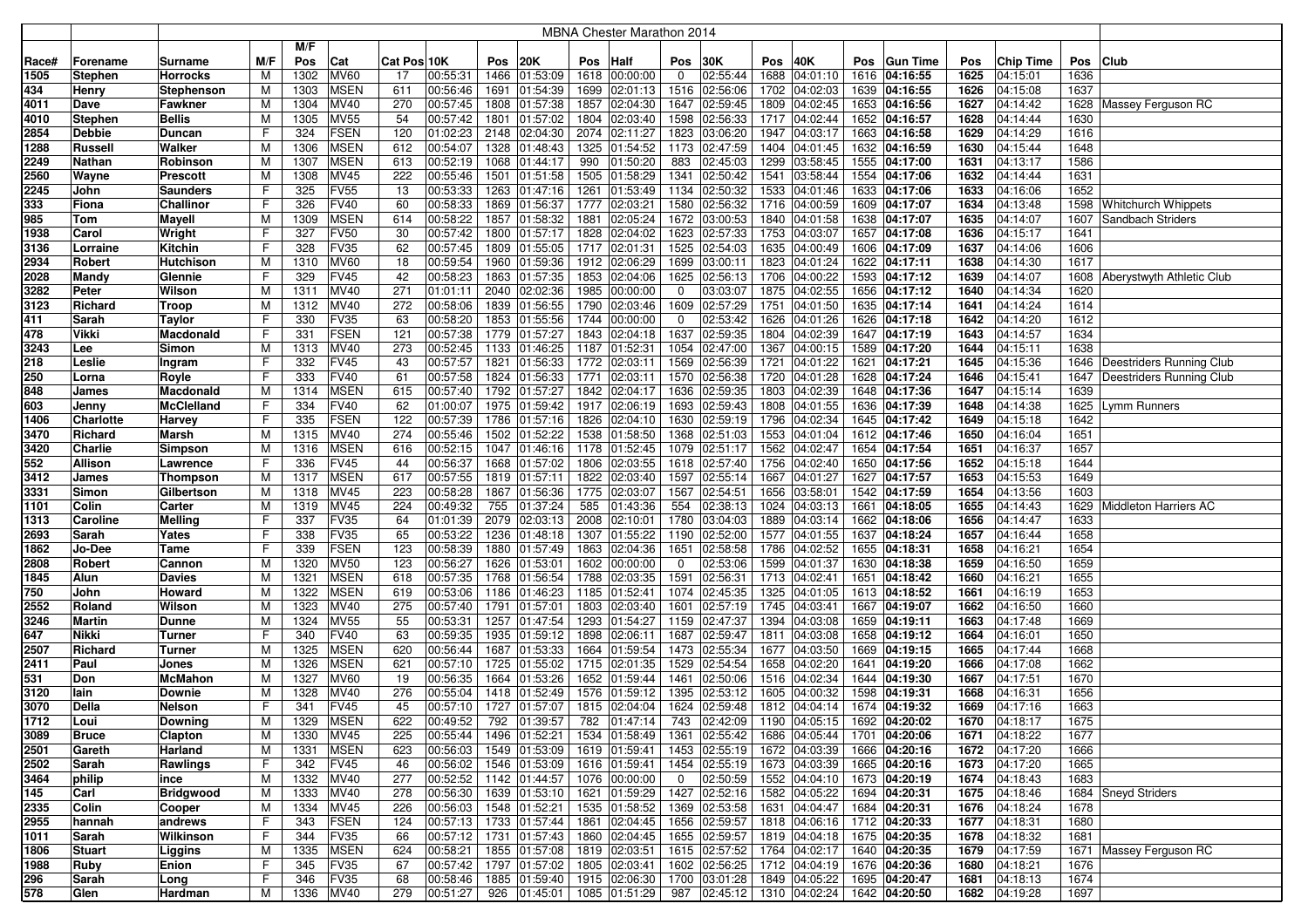|       |                  |                 |     |      |             |                |                            |      |                                          |      | MBNA Chester Marathon 2014                                                                            |                |               |      |                             |      |                 |      |                      |      |                                     |
|-------|------------------|-----------------|-----|------|-------------|----------------|----------------------------|------|------------------------------------------|------|-------------------------------------------------------------------------------------------------------|----------------|---------------|------|-----------------------------|------|-----------------|------|----------------------|------|-------------------------------------|
|       |                  |                 |     | M/F  |             |                |                            |      |                                          |      |                                                                                                       |                |               |      |                             |      |                 |      |                      |      |                                     |
| Race# | Forename         | Surname         | M/F | Pos  | Cat         | Cat Pos 10K    |                            | Pos  | 20K                                      | Pos  | Half                                                                                                  | Pos            | 30K           | Pos  | 40K                         | Pos  | <b>Gun Time</b> | Pos  | Chip Time            | Pos  | <b>Club</b>                         |
| 2695  | Matt             | <b>Holmes</b>   | M   | 1337 | <b>MSEN</b> | 625            | 00:51:45                   | 962  | 01:44:04                                 | 967  | 01:50:30                                                                                              | 903            | 02:39:00      | 1061 | 04:03:08                    |      | 1660 04:20:50   | 1683 | 04:20:12             | 1708 |                                     |
| 3390  | <b>BRIAN</b>     | <b>BEATTIE</b>  | M   | 1338 | <b>MV70</b> | $\overline{1}$ | 00:58:09                   | 1844 | 01:57:22                                 | 1834 | 02:04:11                                                                                              | 1632           | 02:59:17      | 1794 | 04:05:01                    |      | 1689 04:20:54   | 1684 | 04:19:08             |      | 1690 West Cheshire AC               |
| 738   | <b>Andrew</b>    | John            | M   | 1339 | <b>MV50</b> | 124            | 00:53:08                   | 1196 | 01:50:17                                 | 1405 | 01:57:07                                                                                              | 1273           | 02:54:47      | 1651 | 04:04:59                    |      | 1688 04:20:55   | 1685 | 04:19:28             | 1698 |                                     |
| 2661  | alan             | morris          | M   | 1340 | MV45        | 227            | 00:54:00                   | 1315 | 01:48:06                                 | 1303 | 01:54:22                                                                                              | 1155           | 02:50:16      | 1526 | 04:04:26                    |      | 1680 04:21:00   | 1686 | 04:19:06             | 1689 |                                     |
| 2316  | <b>Barry</b>     | Wilson          | м   | 1341 | MV40        | 280            | 00:56:53                   | 1698 | 01:55:20                                 |      | 1725 02:02:04                                                                                         | 1537           | 02:56:31      | 1714 | 04:04:38                    |      | 1683 04:21:07   | 1687 | 04:18:34             | 1682 |                                     |
| 1852  | Martin           | Mead            | M   | 1342 | <b>MSEN</b> | 626            | 00:55:23                   | 1451 | 01:48:33                                 | 1321 | 01:54:44                                                                                              | 1171           | 02:45:09      | 1306 | 04:02:32                    |      | 1643 04:21:07   | 1688 | 04:17:04             | 1661 |                                     |
| 3045  | Jan              | Breeden         | F   | 347  | <b>FV40</b> | 64             | 00:55:05                   |      | 1420 01:52:49                            |      | 1578 01:59:13                                                                                         | 1399           | 02:53:13      | 1606 | 04:04:04                    |      | 1671 04:21:11   | 1689 | 04:18:12             | 1673 |                                     |
| 2872  | <b>Martin</b>    | Seaton          | M   | 1343 | <b>MV50</b> | 125            | 00:55:14                   | 1436 | 01:52:32                                 | 1551 | 01:59:13                                                                                              | 1400           | 02:53:45      | 1627 | 04:04:27                    | 1681 | 04:21:11        | 1690 | 04:19:25             | 1696 |                                     |
| 3085  | Anthony          | O'connoı        | M   | 1344 | MV40        | 281            | 00:56:56                   |      | 1708 01:52:31                            |      | 1548 01:58:49                                                                                         | 1362           | 02:50:52      | 1549 | 04:04:54                    |      | 1686 04:21:16   | 1691 | 04:19:33             | 1699 |                                     |
|       |                  |                 |     |      | MV40        | 282            | 00:56:56                   |      | 1709 01:52:31                            |      |                                                                                                       | 1363           | 02:49:58      | 1503 |                             |      |                 | 1692 | 04:19:33             | 1700 |                                     |
| 3084  | Dave             | Hulme           | M   | 1345 | <b>MV50</b> | 126            |                            |      | 1220 01:46:43                            | 1547 | 01:58:49                                                                                              | 1098           |               | 1353 | 04:04:54                    |      | 1687 04:21:17   |      |                      | 1702 |                                     |
| 483   | <b>Steve</b>     | <b>Downes</b>   | M   | 1346 | <b>MSEN</b> |                | 00:53:18                   |      |                                          |      | 1216 01:52:59                                                                                         |                | 02:46:35      |      | 04:03:53<br>1269 04:05:34   |      | 1670 04:21:20   | 1693 | 04:19:39<br>04:19:23 | 1695 |                                     |
| 3363  | Shaun            | Hughes          | M   | 1347 |             | 627            | 00:53:10                   |      | 1199 01:46:01                            |      | 1158 01:52:11                                                                                         | 1034           | 02:44:13      |      |                             |      | 1699 04:21:24   | 1694 |                      |      |                                     |
| 2010  | Rachel           | Rick            | F   | 348  | <b>FV55</b> | 14             | 01:00:26                   |      | 1993 02:03:29                            |      | 2028 02:10:22                                                                                         | 1797           | 03:05:06      |      | 1913 04:06:40               |      | 1718 04:21:32   | 1695 | 04:19:09             |      | 1691 Penny Lane Striders            |
| 1724  | Ste              | <b>Bromley</b>  | M   | 1348 | MV40        | 283            | 01:02:10                   |      | 2124 01:57:00                            |      | 1797 02:03:30                                                                                         | 1587           | 02:54:19      |      | 1637 04:05:12               |      | 1691 04:21:34   | 1696 | 04:17:17             | 1664 |                                     |
| 2908  | Anna             | Watkin          | F   | 349  | <b>FSEN</b> | 125            | 00:58:22                   |      | 1860 01:56:40                            |      | 1780 02:03:12                                                                                         | 1572           | 02:56:59      |      | 1733 04:06:40               |      | 1719 04:21:36   | 1697 | 04:19:13             |      | 1692 Penny Lane Striders            |
| 2760  | james            | gallacher       | M   | 1349 | <b>MSEN</b> | 628            | 00:53:26                   |      | 1241 01:46:56                            |      | 1248 01:53:01                                                                                         | 1104           | 02:44:49      |      | 1292 04:06:06               |      | 1708 04:21:41   | 1698 | 04:20:39             | 1718 |                                     |
| 363   | Phil             | <b>Miles</b>    | M   | 1350 | <b>MV70</b> | 2              | 01:00:47                   | 2010 | 02:01:38                                 |      | 1947 02:08:24                                                                                         | 1722           | 03:02:16      |      | 1865 04:05:18               |      | 1693 04:21:44   | 1699 | 04:19:14             |      | 1693 New Marske Harriers AC         |
| 1869  | Claire           | Small           | F   | 350  | <b>FV35</b> | 69             | 00:58:14                   | 1846 | 01:58:03                                 |      | 1867 02:04:59                                                                                         | 1661           | 02:59:12      | 1793 | 04:06:06                    |      | 1709 04:21:46   | 1700 | 04:18:53             | 1686 |                                     |
| 3402  | <b>Steven</b>    | Chapman         | M   | 1351 | <b>MSEN</b> | 629            | 01:03:25                   | 2216 | 02:06:36                                 |      | 2149 02:13:25                                                                                         | 1891           | 03:06:09      |      | 1940 04:06:15               |      | 1711 04:21:47   | 1701 | 04:18:03             | 1672 |                                     |
| 798   | Daniel           | Coughlin        | M   | 1352 | <b>MSEN</b> | 630            | 00:53:56                   |      | 1312 01:48:13                            |      | 1304 01:54:36                                                                                         | 1163           | 02:47:53      | 1400 | 04:08:12                    |      | 1739 04:21:54   | 1702 | 04:19:45             | 1703 |                                     |
| 3027  | Leon             | Firth           | M   | 1353 | <b>MSEN</b> | 631            | 00:56:59                   | 1714 | 01:55:02                                 |      | 1712 02:01:27                                                                                         | 1523           | 02:55:23      | 1675 | 04:04:09                    |      | 1672 04:21:56   | 1703 | 04:18:49             | 1685 |                                     |
| 2987  | david            | prosser         | M   | 1354 | MV45        | 228            | 00:56:35                   |      | 1665 01:54:12                            | 1694 | 02:00:51                                                                                              | 1507           | 02:56:56      | 1731 | 04:06:45                    |      | 1722 04:22:04   | 1704 | 04:20:23             |      | 1712 South Cheshire Harriers        |
| 2588  | Mandy            | Griffiths       | F   | 351  | <b>FV45</b> | 47             | 00:58:26                   |      | 1866 01:56:36                            |      | 1776 00:00:00                                                                                         | $\mathbf 0$    | 02:56:34      | 1718 | 04:05:29                    |      | 1696 04:22:04   | 1705 | 04:19:21             | 1694 |                                     |
| 3418  | <b>Tony</b>      | <b>Spriggs</b>  | M   | 1355 | <b>MV50</b> | 127            | 00:56:31                   |      | 1645 01:53:15                            |      | 1633 01:59:48                                                                                         | 1467           | 02:51:06      |      | 1554 04:00:23               |      | 1594 04:22:06   | 1706 | 04:20:19             | 1711 |                                     |
| 2321  | Sam              | Hinton          | M   | 1356 | <b>MV60</b> | 20             | 00:51:52                   |      | 980 01:45:26                             |      | 1118 01:51:51                                                                                         | 1003           | 02:44:22      | 1275 | 04:04:33                    |      | 1682 04:22:09   | 1707 | 04:21:21             | 1731 |                                     |
| 415   | Laura            | Ratcliffe       | F   | 352  | <b>FSEN</b> | 126            | 00:55:35                   |      | 1473 01:54:03                            |      | 1690 02:00:46                                                                                         | 1504           | 02:53:06      |      | 1598 04:03:42               |      | 1668 04:22:10   | 1708 | 04:18:56             | 1687 |                                     |
| 184   | Peter            | Crowther        | M   | 1357 | <b>MV40</b> | 284            | 00:57:39                   |      | 1780 01:57:22                            |      | 1835 02:04:14                                                                                         | 1634           | 02:59:40      | 1806 | 04:05:54                    |      | 1703 04:22:12   | 1709 | 04:19:54             | 1704 |                                     |
| 2300  | Jane             | Stirling        | F   | 353  | <b>FV40</b> | 65             | 00:58:36                   |      | 1874 01:59:16                            | 1900 | 02:06:09                                                                                              | 1686           | 03:01:18      |      | 1844 04:05:52               |      | 1702 04:22:16   | 1710 | 04:19:05             |      | 1688 Holmfirth Harriers AC          |
| 2900  | roger            | allkins         | M   | 1358 | MV45        | 229            | 00:56:32                   |      | 1649 01:53:13                            |      | 1629 01:59:36                                                                                         | 1439           | 02:52:57      | 1596 | 04:04:21                    |      | 1677 04:22:23   | 1711 | 04:19:38             | 1701 |                                     |
| 3043  | <b>Barney</b>    | Williams        | M   | 1359 | MV45        | 230            | 00:52:59                   |      | 1166 01:45:31                            |      | 1123 01:51:29                                                                                         | 986            | 02:42:09      | 1189 | 04:01:24                    |      | 1623 04:22:24   | 1712 | 04:20:17             | 1710 |                                     |
| 1716  | Colleen          | <b>Bright</b>   | F   | 354  | <b>FV35</b> | 70             | 01:02:05                   | 2113 | 02:03:45                                 |      | 2034 02:12:24                                                                                         | 1872           | 03:06:04      | 1937 | 04:06:03                    |      | 1706 04:22:26   | 1713 | 04:18:25             | 1679 |                                     |
| 1656  | Dom              | <b>Musgrove</b> | M   | 1360 | <b>MSEN</b> | 632            | 00:51:48                   | 970  | 01:44:25                                 | 1004 | 01:50:39                                                                                              | 924            | 02:42:04      | 1188 | 04:04:22                    |      | 1678 04:22:32   | 1714 | 04:20:58             |      | 1724 Lawley Running Club            |
| 132   | Craig            | Keenan          | M   | 1361 | MV40        | 285            | 00:56:32                   | 1650 | 01:52:45                                 |      | 1573 01:59:22                                                                                         | 1414           | 02:53:03      |      | 1597 04:05:54               |      | 1704 04:22:34   | 1715 | 04:20:13             | 1709 | Massey Ferguson RC                  |
| 1323  | Ashley           | Hilsdon         | M   | 1362 | <b>MSEN</b> | 633            | 00:58:46                   | 1886 | 01:58:07                                 |      | 1870 02:04:46                                                                                         | 1657           | 02:58:06      | 1772 | 04:05:29                    | 1697 | 04:22:36        | 1716 | 04:20:02             | 1706 |                                     |
| 2100  | Richard          | McMahon         | M   | 1363 | <b>MSEN</b> | 634            | 00:53:30                   |      | 1251 01:51:28                            |      | 1478 01:58:43                                                                                         | 1354           | 02:58:01      |      | 1768 04:06:36               |      | 1717 04:22:44   | 1717 | 04:20:41             | 1719 |                                     |
| 1957  | Fran             | Allison         | F   | 355  | <b>FV50</b> | 31             | 01:03:15                   | 2204 | 02:03:58                                 |      | 2039 02:10:57                                                                                         | 1807           | 03:05:29      | 1923 | 04:07:10                    |      | 1727 04:22:52   | 1718 | 04:19:59             | 1705 |                                     |
| 3433  | Darren           | Barton          | M   | 1364 | <b>MV40</b> | 286            | 00:56:34                   |      | 1662 01:53:03                            |      | 1606 01:59:23                                                                                         | 1417           | 02:53:29      |      | 1617 04:04:24               |      | 1679 04:22:57   | 1719 | 04:21:00             | 1725 |                                     |
| 2517  | Catherine        | Blake           | F.  | 356  | <b>FSEN</b> | 127            | 01:00:55                   |      | 2015 02:04:02                            |      | 2045 02:11:06                                                                                         | 1811           | 03:06:05      | 1938 | 04:08:05                    |      | 1736 04:23:16   | 1720 | 04:20:23             | 1713 |                                     |
| 2425  | <b>Charlotte</b> | Morley          | F   | 357  | <b>FSEN</b> | 128            | 01:00:56                   |      | 2016 02:04:02                            |      | 2047 02:11:06                                                                                         |                | 1812 03:06:06 |      | 1939 04:08:05               |      | 1737 04:23:17   | 1721 | 04:20:23             | 1714 |                                     |
| 2864  | Adam             | Edwards         | M   | 1365 | <b>MSEN</b> | 635            | 00:57:23                   |      | 1748 01:56:59                            |      | 1796 02:03:44                                                                                         | 1604           | 02:56:52      |      | 1729 04:05:54               |      | 1705 04:23:17   | 1722 | 04:20:57             | 1723 |                                     |
| 209   | Julie            | <b>Parkes</b>   | F   | 358  | <b>FV45</b> | 48             | 01:00:11                   |      | 1979 01:59:12                            | 1899 | 02:05:56                                                                                              | 1680           | 02:59:30      | 1799 | 04:05:31                    |      | 1698 04:23:19   | 1723 | 04:21:03             | 1728 |                                     |
| 419   | Lucy             | Pilkington      | F   | 359  | <b>FV40</b> | 66             | 00:58:09                   |      | 1842 01:56:41                            | 1781 | 02:03:19                                                                                              | 1577           | 02:55:42      |      | 1687 04:07:59               |      | 1734 04:23:22   | 1724 | 04:20:47             | 1721 |                                     |
| 3218  | Karen            | Owens           | F   | 360  | <b>FV45</b> | 49             | 01:02:13                   | 2129 | 02:04:21                                 | 2063 | 00:00:00                                                                                              | 0              | 03:06:12      | 1941 | 04:08:25                    |      | 1747 04:23:23   | 1725 | 04:20:44             | 1720 | <b>Oswestry Olympians</b>           |
| 1441  | Paul             | Nicholls        | M   | 1366 | MV45        | 231            | 00:58:22                   | 1859 | 01:58:31                                 | 1880 | 02:05:24                                                                                              | 1673           | 03:00:53      | 1839 | 04:06:49                    |      | 1724 04:23:28   | 1726 | 04:20:28             | 1715 |                                     |
| 2977  | James            | Williams        | M   | 1367 | <b>MSEN</b> | 636            | 00:58:06                   |      | 1836 01:56:34                            |      | 1773 02:03:22                                                                                         | 1582           | 02:56:39      |      | 1722 04:07:01               | 1726 | 04:23:31        | 1727 | 04:20:11             | 1707 |                                     |
| 3392  | <b>RICHARD</b>   | <b>GLEDHILL</b> | M   | 1368 | <b>MV55</b> | 56             | $ 01:00:33 $ 2003 02:00:20 |      |                                          |      | 1920 02:08:41   1727 03:03:35   1880 04:07:18   1729 04:23:38                                         |                |               |      |                             |      |                 | 1728 | 04:20:32             | 1716 |                                     |
| 837   | <b>Martyn</b>    | <b>Bramwell</b> | M   | 1369 | <b>MSEN</b> | 637            | 00:58:18                   |      | 1851 01:56:52                            |      | 1786 02:03:32                                                                                         |                | 1589 02:57:04 |      | 1735 04:05:04               |      | 1690 04:23:44   | 1729 | 04:20:37             | 1717 |                                     |
| 2062  | Edward           | <b>Stokes</b>   | M   | 1370 | <b>MSEN</b> | 638            | 00:55:02                   |      | 1412 01:50:29                            |      | 1418 01:56:54                                                                                         |                | 1262 02:51:12 |      | 1559 04:06:27 1716 04:23:47 |      |                 | 1730 | 04:22:08             |      | 1745   Spectrum Striders RC         |
| 2233  | Edmund           | Fitzpatrick     | M   | 1371 | <b>MSEN</b> | 639            | 01:00:18                   |      |                                          |      | 1987 02:01:00 1936 00:00:00                                                                           | $\overline{0}$ | 03:01:47      |      | 1854 04:04:48 1685 04:23:49 |      |                 | 1731 | 04:17:44             | 1667 |                                     |
| 1297  | Michael          | Healey          | M   | 1372 | <b>MV50</b> | 128            | 00:53:40                   |      | 1281 01:48:40                            |      | 1323 01:55:08                                                                                         |                | 1181 02:49:35 |      | 1481 04:07:42 1731 04:23:49 |      |                 | 1732 | 04:21:51             | 1739 |                                     |
| 1084  | Mal              | Vickers         | M   | 1373 | <b>MV40</b> | 287            | 00:53:18                   |      | 1217 01:46:48                            |      | 1231 01:53:03 1106 02:50:12                                                                           |                |               |      | 1524 04:10:14 1779 04:23:58 |      |                 | 1733 | 04:22:41             | 1754 |                                     |
| 594   | Gary             | Jones           | M   | 1374 | <b>MV40</b> | 288            | 00:54:14                   |      | 1335 01:48:59                            |      | 1330 00:00:00                                                                                         | $\mathbf{0}$   | 02:48:02      |      | 1406 04:06:45 7723 04:24:04 |      |                 | 1734 | 04:22:48             | 1756 |                                     |
| 1532  | Lainey           | Taverner        | F   | 361  | <b>FV40</b> | 67             | 00:59:28                   |      | 1922 02:00:24                            |      | 1921 02:07:20 1708 03:02:19                                                                           |                |               |      | 1866 04:06:55 1725 04:24:11 |      |                 | 1735 | 04:21:32             | 1733 |                                     |
| 1015  | Cheryl           | Lomas           | F   | 362  | <b>FSEN</b> | 129            | 01:02:23                   |      | 2152 02:04:47                            |      | 2096 02:11:55                                                                                         |                | 1853 03:08:03 |      | 1994 04:10:10 1777 04:24:19 |      |                 | 1736 | 04:21:43             | 1736 |                                     |
| 3448  | Steven           | Lyons           | M   | 1375 | <b>MV45</b> | 232            | 00:57:59                   |      | 1827 01:57:56                            |      | 1865 00:00:00                                                                                         | $\overline{0}$ | 02:59:53      |      | 1815 04:06:18 1713 04:24:20 |      |                 | 1737 | 04:22:13             |      | 1746 East Cheshire Harriers & Tames |
| 3446  | Paul             | Cane            | M   | 1376 | <b>MV50</b> | 129            | 00:57:59                   |      | 1825 01:57:56                            |      | 1864 02:04:42                                                                                         |                | 1653 02:59:54 |      | 1816 04:06:21               |      | 1714 04:24:23   | 1738 | 04:22:14             | 1747 |                                     |
| 1678  | John             | Akrigg          | M   | 1377 | <b>MV50</b> | 130            |                            |      | $ 01:03:16 $ 2208 02:05:55 2135 00:00:00 |      |                                                                                                       | $\overline{0}$ | 03:07:32      |      | 1971 04:08:59               |      | 1757 04:24:23   | 1739 | 04:21:00             | 1726 |                                     |
| 1451  | Stephanie        | White           | F   | 363  | <b>FV45</b> | 50             |                            |      |                                          |      | $ 00:57:35 $ 1769 $ 01:57:00 $ 1799 $ 02:03:34 $ 1590 $ 02:57:12 $ 1740 $ 04:08:54 $ 1753 $ 04:24:27$ |                |               |      |                             |      |                 |      | 1740 04:22:07        |      | 1742 Baddesley Badgers              |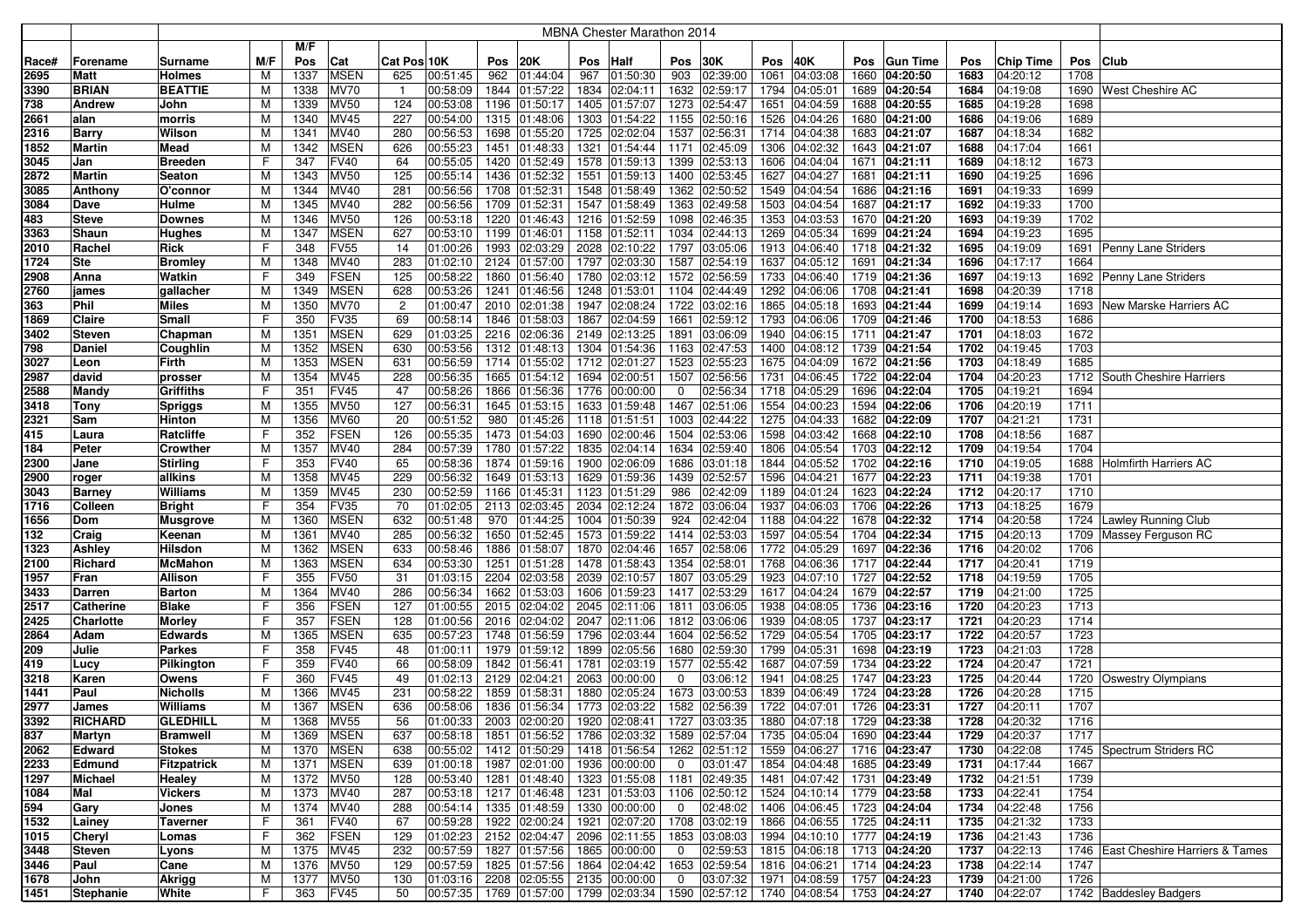|            |                          |                               |        |            |                            |             |                      |                     |                      |     | MBNA Chester Marathon 2014                                    |              |                           |           |                             |             |                             |              |                      |      |                                  |
|------------|--------------------------|-------------------------------|--------|------------|----------------------------|-------------|----------------------|---------------------|----------------------|-----|---------------------------------------------------------------|--------------|---------------------------|-----------|-----------------------------|-------------|-----------------------------|--------------|----------------------|------|----------------------------------|
|            |                          |                               |        | M/F        |                            |             |                      |                     |                      |     |                                                               |              |                           |           |                             |             |                             |              |                      |      |                                  |
| Race#      | Forename                 | Surname                       | M/F    | Pos        | Cat                        | Cat Pos 10K |                      | Pos                 | 20K                  | Pos | Half                                                          | Pos          | 30K                       | Pos       | 40K                         | <b>Pos</b>  | <b>Gun Time</b>             | Pos          | Chip Time            | Pos  | <b>Club</b>                      |
| 1432       | Mark                     | Robinson                      | M      | 1378       | <b>MV40</b>                | 289         | 00:57:35             |                     | 1772 01:57:00        |     | 1798 00:00:00                                                 | $\mathbf{0}$ | 02:57:12                  | 1741      | 04:08:55                    | 1755        | 04:24:27                    | 1741         | 04:22:08             |      | 1744 West Bromwich Harriers      |
| 1553       | Angela                   | <b>Stallings</b>              | F      | 364        | FV35                       | 71          | 00:57:36             | 1775                | 01:57:01             |     | 1802 02:03:40                                                 | 1600         | 02:58:39                  | 1783      | 04:08:55                    |             | 1754 04:24:27               | 1742         | 04:22:08             |      | 1743 Baddesley Badgers           |
| 2696       | <b>Matthew</b>           | Ronneback                     | M      | 1379       | <b>MSEN</b>                | 640         | 01:02:29             | 2159                | 02:04:03             |     | 2048 00:00:00                                                 | 0            | 03:06:04                  |           | 1936 04:09:03               |             | 1758 04:24:32               | 1743         | 04:21:35             | 1734 |                                  |
| 547        | lan                      | Prime                         | М      | 1380       | <b>MV40</b>                | 290         | 00:59:37             | 1937                | 02:00:05             |     | 1919 02:06:55                                                 |              | 1705 03:00:33             |           | 1830 04:07:59               |             | 1735 04:24:49               | 1744         | 04:20:51             | 1722 |                                  |
| 2434       | <b>Matt</b>              | <b>Kirkby</b>                 | M      | 1381       | <b>MV45</b>                | 233         | 00:46:37             | 424                 | 01:37:26             | 591 | 01:43:26                                                      | 546          | 02:43:27                  | 1241      | $\sqrt{04:07:17}$           |             | 1728 04:24:49               | 1745         | 04:24:28             | 1786 |                                  |
| 140        | Edwina                   | Gould                         | F      | 365        | FV45                       | 51          | 01:01:04             | 2026                | 02:03:06             |     | 2004 02:09:59                                                 |              | 1777 03:05:22             | 1921      | 04:09:43                    |             | 1770 04:24:50               | 1746         | 04:22:57             | 1759 | Stafford Harriers                |
| 2927       | Louise                   | Shannon                       | F      | 366        | <b>FSEN</b>                | 130         | 01:02:47             | 2172                | 02:06:12             |     | 2145 02:13:26                                                 | 1892         | 03:09:27                  |           | 2020 04:08:46               |             | 1750 04:24:56               | 1747         | 04:21:03             |      | 1727 Warrington Road Runners     |
| 2301       | Joanne                   | Evans                         | F      | 367        | <b>FSEN</b>                | 131         | 01:01:10             | 2039                | 02:00:52             |     | 1933 02:07:31                                                 |              | 1712 03:01:32             |           | 1850 04:08:18               |             | 1743 04:24:56               | 1748         | 04:21:18             | 1729 | Liverpool Running Club           |
| 2275       | Jayne                    | Mcivor                        | F      | 368        | <b>FV50</b>                | 32          | 01:01:09             | 2034                | 02:00:52             |     | 1934 02:07:31                                                 |              | 1713 03:01:32             |           | 1852 04:08:18               |             | 1745 04:24:56               | 1749         | 04:21:18             | 1730 | Liverpool running club           |
| 1416       | <b>Steve</b>             | Jones                         | М      | 1382       | MV40                       | 291         | 01:03:16             | 2206                | 02:04:39             |     | 2085 02:11:42                                                 | 1833         | 03:07:30                  | 1969      | 04:09:05                    | 1759        | 04:25:00                    | 1750         | 04:21:43             | 1735 | <b>NSRRA</b>                     |
| 2089       | Amanda                   | Tyre                          | F      | 369        | <b>FV40</b>                | 68          | 01:02:50             | 2176                | 02:04:41             |     | 2091 02:11:45                                                 | 1839         | 03:07:32                  |           | 1972 04:09:07               |             | 1761 04:25:00               | 1751         | 04:21:45             | 1737 |                                  |
| 2058       | <b>Bronwen</b>           | <b>Boyce</b>                  | F      | 370        | FV35                       | 72          | 01:02:49             | 2174                | 02:04:40             |     | 2087 02:11:44                                                 | 1837         | 03:07:31                  |           | 1970 04:09:07               | 1760        | 04:25:03                    | 1752         | 04:21:48             | 1738 |                                  |
| 2974       | Tim                      | Hammond                       | М      | 1383       | <b>MV40</b>                | 292         | 00:58:41             | 1882                | 01:58:50             |     | 1888 02:05:40                                                 |              | 1676 03:00:46             |           | 1833 04:08:52               |             | 1751 04:25:08               | 1753         | 04:22:28             |      | 1749 Yorkshire Wolds Runners     |
| 573        | Mark                     | Riley                         | м      | 1384       | <b>MSEN</b>                | 641         | 01:02:44             | 2169                | 02:07:23             |     | 2168 02:14:35                                                 |              | 1915 03:09:50             |           | 2028 04:10:07               |             | 1776 04:25:09               | 1754         | 04:22:02             | 1741 |                                  |
| 3191       | Simon                    | Davie                         | М      | 1385       | <b>MSEN</b>                | 642         | 00:57:18             | 1744                | 01:53:32             |     | 1662 02:00:15                                                 |              | 1490 02:55:15             |           | 1668 04:06:07               |             | 1710 04:25:10               | 1755         | 04:21:28             | 1732 |                                  |
| 2159       | <b>Christopher</b>       | Gowland                       | М      | 1386       | MV40                       | 293         | 00:55:57             | 1522                | 01:52:35             |     | 1556 01:58:58                                                 | 1381         | 02:50:48                  |           | 1546 04:06:41               |             | 1721 04:25:14               | 1756         | 04:22:48             | 1757 |                                  |
| 1002       | <b>Alistair</b>          | Gowland                       | М      | 1387       | <b>MSEN</b>                | 643         | 00:55:57             | 1519                | 01:52:34             |     | 1554 01:58:57                                                 | 1380         | 02:50:47                  |           | 1545 04:06:41               |             | 1720 04:25:14               | 1757         | 04:22:48             | 1755 |                                  |
| 2705       | Sam                      | Farley                        | M      | 1388       | <b>MSEN</b>                | 644         | 01:02:10             | 2125                | 02:05:53             |     | 2131 02:13:58                                                 | 1905         | 03:11:42                  |           | 2058 04:10:32               |             | 1789 04:25:23               | 1758         | 04:22:31             | 1753 |                                  |
| 131        | Anthony                  | Lea                           | м      | 1389       | <b>MV50</b>                | 131         | 00:57:25             | 1753                | 01:55:29             |     | 1729 02:02:06                                                 | 1540         | 02:57:43                  |           | 1758 04:09:43               |             | 1771 04:25:25               | 1759         | 04:23:00             | 1763 |                                  |
| 506        | Leanne                   | <b>Byard</b>                  | F      | 371        | <b>FSEN</b>                | 132         | 00:57:17             | 1742                | 01:56:23             |     | 1763 02:03:12                                                 |              | 1573 02:58:23             |           | 1774 04:08:18               |             | 1742 04:25:26               | 1760         | 04:23:13             |      | 1764 Hinckley Running Club       |
| 928        | <b>Darren</b>            | <b>Cunliffe</b>               | м      | 1390       | <b>MSEN</b>                | 645         | 00:56:26             | 1621                | 01:53:06             |     | 1610 01:59:30                                                 | 1429         | 02:55:51                  |           | 1692 04:10:17               |             | 1782 04:25:26               | 1761         | 04:23:34             | 1772 |                                  |
| 1880       | <b>Stuart</b>            | Gall                          | М      | 1391       | <b>MSEN</b>                | 646         | 00:53:37             | 1275                | 01:48:26             |     | 1317 01:54:59                                                 |              | 1176 02:50:05             |           | 1513 04:06:26               |             | 1715 04:25:31               | 1762         | 04:22:29             |      | 1750 St Theresas                 |
| 2019       | Alison                   | Morton                        | F      | 372        | <b>FSEN</b>                | 133         | 00:56:04             | 1551                | 01:52:52             |     | 1584 01:59:30                                                 | 1428         | 02:54:51                  |           | 1655 04:09:33               | 1768        | 04:25:32                    | 1763         | 04:23:21             | 1767 |                                  |
| 2624       | Simon                    | Dykes                         | M      | 1392       | <b>MV45</b>                | 234         | 00:57:44             | 1807                | 01:57:01             |     | 1801 02:03:44                                                 |              | 1603 02:57:17             |           | 1743 04:07:37               |             | 1730 04:25:36               | 1764         | 04:23:24             | 1768 |                                  |
| 2731       | richard                  | Holden                        | M      | 1393       | <b>MSEN</b>                | 647         | 00:59:38             | 1940                | 01:59:20             |     | 1902 02:06:14                                                 | 1691         | 03:02:04                  |           | 1859 04:09:15               |             | 1765 04:25:40               | 1765         | 04:22:30             | 1751 |                                  |
| 2730       | sarah                    | Holden                        |        | 373        | FV35                       | 73          | 00:59:38             | 1941                | 01:59:20             |     | 1903 02:06:13                                                 |              | 1690 03:02:05             |           | 1860 04:09:09               |             | 1762 04:25:41               | 1766         | 04:22:30             | 1752 |                                  |
| 1531       | <b>Christopher</b>       | Ellis                         | M      | 1394       | <b>MV50</b>                | 132         | 01:02:15             | 2132                | 02:03:17             |     | 2011 02:10:12                                                 |              | 1788 03:04:44             |           | 1902 04:08:53               |             | 1752 04:25:41               | 1767         | 04:21:57             | 1740 |                                  |
| 3510       | John                     | Creighton                     | M      | 1395       | <b>MV50</b>                | 133         | 00:00:00             | $\mathbf 0$         | 01:59:21             |     | 1905 00:00:00                                                 | 0            | 02:59:38                  |           | 1805 00:00:00               | $\mathbf 0$ | 04:25:44                    | 1768         | 04:22:24             | 1748 |                                  |
| 2582       | Penny                    | Arundel                       | F      | 374        | <b>FV45</b>                | 52          | 00:56:06             | 1556                | 01:52:41             |     | 1564 01:59:23                                                 |              | 1419 02:55:36             |           | 1680 04:08:42               |             | 1749 04:25:46               | 1769         | 04:23:30             | 1770 |                                  |
| 105        | Anthony                  | Debnam                        | M      | 1396       | <b>MSEN</b>                | 648         | 00:55:19             | 1441                | 01:50:30             |     | 1422 01:57:28                                                 | 1293         | 02:53:21                  |           | 1610 04:08:56               |             | 1756 04:25:48               | 1770         | 04:22:57             | 1760 |                                  |
| 1729       | <b>Claire</b>            | Pratt                         | F      | 375        | <b>FV40</b>                | 69          | 01:01:40             | 2081                | 02:02:57             |     | 1999 02:09:47                                                 | 1771         | 03:04:45                  |           | 1903 04:09:10               |             | 1763 04:25:53               | 1771         | 04:23:16             | 1766 |                                  |
| 2373       | Jane                     | Lea-Wilson                    | F      | 376        | <b>FV45</b>                | 53          | 00:55:31             | 1465                | 01:52:03             |     | 1512 01:58:26                                                 | 1338         | 02:49:11                  |           | 1464 04:07:53               |             | 1732 04:25:54               | 1772         | 04:22:49             | 1758 |                                  |
| 2689       | Kate                     | Tettmar                       | F      | 377        | <b>FV40</b>                | 70          | 00:57:13             | 1734                | 01:57:28             |     | 1844 02:04:22                                                 | 1639         | 03:00:49                  |           | 1836 04:10:48               |             | 1796 04:25:55               | 1773         | 04:23:32             |      | 1771   St Albans Striders        |
| 1894       | Karon                    | Jones<br>Tate                 | F<br>F | 378        | <b>FV50</b>                | 33<br>134   | 00:59:50             | 1953<br>$\mathbf 0$ | 01:59:25             | 0   | 1907 02:06:13                                                 | 1689<br>0    | 03:00:39                  | 1831<br>0 | 04:08:16                    | 0           | 1740 04:25:58               | 1774<br>1775 | 04:23:00             | 1761 | 1762 Birchfield Harriers         |
| 1856       | Cathy                    |                               |        | 379        | <b>FSEN</b><br><b>MSEN</b> | 649         | 00:00:00<br>00:59:40 | 1943                | 00:00:00<br>01:58:43 |     | 00:00:00<br>1886 02:05:17                                     |              | 00:00:00<br>1669 03:03:46 | 1882      | 00:00:00<br>04:11:58        |             | 04:26:01<br>1822 04:26:09   | 1776         | 04:22:59<br>04:23:55 | 1776 |                                  |
| 3471       | Maciej                   | Moczynski                     | M<br>F | 1397       | <b>FV40</b>                | 71          | 01:00:58             | 2021                | 02:02:39             |     | 1988 02:09:42                                                 |              | 1765 03:06:17             |           | 1944 04:10:15               |             | 1780 04:26:09               | 1777         | 04:24:09             | 1778 |                                  |
| 159<br>160 | Linda<br>Geraldine       | <b>Duddy</b><br><b>McDade</b> | F      | 380<br>381 | <b>FV45</b>                | 54          | 01:00:58             | 2019                | 02:02:39             |     | 1989 02:09:42                                                 |              | 1764 03:06:17             |           | 1943 04:10:15               |             | 1781 04:26:10               | 1778         | 04:24:10             | 1779 |                                  |
| 3141       | Katie                    | <b>Hughes</b>                 | F      | 382        | FSEN                       | 135         | 00:56:14             | 1583                | 01:52:53             |     | 1587 01:59:16                                                 |              | 1407 02:57:58             |           | 1767 04:11:09               |             | 1800 04:26:18               | 1779         | 04:24:16             | 1781 |                                  |
| 3486       | Kayleigh                 | <b>Torpey</b>                 | F      | 383        | FSEN                       | 136         | 01:02:56             | 2180                | 02:06:59             |     | 2154 02:14:13                                                 |              | 1908 03:09:06             |           | 2009 04:10:25               |             | 1788 04:26:21               | 1780         | 04:23:16             | 1765 |                                  |
| 420        | Alex                     | <b>Doherty</b>                | M      | 1398       | <b>MSEN</b>                | 650         | 00:52:54             | 1148                | 01:45:59             |     | 1156 01:52:12                                                 |              | 1035 02:50:35             |           | 1537 04:08:18               |             | 1744 04:26:23               | 1781         | 04:24:28             | 1785 |                                  |
| 3067       | Josh                     | Clark                         | M      | 1399       | <b>MSEN</b>                | 651         | 00:48:50             | 605                 | 01:39:38             | 768 | 01:46:04                                                      | 703          | 02:46:34                  | 1351      | 04:10:02                    |             | 1774 04:26:27               | 1782         | 04:25:41             | 1813 |                                  |
| 2238       | Neil                     | Oldfield                      | М      | 1400       | <b>MSEN</b>                | 652         | 00:57:03             | 1719                | 01:53:35             |     | 1666 02:00:01                                                 | 1479         | 02:55:35                  |           | 1678 04:11:17               |             | 1807 04:26:32               | 1783         | 04:25:14             | 1801 |                                  |
| 3358       | William                  | <b>Bryson</b>                 | м      | 1401       | <b>MSEN</b>                | 653         | 00:56:34             | 1660                | 01:53:20             |     | 1641 01:59:39                                                 | 1446         | 02:54:26                  |           | 1643 04:10:07               |             | 1775 04:26:33               | 1784         | 04:24:51             |      | 1795 Windrush Triathlon Club     |
| 511        | Noel                     | Privat                        | м      | 1402       | MSEN                       | 654         | 00:56:11             | 1571                | 01:52:21             |     | 1533 01:58:53                                                 |              | 1374 02:54:49             |           | 1652 04:09:40               |             | 1769 04:26:33               | 1785         | 04:24:34             | 1787 |                                  |
| 2684       | <b>Marcus</b>            | Devin                         | м      | 1403       | <b>MSEN</b>                | 655         | 00:57:53             |                     | 1815 01:57:32        |     | 1849 02:04:23   1640 02:58:38   1782 04:10:33   1790 04:26:35 |              |                           |           |                             |             |                             | 1786         | 04:24:23             | 1784 |                                  |
| 2451       | lan                      | Yallop                        | М      | 1404       | <b>MV50</b>                | 134         | 00:56:58             |                     |                      |     | 1710 01:54:47 1702 02:01:17 1517 02:55:59                     |              |                           |           |                             |             | 1696 04:08:37 1748 04:26:41 | 1787         | 04:23:43             | 1773 |                                  |
| 895        | Mark                     | Walker                        | M      | 1405       | <b>MV55</b>                | 57          | 00:57:35             |                     |                      |     | 1773 01:55:02 1713 02:01:30 1524 02:56:01                     |              |                           |           |                             |             | 1699 04:08:10 1738 04:26:44 | 1788         | 04:23:28             | 1769 |                                  |
| 3026       | Craig                    | Robinson                      | M      | 1406       | <b>MSEN</b>                | 656         | 00:52:43             |                     | 1126 01:49:04        |     | 1339 01:56:23 1236 02:57:23                                   |              |                           |           |                             |             | 1747 04:10:43 1794 04:26:45 | 1789         | 04:24:57             |      | 1797 Billingham Marsh Hse H & AC |
| 3154       | Andrew                   | <b>Phillips</b>               | М      | 1407       | <b>MV40</b>                | 294         | 00:54:37             |                     |                      |     | 1372 01:50:01 1386 01:56:38 1251 02:54:18                     |              |                           |           |                             |             | 1636 04:09:52 772 04:26:56  | 1790         | 04:24:35             | 1788 |                                  |
| 1049       | Paul                     | <b>Boggon</b>                 | м      | 1408       | <b>MV50</b>                | 135         | 01:01:27             |                     |                      |     | 2056 02:03:12 2007 00:00:00                                   | $\mathbf{0}$ | 03:06:34                  |           |                             |             | 1952 04:10:38 1792 04:26:57 | 1791         | 04:23:56             |      | 1777 Biggleswade AC              |
| 1172       | Katherine Jayn McFadzean |                               | F      | 384        | <b>FSEN</b>                | 137         | 01:02:08             |                     |                      |     | 2122 02:04:42 2092 02:11:40 1830 03:06:00                     |              |                           |           |                             |             | 1935 04:10:19 1785 04:27:00 | 1792         | 04:23:49             |      | 1774 Holmfirth Harriers AC       |
| 2516       | William                  | Brown                         | М      | 1409       | <b>MV40</b>                | 295         | 01:00:11             |                     | 1978 01:59:40        |     | 1916 02:06:34 1701 03:02:58                                   |              |                           |           | 1874 04:11:11 1803 04:27:07 |             |                             | 1793         | 04:24:50             | 1794 |                                  |
| 2736       | mark                     | westall                       | M      | 1410       | <b>MV45</b>                | 235         | 00:55:11             |                     | 1429 01:50:51        |     | 1440 01:57:36 1302 02:54:54                                   |              |                           |           |                             |             | 1657 04:08:16 1741 04:27:10 | 1794         | 04:23:51             | 1775 |                                  |
| 3156       | Mark                     | Thompson                      | M      | 1411       | <b>MV50</b>                | 136         | 00:57:30             |                     | 1758 01:56:46        |     | 1782 02:03:25 1583 02:55:51                                   |              |                           |           |                             |             | 1691 04:09:14 1764 04:27:14 | 1795         | 04:24:44             | 1792 |                                  |
| 879        | Masamichi                | lwase                         | M      | 1412       | <b>MV45</b>                | 236         | 00:53:49             |                     | 1302 01:50:17        |     | 1404 01:56:29                                                 |              | 1244 02:54:21             |           | 1640 04:12:53               |             | 1842 04:27:16               | 1796         | 04:25:34             | 1807 |                                  |
| 1772       | Jessica                  | <b>Bumpus</b>                 | F      | 385        | <b>FSEN</b>                | 138         | 00:55:55             |                     |                      |     | 1517 01:56:12 1759 02:03:09                                   |              | 1568 02:59:59             |           |                             |             | 1820 04:11:04 1798 04:27:17 | 1797         | 04:24:46             | 1793 |                                  |
| 1691       | <b>Martin</b>            | Williamson                    | M      | 1413       | <b>MV40</b>                | 296         | 00:53:00             |                     |                      |     | 1167 01:45:15 1106 01:51:22                                   |              | 981 02:46:15              |           |                             |             | 1340 04:10:42 1793 04:27:23 | 1798         | 04:25:21             | 1803 |                                  |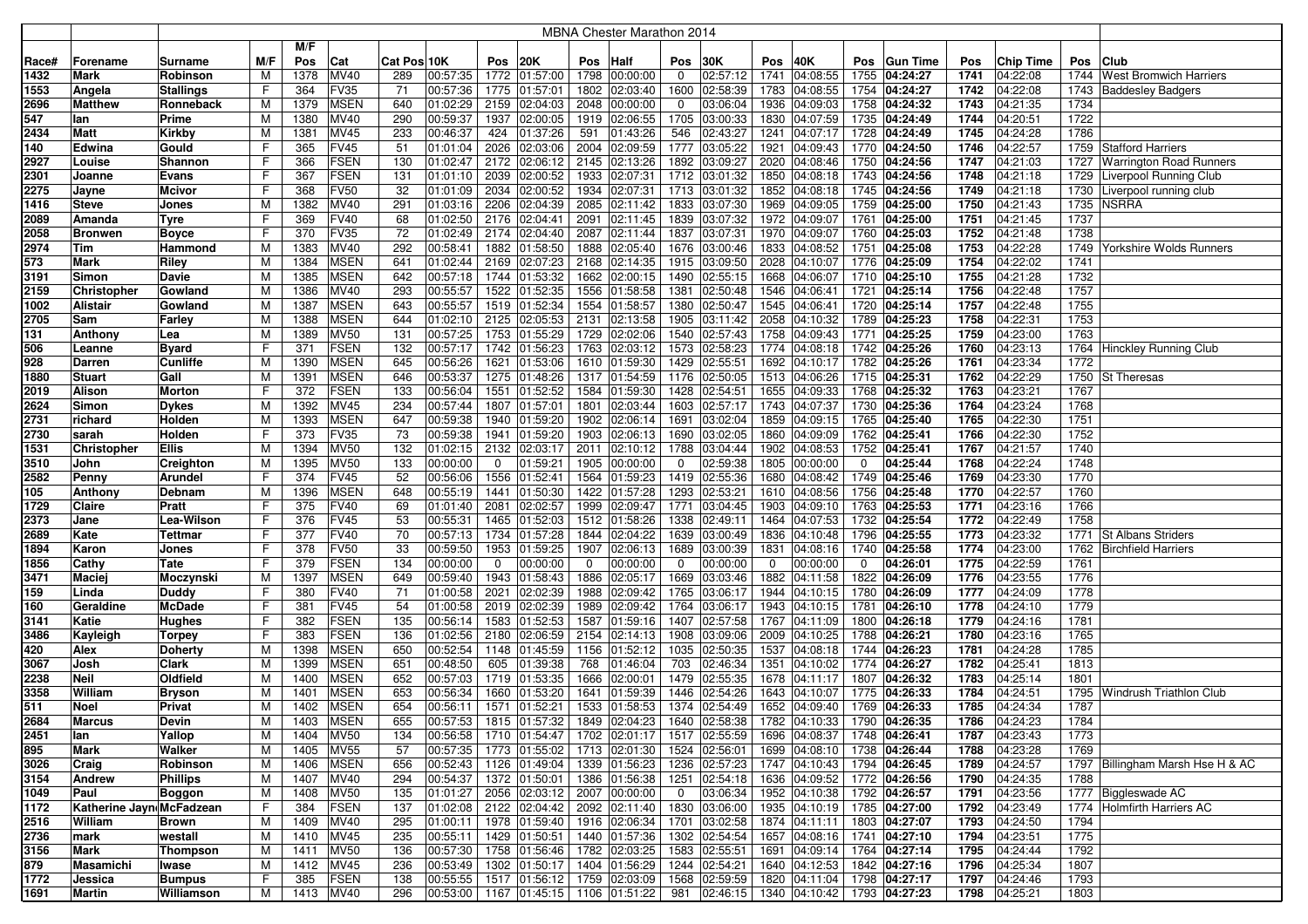|              |                     |                               |        |              |                            |                |                            |              |                      |     | MBNA Chester Marathon 2014                                                                            |             |                           |      |                                                            |      |                                |              |                      |              |                               |
|--------------|---------------------|-------------------------------|--------|--------------|----------------------------|----------------|----------------------------|--------------|----------------------|-----|-------------------------------------------------------------------------------------------------------|-------------|---------------------------|------|------------------------------------------------------------|------|--------------------------------|--------------|----------------------|--------------|-------------------------------|
|              |                     |                               |        | M/F          |                            |                |                            |              |                      |     |                                                                                                       |             |                           |      |                                                            |      |                                |              |                      |              |                               |
| Race#        | Forename            | Surname                       | M/F    | Pos          | Cat                        | Cat Pos 10K    |                            | Pos          | 20K                  | Pos | Half                                                                                                  | Pos         | 30K                       | Pos  | 40K                                                        | Pos  | <b>Gun Time</b>                | Pos          | <b>Chip Time</b>     | Pos          | <b>Club</b>                   |
| 634          | Bev                 | <b>Bellerby</b>               | F      | 386          | <b>FV45</b>                | 55             | 00:55:37                   | 1476         | 01:52:37             |     | 1559 01:59:05                                                                                         | 1385        | 02:59:11                  | 1792 | 04:13:07                                                   | 1850 | 04:27:24                       | 1799         | 04:25:37             | 1811         |                               |
| 646          | <b>Beverley</b>     | Firth                         | F      | 387          | <b>FV35</b>                | 74             | 00:55:37                   | 1479         | 01:52:37             |     | 1560 01:59:05                                                                                         | 1386        | 02:59:11                  | 1791 | 04:13:07                                                   |      | 1851 04:27:24                  | 1800         | 04:25:36             | 1810         |                               |
| 996          | John                | Croall                        | M      | 1414         | <b>MV55</b>                | 58             | 00:56:39                   | 1680         | 01:58:13             |     | 1874 00:00:00                                                                                         | 0           | 03:00:23                  |      | 1826 04:10:21                                              |      | 1787 04:27:31                  | 1801         | 04:25:35             | 1808         | Lymm Runners                  |
| 779          | <b>Mike</b>         | Emery                         | М      | 1415         | <b>MSEN</b>                | 657            | 01:00:55                   | 2014         | 02:02:01             |     | 1955 02:08:58                                                                                         | 1739        | 03:04:57                  | 1908 | 04:10:20                                                   |      | 1786 04:27:33                  | 1802         | 04:24:22             | 1783         |                               |
| 2567         | <b>James</b>        | Kelly                         | м      | 1416         | <b>MSEN</b>                | 658            | 00:53:05                   | 1179         | 01:50:24             |     | 1414 01:58:00                                                                                         | 1315        | 02:54:19                  |      | 1638 04:10:17                                              |      | 1783 04:27:34                  | 1803         | 04:25:55             | 1821         |                               |
| 3398         | Jane                | Nicholson                     | F      | 388          | <b>FV50</b>                | 34             | 01:00:25                   | 1991         | 02:03:29             |     | 2027 02:10:22                                                                                         | 1795        | 03:05:06                  |      | 1912 04:10:49                                              |      | 1797 04:27:37                  | 1804         | 04:25:14             | 1800         |                               |
| 1331         | Lynsey              | Britton                       | F      | 389          | FV35                       | 75             | 01:00:12                   | 1980         | 02:02:32             |     | 1983 02:08:59                                                                                         |             | 1740 03:01:25             |      | 1847 04:10:12                                              |      | 1778 04:27:40                  | 1805         | 04:24:19             | 1782         |                               |
| 79           | Nicky               | Probets                       | м      | 1417         | <b>MSEN</b>                | 659            | 00:55:20                   | 1443         | 01:50:36             |     | 1428 01:57:31                                                                                         | 1299        | 02:53:22                  |      | 1612 04:09:21                                              |      | 1766 04:27:49                  | 1806         | 04:24:58             | 1798         |                               |
| 3124         | Peter               | Moffatt                       | М      | 1418         | <b>MV55</b>                | 59             | 01:01:56                   | 2103         | 02:02:21             |     | 1975 02:09:25                                                                                         |             | 1755 03:06:19             |      | 1945 04:12:06                                              |      | 1826 04:27:50                  | 1807         | 04:25:00             | 1799         |                               |
| 443          | Paul                | Corn                          | м      | 1419         | <b>MV50</b>                | 137            | 00:56:51                   | 1697         | 01:53:40             |     | 1670 02:00:17                                                                                         |             | 1495 02:54:45             |      | 1650 04:09:29                                              |      | 1767 04:27:53                  | 1808         | 04:25:40             | 1812         |                               |
| 1348         | Gary                | Williams                      | М      | 1420         | <b>MV50</b>                | 138            | 01:00:33                   | 2004         | 02:01:52             |     | 1952 02:08:48                                                                                         |             | 1730 03:03:56             |      | 1886 04:11:26                                              |      | 1810 04:27:55                  | 1809         | 04:24:10             | 1780         |                               |
| 2773         | Louise              | Goodwin                       | F      | 390          | FV35                       | 76             | 01:01:09                   | 2036         | 02:04:59             |     | 2104 02:12:19                                                                                         |             | 1867 03:09:22             |      | 2016 04:12:23                                              |      | 1829 04:27:56                  | 1810         | 04:25:18             | 1802         |                               |
| 809          | Daniel              | Smith                         | М      | 1421         | <b>MSEN</b>                | 660            | 00:54:57                   | 1405         | 01:50:09             |     | 1394 01:56:24                                                                                         |             | 1237 02:48:42             |      | 1433 04:08:20                                              |      | 1746 04:27:59                  | 1811         | 04:25:30             | 1806         |                               |
| 3314         | David               | O'Hagan                       | M      | 1422         | <b>MV40</b>                | 297            | 00:53:27                   | 1243         | 01:47:01             |     | 1250 01:53:25                                                                                         | 1120        | 02:49:01                  |      | 1452 04:10:44                                              |      | 1795 04:28:01                  | 1812         | 04:26:13             | 1823         |                               |
| 366          | Sarah               | Priestley                     |        | 391          | <b>FV40</b>                | 72             | 00:53:06                   | 1185         | 01:47:01             |     | 1251 00:00:00                                                                                         | 0           | 02:53:26                  |      | 1615 04:11:12                                              |      | 1805 04:28:15                  | 1813         | 04:26:47             |              | 1839 LONG EATON RUNNING CLUB  |
| 2150         | Tom                 | Charlton                      | M      | 1423         | <b>MSEN</b><br><b>MSEN</b> | 661            | 01:03:57<br>00:58:21       | 2241         | 02:10:25             |     | 2227 00:00:00                                                                                         | 0           | 03:11:36<br>1614 02:56:50 |      | 2057 04:12:52<br>1726 04:11:20                             |      | 1841 04:28:16                  | 1814         | 04:24:53             | 1796         | 1816 Massey Ferguson RC       |
| 1490         | Richard             | Sale                          | м<br>М | 1424<br>1425 | <b>MV45</b>                | 662<br>237     | 00:58:20                   | 1854<br>1852 | 01:57:08<br>01:57:08 |     | 1816 02:03:50<br>1818 02:03:50                                                                        |             | 1613 02:57:52             |      | 1763 04:11:19                                              |      | 1809 04:28:20<br>1808 04:28:20 | 1815<br>1816 | 04:25:43<br>04:25:44 |              | 1817 Massey Ferguson RC       |
| 1305<br>2311 | Andy<br><b>Bill</b> | Cutting<br>Milbourne          | М      | 1426         | <b>MV65</b>                | 11             | 00:55:58                   | 1527         | 01:54:30             |     | 1696 02:00:59                                                                                         | 1512        | 02:56:10                  |      | 1705 04:10:37                                              | 1791 | 04:28:24                       | 1817         | 04:25:52             | 1818         | <b>Claremont Road Runners</b> |
| 722          | <b>Madeleine</b>    | Newcomb                       | F      | 392          | <b>FV60</b>                | $\overline{2}$ | 00:59:32                   | 1929         | 02:00:48             |     | 1932 00:00:00                                                                                         | $\mathbf 0$ | 03:04:43                  | 1901 | 04:12:04                                                   |      | 1825 04:28:25                  | 1818         | 04:25:43             |              | 1815 Spirit of Monmouth       |
| 2228         | <b>Duncan</b>       | Cunningham                    | M      | 1427         | <b>MSEN</b>                | 663            | 00:58:22                   | 1858         | 01:58:10             |     | 1871 02:04:45                                                                                         | 1654        | 03:00:02                  | 1821 | 04:10:19                                                   |      | 1784 04:28:31                  | 1819         | 04:25:24             | 1804         |                               |
| 1962         | Pete                | Leak                          | M      | 1428         | MV40                       | 298            | 01:00:02                   | 1969         | 02:02:03             |     | 1957 02:08:54                                                                                         | 1736        | 03:06:34                  | 1953 | 04:11:32                                                   |      | 1812 04:28:32                  | 1820         | 04:24:38             | 1790         |                               |
| 2105         | David               | Pickles                       | M      | 1429         | <b>MSEN</b>                | 664            | 01:00:00                   | 1966         | 02:02:02             |     | 1956 02:08:53                                                                                         | 1734        | 03:06:34                  | 1951 | 04:11:32                                                   |      | 1811 04:28:32                  | 1821         | 04:24:38             | 1789         |                               |
| 2099         | Amy                 | Hamblin                       | F      | 393          | <b>FSEN</b>                | 139            | 01:00:01                   | 1968         | 02:02:03             |     | 1958 02:08:54 1737 03:06:35                                                                           |             |                           |      | 1954 04:11:33                                              |      | 1813 04:28:32                  | 1822         | 04:24:39             | 1791         |                               |
| 3299         | Jack                | <b>Antrobus</b>               | M      | 1430         | <b>MSEN</b>                | 665            | 00:56:10                   | 1568         | 01:54:52             |     | 1704 02:01:34                                                                                         | 1526        | 02:59:31                  |      | 1800 04:13:22                                              |      | 1858 04:28:39                  | 1823         | 04:25:53             | 1819         |                               |
| 1624         | <b>Claire</b>       | Greenwood                     | F      | 394          | <b>FSEN</b>                | 140            | 01:01:55                   |              | 2100 02:04:42        |     | 2093 00:00:00                                                                                         | $\mathbf 0$ | 03:08:24                  |      | 2000 04:13:09                                              |      | 1853 04:28:41                  | 1824         | 04:25:41             | 1814         |                               |
| 1507         | Kevin               | Owens                         | M      | 1431         | <b>MSEN</b>                | 666            | 00:55:51                   | 1509         | 01:51:53             |     | 1495 01:58:24                                                                                         |             | 1335 02:51:55             |      | 1573 04:12:16                                              |      | 1827 04:28:44                  | 1825         | 04:26:10             | 1822         |                               |
| 3003         | Sarah               | Kisseh                        | F      | 395          | <b>FSEN</b>                | 141            | 01:00:54                   | 2013         | 02:02:21             |     | 1974 02:09:26                                                                                         | 1756        | 03:05:44                  |      | 1928 04:11:42                                              |      | 1817 04:28:48                  | 1826         | 04:25:53             | 1820         |                               |
| 3008         | dawn                | hunt                          | F      | 396          | <b>FV45</b>                | 56             | 01:00:25                   | 1990         | 02:01:39             |     | 1948 02:08:43                                                                                         |             | 1729 03:05:09             |      | 1918 04:12:23                                              |      | 1830 04:28:48                  | 1827         | 04:25:26             | 1805         |                               |
| 2793         | Oliver              | Adams                         | м      | 1432         | <b>MSEN</b>                | 667            | 00:52:26                   | 1093         | 01:47:42             |     | 1287 01:53:45                                                                                         | 1133        | 02:46:47                  |      | 1360 04:07:56                                              |      | 1733 04:28:50                  | 1828         | 04:26:38             | 1837         |                               |
| 3092         | Jason               | Culpeper                      | м      | 1433         | <b>MV45</b>                | 238            | 00:52:13                   | 1035         | 01:44:26             |     | 1009 01:50:51                                                                                         | 941         | 02:48:50                  |      | 1444 04:12:04                                              |      | 1824 04:28:52                  | 1829         | 04:27:53             | 1865         |                               |
| 2726         | sean                | Lester                        | м      | 1434         | <b>MV40</b>                | 299            | 01:00:26                   | 1992         | 01:59:31             |     | 1909 02:06:06                                                                                         | 1683        | 02:59:45                  |      | 1810 04:09:59                                              |      | 1773 04:28:52                  | 1830         | 04:25:36             | 1809         |                               |
| 3225         | Keith               | Earle                         | М      | 1435         | MV45                       | 239            | 00:58:34                   | 1870         | 01:57:43             |     | 1859 00:00:00                                                                                         | $\mathbf 0$ | 02:59:18                  |      | 1795 04:11:15                                              |      | 1806 04:28:54                  | 1831         | 04:26:32             | 1835         |                               |
| 3292         | philip              | skelland                      | M      | 1436         | <b>MSEN</b>                | 668            | 01:02:21                   | 2139         | 02:04:53             |     | 2099 02:12:09                                                                                         | 1861        | 03:08:17                  |      | 1998 04:12:42                                              | 1835 | 04:29:01                       | 1832         | 04:26:21             | 1825         |                               |
| 453          | Kathleen            | Keane                         | F      | 397          | <b>FV55</b>                | 15             | 00:56:15                   | 1587         | 01:52:47             |     | 1574 01:59:14                                                                                         |             | 1402 02:58:27             |      | 1778 04:11:57                                              |      | 1821 04:29:02                  | 1833         | 04:26:45             |              | 1838 Newcastle Staffs AC      |
| 3267         | Peter               | Lewis                         | м      | 1437         | <b>MV45</b>                | 240            | 00:54:58                   | 1406         | 01:49:37             |     | 1368 01:55:52                                                                                         |             | 1215 02:48:58             |      | 1450 04:11:11                                              |      | 1804 04:29:03                  | 1834         | 04:27:35             |              | 1855 Southport Waterloo AC    |
| 2012         | Robin               | Clough                        | M      | 1438         | <b>MV45</b>                | 241            | 00:56:22                   | 1605         | 01:54:55             |     | 1706 00:00:00                                                                                         | 0           | 03:01:50                  |      | 1855 04:11:37                                              |      | 1816 04:29:06                  | 1835         | 04:26:28             | 1832         |                               |
| 1598         | Dave                | Ashworth                      | M      | 1439         | <b>MV45</b>                | 242            | 01:01:37                   | 2075         | 02:03:19             |     | 2013 02:10:04                                                                                         |             | 1784 03:05:04             |      | 1910 04:11:55                                              |      | 1819 04:29:07                  | 1836         | 04:26:24             | 1828         |                               |
| 1467         | <b>Chris</b>        | Dodd                          | М      | 1440         | <b>MSEN</b>                | 669            | 00:53:42                   | 1286         | 01:48:19             |     | 1309 01:54:38                                                                                         |             | 1164 02:48:29             |      | 1422 04:11:57                                              |      | 1820 04:29:09                  | 1837         | 04:27:22             | 1851         |                               |
| 259          | <b>Matt</b>         | Routledge                     | M      | 1441         | MV40                       | 300            | 01:02:57                   | 2182         | 02:05:25             |     | 2118 02:12:34                                                                                         |             | 1875 03:07:50             |      | 1984 04:11:54                                              |      | 1818 04:29:11                  | 1838         | 04:26:27             | 1831         |                               |
| 3046         | Carl                | Roberts                       | М      | 1442         | <b>MSEN</b>                | 670            | 01:01:43                   | 2088         | 02:03:06             |     | 2003 02:09:58                                                                                         | 1775        | 03:04:11                  | 1891 | 04:11:11                                                   |      | 1802 04:29:16                  | 1839         | 04:26:29             | 1834         |                               |
| 3072         | William             | Murphy                        | M      | 1443         | MSEN                       | 671            | 00:51:05                   | 884          | 01:44:36             |     | 1034 01:51:11                                                                                         | 968         | 02:50:51                  |      | 1548 04:15:39                                              |      | 1892 04:29:17                  | 1840         | 04:28:04             | 1871         |                               |
| 3047         | Karen               | <b>Walters</b>                | F      | 398          | <b>FSEN</b>                | 142            | 01:01:43                   | 2087         | 02:03:06             |     | 2002 00:00:00                                                                                         | 0           | 03:05:31                  |      | 1924 04:12:23                                              | 1831 | 04:29:17                       | 1841         | 04:26:29             | 1833         |                               |
| 3401         | Adam                | Cox                           | M      | 1444         | <b>MSEN</b>                | 672            | 00:54:27                   | 1359         | 01:49:01             |     | 1336 01:55:53                                                                                         | 1217        | 02:54:23                  | 1641 | 04:12:26                                                   |      | 1833 04:29:18                  | 1842         | 04:26:27             | 1830         |                               |
| 2187         | <b>Catherine</b>    | Kearns                        | F      | 399          | <b>FV40</b>                | 73             | 00:56:00                   | 1535         | 01:52:16             |     | 1525 01:59:02                                                                                         |             | 1384 02:57:30             |      | 1752 04:14:25                                              |      | 1875 04:29:20                  | 1843         | 04:28:00             | 1869         |                               |
| 2257         | Julie               | Holmes                        | Е,     | 400          | <b>FV40</b>                | 74             | 01:00:57                   |              |                      |     | 2017 02:03:19 2016 02:10:20 1792 03:05:16 1920 04:12:57 1847 04:29:28                                 |             |                           |      |                                                            |      |                                | 1844         | 04:26:48             | 1840         |                               |
| 2643         | <b>Mark Philipp</b> | Morgan                        | М      | 1445         | <b>MSEN</b>                | 673            | 00:54:48                   |              |                      |     | 1390 01:50:35 1425 01:57:19 1282 02:54:43                                                             |             |                           |      | 1648 04:13:22 1859 04:29:29                                |      |                                | 1845         | 04:27:27             | 1852         |                               |
| 2040         | Hari                | Malhi                         | М      | 1446         | <b>MV55</b>                | 60             | 00:56:31                   |              |                      |     | 1644 01:52:43 1566 01:58:52 1370 02:50:34                                                             |             |                           |      | 1534 04:05:44 1700 04:29:30                                |      |                                | 1846         | 04:26:20             | 1824         |                               |
| 112          | Emma                | <b>Backhouse</b>              | F      | 401          | <b>FSEN</b>                | 143<br>674     | 00:56:25                   |              | 2058 02:03:23        |     | 1614 01:55:00 1710 02:02:12 1544 02:56:17                                                             |             |                           |      | 1708 04:11:10 1801 04:29:35                                |      |                                | 1847         | 04:27:57             | 1868         |                               |
| 3530         | David               | Freeborn                      | м      | 1447         | <b>MSEN</b><br><b>FSEN</b> |                | 01:01:27                   |              |                      |     | 2020 02:10:59<br>2090 02:03:25 2024 02:10:35 1803 03:07:28                                            |             | 1809 03:07:36             |      | 1974 04:12:39                                              |      | 1834 04:29:36                  | 1848         | 04:26:33             | 1836<br>1827 |                               |
| 2761<br>2886 | kate                | young                         | F.     | 402          | <b>MSEN</b>                | 144<br>675     | 01:01:44<br>01:01:43       |              |                      |     | 2086 02:03:25 2022 02:10:35 1802 03:07:28                                                             |             |                           |      | 1968 04:12:47 1838 04:29:40<br>1967 04:12:46 1837 04:29:40 |      |                                | 1849<br>1850 | 04:26:23<br>04:26:23 | 1826         |                               |
|              | John<br>Fred        | Smith                         | M<br>M | 1448         | MV45                       | 243            | 00:56:38                   |              | 1674 01:53:17        |     | 1637 01:59:47 1464 02:56:58                                                                           |             |                           |      | 1732 04:12:46 1836 04:29:43                                |      |                                | 1851         | 04:28:07             | 1872         |                               |
| 1809         | Michelle            | Randles                       | F.     | 1449         |                            | 57             | 01:02:23                   |              | 2149 02:04:52        |     | 2097 02:12:19 1866 03:09:24                                                                           |             |                           |      | 2017 04:13:32 1864 04:29:45                                |      |                                | 1852         | 04:27:09             |              |                               |
| 1019<br>2240 | Tommy               | Wedderburn<br><b>Barnicle</b> | M      | 403<br>1450  | <b>FV45</b><br>MV60        | 21             | 01:01:39                   |              | 2078 02:04:11        |     | 2052 02:11:28 1825 03:07:36                                                                           |             |                           |      | 1975 04:12:01 1823 04:29:47                                |      |                                | 1853         | 04:26:25             | 1848<br>1829 |                               |
| 1853         | <b>Tina</b>         | Humble                        | F      | 404          | <b>FV40</b>                | 75             | 00:57:45                   |              | 1810 01:57:23        |     | 1838 02:04:31 1648 03:01:55                                                                           |             |                           |      | 1857 04:13:21 1857 04:29:51                                |      |                                | 1854         | 04:27:18             | 1850         |                               |
| 978          | Lee                 | Gilleland                     | М      | 1451         | MV40                       | 301            | $ 01:01:09 $ 2033 02:02:48 |              |                      |     | 1995 02:09:49 1773 03:04:48                                                                           |             |                           |      | 1905 04:12:59 1849 04:29:51                                |      |                                | 1855         | 04:27:02             | 1843         |                               |
| 4013         | Amena               | Madden                        | F      | 405          | <b>FV40</b>                | 76             |                            |              |                      |     | $ 01:02:23 $ 2151 $ 02:05:04 $ 2111 $ 02:12:19 $ 1868 $ 03:09:24 $ 2018 $ 04:13:31 $ 1863 $ 04:29:51$ |             |                           |      |                                                            |      |                                |              | 1856 04:27:15        | 1849         |                               |
|              |                     |                               |        |              |                            |                |                            |              |                      |     |                                                                                                       |             |                           |      |                                                            |      |                                |              |                      |              |                               |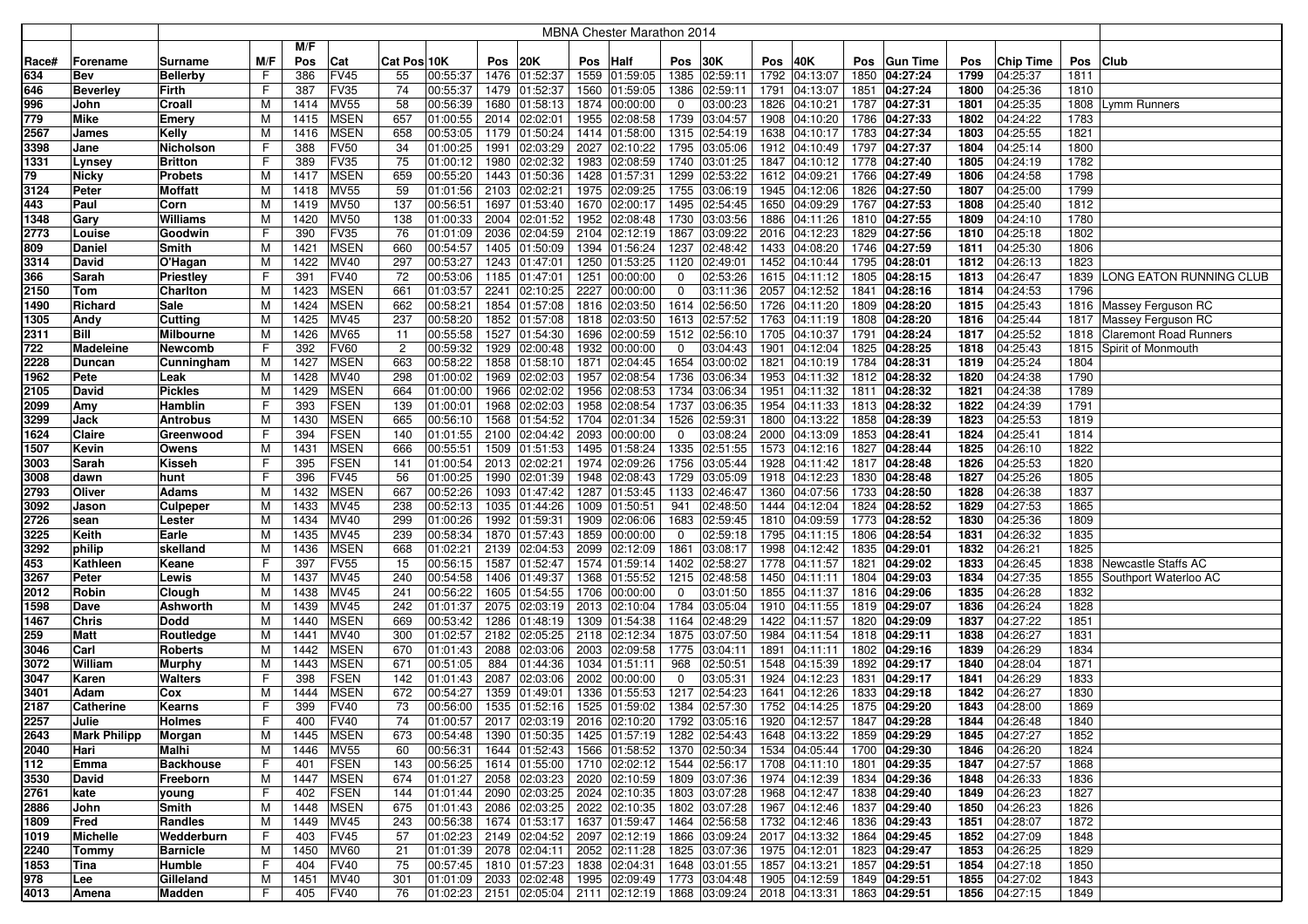|              |                |                         |         |             |                            |             |                                                 |      |                                                            |      | <b>MBNA Chester Marathon 2014</b>                                     |                                |                           |      |                                                                                        |      |                 |              |                      |              |                             |
|--------------|----------------|-------------------------|---------|-------------|----------------------------|-------------|-------------------------------------------------|------|------------------------------------------------------------|------|-----------------------------------------------------------------------|--------------------------------|---------------------------|------|----------------------------------------------------------------------------------------|------|-----------------|--------------|----------------------|--------------|-----------------------------|
|              |                |                         |         | M/F         |                            |             |                                                 |      |                                                            |      |                                                                       |                                |                           |      |                                                                                        |      |                 |              |                      |              |                             |
| Race#        | Forename       | Surname                 | M/F     | Pos         | Cat                        | Cat Pos 10K |                                                 | Pos  | 20K                                                        | Pos  | Half                                                                  | Pos                            | 30K                       | Pos  | 40K                                                                                    | Pos  | <b>Gun Time</b> | Pos          | <b>Chip Time</b>     | Pos          | <b>Club</b>                 |
| 977          | Louise         | Ruprecht                | F       | 406         | <b>FV40</b>                | 77          | 01:01:09                                        | 2038 | 02:02:48                                                   |      | 1994 02:09:48                                                         |                                | 1772 03:04:48             | 1904 | 04:12:58                                                                               | 1848 | 04:29:52        | 1857         | 04:27:02             | 1844         |                             |
| 1249         | Colin          | Ledger                  | M       | 1452        | MV40                       | 302         | 01:02:26                                        | 2156 | 02:04:38                                                   | 2084 | 02:11:54                                                              |                                | 1850 03:08:27             | 2001 | 04:12:48                                                                               |      | 1840 04:29:53   | 1858         | 04:26:51             | 1842         |                             |
| 3329         | Andrea         | Richmond                | F       | 407         | <b>FSEN</b>                | 145         | 00:52:54                                        | 1149 | 01:50:03                                                   |      | 1389 01:57:27                                                         |                                | 1292 02:57:12             | 1742 | 04:13:36                                                                               |      | 1865 04:30:01   | 1859         | 04:28:39             | 1878         |                             |
| 2664         | Owen           | Jones                   | M       | 1453        | MV45                       | 244         | 00:56:33                                        | 1658 | 01:53:22                                                   |      | 1643 01:59:58                                                         |                                | 1476 02:55:55             | 1695 | 04:12:21                                                                               |      | 1828 04:30:02   | 1860         | 04:27:30             | 1853         |                             |
| 2313         | Paul           | Trenholm                | M       | 1454        | MV45                       | 245         | 01:01:47                                        | 2091 | 02:04:25                                                   | 2067 | 02:11:39                                                              | 1829                           | 03:07:40                  | 1976 | 04:12:55                                                                               |      | 1844 04:30:04   | 1861         | 04:26:49             | 1841         |                             |
| 3296         | saul           | cook                    | M       | 1455        | MV40                       | 303         | 01:02:01                                        | 2110 | 02:04:15                                                   | 2058 | 02:11:23                                                              |                                | 1819 03:08:00             | 1991 | 04:13:09                                                                               | 1852 | 04:30:04        | 1862         | 04:27:03             | 1845         |                             |
| 3132         | Thea           | <b>Davies</b>           | F       | 408         | <b>FSEN</b>                | 146         | 00:58:01                                        | 1831 | 01:58:13                                                   |      | 1873 02:05:18                                                         |                                | 1671 03:04:17             | 1893 | 04:14:31                                                                               | 1878 | 04:30:06        | 1863         | 04:27:56             | 1867         |                             |
| 1931         | Adam           | Garner                  | м       | 1456        | <b>MSEN</b>                | 676         | 00:55:58                                        | 1524 | 01:51:52                                                   |      | 1492 01:58:10                                                         |                                | 1325 02:49:05             | 1457 | 04:12:57                                                                               | 1846 | 04:30:07        | 1864         | 04:27:40             | 1857         |                             |
| 1619         | Lisa           | Dimbleby                | F       | 409         | FV40                       | 78          | 00:59:51                                        | 1954 | 01:59:25                                                   | 1906 | 02:06:12                                                              | 1688                           | 03:01:19                  | 1845 | 04:11:05                                                                               | 1799 | 04:30:07        | 1865         | 04:27:08             | 1846         | <b>Birchfield Harriers</b>  |
| 1771         | Kerry          | Baker                   | F       | 410         | <b>FSEN</b>                | 147         | 01:01:58                                        | 2107 | 02:03:34                                                   |      | 2029 02:10:22                                                         | 1796                           | 03:04:37                  | 1898 | 04:13:13                                                                               | 1855 | 04:30:13        | 1866         | 04:27:08             | 1847         |                             |
| 2605         | Timothy        | Cookson                 | M       | 1457        | <b>MSEN</b>                | 677         | 00:54:30                                        | 1363 | 01:49:52                                                   |      | 1378 01:56:20                                                         |                                | 1232 02:48:45             | 1436 | 04:15:09                                                                               |      | 1880 04:30:15   | 1867         | 04:28:25             | 1876         |                             |
| 2599         | <b>Chris</b>   | Robinson                | M       | 1458        | <b>MV50</b>                | 139         | 00:54:15                                        | 1337 | 01:49:35                                                   |      | 1366 01:56:09                                                         | 1226                           | 02:49:49                  | 1497 | 04:12:56                                                                               | 1845 | 04:30:20        | 1868         | 04:28:49             | 1880         |                             |
| 2005         | Craig          | Robinson                | M       | 1459        | <b>MSEN</b>                | 678         | 00:52:21                                        | 1082 | 01:46:59                                                   |      | 1249 01:54:29                                                         |                                | 1160 02:58:04             | 1770 | 04:15:16                                                                               |      | 1883 04:30:29   | 1869         | 04:29:28             | 1888         |                             |
| 1890         | Karen Ann      | Bennett                 | F       | 411         | <b>FV45</b>                | 58          | 01:06:42                                        | 2302 | 02:12:11                                                   |      | 2245 02:18:48                                                         |                                | 1984 03:12:27             | 2076 | 04:15:26                                                                               | 1887 | 04:30:32        | 1870         | 04:27:44             | 1858         |                             |
| 2363         | Cathrine       | Williams                | F       | 412         | <b>FV35</b>                | 77          | 01:03:57                                        | 2239 | 02:05:59                                                   |      | 2138 02:12:51                                                         |                                | 1880 03:08:04             | 1995 | 04:14:29                                                                               |      | 1877 04:30:37   | 1871         | 04:27:39             | 1856         |                             |
| 2190         | Lynsey         | Davidson                | F       | 413         | FV35                       | 78          | 00:59:55                                        | 1961 | 01:58:55                                                   |      | 1890 00:00:00                                                         | 0                              | 03:04:21                  | 1896 | 04:15:10                                                                               | 1881 | 04:30:37        | 1872         | 04:28:03             | 1870         |                             |
| 2251         | Yasmin         | Hussain                 | F       | 414         | <b>FV40</b>                | 79          | 00:59:45                                        | 1948 | 01:59:37                                                   | 1913 | 02:06:26                                                              | 1697                           | 03:02:37                  | 1870 | 04:13:12                                                                               | 1854 | 04:30:41        | 1873         | 04:27:34             | 1854         | ymm Runners                 |
| 725          | Jason          | Масеу                   | M       | 1460        | <b>MSEN</b>                | 679         | 00:57:25                                        | 1752 | 01:55:07                                                   | 1720 | 02:01:45                                                              | 1534                           | 02:59:09                  | 1790 | 04:14:05                                                                               | 1871 | 04:30:42        | 1874         | 04:28:15             | 1873         |                             |
| 128          | Jonathan       | Chapman                 | M       | 1461        | <b>MSEN</b>                | 680         | 00:57:10                                        | 1728 | 01:55:57                                                   |      | 1745 02:03:14                                                         |                                | 1574 03:03:43             | 1881 | 04:15:23                                                                               | 1886 | 04:30:50        | 1875         | 04:27:54             | 1866         |                             |
| 1873         | <b>Vicky</b>   | Sharrock                | F       | 415         | FV35                       | 79          | 00:59:39                                        | 1942 | 02:00:34                                                   |      | 1927 02:07:30                                                         | 1711                           | 03:03:54                  | 1885 | 04:14:23                                                                               | 1874 | 04:30:57        | 1876         | 04:27:49             | 1861         |                             |
| 2031         | Fay            | Royle                   | F       | 416         | <b>FV55</b>                | 16          | 00:59:21                                        | 1915 | 01:59:21                                                   |      | 1904 02:06:17                                                         | 1692                           | 03:02:06                  | 1861 | 04:13:24                                                                               | 1860 | 04:30:58        | 1877         | 04:27:53             |              | 1864   Royton road runners  |
| 1773         | <b>Andrew</b>  | Hancock                 | M       | 1462        | <b>MSEN</b>                | 681         | 00:59:38                                        | 1939 | 02:00:33                                                   | 1926 | 02:07:28                                                              | 1710                           | 03:03:53                  | 1884 | 04:14:23                                                                               | 1873 | 04:30:59        | 1878         | 04:27:50             | 1862         |                             |
| 2181         | Anthony        | Hilton                  | M       | 1463        | MV40                       | 304         | 00:56:26                                        | 1618 | 01:52:26                                                   |      | 1545 01:58:50                                                         | 1366                           | 02:54:32                  | 1646 | 04:15:02                                                                               | 1879 | 04:31:04        | 1879         | 04:29:13             | 1883         | Lymm Runners                |
| 3261         | Alevtina       | Dorn                    | F       | 417         | <b>FSEN</b>                | 148         | 01:01:09                                        | 2035 | 02:03:19                                                   |      | 2014 00:00:00                                                         | $\mathbf{0}$                   | 03:07:03                  | 1961 | 04:14:20                                                                               |      | 1872 04:31:05   | 1880         | 04:27:52             | 1863         |                             |
| 1010         | Sally          | Tolhurst                | F       | 418         | <b>FV50</b>                | 35          | 01:01:30                                        | 2060 | 02:01:51                                                   | 1951 | 02:08:50                                                              |                                | 1733 03:05:09             | 1917 | 04:13:26                                                                               |      | 1862 04:31:16   | 1881         | 04:27:45             | 1859         |                             |
| 2428         | Oscar          | Gutierrez               | M       | 1464        | MV45                       | 246         | 00:54:04                                        | 1322 | 01:52:43                                                   |      | 1569 01:59:23                                                         |                                | 1418 03:01:32             | 1851 | 04:15:37                                                                               |      | 1891 04:31:17   | 1882         | 04:29:51             | 1893         |                             |
| 1306         | <b>Scott</b>   | Humphreys               | м       | 1465        | <b>MSEN</b>                | 682         | 00:58:37                                        | 1875 | 01:57:10                                                   | 1821 | 02:03:49                                                              |                                | 1612 02:58:09             | 1773 | 04:12:54                                                                               |      | 1843 04:31:31   | 1883         | 04:29:25             | 1887         |                             |
| 3286         | Hannah         | Wetton                  | F       | 419         | <b>FSEN</b>                | 149         | 00:59:32                                        | 1928 | 01:59:09                                                   |      | 1897 02:06:08                                                         |                                | 1685 03:01:59             | 1858 | 04:13:53                                                                               |      | 1870 04:31:32   | 1884         | 04:27:46             | 1860         |                             |
| 2375         | <b>Steve</b>   | Liddiard                | м       | 1466        | <b>MSEN</b>                | 683         | 00:57:39                                        | 1785 | 01:56:57                                                   |      | 1795 02:03:36                                                         |                                | 1592 02:59:03             | 1788 | 04:13:19                                                                               |      | 1856 04:31:34   | 1885         | 04:29:13             | 1884         |                             |
| 1679         | Greg           | Hingley                 | M       | 1467        | <b>MV45</b>                | 247         | 00:58:36                                        | 1872 | 01:57:08                                                   |      | 1817 02:03:28                                                         | 1585                           | 02:56:09                  | 1703 | 04:12:47                                                                               |      | 1839 04:31:35   | 1886         | 04:29:29             | 1889         |                             |
| 1045         | Helen          | Treece                  | F       | 420         | FV45                       | 59          | 00:57:58                                        | 1823 | 01:56:00                                                   |      | 1747 00:00:00                                                         | 0                              | 03:00:41                  | 1832 | 04:13:24                                                                               | 1861 | 04:31:44        | 1887         | 04:28:22             |              | 1874 Jog Derbyshire Dynamos |
| 3066         | <b>Byron</b>   | Cross                   | м       | 1468        | <b>MSEN</b>                | 684         | 00:57:01                                        | 1716 | 01:51:09                                                   |      | 1458 01:57:16                                                         |                                | 1279 02:50:36             | 1539 | 04:11:34                                                                               | 1814 | 04:31:49        | 1888         | 04:28:29             | 1877         |                             |
| 2735         | Mark           | Kendrick                | M       | 1469        | <b>MSEN</b>                | 685         | 00:55:28                                        | 1461 | 01:55:11                                                   |      | 1723 02:02:09                                                         |                                | 1542 03:03:09             | 1876 | 04:17:25                                                                               |      | 1908 04:31:51   | 1889         | 04:31:26             | 1910         |                             |
| 965          | Sarah          | Morgan                  | F       | 421         | <b>FSEN</b>                | 150         | 00:57:01                                        | 1715 | 01:54:44                                                   |      | 1701 02:01:19                                                         |                                | 1518 02:55:36             | 1679 | 04:13:43                                                                               | 1866 | 04:31:52        | 1890         | 04:28:57             | 1881         |                             |
| 4012         | <b>Nick</b>    | Cockburn                | M       | 1470        | <b>MSEN</b>                | 686         | 01:02:26                                        | 2155 | 02:04:58                                                   |      | 2103 02:12:19                                                         |                                | 1869 03:09:26             | 2019 | 04:15:18                                                                               |      | 1885 04:31:53   | 1891         | 04:29:17             | 1885         | Sandwell Valley RC          |
| 2496         | Dan            | Morley                  | M       | 1471        | <b>MSEN</b>                | 687         | 00:53:48                                        | 1301 | 01:47:03                                                   |      | 1252 01:53:10                                                         |                                | 1112 02:42:41             | 1215 | 04:11:37                                                                               | 1815 | 04:32:07        | 1892         | 04:30:49             | 1905         |                             |
| 3414         | Richard        | <b>Brighton-Knight</b>  | M       | 1472        | <b>MV40</b>                | 305         | 00:59:52                                        | 1956 | 02:02:42                                                   |      | 1992 02:09:39                                                         |                                | 1763 03:05:38             | 1927 | 04:15:11                                                                               |      | 1882 04:32:09   | 1893         | 04:29:38             | 1891         |                             |
| 100          | So Mei         | Chan                    | F       | 422         | <b>FV40</b>                | 80          | 00:59:18                                        |      | 1912 02:03:57                                              |      | 2038 02:11:29                                                         |                                | 1826 03:11:44             | 2059 | 04:17:38                                                                               | 1911 | 04:32:15        | 1894         | 04:32:11             | 1915         |                             |
| 521          | Richard        | Williams                | M       | 1473        | MV45                       | 248         | 00:57:16                                        | 1740 | 01:53:59                                                   | 1688 | 02:00:51                                                              |                                | 1508 02:57:06             | 1736 | 04:14:29                                                                               | 1876 | 04:32:16        | 1895         | 04:29:47             | 1892         |                             |
| 3010         | Richard        | Bennett                 | M       | 1474        | <b>MV50</b>                | 140         | 01:01:31                                        | 2061 | 02:02:28                                                   |      | 1978 02:09:27                                                         |                                | 1757 03:06:23             | 1949 | 04:13:44                                                                               |      | 1867 04:32:17   | 1896         | 04:28:22             | 1875         |                             |
| 486          | <b>Steve</b>   | Bassam                  | M       | 1475        | <b>MV60</b>                | 22          | 00:59:48                                        | 1951 | 02:03:09                                                   | 2005 | 02:10:11                                                              |                                | 1787 03:09:33             | 2024 | 04:16:26                                                                               |      | 1900 04:32:17   | 1897         | 04:29:11             | 1882         | Middleton Harriers AC       |
| 3413         | <b>Brian</b>   | Fitton                  | M       | 1476        | <b>MV50</b>                | 141         | 00:51:51                                        | 979  | 01:50:00                                                   |      | 1384 01:56:55                                                         | 1263                           | 03:02:19                  | 1867 | 04:17:10                                                                               | 1903 | 04:32:19        | 1898         | 04:31:30             | 1912         |                             |
| 306          | Gillian        | Mitchell                | F       | 423         | FV45                       | 60          | 01:00:23                                        | 1989 | 02:02:48                                                   | 1993 | 02:10:18                                                              | 1790                           | 03:09:17                  | 2015 | 04:17:29                                                                               | 1910 | 04:32:21        | 1899         | 04:30:38             | 1899         | Wolverhampton & Bilston AC  |
| 1377         | Olivia         | Stacey                  | F       | 424         | FV35                       | 80          | 00:55:21                                        | 1445 | 01:51:13                                                   |      | 1463 01:57:24                                                         | 1288                           | 02:58:24                  | 1777 | 04:18:43                                                                               | 1922 | 04:32:22        | 1900         | 04:30:44             | 1903         | <b>Baddesley Badgers</b>    |
| 3348         | Robert         | <b>Sullivan</b>         | м       | 1477        | MV40                       | 306         | 00:56:25                                        | 1615 | 01:53:18                                                   | 1639 | 01:59:48                                                              | 1468                           | 02:56:54                  | 1730 | 04:13:47                                                                               | 1868 | 04:32:22        | 1901         | 04:30:25             | 1895         |                             |
| 2157         | Jayne          | Potter                  | ь.      | 425         | FV40                       | 81          | 00:55:21                                        |      |                                                            |      | 1444 01:51:13 1462 01:57:24                                           |                                |                           |      | 1289 02:58:30 1780 04:18:44 1923 04:32:23                                              |      |                 |              | 1902 04:30:45        |              | 1904 Baddesley Badgers      |
| 3061         | heather        | simpson                 | F       | 426         | <b>FV45</b>                | 61          | $ 00:57:12 $ 1732 $ 01:57:03 $ 1811 $ 00:00:00$ |      |                                                            |      |                                                                       | $\overline{0}$                 |                           |      | $ 03:03:16 $ 1878 $ 04:15:33 $ 1890 04:32:24                                           |      |                 | 1903         | 04:30:09             | 1894         |                             |
| 3536         | Kevin          | <b>Bower</b>            | M       | 1478        | <b>MSEN</b><br><b>FV50</b> | 688         | 01:05:26<br>01:03:40                            |      | 2275 02:02:39 1987 00:00:00<br>2226 02:05:09 2114 00:00:00 |      |                                                                       | $\mathbf{0}$<br>$\overline{0}$ |                           |      | 02:57:28   1749 04:12:24   1832 04:32:32                                               |      |                 | 1904         | 04:28:49             | 1879<br>1886 |                             |
| 1973         | Vanessa        | Dunne                   | F.      | 427         |                            | 36          |                                                 |      |                                                            |      |                                                                       |                                |                           |      | $ 03:08:01 $ 1992 04:13:53 1869 04:32:39                                               |      |                 | 1905         | 04:29:21             |              |                             |
| 3499         | Johnathan      | West                    | M       | 1479        | <b>MV40</b>                | 307         | 01:00:15<br>00:57:32                            |      | 1981 02:05:26 2120 00:00:00                                |      |                                                                       | $\mathbf{0}$                   |                           |      | $\vert$ 03:07:45   1979   04:15:58   1894   04:32:43                                   |      |                 | 1906<br>1907 | 04:29:33             | 1890         |                             |
| 2459<br>2631 | Paul<br>Clare  | Latham<br><b>Mullin</b> | м<br>F. | 1480<br>428 | <b>MV45</b><br><b>FSEN</b> | 249<br>151  | 01:01:34                                        |      | 1761 01:57:23 1839 00:00:00                                |      | 2065 02:04:09 2051 02:11:14                                           | $\mathbf{0}$                   |                           |      | $\vert 02:59:30 \vert$ 1798 $\vert 04:15:17 \vert$ 1884 $\vert 04:33:04 \vert$         |      |                 | 1908         | 04:30:35<br>04:30:34 | 1898<br>1897 |                             |
|              |                |                         |         |             | <b>MSEN</b>                | 689         | 00:59:16                                        |      |                                                            |      | 1908 02:01:36 1946 02:08:39                                           |                                |                           |      | 1814 03:08:08 1996 04:16:49 1901 04:33:05<br>1726 03:04:00 1887 04:15:52 1893 04:33:07 |      |                 |              | 04:30:44             | 1902         |                             |
| 1803         | Mike           | Sheridan                | M       | 1481        |                            | 690         |                                                 |      |                                                            |      |                                                                       |                                |                           |      |                                                                                        |      |                 | 1909         |                      |              | 1896 Centurion RC           |
| 716<br>2080  | Mark<br>Ursula | Gardner<br>Scott        | м<br>F. | 1482<br>429 | <b>MSEN</b><br>FV45        | 62          | 00:58:16<br>00:58:16                            |      | 1850 01:56:38 1778 00:00:00                                |      | 1849 01:56:38 1779 02:03:20                                           | $\overline{0}$                 | 03:00:25<br>1578 03:00:22 |      | 1827 04:15:33 1889 04:33:18<br>1825 04:15:33 1888 04:33:29                             |      |                 | 1910<br>1911 | 04:30:30<br>04:30:41 |              | 1901 Centurion RC           |
| 2037         | Helen          | Haslam-Mousaw           | F.      | 430         | <b>FV50</b>                | 37          | 00:58:42                                        |      | 1883 01:57:37                                              |      | 1856 02:04:36                                                         |                                | 1650 02:59:41             |      | 1807 04:17:00                                                                          |      | 1902 04:33:33   | 1912         | 04:31:28             | 1911         |                             |
| 3501         | Steven         | Ward                    | M       | 1483        | <b>MSEN</b>                | 691         | 01:00:15                                        |      |                                                            |      | 1986 02:05:27 2121 02:12:37                                           |                                |                           |      | 1877 03:07:45 1980 04:15:59 1895 04:33:50                                              |      |                 | 1913         | 04:30:40             | 1900         |                             |
|              | Paul           |                         | M       |             | 1484 MV50                  | 142         | 00:59:29                                        |      |                                                            |      | 1927 02:06:04 2142 02:13:28 1893 03:09:28 2021 04:19:08 1935 04:34:09 |                                |                           |      |                                                                                        |      |                 |              | 1914 04:33:15        | 1927         |                             |
| 550          |                | Kerry                   |         |             |                            |             |                                                 |      |                                                            |      |                                                                       |                                |                           |      |                                                                                        |      |                 |              |                      |              |                             |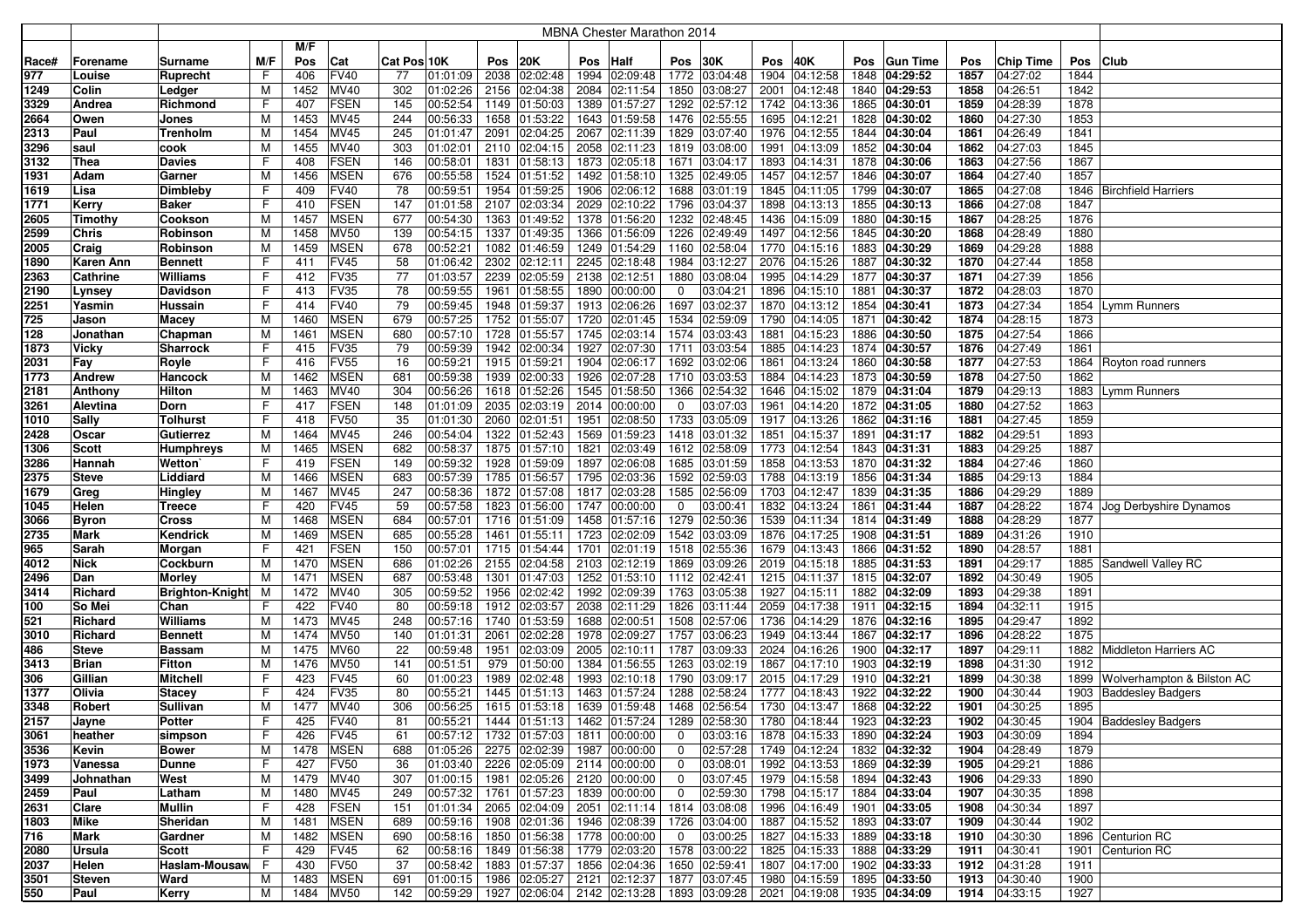|              |                  |                        |         |            |                     |             |                                              |      |                             |      | MBNA Chester Marathon 2014                                                                            |                |                           |              |                                                                                        |      |                 |              |                      |              |                                      |
|--------------|------------------|------------------------|---------|------------|---------------------|-------------|----------------------------------------------|------|-----------------------------|------|-------------------------------------------------------------------------------------------------------|----------------|---------------------------|--------------|----------------------------------------------------------------------------------------|------|-----------------|--------------|----------------------|--------------|--------------------------------------|
|              |                  |                        |         | M/F        |                     |             |                                              |      |                             |      |                                                                                                       |                |                           |              |                                                                                        |      |                 |              |                      |              |                                      |
| Race#        | Forename         | Surname                | M/F     | Pos        | Cat                 | Cat Pos 10K |                                              | Pos  | 20K                         | Pos  | Half                                                                                                  | <b>Pos 30K</b> |                           | Pos          | 40K                                                                                    | Pos  | <b>Gun Time</b> | Pos          | <b>Chip Time</b>     | Pos          | <b>Club</b>                          |
| 1035         | Ste              | Wallis                 | M       | 1485       | <b>MV40</b>         | 308         | 00:56:32                                     |      | 1652 01:56:24               |      | 1764 02:03:20                                                                                         |                | 1579 03:01:53             | 1856         | 04:16:08                                                                               |      | 1897 04:34:12   | 1915         | 04:31:19             | 1907         |                                      |
| 2861         | Clive            | Jones                  | M       | 1486       | <b>MV50</b>         | 143         | 00:55:12                                     | 1431 | 01:51:09                    | 1459 | 01:58:09                                                                                              |                | 1324 03:00:18             | 1824         | 04:17:52                                                                               |      | 1912 04:34:18   | 1916         | 04:32:21             | 1917         |                                      |
| 1639         | Tracy            | <b>Bromley</b>         | F       | 431        | <b>FV40</b>         | 82          | 01:00:31                                     | 1997 | 02:02:08                    | 1965 | 02:09:20                                                                                              |                | 1752 03:05:57             | 1934         | 04:17:26                                                                               |      | 1909 04:34:20   | 1917         | 04:31:25             | 1909         |                                      |
| 3321         | Donna            | Hurl                   | F       | 432        | <b>FSEN</b>         | 152         | 01:00:32                                     | 2001 | 02:02:07                    | 1961 | 02:09:19                                                                                              |                | 1750 03:05:56             | 1933         | 04:17:24                                                                               |      | 1906 04:34:20   | 1918         | 04:31:24             | 1908         |                                      |
| 2829         | Rachael          | Bolton                 | F       | 433        | <b>FSEN</b>         | 153         | 00:55:41                                     | 1489 | 01:54:36                    | 1698 | 00:00:00                                                                                              | 0              | 03:01:16                  | 1843         | 04:17:23                                                                               |      | 1905 04:34:27   | 1919         | 04:32:01             | 1914         |                                      |
| 2259         | Erika            | Tasker                 | F       | 434        | FV40                | 83          | 01:02:41                                     | 2168 | 02:05:42                    | 2126 | 02:12:56                                                                                              | 1882           | 03:10:01                  | 2032         | 04:18:07                                                                               |      | 1915 04:34:36   | 1920         | 04:31:16             | 1906         | <b>Retford AC</b>                    |
| 2378         | Andy             | Hall                   | F       | 435        | <b>FV45</b>         | 63          | 00:59:45                                     | 1947 | 01:58:31                    |      | 1879 02:05:16                                                                                         |                | 1668 03:00:48             | 1835         | 04:16:08                                                                               |      | 1896 04:34:47   | 1921         | 04:31:50             | 1913         |                                      |
| 384          | Lizzie           | Lodge                  | F       | 436        | <b>FSEN</b>         | 154         | 00:58:06                                     | 1838 | 01:57:16                    |      | 1827 02:04:02                                                                                         |                | 1622 03:02:14             | 1864         | 04:18:28                                                                               |      | 1918 04:34:52   | 1922         | 04:32:59             | 1925         |                                      |
| 1112         | Rachael          | Roach                  | F       | 437        | FSEN                | 155         | 01:02:22                                     | 2145 | 02:04:38                    |      | 2083 02:12:21                                                                                         | 1871           | 03:10:39                  |              | 2042 04:18:54                                                                          |      | 1930 04:34:53   | 1923         | 04:32:16             | 1916         |                                      |
| 1948         | <b>Chris</b>     | Hughes                 | M       | 1487       | <b>MV50</b>         | 144         | 00:57:16                                     | 1739 | 01:57:29                    |      | 1846 02:04:28                                                                                         |                | 1644 03:05:23             |              | 1922 04:18:56                                                                          | 1931 | 04:35:06        | 1924         | 04:32:44             | 1922         |                                      |
| 3247         | <b>Stephen</b>   | Dunne                  | M       | 1488       | <b>MSEN</b>         | 692         | 00:53:31                                     | 1255 | 01:47:54                    |      | 1294 01:54:41                                                                                         |                | 1169 02:53:11             | 1604         | 04:20:29                                                                               |      | 1957 04:35:13   | 1925         | 04:33:50             | 1937         |                                      |
| 3535         | Greg             | Auburn                 | M       | 1489       | <b>MSEN</b>         | 693         | 00:59:56                                     | 1964 | 02:02:18                    |      | 1973 02:09:32                                                                                         | 1761           | 03:06:33                  | 1950         | 04:18:11                                                                               |      | 1916 04:35:19   | 1926         | 04:32:45             | 1923         |                                      |
| 2779         | Jane             | Alexander              | F       | 438        | <b>FV40</b>         | 84          | 01:02:41                                     | 2167 | 02:08:14                    |      | 2186 02:15:14                                                                                         |                | 1936 03:12:21             | 2071         | 04:19:12                                                                               |      | 1936 04:35:27   | 1927         | 04:32:34             | 1918         |                                      |
| 3519         | Mike             | Roberts                | M       | 1490       | <b>MV40</b>         | 309         | 01:01:26                                     | 2055 | 02:02:08                    | 1964 | 02:09:18                                                                                              |                | 1748 03:05:47             | 1930         | 04:17:10                                                                               |      | 1904 04:35:32   | 1928         | 04:32:41             | 1921         |                                      |
| 2179         | Craig            | <b>Thomas</b>          | M       | 1491       | MV45                | 250         | 01:02:22                                     | 2144 | 02:04:32                    |      | 2078 02:11:26                                                                                         | 1821           | 03:08:12                  | 1997         | 04:17:53                                                                               |      | 1913 04:35:36   | 1929         | 04:33:07             | 1926         |                                      |
| 1867         | Philip           | Hayden                 | M       | 1492       | <b>MV40</b>         | 310         | 01:02:14                                     | 2131 | 02:04:41                    |      | 2090 02:12:01                                                                                         |                | 1857 03:10:36             | 2041         | 04:19:19                                                                               |      | 1940 04:35:39   | 1930         | 04:32:37             | 1919         |                                      |
| 2619         | <b>Patrick</b>   | Cooney                 | M       | 1493       | <b>MV55</b>         | 61          | 00:56:11                                     | 1574 | 01:52:51                    |      | 1579 01:59:13                                                                                         | 1397           | 02:52:09                  | 1578         | 04:16:12                                                                               | 1899 | 04:35:40        | 1931         | 04:33:33             | 1933         |                                      |
| 1106         | Charlotte        | Freeman                | F       | 439        | <b>FV40</b>         | 85          | 00:57:50                                     | 1814 | 01:58:05                    | 1868 | 02:05:17                                                                                              | 1670           | 03:05:12                  | 1919         | 04:18:52                                                                               |      | 1929 04:35:43   | 1932         | 04:33:57             | 1942         |                                      |
| 1341         | Sarah            | Commons                | F       | 440        | <b>FSEN</b>         | 156         | 00:59:52                                     | 1955 | 02:01:44                    |      | 1949 00:00:00                                                                                         | 0              | 00:00:00                  | $\mathbf 0$  | 00:00:00                                                                               | 0    | 04:35:45        | 1933         | 04:33:15             | 1928         | Trawden AC                           |
| 1089         | David            | <b>Balkwill</b>        | М       | 1494       | MV45                | 251         | 01:01:00                                     | 2022 | 02:01:33                    |      | 1944 02:08:26                                                                                         | 1723           | 03:04:57                  | 1907         | 04:16:08                                                                               | 1898 | 04:35:46        | 1934         | 04:33:17             | 1929         |                                      |
| 3142         | Karen            | Walbyoff               | F       | 441        | FV40                | 86          | 00:57:54                                     | 1816 | 01:58:57                    | 1893 | 02:06:20                                                                                              | 1696           | 03:04:56                  | 1906         | 04:19:13                                                                               | 1937 | 04:36:05        | 1935         | 04:34:36             |              | 1955   Pont-Y-Pwl & District Runners |
| 1384         | Caroline         | Harding                | F       | 442        | FV35                | 81          | 01:02:06                                     | 2117 | 02:06:05                    |      | 2143 02:13:36                                                                                         | 1896           | 03:13:12                  | 2088         | 04:21:10                                                                               | 1971 | 04:36:10        | 1936         | 04:33:55             | 1939         |                                      |
| 1383         | <b>Andrew</b>    | Harding                | M       | 1495       | MV40                | 311         | 01:02:05                                     | 2115 | 02:06:04                    | 2141 | 02:13:35                                                                                              |                | 1895 03:13:11             | 2086         | 04:21:08                                                                               |      | 1970 04:36:10   | 1937         | 04:33:55             | 1940         |                                      |
| 267          | Andrew           | Andrew                 | M       | 1496       | <b>MSEN</b>         | 694         | 01:06:55                                     | 2319 | 02:13:00                    |      | 2267 02:20:21                                                                                         |                | 2005 03:16:16             | 2142         | 04:20:14                                                                               |      | 1953 04:36:17   | 1938         | 04:32:38             | 1920         | Manchester Frontrunners              |
| 3280         | John             | McNamee                | M       | 1497       | <b>MSEN</b>         | 695         | 01:02:24                                     | 2154 | 02:05:47                    |      | 2128 02:13:11                                                                                         |                | 1886 03:11:15             |              | 2056 04:20:33                                                                          |      | 1958 04:36:18   | 1939         | 04:33:34             | 1934         |                                      |
| 2111         | Rukiye           | Forhsaw                | F       | 443        | <b>FV35</b>         | 82          | 01:01:38                                     |      | 2076 02:04:05               |      | 2049 02:11:18                                                                                         |                | 1816 03:09:29             |              | 2022 04:18:30                                                                          |      | 1920 04:36:26   | 1940         | 04:33:53             | 1938         |                                      |
| 2727         | Raymond          | Massey                 | M       | 1498       | <b>MV70</b>         | 3           | 00:58:38                                     | 1879 | 02:00:26                    |      | 1922 02:07:48                                                                                         |                | 1715 03:07:36             | 1973         | 04:18:46                                                                               |      | 1925 04:36:34   | 1941         | 04:33:30             | 1931         |                                      |
| 1585         | Lisa             | Wakelin                | F       | 444        | FV40                | 87          | 01:00:32                                     | 2002 | 02:02:04                    |      | 1959 02:09:23                                                                                         |                | 1754 03:07:54             | 1987         | 04:18:50                                                                               |      | 1926 04:36:34   | 1942         | 04:33:38             | 1935         |                                      |
| 2304         | Carole           | Critchley              | F       | 445        | <b>FV50</b>         | 38          | 00:59:24                                     | 1918 | 02:00:28                    |      | 1923 02:07:25                                                                                         |                | 1709 03:07:49             | 1983         | 04:19:15                                                                               |      | 1938 04:36:35   | 1943         | 04:34:03             | 1946         |                                      |
| 277          | Stuart           | Baron                  | M       | 1499       | <b>MSEN</b>         | 696         | 01:01:20                                     | 2046 | 02:03:09                    | 2006 | 02:10:19                                                                                              |                | 1791 03:07:48             | 1982         | 04:17:24                                                                               |      | 1907 04:36:37   | 1944         | 04:32:58             | 1924         |                                      |
| 216          | Andrew           | Windhaber              | м       | 1500       | MV40                | 312         | 00:56:41                                     | 1683 | 01:55:07                    |      | 1719 02:02:05                                                                                         |                | 1539 02:56:48             | 1725         | 04:18:20                                                                               |      | 1917 04:36:42   | 1945         | 04:33:47             | 1936         |                                      |
| 3290         | jane             | espley                 | F       | 446        | FV35                | 83          | 00:59:16                                     | 1909 | 01:58:06                    |      | 1869 02:05:09                                                                                         |                | 1666 03:05:00             | 1909         | 04:18:52                                                                               | 1928 | 04:36:45        | 1946         | 04:33:19             | 1930         |                                      |
| 3430         | Mike             | <b>Burns</b>           | м       | 1501       | MV45                | 252         | 01:01:09                                     | 2037 | 02:03:15                    |      | 2010 02:10:21                                                                                         |                | 1793 03:06:47             | 1958         | 04:17:58                                                                               |      | 1914 04:36:45   | 1947         | 04:33:32             | 1932         |                                      |
| 2997         | <b>Chris</b>     | Cash                   | M       | 1502       | <b>MV55</b>         | 62          | 01:01:02                                     | 2024 | 02:05:00                    |      | 2106 02:11:46                                                                                         |                | 1840 03:08:47             | 2005         | 04:21:59                                                                               | 1984 | 04:36:48        | 1948         | 00:00:00             | $\mathbf 0$  | Darwen Dashers RC                    |
| 891          | Jacqueline       | Reid                   | F       | 447        | FV45                | 64          | 00:59:15                                     | 1907 | 02:02:24                    |      | 1976 02:09:59                                                                                         | 1776           | 03:09:56                  | 2030         | 04:20:43                                                                               | 1961 | 04:36:54        | 1949         | 04:34:45             | 1956         | Metropolitan Police Athletic C       |
| 2149         | Jessica          | Garrigan               | F       | 448        | FV35                | 84          | 00:57:40                                     | 1789 | 02:02:11                    | 1969 | 02:09:08                                                                                              |                | 1743 03:09:35             | 2026         | 04:20:17                                                                               | 1956 | 04:36:57        | 1950         | 04:34:35             | 1953         |                                      |
| 1996         | Jennie           | Rooney                 | F       | 449        | <b>FSEN</b>         | 157         | 00:57:39                                     | 1784 | 02:02:11                    |      | 1968 02:10:13                                                                                         |                | 1789 03:09:35             | 2025         | 04:20:17                                                                               |      | 1955 04:36:58   | 1951         | 04:34:35             |              | 1954 Liverpool Running Club          |
| 441          | Louise           | Scott                  | F       | 450        | <b>FV45</b>         | 65          | 00:59:55                                     | 1962 | 02:00:48                    | 1931 | 02:07:52                                                                                              |                | 1717 03:05:53             |              | 1932 04:18:51                                                                          |      | 1927 04:36:58   | 1952         | 04:34:23             | 1949         |                                      |
| 2344         | Liz              | Lister                 | F       | 451        | <b>FV40</b>         | 88          | 00:55:03                                     | 1416 | 01:53:49                    | 1679 | 02:01:05                                                                                              |                | 1513 03:03:20             | 1879         | 04:19:16                                                                               |      | 1939 04:37:03   | 1953         | 04:35:38             |              | 1965 Wolverhampton & Bilston AC      |
| 2214         | <b>Steve</b>     | Williams               | м       | 1503       | MV45                | 253         | 01:01:51                                     | 2096 | 02:04:28                    |      | 2068 02:11:50                                                                                         |                | 1843 03:08:51             | 2006         | 04:18:28                                                                               |      | 1919 04:37:04   | 1954         | 04:33:56             | 1941         |                                      |
| 2868         | Linda Jane       | <b>Burton</b>          | F       | 452        | <b>FV50</b>         | 39          | 01:00:01                                     | 1967 | 02:02:12                    |      | 1970 02:09:20                                                                                         |                | 1753 03:08:46             | 2004         | 04:20:09                                                                               |      | 1949 04:37:10   | 1955         | 04:34:02             | 1945         |                                      |
| 3160         | Karl             | Russell                | M       | 1504       | <b>MSEN</b>         | 697         | 00:55:58                                     | 1525 | 01:52:52                    | 1582 | 01:59:39                                                                                              |                | 1449 02:58:50<br>03:09:52 | 1785<br>2029 | 04:19:08                                                                               |      | 1934 04:37:25   | 1956         | 04:34:00             | 1944<br>1960 |                                      |
| 374          | Terri            | Jones-Hall             | F       | 453        | FV35                | 85          | 01:02:21                                     | 2142 | 02:04:30                    | 2071 | 02:11:54                                                                                              | 1851           |                           |              | 04:20:34                                                                               |      | 1959 04:37:31   | 1957         | 04:34:54             |              |                                      |
| 751          | Heather          | Stokes                 | F       | 454        | <b>FV50</b>         | 40          | 01:03:39                                     | 2225 | 02:06:50                    |      | 2153 02:14:05                                                                                         |                | 1907 03:11:00             | 2050         | 04:20:14                                                                               |      | 1952 04:37:33   | 1958         | 04:34:14             | 1948         |                                      |
| 117          | lan              | <b>Davidson</b>        | м       | 1505       | <b>MV40</b>         | 313         | 00:56:05                                     | 1554 | 01:52:49                    |      | 1577 01:59:11                                                                                         |                | 1392 02:58:30             | 1779         | 04:19:06                                                                               |      | 1933 04:37:34   | 1959         | 04:35:24             | 1963         |                                      |
| 1950         | Melanie          | Booth                  | ь.<br>F | 455        | <b>FSEN</b>         | 158         |                                              |      |                             |      | 00:58:37   1876   01:58:37   1882   02:05:34                                                          |                |                           |              | 1675 03:05:33 1925 04:22:02 1985 04:37:34<br>1834 03:10:49 2044 04:19:58 1947 04:37:35 |      |                 | 1960         | 04:36:13             | 1973         |                                      |
| 2681<br>2954 | Jo               | <b>Bridge</b>          | F       | 456<br>457 | <b>FSEN</b><br>FV45 | 159<br>66   | 00:56:54                                     |      | 1703 01:55:33 1731 00:00:00 |      | $ 01:01:38 2077 02:04:30 2072 02:11:43 $                                                              |                |                           |              | $0$ 03:07:48 1981 04:19:45 1943 04:37:35                                               |      |                 | 1961<br>1962 | 04:34:10<br>04:34:24 | 1947<br>1950 |                                      |
| 914          | Denise<br>Sharon | Atkinson<br>Brunt      | F       | 458        | <b>FV40</b>         | 89          | 01:00:05                                     |      | 1973 02:04:58 2102 00:00:00 |      |                                                                                                       |                |                           |              | $0$   03:11:12   2055   04:20:57   1968   04:37:36                                     |      |                 | 1963         | 04:34:48             | 1958         |                                      |
|              |                  |                        | F       |            | <b>FV40</b>         | 90          | 01:00:06                                     |      |                             |      | 1974 02:04:58 2101 02:12:02                                                                           |                |                           |              | 1858 03:11:09 2053 04:20:56 1967 04:37:37                                              |      |                 | 1964         | 04:34:48             | 1957         |                                      |
| 913<br>2770  | Ginny<br>claire  | <b>Birney</b><br>trump | F       | 459<br>460 | <b>FV40</b>         | 91          | $ 01:02:48 $ 2173 02:07:36 2171 00:00:00     |      |                             |      |                                                                                                       | $\overline{0}$ |                           |              | $\vert$ 03:12:58   2081   04:21:03   1969   04:37:50                                   |      |                 | 1965         | 04:34:29             | 1952         |                                      |
| 1900         | Ste              | Park                   | M       | 1506       | <b>MSEN</b>         | 698         | 00:56:08                                     |      | 1562 01:52:56 1593 01:59:26 |      |                                                                                                       |                |                           |              | 1421 02:57:25 1748 04:20:06 1948 04:37:56                                              |      |                 | 1966         | 04:35:47             | 1967         |                                      |
| 3406         | Zoltan           | Kovacs                 | м       | 1507       | <b>MSEN</b>         | 699         | $ 01:01:20 $ 2047 $ 02:03:37 $ 2032 02:10:51 |      |                             |      |                                                                                                       |                | 1806 03:08:01             |              | 1993 04:18:41 1921 04:37:56                                                            |      |                 | 1967         | 04:33:58             | 1943         |                                      |
| 2416         | Tony             | <b>Bramwell</b>        | M       | 1508       | <b>MV45</b>         | 254         | 01:03:43                                     |      | 2230 02:08:06 2180 02:15:20 |      |                                                                                                       |                |                           |              | 1940 03:12:25 2073 04:21:14                                                            |      | 1974 04:38:22   | 1968         | 04:34:55             | 1961         |                                      |
| 787          | Alexandria       | Cooke                  | F.      | 461        | <b>FV35</b>         | 86          | 01:03:16                                     |      | 2207 02:07:40               |      | 2173 00:00:00                                                                                         | $\overline{0}$ |                           |              | 03:11:57 2065 04:20:47                                                                 |      | 1962 04:38:23   | 1969         | 04:34:28             | 1951         |                                      |
| 1386         | Marie            | Sullivan               | F       | 462        | <b>FV40</b>         | 92          | 01:02:21                                     | 2141 | 02:04:17                    |      | 2059 02:11:20                                                                                         |                |                           |              | 1818 03:09:07   2010 04:22:19                                                          |      | 1988 04:38:23   | 1970         | 04:35:47             | 1966         |                                      |
| 3202         | philip           | waterhouse             | M       | 1509       | <b>MSEN</b>         | 700         | 00:54:44                                     |      | 1383 01:49:34               |      | 1365 01:55:51                                                                                         |                |                           |              | 1214 02:50:03 1509 04:18:45 1924 04:38:25                                              |      |                 | 1971         | 04:37:01             |              | 1987 Chorlton Runners                |
| 2638         | Rachel           | Smith                  | F.      | 463        | <b>FV45</b>         | 67          |                                              |      |                             |      | $ 01:01:02 $ 2023 $ 02:04:59 $ 2105 $ 02:12:35 $ 1876 $ 03:13:43 $ 2097 $ 04:22:54 $ 1997 $ 04:38:26$ |                |                           |              |                                                                                        |      |                 |              | 1972 04:36:59        | 1985         |                                      |
|              |                  |                        |         |            |                     |             |                                              |      |                             |      |                                                                                                       |                |                           |              |                                                                                        |      |                 |              |                      |              |                                      |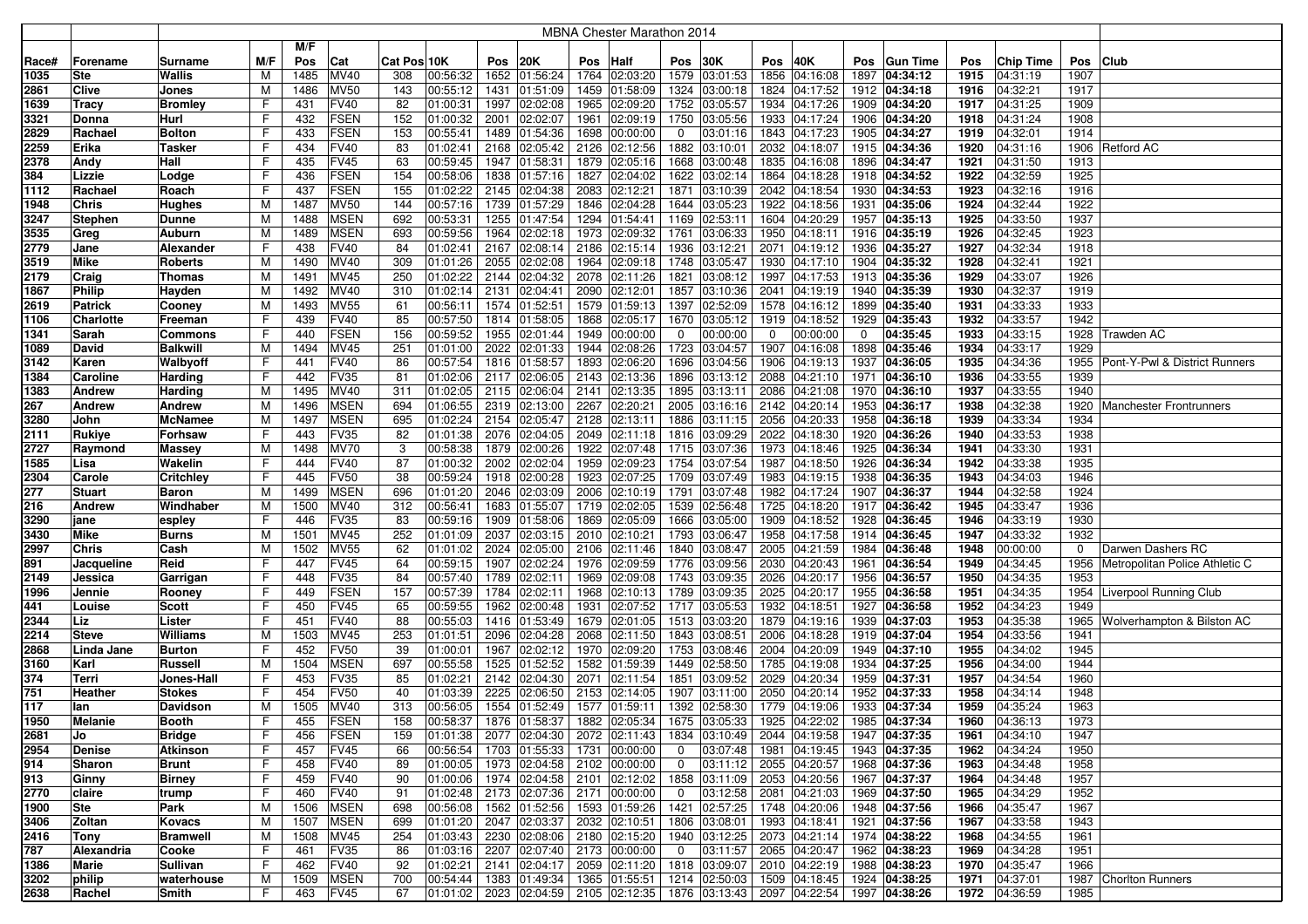|              |                    |                  |        |             |                            |             |                                                 |              |                      |              | <b>MBNA Chester Marathon 2014</b>                                     |              |                      |              |                                               |      |                                |              |                      |              |                                   |
|--------------|--------------------|------------------|--------|-------------|----------------------------|-------------|-------------------------------------------------|--------------|----------------------|--------------|-----------------------------------------------------------------------|--------------|----------------------|--------------|-----------------------------------------------|------|--------------------------------|--------------|----------------------|--------------|-----------------------------------|
|              |                    |                  |        | M/F         |                            |             |                                                 |              |                      |              |                                                                       |              |                      |              |                                               |      |                                |              |                      |              |                                   |
| Race#        | Forename           | Surname          | M/F    | Pos         | Cat                        | Cat Pos 10K |                                                 | Pos          | 20K                  | Pos          | Half                                                                  | Pos          | 30K                  | Pos          | 40K                                           | Pos  | <b>Gun Time</b>                | Pos          | <b>Chip Time</b>     | Pos          | <b>Club</b>                       |
| 2920         | Sarah              | Ottewill         | F      | 464         | FSEN                       | 160         | 00:56:27                                        | 1624         | 01:55:06             | 1718         | 00:00:00                                                              | 0            | 03:00:04             | 1822         | 04:20:17                                      | 1954 | 04:38:33                       | 1973         | 04:36:16             | 1975         |                                   |
| 1203         | <b>Andrew</b>      | Boardman         | M      | 1510        | <b>MV45</b>                | 255         | 00:58:16                                        | 1848         | 01:56:49             | 1785         | 02:03:47                                                              | 1611         | 03:02:54             | 1872         | 04:19:41                                      |      | 1942 04:38:34                  | 1974         | 04:36:12             |              | 1972 Blackburn Road Runners       |
| 1243         | Craig              | Greenhalgh       | M      | 1511        | <b>MV50</b>                | 145         | 00:57:34                                        | 1767         | 01:56:26             | 1767         | 02:03:06                                                              | 1566         | 03:02:06             | 1862         | 04:19:36                                      |      | 1941 04:38:34                  | 1975         | 04:36:07             | 1971         | <b>Blackburn Road Runners</b>     |
| 3145         | Katie              | Parker           | F      | 465         | <b>FSEN</b>                | 161         | 01:06:25                                        | 2295         | 02:10:38             | 2230         | 02:17:59                                                              | 1976         | 03:15:06             |              | 2124 04:22:08                                 |      | 1986 04:38:37                  | 1976         | 04:34:59             | 1962         |                                   |
| 3276         | Richard            | Edwardson        | M      | 1512        | <b>MSEN</b>                | 701         | 00:54:56                                        | 1404         | 01:51:59             | 1506         | 01:58:55                                                              | 1376         | 02:59:33             |              | 1802 04:19:51                                 | 1944 | 04:38:51                       | 1977         | 04:34:51             | 1959         |                                   |
| 2183         | Keith              | <b>Stuart</b>    | м      | 1513        | <b>MSEN</b>                | 702         | 00:56:07                                        | 1559         | 01:54:42             | 1700         | 02:02:09                                                              | 1541         | 03:00:33             | 1829         | 04:21:58                                      |      | 1981 04:38:57                  | 1978         | 04:36:53             |              | 1981 Fetch Everyone Running Club  |
| 2136         | Helen              | Wyatt            | F      | 466         | FV35                       | 87          | 01:01:06                                        | 2030         | 02:02:54             | 1998         | 02:10:01                                                              | 1779         | 03:08:35             |              | 2002 04:20:42                                 |      | 1960 04:38:57                  | 1979         | 04:35:36             | 1964         |                                   |
| 846          | Tess               | Ptonka           | F      | 467         | <b>FV35</b>                | 88          | 00:56:32                                        |              | 1647 01:53:44        |              | 1675 02:00:26                                                         | 1499         | 02:57:52             |              | 1765 04:21:11                                 |      | 1972 04:39:05                  | 1980         | 04:36:15             | 1974         |                                   |
| 2339         | Alan               | Cushing          | M      | 1514        | <b>MV55</b>                | 63          | 01:04:07                                        | 2243         | 02:07:45             | 2174         | 02:15:00                                                              | 1930         | 03:12:43             |              | 2079 04:21:29                                 |      | 1976 04:39:07                  | 1981         | 04:35:53             |              | 1968   Ely Runners                |
| 3040         | John               | Williams         | M      | 1515        | <b>MV60</b>                | 23          | 00:59:25                                        | 1920         | 01:59:05             | 1896         | 02:06:35                                                              | 1703         | 03:05:07             |              | 1915 04:20:52                                 |      | 1965 04:39:08                  | 1982         | 04:35:58             |              | 1970 Springfield Striders RC      |
| 3039         | Laura              | Williams         | F      | 468         | <b>FSEN</b>                | 162         | 00:59:24                                        |              | 1919 01:59:05        | 1895         | 02:06:35                                                              | 1702         | 03:05:07             |              | 1914 04:20:51                                 | 1964 | 04:39:08                       | 1983         | 04:35:58             | 1969         |                                   |
| 1404         | Richard            | Hill             | M      | 1516        | <b>MV50</b>                | 146         | 00:57:01                                        | 1717         | 01:56:11             | 1758         | 02:03:01                                                              | 1564         | 03:00:48             | 1834         | 04:20:55                                      | 1966 | 04:39:32                       | 1984         | 04:36:27             |              | 1976 Baddesley Badgers            |
| 2171         | Ben                | Laws             | M      | 1517        | <b>MSEN</b>                | 703         | 00:57:17                                        | 1741         | 01:57:29             | 1847         | 02:04:29                                                              |              | 1646 03:05:50        | 1931         | 04:20:13                                      |      | 1951 04:39:32                  | 1985         | 04:37:11             | 1990         |                                   |
| 1485         | <b>Stewart</b>     | McElmeel         | M      | 1518        | <b>MSEN</b>                | 704         | 01:01:14                                        | 2043         | 02:02:49             | 1996         | 02:09:47                                                              |              | 1769 03:06:20        |              | 1946 04:21:33                                 | 1977 | 04:39:36                       | 1986         | 04:36:51             |              | 1978 Deestriders Running Club     |
| 1484         | Lindsey            | <b>Bellis</b>    | F      | 469         | <b>FSEN</b><br><b>FV50</b> | 163         | 01:01:15                                        | 2044         | 02:02:50             | 1997         | 02:09:47                                                              |              | 1770 03:06:21        |              | 1948 04:21:34                                 |      | 1978 04:39:36                  | 1987         | 04:36:52<br>04:36:59 |              | 1979 Deestriders Running Club     |
| 589<br>2294  | Karen              | Vernon           | F<br>F | 470<br>471  | <b>FV50</b>                | 41<br>42    | 01:03:12<br>01:03:05                            | 2203<br>2194 | 02:08:08<br>02:04:21 | 2183<br>2064 | 02:15:17<br>02:11:27                                                  | 1938<br>1824 | 03:11:46<br>03:07:56 | 2061<br>1989 | 04:22:48<br>04:20:10                          |      | 1993 04:39:43<br>1950 04:39:45 | 1988<br>1989 | 04:36:52             | 1986<br>1980 |                                   |
| 3311         | Geraldine<br>David | Jones<br>Newell  | M      | 1519        | <b>MSEN</b>                | 705         | 00:56:04                                        | 1552         | 01:52:40             | 1561         | 01:59:15                                                              | 1403         | 03:00:58             | 1841         | 04:23:49                                      |      | 2012 04:39:51                  | 1990         | 04:37:55             | 1999         |                                   |
| 3325         | Ryan               | Woodcock         | M      | 1520        | <b>MSEN</b>                | 706         | 01:05:08                                        | 2265         | 02:10:12             | 2218         | 02:17:51                                                              | 1974         | 03:14:27             |              | 2110 04:23:05                                 | 2000 | 04:40:02                       | 1991         | 04:36:55             | 1983         |                                   |
| 3281         | Helen              | Callender        | F      | 472         | <b>FSEN</b>                | 164         | 01:02:50                                        | 2175         | 02:04:40             | 2089         | 02:11:44                                                              | 1838         | 03:10:56             | 2047         | 04:22:29                                      | 1991 | 04:40:04                       | 1992         | 04:36:48             | 1977         | Clowne Road Runners Club          |
| 2167         | <b>Thomas</b>      | Postal           | м      | 1521        | <b>MSEN</b>                | 707         | 01:01:36                                        | 2071         | 02:04:44             | 2094         | 02:11:51                                                              | 1847         | 03:10:59             |              | 2048 04:23:23                                 | 2005 | 04:40:09                       | 1994         | 04:37:31             | 1993         |                                   |
| 3367         | Marc               | Postal           | M      | 1522        | <b>MV55</b>                | 64          | 01:01:36                                        | 2068         | 02:04:45             | 2095         | 02:11:51                                                              | 1844         | 03:10:59             | 2049         | 04:23:23                                      |      | 2006 04:40:09                  | 1993         | 04:37:31             | 1994         |                                   |
| 1649         | Victoria           | Lee              | F      | 473         | <b>FV40</b>                | 93          | 00:58:08                                        | 1841         | 01:57:19             | 1833         | 02:04:13                                                              | 1633         | 03:04:03             | 1890         | 04:21:51                                      | 1980 | 04:40:12                       | 1995         | 04:38:52             | 2014         |                                   |
| 3388         | Lizanne            | Leggett          | F      | 474         | <b>FV40</b>                | 94          | 00:58:07                                        |              | 1840 01:57:19        | 1832         | 00:00:00                                                              | $\mathbf{0}$ | 03:04:03             |              | 1888 04:21:58                                 |      | 1983 04:40:12                  | 1996         | 04:38:53             |              | 2015 Stainland Lions Running Club |
| 2319         | Helene             | O'Connor         | F      | 475         | <b>FV45</b>                | 68          | 01:00:50                                        |              | 2012 02:03:02        |              | 2000 02:10:02                                                         | 1781         | 03:08:21             |              | 1999 04:20:49                                 |      | 1963 04:40:13                  | 1997         | 04:37:07             | 1989         |                                   |
| 2164         | Claire             | Bridge           | F      | 476         | <b>FV40</b>                | 95          | 01:01:44                                        |              | 2089 02:02:41        | 1991         | 02:09:46                                                              |              | 1767 03:08:44        |              | 2003 04:22:11                                 |      | 1987 04:40:17                  | 1998         | 04:37:04             |              | 1988   Blackburn harriers         |
| 3035         | Gary               | Roberts          | м      | 1523        | <b>MV50</b>                | 147         | 01:01:43                                        | 2084         | 02:03:05             | 2001         | 02:09:58                                                              | 1774         | 03:04:41             |              | 1899 04:22:44                                 |      | 1992 04:40:19                  | 1999         | 04:37:30             | 1992         |                                   |
| 2654         | lee                | mitchel          | M      | 1524        | <b>MSEN</b>                | 708         | 00:56:26                                        |              | 1620 01:53:10        |              | 1620 01:59:33                                                         | 1437         | 02:59:33             | 1801         | 04:22:50                                      |      | 1994 04:40:24                  | 2000         | 04:38:34             | 2011         |                                   |
| 2334         | Amy                | Wiles            | F      | 477         | <b>FSEN</b>                | 165         | 01:03:52                                        | 2234         | 02:09:32             | 2207         | 02:16:58                                                              | 1955         | 03:14:31             |              | 2113 04:23:11                                 |      | 2003 04:40:27                  | 2001         | 04:36:54             | 1982         | Yorkshire Wolds Runners           |
| 418          | Michael            | Doughty          | M      | 1525        | <b>MV45</b>                | 256         | 00:56:59                                        | 1713         | 01:56:52             | 1787         | 02:03:54                                                              | 1616         | 03:03:14             | 1877         | 04:21:19                                      |      | 1975 04:40:31                  | 2002         | 04:38:04             | 2004         |                                   |
| 1789         | Neil               | Lloyd            | M      | 1526        | MV50                       | 148         | 01:03:08                                        |              | 2199 02:08:01        |              | 2177 02:15:19                                                         | 1939         | 03:14:25             |              | 2109 04:23:37                                 |      | 2010 04:40:31                  | 2003         | 04:37:36             | 1995         |                                   |
| 2392         | Rohit              | Malhi            | M      | 1527        | <b>MSEN</b>                | 709         | 00:59:01                                        | 1895         | 02:00:47             | 1930         | 02:07:49                                                              | 1716         | 03:07:53             | 1985         | 04:21:50                                      |      | 1979 04:40:41                  | 2004         | 04:36:58             | 1984         |                                   |
| 1027         | Louise             | Croall           | F      | 478         | <b>FV50</b>                | 43          | 01:00:58                                        | 2020         | 02:04:01             |              | 2044 02:10:58                                                         | 1808         | 03:10:08             |              | 2034 04:22:28                                 |      | 1990 04:40:54                  | 2005         | 04:38:04             | 2003         | Lymm Runners                      |
| 426          | Christopher        | Horn             | M      | 1528        | <b>MV60</b>                | 24          | 01:01:52                                        | 2097         | 02:03:27             | 2026         | 02:10:30                                                              | 1801         | 03:07:21             | 1966         | 04:19:02                                      | 1932 | 04:40:57                       | 2006         | 04:37:48             | 1996         |                                   |
| 2343         | <b>Nick</b>        | Beckett          | M      | 1529        | <b>MSEN</b>                | 710         | 00:58:53                                        | 1889         | 01:57:29             | 1848         | 02:04:11                                                              | 1631         | 03:04:21             | 1895         | 04:23:01                                      |      | 1999 04:41:08                  | 2007         | 04:38:10             | 2006         |                                   |
| 2387         | Declan             | Martin           | M      | 1530        | <b>MSEN</b>                | 711         | 00:58:53                                        | 1888         | 01:57:29             | 1845         | 02:04:07                                                              | 1626         | 03:04:12             | 1892         | 04:22:57                                      | 1998 | 04:41:08                       | 2008         | 04:38:10             | 2005         |                                   |
| 3484         | Fiona              | Graham           | F      | 479         | FV35                       | 89          | 01:13:28                                        | 2474         | 02:29:00             |              | 2455 02:36:31                                                         | 2194         | 03:30:08             |              | 2316 04:26:05                                 |      | 2038 04:41:10                  | 2009         | 04:37:12             | 1991         |                                   |
| 2683         | Dave               | Tomlinson        | M      | 1531        | <b>MV50</b>                | 149         | 01:01:51                                        | 2093         | 02:07:13             |              | 2159 02:14:24                                                         | 1911         | 03:12:56             |              | 2080 04:24:37                                 |      | 2018 04:41:12                  | 2010         | 04:37:49             | 1997         |                                   |
| 1756<br>2414 | Katherine<br>Jason | Windle<br>Reed   | м      | 480<br>1532 | <b>FV45</b><br>MV40        | 69<br>314   | 01:02:55<br>01:03:44                            | 2179<br>2231 | 02:07:15<br>02:08:07 | 2161<br>2181 | 02:14:37<br>00:00:00                                                  | 1918<br>0    | 03:13:05<br>03:12:26 | 2082<br>2074 | 04:23:27<br>04:22:50                          | 2007 | 04:41:13<br>1995 04:41:30      | 2011<br>2012 | 04:37:53<br>04:38:03 | 1998<br>2002 |                                   |
| 854          | Leanne             | Bennett          | F      | 481         | <b>FSEN</b>                | 166         | 00:58:01                                        | 1830         | 02:01:14             | 1942         | 02:08:57                                                              | 1738         | 03:10:08             |              | 2035 04:23:33                                 |      | 2009 04:41:31                  | 2013         | 04:38:47             | 2013         |                                   |
| 664          | <b>Barbara</b>     | Pezzini          | F      | 482         | <b>FV45</b>                | 70          | 00:56:18                                        | 1596         | 01:53:53             | 1684         | 02:00:47                                                              | 1505         | 02:57:18             | 1744         | 04:19:57                                      |      | 1945 04:41:34                  | 2014         | 04:39:43             | 2021         | Maidstone Harriers                |
| 796          | Scotland           | Howie            | M      | 1533        | MV45                       | 257         | 00:56:19                                        | 1599         | 01:53:55             | 1686         | 02:00:49                                                              | 1506         | 02:57:22             | 1746         | 04:19:58                                      |      | 1946 04:41:34                  | 2015         | 04:39:44             | 2022         | Maidstone harriers                |
| 2243         | Paul               | Dove             | M      | 1534        | MV60                       | 25          | 00:53:33                                        | 1266         | 01:47:17             | 1263         | 01:53:53                                                              | 1139         | 02:55:15             | 1671         | 04:21:58                                      | 1982 | 04:41:39                       | 2016         | 04:40:40             | 2037         |                                   |
| 708          | Kerri              | McIntosh         | F      | 483         | <b>FSEN</b>                | 167         | 01:03:04                                        | 2192         | 02:06:43             | 2150         | 02:13:54                                                              | 1900         | 03:13:09             |              | 2084 04:24:09                                 |      | 2015 04:41:40                  | 2017         | 04:38:37             | 2012         |                                   |
| 1158         | Chris              | Sheedy           | м      |             | 1535 MV50                  | 150         | 00:57:41                                        |              |                      |              | 1793 01:57:24 1840 02:04:24                                           |              |                      |              | 1642 03:02:54   1873 04:22:25   1989 04:41:43 |      |                                | 2018         | 04:39:18             | 2017         |                                   |
| 3485         | Kenny              | Jermyn           | M      | 1536        | <b>MSEN</b>                | 712         | 01:03:22 2212 02:09:48 2216 02:17:42            |              |                      |              |                                                                       |              |                      |              | 1967 03:16:55 2148 04:25:13 2029 04:41:47     |      |                                | 2019         | 04:38:20             | 2007         |                                   |
| 2612         | Anthony            | Rigby            | M      | 1537        | <b>MSEN</b>                | 713         | 01:03:22                                        |              |                      |              | 2213 02:09:47 2214 02:17:41                                           |              |                      |              | 1966 03:16:55 2149 04:25:13 2027 04:41:48     |      |                                | 2020         | 04:38:21             | 2008         |                                   |
| 3368         | David              | Peters           | М      | 1538        | <b>MSEN</b>                | 714         | 01:03:23 2215 02:09:48 2215 02:17:36            |              |                      |              |                                                                       |              |                      |              | 1963 03:16:46 2147 04:25:13 2028 04:41:49     |      |                                | 2021         | 04:38:22             | 2009         |                                   |
| 701          | Malcolm            | Perry            | M      | 1539        | <b>MV60</b>                | 26          | $ 01:06:12 $ 2288 $ 02:08:02 $ 2178 $ 02:15:08$ |              |                      |              |                                                                       |              |                      |              | 1933 03:12:35 2077 04:24:20 2016 04:41:51     |      |                                | 2022         | 04:38:33             |              | 2010 Tamworth AC                  |
| 877          | Graeme             | Berry            | M      | 1540        | <b>MSEN</b>                | 715         | 00:59:01                                        |              |                      |              | 1894 01:53:25 1651 01:59:38                                           |              |                      |              | 1445 02:56:50 1728 04:23:08 2002 04:41:54     |      |                                | 2023         | 04:37:59             | 2000         |                                   |
| 860          | Andrew             | Hackland         | М      | 1541        | <b>MSEN</b>                | 716         | 00:59:00                                        |              |                      |              | 1893 01:53:25 1650 01:59:38                                           |              |                      |              | 1444 02:56:50 1727 04:23:08 2001 04:41:54     |      |                                | 2024         | 04:38:00             |              | 2001 Royal Navy Athletics Club    |
| 2950         | Angela             | Smith            | F.     | 484         | <b>FV40</b>                | 96          | 00:55:22                                        |              |                      |              | 1448 01:57:33 1851 02:04:41                                           |              |                      |              | 1652 03:14:10 2102 04:25:35 2031 04:42:02     |      |                                | 2025         | 04:39:56             | 2026         |                                   |
| 2479         | Grant              | Gurnsey          | М      | 1542        | <b>MV45</b>                | 258         | 00:55:21                                        |              | 1447 01:57:33        |              | 1850 02:04:57                                                         |              |                      |              | 1660 03:14:13 2104 04:25:36 2032 04:42:02     |      |                                | 2026         | 04:39:57             | 2027         |                                   |
| 2220         | <b>Patrick</b>     | Clayton          | M      | 1543        | MV40                       | 315         | 01:02:56                                        |              |                      |              | 2181 02:07:15 2162 02:14:37                                           |              |                      |              | 1919 03:13:05 2083 04:23:28 2008 04:42:14     |      |                                | 2027         | 04:38:54             | 2016         |                                   |
| 2274         | Simone             | <b>Umlauf</b>    | F.     | 485         | <b>FSEN</b>                | 168         | 00:57:42                                        |              | 1798 01:58:41        |              | 1883 02:05:58                                                         |              |                      |              | 1681 03:06:43 1956 04:24:02 2013 04:42:15     |      |                                | 2028         | 04:39:58             | 2028         |                                   |
| 2217         | Simon              | <b>Milbourne</b> | M      | 1544        | <b>MSEN</b>                | 717         | 00:57:42                                        |              | 1802 01:58:42        |              | 1884 02:05:58                                                         |              | 1682 03:06:43        |              | 1957 04:24:03 2014 04:42:15                   |      |                                | 2029         | 04:39:58             | 2029         |                                   |
| 1516         | Janet              | Caldwell         | F.     | 486         | <b>FV40</b>                | 97          | 01:00:31                                        |              |                      |              | 1994 02:02:39 1990 02:10:00 1778 03:10:17 2036 04:24:26 2017 04:42:15 |              |                      |              |                                               |      |                                |              | 2030 04:39:53        | 2025         |                                   |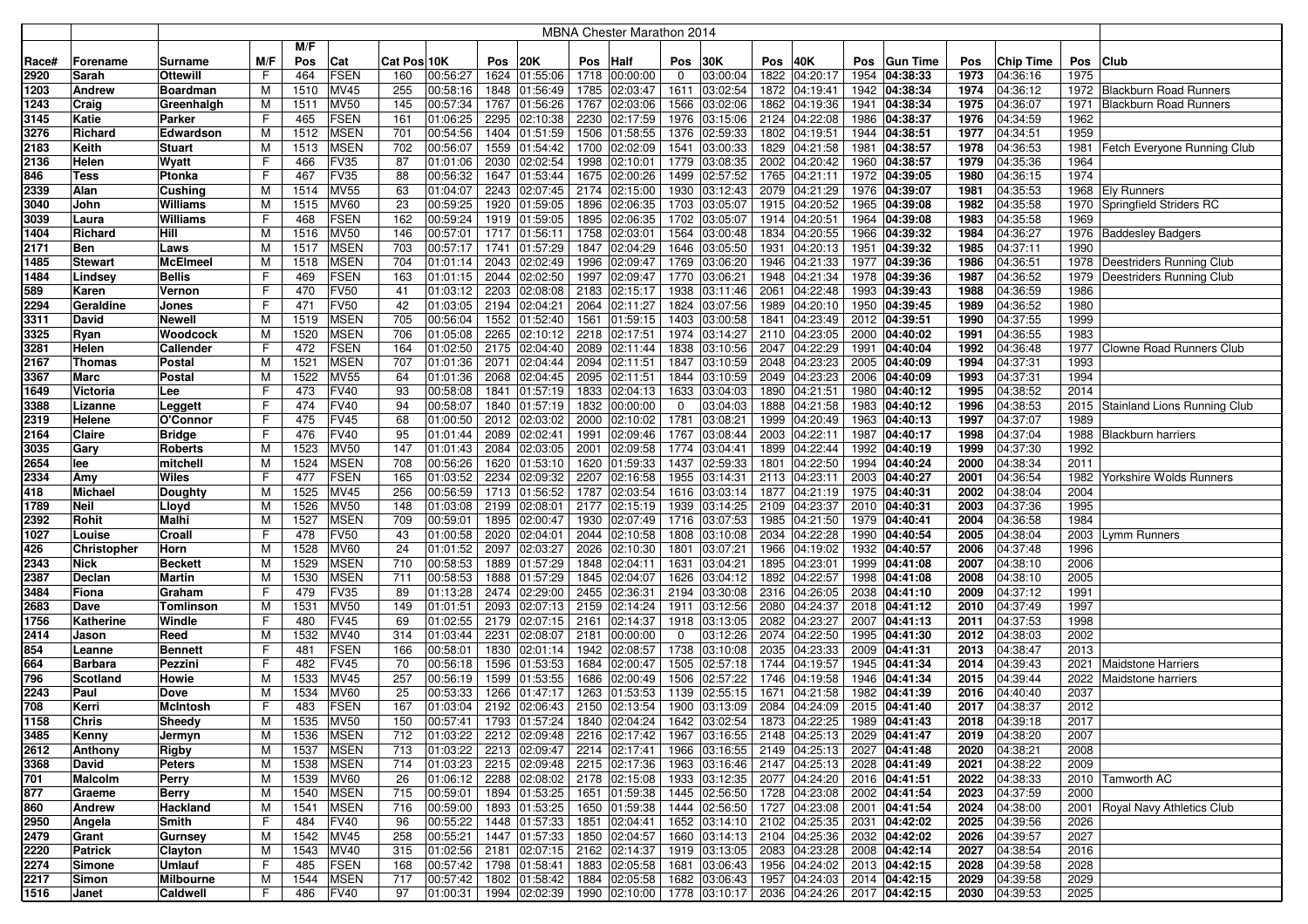|             |                      |                                  |        |            |                            |             |                      |              |               |     | <b>MBNA Chester Marathon 2014</b>                                                                          |             |                                           |      |                                                            |     |                             |              |                      |              |                              |
|-------------|----------------------|----------------------------------|--------|------------|----------------------------|-------------|----------------------|--------------|---------------|-----|------------------------------------------------------------------------------------------------------------|-------------|-------------------------------------------|------|------------------------------------------------------------|-----|-----------------------------|--------------|----------------------|--------------|------------------------------|
|             |                      |                                  |        | M/F        |                            |             |                      |              |               |     |                                                                                                            |             |                                           |      |                                                            |     |                             |              |                      |              |                              |
| Race#       | Forename             | Surname                          | M/F    | Pos        | Cat                        | Cat Pos 10K |                      | Pos          | 20K           | Pos | <b>Half</b>                                                                                                | Pos         | 30K                                       | Pos  | 40K                                                        | Pos | <b>Gun Time</b>             | Pos          | Chip Time            |              | Pos Club                     |
| 1791        | Aidan                | Begley                           | M      | 1545       | <b>MSEN</b>                | 718         | 01:02:16             | 2133         | 02:05:42      |     | 2125 02:13:03                                                                                              |             | 1884 03:13:11                             |      | 2085 04:24:53                                              |     | 2023 04:42:19               | 2031         | 04:39:27             | 2018         |                              |
| 590         | David                | <b>Taylor</b>                    | М      | 1546       | <b>MV45</b>                | 259         | 01:03:12             | 2202         | 02:08:08      |     | 2182 02:15:17                                                                                              | 1937        | 03:11:45                                  | 2060 | 04:23:13                                                   |     | 2004 04:42:31               | 2032         | 04:39:47             | 2024         |                              |
| 1710        | Nia                  | Williams                         | F      | 487        | <b>FSEN</b>                | 169         | 01:02:22             | 2147         | 02:05:39      |     | 2124 02:12:31                                                                                              |             | 1874 03:10:32                             |      | 2039 04:25:55                                              |     | 2035 04:42:41               | 2033         | 04:39:34             | 2019         |                              |
| 1849        | Zoe                  | Hancock                          | F      | 488        | FV35                       | 90          | 00:56:18             | 1593         | 01:56:13      |     | 1760 02:03:30                                                                                              | 1586        | 03:06:54                                  |      | 1959 04:25:56                                              |     | 2036 04:42:41               | 2034         | 04:39:35             | 2020         |                              |
| 534         | <b>Chris</b>         | <b>Prince</b>                    | M      | 1547       | <b>MSEN</b>                | 719         | 00:57:12             | 1730         | 01:56:35      |     | 1774 02:03:25                                                                                              |             | 1584 03:01:23                             |      | 1846 04:22:50                                              |     | 1996 04:42:46               | 2035         | 04:40:00             | 2031         |                              |
| 2832        | <b>Daniel</b>        | <b>Groves</b>                    | м      | 1548       | <b>MSEN</b>                | 720         | 00:52:47             | 1136         | 01:50:51      |     | 1441 01:59:07                                                                                              | 1387        | 03:06:16                                  |      | 1942 04:25:26                                              |     | 2030 04:43:04               | 2036         | 04:41:20             | 2043         |                              |
| 768         | William              | Edmondson                        | м      | 1549       | <b>MV55</b>                | 65          | 01:02:27             | 2157         | 02:06:00      |     | 2139 02:13:22                                                                                              | 1890        | 03:13:16                                  | 2091 | 04:25:02                                                   |     | 2026 04:43:06               | 2037         | 04:40:17             |              | 2034 Hastings Runners        |
| 3338        | <b>Matthew</b>       | <b>Ainslie</b>                   | м      | 1550       | <b>MSEN</b>                | 721         | 01:01:56             | 2102         | 02:04:33      |     | 2079 00:00:00                                                                                              | $\mathbf 0$ | 03:09:12                                  |      | 2013 04:25:43                                              |     | 2034 04:43:20               | 2038         | 04:40:15             | 2033         |                              |
| 2822        | Peter                | Wright                           | М      | 1551       | <b>MSEN</b>                | 722         | 00:57:09             | 1722         | 01:55:40      |     | 1738 02:02:17                                                                                              | 1547        | 02:57:57                                  | 1766 | 04:21:12                                                   |     | 1973 04:43:20               | 2039         | 04:40:14             | 2032         |                              |
| 2410        | Gareth               | Edmondson                        | M      | 1552       | <b>MSEN</b>                | 723         | 01:02:02             | 2111         | 02:04:35      |     | 2080 02:11:54                                                                                              | 1852        | 03:10:52                                  | 2046 | 04:24:41                                                   |     | 2019 04:43:24               | 2040         | 04:40:24             | 2035         |                              |
| 3151        | Owen                 | Harkin                           | M      | 1553       | <b>MV40</b>                | 316         | 00:56:01             | 1541         | 01:53:29      |     | 1657 02:00:40                                                                                              | 1503        | 03:04:32                                  | 1897 | 04:27:06                                                   |     | 2048 04:43:27               | 2041         | 04:41:38             | 2045         |                              |
| 2232        | David                | Woodward                         | M      | 1554       | <b>MSEN</b>                | 724         | 00:59:38             | 1938         | 01:59:31      |     | 1908 02:06:49                                                                                              |             | 1704 03:10:02                             | 2033 | 04:25:43                                                   |     | 2033 04:43:28               | 2042         | 04:40:26             | 2036         |                              |
| 551         | <b>Deepak</b>        | Aggarwal                         | M      | 1555       | <b>MV45</b>                | 260         | 00:54:43             | 1380         | 01:50:29      |     | 1419 01:56:57                                                                                              |             | 1265 02:55:27                             |      | 1676 04:24:55 2024 04:43:31                                |     |                             | 2043         | 04:42:07             | 2049         |                              |
| 3100        | Kelly                | Parsons                          | F      | 489        | FV35                       | 91          | 01:01:26             | 2054         | 02:04:00      |     | 2041 00:00:00                                                                                              | 0           | 03:11:02                                  | 2051 | 04:25:01                                                   |     | 2025 04:43:33               | 2044         | 04:39:59             | 2030         |                              |
| 1998        | Jane                 | <b>Sykes</b>                     | F      | 490        | <b>FV40</b>                | 98          | 01:08:00             | 2372         | 02:15:42      |     | 2333 00:00:00                                                                                              | 0           | 03:22:44                                  |      | 2209 04:29:01                                              |     | 2073 04:43:45               | 2045         | 04:40:59             | 2040         |                              |
| 2467        | Chara                | Bean                             | F      | 491        | FV35                       | 92          | 01:06:48             |              | 2310 02:15:05 |     | 2305 02:22:29                                                                                              | 2041        | 03:22:07                                  |      | 2199 04:27:09                                              |     | 2050 04:43:47               | 2046         | 04:39:44             | 2023         |                              |
| 2406        | <b>Michael</b>       | <b>Bolton</b>                    | М      | 1556       | <b>MV50</b>                | 151         | 00:59:52             | 1958         | 01:59:32      |     | 1910 02:06:20                                                                                              | 1695        | 03:02:29                                  |      | 1869 04:23:38                                              |     | 2011 04:43:47               | 2047         | 04:40:40             | 2038         |                              |
| 2673        | <b>Stephen</b>       | Jolly                            | M      | 1557       | <b>MV45</b>                | 261         | 00:50:36             | 844          | 01:41:44      | 857 | 01:48:25                                                                                                   | 789         | 02:53:59                                  |      | 1632 04:24:48                                              |     | 2022 04:43:48               | 2048         | 04:42:22             | 2050         |                              |
| 2812        | Laura                | Holland                          | F      | 492        | <b>FSEN</b>                | 170         | 00:55:12             | 1432         | 01:55:38      |     | 1735 00:00:00                                                                                              | $\mathbf 0$ | 03:07:45                                  |      | 1978 04:27:03                                              |     | 2047 04:44:06               | 2049         | 04:42:01             | 2048         |                              |
| 2142        | Collette             | Pye                              | F      | 493        | <b>FV40</b>                | 99          | 01:01:05             | 2029         | 02:04:22      |     | 2066 02:11:49                                                                                              |             | 1842 03:10:47                             |      | 2043 04:24:44                                              |     | 2020 04:44:23               | 2050         | 04:42:26             | 2052         |                              |
| 802         | <b>Trevor</b>        | <b>Russell</b>                   | м      | 1558       | <b>MV45</b>                | 262         | 01:04:13             | 2247         | 02:10:20      |     | 2221 02:17:00                                                                                              | 1956        | 03:15:17                                  |      | 2128 04:26:26                                              |     | 2042 04:44:31               | 2051         | 04:41:58             | 2047         |                              |
| 803         | Helen                | Russell                          | F      | 494        | FV40                       | 100         | 01:04:13             | 2246         | 02:10:21      |     | 2224 02:17:25                                                                                              | 1962        | 03:15:49                                  |      | 2139 04:27:13                                              |     | 2054 04:44:31               | 2052         | 04:41:58             | 2046         |                              |
| 1068        | Gill                 | Jarvis                           | F      | 495        | <b>FV50</b>                | 44          | 01:06:31             | 2298         | 02:12:15      |     | 2247 02:19:29                                                                                              | 1994        | 03:17:41                                  |      | 2157 04:27:09                                              |     | 2049 04:44:38               | 2053         | 04:41:24             |              | 2044 Lichfield Running Club  |
| 1262        | Sarah                | Chapman                          | F      | 496        | <b>FV40</b>                | 101         | 01:04:28             | 2253         | 02:08:41      |     | 2197 02:16:08                                                                                              |             | 1947 03:15:04                             |      | 2122 04:26:19                                              |     | 2040 04:44:41               | 2054         | 04:41:08             | 2042         | Caistor Running Club         |
| 1525        | Lori                 | <b>Tricker</b>                   | F      | 497        | <b>FSEN</b>                | 171         | 01:07:34             | 2348         | 02:15:23      |     | 2318 02:22:58                                                                                              |             | 2059 03:22:57                             |      | 2216 04:28:38                                              |     | 2067 04:44:42               | 2055         | 04:41:07             | 2041         | Paddock Wood AC              |
| 710         | Richard              | James                            | M      | 1559       | <b>MSEN</b>                | 725         | 00:58:28             | 1868         | 01:58:13      |     | 1875 02:05:14                                                                                              |             | 1667 03:07:41                             |      | 1977 04:27:16                                              |     | 2055 04:44:46               | 2056         | 04:43:37             | 2064         |                              |
| 1156        | Jake                 | Sheedy                           | M      | 1560       | <b>MSEN</b>                | 726         | 00:57:39             | 1788         | 01:57:23      |     | 1837 02:04:24                                                                                              |             | 1641 03:01:05                             |      | 1842 04:28:36                                              |     | 2066 04:44:52               | 2057         | 04:42:27             | 2054         |                              |
| 3330        | <b>Michael</b>       | Smith                            | М      | 1561       | <b>MV45</b>                | 263         | 00:52:09             | 1018         | 01:50:08      |     | 1392 01:57:45                                                                                              |             | 1309 03:01:34                             |      | 1853 04:26:31                                              |     | 2044 04:45:02               | 2058         | 04:43:28             | 2063         |                              |
| 2989        | <b>Madeleine</b>     | <b>Bird</b>                      | F      | 498        | <b>FV60</b>                | 3           | 00:57:35             | 1771         | 02:00:43      |     | 1929 02:09:04                                                                                              |             | 1741 03:12:23                             |      | 2072 04:26:25                                              |     | 2041 04:45:13               | 2059         | 04:42:32             |              | 2056 Ellesmere Port RC       |
| 2826        | Gordon               | <b>Hughues</b>                   | M      | 1562       | <b>MSEN</b>                | 727         | 01:03:02             | 2187         | 02:04:14      |     | 2057 02:11:42                                                                                              | 1832        | 03:13:21                                  |      | 2095 04:26:39                                              |     | 2046 04:45:13               | 2060         | 04:40:54             | 2039         |                              |
| 2835        | Eric                 | Henderson                        | М      | 1563       | <b>MSEN</b>                | 728         | 00:57:33             | 1764         | 01:57:02      |     | 1807 02:05:07                                                                                              | 1665        | 03:05:35                                  |      | 1926 04:26:12                                              |     | 2039 04:45:21               | 2061         | 04:42:26             | 2051         |                              |
| 536         | Kyle                 | <b>Brooks</b>                    | м      | 1564       | <b>MSEN</b>                | 729         | 01:04:32             | 2256         | 02:04:21      |     | 2062 00:00:00                                                                                              | $\mathbf 0$ | 03:07:55                                  |      | 1988 04:27:12                                              |     | 2053 04:45:29               | 2062         | 04:42:36             | 2057         |                              |
| 2271        | <b>Stefanie</b>      | Gilchrist                        | F      | 499        | <b>FSEN</b>                | 172         | 01:01:24             | 2050         | 02:03:17      |     | 2012 02:10:29                                                                                              |             | 1800 03:13:15                             |      | 2090 04:28:10                                              |     | 2061 04:45:39               | 2063         | 04:42:40             | 2058         |                              |
| 1264        | Emma                 | Furness                          | F      | 500        | FV35                       | 93          | 01:06:25             | 2296         | 02:12:51      |     | 2262 02:21:05                                                                                              |             | 2018 03:20:26                             |      | 2178 04:28:41                                              |     | 2068 04:45:52               | 2064         | 04:42:31             | 2055         |                              |
| 1628        | Kate                 | Boot                             | F      | 501        | <b>FV40</b>                | 102         | 01:00:32             | 1999         | 02:02:16      |     | 1972 00:00:00                                                                                              | $\mathbf 0$ | 03:10:27                                  |      | 2037 04:27:10                                              |     | 2052 04:45:56               | 2065         | 04:43:00             |              | 2059 Chase Harriers          |
| 1164        | David                | Short                            | M      | 1565       | <b>MV45</b>                | 264         | 00:57:38             | 1778         | 01:56:57      |     | 1794 02:03:46                                                                                              |             | 1610 03:05:08                             |      | 1916 04:26:03                                              |     | 2037 04:46:01               | 2066         | 04:43:38             |              | 2065 Blackburn Road Runners  |
| 2480        | Richard              | <b>Sutcliffe</b>                 | M      | 1566       | <b>MV45</b>                | 265         | 00:55:22             | 1449         | 01:51:54      |     | 1496 01:58:40                                                                                              |             | 1348 03:03:52                             |      | 1883 04:24:45                                              |     | 2021 04:46:04               | 2067         | 04:43:59             | 2070         |                              |
| 1776        | <b>Dennis</b>        | Yarwood                          | M      | 1567       | <b>MV45</b>                | 266         | 01:02:20             | 2136         | 02:06:25      |     | 2146 02:14:33                                                                                              |             | 1914 03:14:33                             |      | 2115 04:27:34                                              |     | 2060 04:46:12               | 2068         | 04:42:26             |              | 2053 Spectrum Striders RC    |
| 3022        | Sally                | Godfrey                          |        | 502        | <b>FV40</b>                | 103         | 01:02:20             | 2138         | 02:04:29      |     | 2069 02:11:43                                                                                              | 1836        | 03:11:54                                  |      | 2064 04:28:49                                              |     | 2069 04:46:15               | 2069         | 04:43:38             | 2066         |                              |
| 1153        | Rachel               | Kenny                            | F      | 503        | FSEN                       | 173         | 01:04:30             | 2255         | 02:08:27      |     | 2191 02:15:42                                                                                              |             | 1943 03:13:53                             |      | 2099 04:28:14                                              |     | 2062 04:46:24               | 2070         | 04:43:16             | 2062         |                              |
| 2147        | Paul                 | Gilbertson                       | M      | 1568       | <b>MSEN</b>                | 730         | 00:54:55             | 1402         | 01:50:25      |     | 1415 01:56:41                                                                                              | 1253        | 02:57:07                                  |      | 1737 04:32:12                                              |     | 2117 04:46:29               | 2071         | 04:44:50             | 2084         |                              |
| 99          | <b>Russell</b>       | Harper                           | M<br>F | 1569       | <b>MV50</b><br><b>FV40</b> | 152         | 01:04:11<br>00:56:48 | 2244<br>1694 | 02:16:02      |     | 2339 00:00:00                                                                                              | 0<br>1554   | 03:04:42<br>02:57:49                      | 1900 | 04:26:30                                                   |     | 2043 04:46:39               | 2072         | 04:44:21             | 2078         |                              |
| 2060        | <b>Denise</b>        | Zachariasz                       |        | 504        |                            | 104         |                      |              | 01:56:05      |     | 1751 02:02:43                                                                                              |             |                                           | 1760 | 04:27:24                                                   |     | 2058 04:46:41               | 2073         | 04:44:21             |              | 2077   Spectrum Striders RC  |
| 3495        | <b>Barry</b>         | Hayes                            | м      | 1570       | <b>MSEN</b>                | 731         | 01:02:22             | 2146         | 02:01:03      |     | 1939 02:07:33                                                                                              | 1714        | 03:10:01                                  | 2031 | 04:27:10                                                   |     | 2051 04:46:41               | 2074         | 04:43:04             | 2060         |                              |
| 452         | David                | Hartley                          | м      | 1571       | MV40                       | 317         | 01:03:18             | 2210         | 02:08:12      |     | 2184 02:15:36                                                                                              | 1941        | 03:14:24                                  |      | 2108 04:29:04                                              |     | 2075 04:46:45               | 2075         | 04:43:55             | 2067         |                              |
| 2614        | Joanne               | <b>May</b>                       | ь.     | 505        | FV40                       | 105         | 01:02:11             |              |               |     | 2126 02:06:00 2140 02:13:34 1894 03:15:59 2140 04:29:45 2080 04:46:51                                      |             |                                           |      |                                                            |     |                             | 2076         | 04:44:13             | 2074         |                              |
| 3192        | Jenny                | De'Ath                           | F<br>F | 506        | <b>FV45</b><br><b>FSEN</b> | 71<br>174   | 01:11:44             |              |               |     | $ 01:01:16 $ 2045 $ 02:05:38 $ 2123 $ 00:00:00 $<br>2453 02:27:07 2443 02:34:35 2181 03:31:14              |             | 0 $ 03:13:12 2087 04:27:20 2056 04:46:58$ |      | 2338 04:32:43 2124 04:47:06                                |     |                             | 2077         | 04:43:09             | 2061<br>2093 |                              |
| 3230        | Aoife                | Green                            |        | 507        | <b>FV40</b>                | 106         | 00:57:41             |              |               |     |                                                                                                            |             |                                           |      |                                                            |     |                             | 2078         | 04:45:07             |              |                              |
| 698         | Fiona                | <b>Fisher</b><br><b>Gillions</b> | F<br>F | 508        | <b>FV40</b>                | 107         | 00:55:02             |              | 1795 01:57:03 |     | 1810 02:04:25 1643 03:09:30<br>1413 01:55:54 1743 02:02:34 1552 03:09:08                                   |             |                                           |      | 2023 04:30:19 2087 04:47:07<br>2011 04:29:39 2078 04:47:07 |     |                             | 2079<br>2080 | 04:44:52<br>04:44:12 |              | 2087 Skegness Coasters       |
| 1030<br>690 | Alexandra            | Needham                          | F      | 509<br>510 | <b>FV35</b>                | 94          | 01:01:07             |              |               |     | 2031 02:03:19 2015 02:11:00 1810 03:12:38                                                                  |             |                                           |      |                                                            |     | 2078 04:29:45 2079 04:47:12 | 2081         | 04:44:13             | 2073<br>2076 |                              |
| 2465        | Kaye<br>Laura        | Warren                           | F      | 511        | <b>FSEN</b>                | 175         | 01:01:51             |              |               |     | 2092 02:05:27 2122 02:13:00 1883 03:16:25                                                                  |             |                                           |      | 2143 04:30:15 2084 04:47:14                                |     |                             | 2082         | 04:44:01             | 2071         |                              |
| 812         | Carole               | Christian                        | F      | 512        | <b>FV35</b>                | 95          |                      |              |               |     | $ 01:02:20 $ 2137 02:06:46 2151 02:13:57 1904 03:13:18                                                     |             |                                           |      | 2093 04:28:32 2064 04:47:24                                |     |                             | 2083         | 04:43:56             | 2068         |                              |
| 808         |                      |                                  | F      | 513        | FV35                       | 96          | 01:02:21             |              |               |     | 2140 02:06:46 2152 02:13:56 1903 03:13:17                                                                  |             |                                           |      | 2092 04:28:32 2063 04:47:25                                |     |                             | 2084         | 04:43:57             | 2069         |                              |
| 2160        | Stephanie<br>Shirley | Christian<br>O'Brien             | F      | 514        | <b>FV45</b>                | 72          | 01:02:14             |              | 2130 02:04:37 |     | 2082 02:12:00 1855 03:15:06                                                                                |             |                                           |      | 2123 04:30:41 2096 04:47:29                                |     |                             | 2085         | 04:44:28             | 2080         |                              |
| 3237        | Kathryn              | <b>Tranter</b>                   | F      | 515        | <b>FSEN</b>                | 176         | 01:06:48             |              | 2309 02:13:05 |     | 2268 02:20:43 2012 03:21:10                                                                                |             |                                           |      | 2183 04:30:38 2092 04:47:35                                |     |                             | 2086         | 04:44:13             | 2075         |                              |
| 1818        | Michael              | Williams                         | M      | 1572       | <b>MSEN</b>                | 732         | 00:57:15             |              | 1738 01:53:01 |     | 1603 01:59:29 1426 03:07:16                                                                                |             |                                           |      | 1964 04:29:56 2082 04:47:43                                |     |                             | 2087         | 04:45:06             | 2092         |                              |
| 3445        | Liz                  |                                  | F.     |            | <b>FV40</b>                | 108         |                      |              |               |     | $\vert$ 01:06:54   2317   02:13:35   2270   02:21:06   2019   03:21:14   2186   04:30:24   2089   04:47:44 |             |                                           |      |                                                            |     |                             | 2088         | 04:44:26             |              | 2079 Lytham St Annes RR Club |
|             |                      | Boon                             |        | 516        |                            |             |                      |              |               |     |                                                                                                            |             |                                           |      |                                                            |     |                             |              |                      |              |                              |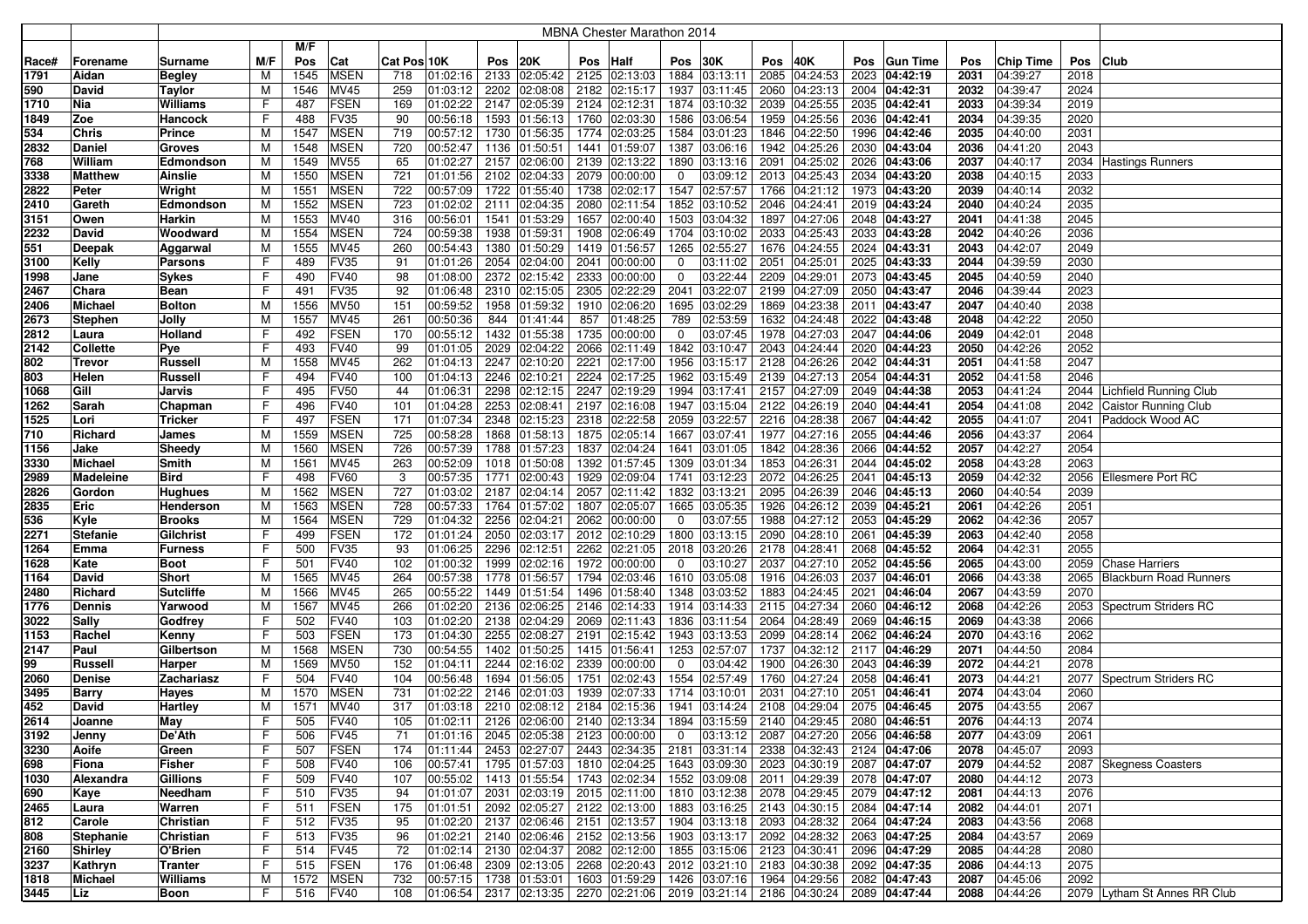|       |                  | <b>MBNA Chester Marathon 2014</b> |     |      |             |                            |      |                        |      |                                                                                                        |             |               |      |                             |      |                 |      |                  |          |                                     |
|-------|------------------|-----------------------------------|-----|------|-------------|----------------------------|------|------------------------|------|--------------------------------------------------------------------------------------------------------|-------------|---------------|------|-----------------------------|------|-----------------|------|------------------|----------|-------------------------------------|
|       |                  |                                   |     | M/F  |             |                            |      |                        |      |                                                                                                        |             |               |      |                             |      |                 |      |                  |          |                                     |
|       |                  |                                   |     |      |             |                            |      |                        |      |                                                                                                        |             |               |      |                             |      |                 |      |                  |          |                                     |
| Race# | Forename         | Surname                           | M/F | Pos  | Cat         | Cat Pos 10K                |      | <b>Pos</b> 20K         | Pos  | Half                                                                                                   | Pos         | 30K           | Pos  | 40K                         | Pos  | <b>Gun Time</b> | Pos  | <b>Chip Time</b> | Pos Club |                                     |
| 2881  | Erica            | Dillon                            | F   | 517  | <b>FV35</b> | 97<br>00:59:09             |      | 1900 02:02:14          | 1971 | 02:09:46                                                                                               | 1768        | 03:12:07      |      | 2067 04:29:00               |      | 2072 04:47:46   | 2089 | 04:44:08         | 2072     |                                     |
| 548   | <b>Mick</b>      | <b>Pursglove</b>                  | M   | 1573 | <b>MV45</b> | 267<br>01:04:24            | 2250 | 02:08:35               |      | 2193 02:15:50                                                                                          | 1944        | 03:15:27      | 2131 | 04:29:14                    | 2077 | 04:47:48        | 2090 | 04:44:36         | 2083     |                                     |
| 3021  | Paul             | Hopewell                          | M   | 1574 | MV40        | 00:58:50<br>318            |      | 1887 02:01:11          | 1941 | 02:08:41                                                                                               | 1728        | 03:10:51      |      | 2045 04:29:50               | 2081 | 04:47:59        | 2091 | 04:45:33         | 2105     |                                     |
| 51    | David            | <b>Brown</b>                      | M   | 1575 | MV45        | 268<br>01:00:57            |      | 2018 02:01:10          |      | 1940 02:08:10                                                                                          | 1720        | 03:16:30      |      | 2144 04:32:08               |      | 2115 04:48:00   | 2092 | 04:46:16         | 2115     |                                     |
| 983   | Fiona            | Eaton                             | F   | 518  | <b>FV45</b> | 73<br>01:00:40             | 2008 | 02:02:29               | 1980 | 02:09:19                                                                                               | 1751        | 03:07:53      |      | 1986 04:26:36               |      | 2045 04:48:00   | 2093 | 04:44:53         | 2088     |                                     |
| 1670  | Lorraine         | Ralph                             | F   | 519  | <b>FV40</b> | 109<br>01:07:20            |      | 2338 02:15:19          |      | 2316 02:22:48                                                                                          | 2052        | 03:22:41      |      | 2208 04:30:16               | 2085 | 04:48:00        | 2094 | 04:44:50         |          | 2085 Ellesmere Port RC              |
| 247   | Lydia            | James                             | F   | 520  | <b>FSEN</b> | 177<br>01:06:47            |      | 2306 02:11:58          |      | 2244 02:19:23                                                                                          | 1991        | 03:19:02      |      | 2167 04:30:06               | 2083 | 04:48:00        | 2095 | 04:44:33         | 2082     |                                     |
| 473   | Megan            | Clarke                            | F   | 521  | <b>FSEN</b> | 178<br>01:03:07            |      | 2197 02:04:21          |      | 2065 02:11:27                                                                                          | 1822        | 03:07:56      |      | 1990 04:27:29               |      | 2059 04:48:03   | 2096 | 04:45:10         | 2095     |                                     |
| 233   | Rachel           | Hallett                           | F   | 522  | <b>FV40</b> | 110<br>01:00:15            | 1983 | 02:02:37               | 1986 | 02:09:30                                                                                               | 1758        | 03:09:45      |      | 2027 04:28:35               |      | 2065 04:48:11   | 2097 | 04:44:54         |          | 2090 Trentham RC                    |
| 2846  | jonathan         | cahm                              | M   | 1576 | <b>MV50</b> | 153<br>01:03:41            | 2227 | 02:07:37               |      | 2172 02:14:50                                                                                          | 1921        | 03:13:35      |      | 2096 04:29:03               | 2074 | 04:48:16        | 2098 | 04:44:52         | 2086     |                                     |
| 2574  | <b>Stephen</b>   | Ward                              | M   | 1577 | <b>MV45</b> | 269<br>01:00:48            | 2011 | 02:03:59               |      | 2040 00:00:00                                                                                          | 0           | 03:15:03      |      | 2121 04:29:10               |      | 2076 04:48:18   | 2099 | 04:44:57         | 2091     |                                     |
| 562   | <b>Ben</b>       | <b>Brennan</b>                    | M   | 1578 | <b>MSEN</b> | 733<br>00:57:24            | 1751 | 01:55:41               |      | 1739 02:02:40                                                                                          | 1553        | 03:07:06      |      | 1963 04:30:43               | 2097 | 04:48:18        | 2100 | 04:44:53         | 2089     |                                     |
| 3194  | <b>Philip</b>    | Walker                            | M   | 1579 | <b>MSEN</b> | 734<br>00:57:30            |      | 1757 01:58:14          |      | 1876 02:06:20                                                                                          | 1694        | 03:10:32      |      | 2038 04:31:12               | 2107 | 04:48:19        | 2101 | 04:45:47         | 2108     |                                     |
| 3527  | <b>Marcos</b>    | <b>Clowes</b>                     | M   | 1580 | <b>MV40</b> | 319<br>01:02:36            |      | 2164 02:08:14          |      | 2185 02:15:13                                                                                          | 1935        | 03:12:19      |      | 2070 04:31:11               | 2106 | 04:48:20        | 2102 | 04:45:27         | 2101     |                                     |
| 1812  | Gar-Ling         | Na                                | F   | 523  | <b>FSEN</b> | 01:02:23<br>179            |      | 2150 02:08:25          |      | 2190 02:16:18                                                                                          | 1948        | 03:18:34      |      | 2166 04:32:35               |      | 2123 04:48:22   | 2103 | 04:45:44         | 2107     |                                     |
| 1358  | Ella             | Woodward                          | F   | 524  | <b>FSEN</b> | 180<br>01:02:06            |      | 2118 02:04:52          |      | 2098 02:12:13                                                                                          | 1863        | 03:12:14      |      | 2069 04:30:39               |      | 2095 04:48:23   | 2104 | 04:45:33         | 2104     |                                     |
| 62    | <b>Justin</b>    | Goodyear                          | M   | 1581 | <b>MV40</b> | 320<br>01:01:56            | 2101 | 02:03:19               | 2017 | 00:00:00                                                                                               | 0           | 00:00:00      | 0    | 04:27:21                    | 2057 | 04:48:24        | 2105 | 04:44:28         |          | 2081 Barnsley Harriers              |
| 2133  | Johnathan        | llott                             | M   | 1582 | <b>MSEN</b> | 735<br>01:01:59            |      | 2108 02:03:35          | 2031 | 02:10:25                                                                                               | 1798        | 03:09:02      |      | 2008 04:31:00               | 2102 | 04:48:27        | 2106 | 04:45:23         | 2100     |                                     |
| 4015  | Kate             | Jayden                            | F   | 525  | <b>FSEN</b> | 01:07:39<br>181            | 2355 | $\sqrt{02:15:15}$      |      | 2314 02:22:42                                                                                          | 2047        | 03:23:07      |      | 2223 04:30:47               | 2099 | 04:48:29        | 2107 | 04:45:13         |          | 2096 West Cheshire AC               |
| 394   | Per              | Nielsen                           | м   | 1583 | <b>MV55</b> | 66<br>01:07:23             | 2339 | 02:14:49               |      | 2294 02:22:17                                                                                          | 2037        | 03:21:09      |      | 2182 04:30:24               | 2090 | 04:48:30        | 2108 | 04:45:08         | 2094     |                                     |
| 1281  | lan              | Grigg                             | M   | 1584 | <b>MV55</b> | 67<br>00:59:41             | 1944 | 02:01:34               |      | 1945 02:09:37                                                                                          | 1762        | 03:09:15      |      | 2014 04:28:51               |      | 2070 04:48:31   | 2109 | 04:45:19         |          | 2097   peel road runners            |
| 4014  | Graham           | <b>Driver</b>                     | M   | 1585 | MV45        | 270<br>01:07:43            | 2363 | 02:15:38               |      | 2324 02:23:04                                                                                          | 2061        | 03:23:15      |      | 2228 04:30:51               | 2100 | 04:48:32        | 2110 | 04:45:20         |          | 2099 Spectrum Striders RC           |
| 2964  | Louise           | <b>Bolton</b>                     | F   | 526  | <b>FV40</b> | 111<br>01:05:12            | 2269 | 02:13:46               |      | 2275 02:21:09                                                                                          | 2021        | 03:20:24      |      | 2177 04:30:38               | 2093 | 04:48:34        | 2111 | 04:45:31         | 2103     |                                     |
| 2963  | Martin           | Davies                            | M   | 1586 | <b>MV50</b> | 154<br>01:05:12            |      | 2270 02:13:46          |      | 2274 02:21:09                                                                                          | 2022        | 03:20:24      |      | 2176 04:30:38               |      | 2094 04:48:34   | 2112 | 04:45:31         | 2102     |                                     |
| 2884  | Lisa             | Jones                             | F   | 527  | <b>FSEN</b> | 182<br>01:07:29            |      | 2341 02:15:10          |      | 2310 02:22:43                                                                                          | 2048        | 03:22:12      |      | 2202 04:30:46               |      | 2098 04:48:38   | 2113 | 04:45:19         | 2098     |                                     |
| 2106  | Adrian           | Kendrick                          | M   | 1587 | <b>MV50</b> | 155<br>01:08:00            |      | 2371 02:15:42          |      | 2330 02:23:14                                                                                          |             | 2066 03:22:44 |      | 2210 04:31:18               |      | 2109 04:48:38   | 2114 | 04:45:51         | 2110     |                                     |
| 2596  | David            | Clausen                           | M   | 1588 | <b>MV50</b> | 00:59:27<br>156            |      | 1921 01:58:56          |      | 1892 02:05:50                                                                                          | 1679        | 03:07:06      |      | 1962 04:31:02               |      | 2103 04:48:48   | 2115 | 04:45:47         | 2109     |                                     |
| 317   | Selina           | da Silva                          | F   | 528  | <b>FV55</b> | 17<br>01:04:12             |      | 2245 02:11:38          |      | 2240 02:19:28                                                                                          | 1993        | 03:20:30      |      | 2179 04:30:56               | 2101 | 04:49:06        | 2116 | 04:45:36         |          | 2106 100 MARATHON CLUB              |
| 3371  | <b>Tessa</b>     | Whittaker                         | F   | 529  | <b>FV50</b> | 45<br>01:00:31             |      | 1996 02:05:43          |      | 2127 02:13:11                                                                                          | 1887        | 03:14:11      |      | 2103 04:31:03               | 2104 | 04:49:12        | 2117 | 04:46:13         |          | 2114   Matlock Athletic Club        |
| 769   | Lee              | Pearce                            | M   | 1589 | <b>MSEN</b> | 736<br>00:55:53            |      | 1514 01:52:14          |      | 1523 01:58:37                                                                                          | 1346        | 02:55:52      |      | 1693 04:28:55               | 2071 | 04:49:15        | 2118 | 04:46:39         |          | 2122 Shropshire Shufflers           |
| 1024  | Lindsay          | Plumb                             | F   | 530  | <b>FSEN</b> | 183<br>01:02:59            |      | 2183 02:10:16          |      | 2220 02:18:36                                                                                          | 1981        | 03:21:32      |      | 2191 04:32:48               | 2125 | 04:49:24        | 2119 | 04:46:32         | 2119     |                                     |
| 2328  | Steph            | Warden                            | F   | 531  | <b>FV35</b> | 98<br>01:01:52             |      | 2098 02:04:14          |      | 2056 00:00:00                                                                                          | 0           | 03:14:44      |      | 2118 04:30:20               | 2088 | 04:49:35        | 2120 | 04:46:12         | 2112     |                                     |
| 2325  | <b>Charlie</b>   | <b>Beaumont</b>                   | M   | 1590 | <b>MV55</b> | 68<br>01:01:51             |      | 2095 02:04:14          |      | 2055 00:00:00                                                                                          | $\mathbf 0$ | 03:14:43      |      | 2117 04:30:18               | 2086 | 04:49:35        | 2121 | 04:46:12         | 2113     |                                     |
| 2153  | Paul             | <b>McGonnell</b>                  | M   | 1591 | <b>MV45</b> | 271<br>01:07:38            |      | 2352 02:15:12          |      | 2311 02:22:40                                                                                          | 2045        | 03:23:05      |      | 2221 04:31:32               | 2113 | 04:49:41        | 2122 | 04:46:22         | 2117     |                                     |
| 3462  | Kym              | Jones                             | F   | 532  | <b>FSEN</b> | 184<br>01:01:13            | 2041 | 02:04:01               |      | 2043 02:11:08                                                                                          | 1813        | 03:07:19      |      | 1965 04:31:28               |      | 2110 04:49:47   | 2123 | 04:46:00         | 2111     |                                     |
| 416   | Simon            | Gilligan                          | M   | 1592 | <b>MV45</b> | 272<br>01:03:32            | 2223 | 02:08:39               |      | 2195 02:16:22                                                                                          | 1950        | 03:18:06      |      | 2163 04:31:28               | 2111 | 04:49:52        | 2124 | 04:46:33         | 2121     |                                     |
| 417   | Gillian          | <b>Bacon</b>                      | F   | 533  | <b>FV45</b> | 74<br>01:03:32             |      | 2222 02:08:39          |      | 2196 02:16:22                                                                                          | 1949        | 03:18:05      |      | 2162 04:31:28               |      | 2112 04:49:52   | 2125 | 04:46:33         | 2120     |                                     |
| 3184  | Peter            | Dodd                              | M   | 1593 | <b>MSEN</b> | 737<br>00:57:13            |      | 1735 01:57:40          |      | 1858 02:05:33                                                                                          | 1674        | 03:11:10      |      | 2054 04:33:14               | 2137 | 04:50:04        | 2126 | 04:48:22         | 2137     |                                     |
| 2521  | <b>Christine</b> | Henderson                         | F   | 534  | <b>FV65</b> | $\overline{2}$<br>01:07:19 |      | 2335 02:14:43          |      | 2291 02:21:59                                                                                          | 2028        | 03:21:13      |      | 2184 04:31:18               | 2108 | 04:50:07        | 2127 | 04:46:30         | 2118     |                                     |
| 215   | Helen            | Crossland                         | F   | 535  | <b>FV40</b> | 00:59:57<br>112            |      | 1965 01:59:43          |      | 1918 02:06:56                                                                                          | 1706        | 03:09:11      |      | 2012 04:30:33               | 2091 | 04:50:16        | 2128 | 04:46:19         |          | 2116 Leighton Buzzard Athletics Clu |
| 1144  | Jenny            | <b>Smith</b>                      | F   | 536  | <b>FV40</b> | 00:59:11<br>113            |      | 1902 02:10:21          |      | 2223 02:17:47                                                                                          | 1969        | 03:20:05      |      | 2173 04:32:50               |      | 2126 04:50:33   | 2129 | 04:47:32         | 2127     |                                     |
| 1142  | Lisa             | McKenna                           | F   | 537  | <b>FSEN</b> | 185<br>00:59:12            | 1905 | 02:10:21               | 2222 | 02:17:47                                                                                               | 1970        | 03:20:04      |      | 2172 04:32:51               | 2128 | 04:50:34        | 2130 | 04:47:32         | 2128     |                                     |
| 726   | Paul Graham      | Kaye                              | M   | 1594 | <b>MV55</b> | 69<br>01:01:09             | 2032 | 02:04:19               | 2061 | 02:11:43                                                                                               | 1835        | 03:13:20      |      | 2094 04:33:05               | 2132 | 04:50:41        | 2131 | 04:47:06         |          | 2124 Pudsey Pacers                  |
| 2606  | Kim              | Anderson                          | F   | 538  | <b>FSEN</b> | 186<br>01:02:11            | 2127 | 02:05:54               |      | 2134 02:13:58                                                                                          | 1906        | 03:14:48      |      | 2119 04:32:51               | 2127 | 04:50:41        | 2132 | 04:47:49         | 2129     |                                     |
| 3444  | Shaun            | Cleary                            | M   | 1595 | <b>MSEN</b> | 738<br>01:09:32            |      | 2433 02:15:06          |      | 2307 02:22:31                                                                                          | 2043        | 03:21:14      |      | 2188 04:33:05               | 2131 | 04:50:44        | 2133 | 04:46:58         |          | 2123   UKNetrunner                  |
| 880   | Angela           | Mason                             | F   | 539  | FV45        | 75                         |      |                        |      | $ 01:02:54 $ 2178 $ 02:07:16 $ 2163 $ 02:14:53 $ 1924 $ 03:15:09 $ 2125 $ 04:32:55 $ 2129 $ 04:50:51 $ |             |               |      |                             |      |                 |      | 2134 04:47:53    |          | 2133 jogscotland                    |
| 3103  | Pamela           | <b>Clements</b>                   | F   | 540  | <b>FV60</b> | $\overline{4}$             |      |                        |      | $ 01:02:54 $ 2177 $ 02:07:16 $ 2164 $ 02:14:53 $ 1925 $ 03:15:09 $ 2126 $ 04:32:56 $ 2130 $ 04:50:51 $ |             |               |      |                             |      |                 | 2135 | 04:47:53         | 2134     |                                     |
| 681   | Amanda           | Hanson                            | F   | 541  | <b>FV45</b> | 76                         |      |                        |      | $ 01:02:09 $ 2123 $ 02:04:00 $ 2042 $ 02:11:18 $ 1817 $ 03:14:40 $ 2116 $ 04:34:19 $ 2148 $ 04:50:54$  |             |               |      |                             |      |                 | 2136 | 04:47:50         |          | 2131 Peel Road Runners              |
| 3378  | Sarah            | Shaw                              | F   | 542  | <b>FSEN</b> | 187                        |      |                        |      | $ 01:09:02 $ 2415 $ 02:16:32 $ 2350 $ 02:24:16 $ 2083 $ 03:25:35 $ 2258 $ 04:33:40 $ 2142 $ 04:50:59$  |             |               |      |                             |      |                 | 2137 | 04:47:27         | 2126     |                                     |
| 3107  | <b>Claire</b>    | Gloyne-Phillips                   | -F  | 543  | <b>FV35</b> | 99                         |      |                        |      | 01:07:04 2330 02:14:23 2285 02:22:05 2030 03:23:13 2226 04:33:40 2141 04:51:03                         |             |               |      |                             |      |                 | 2138 | 04:47:50         | 2130     |                                     |
| 694   | Andrea           | Scott                             | F   | 544  | <b>FSEN</b> | 188                        |      |                        |      | $ 01:01:03 $ 2025 02:04:13 2054 02:11:16 1815 03:14:29 2111 04:32:32 2121 04:51:06                     |             |               |      |                             |      |                 | 2139 | 04:48:23         | 2138     |                                     |
| 2798  | Jane             | Shadforth                         | F   | 545  | <b>FV45</b> | 77                         |      |                        |      | $[01:07:02]$ 2328 $[02:15:32]$ 2321 02:23:05 2062 03:23:12 2225 04:33:07 2133 04:51:14                 |             |               |      |                             |      |                 | 2140 | 04:47:26         | 2125     |                                     |
| 1145  | David            | James                             | M   | 1596 | <b>MV40</b> | 321                        |      |                        |      | $ 00:59:11 $ 1903 $ 02:10:23 $ 2225 $ 02:17:47 $ 1971 $ 03:20:05 $ 2174 $ 04:33:36 $ 2140 $ 04:51:23$  |             |               |      |                             |      |                 | 2141 | 04:48:21         | 2136     |                                     |
| 413   | Neil             | <b>Wilson-Perkin</b>              | M   | 1597 | <b>MSEN</b> | 739                        |      |                        |      | $\vert$ 01:02:47 2170 02:07:12 2158 02:14:36 1916 03:15:40 2137 04:32:30 2120 04:51:23                 |             |               |      |                             |      |                 | 2142 | 04:48:30         | 2139     |                                     |
| 1687  | Dave             | Kirkby                            | M   | 1598 | <b>MV45</b> | 273                        |      |                        |      | $\vert$ 01:03:03 2188 02:07:00 2155 02:14:17 1910 03:15:22 2129 04:33:13 2135 04:51:27                 |             |               |      |                             |      |                 | 2143 | 04:48:42         |          | 2141 Eryri Harriers                 |
| 80    | Jude             | Webb                              | F   | 546  | <b>FV45</b> | 78                         |      | 01:02:36 2165 02:07:50 |      | 2175 02:14:59 1929 03:15:11 2127 04:31:49 2114 04:51:37                                                |             |               |      |                             |      |                 | 2144 | 04:48:31         |          | 2140 Penistone footpath runners and |
| 3032  | David            | Anderson                          | M   | 1599 | <b>MSEN</b> | 740                        |      | 00:55:23 1452 01:58:55 |      | 1891 02:05:43 1678 03:04:20                                                                            |             |               |      | 1894 04:33:27 2138 04:51:39 |      |                 | 2145 | 04:50:59         | 2161     |                                     |
| 574   | Ursula           | Cheetham                          | F   | 547  | <b>FV40</b> | 114                        |      |                        |      | $ 01:02:59 $ 2185 $ 02:08:58 $ 2199 $ 02:16:41 $ 1953 $ 03:19:14 $ 2169 $ 04:33:33 $ 2139 $ 04:51:40$  |             |               |      |                             |      |                 |      | 2146 04:48:19    |          | 2135 skelmersdale boundary harriers |
|       |                  |                                   |     |      |             |                            |      |                        |      |                                                                                                        |             |               |      |                             |      |                 |      |                  |          |                                     |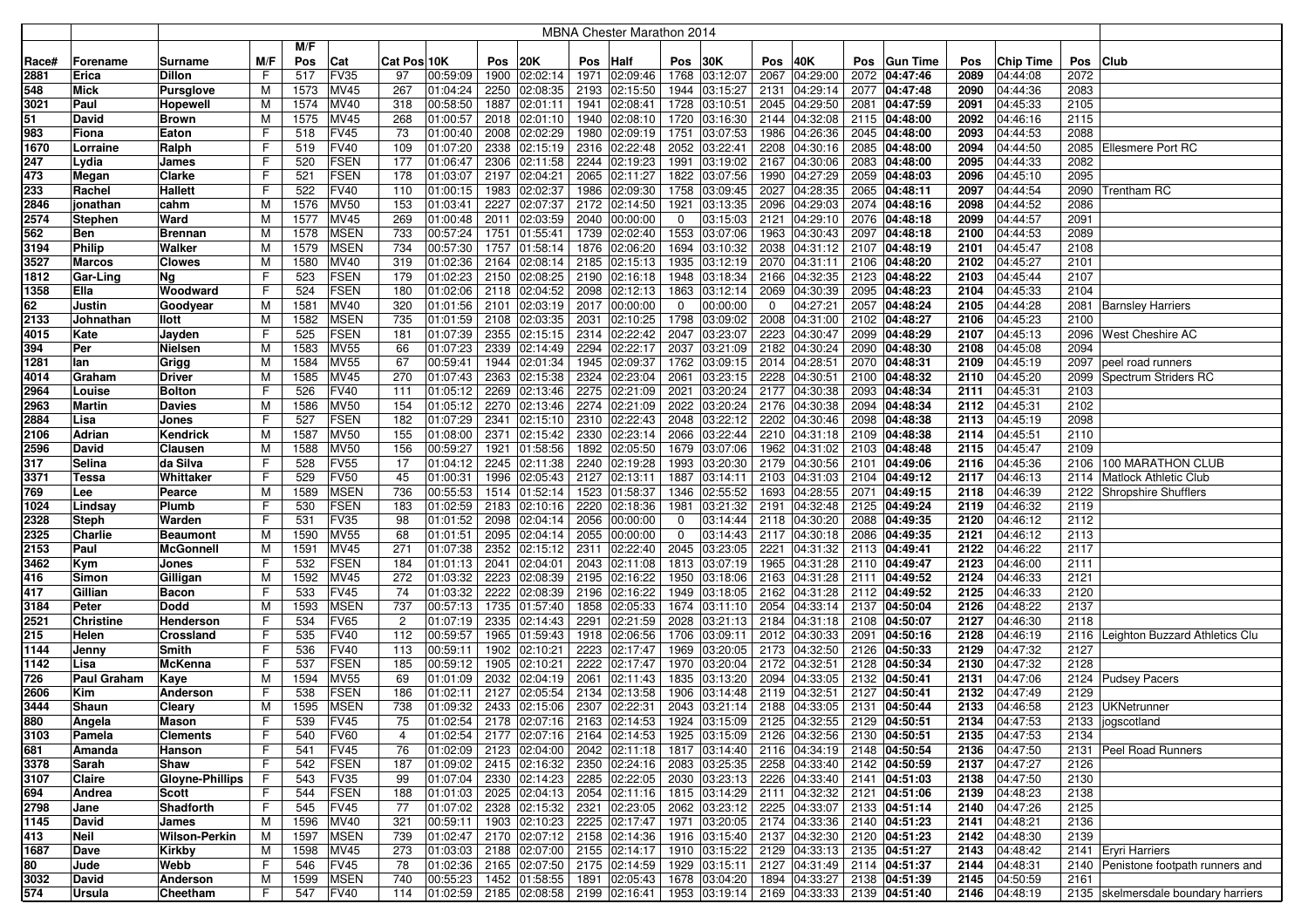|       |                  |                         |     |      |             |             |          |             |                             |             | MBNA Chester Marathon 2014                                            |                |               |                |                             |                |               |      |           |      |                                    |
|-------|------------------|-------------------------|-----|------|-------------|-------------|----------|-------------|-----------------------------|-------------|-----------------------------------------------------------------------|----------------|---------------|----------------|-----------------------------|----------------|---------------|------|-----------|------|------------------------------------|
|       |                  |                         |     | M/F  |             |             |          |             |                             |             |                                                                       |                |               |                |                             |                |               |      |           |      |                                    |
| Race# | Forename         | Surname                 | M/F | Pos  | Cat         | Cat Pos 10K |          | Pos         | 20K                         | Pos         | <b>Half</b>                                                           | Pos            | 30K           | Pos            | 40K                         | Pos            | Gun Time      | Pos  | Chip Time |      | Pos Club                           |
| 556   | Colin            | Gill                    | M   | 1600 | MV65        | 12          | 01:03:32 | 2221        | 02:10:54                    |             | 2234 02:18:48                                                         |                | 1985 03:19:50 | 2171           | $ 04:34:58 $ 2155 04:51:43  |                |               | 2147 | 04:49:34  |      | 2146   Team COCO                   |
| 582   | <b>Michael</b>   | Clarke                  | M   | 1601 | <b>MV40</b> | 322         | 01:02:06 | 2120        | 02:04:40                    |             | 2088 02:11:57                                                         |                | 1854 03:11:48 |                | 2062 04:32:18               |                | 2119 04:51:53 | 2148 | 04:48:54  | 2142 |                                    |
| 527   | Carl             | James                   | M   | 1602 | <b>MSEN</b> | 741         | 01:04:01 | 2242        | 02:08:37                    |             | 2194 00:00:00                                                         | $\mathbf 0$    | 03:16:16      |                | 2141 04:34:22 2149 04:51:55 |                |               | 2149 | 04:48:57  | 2143 |                                    |
| 1452  | <b>Barry</b>     | Widdowson               | M   | 1603 | <b>MV40</b> | 323         | 01:03:56 | 2238        | 02:08:00                    |             | 2176 02:14:58                                                         |                | 1928 03:13:15 |                | 2089 04:31:05               |                | 2105 04:51:58 | 2150 | 04:47:52  | 2132 |                                    |
| 3347  | Paul             | King                    | M   | 1604 | <b>MSEN</b> | 742         | 01:00:15 | 1984        | 02:01:58                    |             | 1954 02:09:18                                                         |                | 1749 03:14:01 |                | 2101 04:35:20               |                | 2158 04:52:27 | 2151 | 04:48:58  | 2144 |                                    |
| 1524  | Louise           | <b>Gilmartin Smith</b>  | F   | 548  | <b>FV40</b> | 115         | 00:59:13 | 1906        | 02:02:35                    |             | 1984 02:10:09                                                         | 1786           | 03:14:20      |                | 2106 04:33:59               |                | 2144 04:52:37 | 2152 | 04:49:58  | 2150 |                                    |
| 704   | David            | Cremins                 | M   | 1605 | <b>MV45</b> | 274         | 01:03:00 | 2186        | 02:07:36                    |             | 2170 02:14:55                                                         | 1926           | 03:16:35      |                | 2146 04:34:42               |                | 2151 04:52:45 | 2153 | 04:50:38  |      | 2156 100 Marathon Club             |
| 2332  | Paul             | Watts                   | м   | 1606 | <b>MV50</b> | 157         | 01:02:59 | 2184        | 02:07:36                    |             | 2169 00:00:00                                                         | $\mathbf 0$    | 03:16:34      |                | 2145 04:34:42               |                | 2150 04:52:46 | 2154 | 04:50:38  | 2157 | <b>WYE VALLEY RUNNING CLUB</b>     |
| 2360  | <b>Matthew</b>   | Holt                    | М   | 1607 | <b>MSEN</b> | 743         | 00:57:59 | 1826        | 01:56:28                    |             | 1768 02:03:11                                                         | 1571           | 03:05:44      | 1929           | 04:33:14                    |                | 2136 04:52:52 | 2155 | 04:49:53  | 2149 |                                    |
| 482   | Jason            | Porter                  | м   | 1608 | <b>MV45</b> | 275         | 01:02:05 | 2114        | 02:04:39                    |             | 2086 02:12:01                                                         | 1856           | 03:11:51      |                | 2063 04:34:01               |                | 2145 04:53:16 | 2156 | 04:50:19  | 2153 |                                    |
| 2929  | Gregory          | Hassall                 | M   | 1609 | <b>MV45</b> | 276         | 01:10:07 | 2440        | 02:12:36                    |             | 2259 02:19:24                                                         | 1992           | 03:21:56      | 2196           | 04:34:06                    |                | 2146 04:53:18 | 2157 | 04:49:40  | 2147 |                                    |
| 257   | John             | Baxter                  | M   | 1610 | <b>MV40</b> | 324         | 01:00:45 | 2009        | 02:02:26                    |             | 1977 02:09:31                                                         |                | 1759 03:09:01 | 2007           | $ 04:33:13 $ 2134 04:53:22  |                |               | 2158 | 04:49:43  | 2148 |                                    |
| 2359  | Alain            | savourC <sup>L</sup> B) | М   | 1611 | <b>MV45</b> | 277         | 00:53:01 | 1170        | 01:47:51                    |             | 1290 01:54:12 1151 02:56:09                                           |                |               |                | 1704 04:32:12 2116 04:53:30 |                |               | 2159 | 04:51:50  | 2169 |                                    |
| 3364  | Paul             | Leech                   | M   | 1612 | <b>MV50</b> | 158         | 00:51:59 | 996         | 01:46:16                    |             | 1179 01:53:26                                                         | 1121           | 02:53:38      |                | 1622 04:32:17               |                | 2118 04:53:33 | 2160 | 04:51:33  | 2166 |                                    |
| 844   | <b>Mathew</b>    | Williams                | M   | 1613 | <b>MSEN</b> | 744         | 01:07:19 | 2337        | 02:14:53                    |             | 2296 02:22:20                                                         |                | 2038 03:22:15 |                | 2203 04:33:47 2143 04:53:49 |                |               | 2161 | 04:50:13  | 2152 |                                    |
| 3241  | Paul             | Callaghan               | М   | 1614 | <b>MSEN</b> | 745         | 00:56:11 | 1575        | 01:56:03                    |             | 1748 02:03:32                                                         | 1588           | 03:07:02      |                | 1960 04:32:32               |                | 2122 04:53:55 | 2162 | 04:49:14  | 2145 |                                    |
| 1958  | Mary             | Freer                   | F   | 549  | FV35        | 100         | 01:09:06 | 2426        | 02:17:37                    |             | 2367 02:25:31                                                         |                | 2108 03:26:48 |                | 2279 04:36:23               |                | 2164 04:53:57 | 2163 | 04:50:26  | 2154 |                                    |
| 2282  | Nicola           | Wright                  | F   | 550  | <b>FV40</b> | 116         | 01:07:00 | 2325        | 02:14:12                    |             | 2282 02:21:50 2025 03:21:46                                           |                |               |                | 2193 04:35:52               |                | 2161 04:54:05 | 2164 | 04:50:46  |      | 2158 spa striders                  |
| 1582  | Robert           | Wilson                  | м   | 1615 | <b>MV40</b> | 325         | 01:06:56 | 2321        | 02:13:37                    |             | 2272 02:21:06 2020 03:21:14                                           |                |               |                | 2187 04:34:47               |                | 2152 04:54:11 | 2165 | 04:50:52  | 2159 |                                    |
| 1832  | John             | Wild                    | М   | 1616 | <b>MV55</b> | 70          | 01:06:56 | 2320        | 02:13:36                    |             | 2271 02:21:05 2017 03:21:14                                           |                |               |                | 2185 04:34:48 2153 04:54:12 |                |               | 2166 | 04:50:53  |      | 2160 lytham st annes rr club       |
| 2424  | Bo               | Helsing                 | м   | 1617 | <b>MV45</b> | 278         | 01:06:24 | 2294        | 02:15:08                    |             | 2308 02:22:15 2034 03:24:33                                           |                |               |                | 2247 04:35:35 2159 04:54:15 |                |               | 2167 | 04:50:35  | 2155 |                                    |
| 3474  | <b>Michael</b>   | Woodiwiss               | м   | 1618 | <b>MSEN</b> | 746         | 01:03:05 | 2193        | 02:12:16                    |             | 2248 02:19:48                                                         |                | 2000 03:22:09 | 2201           | 04:35:10                    |                | 2157 04:54:27 | 2168 | 04:51:16  | 2163 |                                    |
| 3312  | david            | davies                  | M   | 1619 | <b>MSEN</b> | 747         | 00:59:44 | 1945        | 02:00:29                    |             | 1924 02:09:07                                                         |                | 1742 03:15:24 | 2130           | 04:36:13                    |                | 2162 04:54:27 | 2169 | 04:51:30  | 2164 |                                    |
| 1100  | <b>Neil</b>      | Davies                  | M   | 1620 | <b>MV50</b> | 159         | 00:59:45 | 1949        | 02:00:32                    |             | 1925 02:09:10 1744 03:15:29                                           |                |               |                | 2132 04:36:16               |                | 2163 04:54:28 | 2170 | 04:51:32  | 2165 |                                    |
| 2295  | Kerry            | <b>Kelly</b>            | F   | 551  | FSEN        | 189         | 01:02:00 | 2109        | 02:07:07                    |             | 2157 02:14:38                                                         |                | 1920 03:17:23 |                | 2153 04:35:08 2156 04:54:35 |                |               | 2171 | 04:51:43  | 2168 |                                    |
| 1180  | Lee              | Lymer                   |     | 552  | <b>FV50</b> | 46          | 01:09:02 |             | 2413 02:17:56               |             | 2380 02:25:41                                                         |                | 2112 03:26:01 |                | 2265 04:36:44               |                | 2167 04:54:45 | 2172 | 04:51:12  |      | 2162 Trentham RC                   |
| 684   | <b>Ben</b>       | Fenton                  | M   | 1621 | <b>MSEN</b> | 748         | 01:03:42 | 2229        | 02:12:35                    |             | 2258 02:18:52                                                         |                | 1986 03:17:11 |                | 2151 04:37:10 2171 04:55:10 |                |               | 2173 | 04:52:14  | 2170 |                                    |
| 674   | Marc             | Cooling                 | M   | 1622 | <b>MSEN</b> | 749         | 01:03:46 | 2232        | 02:09:36                    |             | 2210 02:17:11                                                         | 1958           | 03:17:39      |                | 2156 04:34:09               |                | 2147 04:55:22 | 2174 | 04:51:41  | 2167 |                                    |
| 3492  | Paul             | Johnson-Whittle         | M   | 1623 | <b>MSEN</b> | 750         | 00:49:38 | 767         | 01:50:52                    |             | 1442 02:00:13                                                         |                | 1489 03:13:47 |                | 2098 04:37:46               |                | 2175 04:55:31 | 2175 | 04:54:44  | 2188 |                                    |
| 989   | Jamie            | <b>Bradbury</b>         | M   | 1624 | <b>MSEN</b> | 751         | 00:54:35 | 1370        | 01:50:55                    |             | 1445 01:57:58                                                         |                | 1314 03:05:05 | 1911           | 04:36:42                    |                | 2166 04:55:31 | 2176 | 04:54:05  |      | 2179 Lymm Runners                  |
| 284   | Robin            | Hastings                | M   | 1625 | <b>MSEN</b> | 752         | 01:04:13 | 2249        | 02:09:23                    |             | 2204 02:17:15                                                         | 1959           | 03:19:42      |                | 2170 04:34:53 2154 04:55:56 |                |               | 2177 | 04:50:11  | 2151 |                                    |
| 1984  | Jenna            | Taylor                  | F   | 553  | <b>FSEN</b> | 190         | 01:03:52 | 2233        | 02:10:52                    |             | 2232 02:18:57                                                         |                | 1987 03:22:37 |                | 2207 04:37:09 2170 04:55:59 |                |               | 2178 | 04:53:07  |      | 2172 Warrington Running Club       |
| 1430  | <b>Catherine</b> | Hefferon                | F   | 554  | <b>FSEN</b> | 191         | 01:06:14 | 2289        | 02:15:06                    |             | 2306 02:22:44                                                         |                | 2050 03:22:05 |                | 2198 04:37:27 2173 04:56:02 |                |               | 2179 | 04:52:58  | 2171 |                                    |
| 2123  | Zoe              | Higson                  | F   | 555  | <b>FSEN</b> | 192         | 01:03:11 | 2201        | 02:11:19                    |             | 2238 02:19:22                                                         |                | 1990 03:22:05 |                | 2197 04:38:03               |                | 2177 04:56:11 | 2180 | 04:53:29  | 2174 |                                    |
| 575   | Mark             | Sanderson               | М   | 1626 | <b>MV40</b> | 326         | 01:00:09 | 1977        | 02:04:31                    |             | 2077 02:12:08                                                         |                | 1860 03:15:38 |                | 2135 04:36:48               |                | 2168 04:56:15 | 2181 | 04:53:36  | 2175 |                                    |
| 1932  | Samantha         | <b>Black</b>            | F   | 556  | <b>FSEN</b> | 193         | 00:58:55 | 1891        | 02:05:05                    |             | $\overline{2112}$ 02:13:19                                            |                | 1889 03:20:54 |                | 2181 04:38:42               |                | 2180 04:56:37 | 2182 | 04:55:00  | 2190 |                                    |
| 2222  | Igor             | Tsurkin                 | M   | 1627 | <b>MSEN</b> | 753         | 01:05:08 | 2266        | 02:10:26                    |             | 2228 00:00:00                                                         | $\mathbf 0$    | 03:23:19      |                | 2230 04:38:02 2176 04:56:43 |                |               | 2183 | 04:53:50  | 2177 |                                    |
| 1833  | Sarah            | Davies                  | F   | 557  | FSEN        | 194         | 01:01:57 | 2104        | 02:05:03                    |             | 2109 02:12:39                                                         |                | 1878 03:15:38 |                | 2136 04:37:20 2172 04:56:46 |                |               | 2184 | 04:53:43  |      | 2176 Bramhall Runners              |
| 2315  | Heather          | Hogan                   | F   | 558  | <b>FV45</b> | 79          | 01:02:31 | 2162        | 02:07:00                    |             | 2156 02:14:36                                                         |                | 1917 03:17:35 |                | 2155 04:39:17               |                | 2185 04:56:47 | 2185 | 04:55:40  |      | 2197 Newport and District RC       |
| 1093  | Lizzie           | Eite                    | F   | 559  | FSEN        | 195         | 01:02:24 | 2153        | 02:05:08                    |             | 2113 02:13:19                                                         |                | 1888 03:22:47 |                | 2212 04:39:07               |                | 2183 04:56:56 | 2186 | 04:54:19  | 2183 |                                    |
| 1446  | Joanne           | <b>Black</b>            | F   | 560  | FV35        | 101         | 00:59:52 | 1957        | 02:02:08                    |             | 1966 02:09:32                                                         |                | 1760 03:13:58 |                | 2100 04:35:50               |                | 2160 04:57:08 | 2187 | 04:54:38  |      | 2186 Trawden AC                    |
| 1385  | Fenton           | Court                   | M   | 1628 | <b>MV60</b> | 27          | 01:02:37 | 2166        | 02:08:05                    |             | 2179 02:15:51                                                         | 1945           | 03:19:10      |                | 2168 04:37:01               |                | 2169 04:57:17 | 2188 | 04:53:19  |      | 2173 South West Veterans Athletics |
| 497   | Claire           | Foster                  | F   | 561  | FV40        | 117         | 01:03:15 | 2205        | 02:09:40                    |             | 2212 02:17:50                                                         |                | 1973 03:22:07 | 2200           | 04:40:33                    |                | 2193 04:57:44 | 2189 | 04:55:14  | 2193 |                                    |
| 1107  | Vicky            | Simpson                 | F   | 562  | <b>FSEN</b> | 196         | 01:06:49 | 2314        | 02:14:24                    |             | 2286 02:22:08                                                         |                | 2033 03:25:32 |                | 2256 04:39:38               |                | 2189 04:57:44 | 2190 | 04:54:08  | 2182 |                                    |
| 1559  | Adele            | Rosenbloom              | F   | 563  | <b>FV35</b> | 102         | 01:06:49 | 2313        | 02:14:21                    |             | 2284 02:22:07 2032 03:25:31                                           |                |               |                | 2255 04:39:38               |                | 2190 04:57:44 | 2191 | 04:54:07  |      | 2181 Knowsley Harriers AC          |
| 1987  | Chris            | Wills                   | M   | 1629 | <b>MSEN</b> | 754         | 01:06:47 |             | 2307 02:14:19               |             | 2283 02:22:05 2031 03:25:29 2254 04:39:36 2188 04:57:44               |                |               |                |                             |                |               | 2192 | 04:54:06  |      | 2180   Knowsley Harriers AC        |
| 1770  | Rhodri           | Lloyd                   | м   | 1630 | <b>MSEN</b> | 755         | 01:00:07 |             |                             |             | 1976 02:02:05 1960 02:09:14 1746 03:11:05 2052 04:39:16 2184 04:57:52 |                |               |                |                             |                |               | 2193 | 04:54:04  | 2178 |                                    |
| 158   | Diane            | <b>Davenport</b>        | F   | 564  | <b>FV45</b> | 80          | 01:09:05 |             |                             |             | 2424 02:17:49 2374 02:25:43 2116 03:27:08                             |                |               |                | 2284 04:39:23 2186 04:57:53 |                |               | 2194 | 04:54:22  | 2184 |                                    |
| 1050  | Lisa             | Mckeown                 | F   | 565  | <b>FV45</b> | 81          | 01:00:32 |             |                             |             | 1998 02:05:02 2108 02:12:12 1862 03:17:34                             |                |               |                | 2154 04:39:36 2187 04:57:53 |                |               | 2195 | 04:56:08  | 2204 |                                    |
| 1617  | Nick             | Smith                   | M   | 1631 | <b>MSEN</b> | 756         | 01:01:57 |             |                             |             | 2106 02:04:36 2081 02:11:51 1845 03:14:52 2120 04:38:47 2181 04:57:55 |                |               |                |                             |                |               | 2196 | 04:54:52  | 2189 |                                    |
| 1237  | Edward           | Rose                    | м   | 1632 | <b>MSEN</b> | 757         | 00:59:09 |             |                             |             | 1901 02:03:34 2030 02:10:40 1804 03:14:32 2114 04:38:32 2179 04:57:59 |                |               |                |                             |                |               | 2197 | 04:55:18  | 2194 |                                    |
| 955   | <b>Sabine</b>    | Hoekema                 | F   | 566  | <b>FV35</b> | 103         | 00:59:08 |             |                             |             | 1898 02:01:30 1943 02:08:53 1735 03:12:08 2068 04:37:41 2174 04:57:59 |                |               |                |                             |                |               | 2198 | 04:56:14  | 2205 |                                    |
| 125   | Jason            | <b>Matthews</b>         | м   | 1633 | MV40        | 327         | 01:03:57 |             |                             |             | 2240 02:09:08 2201 02:16:43 1954 03:20:22 2175 04:38:25 2178 04:58:04 |                |               |                |                             |                |               | 2199 | 04:54:38  | 2185 |                                    |
| 5075  | Erica            | Vale                    | F   | 567  | FV35        | 104         | 00:00:00 | $\mathbf 0$ | 00:00:00                    | $\mathbf 0$ | 00:00:00                                                              | $\mathbf 0$    | 00:00:00      | $\overline{0}$ | 00:00:00                    | $\overline{0}$ | 04:58:20      | 2200 | 04:55:52  | 2200 |                                    |
| 2709  | George           | Bulman                  | M   | 1634 | MV45        | 279         | 01:05:52 |             | 2282 02:13:54 2277 00:00:00 |             |                                                                       | $\overline{0}$ | 03:22:46      |                | 2211 04:38:52 2182 04:58:22 |                |               | 2201 | 04:54:42  | 2187 |                                    |
| 2557  | Lisa             | Parkinson               | F.  | 568  | <b>FV35</b> | 105         | 00:59:34 |             |                             |             | 1933 02:05:24 2116 02:13:55                                           |                | 1901 03:23:15 |                | 2227 04:41:08 2197 04:58:24 |                |               | 2202 | 04:55:44  | 2198 |                                    |
| 2556  | Adele            | <b>Hargreaves</b>       | F.  | 569  | <b>FSEN</b> | 197         | 00:59:34 |             |                             |             | 1932 02:05:24 2117 02:13:56 1902 03:23:15                             |                |               |                | 2229 04:41:08 2196 04:58:24 |                |               | 2203 | 04:55:44  | 2199 |                                    |
| 2391  | Michael          | Thompson                | M   | 1635 | MV60        | 28          | 00:58:35 |             |                             |             | 1871 02:08:15 2187 02:15:41 1942 03:18:24 2164 04:41:39 2201 04:58:38 |                |               |                |                             |                |               | 2204 | 04:56:36  | 2207 |                                    |
|       |                  |                         |     |      |             |             |          |             |                             |             |                                                                       |                |               |                |                             |                |               |      |           |      |                                    |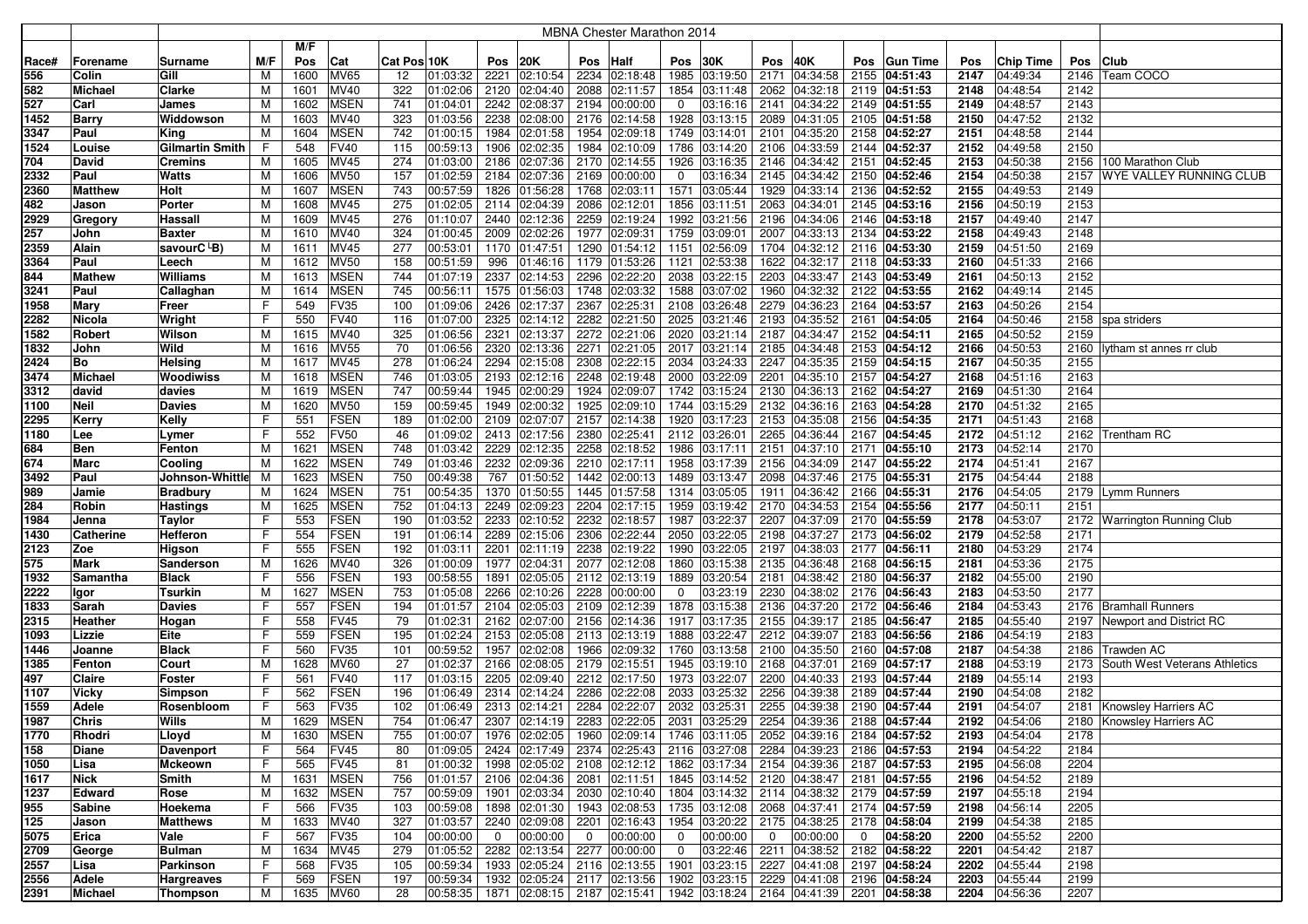|              |                   |                   |        |             |                     |                                                 |      |                           |      | MBNA Chester Marathon 2014                                                                             |                     |                      |              |                                           |      |                           |              |                      |              |                          |
|--------------|-------------------|-------------------|--------|-------------|---------------------|-------------------------------------------------|------|---------------------------|------|--------------------------------------------------------------------------------------------------------|---------------------|----------------------|--------------|-------------------------------------------|------|---------------------------|--------------|----------------------|--------------|--------------------------|
|              |                   |                   |        | M/F         |                     |                                                 |      |                           |      |                                                                                                        |                     |                      |              |                                           |      |                           |              |                      |              |                          |
| Race#        | Forename          | Surname           | M/F    | Pos         | Cat                 | Cat Pos 10K                                     | Pos  | 20K                       | Pos  | Half                                                                                                   | Pos                 | 30K                  | Pos          | 40K                                       | Pos  | <b>Gun Time</b>           | Pos          | <b>Chip Time</b>     | Pos          | <b>Club</b>              |
| 836          | Gung              | Dodgson           | F      | 570         | <b>FSEN</b>         | 198<br>01:02:22                                 |      | 2143 02:09:43             |      | 2213 02:17:48                                                                                          |                     | 1972 03:23:21        | 2232         | 04:41:17                                  |      | 2199 04:58:40             | 2205         | 04:56:18             | 2206         |                          |
| 3063         | <b>Myles</b>      | Taaffe            | М      | 1636        | <b>MSEN</b>         | 758<br>01:01:34                                 |      | 2064 02:05:54             |      | 2133 02:13:53                                                                                          |                     | 1899 03:21:28        | 2190         | 04:41:11                                  |      | 2198 04:58:43             | 2206         | 04:55:22             | 2195         |                          |
| 806          | <b>Matthew</b>    | Williams          | M      | 1637        | <b>MSEN</b>         | 759<br>01:08:31                                 |      | 2389 02:15:48             | 2336 | 02:23:20                                                                                               |                     | 2068 03:23:41        | 2240         | 04:40:05                                  |      | 2191 04:58:48             | 2207         | 04:56:05             | 2202         |                          |
| 2336         | Liz               | Cook              | F      | 571         | <b>FV40</b>         | 118<br>01:09:01                                 | 2409 | 02:17:49                  | 2372 | 02:25:47                                                                                               | 2118                | 03:28:38             | 2297         | 04:40:46                                  |      | 2195 04:58:52             | 2208         | 04:55:13             | 2192         |                          |
| 2811         | <b>Tansy</b>      | Wilson            | F      | 572         | <b>FV35</b>         | 106<br>01:07:53                                 |      | 2369 02:15:00             | 2298 | 02:22:25                                                                                               |                     | 2039 03:25:23        |              | 2253 04:40:16                             |      | 2192 04:58:53             | 2209         | 04:55:01             | 2191         |                          |
| 1778         | <b>Michael</b>    | Rowlands          | M      | 1638        | <b>MSEN</b>         | 760<br>01:07:42                                 |      | 2362 02:15:19             | 2315 | 02:22:47                                                                                               | 2051                | 03:25:34             | 2257         | 04:42:23                                  | 2208 | 04:59:07                  | 2210         | 04:55:54             | 2201         |                          |
| 194          | Sean              | Griffiths         | M      | 1639        | MV40                | 328<br>01:07:34                                 |      | 2349 02:15:02             | 2301 | 02:22:35                                                                                               | 2044                | 03:21:23             |              | 2189 04:36:37                             |      | 2165 04:59:21             | 2211         | 04:56:07             | 2203         |                          |
| 431          | <b>Polly</b>      | Wakelin           | F      | 573         | <b>FSEN</b>         | 199<br>01:08:44                                 | 2396 | 02:18:22                  | 2394 | 02:25:24                                                                                               | 2106                | 03:29:11             | 2305         | 04:41:59                                  | 2206 | 04:59:32                  | 2212         | 04:55:35             | 2196         |                          |
| 1436         | Lee               | Hill              | F      | 574         | <b>FV40</b>         | 119<br>01:01:29                                 | 2059 | 02:05:26                  |      | 2119 02:12:53                                                                                          | 1881                | 03:18:26             | 2165         | 04:42:50                                  |      | 2214 04:59:39             | 2213         | 04:56:54             | 2209         | Northbrook AC            |
| 2952         | Wendy             | Levy              | F      | 575         | <b>FV40</b>         | 120<br>01:07:19                                 | 2336 | 02:15:08                  | 2309 | 00:00:00                                                                                               | 0                   | 03:23:54             | 2242         | 04:41:21                                  |      | 2200 05:00:13             | 2214         | 04:56:37             | 2208         |                          |
| 2979         | <b>Susie</b>      | <b>Besford</b>    | F      | 576         | <b>FV50</b>         | 47<br>01:07:39                                  | 2356 | 02:16:10                  |      | 2342 02:23:59                                                                                          | 2081                | 03:30:21             |              | 2319 04:42:35                             |      | 2210 05:00:21             | 2215         | 04:57:03             | 2212         |                          |
| 214          | Karen             | Randles           | F      | 577         | FV35                | 01:01:37<br>107                                 |      | 2074 02:04:29             |      | 2070 02:11:42                                                                                          | 1831                | 03:17:03             |              | 2150 04:41:42                             |      | 2202 05:00:24             | 2216         | 04:56:59             | 2211         |                          |
| 471          | <b>Francesca</b>  | Taitt             | F      | 578         | <b>FSEN</b>         | 01:07:36<br>200                                 |      | 2350 02:15:12             |      | 2312 02:22:55                                                                                          |                     | 2056 03:26:00        | 2264         | 04:42:30                                  |      | 2209 05:00:36             | 2217         | 04:57:15             | 2215         |                          |
| 3294         | George            | Westall           | M      | 1640        | <b>MSEN</b>         | 761<br>01:01:32                                 |      | 2062 02:04:12             |      | 2053 02:11:30                                                                                          |                     | 1827 03:14:31        |              | 2112 04:43:03                             |      | 2218 05:00:39             | 2218         | 04:57:18             | 2217         |                          |
| 213          | <b>Charlotte</b>  | Ward              | F      | 579         | FV35                | 108<br>01:02:31                                 | 2161 | 02:09:27                  |      | 2206 02:17:41                                                                                          |                     | 1964 03:23:38        | 2238         | 04:42:43                                  |      | 2213 05:00:40             | 2219         | 04:57:19             | 2218         | <b>Stafford Harriers</b> |
| 202          | Jon               | Loft              | M      | 1641        | <b>MV50</b>         | 160<br>01:03:39                                 |      | 2224 02:07:15             |      | 2160 02:15:12                                                                                          | 1934                | 03:20:44             | 2180         | 04:42:19                                  |      | 2207 05:00:40             | 2220         | 04:56:57             |              | 2210 Stafford Harriers   |
| 553          | Lucy              | <b>Broughton</b>  | F      | 580         | <b>FV40</b>         | 121<br>01:09:02                                 |      | 2417 02:17:53             |      | 2376 02:25:42                                                                                          |                     | 2114 03:27:19        | 2286         | 04:42:51                                  |      | 2215 05:00:51             | 2221         | 04:57:17             | 2216         |                          |
| 409          | Samantha          | Szymanska         | F      | 581         | <b>FSEN</b>         | 201<br>01:02:30                                 |      | 2160 02:09:26             |      | 2205 02:17:41                                                                                          |                     | 1965 03:23:37        | 2237         | 04:42:42                                  |      | 2212 05:00:57             | 2222         | 04:57:36             | 2219         |                          |
| 1423         | <b>Mike</b>       | <b>Duncombe</b>   | м      | 1642        | <b>MV55</b>         | 71<br>01:07:41                                  |      | 2357 02:15:35             |      | 2322 02:22:59                                                                                          |                     | 2060 03:23:11        |              | 2224 04:40:42                             |      | 2194 05:01:10             | 2223         | 04:57:55             | 2220         |                          |
| 2365         | Rhian             | Tilston           | F      | 582         | <b>FSEN</b>         | 202<br>01:03:27                                 |      | 2217 02:10:01             |      | 2217 02:18:04                                                                                          |                     | 1977 03:22:49        |              | 2213 04:41:47                             |      | 2203 05:01:12             | 2224         | 04:57:08             | 2213         |                          |
| 2366         | James             | Wayte             | М      | 1643        | <b>MSEN</b>         | 762<br>01:03:28                                 |      | 2218 02:10:54             |      | 2233 02:18:04                                                                                          |                     | 1978 03:22:49        |              | 2215 04:41:48                             |      | 2204 05:01:12             | 2225         | 04:57:08             | 2214         |                          |
| 1722         | Jill              | Bunch             | F      | 583         | <b>FV40</b>         | 122<br>00:58:06                                 |      | 1837 01:56:56             | 1791 | 02:03:40                                                                                               |                     | 1596 03:02:51        | 1871         | 04:44:51                                  |      | 2241 05:01:27             | 2226         | 04:58:59             | 2230         | haverhill running club   |
| 1399         | Janet             | Stanhope          | F      | 584         | <b>FV50</b>         | 00:59:34<br>48                                  |      | 1934 02:00:54             |      | 1935 02:08:27                                                                                          |                     | 1724 03:10:36        |              | 2040 04:44:11                             | 2227 | 05:01:33                  | 2227         | 04:58:44             | 2225         | Lymm Runners             |
| 870          | Wendy             | Hayes             | F      | 585         | FV35                | 109<br>01:08:20                                 |      | 2380 02:15:45             |      | 2335 02:23:38                                                                                          |                     | 2075 03:25:41        |              | 2262 04:43:40                             |      | 2220 05:01:34             | 2228         | 04:58:01             | 2221         |                          |
| 1053         | Paul              | <b>Birch</b>      | M      | 1644        | <b>MSEN</b>         | 763<br>00:59:34                                 |      | 1930 02:01:01             |      | 1937 02:08:49                                                                                          |                     | 1731 03:14:21        | 2107         | 04:41:58                                  |      | 2205 05:01:38             | 2229         | 04:58:11             | 2223         |                          |
| 1831         | Alison            | MacLean           | F      | 586         | <b>FSEN</b>         | 203<br>01:08:59                                 |      | 2405 02:20:01             |      | 2410 02:27:07                                                                                          |                     | 2144 03:31:51        | 2341         | 04:44:55                                  |      | 2243 05:01:54             | 2230         | 04:58:15             | 2224         |                          |
| 679          | <b>Mark</b>       | Govindasamy       | M      | 1645        | <b>MV40</b>         | 329<br>01:06:05                                 |      | 2285 02:16:47             |      | 2353 02:24:48                                                                                          |                     | 2096 03:25:36        | 2259         | 04:44:30                                  |      | 2232 05:02:06             | 2231         | 04:59:15             | 2234         |                          |
| 2745         | <b>Vicky</b>      | <b>Murphy</b>     | F      | 587         | <b>FSEN</b>         | 204<br>01:01:27                                 |      | 2057 02:05:20             | 2115 | 02:12:19                                                                                               |                     | 1865 03:15:46        | 2138         | 04:44:02                                  | 2225 | 05:02:09                  | 2232         | 04:59:08             | 2231         |                          |
| 1206         | Jennifer          | Murphy            | F      | 588         | <b>FSEN</b>         | 205<br>00:59:21                                 |      | 1917 02:04:30             |      | 2075 00:00:00                                                                                          | 0                   | 03:23:00             | 2220         | 04:44:46                                  | 2238 | 05:02:09                  | 2233         | 04:59:54             | 2238         |                          |
| 382          | Rachel            | <b>Beddows</b>    | F      | 589         | <b>FV40</b>         | 01:09:05<br>123                                 |      | 2425 02:18:00             | 2383 | 02:25:59                                                                                               |                     | 2124 03:30:42        | 2328         | 04:43:49                                  | 2223 | 05:02:17                  | 2234         | 04:58:45             | 2227         | <b>Ellesmere Port RC</b> |
| 369          | Susan             | Ledsom            | F      | 590         | <b>FV45</b>         | 82<br>01:09:04                                  | 2422 | 02:18:01                  | 2385 | 02:25:59                                                                                               | 2123                | 03:30:41             | 2327         | 04:43:48                                  | 2222 | 05:02:17                  | 2235         | 04:58:45             | 2226         |                          |
| 2741         | Leanne            | Horsley           | F      | 591         | <b>FSEN</b>         | 206<br>01:08:22                                 | 2381 | 02:17:20                  | 2362 | 02:25:17                                                                                               | 2104                | 03:30:00             |              | 2315 04:43:27                             | 2219 | 05:02:24                  | 2236         | 04:58:10             | 2222         |                          |
| 454          | <b>Nikki</b>      | Cox               | F      | 592         | <b>FV50</b>         | 49<br>01:09:05                                  | 2423 | 02:17:56                  | 2379 | 02:25:43                                                                                               |                     | 2115 03:30:36        | 2324         | 04:44:21                                  | 2231 | 05:02:24                  | 2237         | 04:58:51             | 2228         |                          |
| 4017         | Gary              | Dixon             | M      | 1646        | <b>MV50</b>         | 01:09:03<br>161                                 | 2421 | 02:18:03                  | 2388 | 02:26:02                                                                                               |                     | 2129 03:31:58        | 2343         | 04:44:34                                  | 2236 | 05:02:29                  | 2238         | 04:58:57             | 2229         |                          |
| 1344         | Helen             | Pickup            | F      | 593         | FV35                | 110<br>01:05:22                                 |      | 2274 02:12:45             | 2261 | 02:20:42                                                                                               |                     | 2011 03:25:39        | 2261         | 04:43:45                                  |      | 2221 05:02:36             | 2239         | 04:59:13             | 2232         |                          |
| 364          | <b>David</b>      | <b>Hughes</b>     | M      | 1647        | <b>MV55</b>         | 72<br>01:07:00                                  |      | 2324 02:16:29             |      | 2349 02:24:20                                                                                          |                     | 2089 03:26:31        | 2271         | 04:43:02                                  |      | 2217 05:02:41             | 2240         | 04:59:15             | 2233         |                          |
| 1698         | Melissa           | <b>Blackmore</b>  | F      | 594         | <b>FV45</b>         | 83<br>01:01:39                                  |      | 2080 02:03:13             |      | 2009 02:11:23                                                                                          |                     | 1820 03:14:18        |              | 2105 04:44:52                             |      | 2242 05:02:53             | 2241         | 04:59:33             | 2236         |                          |
| 124          | Ruth              | <b>Benzimra</b>   | F      | 595         | <b>FV45</b>         | 84<br>01:05:13                                  | 2271 | 02:12:14                  |      | 2246 02:20:40                                                                                          |                     | 2010 03:28:52        |              | 2298 04:44:47                             |      | 2239 05:03:02             | 2242         | 04:59:28             | 2235         | 100 marathon club        |
| 2001         | Marc              | Doran             | М      | 1648        | <b>MSEN</b>         | 764<br>01:01:25                                 | 2051 | 02:02:11                  | 1967 | 02:09:13                                                                                               |                     | 1745 03:12:04        | 2066         | $\sqrt{04:45:25}$                         |      | 2251 05:03:18             | 2243         | 05:00:28             | 2245         |                          |
| 2946         | lan               | <b>Humphreys</b>  | M<br>F | 1649        | MV45                | 280<br>01:07:15                                 |      | 2334 02:15:20             |      | 2317 02:22:55<br>2110 02:12:19                                                                         |                     | 2057 03:26:16        |              | 2269 04:44:15                             | 2228 | 05:03:22                  | 2244         | 04:59:49             | 2237         |                          |
| 2994         | <b>Maria</b>      | Renucci           |        | 596         | <b>FV45</b>         | 85<br>01:01:26<br>50                            |      | 2052 02:05:03             |      |                                                                                                        |                     | 1870 03:17:22        | 2152         | 04:42:37                                  | 2211 | 05:03:27                  | 2245         | 05:00:32             | 2246         |                          |
| 1132<br>2356 | Maggie<br>Martin  | Evans             | F<br>М | 597<br>1650 | <b>FV50</b><br>MV45 | 00:58:00<br>281<br>01:02:47                     | 2171 | 1828 02:04:31<br>02:06:06 | 2144 | 2076 00:00:00<br>02:13:46                                                                              | $\mathbf 0$<br>1897 | 03:21:48<br>03:15:36 | 2194<br>2133 | 04:44:48<br>04:42:57                      | 2216 | 2240 05:03:38<br>05:03:44 | 2246<br>2247 | 05:00:25<br>05:00:21 | 2244<br>2242 | Bearbrook Running Club   |
|              | Gary              | Thompson<br>Sobol | M      | 1651        | <b>MV50</b>         | 162<br>01:06:47                                 | 2308 | 02:11:57                  | 2243 | 02:19:37                                                                                               | 1996                | 03:23:05             | 2222         | 04:43:54                                  | 2224 | 05:03:51                  | 2248         | 05:00:23             | 2243         |                          |
| 1799<br>2368 | <b>Danielle</b>   | Moss              | F      | 598         | <b>FSEN</b>         | 207<br>01:08:07                                 |      | 2373 02:16:39             | 2352 | 02:24:38                                                                                               |                     | 2094 03:29:07        | 2303         | 04:45:07                                  | 2247 | 05:04:04                  | 2249         | 05:00:34             | 2247         |                          |
| 2128         |                   | Webb              | M      |             | 1652 MV45           | 282                                             |      |                           |      | $ 01:05:46 $ 2280 $ 02:15:30 $ 2320 $ 02:23:49 $                                                       |                     |                      |              | 2077 03:27:00 2282 04:44:05 2226 05:04:05 |      |                           | 2250         | 05:00:00             | 2239         |                          |
| 1689         | Simon<br>Georgina | Lawrence          | F      | 599         | FV35                | 111                                             |      |                           |      | $ 01:08:07 2375 02:16:39 2351 02:24:38 $                                                               |                     |                      |              | 2093 03:29:07 2302 04:45:07               |      | 2249 05:04:06             | 2251         | 05:00:35             | 2248         |                          |
| 2601         | Sean              | Carroll           | M      | 1653        | <b>MV45</b>         | 283                                             |      |                           |      | $ 01:01:36 $ 2070 02:04:18 2060 02:11:52                                                               |                     |                      |              | 1848 03:22:37 2206 04:45:44               |      | 2252 05:04:10             | 2252         | 05:01:26             | 2252         |                          |
| 221          | John              | Futter            | М      | 1654        | <b>MV40</b>         | 330                                             |      |                           |      | $ 01:08:32 2390 02:14:36 2288 02:22:15 $                                                               |                     |                      |              | 2036 03:21:35 2192 04:45:20 2250 05:04:10 |      |                           | 2253         | 05:00:36             | 2249         |                          |
| 2485         | Karen             | Ashton            | F      | 600         | FV35                | 112                                             |      |                           |      | 01:01:36   2067   02:05:53   2130   02:14:51                                                           |                     |                      |              | 1922 03:22:58 2217 04:45:49 2253 05:04:19 |      |                           | 2254         | 05:00:15             | 2240         |                          |
| 150          | Rachel            | Orton             | F      | 601         | <b>FSEN</b>         | $ 01:01:36 $ 2072 02:05:54 2132 02:14:51<br>208 |      |                           |      |                                                                                                        |                     |                      |              | 1923 03:22:58 2218 04:45:49 2254 05:04:19 |      |                           | 2255         | 05:00:15             | 2241         |                          |
| 211          | Kelly             | <b>Palzeaird</b>  | F.     | 602         | <b>FSEN</b>         | 209                                             |      |                           |      | 01:07:30   2343   02:14:02   2279   02:21:54                                                           |                     |                      |              | 2027 03:26:07 2268 04:46:19 2255 05:04:27 |      |                           | 2256         | 05:01:43             | 2253         |                          |
| 208          | Katy              | Alger             | F      | 603         | <b>FSEN</b>         | 01:07:30 2342 02:14:01<br>210                   |      |                           |      | 2278 02:21:53                                                                                          |                     |                      |              | 2026 03:26:07 2267 04:46:19 2256 05:04:27 |      |                           | 2257         | 05:01:44             | 2254         |                          |
| 1641         | Frank             | Finnigan          | M      | 1655        | <b>MV50</b>         | $ 01:06:27 $ 2297 02:15:42<br>163               |      |                           |      | 2331 02:23:25                                                                                          |                     |                      |              | 2069 03:26:47 2277 04:45:07               |      | 2248 05:04:36             | 2258         | 05:01:45             | 2255         |                          |
| 240          | Julie             | Evans             | F.     | 604         | <b>FV45</b>         | 86                                              |      |                           |      | 01:01:42 2083 02:12:26 2251 02:20:18                                                                   |                     |                      |              | 2004 03:26:40 2273 04:44:59 2245 05:04:37 |      |                           | 2259         | 05:01:57             | 2257         |                          |
| 244          | Peter             | Evans             | M      | 1656        | <b>MV45</b>         | $ 01:01:41 $ 2082 02:12:26<br>284               |      |                           |      | 2250 02:20:18                                                                                          |                     |                      |              | 2003 03:26:39 2272 04:44:58               |      | 2244 05:04:38             | 2260         | 05:01:58             | 2258         |                          |
| 2439         | Sarah             | <b>Butler</b>     | F      | 605         | <b>FV40</b>         | 124                                             |      |                           |      | 01:06:34   2299   02:15:04   2304   02:22:53                                                           |                     |                      |              | 2054 03:27:39 2289 04:44:59 2246 05:04:42 |      |                           | 2261         | 05:01:24             | 2251         |                          |
| 986          | Niall             | Ross              | М      |             | 1657   MSEN         | 765                                             |      |                           |      | $ 01:06:58 $ 2322 $ 02:15:39 $ 2325 $ 02:23:32 $ 2072 $ 03:27:17 $ 2285 $ 04:44:17 $ 2229 $ 05:05:04 $ |                     |                      |              |                                           |      |                           |              | $2262$ 05:01:10      | 2250         |                          |
|              |                   |                   |        |             |                     |                                                 |      |                           |      |                                                                                                        |                     |                      |              |                                           |      |                           |              |                      |              |                          |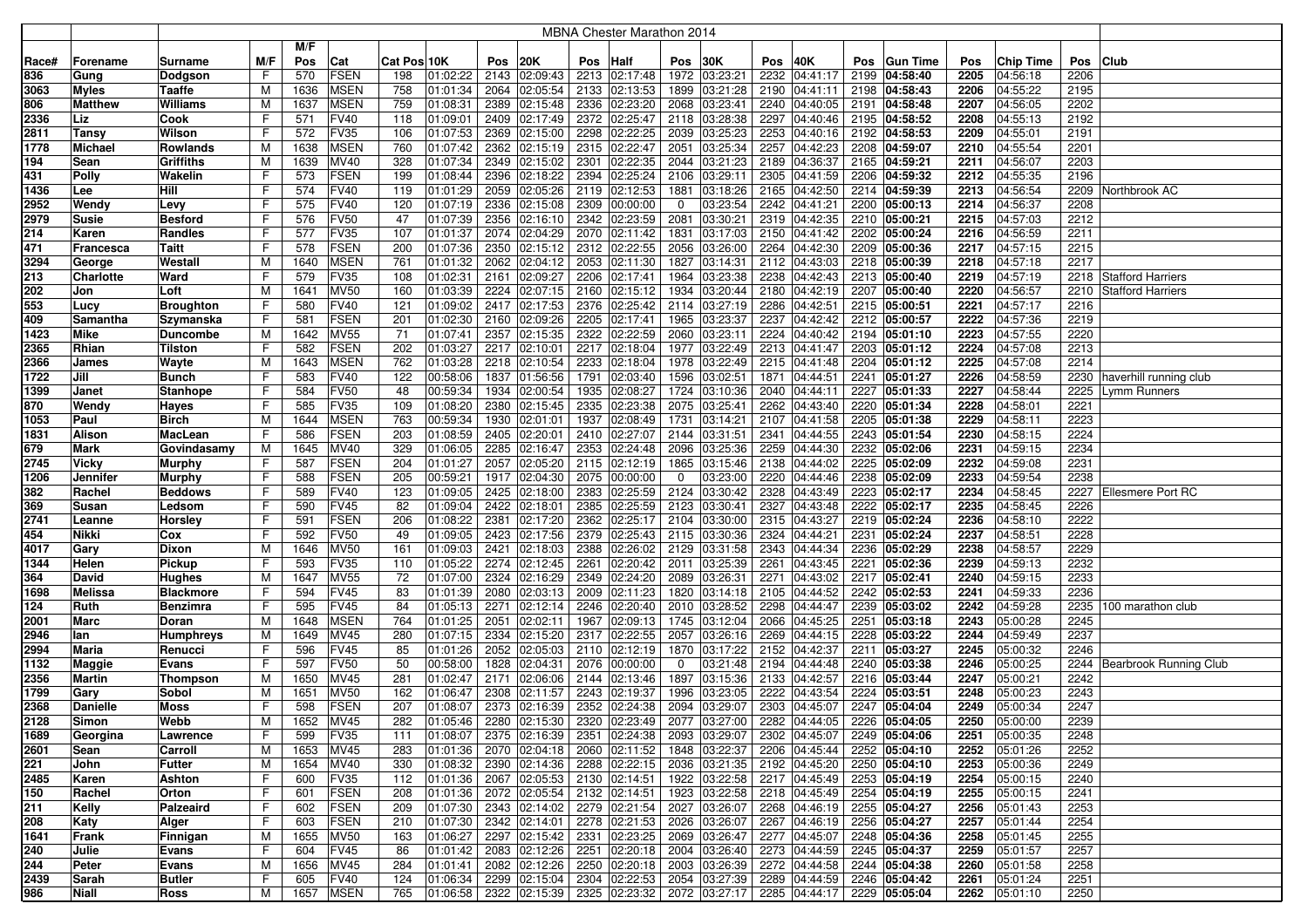|       |                              |                    |     |      |                  |              |          |              |               |      | MBNA Chester Marathon 2014                                                           |                |                                |             |                                |     |                                |      |                  |              |                                     |
|-------|------------------------------|--------------------|-----|------|------------------|--------------|----------|--------------|---------------|------|--------------------------------------------------------------------------------------|----------------|--------------------------------|-------------|--------------------------------|-----|--------------------------------|------|------------------|--------------|-------------------------------------|
|       |                              |                    |     | M/F  |                  |              |          |              |               |      |                                                                                      |                |                                |             |                                |     |                                |      |                  |              |                                     |
| Race# | Forename                     | Surname            | M/F | Pos  | Cat              | Cat Pos 10K  |          | Pos          | 20K           | Pos  | Half                                                                                 | Pos            | 30K                            | Pos         | 40K                            | Pos | Gun Time                       | Pos  | <b>Chip Time</b> |              | Pos Club                            |
| 3498  | <b>Andrew</b>                | Syrett             | M   | 1658 | <b>MSEN</b>      | 766          | 01:00:15 |              | 1985 02:05:56 |      | 2137 02:14:26 1913 03:23:27                                                          |                |                                |             | 2234 04:44:31                  |     | 2233 05:05:08                  | 2263 | 05:01:58         | 2260         |                                     |
| 3500  | Sean                         | Vian               | М   | 1659 | <b>MSEN</b>      | 767          | 01:00:15 | 1982         | 02:05:56      |      | 2136 02:14:26                                                                        |                | 1912 03:23:27                  |             | 2235 04:44:31                  |     | 2234 05:05:08                  | 2264 | 05:01:58         | 2259         |                                     |
| 3006  |                              | Mercer             | M   | 1660 | <b>MSEN</b>      | 768          | 01:07:04 | 2329         | 02:16:20      |      | 2346 02:24:07 2082 03:27:40                                                          |                |                                |             | 2290 04:46:40                  |     | 2259 05:05:26                  | 2265 | 05:01:46         | 2256         |                                     |
| 320   | Ross<br>Steven               | Gotts              | М   | 1661 | <b>MV40</b>      | 331          | 01:02:17 | 2134         | 02:04:57      |      | 2100 02:12:14                                                                        |                | 1864 03:23:53                  |             | 2241 04:46:45                  |     | 2260 05:05:44                  | 2266 | 05:03:01         | 2269         |                                     |
|       |                              |                    |     | 1662 | <b>MSEN</b>      | 769          | 00:59:21 | 1916         | 02:04:30      |      | 2073 00:00:00                                                                        | $\mathbf 0$    | 03:23:38                       |             | 2239 04:47:48                  |     | 2267 05:05:57                  | 2267 |                  | 2271         |                                     |
| 1205  | Kristian                     | Ormond             | м   |      |                  |              |          |              |               |      |                                                                                      |                |                                |             |                                |     |                                |      | 05:03:41         |              |                                     |
| 2790  | <b>Andrew</b>                | Walsh              | М   | 1663 | <b>MSEN</b>      | 770<br>771   | 01:09:06 | 2427<br>2264 | 02:18:02      |      | 2387 02:26:02<br>2236 02:19:45                                                       |                | 2128 03:30:47<br>1997 03:26:59 |             | 2332 04:44:33<br>2281 04:47:02 |     | 2235 05:05:58<br>2263 05:06:11 | 2268 | 05:02:26         | 2261<br>2267 |                                     |
| 2112  | Andy                         | Owen               | м   | 1664 | <b>MSEN</b>      |              | 01:04:57 |              | 02:11:15      |      |                                                                                      |                |                                |             |                                |     | 2262 05:06:12                  | 2269 | 05:02:55         |              |                                     |
| 2722  | <b>Drew</b>                  | <b>Skinner</b>     | м   | 1665 | <b>MV45</b>      | 285<br>332   | 01:04:56 | 2263         | 02:11:17      | 2192 | 2237 02:19:46                                                                        |                | 1999 03:26:58                  |             | 2280 04:47:02                  |     |                                | 2270 | 05:02:54         | 2266<br>2268 |                                     |
| 2489  | Adam                         | Theobald           | М   | 1666 | MV40             |              | 01:02:06 | 2119         | 02:08:27      |      | 02:16:03<br>2249 02:20:16                                                            |                | 1946 03:29:25                  | 2308        | 04:47:17                       |     | 2265 05:06:14                  | 2271 | 05:02:59         |              |                                     |
| 448   | Helen                        | Bacon              | F   | 606  | <b>FV35</b>      | 113          | 01:06:02 | 2284         | 02:12:22      |      |                                                                                      |                | 2002 03:26:29                  |             | 2270 04:48:41                  |     | 2274 05:06:20                  | 2272 | 05:02:40         | 2264         |                                     |
| 147   | Leanne                       | Hughes             | F   | 607  | <b>FSEN</b>      | 211          | 01:01:04 | 2028         | 02:02:29      |      | 1979 02:10:04                                                                        |                | 1782 03:17:42                  |             | 2158 04:49:04                  |     | 2275 05:06:38                  | 2273 | 05:02:35         | 2262         |                                     |
| 146   | <b>Stuart</b>                | Miller             | M   | 1667 | <b>MSEN</b>      | 772          | 01:01:04 | 2027         | 02:02:29      |      | 1982 02:10:04 1783 03:17:43                                                          |                |                                |             | 2159 04:49:04                  |     | 2276 05:06:38                  | 2274 | 05:02:36         | 2263         |                                     |
| 2839  | Joanna                       | Kervick            | F   | 608  | <b>FSEN</b>      | 212          | 01:04:29 | 2254         | 02:12:57      |      | 2265 02:20:54                                                                        |                | 2016 03:27:55                  |             | 2292 04:47:17                  |     | 2264 05:06:43                  | 2275 | 05:02:49         | 2265         |                                     |
| 2266  | Emma                         | Davis              | F   | 609  | <b>FSEN</b>      | 213          | 00:59:36 | 1936         | 02:02:07      |      | 1962 02:09:43 1766 03:17:54                                                          |                |                                |             | 2161 04:47:51                  |     | 2268 05:06:49                  | 2276 | 05:03:44         | 2272         |                                     |
| 1064  | Karen                        | <b>Daniels</b>     | F   | 610  | <b>FV45</b>      | 87           | 01:04:39 |              | 2259 02:12:30 |      | 2254 02:20:34                                                                        |                | 2009 03:27:03                  |             | 2283 04:48:08                  |     | 2270 05:06:58                  | 2277 | 05:03:34         | 2270         |                                     |
| 481   | John                         | <b>McCarthy</b>    | M   | 1668 | <b>MV50</b>      | 164          | 00:58:58 | 1892         | 01:59:35      |      | 1911 02:06:57                                                                        |                | 1707 03:12:26                  |             | 2075 04:44:18                  |     | 2230 05:07:02                  | 2278 | 05:03:49         | 2273         |                                     |
| 3165  | Hannah                       | Jones              | F   | 611  | <b>FSEN</b>      | 214          | 01:05:09 | 2268         | 02:16:52      |      | 2354 02:25:15                                                                        |                | 2103 03:33:11                  |             | 2347 04:51:07                  |     | 2287 05:07:20                  | 2279 | 05:06:25         | 2284         |                                     |
| 63    | Alan                         | <b>Duckers</b>     | м   | 1669 | <b>MV55</b>      | 73           | 01:07:31 | 2344         | 02:15:50      |      | 2337 02:23:27                                                                        |                | 2070 03:24:29                  |             | 2246 04:46:24                  |     | 2257 05:07:42                  | 2280 | 05:04:14         |              | 2276 City of Chester Triathlon Club |
| 2006  | Danielle Jade                | Windsor            | F   | 612  | <b>FSEN</b>      | 215          | 00:57:39 | 1781         | 02:02:29      | 1981 | 02:10:26   1799 03:17:51                                                             |                |                                |             | 2160 04:46:47                  |     | 2261 05:07:43                  | 2281 | 05:05:25         | 2280         |                                     |
| 992   | David                        | <b>Buckley</b>     | м   | 1670 | MV45             | 286          | 01:07:24 | 2340         | 02:15:04      |      | 2303 02:22:31                                                                        |                | 2042 03:22:58                  |             | 2219 04:47:39                  |     | 2266 05:07:48                  | 2282 | 05:04:17         | 2277         |                                     |
| 2838  | Justine                      | Wilkinson          | F   | 613  | <b>FV40</b>      | 125          | 01:08:27 | 2385         | 02:17:17      |      | 2360 02:26:29                                                                        |                | 2136 03:30:35                  |             | 2323 04:47:59                  |     | 2269 05:07:49                  | 2283 | 05:04:09         | 2274         |                                     |
| 1744  | Claire                       | Paterson           | F   | 614  | <b>FV45</b>      | 88           | 01:12:45 | 2460         | 02:28:31      |      | 2450 02:36:25                                                                        |                | 2193 03:39:32                  |             | 2386 04:49:41                  |     | 2279 05:08:01                  | 2284 | 05:04:10         | 2275         |                                     |
| 2087  | Sarah                        | Allen              | F   | 615  | <b>FV40</b>      | 126          | 01:01:37 | 2073         | 02:09:22      |      | 2203 02:17:53 1975 03:26:43                                                          |                |                                |             | 2275 04:48:15                  |     | 2272 05:08:18                  | 2285 | 05:04:57         | 2279         |                                     |
| 756   | <b>Charlotte Jessi James</b> |                    | F   | 616  | <b>FSEN</b>      | 216          | 01:08:49 | 2398         | 02:17:33      |      | 2364 02:25:29 2107 03:29:15                                                          |                |                                |             | 2306 04:48:10                  |     | 2271 05:08:19                  | 2286 | 05:04:26         | 2278         |                                     |
| 1568  | Craig                        | <b>Bourbonneux</b> | M   | 1671 | <b>MSEN</b>      | 773          | 01:03:05 | 2195         | 02:09:34      |      | 2208 02:17:09 1957 03:23:31                                                          |                |                                |             | 2236 04:49:05                  |     | 2277 05:08:28                  | 2287 | 05:05:41         | 2281         |                                     |
| 298   | Clair                        | Tonks              | F   | 617  | <b>FSEN</b>      | 217          | 01:04:45 | 2261         | 02:12:59      |      | 2266 02:20:54                                                                        |                | 2015 03:24:46                  |             | 2248 04:46:33                  |     | 2258 05:08:37                  | 2288 | 05:06:54         | 2289         |                                     |
| 2860  | Laura                        | Holden             | F   | 618  | <b>FV40</b>      | 127          | 01:02:27 |              | 2158 02:11:43 |      | 2241 02:20:03                                                                        |                | 2001 03:28:37                  |             | 2296 04:50:35                  |     | 2284 05:08:56                  | 2289 | 05:06:21         | 2283         |                                     |
| 2073  | <b>Martin</b>                | Dobson             | M   | 1672 | <b>MV55</b>      | 74           | 01:01:53 | 2099         | 02:09:22      |      | 2202 02:17:22                                                                        | 1961           | 03:22:33                       |             | 2205 04:48:18                  |     | 2273 05:09:14                  | 2290 | 05:06:39         | 2286         |                                     |
| 980   | Simon                        | <b>Bayley</b>      | M   | 1673 | <b>MSEN</b>      | 774          | 01:06:58 | 2323         | 02:13:14      |      | 2269 02:20:53                                                                        |                | 2014 03:24:48                  |             | 2249 04:50:45                  |     | 2285 05:09:41                  | 2291 | 05:06:29         | 2285         |                                     |
| 2519  | Linda                        | Halsall            | F   | 619  | <b>FV45</b>      | 89           | 01:07:49 | 2365         | 02:17:48      | 2371 | 02:25:42                                                                             |                | 2113 03:29:18                  |             | 2307 04:50:01                  |     | 2282 05:09:50                  | 2292 | 05:06:03         | 2282         |                                     |
| 3353  | karen                        | summerville        | F   | 620  | <b>FV45</b>      | 90           | 01:01:43 | 2085         | 02:10:42      | 2231 | 02:18:44                                                                             |                | 1983 03:29:36                  |             | 2311 04:50:23                  |     | 2283 05:09:58                  | 2293 | 05:07:24         | 2291         |                                     |
| 2124  | lan                          | Lloyd              | м   | 1674 | <b>MV55</b>      | 75           | 01:07:32 | 2345         | 02:15:03      | 2302 | 02:22:41                                                                             |                | 2046 03:27:30                  |             | 2287 04:49:49                  |     | 2280 05:10:01                  | 2294 | 05:06:45         | 2287         |                                     |
| 2172  | Helen                        | Pugh               | F   | 621  | <b>FSEN</b>      | 218          | 01:07:39 | 2354         | 02:15:15      |      | 2313 02:22:51                                                                        |                | 2053 03:29:08                  |             | 2304 04:50:46                  |     | 2286 05:10:07                  | 2295 | 05:06:51         | 2288         |                                     |
| 349   | <b>Alexis</b>                | Baty               | F   | 622  | <b>FV50</b>      | 51           | 01:09:02 | 2416         | 02:17:53      |      | 2377 02:25:44                                                                        |                | 2117 03:32:43                  |             | 2345 04:51:15                  |     | 2289 05:10:30                  | 2296 | 05:06:57         |              | 2290 Wrexham AC                     |
| 2753  | Mark                         | Doogan             | M   | 1675 | <b>MSEN</b>      | 775          | 01:01:57 | 2105         | 02:07:21      |      | 2166 00:00:00                                                                        | $\mathbf 0$    | 03:24:52                       |             | 2250 04:49:58                  |     | 2281 05:10:43                  | 2297 | 05:07:39         | 2292         |                                     |
| 1621  | <b>Audine</b>                | Atyeo              | F   | 623  | <b>FV45</b>      | 91           | 01:07:46 | 2364         | 02:15:36      |      | 2323 02:23:10 2063 03:26:47                                                          |                |                                |             | 2276 04:51:07                  |     | 2288 05:11:03                  | 2298 | 05:07:39         |              | 2293 Southapton Running Sisters     |
| 465   | Lucy                         | Coward             | F   | 624  | <b>FSEN</b>      | 219          | 01:00:32 | 2000         | 02:06:28      |      | 2148 02:14:14                                                                        |                | 1909 03:23:19                  |             | 2231 04:52:37                  |     | 2293 05:11:23                  | 2299 | 05:08:20         | 2297         |                                     |
| 464   | Alexander                    | Coward             | M   | 1676 | <b>MSEN</b>      | 776          | 01:00:31 | 1995         | 02:06:27      |      | 2147 00:00:00                                                                        | 0              | 03:23:22                       |             | 2233 04:52:38                  |     | 2294 05:11:23                  | 2300 | 05:08:20         | 2298         |                                     |
| 1904  | Leanne                       | Stead              | F   | 625  | <b>FSEN</b>      | 220          | 01:05:39 | 2278         | 02:12:31      |      | 2255 02:21:14                                                                        |                | 2024 03:28:59                  |             | 2300 04:52:02                  |     | 2290 05:11:37                  | 2301 | 05:07:45         | 2294         |                                     |
| 328   | Kerry                        | Purvis             | F   | 626  | <b>FSEN</b>      | 221          | 01:05:39 | 2277         | 02:12:32      |      | 2257 02:21:14                                                                        |                | 2023 03:28:59                  |             | 2301 04:52:02                  |     | 2291 05:11:38                  | 2302 | 05:07:46         |              | 2295 Knowsley Harriers AC           |
| 3476  | <b>Beth</b>                  | Hall               | F.  | 627  | <b>FV35</b>      | 114          | 01:13:37 | 2477         | 02:29:02      |      | 2456 02:37:07                                                                        |                | 2196 03:40:47                  | 2391        | 04:53:21                       |     | 2296 05:12:05                  | 2303 | 05:08:07         | 2296         |                                     |
| 1715  | Hannah                       | Goldsby            | F   | 628  | <b>FSEN</b>      | 222          | 01:02:06 | 2116         | 02:03:45      |      | 2035 02:12:24                                                                        |                | 1873 00:00:00                  | $\mathbf 0$ | 04:06:04                       |     | 1707 05:12:22                  | 2304 | 05:08:22         | 2299         |                                     |
| 2013  | Lynda                        | Clough             | F   | 629  | <b>FV45</b>      | 92           | 01:07:51 | 2366         | 02:16:27      |      | 2348 02:24:18                                                                        |                | 2085 03:29:27                  |             | 2309 04:54:55                  |     | 2308 05:12:58                  | 2305 | 05:09:14         | 2300         |                                     |
| 2281  | <b>Alistair</b>              | Malpas             | М   | 1677 | <b>MSEN</b>      | 777          | 00:53:47 | 1297         | 01:46:50      |      | 1235 01:53:13 1115 03:02:22                                                          |                |                                |             | 1868 04:49:15                  |     | $\overline{2278}$ 05:13:10     | 2306 | 05:10:52         | 2309         |                                     |
| 3383  | Nigel                        | Gardner            | М   | 1678 | <b>MV50</b>      | 165          | 00:57:44 | 1806         | 01:57:36      |      | 1855 02:04:29                                                                        |                | 1645 03:06:39                  |             | 1955 04:44:37                  |     | 2237 05:13:20                  | 2307 | 05:11:04         |              | 2311 City of Stoke AC               |
| 2640  | Richard                      | Leutzinger         | м   |      | 1679 MV75        | $\mathbf{1}$ |          |              |               |      | $ 01:08:08 $ 2376 $ 02:18:42 $ 2400 $ 02:26:39 $ 2139 $ 03:32:55 $ 2346 $ 04:53:51 $ |                |                                |             |                                |     | $\mid$ 2300 05:13:29           | 2308 | 05:09:58         | 2302         |                                     |
| 2810  | John                         | Ward               | М   | 1680 | <b>MSEN</b>      | 778          | 00:55:52 |              |               |      | 1512  02:03:21   2018  02:11:54   1849  03:24:03   2244  04:56:54   2325  05:13:44   |                |                                |             |                                |     |                                | 2309 | 05:13:04         | 2323         |                                     |
| 2587  | Janet                        | Caplan             | F   | 630  | FV35             | 115          | 00:58:38 |              |               |      | 1878 02:04:07 2050 02:11:31 1828 03:15:38                                            |                |                                |             | 2134 04:53:23 2297 05:13:53    |     |                                | 2310 | 05:10:49         | 2308         |                                     |
| 565   | Penny                        | Moreton            | F.  | 631  | FV <sub>55</sub> | 18           |          |              |               |      | 01:13:25 2471 02:28:36 2453 02:36:36 2195 03:40:28                                   |                |                                |             | 2388 04:55:21 2313 05:13:53    |     |                                | 2311 | 05:09:51         |              | 2301 Glaxo Hoad Hill Harriers       |
| 926   | Sian                         | Smith              | F   | 632  | FSEN             | 223          |          |              |               |      | $ 01:09:03 $ 2418 $ 02:16:54 $ 2356 $ 02:24:46 $ 2095 $ 03:35:25 $                   |                |                                |             | 2362 04:55:06 2311 05:13:56    |     |                                | 2312 | 05:10:23         | 2303         |                                     |
| 1124  | Paul                         | Evans              | М   | 1681 | <b>MSEN</b>      | 779          | 01:00:36 |              |               |      | 2005 02:03:23 2019 02:13:06 1885 03:22:25                                            |                |                                |             | 2204 04:52:13 2292 05:14:02    |     |                                | 2313 | 05:10:45         | 2306         |                                     |
| 1829  | Robyn                        | Campbell           | F   | 633  | <b>FSEN</b>      | 224          |          |              |               |      | $\vert$ 01:08:59 2406 02:18:01 2386 02:26:12 2132 03:31:51                           |                |                                |             | 2342 04:55:56 2317 05:14:07    |     |                                | 2314 | 05:10:27         | 2304         |                                     |
| 1274  | Tony                         | Stephens           | М   | 1682 | <b>MV45</b>      | 287          | 00:58:03 |              |               |      | 1833 02:05:01 2107 02:12:43 1879 03:24:18                                            |                |                                |             | 2245 04:53:43 2299 05:14:15    |     |                                | 2315 | 05:11:56         | 2316         |                                     |
| 1048  | Kirsten                      | <b>Burnett</b>     | F.  | 634  | <b>FV40</b>      | 128          | 01:07:54 |              | 2370 02:17:40 |      | 2368 02:26:15 2134 03:34:19                                                          |                |                                |             | 2357 04:55:03 2310 05:14:24    |     |                                | 2316 | 05:10:35         | 2305         |                                     |
| 2441  | Gareth                       | Taylor             | M   | 1683 | <b>MSEN</b>      | 780          | 01:06:35 |              | 2300 02:14:07 |      | 2281 00:00:00                                                                        | $\overline{0}$ | 03:30:33                       |             | 2321 04:54:23 2306 05:14:27    |     |                                | 2317 | 05:10:46         | 2307         |                                     |
| 392   | Helen                        | Wells              | F   | 635  | <b>FV40</b>      | 129          | 01:07:10 |              | 2332 02:15:24 |      | 2319 02:22:54 2055 03:28:55                                                          |                |                                |             | 2299 04:54:14                  |     | 2303 05:14:40                  | 2318 | 05:11:01         |              | 2310 Halifax Harriers & AC          |
| 437   | Jan                          | Phillips           | F.  | 636  | FV35             | 116          | 01:03:30 |              |               |      | 2220 02:12:36 2260 02:20:48 2013 03:29:32                                            |                |                                |             | 2310 04:56:14 2319 05:15:13    |     |                                | 2319 | 05:13:33         | 2328         |                                     |
| 2284  | <b>Carol Ann</b>             | Plater             | F.  | 637  | <b>FV50</b>      | 52           |          |              |               |      | $ 01:09:01 $ 2410 $ 02:18:26 $ 2396 $ 02:26:02 $ 2127 $ 03:30:37 $                   |                |                                |             | 2325 04:55:21 2314 05:15:14    |     |                                |      | 2320 05:11:40    |              | 2312 100 Marathon Club              |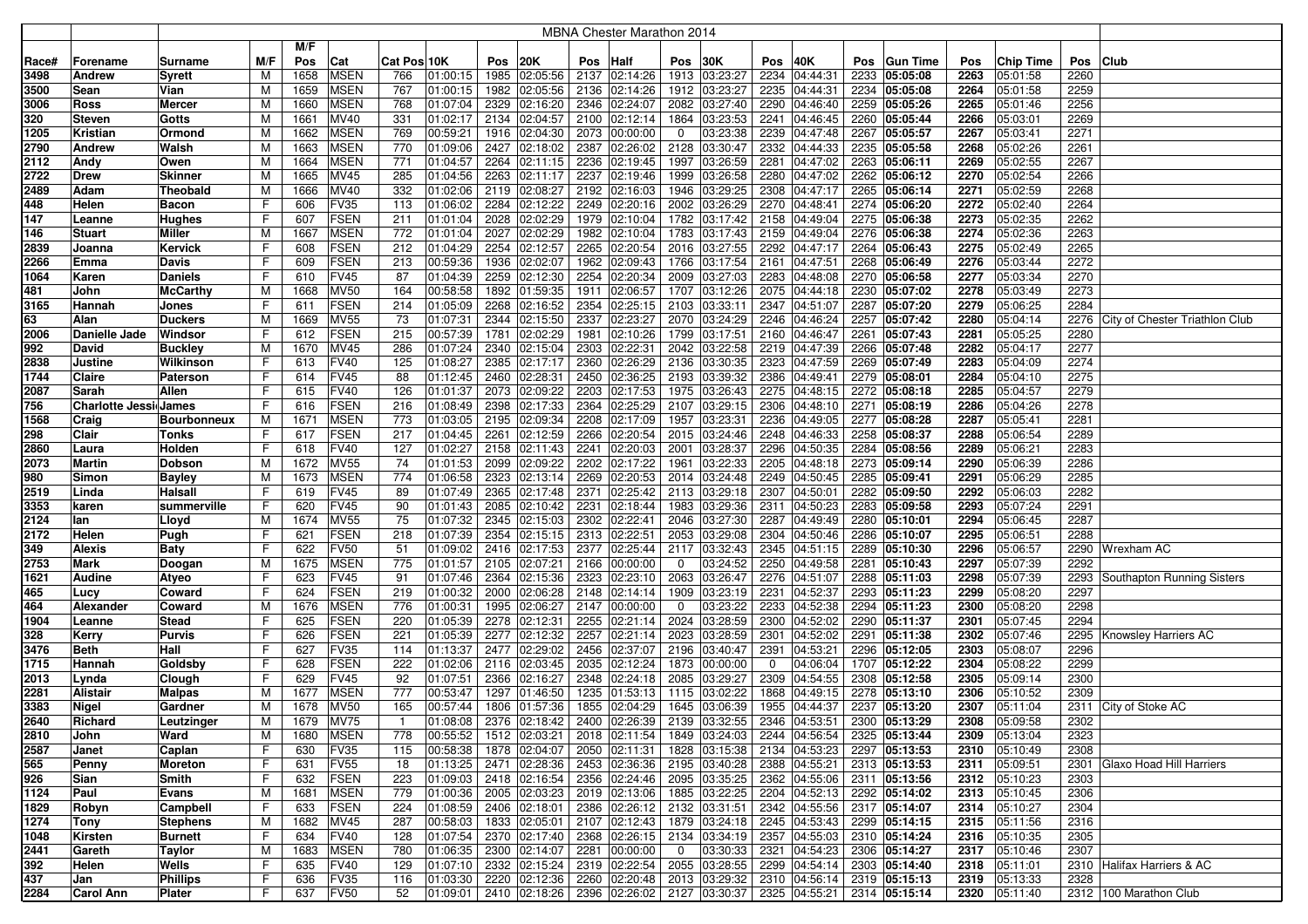|              |                       |                           |        |              |                            |                                    |      |                                |      | <b>MBNA Chester Marathon 2014</b>                                                                                                                                             |                |                      |      |                                |              |                      |              |                      |          |                                     |
|--------------|-----------------------|---------------------------|--------|--------------|----------------------------|------------------------------------|------|--------------------------------|------|-------------------------------------------------------------------------------------------------------------------------------------------------------------------------------|----------------|----------------------|------|--------------------------------|--------------|----------------------|--------------|----------------------|----------|-------------------------------------|
|              |                       |                           |        | M/F          |                            |                                    |      |                                |      |                                                                                                                                                                               |                |                      |      |                                |              |                      |              |                      |          |                                     |
| Race#        | Forename              | Surname                   | M/F    | Pos          | Cat                        | Cat Pos 10K                        | Pos  | 20K                            | Pos  | Half                                                                                                                                                                          | Pos            | 30K                  | Pos  | 40K                            | Pos          | <b>Gun Time</b>      | Pos          | <b>Chip Time</b>     | Pos Club |                                     |
| 1819         | Alia                  | Pike                      | F      | 638          | <b>FV35</b>                | 01:07:33<br>117                    |      | 2347 02:18:13                  |      | 2393 02:25:56                                                                                                                                                                 | 2121           | 03:30:53             |      | 2336 04:55:38                  |              | 2315 05:15:14        | 2321         | 05:11:57             | 2317     |                                     |
| 1194         | Tina                  | Thomas                    | F      | 639          | <b>FV55</b>                | 01:07:42<br>19                     | 2361 | 02:18:00                       | 2382 | 02:26:00                                                                                                                                                                      | 2126           | 03:30:45             |      | 2329 04:54:20                  |              | 2305 05:15:20        | 2322         | 05:11:45             | 2314     |                                     |
| 2949         | <b>Catherine</b>      | Perry                     | F      | 640          | <b>FV40</b>                | 01:03:55<br>130                    |      | 2237 02:14:50                  |      | 2295 02:23:14                                                                                                                                                                 | 2067           | 03:31:14             |      | 2337 04:56:25                  | 2321         | 05:15:26             | 2323         | 05:12:37             | 2319     |                                     |
| 352          | Helen                 | Parker                    | F      | 641          | <b>FSEN</b>                | 225<br>01:08:59                    |      | 2403 02:17:58                  |      | 2381 02:26:14                                                                                                                                                                 | 2133           | 03:34:54             |      | 2360 04:54:46                  | 2307         | 05:15:38             | 2324         | 05:11:57             | 2318     |                                     |
| 905          | <b>Barry</b>          | Stewart                   | M      | 1684         | <b>MV50</b>                | 166<br>01:03:04                    |      | 2190 02:09:38                  |      | 2211 02:17:46                                                                                                                                                                 | 1968           | 03:25:18             |      | 2252 04:54:06                  | 2301         | 05:15:39             | 2325         | 05:12:48             | 2321     |                                     |
| 106          | George                | Griffin                   | M      | 1685         | <b>MSEN</b>                | 781<br>01:08:44                    |      | 2395 02:18:36                  |      | 2399 02:26:47                                                                                                                                                                 | 2141           | 03:33:14             |      | 2348 04:55:44                  |              | 2316 05:15:41        | 2326         | 05:11:43             | 2313     |                                     |
| 797          | <b>Chris</b>          | Cowell                    | M      | 1686         | <b>MSEN</b>                | 782<br>01:04:13                    |      | 2248 02:11:46                  |      | 2242 02:19:46                                                                                                                                                                 | 1998           | 03:28:31             |      | 2295 04:56:38                  | 2323         | 05:15:49             | 2327         | 05:12:58             | 2322     |                                     |
| 2508         | Tamara                | Savage                    | F      | 642          | <b>FV55</b>                | 20<br>01:13:27                     |      | 2473 02:30:13                  |      | 2466 02:37:17                                                                                                                                                                 | 2197           | 03:43:31             |      | 2411 04:57:40                  | 2331         | 05:15:49             | 2328         | 05:11:55             | 2315     |                                     |
| 3287         | Kim                   | Pilling                   | M      | 1687         | MV40                       | 333<br>00:59:46                    |      | 1950 02:04:02                  |      | 2046 02:12:05                                                                                                                                                                 | 1859           | 03:26:04             |      | 2266 04:58:23                  | 2334         | 05:16:05             | 2329         | 05:14:20             | 2333     |                                     |
| 649          | <b>Chris</b>          | <b>Mutton</b>             | M      | 1688         | <b>MV45</b>                | 288<br>01:08:58                    |      | 2402 02:17:55                  |      | 2378 02:25:54                                                                                                                                                                 | 2120           | 03:30:46             |      | 2330 04:54:58                  |              | 2309 05:16:22        | 2330         | 05:12:40             | 2320     |                                     |
| 1978         | Rachel                | Taylor                    | F      | 643          | <b>FSEN</b>                | 226<br>01:07:01                    |      | 2326 02:16:14                  |      | 2343 02:24:33                                                                                                                                                                 | 2092           | 03:30:34             |      | 2322 04:56:16                  |              | 2320 05:16:36        | 2331         | 05:13:20             | 2326     |                                     |
| 3489         | mike                  | aitken                    | M      | 1689         | <b>MV40</b>                | 334<br>01:04:55                    |      | 2262 02:14:41                  |      | 2290 02:22:58                                                                                                                                                                 | 2058           | 03:32:04             |      | 2344 04:56:26                  | 2322         | 05:16:47             | 2332         | 05:13:19             | 2325     |                                     |
| 169          | Ray                   | Woodcock                  | M      | 1690         | <b>MV55</b>                | 76<br>01:09:01                     |      | 2411 02:18:01                  |      | 2384 02:25:58                                                                                                                                                                 | 2122           | 03:30:41             |      | 2326 04:56:51                  |              | 2324 05:16:49        | 2333         | 05:13:11             | 2324     |                                     |
| 2261         | Alexandra             | Jennings                  | F      | 644          | <b>FSEN</b>                | 01:03:06<br>227                    |      | 2196 02:13:53                  |      | 2276 02:23:55                                                                                                                                                                 | 2080           | 03:33:46             |      | 2350 04:57:55                  |              | 2332 05:16:59        | 2334         | 05:14:06             | 2329     |                                     |
| 1759         | Jenny                 | Bamer                     | F      | 645          | <b>FV55</b>                | 21<br>01:14:16                     |      | 2486 02:30:52                  |      | 2471 02:38:42                                                                                                                                                                 | 2207           | 03:43:44             |      | 2415 04:59:03                  |              | 2339 05:17:19        | 2335         | 05:13:24             | 2327     |                                     |
| 3409         | <b>Michael</b>        | Hayes                     | M      | 1691         | <b>MSEN</b>                | 783<br>01:03:55                    | 2236 | 02:10:25                       |      | 2226 02:18:42                                                                                                                                                                 | 1982           | 03:30:48             |      | 2333 04:57:26                  |              | 2329 05:17:34        | 2336         | 05:14:08             | 2330     |                                     |
| 1420         | <b>Darren</b>         | Casey                     | M      | 1692         | <b>MSEN</b>                | 784<br>01:05:08                    | 2267 | 02:11:28                       | 2239 | 02:19:34                                                                                                                                                                      | 1995           | 03:25:37             |      | 2260 04:54:08                  | 2302         | 05:17:42             | 2337         | 05:14:48             | 2336     |                                     |
| 406          | Peter                 | Weatherhead               | M      | 1693         | <b>MV50</b>                | 167<br>01:03:09                    |      | 2200 02:11:08                  | 2235 | 02:19:05                                                                                                                                                                      | 1989           | 03:28:25             |      | 2293 04:56:04                  |              | 2318 05:17:49        | 2338         | 05:15:04             | 2339     |                                     |
| 4016         | Rob                   | <b>Davies</b>             | M      | 1694         | <b>MV55</b>                | 77<br>01:09:08                     |      | 2428 02:18:08                  | 2391 | 02:26:04                                                                                                                                                                      | 2130           | 03:30:46             |      | 2331 04:55:18                  | 2312         | 05:17:50             | 2339         | 05:14:18             |          | 2332 Buckley Runners                |
| 1940         | Deep                  | Malhi                     | M      | 1695         | <b>MSEN</b>                | 785<br>01:04:38                    |      | 2258 02:14:47                  |      | 2293 02:22:15                                                                                                                                                                 | 2035           | 03:23:57             |      | 2243 04:54:15                  | 2304         | 05:17:57             | 2340         | 05:14:13             | 2331     |                                     |
| 514          | James                 | Prince                    | M      | 1696         | <b>MSEN</b>                | 786<br>01:07:08                    | 2331 | 02:14:54                       | 2297 | 02:22:26                                                                                                                                                                      | 2040           | 03:25:05             |      | 2251 04:53:10                  | 2295         | 05:17:58             | 2341         | 05:14:32             | 2334     |                                     |
| 1026         | Hannah                | Gallagher                 | F      | 646          | <b>FSEN</b>                | 228<br>01:04:26                    | 2251 | 02:12:52                       | 2263 | 02:20:23                                                                                                                                                                      | 2007           | 03:30:21             |      | 2318 04:58:40                  |              | 2336 05:17:58        | 2342         | 05:15:07             |          | 2341 Warrington Running Club        |
| 1907         | Sarah                 | Day                       | F      | 647          | <b>FSEN</b>                | 229<br>01:04:26                    | 2252 | 02:12:53                       |      | 2264 02:20:24                                                                                                                                                                 | 2008           | 03:30:20             |      | 2317 04:58:40                  | 2335         | 05:17:58             | 2343         | 05:15:07             |          | 2342 Warrington Running Club        |
| 2510         | Lesley                | <b>Davison</b>            | F      | 648          | <b>FV35</b>                | 118<br>01:01:21                    |      | 2048 02:01:51                  |      | 1950 02:09:18                                                                                                                                                                 | 1747           | 03:22:49             |      | 2214 04:53:29                  |              | 2298 05:18:21        | 2344         | 05:15:04             | 2340     |                                     |
| 3190         | <b>Brigitte</b>       | Wainman                   | F      | 649          | <b>FV45</b>                | 01:08:26<br>93                     |      | 2383 02:18:36                  |      | 2398 02:26:30 2137 03:35:43                                                                                                                                                   |                |                      |      | 2367 04:57:30                  |              | 2330 05:18:29        | 2345         | 05:14:49             |          | 2337 Blackburn Road Runners         |
| 2852         | Louise                | Hyde                      | F      | 650          | <b>FV45</b>                | 94<br>01:08:27                     |      | 2384 02:17:36                  |      | 2365 02:26:30 2138 03:35:43                                                                                                                                                   |                |                      |      | 2366 04:58:12                  |              | 2333 05:18:29        | 2346         | 05:14:49             | 2338     |                                     |
| 925          | Gemma                 | Rutherford                | F      | 651          | <b>FSEN</b>                | 230<br>01:06:36                    |      | 2301 02:16:52                  |      | 2355 02:25:36 2110 03:36:47                                                                                                                                                   |                |                      |      | 2373 04:59:35                  |              | 2342 05:18:32        | 2347         | 05:15:22             | 2347     |                                     |
| 3204         | Julie                 | Sharples                  | F      | 652          | <b>FSEN</b>                | 231<br>01:13:30                    |      | 2475 02:27:43                  |      | 2448 02:36:15 2191                                                                                                                                                            |                | 03:43:34             |      | 2412 04:59:10                  | 2341         | 05:18:38             | 2348         | 05:14:48             | 2335     |                                     |
| 95           | Grant                 | <b>Stanning</b><br>Smith  | M<br>F | 1697<br>653  | <b>MV50</b><br><b>FSEN</b> | 01:04:43<br>168<br>232<br>01:06:21 |      | 2260 02:12:31<br>2293 02:15:41 |      | 2256 02:20:22 2006<br>2329 02:23:33                                                                                                                                           | 2073           | 03:27:30<br>03:29:52 |      | 2288 04:58:55<br>2314 04:57:23 | 2338<br>2328 | 05:18:46<br>05:18:55 | 2349<br>2350 | 05:15:14<br>05:15:20 | 2346     | 2343 Sandbach Striders              |
| 3051         | <b>Alison</b><br>Adam |                           | M      |              | <b>MSEN</b>                | 787<br>01:03:03                    |      | 2189 02:07:17                  |      | 2165 02:15:05                                                                                                                                                                 | 1932           | 03:21:53             |      | 2195 04:57:19                  | 2326         | 05:18:56             | 2351         | 05:15:15             | 2344     |                                     |
| 2750<br>2992 | Kevin                 | <b>McCready</b><br>Mooney | M      | 1698<br>1699 | <b>MSEN</b>                | 788<br>01:06:15                    |      | 2290 02:15:39                  |      | 2326 02:23:31                                                                                                                                                                 | 2071           | 03:29:49             |      | 2313 04:57:22                  | 2327         | 05:18:56             | 2352         | 05:15:19             |          | 2345 Penny Lane Striders            |
| 2195         | <b>Trevor</b>         | Hope                      | M      | 1700         | MV45                       | 289<br>01:05:56                    |      | 2283 02:14:41                  |      | 2289 02:23:41                                                                                                                                                                 | 2076           | 03:33:59             |      | 2353 04:58:53                  |              | 2337 05:19:28        | 2353         | 05:16:09             |          | 2350 hermitage harriers             |
| 1836         | Radoslav              | Ivanchev                  | M      | 1701         | <b>MSEN</b>                | 789<br>01:13:07                    |      | 2466 02:26:13                  |      | 2439 02:34:41                                                                                                                                                                 | 2183           | 03:38:38             |      | 2384 05:00:35                  | 2345         | 05:19:30             | 2354         | 05:15:37             | 2348     |                                     |
| 1749         | John                  | Evans                     | M      | 1702         | MV45                       | 290<br>01:07:38                    | 2351 | 02:15:39                       |      | 2328 02:23:53                                                                                                                                                                 | 2079           | 03:30:52             |      | 2335 05:02:30                  |              | 2356 05:19:36        | 2355         | 05:16:17             | 2353     |                                     |
| 1750         | Ben                   | Cooper                    | M      | 1703         | <b>MSEN</b>                | 790<br>01:07:38                    | 2353 | 02:15:39                       | 2327 | 02:23:52                                                                                                                                                                      | 2078           | 03:30:51             |      | 2334 05:02:30                  | 2355         | 05:19:36             | 2356         | 05:16:16             | 2352     |                                     |
| 1877         | <b>Suzanne</b>        | Williams                  | F      | 654          | <b>FV40</b>                | 131<br>01:07:11                    |      | 2333 02:15:55                  |      | 2338 02:24:20                                                                                                                                                                 | 2088           | 03:35:49             |      | 2369 05:01:04                  | 2347         | 05:19:42             | 2357         | 05:16:30             | 2354     |                                     |
| 4018         | Paul                  | McKay                     | M      | 1704         | <b>MV45</b>                | 01:14:51<br>291                    |      | 2497 02:29:19                  |      | 2461 02:37:40                                                                                                                                                                 | 2201           | 03:43:36             |      | 2413 05:00:37                  |              | 2346 05:19:43        | 2358         | 05:15:53             | 2349     |                                     |
| 897          | Alexia                | <b>Mitton</b>             | F      | 655          | <b>FSEN</b>                | 233<br>01:03:23                    |      | 2214 02:08:18                  |      | 2189 02:16:36                                                                                                                                                                 | 1952           | 03:27:40             | 2291 | 04:59:07                       |              | 2340 05:20:13        | 2359         | 05:16:13             | 2351     |                                     |
| 1942         | <b>Mark</b>           | Walker                    | M      | 1705         | <b>MSEN</b>                | 791<br>01:01:22                    |      | 2049 02:03:46                  |      | 2036 02:11:46                                                                                                                                                                 | 1841           | 03:25:43             |      | 2263 04:59:45                  |              | 2343 05:20:53        | 2360         | 05:17:16             | 2355     |                                     |
| 1936         | Phil                  | <b>Griffiths</b>          | M      | 1706         | <b>MSEN</b>                | 792<br>01:03:29                    |      | 2219 02:10:28                  |      | 2229 02:18:10                                                                                                                                                                 | 1980           | 03:33:46             |      | 2351 05:03:00                  |              | 2362 05:21:18        | 2361         | 05:18:06             |          | 2357 Birmingham Running Athletics & |
| 3199         | Rhian                 | <b>Vickers</b>            | F      | 656          | <b>FSEN</b>                | 234<br>01:09:19                    | 2432 | 02:22:05                       |      | 2420 02:30:34                                                                                                                                                                 | 2160           | 03:41:03             |      | 2396 05:03:22                  | 2365         | 05:21:22             | 2362         | 05:17:29             | 2356     |                                     |
| 170          | David                 | Owen                      | M      | 1707         | MV45                       | 292<br>01:06:53                    | 2316 | 02:15:01                       | 2299 | 02:23:11                                                                                                                                                                      | 2064           | 03:35:41             |      | 2364 05:02:09                  |              | 2349 05:21:27        | 2363         | 05:18:30             | 2358     |                                     |
| 171          | Alex                  | Harper                    | M      | 1708         | <b>MV50</b>                | 169<br>01:06:54                    |      | 2318 02:15:02                  |      | 2300 02:23:12                                                                                                                                                                 | 2065           | 03:35:42             |      | 2365 05:02:11                  | 2350         | 05:21:27             | 2364         | 05:18:30             | 2359     |                                     |
| 2197         | Paul                  | Williamson                | M      | 1709         | MV45                       | 293<br>01:02:33                    |      | 2163 02:08:54                  |      | 2198 02:17:16                                                                                                                                                                 | 1960           | 03:34:27             |      | 2359 05:02:11                  | 2351         | 05:21:40             | 2365         | 05:18:33             | 2361     |                                     |
| 600          | <b>Matthew</b>        | Nayland                   | M      |              | 1710   MSEN                | 793                                |      | 00:59:21   1914   02:00:37     |      | 1928 02:08:22   1721 03:31:41   2339 05:00:32                                                                                                                                 |                |                      |      |                                |              | 2344 05:21:44        | 2366         | 05:18:30             | 2360     |                                     |
| 2976         | Helen                 | Macfarlane                | F      | 657          | FV40                       | 132                                |      |                                |      | $ 01:10:40 $ 2446 $ 02:23:09 $ 2425 $ 02:31:33 $ 2167 $ 03:38:30 $ 2382 $ 05:02:25 $ 2353 $ 05:22:05 $                                                                        |                |                      |      |                                |              |                      | 2367         | 05:18:36             |          | 2362   Bramhall Runners             |
| 2859         | Gareth                | Price                     | M      | 1711         | <b>MV55</b>                | 78                                 |      |                                |      | $ 01:09:51 $ 2438 $ 02:22:05 $ 2419 $ 00:00:00 $                                                                                                                              | $\overline{0}$ |                      |      | 03:41:03 2397 05:03:21         |              | 2364 05:22:35        | 2368         | 05:18:42             | 2363     |                                     |
| 1839         | Sarah                 | May                       | F      | 658          | <b>FV45</b>                | 95                                 |      |                                |      | 01:07:32 2346 02:16:20 2345 02:25:14 2102 03:39:06 2385 05:02:37 2360 05:22:44                                                                                                |                |                      |      |                                |              |                      | 2369         | 05:19:27             | 2364     |                                     |
| 653          | Sharon                | Tran                      | F      | 659          | <b>FV45</b>                | 96                                 |      |                                |      | $\vert$ 01:09:00 $\vert$ 2408 $\vert$ 02:19:26 $\vert$ 2405 $\vert$ 02:27:52 $\vert$ 2153 $\vert$ 03:37:29 $\vert$ 2378 $\vert$ 05:02:35 $\vert$ 2359 $\vert$ <b>05:23:13</b> |                |                      |      |                                |              |                      | 2370         | 05:19:39             | 2365     |                                     |
| 1435         | Hannah                | <b>Newell</b>             | F      | 660          | <b>FSEN</b>                | 235                                |      |                                |      | $\vert$ 01:09:09 2429 02:20:28 2411 02:29:16 2156 03:41:30 2400 05:03:49 2368 05:24:10                                                                                        |                |                      |      |                                |              |                      | 2371         | 05:20:38             | 2369     |                                     |
| 858          | Malcolm               | <b>Bunting</b>            | M      |              | 1712 MV45                  | 294                                |      |                                |      | 01:08:25 2382 02:21:07 2414 02:29:44 2158 03:40:58 2393 05:02:31 2358 05:24:29                                                                                                |                |                      |      |                                |              |                      | 2372         | 05:20:33             | 2366     |                                     |
| 801          | Sharon                | Nicolson                  | F      | 661          | <b>FV40</b>                | 133                                |      |                                |      | 01:08:41 2392 02:21:09 2416 02:29:42 2157 03:41:02 2395 05:02:30 2354 05:24:29                                                                                                |                |                      |      |                                |              |                      | 2373         | 05:20:33             | 2367     |                                     |
| 800          | Samantha              | Smith                     | F      | 662          | <b>FV45</b>                | 97                                 |      |                                |      | 01:08:42 2393 02:21:08 2415 02:29:45 2159 03:41:01 2394 05:02:31                                                                                                              |                |                      |      |                                |              | 2357 05:24:30        | 2374         | 05:20:34             | 2368     |                                     |
| 111          | Sean                  | Corfe                     | M      | 1713         | MV45                       | 295                                |      | 01:06:06   2287 02:16:24       |      | 2347 02:25:07 2099 03:35:44 2368 05:02:21                                                                                                                                     |                |                      |      |                                |              | 2352 05:24:30        | 2375         | 05:20:54             | 2372     |                                     |
| 921          | Sunil                 | Pilli                     | M      | 1714         | <b>MV40</b>                | 335<br>01:08:41                    |      | 2391 02:17:05                  |      | 2358 02:25:03 2098 03:30:30 2320 05:03:29                                                                                                                                     |                |                      |      |                                |              | 2367 05:24:47        | 2376         | 05:20:49             | 2370     |                                     |
| 1012         | <b>Kirsty</b>         | Waywell                   | F      | 663          | <b>FV35</b>                | 119                                |      |                                |      | $ 01:08:28 $ 2387 $ 02:17:10 $ 2359 $ 02:25:22 $ 2105 $ 03:33:52 $ 2352 $ 05:04:10 $ 2370 $ 05:24:47$                                                                         |                |                      |      |                                |              |                      | 2377         | 05:20:51             |          | 2371 Thornton Cleveleys Running Clu |
| 1808         | Nigel                 | Henshall                  | M      |              | 1715 MV50                  | 170                                |      |                                |      | $ 01:02:19 $ 2135 $ 02:10:13 $ 2219 $ 02:19:02 $ 1988 $ 03:28:29 $ 2294 $ 05:01:21 $ 2348 $ 05:24:59 $                                                                        |                |                      |      |                                |              |                      |              | 2378 05:21:11        | 2373     |                                     |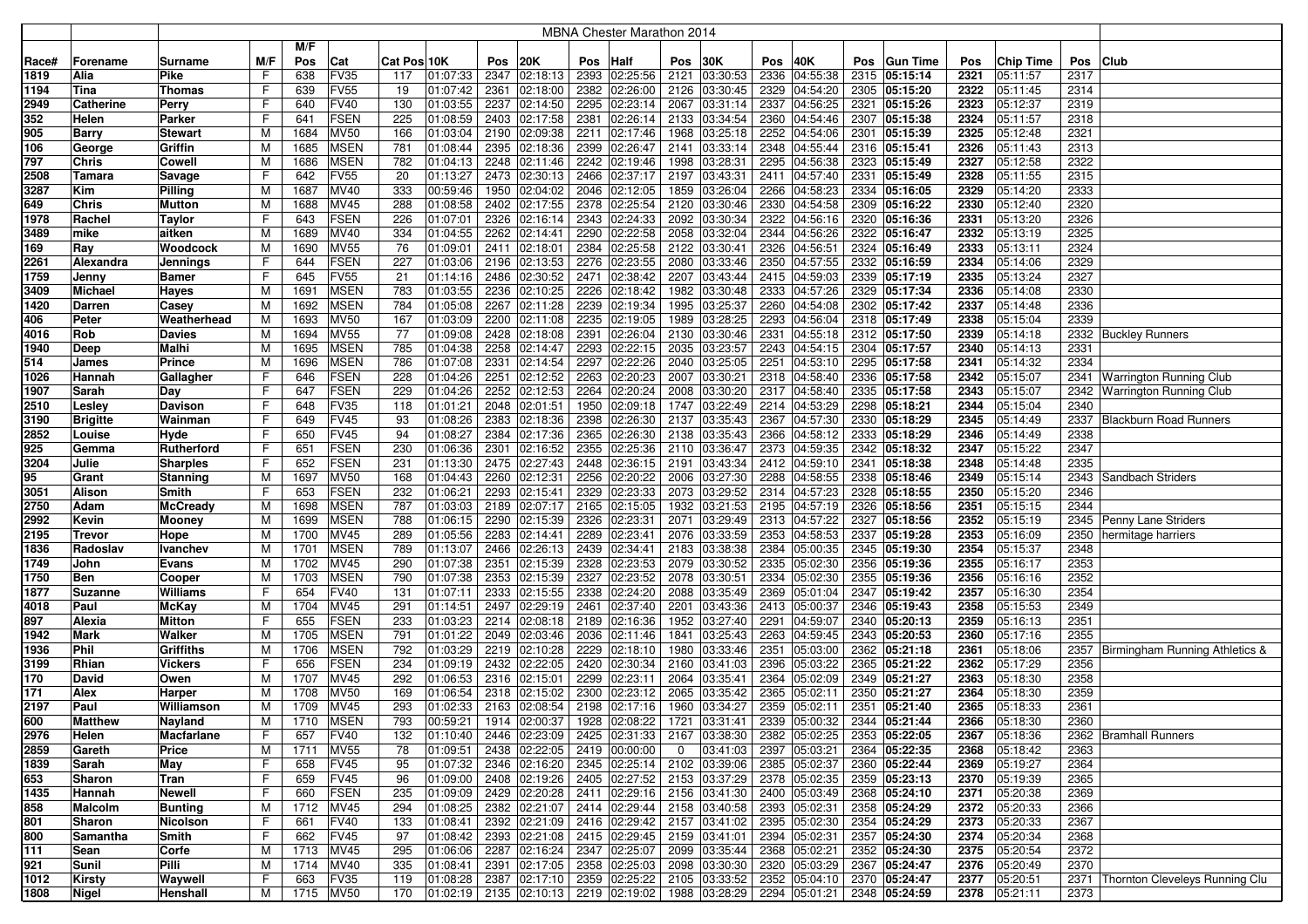|       | <b>MBNA Chester Marathon 2014</b> |                        |     |      |                            |                |                            |      |                             |              |                                                                                                                                            |                |               |              |                                           |      |                 |              |                      |              |                                     |
|-------|-----------------------------------|------------------------|-----|------|----------------------------|----------------|----------------------------|------|-----------------------------|--------------|--------------------------------------------------------------------------------------------------------------------------------------------|----------------|---------------|--------------|-------------------------------------------|------|-----------------|--------------|----------------------|--------------|-------------------------------------|
|       |                                   |                        |     | M/F  |                            |                |                            |      |                             |              |                                                                                                                                            |                |               |              |                                           |      |                 |              |                      |              |                                     |
| Race# | Forename                          | Surname                | M/F | Pos  | Cat                        | Cat Pos 10K    |                            | Pos  | 20K                         | Pos          | Half                                                                                                                                       | Pos            | 30K           | Pos          | 40K                                       | Pos  | <b>Gun Time</b> | Pos          | <b>Chip Time</b>     | Pos          | <b>Club</b>                         |
| 1428  | Susan                             | Jones                  | F   | 664  | <b>FV45</b>                | 98             | 01:08:29                   | 2388 | 02:17:46                    |              | 2370 02:25:38                                                                                                                              |                | 2111 03:31:46 | 2340         | 05:04:10                                  | 2371 | 05:25:10        | 2379         | 05:21:13             |              | 2374 Thornton Cleveleys Running Clu |
| 230   | Kevin                             | White                  | M   | 1716 | <b>MV40</b>                | 336            | 01:08:44                   | 2394 | 02:18:06                    | 2389         | 02:26:50                                                                                                                                   |                | 2142 03:35:58 | 2371         | 05:04:35                                  |      | 2372 05:25:11   | 2380         | 05:21:19             | 2375         | <b>Derwent Runners Derby</b>        |
| 433   | Frank                             | Gillam                 | M   | 1717 | <b>MV45</b>                | 296            | 01:08:28                   | 2386 | 02:22:46                    | 2423         | 02:31:26                                                                                                                                   |                | 2165 03:41:21 | 2398         | 05:06:02                                  | 2375 | 05:25:36        | 2381         | 05:21:57             | 2377         |                                     |
| 1251  | Jacqueline                        | Wood                   | F   | 665  | <b>FV50</b>                | 53             | 01:09:53                   | 2439 | 02:17:49                    |              | 2373 02:25:59                                                                                                                              |                | 2125 03:36:39 | 2372         | 05:02:51                                  | 2361 | 05:25:41        | 2382         | 05:21:49             | 2376         |                                     |
|       |                                   |                        |     | 1718 | <b>MV40</b>                | 337            | 01:01:26                   | 2053 | 02:09:36                    | 2209         |                                                                                                                                            | 0              | 03:34:05      | 2354         |                                           | 2373 | 05:25:48        | 2383         | 05:22:42             | 2381         |                                     |
| 1766  | <b>Stephen</b>                    | Cooper                 | M   |      |                            |                |                            |      |                             |              | 00:00:00                                                                                                                                   |                |               |              | 05:05:20                                  |      |                 |              |                      |              |                                     |
| 3504  | Jenny                             | Daniel                 | F   | 666  | <b>FSEN</b><br><b>MSEN</b> | 236<br>794     | 01:09:48                   | 2437 | 02:19:39                    | 2407<br>2369 | 02:27:39                                                                                                                                   | 2150           | 03:40:34      | 2389<br>2390 | 05:07:08                                  | 2380 | 05:26:19        | 2384<br>2385 | 05:22:37<br>05:22:38 | 2378<br>2379 |                                     |
| 3522  | Mark                              | Daniel                 | M   | 1719 |                            |                | 01:09:48                   | 2436 | 02:17:43                    |              | 02:27:37                                                                                                                                   |                | 2149 03:40:39 |              | 05:07:07                                  |      | 2379 05:26:19   |              |                      |              |                                     |
| 889   | <b>Stefanie</b>                   | Garside                | F   | 667  | <b>FSEN</b>                | 237            | 01:08:51                   | 2399 | 02:17:36                    |              | 2366 02:25:31                                                                                                                              |                | 2109 03:37:56 | 2380         | 05:08:39                                  | 2387 | 05:26:23        | 2386         | 05:22:38             | 2380         |                                     |
| 3506  | Ismaeel                           | Hussain                | м   | 1720 | <b>MSEN</b>                | 795            | 00:59:44                   | 1946 | 02:03:23                    | 2021         | 02:11:51                                                                                                                                   | 1846           | 03:26:43      | 2274         | 05:07:02                                  | 2378 | 05:26:38        | 2387         | 05:23:30             | 2383         |                                     |
| 273   | Maxine                            | Sandels                | F   | 668  | <b>FSEN</b>                | 238            | 01:08:09                   | 2377 | 02:19:03                    | 2401         | 02:27:18                                                                                                                                   | 2146           | 03:37:05      | 2375         | 05:04:07                                  | 2369 | 05:26:46        | 2388         | 05:24:16             | 2385         |                                     |
| 3380  | Jinghong                          | Liang                  | M   | 1721 | <b>MSEN</b>                | 796            | 00:58:54                   | 1890 | 02:08:17                    |              | 2188 02:16:28                                                                                                                              | 1951           | 03:29:48      | 2312         | 05:03:08                                  |      | 2363 05:26:56   | 2389         | 05:24:32             | 2386         |                                     |
| 1726  | Cindy                             | Sebastian              | F   | 669  | <b>FV45</b>                | 99             | 01:09:32                   | 2434 | 02:23:21                    |              | 2429 02:31:40                                                                                                                              |                | 2168 03:42:47 | 2407         | 05:03:24                                  | 2366 | 05:27:03        | 2390         | 05:23:17             | 2382         |                                     |
| 702   | Mary                              | Smith                  | F   | 670  | <b>FV50</b>                | 54             | 01:06:05                   | 2286 | 02:16:07                    | 2341         | 02:24:26                                                                                                                                   | 2091           | 03:35:30      | 2363         | 05:05:30                                  |      | 2374 05:27:03   | 2391         | 05:23:35             | 2384         | Tamworth AC                         |
| 2377  | Sandra                            | <b>Barrett</b>         | F   | 671  | <b>FV50</b>                | 55             | 01:08:47                   | 2397 | 02:18:08                    | 2390         | 02:26:27                                                                                                                                   |                | 2135 03:37:38 | 2379         | 05:07:24                                  | 2382 | 05:28:25        | 2392         | 05:24:36             | 2387         |                                     |
| 3090  | Sarah                             | Gilbert                | F   | 672  | <b>FV40</b>                | 134            | 01:11:23                   | 2452 | 02:27:24                    |              | 2446 02:36:14                                                                                                                              |                | 2190 03:46:36 | 2424         | 05:09:08                                  |      | 2391 05:28:42   | 2393         | 05:25:05             | 2389         |                                     |
| 799   | Gabi                              | Berkelmann             | F   | 673  | FSEN                       | 239            | 01:14:21                   | 2489 | 02:29:18                    |              | 2458 02:37:31                                                                                                                              |                | 2200 03:43:27 |              | 2410 05:09:13                             |      | 2392 05:28:46   | 2394         | 05:24:55             | 2388         |                                     |
| 672   | <b>Barinderjit</b>                | Cheema                 | M   | 1722 | <b>MSEN</b>                | 797            | 01:09:03                   | 2420 | 02:17:03                    | 2357         | 02:25:11                                                                                                                                   | 2101           | 03:34:07      | 2355         | 05:07:48                                  | 2385 | 05:28:50        | 2395         | 05:25:05             | 2390         |                                     |
| 2970  | Keith                             | Rollason               | M   | 1723 | <b>MSEN</b>                | 798            | 01:05:41                   | 2279 | 02:19:54                    | 2408         | 02:28:16                                                                                                                                   |                | 2154 03:37:03 | 2374         | 05:07:47                                  | 2384 | 05:28:58        | 2396         | 05:25:06             | 2391         |                                     |
| 1908  | Jane                              | <b>Hayes</b>           | F   | 674  | <b>FSEN</b>                | 240            | 01:08:59                   | 2407 | 02:20:00                    | 2409         | 02:27:07                                                                                                                                   |                | 2145 03:33:21 | 2349         | 05:08:03                                  | 2386 | 05:29:20        | 2397         | 05:25:41             | 2393         |                                     |
| 2085  | Sandra                            | <b>Blythin</b>         | F   | 675  | <b>FV50</b>                | 56             | 01:06:48                   | 2312 | 02:16:17                    |              | 2344 02:24:54                                                                                                                              | 2097           | 03:35:14      | 2361         | 05:07:09                                  | 2381 | 05:29:38        | 2398         | 05:26:09             | 2396         |                                     |
| 1047  | Rosita                            | Joseph-Mondesi         | F   | 676  | <b>FV40</b>                | 135            | 01:06:47                   | 2304 | 02:14:28                    | 2287         | 02:22:02                                                                                                                                   | 2029           | 03:38:02      | 2381         | 05:06:25                                  | 2376 | 05:29:38        | 2399         | 05:25:26             | 2392         |                                     |
| 2570  | <b>Billy</b>                      | Douthwaite             | M   | 1724 | <b>MSEN</b>                | 799            | 01:05:16                   | 2273 | 02:14:44                    | 2292         | 02:22:44                                                                                                                                   | 2049           | 03:34:23      | 2358         | 05:06:52                                  | 2377 | 05:29:44        | 2400         | 05:25:56             | 2394         |                                     |
| 3326  | Robyn                             | Holgate                | F   | 677  | <b>FSEN</b>                | 241            | 01:10:43                   | 2448 | 02:22:30                    | 2422         | 02:31:30                                                                                                                                   | 2166           | 03:43:46      | 2417         | 05:07:40                                  | 2383 | 05:30:03        | 2401         | 05:26:07             | 2395         |                                     |
| 1807  | Jenny                             | Goodwin                | F   | 678  | <b>FSEN</b>                | 242            | 01:09:45                   | 2435 | 02:24:44                    |              | 2434 02:33:00                                                                                                                              |                | 2176 03:44:15 | 2419         | 05:09:43                                  |      | 2393 05:30:26   | 2402         | 05:26:42             | 2397         |                                     |
| 2511  | David                             | Huddleston             | M   | 1725 | <b>MV40</b>                | 338            | 01:01:51                   | 2094 | 02:12:27                    |              | 2252 00:00:00                                                                                                                              | 0              | 03:38:34      | 2383         | 05:11:05                                  |      | 2394 05:30:43   | 2403         | 05:27:18             | 2398         |                                     |
| 1794  | Jason                             | <b>Berry</b>           | M   | 1726 | <b>MV40</b>                | 339            | 01:03:08                   | 2198 | 02:16:04                    |              | 2340 00:00:00                                                                                                                              | 0              | 03:42:43      | 2406         | 05:12:59                                  |      | 2400 05:31:17   | 2404         | 05:29:17             | 2403         |                                     |
| 2702  | Alan                              | Porter                 | M   | 1727 | <b>MV45</b>                | 297            | 01:13:07                   | 2468 | 02:26:50                    |              | 2442 00:00:00                                                                                                                              | 0              | 03:42:20      | 2404         | 05:08:44                                  |      | 2388 05:32:34   | 2405         | 05:28:42             | 2401         |                                     |
| 2700  | Lynne                             | Porter                 | F   | 679  | <b>FV45</b>                | 100            | 01:13:07                   | 2467 | 02:26:15                    |              | 2440 02:34:41                                                                                                                              |                | 2182 03:42:21 | 2405         | 05:08:44                                  |      | 2389 05:32:34   | 2406         | 05:28:42             | 2402         |                                     |
| 2650  | john                              | courtney               | M   | 1728 | <b>MV75</b>                | $\overline{c}$ | 01:14:02                   | 2482 | 02:31:00                    |              | 2474 02:40:07                                                                                                                              |                | 2211 03:51:05 | 2439         | 05:13:03                                  |      | 2402 05:32:37   | 2407         | 05:28:23             | 2400         |                                     |
| 2648  | james                             | hughes                 | M   | 1729 | <b>MV40</b>                | 340            | 01:14:01                   | 2481 | 02:30:58                    |              | 2473 02:40:06                                                                                                                              |                | 2210 03:51:04 | 2438         | 05:13:01                                  |      | 2401 05:32:37   | 2408         | 05:28:21             | 2399         |                                     |
| 336   | Eamonn                            | Brady                  | м   | 1730 | MV45                       | 298            | 01:06:16                   | 2291 | 02:15:43                    |              | 2334 02:24:21                                                                                                                              | 2090           | 03:42:17      | 2403         | 05:12:57                                  | 2399 | 05:34:21        | 2409         | 05:30:45             | 2406         | penny lane striders                 |
| 3150  | <b>Matthew</b>                    | Harvey                 | M   | 1731 | <b>MSEN</b>                | 800            | 01:09:03                   | 2419 | 02:18:36                    | 2397         | 02:26:58                                                                                                                                   |                | 2143 03:42:06 | 2401         | 05:12:57                                  | 2398 | 05:34:21        | 2410         | 05:30:44             | 2404         |                                     |
| 474   | Keelin                            | Hankin                 | F   | 680  | <b>FSEN</b>                | 243            | 01:04:34                   | 2257 | 02:18:25                    |              | 2395 02:26:44                                                                                                                              |                | 2140 03:43:01 | 2409         | 05:13:41                                  |      | 2404 05:34:21   | 2411         | 05:31:28             | 2408         |                                     |
| 313   | Jo                                | <b>Bruchez-Corbett</b> |     | 681  | FV35                       | 120            | 01:06:21                   | 2292 | 02:15:42                    | 2332         | 02:24:20                                                                                                                                   | 2087           | 03:42:09      | 2402         | 05:12:56                                  | 2397 | 05:34:21        | 2412         | 05:30:44             | 2405         | penny lane striders                 |
| 592   | Susan                             | Bean                   | F   | 682  | <b>FV60</b>                | -5             | 01:06:48                   | 2311 | 02:17:20                    | 2361         | 02:25:08                                                                                                                                   | 2100           | 03:37:21      | 2376         | 05:12:31                                  | 2396 | 05:34:44        | 2413         | 05:31:15             | 2407         | Swinton Running Club                |
| 3139  | Pete                              | Taylor                 | M   | 1732 | <b>MV40</b>                | 341            | 01:08:07                   | 2374 | 02:19:26                    |              | 2404 02:27:33                                                                                                                              | 2148           | 03:37:22      | 2377         | 05:12:22                                  | 2395 | 05:35:35        | 2414         | 05:32:04             |              | 2409 Valley Hill Runners            |
| 3374  | Tim                               | Chadbourne             | M   | 1733 | <b>MV40</b>                | 342            | 01:06:43                   | 2303 | 02:20:39                    |              | 2412 02:30:58                                                                                                                              |                | 2162 03:47:56 | 2429         | 05:15:02                                  |      | 2406 05:35:57   | 2415         | 05:33:08             | 2411         |                                     |
| 2594  | Kelly                             | Taylor                 | F   | 683  | <b>FSEN</b>                | 244            | 01:06:47                   | 2305 | 02:20:44                    |              | 2413 02:30:59                                                                                                                              |                | 2163 03:47:56 |              | 2430 05:15:04                             |      | 2407 05:35:57   | 2416         | 05:33:10             | 2412         |                                     |
| 1510  | David                             | Niblock                | M   | 1734 | <b>MV50</b>                | 171            | 01:03:04                   | 2191 | 02:13:41                    | 2273         | 02:23:34                                                                                                                                   |                | 2074 03:41:24 | 2399         | 05:14:05                                  |      | 2405 05:36:09   | 2417         | 05:33:06             |              | 2410 long framlington road runners  |
| 2658  | Malcolm                           | <b>Brookes</b>         | M   | 1735 | <b>MV70</b>                | 4              | 01:09:10                   | 2430 | 02:18:11                    |              | 2392 02:26:10                                                                                                                              |                | 2131 03:40:48 | 2392         | 05:13:18                                  |      | 2403 05:36:37   | 2418         | 05:33:13             | 2413         |                                     |
| 1920  | Paula                             | Rose                   | F   | 684  | <b>FV45</b>                | 101            | 01:13:14                   | 2469 | 02:29:18                    |              | 2460 02:37:21                                                                                                                              |                | 2199 03:45:04 | 2421         | 05:15:32                                  |      | 2408 05:37:11   | 2419         | 05:33:21             | 2415         |                                     |
| 1514  | <b>Michelle</b>                   | Iddon                  | F   | 685  | <b>FV50</b>                | 57             | 01:13:15                   | 2470 | 02:29:18                    | 2459         | 02:37:20                                                                                                                                   | 2198           | 03:45:04      | 2420         | 05:15:32                                  | 2409 | 05:37:11        | 2420         | 05:33:21             |              | 2416 Daventry Road Runners          |
| 372   | <b>Daniel</b>                     | Emery                  | M   | 1736 | <b>MSEN</b>                | 801            | 01:00:36                   | 2006 | 02:12:29                    | 2253         | 02:24:17                                                                                                                                   | 2084           | 03:46:20      | 2423         | 05:18:25                                  | 2414 | 05:37:26        | 2421         | 05:34:37             | 2418         |                                     |
| 466   | Darren                            | <b>Butterworth</b>     | M   | 1737 | <b>MSEN</b>                | 802            | 01:10:30                   | 2443 | 02:24:25                    | 2432         | 02:32:39                                                                                                                                   |                | 2174 03:43:46 | 2416         | 05:15:42                                  |      | 2410 05:37:28   | 2422         | 05:33:15             | 2414         |                                     |
| 1566  | Darren                            | Finnegan               | М   | 1738 | MV40                       | 343            | 01:13:32                   | 2476 | 02:27:48                    | 2449         | 02:36:17                                                                                                                                   | 2192           | 03:46:44      | 2425         | 05:15:46                                  |      | 2411 05:37:35   | 2423         | 05:33:47             |              | 2417 Knowsley Harriers AC           |
| 3229  | John                              | Green                  | M   | 1739 | <b>MV55</b>                | 79             |                            |      |                             |              | $ 01:11:46 $ 2454 $ 02:27:08 $ 2444 $ 02:36:05 $ 2188 $ 03:48:22 $ 2431 $ 05:17:30 $                                                       |                |               |              |                                           |      | 2412 05:38:58   | 2424         | 05:36:59             | 2422         |                                     |
| 196   | Anne                              | Davies                 | F   | 686  | <b>FV60</b>                | 6              |                            |      |                             |              | $ 01:12:32 $ 2459 $ 02:28:59 $ 2454 $ 02:37:57 $ 2204 $ 03:50:04 $ 2432 $ 05:17:47 $ 2413 $ 05:39:17$                                      |                |               |              |                                           |      |                 | 2425         | 05:35:28             |              | 2419 potters trotters               |
| 1387  | Donna                             | Johnson                | F   | 687  | <b>FV45</b>                | 102            | 01:12:45                   |      | 2462 02:29:22 2464 00:00:00 |              |                                                                                                                                            | $\mathbf{0}$   | 03:53:01      |              | 2444 05:19:29 2417 05:40:28               |      |                 | 2426         | 05:36:37             | 2420         |                                     |
| 3318  | neil                              | johnson                | M   | 1740 | <b>MV50</b>                | 172            | 01:12:45                   |      | 2461 02:29:21 2463 00:00:00 |              |                                                                                                                                            | $\overline{0}$ |               |              | 03:53:00 2443 05:19:29 2416 05:40:28      |      |                 | 2427         | 05:36:37             | 2421         |                                     |
| 365   | Pamela                            | Storey                 | F   | 688  | <b>FV65</b>                | 3              |                            |      |                             |              | $\boxed{01:13:25 \mid 2472 \mid 02:32:52 \mid 2478 \mid 02:41:42 \mid 2216 \mid 03:57:09 \mid 2451 \mid 05:19:42 \mid 2418 \mid 05:41:12}$ |                |               |              |                                           |      |                 | 2428         | 05:37:10             |              | 2423 Serpentine Running Club        |
| 619   | Laura                             | Dean                   | F   | 689  | <b>FSEN</b>                | 245            | $ 01:10:08 $ 2442 02:23:34 |      |                             |              | 2430 02:32:23 2173 03:47:19 2428 05:18:58 2415 05:41:35                                                                                    |                |               |              |                                           |      |                 | 2429         | 05:37:44             | 2424         |                                     |
| 1070  | Claire                            | Tuckett                | F   | 690  | <b>FV50</b>                | 58             |                            |      |                             |              | $ 01:12:00 $ 2457 $ 02:25:38 $ 2436 $ 02:33:55 $ 2179 $ 03:47:17 $ 2427 $ 05:22:31 $                                                       |                |               |              |                                           |      | 2426 05:42:37   | 2430         | 05:39:11             | 2426         |                                     |
| 1071  | Tinu                              | Ogundari               | F   | 691  | <b>FV40</b>                | 136            |                            |      |                             |              | $ 01:11:58 $ 2456 02:25:36 2435 02:33:54                                                                                                   |                |               |              | 2177 03:47:13 2426 05:22:30 2425 05:42:37 |      |                 | 2431         | 05:39:10             | 2425         |                                     |
| 2980  | Kelly                             | Rogers                 | F   | 692  | <b>FSEN</b>                | 246            | 01:14:26                   |      | 2493 02:34:04               |              | 2483 02:43:04                                                                                                                              |                | 2221 03:59:32 |              | 2456 05:20:30                             |      | 2419 05:42:54   | 2432         | 05:39:24             | 2427         |                                     |
| 628   | Josie                             | Buchan                 | F   | 693  | <b>FV40</b>                | 137            | 01:12:58 2464              |      | 02:28:33                    |              | 2451 02:37:41                                                                                                                              |                | 2203 03:51:51 | 2441         | 05:21:43                                  |      | 2422 05:43:38   | 2433         | 05:39:51             | 2428         |                                     |
| 740   | Andrew                            | <b>Fishwick</b>        | M   | 1741 | <b>MSEN</b>                | 803            | 01:08:17                   |      | 2378 02:23:12               |              | 2427 02:32:15                                                                                                                              |                |               |              | 2171 03:54:29 2448 05:28:42               |      | 2439 05:43:41   | 2434         | 05:40:09             | 2433         |                                     |
| 3238  | Mehmet                            | Varol                  | M   | 1742 | <b>MV45</b>                | 299            | 01:12:57                   |      | 2463 02:27:39               |              | 2447 02:36:07 2189 03:51:40 2440 05:21:37                                                                                                  |                |               |              |                                           |      | 2421 05:43:45   | 2435         | 05:40:00             | 2429         |                                     |
| 1352  | Chris                             | Hobson                 | F.  | 694  | <b>FV60</b>                | 7              |                            |      |                             |              | $ 01:16:32 $ 2501 $ 02:33:16 $ 2481 $ 02:42:00 $ 2217 $ 03:52:32 $ 2442 $ 05:22:24 $                                                       |                |               |              |                                           |      | 2424 05:43:59   |              | 2436 05:40:06        |              | 2431 Holmfirth Harriers AC          |